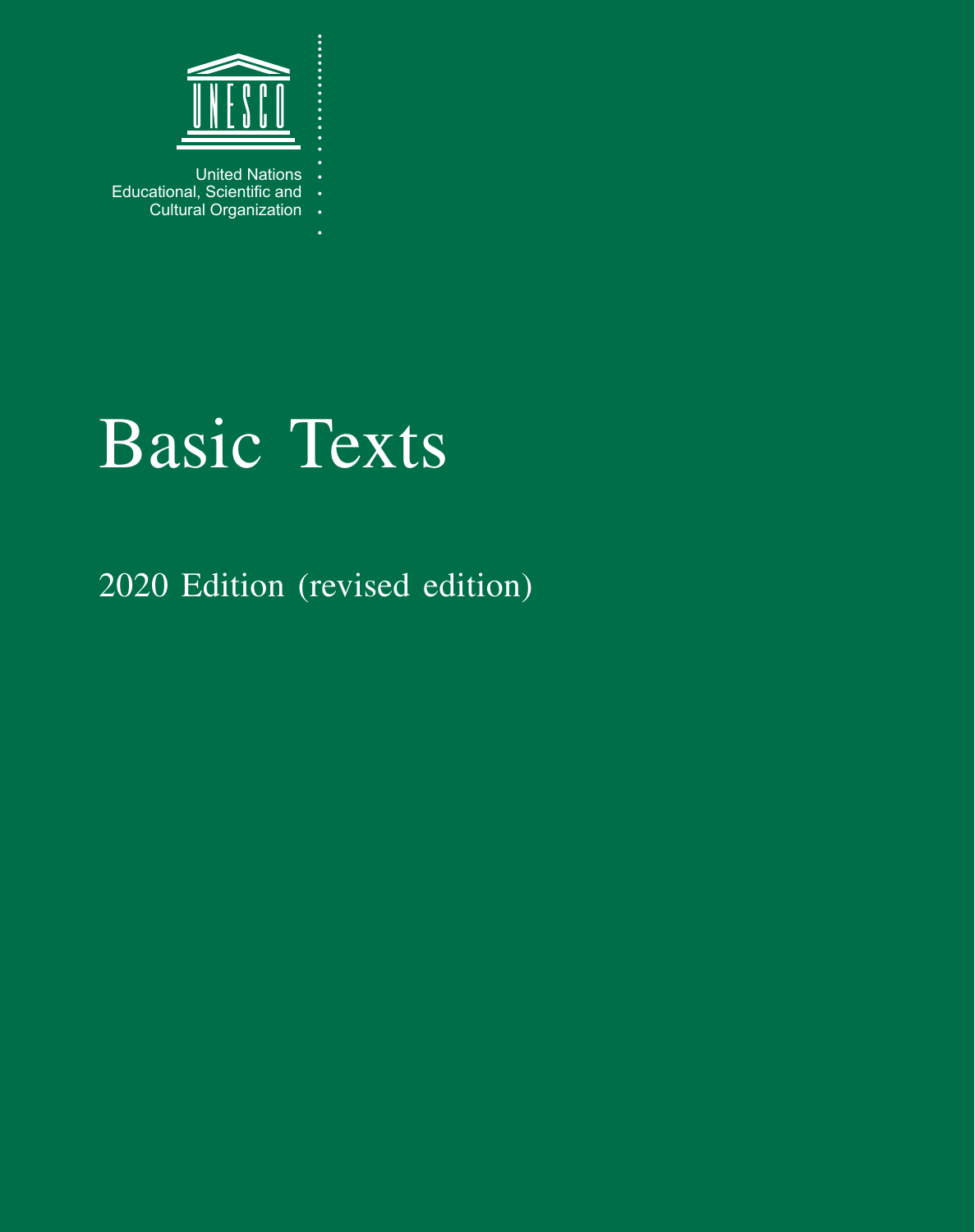United Nations Educational, Scientific and Cultural Organization

# Basic Texts

2020 edition (revised edition) including texts and amendments adopted by the General Conference at its 40th session (Paris, 12–27 November 2019)

UNESCO, Paris 2020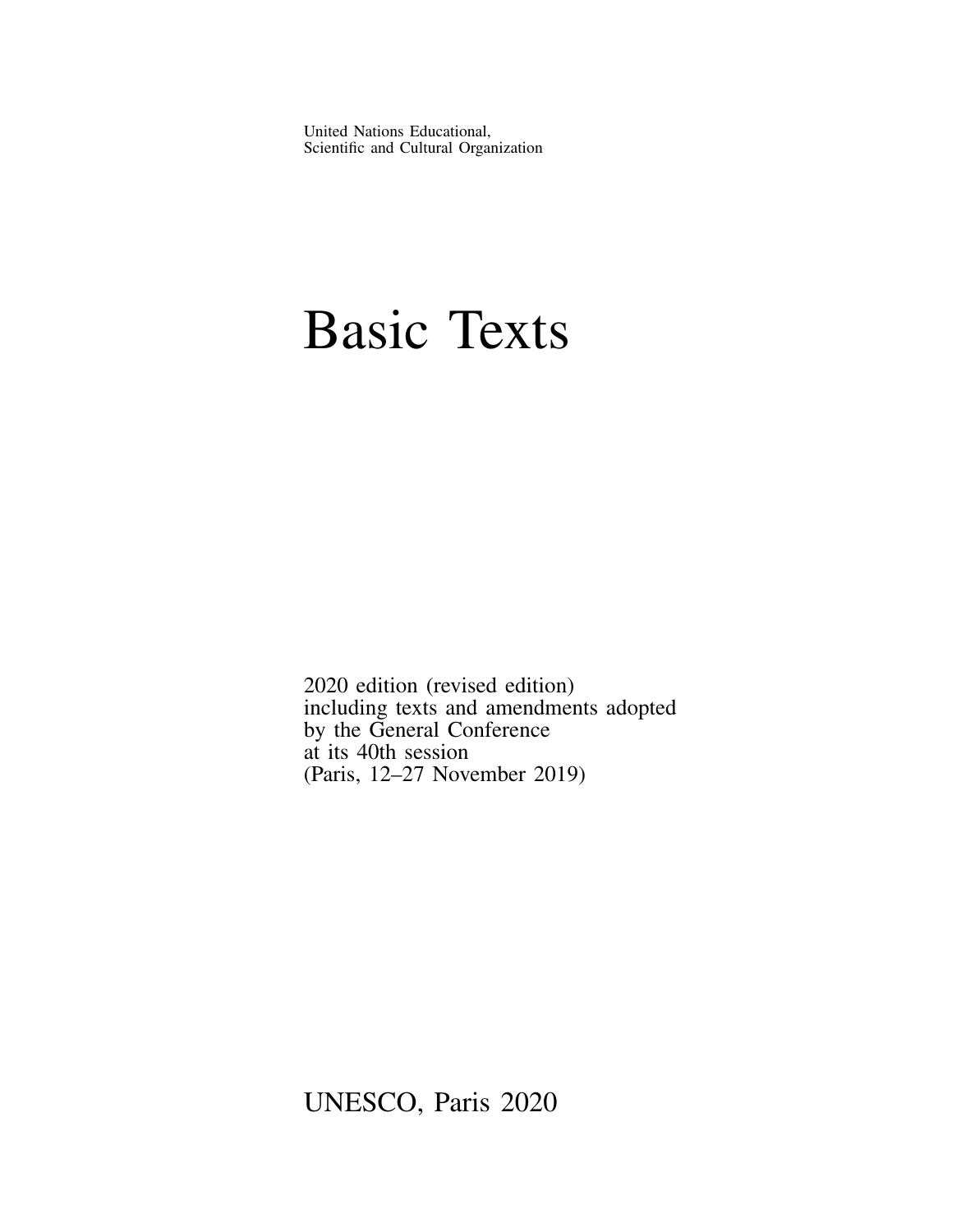Published in 2020 by the United Nations Educational, Scientific and Cultural Organization 7, place de Fontenoy, 75352 Paris 07 SP

Composed and printed in the workshops of UNESCO © UNESCO 2020 *Printed in France*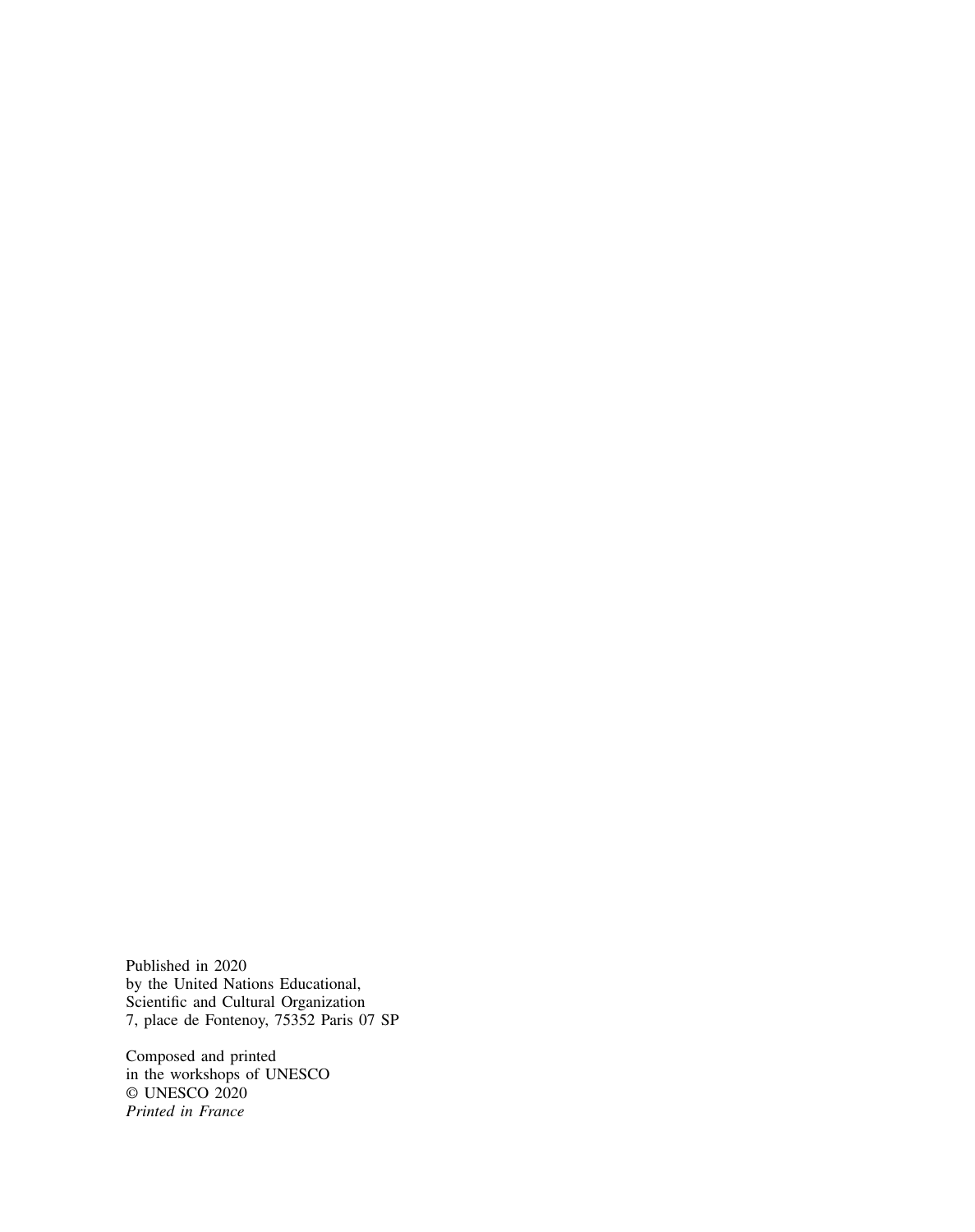### Contents

|   | A Constitution of the United Nations Educational,<br>5<br>Scientific and Cultural Organization                                                                                                                                                                                                                                                                                                             |    |  |
|---|------------------------------------------------------------------------------------------------------------------------------------------------------------------------------------------------------------------------------------------------------------------------------------------------------------------------------------------------------------------------------------------------------------|----|--|
| В | Rights and obligations of Associate Members                                                                                                                                                                                                                                                                                                                                                                | 19 |  |
| C | Rules of Procedure of the General Conference                                                                                                                                                                                                                                                                                                                                                               | 21 |  |
|   | Appendix 1: Procedure for the conduct<br>of elections by secret ballot                                                                                                                                                                                                                                                                                                                                     | 61 |  |
|   | Appendix 2: Procedure for the election of Members<br>of the Executive Board                                                                                                                                                                                                                                                                                                                                | 64 |  |
| D | Rules of Procedure of the Executive Board                                                                                                                                                                                                                                                                                                                                                                  | 71 |  |
|   | Regulations for payment of travel expenses,<br>Annex:<br>subsistence allowance and office expenses<br>to representatives appointed by the Members<br>of the Executive Board                                                                                                                                                                                                                                | 91 |  |
|   | <b>E</b> Financial Regulations                                                                                                                                                                                                                                                                                                                                                                             | 97 |  |
| F | Rules of Procedure concerning recommendations<br>to Member States and international conventions<br>covered by the terms of Article IV, paragraph 4,<br>of the Constitution<br>111                                                                                                                                                                                                                          |    |  |
|   | G Multi-stage procedure for the elaboration, examination,<br>adoption and follow-up of declarations, charters<br>and similar standard-setting instruments adopted<br>by the General Conference and not covered<br>by the Rules of Procedure concerning recommendations<br>to Member States and international conventions<br>covered by the terms of Article IV, paragraph 4,<br>of the Constitution<br>117 |    |  |
|   |                                                                                                                                                                                                                                                                                                                                                                                                            |    |  |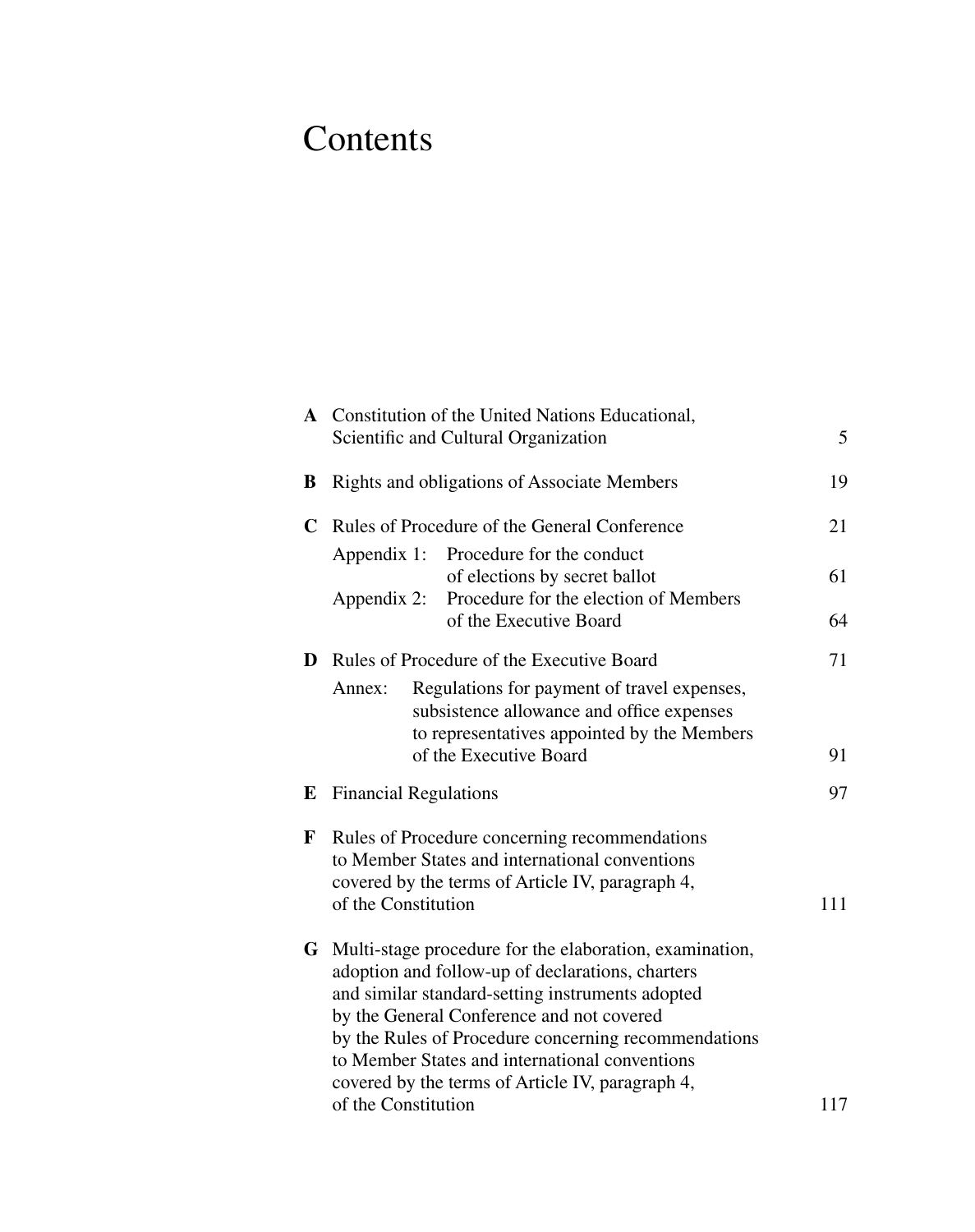|          | <b>H</b> Regulations for the general classification of the various<br>categories of meetings convened by UNESCO                                                                                                                                                | 119 |
|----------|----------------------------------------------------------------------------------------------------------------------------------------------------------------------------------------------------------------------------------------------------------------|-----|
| Ι        | Definition of regions with a view to the execution<br>by the Organization of regional activities                                                                                                                                                               | 141 |
| $\bf{J}$ | <b>Charter of National Commissions for UNESCO</b>                                                                                                                                                                                                              | 145 |
|          | K Directives concerning UNESCO's partnership<br>with non-governmental organizations                                                                                                                                                                            | 153 |
|          | L Directives concerning UNESCO's relations<br>with foundations and similar institutions                                                                                                                                                                        | 167 |
|          | <b>M</b> Agreement between the United Nations<br>and the United Nations Educational, Scientific<br>and Cultural Organization                                                                                                                                   | 171 |
| N        | Convention on the Privileges and Immunities<br>of the Specialized Agencies                                                                                                                                                                                     | 181 |
|          | O States which, at 1 January 2020, have undertaken<br>to apply the provisions of the Convention<br>on the Privileges and Immunities of the<br>Specialized Agencies in respect of UNESCO                                                                        | 197 |
| P        | Agreement between the Government<br>of the French Republic and the United Nations<br>Educational, Scientific and Cultural Organization<br>regarding the Headquarters of UNESCO<br>and the Privileges and Immunities of the Organization<br>on French Territory | 201 |
|          | <b>Q</b> List of Member States and Associate Members<br>of UNESCO at 1 January 2020                                                                                                                                                                            | 215 |

All the terms used in this collection of texts to designate the person discharging duties or functions are to be interpreted as implying that men and women are equally eligible to fill any post or seat associated with the discharge of these duties and functions.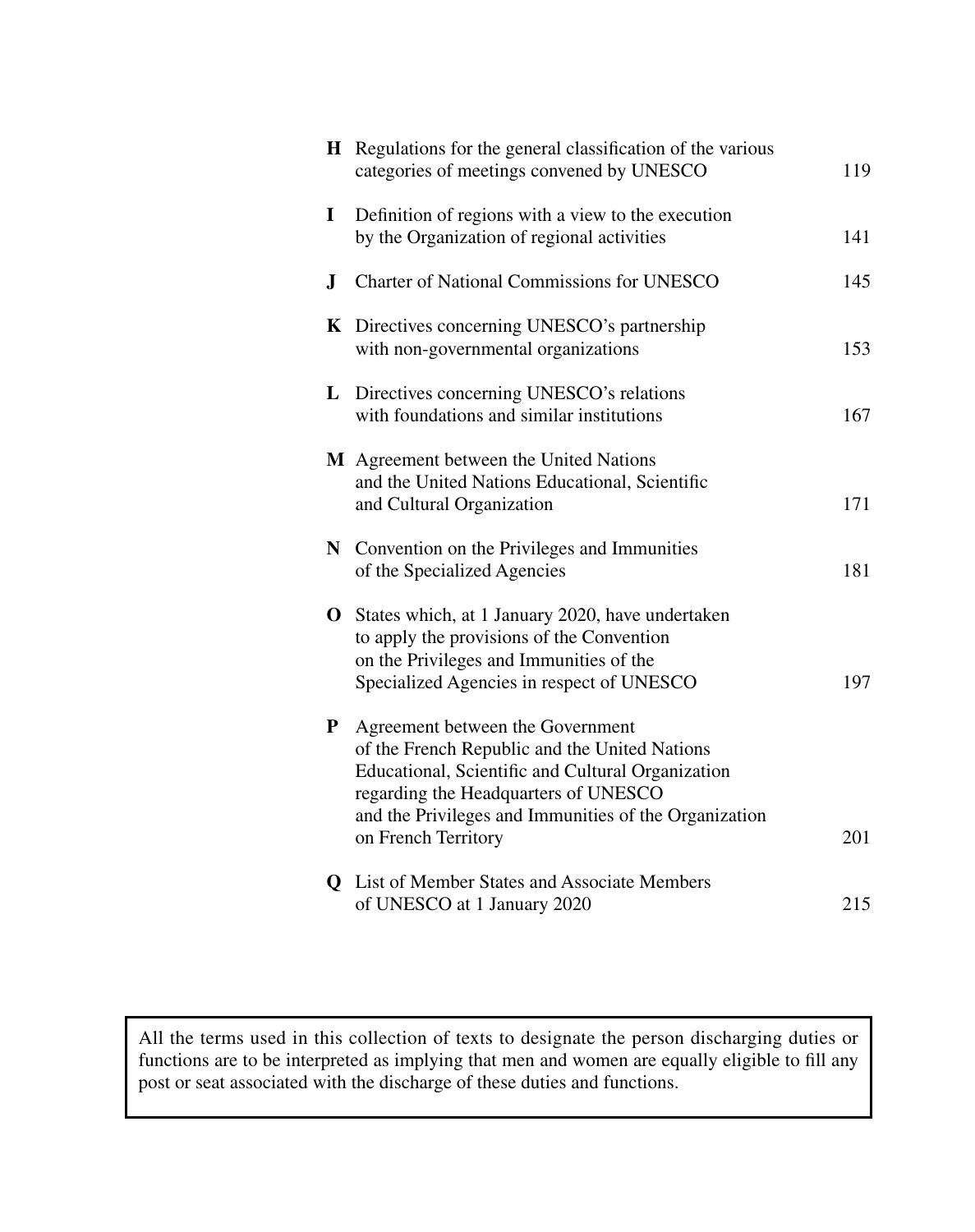## <span id="page-5-0"></span>Constitution of the United Nations Educational, Scientific and Cultural Organization

Adopted in London on 16 November 1945 and amended by the General Conference at its 2nd, 3rd, 4th, 5th, 6th, 7th, 8th, 9th, 10th, 12th, 15th, 17th, 19th, 20th, 21st, 24th, 25th, 26th, 27th, 28th, 29th, 31st and 40th sessions.

| The Governments of the States Parties to this Constitution on behalf of                                                                                                                                                                                                                                             |
|---------------------------------------------------------------------------------------------------------------------------------------------------------------------------------------------------------------------------------------------------------------------------------------------------------------------|
| their peoples declare:                                                                                                                                                                                                                                                                                              |
| That since wars begin in the minds of men, it is in the minds of men that the defences of peace must                                                                                                                                                                                                                |
| be constructed:                                                                                                                                                                                                                                                                                                     |
| That ignorance of each other's ways and lives has been a common cause, throughout the history                                                                                                                                                                                                                       |
| of mankind, of that suspicion and mistrust between the peoples of the                                                                                                                                                                                                                                               |
| world through which their differences have all too often broken into war;                                                                                                                                                                                                                                           |
| That the great and terrible war which has now ended was a war made possible by the denial of the                                                                                                                                                                                                                    |
| democratic principles of the dignity, equality and mutual respect of men,<br>and by the propagation, in their place, through ignorance and prejudice,                                                                                                                                                               |
| of the doctrine of the inequality of men and races;                                                                                                                                                                                                                                                                 |
| That the wide diffusion of culture, and the education of humanity for justice and liberty and peace<br>are indispensable to the dignity of man and constitute a sacred duty which                                                                                                                                   |
| all the nations must fulfil in a spirit of mutual assistance and concern;                                                                                                                                                                                                                                           |
| That a peace based exclusively upon the political and economic arrangements of governments would                                                                                                                                                                                                                    |
|                                                                                                                                                                                                                                                                                                                     |
| not be a peace which could secure the unanimous, lasting and sincere                                                                                                                                                                                                                                                |
| support of the peoples of the world, and that the peace must therefore                                                                                                                                                                                                                                              |
| be founded, if it is not to fail, upon the intellectual and moral solidarity<br>of mankind.                                                                                                                                                                                                                         |
|                                                                                                                                                                                                                                                                                                                     |
| For these reasons, the States Parties to this Constitution, believing in full and equal opportunities                                                                                                                                                                                                               |
| for education for all, in the unrestricted pursuit of objective truth, and in                                                                                                                                                                                                                                       |
| the free exchange of ideas and knowledge, are agreed and determined                                                                                                                                                                                                                                                 |
| to develop and to increase the means of communication between                                                                                                                                                                                                                                                       |
| their peoples and to employ these means for the purposes of mutual                                                                                                                                                                                                                                                  |
| understanding and a truer and more perfect knowledge of each other's                                                                                                                                                                                                                                                |
| lives:                                                                                                                                                                                                                                                                                                              |
| In consequence whereof they do hereby create the United Nations Educational, Scientific and<br>Cultural Organization for the purpose of advancing, through the<br>educational and scientific and cultural relations of the peoples of the<br>world, the objectives of international peace and of the common welfare |
|                                                                                                                                                                                                                                                                                                                     |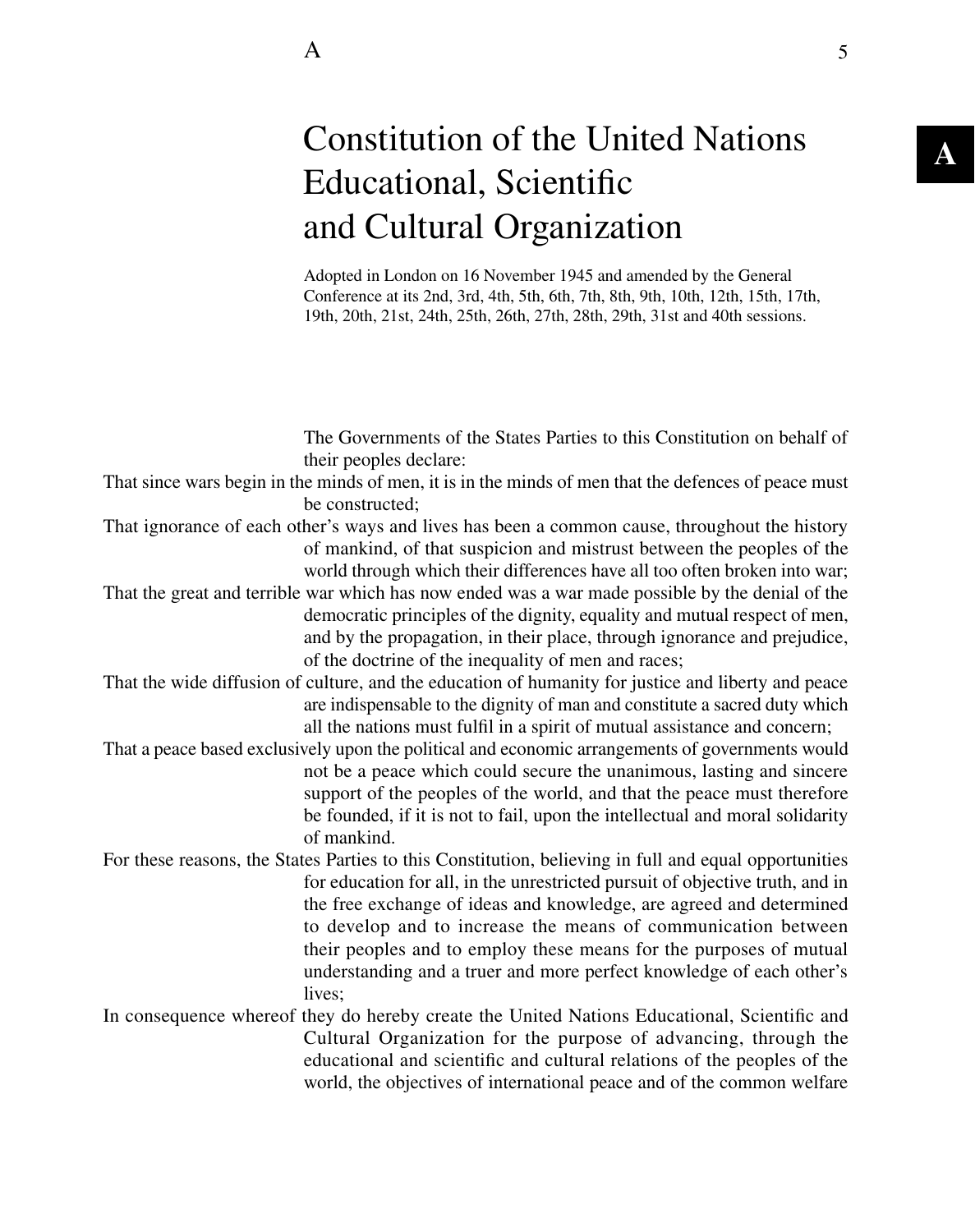of mankind for which the United Nations Organization was established and which its Charter proclaims.

#### Article I **Purposes and functions**

- 1. The purpose of the Organization is to contribute to peace and security by promoting collaboration among the nations through education, science and culture in order to further universal respect for justice, for the rule of law and for the human rights and fundamental freedoms which are affirmed for the peoples of the world, without distinction of race, sex, language or religion, by the Charter of the United Nations.
- 2. To realize this purpose the Organization will:
	- (a) Collaborate in the work of advancing the mutual knowledge and understanding of peoples, through all means of mass communication and to that end recommend such international agreements as may be necessary to promote the free flow of ideas by word and image;
	- (b) Give fresh impulse to popular education and to the spread of culture:

By collaborating with Members, at their request, in the development of educational activities;

By instituting collaboration among the nations to advance the ideal of equality of educational opportunity without regard to race, sex or any distinctions, economic or social;

By suggesting educational methods best suited to prepare the children of the world for the responsibilities of freedom;

(c) Maintain, increase and diffuse knowledge:

By assuring the conservation and protection of the world's inheritance of books, works of art and monuments of history and science, and recommending to the nations concerned the necessary international conventions;

By encouraging cooperation among the nations in all branches of intellectual activity, including the international exchange of persons active in the fields of education, science and culture and the exchange of publications, objects of artistic and scientific interest and other materials of information;

By initiating methods of international cooperation calculated to give the people of all countries access to the printed and published materials produced by any of them.

3. With a view to preserving the independence, integrity and fruitful diversity of the cultures and educational systems of the States Members of the Organization, the Organization is prohibited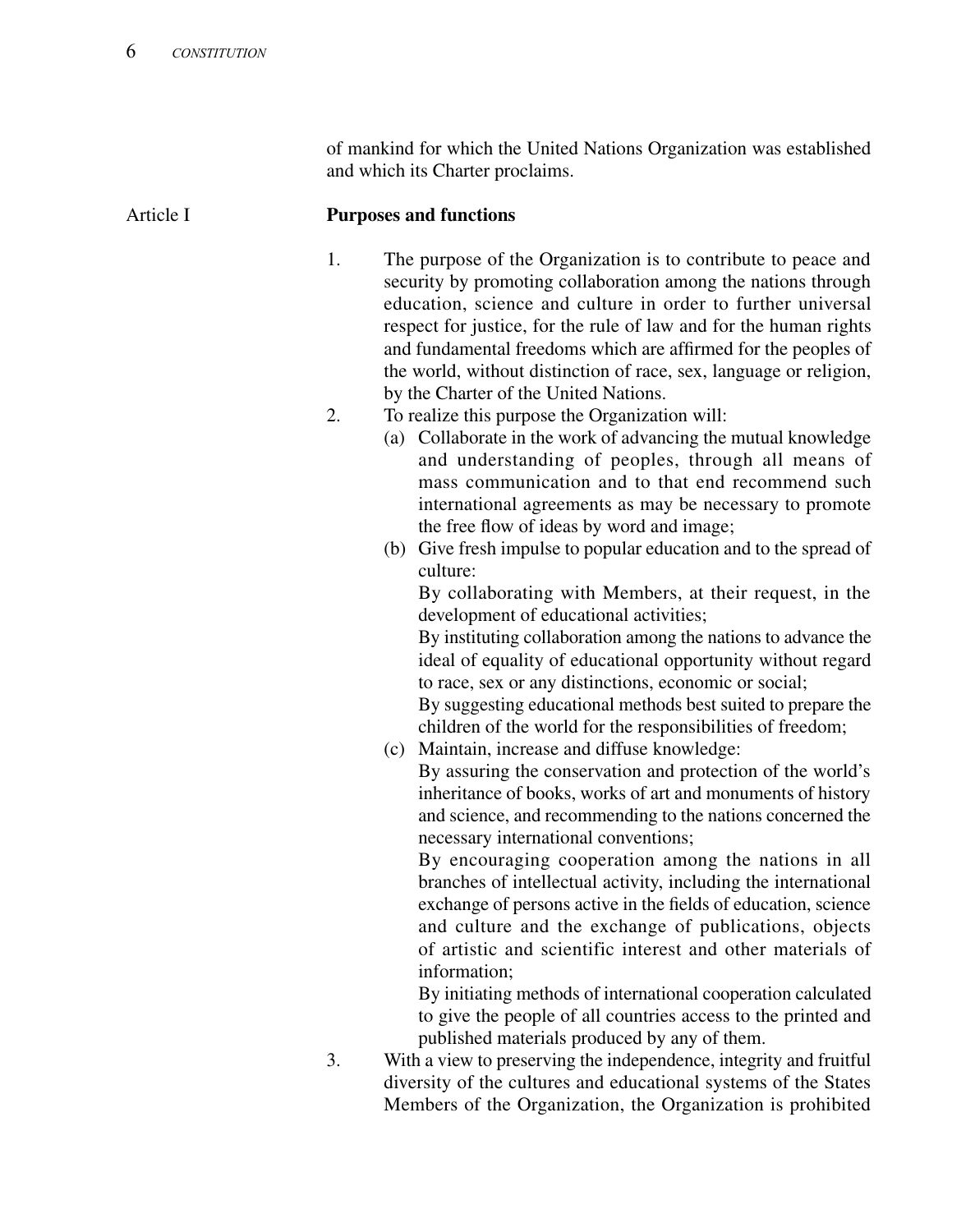from intervening in matters which are essentially within their domestic jurisdiction.

#### Article II **Membership**

- 1. Membership of the United Nations Organization shall carry with it the right to membership of the United Nations Educational, Scientific and Cultural Organization.
- 2. Subject to the conditions of the Agreement between this Organization and the United Nations Organization, approved pursuant to Article X of this Constitution, states not members of the United Nations Organization may be admitted to membership of the Organization, upon recommendation of the Executive Board, by a two-thirds majority vote of the General Conference.
- 3. Territories or groups of territories which are not responsible for the conduct of their international relations may be admitted as Associate Members by the General Conference by a two-thirds majority of Members present and voting, upon application made on behalf of such territory or group of territories by the Member or other authority having responsibility for their international relations. The nature and extent of the rights and obligations of Associate Members shall be determined by the General Conference.<sup>1</sup>
- 4. Members of the Organization which are suspended from the exercise of the rights and privileges of membership of the United Nations Organization shall, upon the request of the latter, be suspended from the rights and privileges of this Organization.
- 5. Members of the Organization which are expelled from the United Nations Organization shall automatically cease to be Members of this Organization.
- 6. Any Member State or Associate Member of the Organization may withdraw from the Organization by notice addressed to the Director-General. Such notice shall take effect on 31 December of the year following that during which the notice was given. No such withdrawal shall affect the financial obligations owed to the Organization on the date the withdrawal takes effect. Notice of withdrawal by an Associate Member shall be given on its behalf

<sup>1.</sup> Paragraph adopted by the General Conference at its 6th session (1951) (6 C/Resolutions, p. 83). See below, p. 19, resolution 41.2, concerning the rights and obligations of Associate Members, adopted by the General Conference at the same session.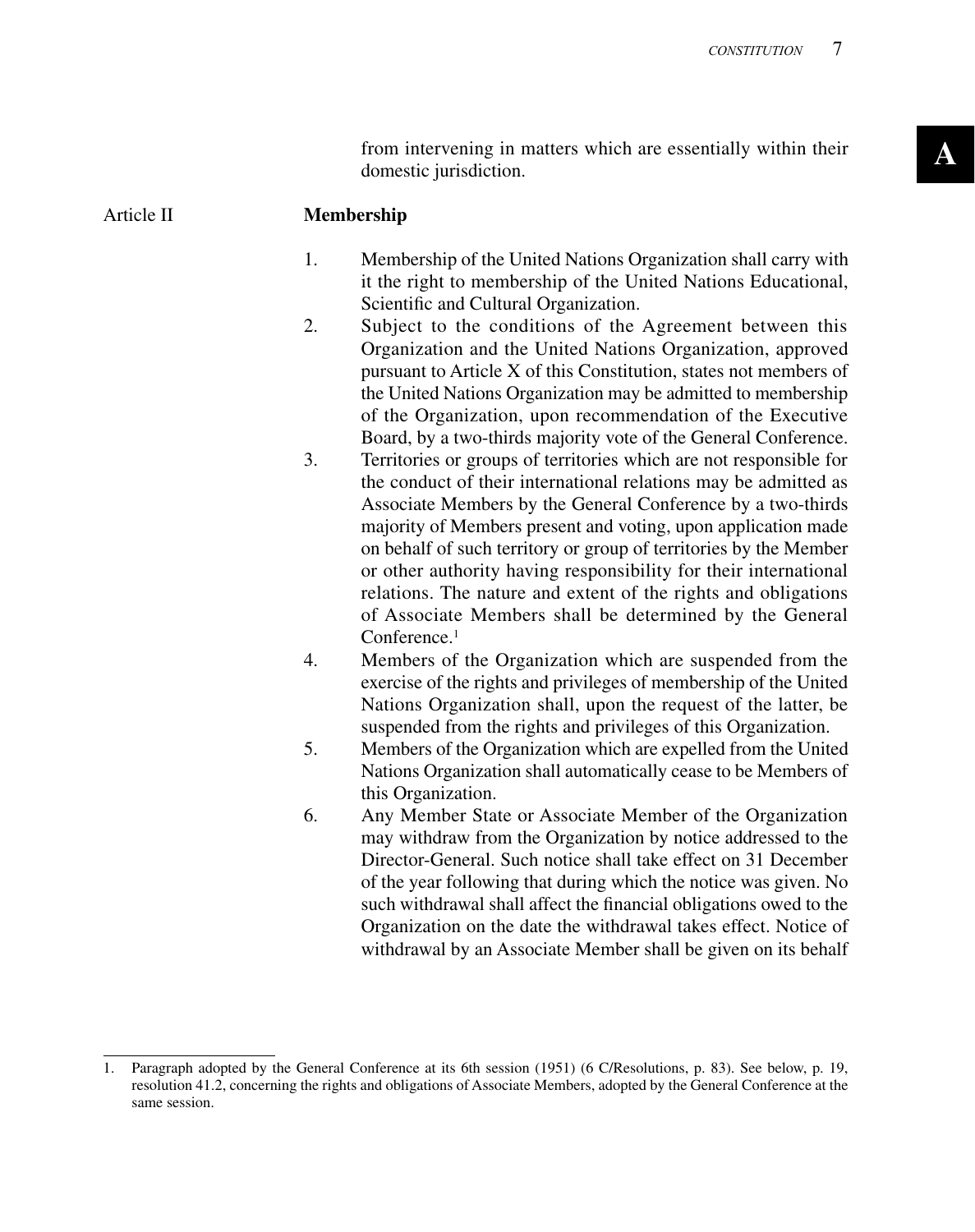|                         | by the Member State or other authority having responsibility for<br>its international relations. <sup>2</sup><br>Each Member State is entitled to appoint a Permanent Delegate<br>7.<br>to the Organization. $3$<br>The Permanent Delegate of the Member State shall present his<br>8.<br>credentials <sup>4</sup> to the Director-General of the Organization, and shall<br>officially assume his duties from the day of presentation of his<br>credentials. |
|-------------------------|---------------------------------------------------------------------------------------------------------------------------------------------------------------------------------------------------------------------------------------------------------------------------------------------------------------------------------------------------------------------------------------------------------------------------------------------------------------|
| Article III             | Organs                                                                                                                                                                                                                                                                                                                                                                                                                                                        |
|                         | The Organization shall include a General Conference, an Executive<br>Board and a Secretariat.                                                                                                                                                                                                                                                                                                                                                                 |
| Article IV <sup>5</sup> | <b>The General Conference</b>                                                                                                                                                                                                                                                                                                                                                                                                                                 |
|                         | A.<br>Composition<br>1.<br>The General Conference shall consist of the representatives of<br>the States Members of the Organization. The Government of<br>each Member State shall appoint not more than five delegates,<br>who shall be selected after consultation with the National<br>Commission, if established, or with educational, scientific and<br>cultural bodies.                                                                                  |

1. *Decides* to amend Article II, paragraph 6, of the Constitution as follows:

<sup>2.</sup> Paragraph adopted by the General Conference at its 8th session (1954) (8 C/Resolutions, p. 12). At its 28th session (1995), the General Conference adopted resolution 20.1 (28 C/Resolutions, p. 117), concerning the amendment of this provision and of Article IX (new paragraph 3), which is worded as follows: *The General Conference,* 

*Having examined* document [28 C/30](https://unesdoc.unesco.org/ark:/48223/pf0000101395_eng) and *taken note* of the Report of the Legal Committee ([28 C/136](https://unesdoc.unesco.org/ark:/48223/pf0000101907_eng)),

<sup>&</sup>quot;6. Any Member State or Associate Member of the Organization may withdraw from the Organization by notice addressed to the Director-General. The withdrawal shall take effect twenty-four months after its notification to the Director-General. No such withdrawal shall affect the financial obligations of the state concerned to the Organization on the date the withdrawal takes effect. Notice of withdrawal by an Associate Member shall be given on its behalf by the Member State or other authority having responsibility for its international relations.";

<sup>2.</sup> *Decides* to add a new paragraph 3 to Article IX of the Constitution reading as follows (the present paragraph 3 becoming paragraph 4):

<sup>&</sup>quot;3. The financial period shall be two consecutive calendar years, unless otherwise decided by the General Conference. The financial contribution of each Member State or Associate Member is due for the whole financial period and is payable by calendar year. However, the contribution of a Member State or an Associate Member having exercised its right of withdrawal according to Article II, paragraph 6, shall be calculated, for the year during which the withdrawal takes effect, on a pro rata basis covering the period of its membership in the Organization.";

<sup>3.</sup> *Considers* that the above-mentioned amendments involve new obligations for Member States and that, consequently, these amendments shall only come into force after having been accepted by two thirds of the Member States, in accordance with the provisions of Article XIII, paragraph 1, of the Constitution. *These amendments have not yet entered into force*.

<sup>3.</sup> Paragraph adopted by the General Conference at its 31st session (2001) (31 C/Resolutions, p. 105).

<sup>4.</sup> Paragraph adopted by the General Conference at its 31st session (2001) (31 C/Resolutions, p. 105).

<sup>5.</sup> Article IV previously contained a paragraph F.15 which was inserted as a transitional provision by the General Conference at its 20th session (1978) (20 C/Resolutions, p. 160) and was deleted by the General Conference at its 24th session (1987) (24 C/Resolutions, p. 168).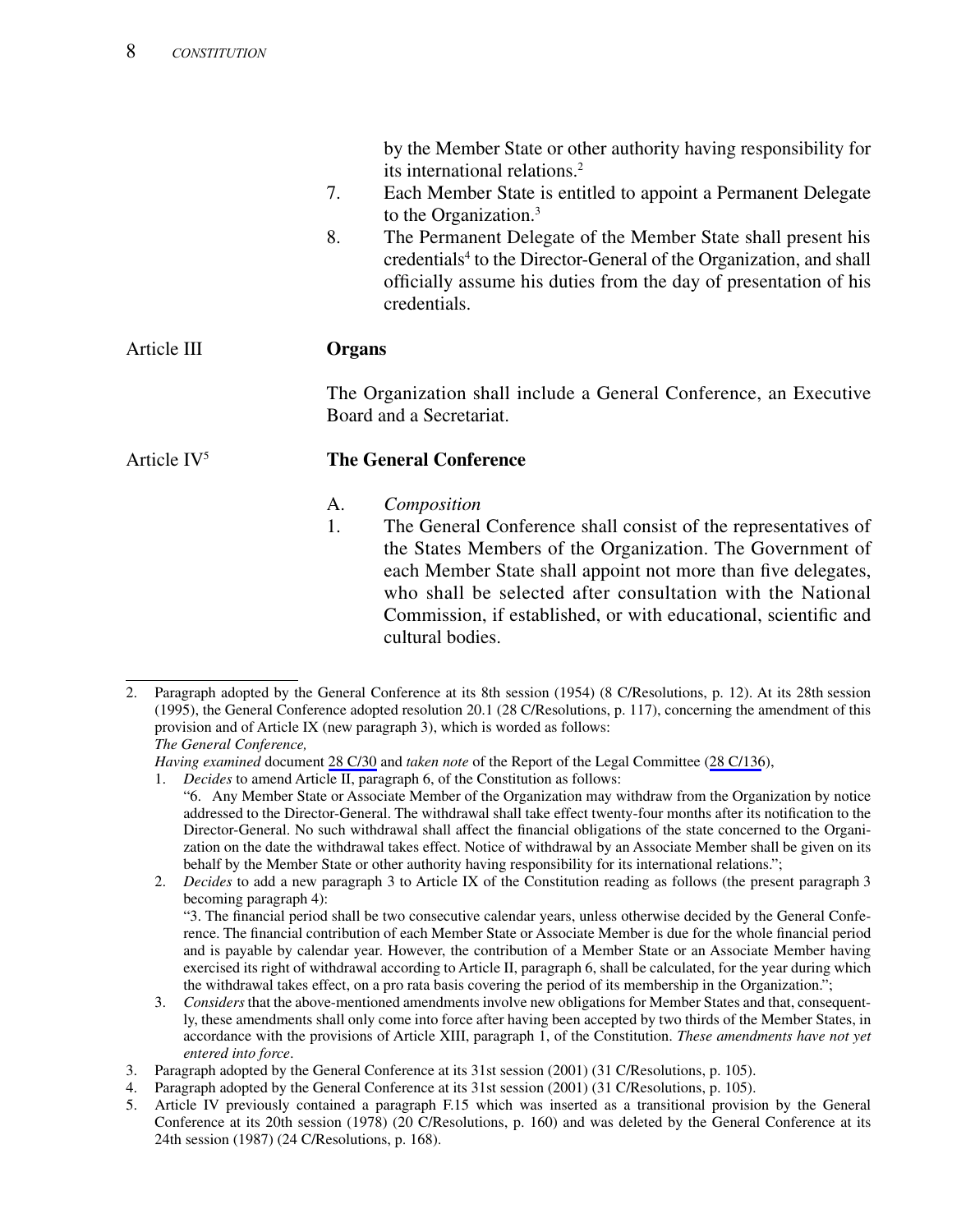- 
- B. *Functions*<br>2. The General Conference shall determine the policies and the main lines of work of the Organization. It shall take decisions on programmes submitted to it by the Executive Board.6
- 3. The General Conference shall, when it deems desirable and in accordance with the regulations to be made by it, summon international conferences of states on education, the sciences and humanities or the dissemination of knowledge; non-governmental conferences on the same subjects may be summoned by the General Conference or by the Executive Board in accordance with such regulations.<sup>7</sup>
- 4. The General Conference shall, in adopting proposals for submission to the Member States, distinguish between recommendations and international conventions submitted for their approval. In the former case a majority vote shall suffice; in the latter case a two-thirds majority shall be required. Each of the Member States shall submit recommendations or conventions to its competent authorities within a period of one year from the close of the session of the General Conference at which they were adopted.
- 5. Subject to the provisions of Article V, paragraph 6 (c), the General Conference shall advise the United Nations Organization on the educational, scientific and cultural aspects of matters of concern to the latter, in accordance with the terms and procedure agreed upon between the appropriate authorities of the two Organizations.<sup>8</sup>
- 6. The General Conference shall receive and consider the reports sent to the Organization by Member States on the action taken upon the recommendations and conventions referred to in paragraph 4 above or, if it so decides, analytical summaries of these reports.<sup>9</sup>
- 7. The General Conference shall elect the members of the Executive Board and, on the recommendation of the Board, shall appoint the Director-General.
- C. *Voting*
- 8. (a) Each Member State shall have one vote in the General Conference. Decisions shall be made by a simple majority except in cases in which a two-thirds majority is required

<sup>6.</sup> Paragraph amended by the General Conference at its 7th session (1952) (7 C/Resolutions, p. 103).

<sup>7.</sup> Paragraph amended by the General Conference at its 7th session (1952) (7 C/Resolutions, pp. 103-4).

<sup>8.</sup> Paragraph amended by the General Conference at its 7th session (1952) (7 C/Resolutions, p. 104).

<sup>9.</sup> Paragraph amended by the General Conference at its 17th session (1972) (17 C/Resolutions, p. 114).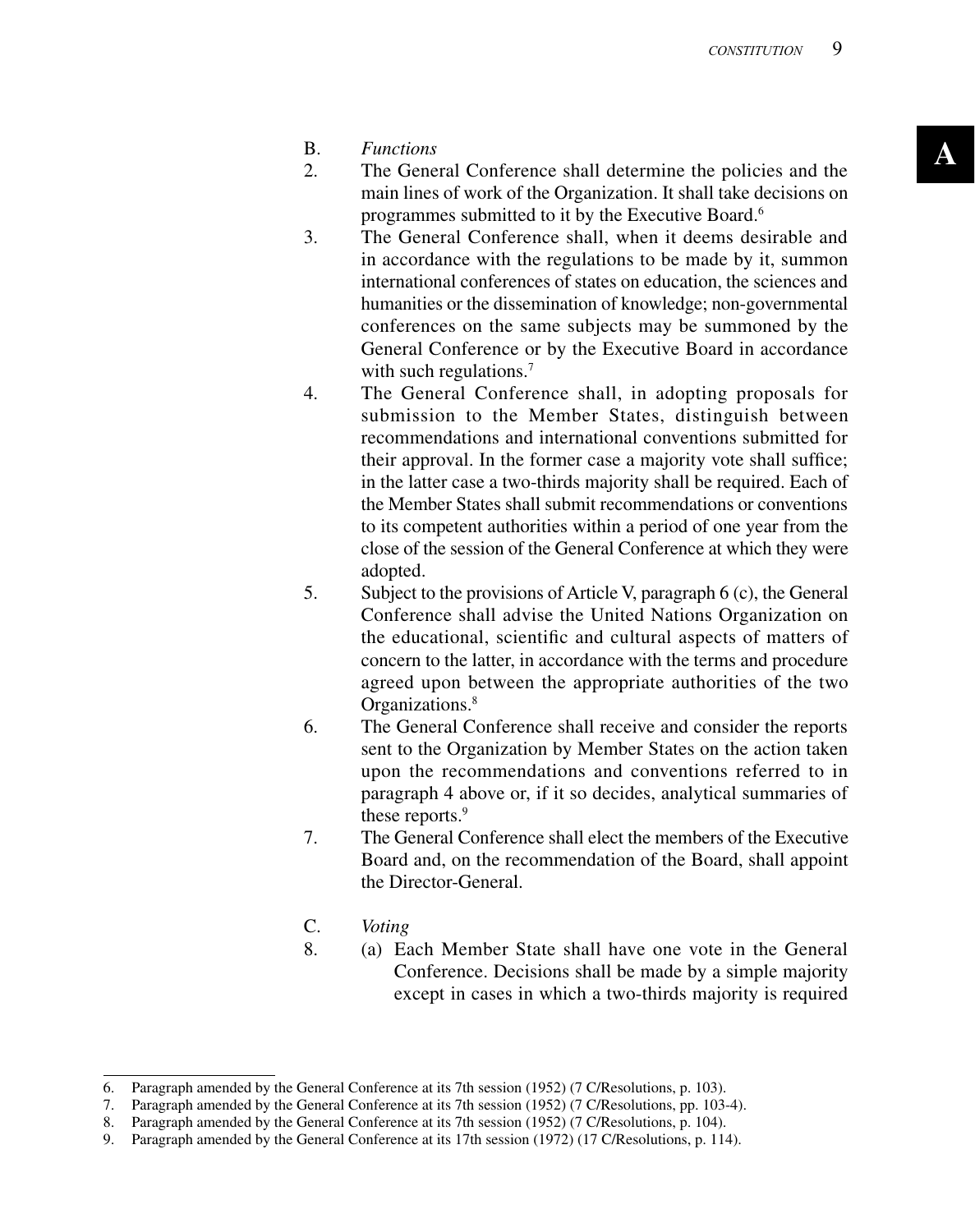by the provisions of this Constitution, $10$  or the Rules of Procedure of the General Conference.<sup>11</sup> A majority shall be a majority of the Members present and voting.12

- (b) A Member State shall have no vote in the General Conference if the total amount of contributions due from it exceeds the total amount of contributions payable by it for the current year and the immediately preceding calendar year.13
- (c) The General Conference may nevertheless permit such a Member State to vote, if it is satisfied that failure to pay is due to conditions beyond the control of the Member State.14

#### D. *Procedure*

- 9. (a) The General Conference shall meet in ordinary session every two years. It may meet in extraordinary session if it decides to do so itself or if summoned by the Executive Board, or on the demand of at least one third of the Member States.
	- (b) At each session the location of its next ordinary session shall be designated by the General Conference. The location of an extraordinary session shall be decided by the General Conference if the session is summoned by it, or otherwise by the Executive Board.<sup>15</sup>
- 10. The General Conference shall adopt its own rules of procedure. It shall at each session elect a President and other officers.<sup>16</sup>
- 11. The General Conference shall set up special and technical committees and such other subsidiary organs as may be necessary for its purposes.<sup>17</sup>
- 12. The General Conference shall cause arrangements to be made for public access to meetings, subject to such regulations as it shall prescribe.
- E. *Observers*
- 13. The General Conference, on the recommendation of the Executive Board and by a two-thirds majority may, subject to

<sup>10.</sup> These provisions are the following: Articles II.2 (admission of new Member States which are not Members of the United Nations, on the recommendation of the Executive Board); II.3 (admission of Associate Members); IV.4 (adoption of international conventions submitted for approval of Member States); IV.13 (admission of observers of nongovernmental or semi-governmental organizations); XIII.l (amendments to the Constitution); XIII.2 (adoption of regulations governing the procedure for amendments of the Constitution).

<sup>11.</sup> See Rule 83, paragraph 2, of the Rules of Procedure of the General Conference.

<sup>12.</sup> Subparagraph amended by the General Conference at its 10th session (1958) (l0 C/Resolutions, p. 61).

<sup>13.</sup> Subparagraph adopted by the General Conference at its 4th session (1949) and amended at its 6th (1951) and 7th (1952) sessions (4 C/Resolutions, p. 9; 6 C/Resolutions, p. 85 and 7 C/Resolutions, p. 104).

<sup>14.</sup> Subparagraphs (b) and (c) adopted by the General Conference at its 4th session (1949) (4 C/Resolutions, p. 9). Subparagraph (c) amended at its 25th session (1989) (25 C/Resolutions, p. 194) *(English only)*.

<sup>15.</sup> Subparagraphs (a) and (b) amended by the General Conference at its 3rd (1948) and 7th (1952) sessions (3 C/110, p. 113 and 7 C/Resolutions, p. 104).

<sup>16.</sup> Paragraph amended by the General Conference at its 2nd session (1947) (2 C/132, p. 63).

<sup>17.</sup> Paragraph amended by the General Conference at its 25th session (1989) (25 C/Resolutions, p. 194) *(English and French only).*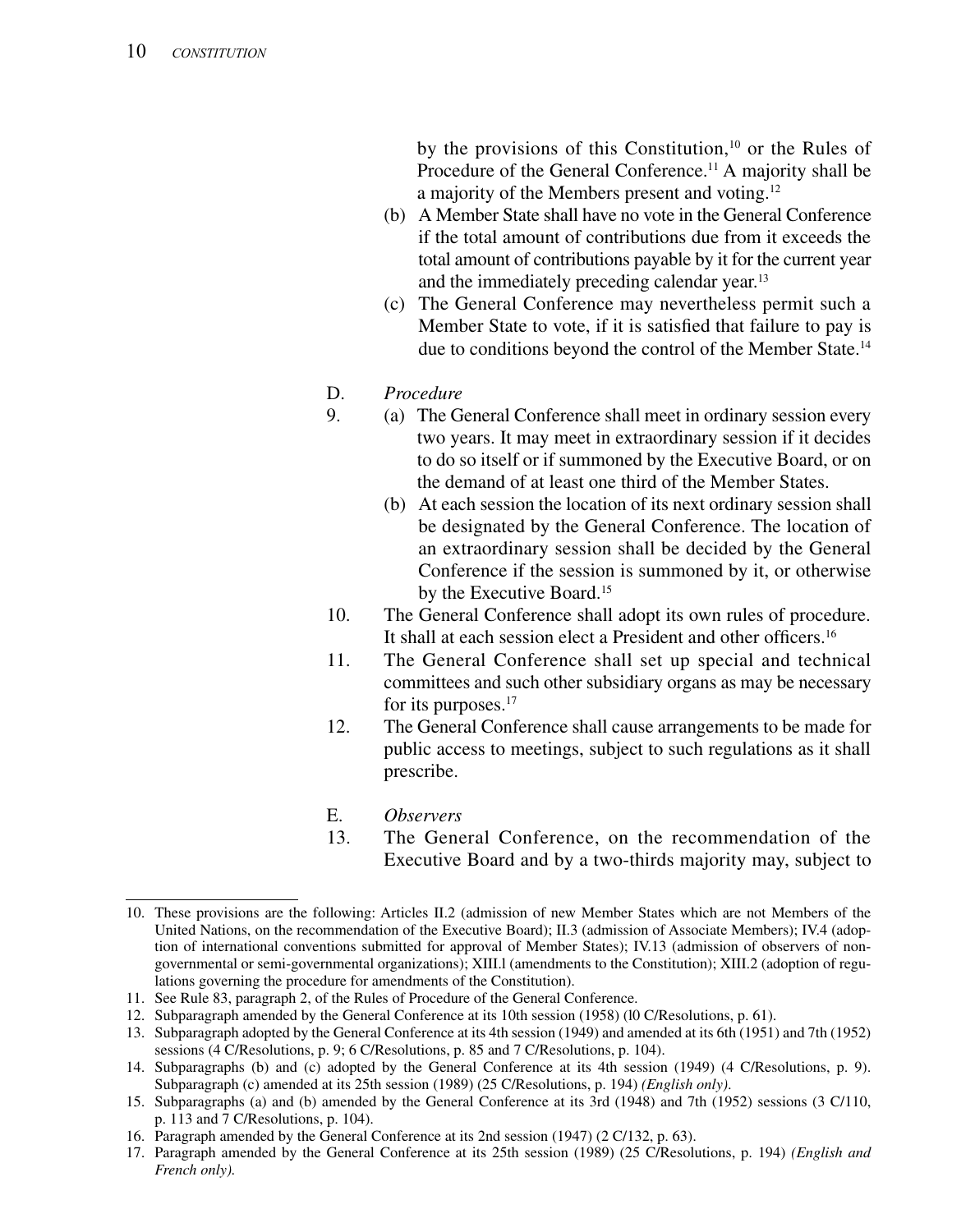its rules of procedure, invite as observers at specified sessions **A** of the Conference or of its commissions representatives of international organizations, such as those referred to in Article XI, paragraph 4.

14. When consultative arrangements have been approved by the Executive Board for such international non-governmental or semi-governmental organizations in the manner provided in Article XI, paragraph 4, those organizations shall be invited to send observers to sessions of the General Conference and its commissions.18

#### Article V19 **Executive Board**

#### A. *Composition*

- 1. (a) The Executive Board shall be elected by the General Conference and it shall consist of fifty-eight Member States. The President of the General Conference shall sit *ex officio*  in an advisory capacity on the Executive Board.
	- (b) A Member State shall not be eligible as a Member of the Executive Board if the total amount of contributions due from it exceeds the total amount of contributions payable by it for the current year and the immediately preceding calendar year. The General Conference may nevertheless permit such a Member State to be eligible as a Member of the Executive Board if it is satisfied that failure to pay is due to conditions beyond the control of the Member State.
	- (c) Elected States Members of the Executive Board are hereinafter referred to as "Members" of the Executive Board.
- 2. (a) Each Member of the Executive Board shall appoint one representative. It may also appoint alternates.
	- (b) In selecting its representative on the Executive Board, the Member of the Executive Board shall endeavour to appoint a person qualified in one or more of the fields of competence of UNESCO and with the necessary experience and capacity to fulfil the administrative and executive duties of the Board. Bearing in mind the importance of continuity, each representative shall be appointed for the duration of the term of the Member of the Executive Board, unless exceptional circumstances warrant his replacement. The alternates

<sup>18.</sup> Paragraph adopted by the General Conference at its 3rd session (1948) (3 C/110, p. 113).

<sup>19.</sup> Text revised by the General Conference at its 40th session (2019) (40 C/Resolution 83). Previously, article V had been amended by the General Conference at its 7th (1952), 8th (1954), 9th (1956), 12th (1962), 15th (1968), 17th (1972), 19th (1976), 21st (1980), 25th (1989), 26th (1991), 27th (1993) and 28th (1995) sessions (7 C/Resolutions, p. 104; 8 C/Resolutions, p. 12; 9 C/Resolutions, p. 70; 12 C/Resolutions, p. 95; 15 C/Resolutions, 103; [17](https://unesdoc.unesco.org/ark:/48223/pf0000114047_eng.nameddest=17) C/Resolutions, p. 113; 19 C/Resolutions, p. 93; 21 C/Resolutions, p. 122; 25 C/Resolutions, p. 194, 26 C/Resolutions, p137, 27 C/Resolutions, p. 102 and 28 C/Resolutions, pp.117-18).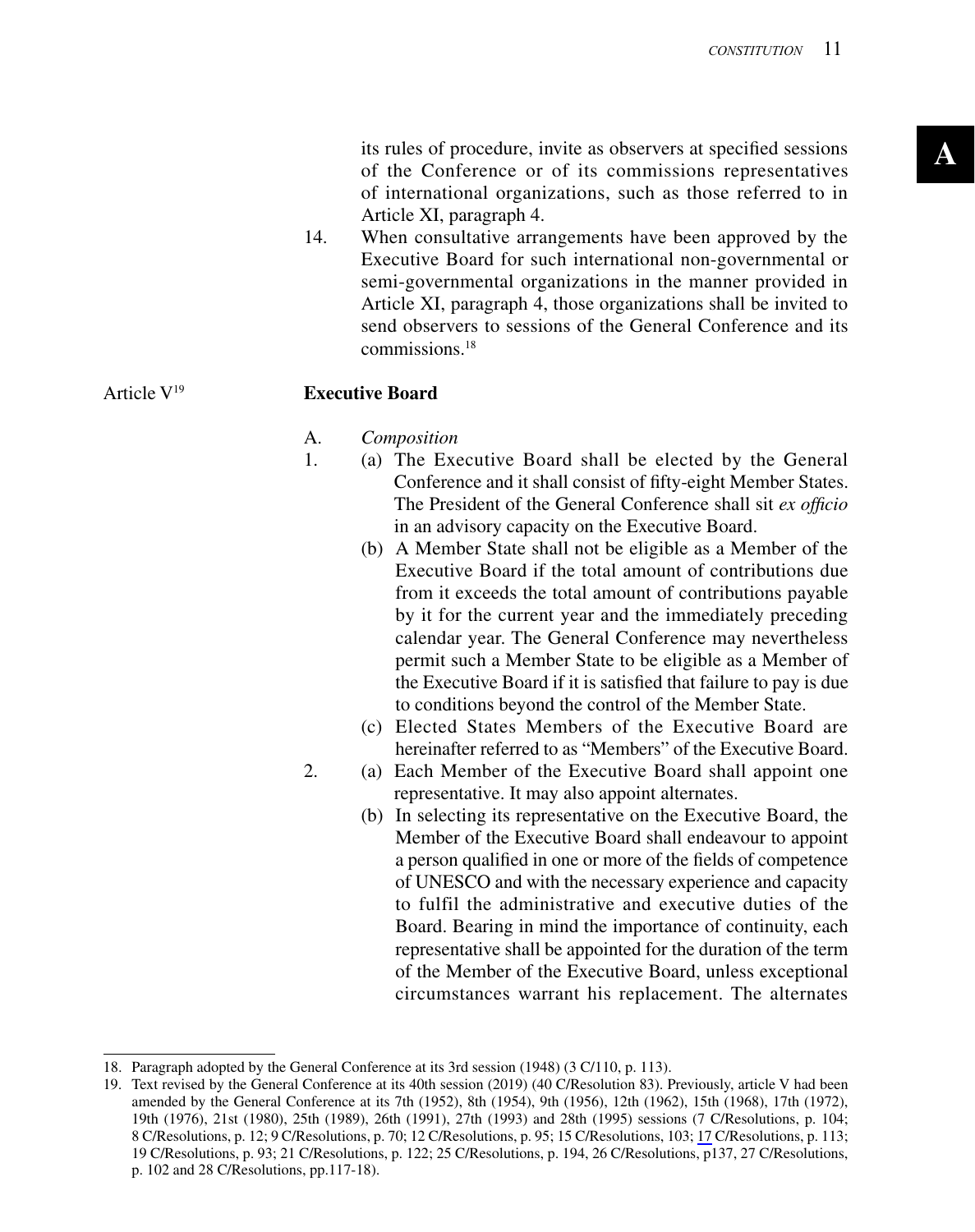appointed by each Member of the Executive Board shall act in the absence of its representative in all his functions.

- 3. In electing Members to the Executive Board, the General Conference shall have regard to the diversity of cultures and a balanced geographical distribution.
- 4. (a) Members of the Executive Board shall serve from the close of the session of the General Conference which elected them until the close of the second ordinary session of the General Conference following their election. The General Conference shall, at each of its ordinary sessions, elect the number of Members of the Executive Board required to fill vacancies occurring at the end of the session.
	- (b) Members of the Executive Board are eligible for re-election. Re-elected Members of the Executive Board shall endeavour to change their representatives on the Board.
- 5. In the event of the withdrawal from the Organization of a Member of the Executive Board, its term of office shall be terminated on the date when the withdrawal becomes effective.

#### B. *Functions*

- 6.20 (a) The Executive Board shall prepare the agenda for the General Conference. It shall examine the programme of work for the Organization and corresponding budget estimates submitted to it by the Director-General in accordance with paragraph 3 of Article VI and shall submit them with such recommendations as it considers desirable to the General Conference.
	- (b) The Executive Board, acting under the authority of the General Conference, shall be responsible for the execution of the programme adopted by the Conference. In accordance with the decisions of the General Conference and having regard to circumstances arising between two ordinary sessions, the Executive Board shall take all necessary measures to ensure the effective and rational execution of the programme by the Director-General.
	- (c) Between ordinary sessions of the General Conference, the Board may discharge the functions of adviser to the United Nations, set forth in Article IV, paragraph 5, whenever the problem upon which advice is sought has already been dealt with in principle by the Conference, or when the solution is implicit in decisions of the Conference.

<sup>20.</sup> Subparagraphs (a), (b) and (c) amended by the General Conference at its 7th session (1952) (7 C/Resolutions, p. 104).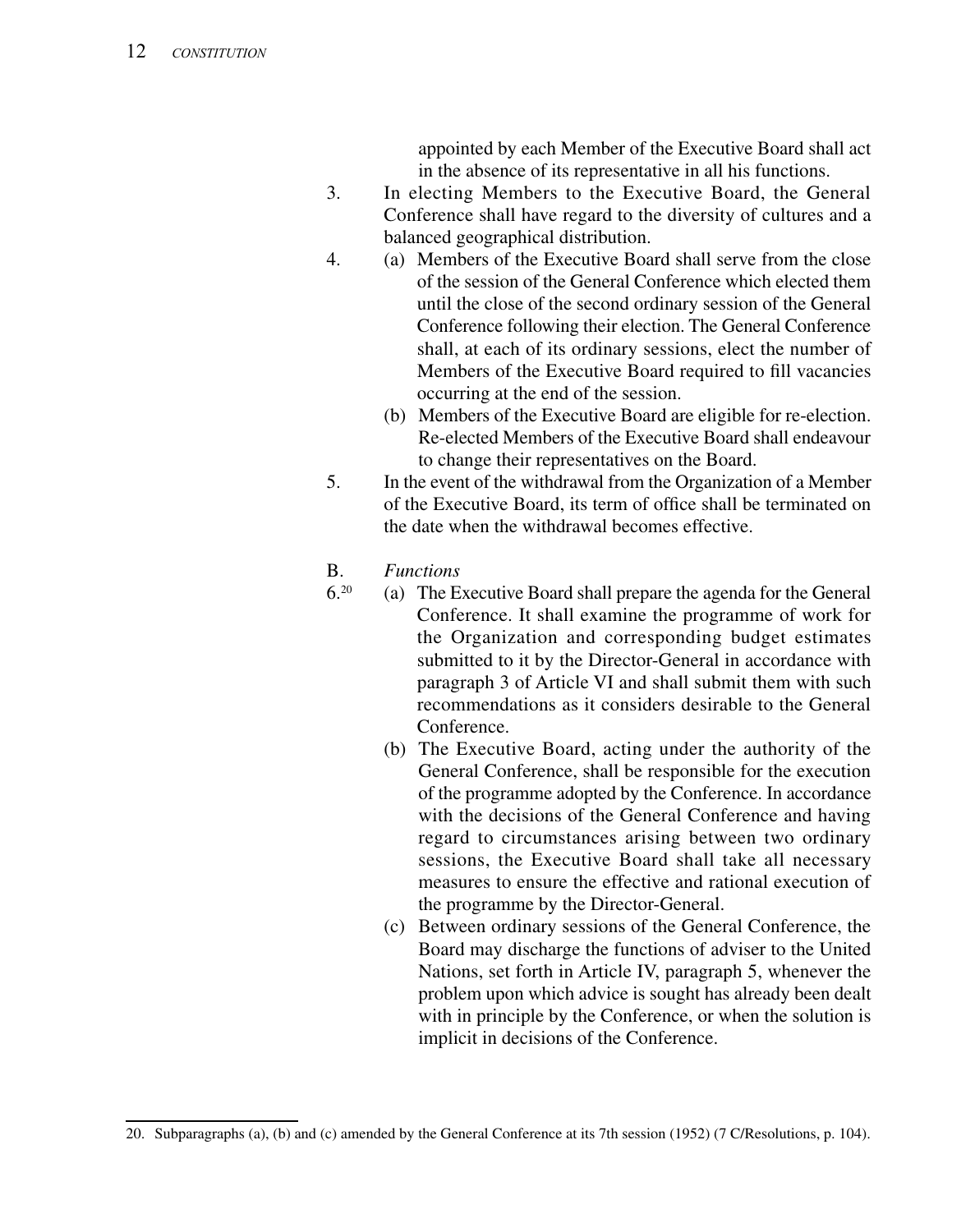- 7. The Executive Board shall recommend to the General Conference **A** the admission of new Members to the Organization.
- 8. Subject to decisions of the General Conference, the Executive Board shall adopt its own rules of procedure. It shall elect its officers from among its Members.
- 9. The Executive Board shall meet in regular session at least four times during a biennium and may meet in special session if convoked by the Chairman on his initiative or upon the request of six Members of the Executive Board.21
- 10. The Chairman of the Executive Board shall present, on behalf of the Board, to the General Conference at each ordinary session, with or without comments, the reports on the activities of the Organization which the Director-General is required to prepare in accordance with the provisions of Article VI.3 (b). $^{22}$
- 11. The Executive Board shall make all necessary arrangements to consult the representatives of international organizations or qualified persons concerned with questions within its competence.
- 12. Between sessions of the General Conference, the Executive Board may request advisory opinions from the International Court of Justice on legal questions arising within the field of the Organization's activities.23
- 13. The Executive Board shall also exercise the powers delegated to it by the General Conference on behalf of the Conference as a whole.24
- C. *Voting rights25*
- 14. (a) Each Member of the Executive Board shall have one vote.
	- (b) A Member State shall have no vote if the total amount of contributions due from it exceeds the total amount of contributions payable by it for the current year and the immediately preceding calendar year. The General Conference may nevertheless permit such a Member State to vote if it is satisfied that failure to pay is due to conditions beyond the control of the Member State.

<sup>21.</sup> Paragraph amended by the General Conference at its 26th (1991) and 27th (1993) sessions (26 C/Resolutions, p. 135; 27 C/Resolutions, p. 102).

<sup>22.</sup> Paragraph amended by the General Conference at its 7th (1952) and 8th (1954) sessions (7 C/Resolutions, pp. 104-5 and 8 C/Resolutions, p. 13).

<sup>23.</sup> Paragraph adopted by the General Conference at its 7th session (1952) (7 C/Resolutions, p. 105).

<sup>24.</sup> Paragraph amended by the General Conference at its 8th (1954) and 26th (1991) sessions (8 C/Resolutions, p. 13; 26 C/ Resolutions, p. 136).

<sup>25.</sup> Text adopted by the General Conference at its 40th session (2019) (40 C/Resolution 83).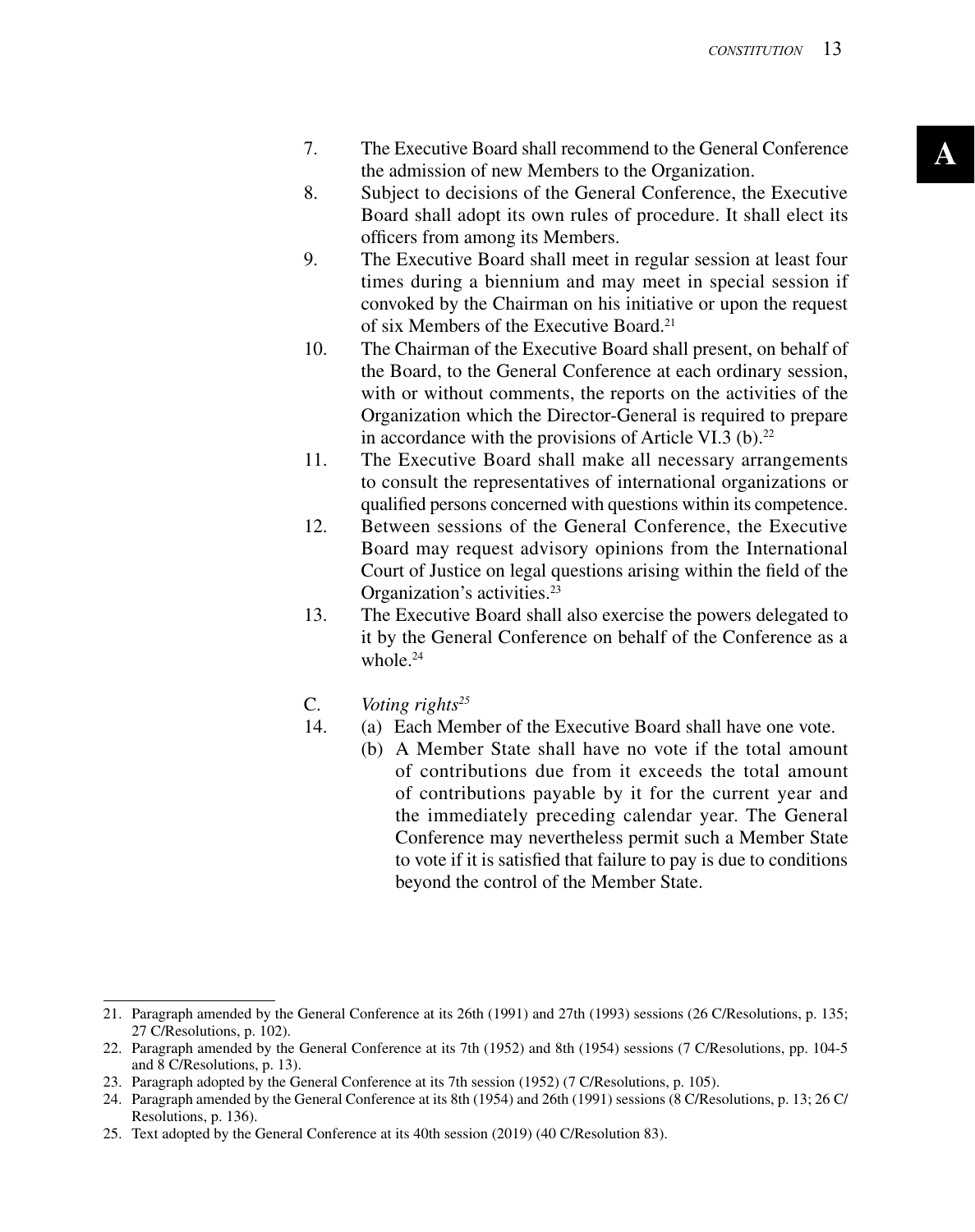#### Article VI26 **Secretariat**

- 1. The Secretariat shall consist of a Director-General and such staff as may be required.
- 2. The Director-General shall be nominated by the Executive Board and appointed by the General Conference for a period of four years, under such conditions as the Conference may approve. The Director-General may be appointed for a further term of four years but shall not be eligible for reappointment for a subsequent term.27 The Director-General shall be the chief administrative officer of the Organization.
- 3. (a) The Director-General, or a deputy designated by him, shall participate, without the right to vote, in all meetings of the General Conference, of the Executive Board, and of the Committees of the Organization. He shall formulate proposals for appropriate action by the Conference and the Board, and shall prepare for submission to the Board a draft programme of work for the Organization with corresponding budget estimates.<sup>28</sup>
	- (b) The Director-General shall prepare and communicate to Member States and to the Executive Board periodical reports on the activities of the Organization. The General Conference shall determine the periods to be covered by these reports.29
- 4. The Director-General shall appoint the staff of the Secretariat in accordance with staff regulations to be approved by the General Conference. Subject to the paramount consideration of securing the highest standards of integrity, efficiency and technical competence, appointment to the staff shall be on as wide a geographical basis as possible.
- 5. The responsibilities of the Director-General and of the staff shall be exclusively international in character. In the discharge of their duties they shall not seek or receive instructions from any government or from any authority external to the Organization. They shall refrain from any action which might prejudice their positions as international officials. Each State Member of the Organization undertakes to respect the international character of

<sup>26.</sup> Article VI previously contained a paragraph 7 which was inserted as a transitional provision by the General Conference at its 20th session (1978) (20 C/Resolutions, p. 161) and was deleted by the General Conference at its 24th session (1987) (24 C/Resolutions, p. 168).

<sup>27.</sup> Paragraph amended by the General Conference at its 25th (1989) and 31st (2001) sessions (25 C/Resolutions, pp. 192-3; 31 C/Resolutions, p. 105).

<sup>28.</sup> Subparagraph amended by the General Conference at its 7th session (1952) (7 C/Resolutions, p. 113).

<sup>29.</sup> Subparagraph adopted by the General Conference at its 8th session (1954) (8 C/Resolutions, p. 13).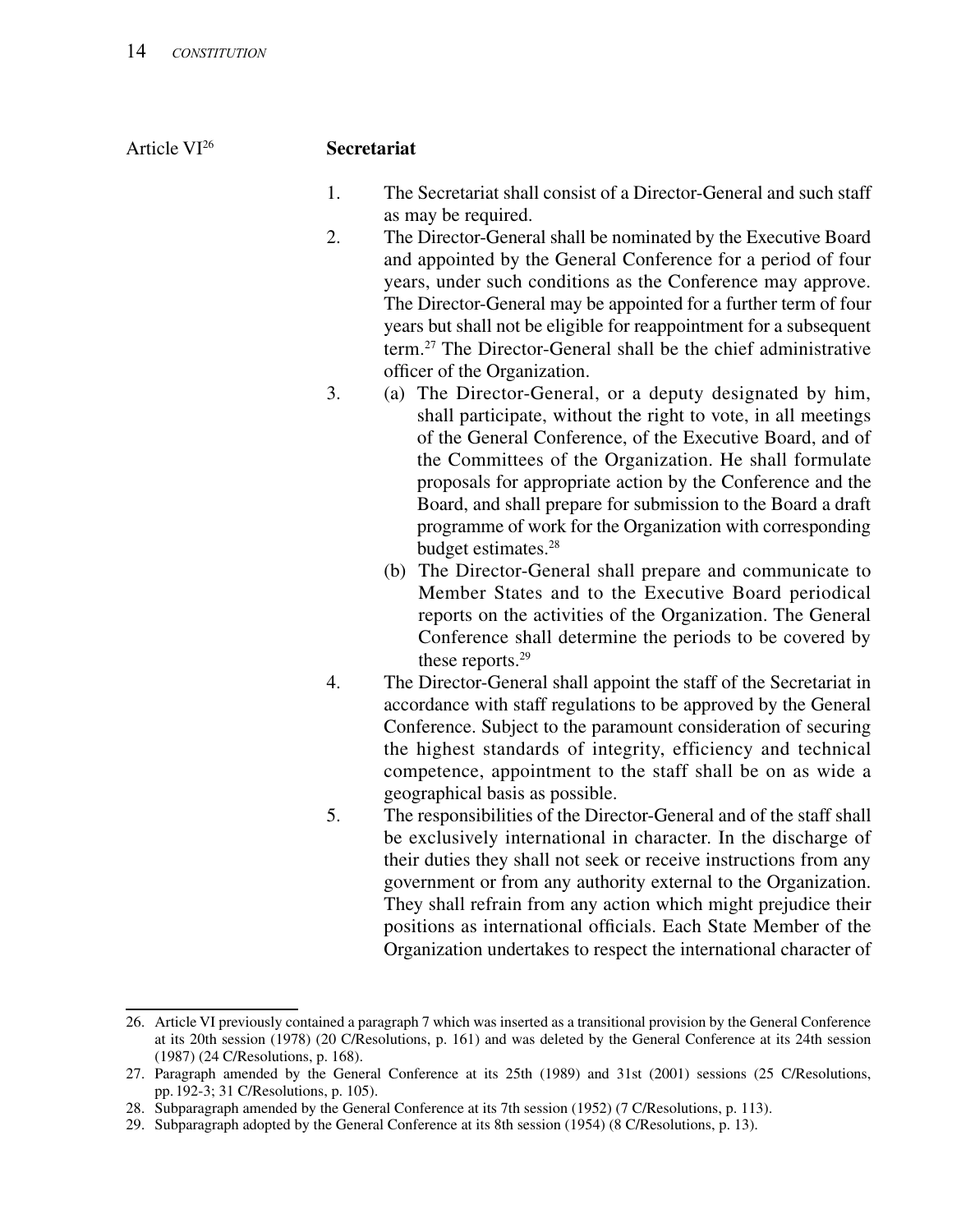|              | the responsibilities of the Director-General and the staff, and not<br>A<br>to seek to influence them in the discharge of their duties.<br>6.<br>Nothing in this Article shall preclude the Organization from<br>entering into special arrangements within the United Nations<br>Organization for common services and staff and for the<br>interchange of personnel.                                                                                                                                 |
|--------------|------------------------------------------------------------------------------------------------------------------------------------------------------------------------------------------------------------------------------------------------------------------------------------------------------------------------------------------------------------------------------------------------------------------------------------------------------------------------------------------------------|
| Article VII  | <b>National cooperating bodies</b>                                                                                                                                                                                                                                                                                                                                                                                                                                                                   |
|              | 1.<br>Each Member State shall make such arrangements as suit its<br>particular conditions for the purpose of associating its principal<br>bodies interested in educational, scientific and cultural matters<br>with the work of the Organization, preferably by the formation of<br>a National Commission broadly representative of the government<br>and such bodies.                                                                                                                               |
|              | 2.<br>National Commissions or National Cooperating Bodies, where<br>they exist, shall act in an advisory capacity to their respective<br>delegations to the General Conference, to the representatives and<br>alternates of their countries on the Executive Board and to their<br>Governments in matters relating to the Organization and shall<br>function as agencies of liaison in all matters of interest to it. <sup>30</sup><br>The Organization may, on the request of a Member State,<br>3. |
|              | delegate, either temporarily or permanently, a member of its<br>Secretariat to serve on the National Commission of that state, in<br>order to assist in the development of its work.                                                                                                                                                                                                                                                                                                                 |
| Article VIII | <b>Reports by Member States</b>                                                                                                                                                                                                                                                                                                                                                                                                                                                                      |
|              | Each Member State shall submit to the Organization, at such times<br>and in such manner as shall be determined by the General Conference,<br>reports on the laws, regulations and statistics relating to its educational,<br>scientific and cultural institutions and activities, and on the action taken<br>upon the recommendations and conventions referred to in Article IV,<br>paragraph 4.31                                                                                                   |
| Article IX   | <b>Budget</b>                                                                                                                                                                                                                                                                                                                                                                                                                                                                                        |
|              | 1.<br>The budget shall be administered by the Organization.<br>2.<br>The General Conference shall approve and give final effect to<br>the budget and to the apportionment of financial responsibility                                                                                                                                                                                                                                                                                                |

<sup>30.</sup> Paragraph amended by the General Conference at its 26th session (1991) (26 C/Resolutions, p. 136).

<sup>31.</sup> Article amended by the General Conference at its 17th session (1972) (17 C/Resolutions, p. 114).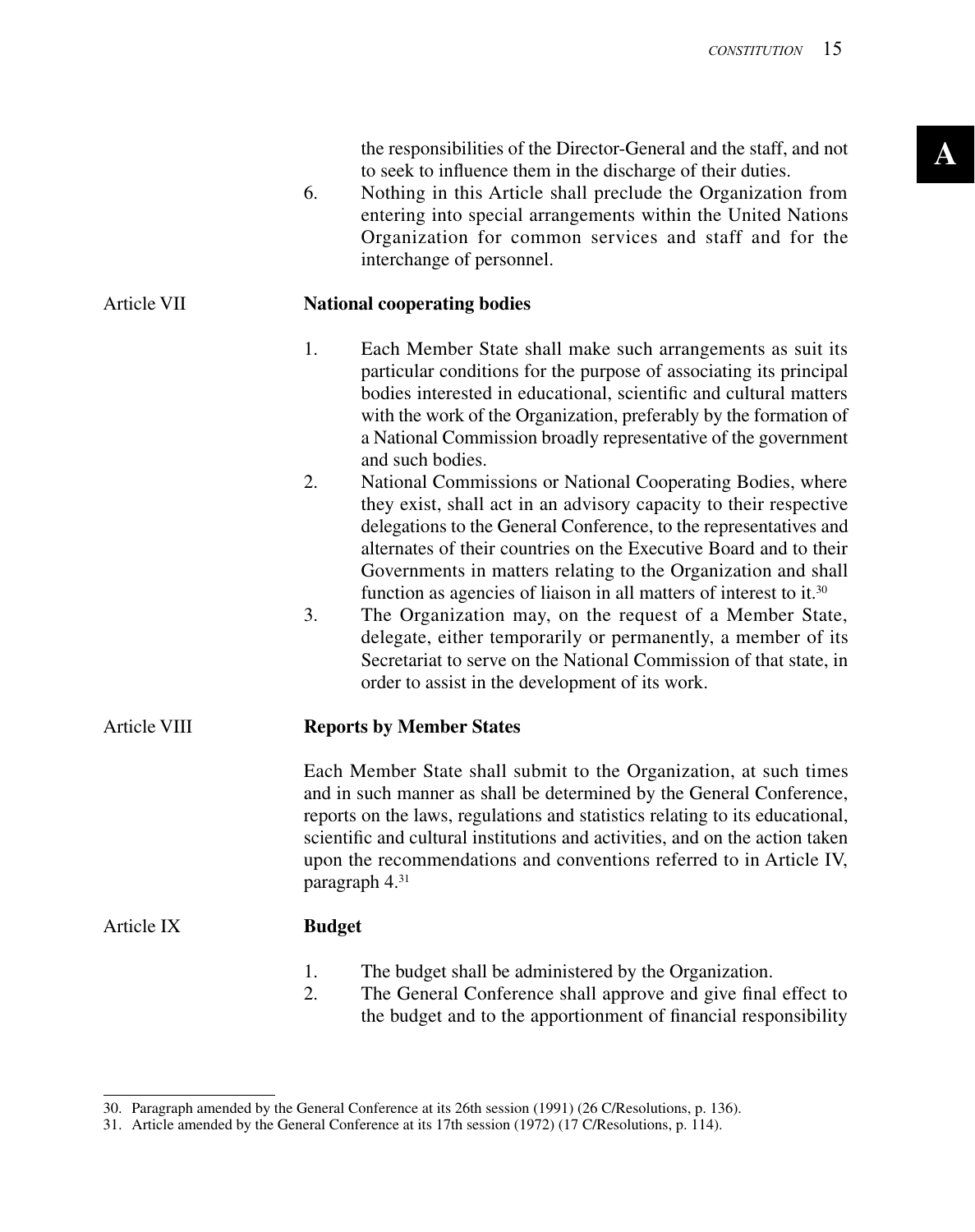|            | among the States Members of the Organization subject to such<br>arrangement with the United Nations as may be provided in the<br>agreement to be entered into pursuant to Article X.<br>3.<br>The Director-General may accept voluntary contributions, gifts,<br>bequests and subventions directly from governments, public and<br>private institutions, associations and private persons, subject to<br>the conditions specified in the Financial Regulations. <sup>32</sup>                                                                                                                                                                                                                                                                                                                                                                                                                                                                                        |
|------------|----------------------------------------------------------------------------------------------------------------------------------------------------------------------------------------------------------------------------------------------------------------------------------------------------------------------------------------------------------------------------------------------------------------------------------------------------------------------------------------------------------------------------------------------------------------------------------------------------------------------------------------------------------------------------------------------------------------------------------------------------------------------------------------------------------------------------------------------------------------------------------------------------------------------------------------------------------------------|
| Article X  | <b>Relations with the United Nations Organization</b>                                                                                                                                                                                                                                                                                                                                                                                                                                                                                                                                                                                                                                                                                                                                                                                                                                                                                                                |
|            | This Organization shall be brought into relation with the United Nations<br>Organization, as soon as practicable, as one of the specialized agencies<br>referred to in Article 57 of the Charter of the United Nations. This<br>relationship shall be effected through an agreement with the United<br>Nations Organization under Article 63 of the Charter, which agreement<br>shall be subject to the approval of the General Conference of this<br>Organization. The agreement shall provide for effective cooperation<br>between the two Organizations in the pursuit of their common purposes,<br>and at the same time shall recognize the autonomy of this Organization,<br>within the fields of its competence as defined in this Constitution. Such<br>agreement may, among other matters, provide for the approval and<br>financing of the budget of the Organization by the General Assembly of<br>the United Nations.                                     |
| Article XI | Relations with other specialized international organizations<br>and agencies                                                                                                                                                                                                                                                                                                                                                                                                                                                                                                                                                                                                                                                                                                                                                                                                                                                                                         |
|            | 1.<br>This Organization may cooperate with other specialized<br>intergovernmental organizations and agencies whose interests<br>and activities are related to its purposes. To this end the Director-<br>General, acting under the general authority of the Executive<br>Board, may establish effective working relationships with such<br>organizations and agencies and establish such joint committees<br>as may be necessary to assure effective cooperation. Any formal<br>arrangements entered into with such organizations or agencies<br>shall be subject to the approval of the Executive Board.<br>2.<br>Whenever the General Conference of this Organization and the<br>competent authorities of any other specialized intergovernmental<br>organizations or agencies whose purpose and functions lie within<br>the competence of this Organization deem it desirable to effect a<br>transfer of their resources and activities to this Organization, the |

<sup>32.</sup> Paragraph amended by the General Conference at its 25th session (1989) (25 C/Resolutions, p. 193).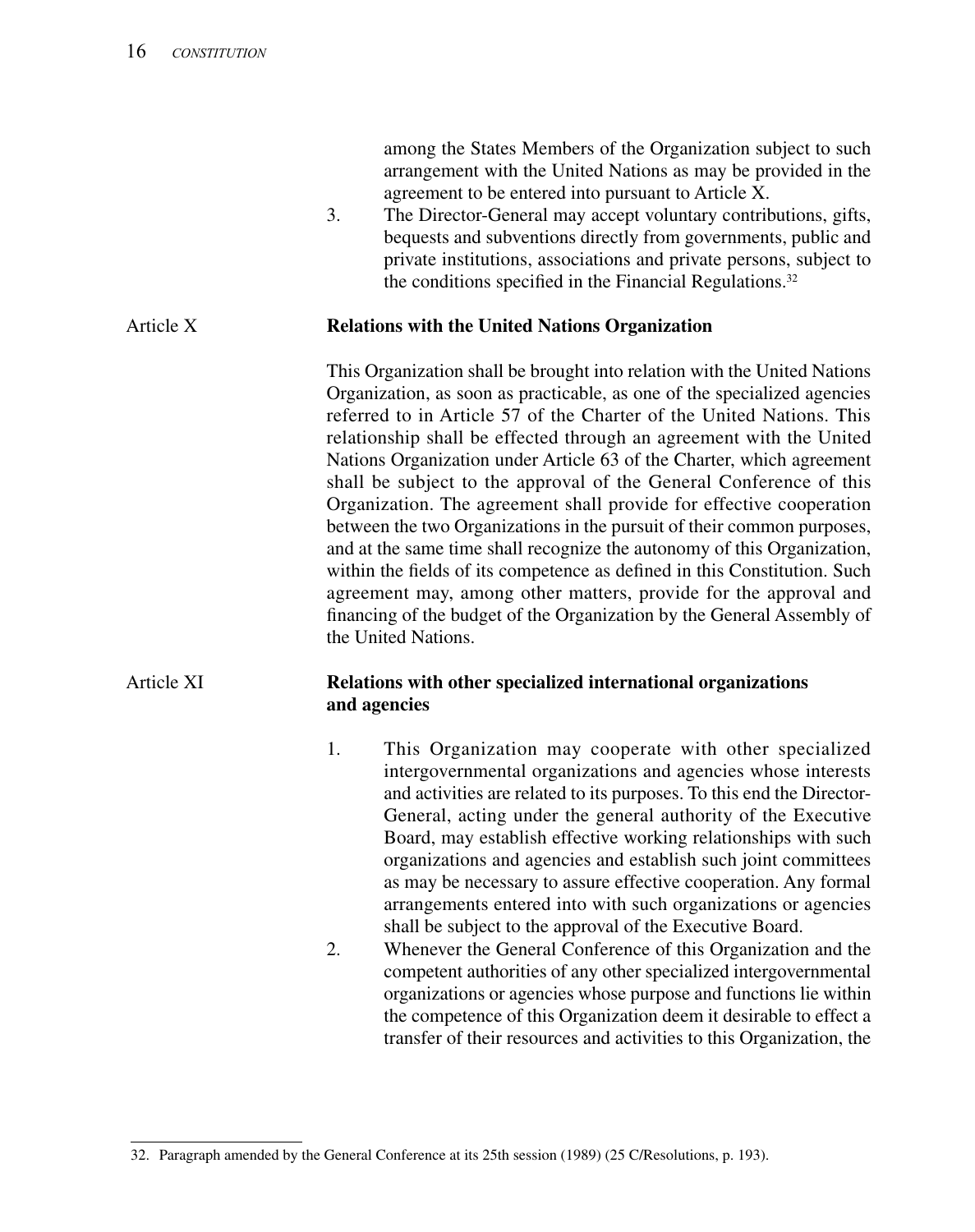|              | Director-General, subject to the approval of the Conference, may<br>enter into mutually acceptable arrangements for this purpose.<br>This Organization may make appropriate arrangements with other<br>3.<br>intergovernmental organizations for reciprocal representation at                                                                                                                                                                                                                                                        | A |
|--------------|--------------------------------------------------------------------------------------------------------------------------------------------------------------------------------------------------------------------------------------------------------------------------------------------------------------------------------------------------------------------------------------------------------------------------------------------------------------------------------------------------------------------------------------|---|
|              | meetings.<br>The United Nations Educational, Scientific and Cultural<br>4.<br>Organization may make suitable arrangements for consultation<br>and cooperation with non-governmental international<br>organizations concerned with matters within its competence, and<br>may invite them to undertake specific tasks. Such cooperation<br>may also include appropriate participation by representatives<br>of such organizations on advisory committees set up by the<br>General Conference.                                          |   |
| Article XII  | <b>Legal status of the Organization</b>                                                                                                                                                                                                                                                                                                                                                                                                                                                                                              |   |
|              | The provisions of Articles 104 and 105 of the Charter of the United<br>Nations Organization <sup>33</sup> concerning the legal status of that Organi-<br>zation, its privileges and immunities, shall apply in the same way to this<br>Organization.                                                                                                                                                                                                                                                                                 |   |
| Article XIII | <b>Amendments</b>                                                                                                                                                                                                                                                                                                                                                                                                                                                                                                                    |   |
|              | 1.<br>Proposals for amendments to this Constitution shall become<br>effective upon receiving the approval of the General Conference<br>by a two-thirds majority; provided, however, that those<br>amendments which involve fundamental alterations in the aims<br>of the Organization or new obligations for the Member States<br>shall require subsequent acceptance on the part of two thirds of<br>the Member States before they come into force. The draft texts<br>of proposed amendments shall be communicated by the Director |   |

of proposed amendments shall be communicated by the Director-General to the Member States at least six months in advance of their consideration by the General Conference.

<sup>33.</sup> *Article 104*. The Organization shall enjoy in the territory of each of its Members such legal capacity as may be necessary for the exercise of its functions and the fulfilment of its purposes. *Article 105*.

 <sup>1.</sup> The Organization shall enjoy in the territory of its Members such privileges and immunities as are necessary for the fulfilment of its purposes.

 <sup>2.</sup> Representatives of the Members of the United Nations and officials of the Organization shall similarly enjoy such privileges and immunities as are necessary for the independent exercise of their functions in connection with the Organization.

 <sup>3.</sup> The General Assembly may make recommendations with a view to determining the details of the application of paragraphs 1 and 2 of this Article or may propose conventions to the Members of the United Nations for this purpose.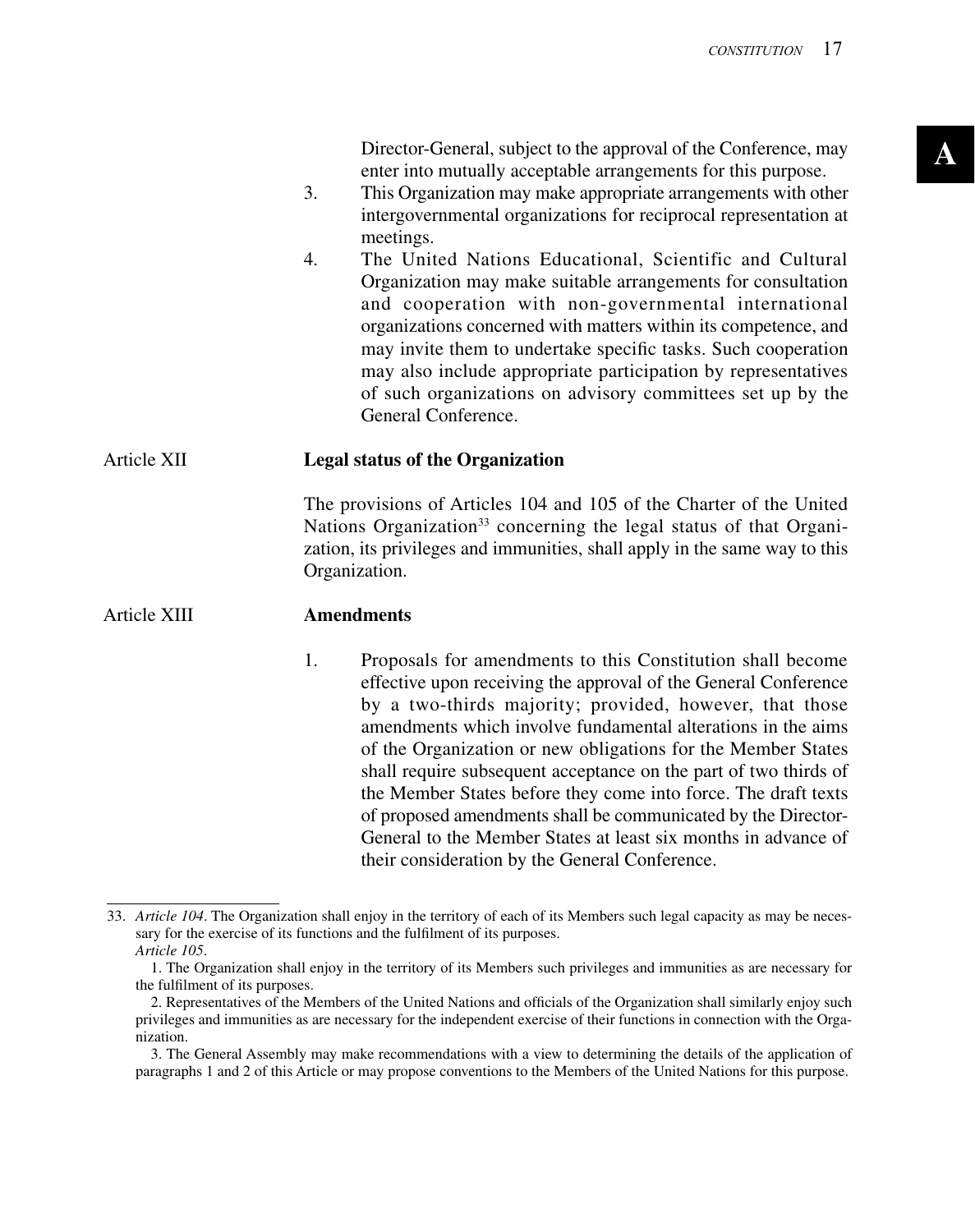|                    | 2.<br>The General Conference shall have power to adopt by a two-<br>thirds majority rules of procedure for carrying out the provisions<br>of this Article. <sup>34</sup>                                                                                                                                                                                                                                                                                                                                                                                                                                                                                                                                                                                                                                                                                                                                                                                                                                                                                                                                 |
|--------------------|----------------------------------------------------------------------------------------------------------------------------------------------------------------------------------------------------------------------------------------------------------------------------------------------------------------------------------------------------------------------------------------------------------------------------------------------------------------------------------------------------------------------------------------------------------------------------------------------------------------------------------------------------------------------------------------------------------------------------------------------------------------------------------------------------------------------------------------------------------------------------------------------------------------------------------------------------------------------------------------------------------------------------------------------------------------------------------------------------------|
| <b>Article XIV</b> | Interpretation                                                                                                                                                                                                                                                                                                                                                                                                                                                                                                                                                                                                                                                                                                                                                                                                                                                                                                                                                                                                                                                                                           |
|                    | 1.<br>The English and French texts of this Constitution shall be<br>regarded as equally authoritative.<br>2.<br>Any question or dispute concerning the interpretation of this<br>Constitution shall be referred for determination to the Inter-<br>national Court of Justice or to an arbitral tribunal, as the General<br>Conference may determine under its Rules of Procedure. <sup>35</sup>                                                                                                                                                                                                                                                                                                                                                                                                                                                                                                                                                                                                                                                                                                          |
| Article XV         | <b>Entry into force</b>                                                                                                                                                                                                                                                                                                                                                                                                                                                                                                                                                                                                                                                                                                                                                                                                                                                                                                                                                                                                                                                                                  |
|                    | 1.<br>This Constitution shall be subject to acceptance. The instrument<br>of acceptance shall be deposited with the Government of the<br>United Kingdom.<br>2.<br>This Constitution shall remain open for signature in the archives<br>of the Government of the United Kingdom. Signature may<br>take place either before or after the deposit of the instrument<br>of acceptance. No acceptance shall be valid unless preceded<br>or followed by signature. However, a state that has withdrawn<br>from the Organization shall simply deposit a new instrument of<br>acceptance in order to resume membership. <sup>36</sup><br>3.<br>This Constitution shall come into force when it has been accepted<br>by twenty of its signatories. Subsequent acceptances shall take<br>effect immediately.<br>4.<br>The Government of the United Kingdom will inform all Members<br>of the United Nations and the Director-General of the receipt<br>of all instruments of acceptance and of the date on which the<br>Constitution comes into force in accordance with the preceding<br>paragraph. <sup>37</sup> |
|                    | In faith whereof, the undersigned, duly authorized to that effect, have<br>signed this Constitution in the English and French languages, both texts<br>being equally authentic.<br>Done in London the sixteenth day of November, one thousand nine<br>hundred and forty-five, in a single copy, in the English and French<br>languages, of which certified copies will be communicated by the<br>Government of the United Kingdom to the Governments of all the                                                                                                                                                                                                                                                                                                                                                                                                                                                                                                                                                                                                                                          |

34. See Rules 108 to 111 of the Rules of Procedure of the General Conference.

Members of the United Nations.

<sup>35.</sup> See Rule 36 of the Rules of Procedure of the General Conference.

<sup>36.</sup> Paragraph amended by the General Conference at its 24th session (1987) (24 C/Resolutions, p. 167).

<sup>37.</sup> Paragraph amended by the General Conference at its 24th session (1987) (24 C/Resolutions, p. 167).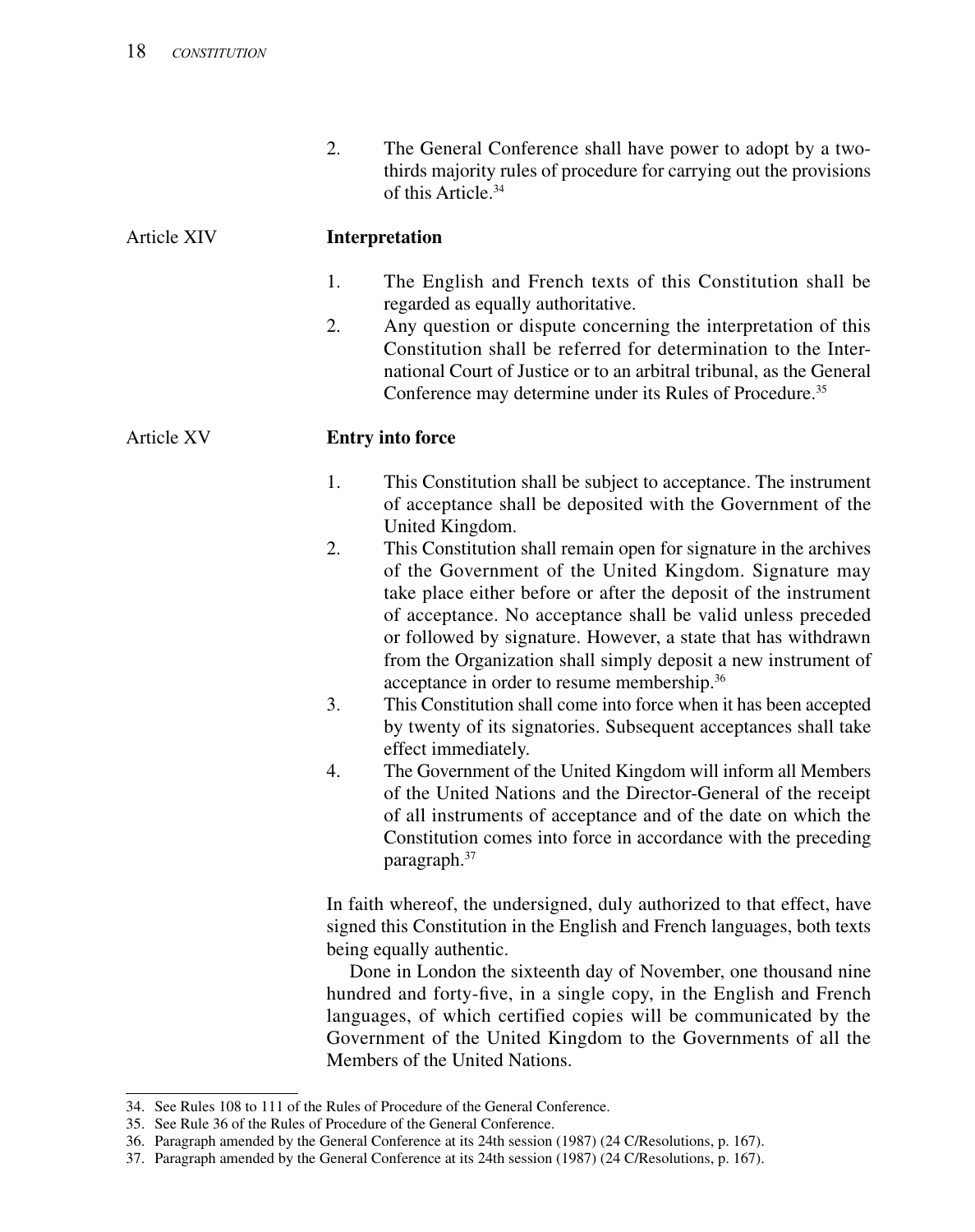### <span id="page-19-0"></span>Rights and obligations of Associate Members

Resolution 41.2 adopted by the General Conference at its 6th session<sup>1</sup>

#### *The General Conference,*

- *Whereas* Article II of the UNESCO Constitution has been amended to provide for the admission of territories or groups of territories which are not responsible for the conduct of their international relations as Associate Members of the Organization,
- *Whereas* this same amendment provides that the nature and extent of the rights and obligations of Associate Members shall be determined by the General Conference,
- *Whereas* reference is made in various Articles of the UNESCO Constitution, other than Article II, to the rights and duties of States Members of the Organization,
- *Resolves* that the rights and obligations of Associate Members of the Organization shall be as follows:

That Associate Members shall have the right:

- (i) To participate without voting rights in the deliberations of the General Conference and of its commissions and committees;
- (ii) To participate equally with Members subject to the limitation on voting in paragraph (i) above, in matters pertaining to the conduct of business of meetings of the Conference and such of its committees, commissions and other subsidiary organs of the General Conference may, from time to time, indicate in accordance with the Rules of Procedure of the Conference;
- (iii) To propose items for inclusion in the provisional agenda of the Conference;
- (iv) To receive equally with Members all notices, documents, reports and records;
- (v) To participate equally with Members in the procedure for convening special sessions;

**B**

<sup>1.</sup> See 6 C/Resolutions, p. 83.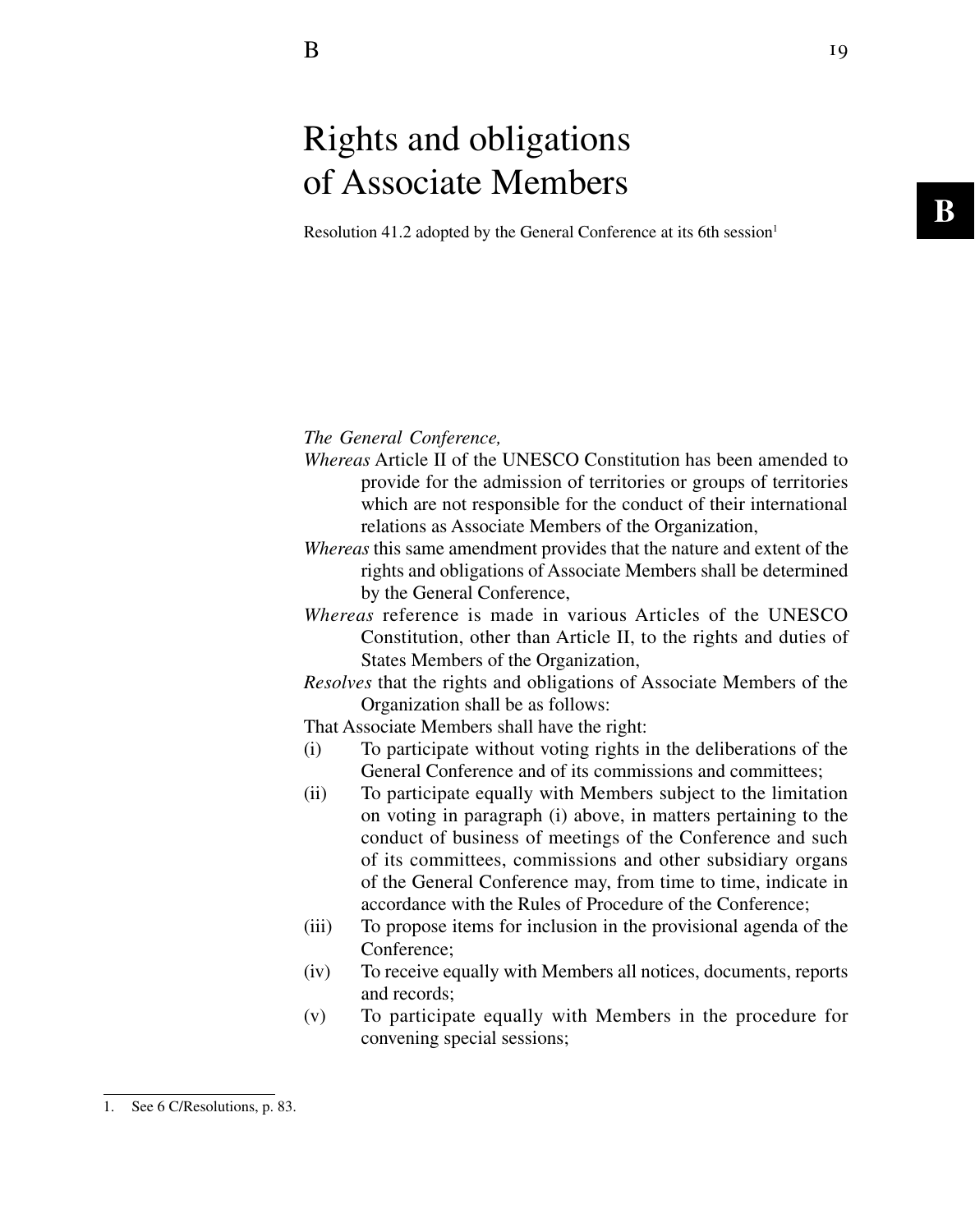That Associate Members shall have the right, equally with Members, to submit proposals to the Executive Board, and to participate, in accordance with regulations established by the Board, in committees established by it, but they shall not be eligible for membership of the Board;

That Associate Members shall be subject to the same obligations as Members, except that the difference in their status shall be taken into account in determining the amount of their contribution to the budget of the Organization;

That the contribution of Associate Members shall be assessed at a proportion of the amount at which they would have been assessed had they been full Members, subject to such limitations as the General Conference may decide;

That the Executive Board be requested to submit a report with recommendations to the next session of the General Conference setting out the standards according to which Associate Members shall be assessed in respect of their financial contributions.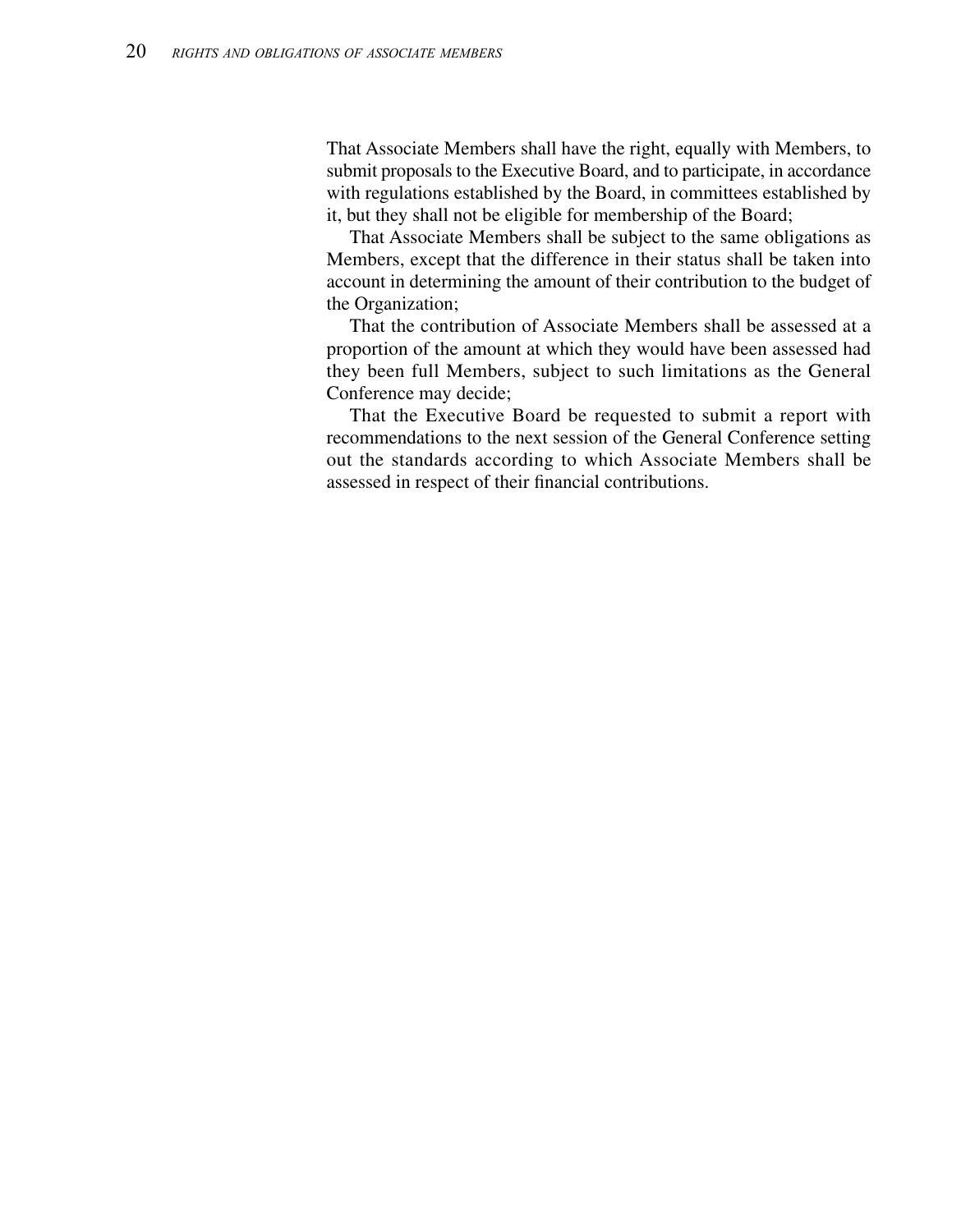## <span id="page-21-0"></span>Rules of Procedure of the General Conference

Adopted by the General Conference at its 3rd session and amended at its 4th, 5th, 6th, 7th, 8th, 9th, 10th, 11th, 12th, 13th, 14th, 15th, 16th, 17th, 18th, 19th, 20th, 21st, 23rd, 24th, 25th, 26th, 27th, 28th, 29th, 30th, 31st, 32nd, 37th, 39th and 40th sessions.<sup>1</sup>

### Table of contents

#### **I. Sessions**

*Ordinary sessions*

Rule 1 Frequency and opening date

- 2 Venue
- 3 Invitation by Member States
- 4 Change of venue

*Extraordinary sessions*

Rule 5 Convocation and venue

#### *Ordinary and extraordinary*

- Rule 6 Notification
	- 7 Admission of other observers
	- 8 Adjournment of session

#### **II. Agenda and working documents**

*Ordinary sessions*

Rule 9 Preparation of provisional agenda

- 10 Content of provisional agenda
- 11 Working documents
- 12 Supplementary items
- 13 Preparation of revised agenda
- 14 Approval of the agenda
- 15 Amendments, deletions and new items
- 16 Coordination of the work of UNESCO, the United Nations and specialized agencies

 $2<sub>1</sub>$ 

<sup>1.</sup> See 3 C/110, Vol. II, pp. 89-90, 92-111; 4 C/Resolutions, p. 85; 5 C/Resolutions, pp. 130-33; 6 C/Resolutions, pp. 85- 6; 7 C/Resolutions, pp. 106-8; 8 C/Resolutions, pp.14-17; 9 C/Resolutions, pp.70-l; l0 C/Resolutions, pp. 61-3; 11C/ Resolutions, pp. 12, 94-5; 12 C/Resolutions, pp. 5, 95-7; 13 C/Resolutions, pp. 113-14; 14 C/Resolutions, pp. 107-8; 15 C/Resolutions, pp. 101-6; 16 C/Resolutions, pp. 93-4; 17 C/Resolutions, pp. 113-l5; 18 C/Resolutions, pp.122-3; 19 C/Resolutions, p. 93; 20 C/Resolutions, pp. 141, 160; 21C/Resolutions, pp. 122-3; 23 C/Resolutions, pp.110-11; 24 C/Resolutions, p. 168; 25 C/Resolutions, pp. 193-4; 26 C/Resolutions, pp. 133-9; 27 C/Resolutions, p.102; 28 C/Resolutions, p. 118, pp. 133-34, 143-45; 29 C/Resolutions, pp. 119-26; 30 C/Resolutions, pp. 115-21, 124; 31 C/Resolutions, pp. 105-6; 32 C/Resolutions, pp. 117-18; 37 C/Resolutions pp. 81-83, [39 C/Resolution 87](https://unesdoc.unesco.org/ark:/48223/pf0000260889_eng.nameddest=87), [40](https://unesdoc.unesco.org/ark:/48223/pf0000260889_eng.nameddest=40) C/Resolutions 81 and 83.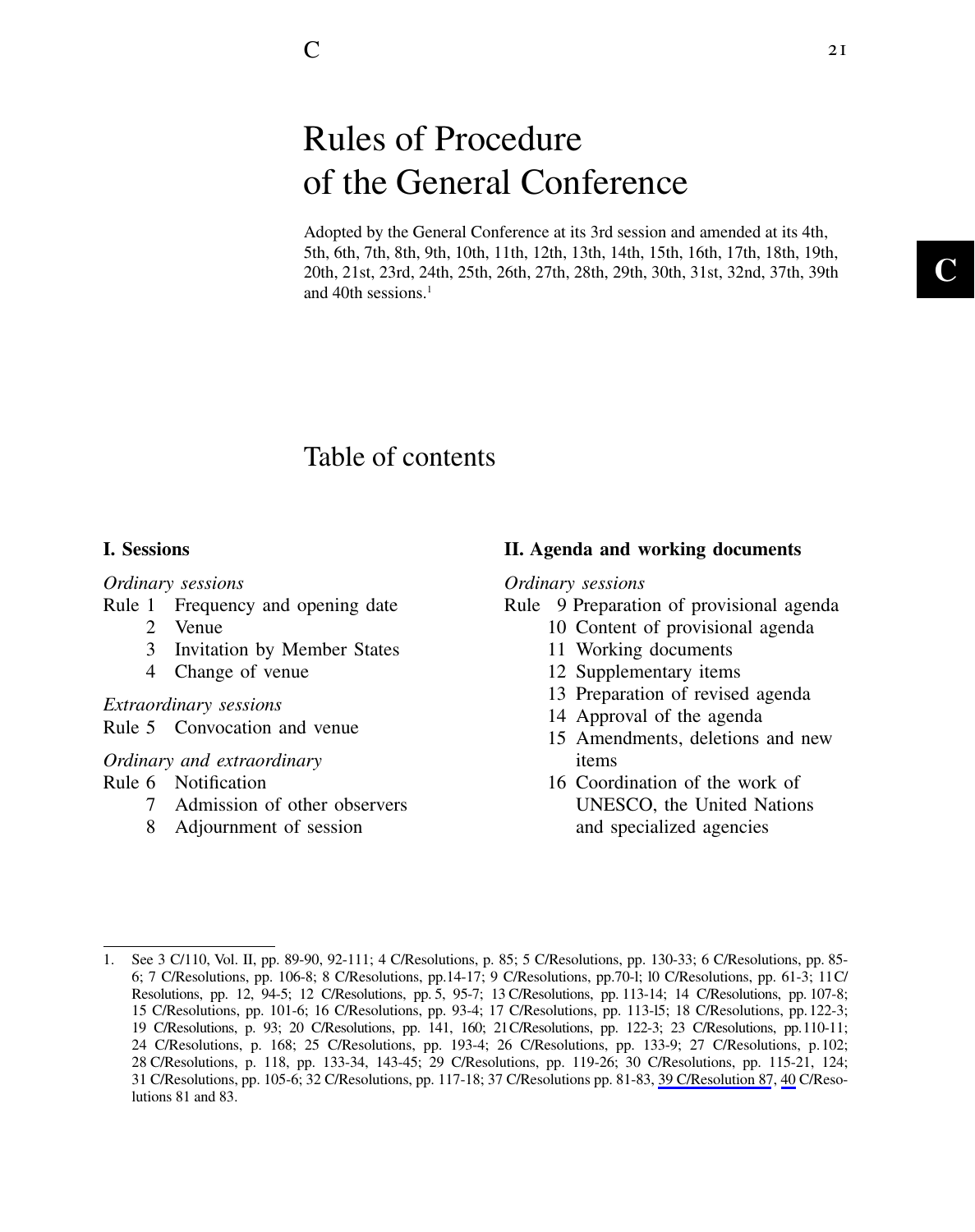#### *Extraordinary sessions*

Rule 17 Preparation of provisional agenda

- 18 Content of provisional agenda
- 19 Supplementary items
- 20 Approval of the agenda

#### **III. Delegations**

- Rule 21 Composition
	- 22 Representation of Member States on committees, commissions and other subsidiary organs

#### **IV. Credentials**

- Rule 23 Submission of credentials
	- 24 Names of representatives and observers
	- 25 Provisional admission to a session

#### **V. Organization of the Conference**

Rule 26 Ordinary session 27 Extraordinary session

#### **VI. President and Vice-Presidents**

- Rule 28 Temporary President
	- 29 Elections
	- 30 General powers of the President
	- 31 Acting President

#### **VII. Committees of the Conference**

- Rule 32 Nominations Committee
	- 33 Functions of the Nominations **Committee**
	- 34 Legal Committee
	- 35 Functions of the Legal Committee
	- 36 Interpretation of the Constitution
	- 37 Headquarters Committee
	- 38 Functions of the Headquarters **Committee**
	- 39 Bureau of the Conference

40 Functions of the Bureau

#### **VIII. Commissions and other subsidiary organs of the Conference**

- Rule 41 Establishment of commissions and other subsidiary organs
	- 42 Establishment of special committees by commissions and other subsidiary organs
	- 43 Composition of commissions
	- 44 Composition of other subsidiary organs
	- 45 Right to speak of other members
	- 46 Election of officers

#### **IX. Duties of the Director-General and of the Secretariat**

Rule 47 Duties of the Director-General and of the Secretariat

#### **X. Languages of the Conference**

#### Rule 48 Working languages

- 49 Language of the country where the General Conference is held
- 50 Interpretation of other languages
- 51 Use of working languages
- 52 Official languages
- 53 Use of official languages

#### **XI. Records of the Conference**

- Rule 54 Verbatim records and sound recordings
	- 55 Circulation and safe keeping of records and sound recordings
	- 56 Records of private meetings

#### **XII. Publicity of meetings and resolutions**

- Rule 57 Public meetings
	- 58 Private meetings
	- 59 Circulation of resolutions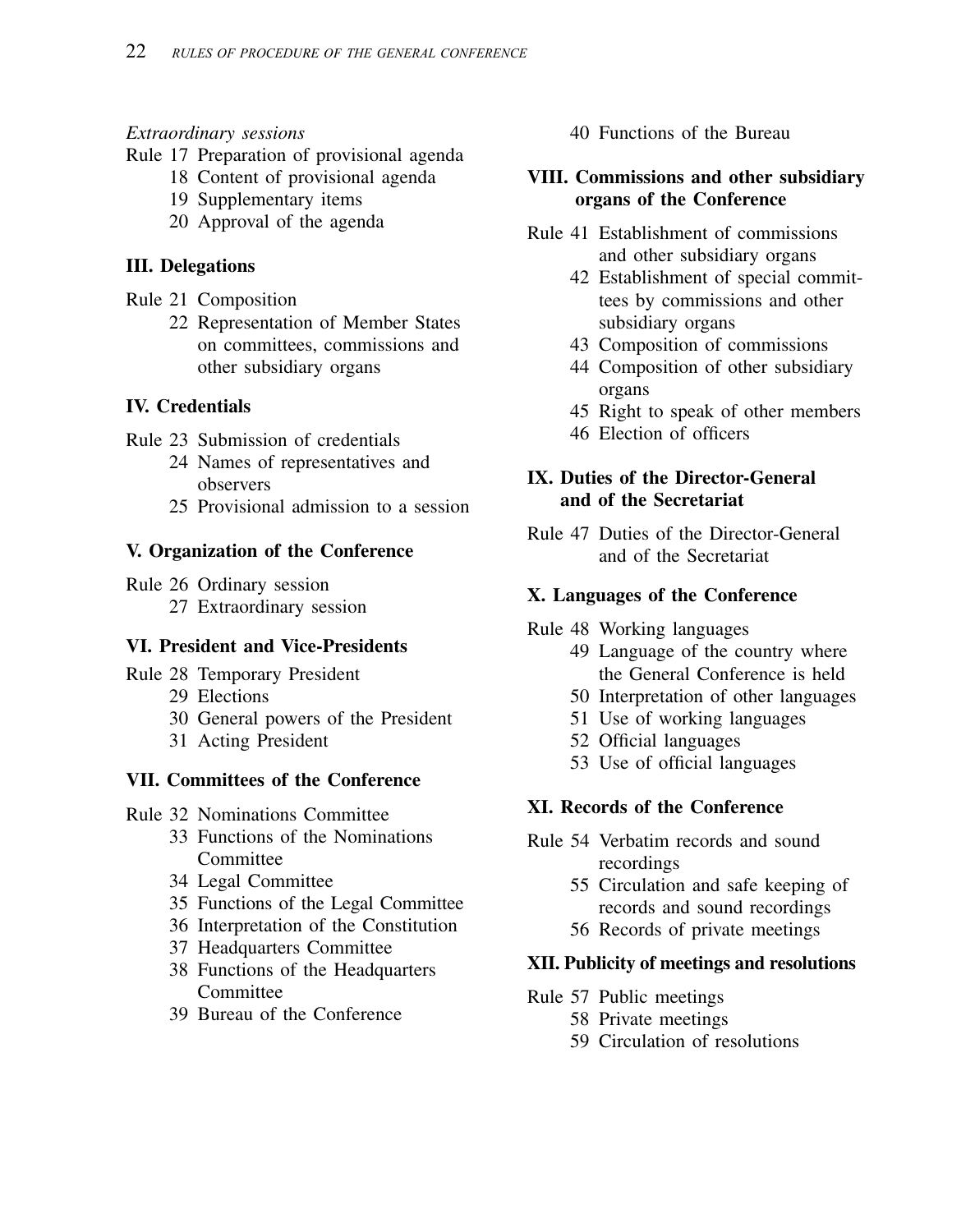#### **XIII. Conduct of business and right to speak**

- Rule 60 Quorum
	- 61 Executive Board
	- 62 United Nations
	- 63 Specialized agencies and other intergovernmental organizations
	- 64 Non-Member States
	- 65 Liberation movements recognized by the Organization of African Unity
	- 66 International non-governmental or semi-governmental organizations
	- 67 Speeches
	- 68 Time-limit on speeches
	- 69 Closing of list of speakers
	- 70 Right of reply
	- 71 Points of order
	- 72 Suspension or adjournment of the meeting
	- 73 Adjournment of debate
	- 74 Closure of debate
	- 75 Order of procedural motions

#### **XIV. Draft resolutions**

- Rule 76 General provisions
	- 77 Admissibility criteria for draft resolutions relating to the Draft Programme and Budget
	- 78 Examination of admissibility of draft resolutions relating to the Draft Programme and Budget
	- 79 New examination of proposals in plenary meeting

#### **XV. Voting**

- Rule 80 Voting rights
	- 81 Simple majority
	- 82 Two-thirds majority
	- 83 Meaning of the expression "Members present and voting"
- 84 Vote
- 85 Roll-call
- 86 Conduct during voting
- 87 Explanation of vote
- 88 Order of voting on proposals
- 89 Separate vote
- 90 Voting on amendments
- 91 Secret ballot
- 92 Results of elections
- 93 Equally divided votes
- **XVI. Procedure applicable to the committees, commissions and other subsidiary organs of the Conference**
- Rule 94 Procedure applicable to the committees, commissions and other subsidiary organs of the Conference

#### **XVII. Admission of new Members**

- Rule 95 Member States of the United Nations
	- 96 States not Members of the United Nations and territories or groups of territories
	- 97 Consideration of applications
	- 98Notification of admission

#### **XVIII. Election of Members of the Executive Board**

- Rule 99 Elections
	- 100 Re-eligibility 101 Term of office

#### **XIX. Appointment of the Director-General**

- Rule 102 Nomination by the Executive Board
	- 103 Vote on the nomination
	- 104 Subsequent nominations
	- 105 Contract of appointment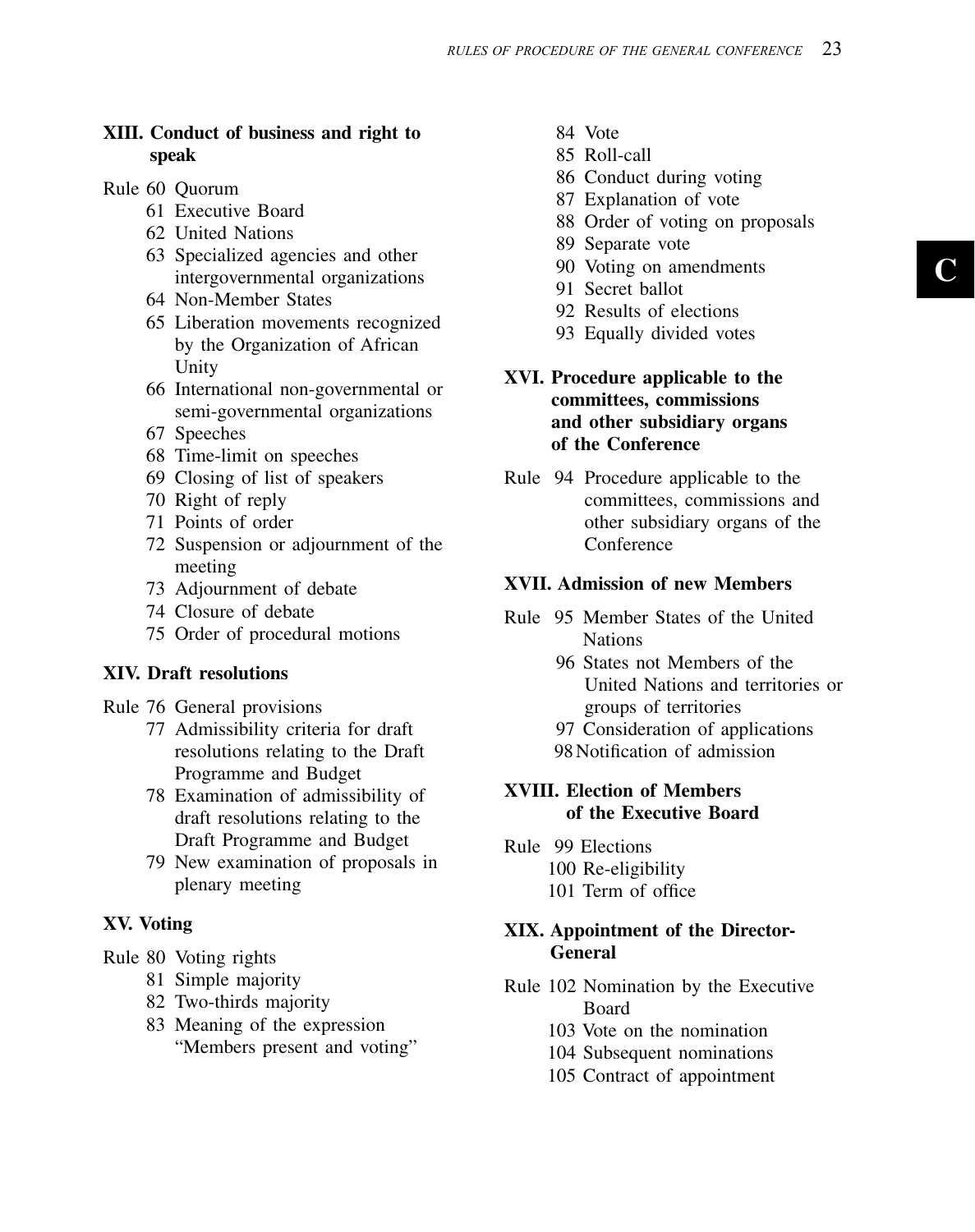#### **XX. Appointment of the External Auditor**

Rule 106 Procedure for appointing the External Auditor

#### **XXI. Procedure for the amendment of the Constitution**

- Rule 107 Draft amendments
	- 108 Proposals for substantive changes in draft amendments
	- 109 Amendments of form
	- 110 Interpretation of amendments

#### **XXII. Rules of Procedure: amendments and suspension**

Rule 111 Amendments 112 Suspension

#### **Appendix 1:**

— Procedure for the conduct of elections by secret ballot.

#### **Appendix 2:**

— Procedure for the election of Members of the Executive Board.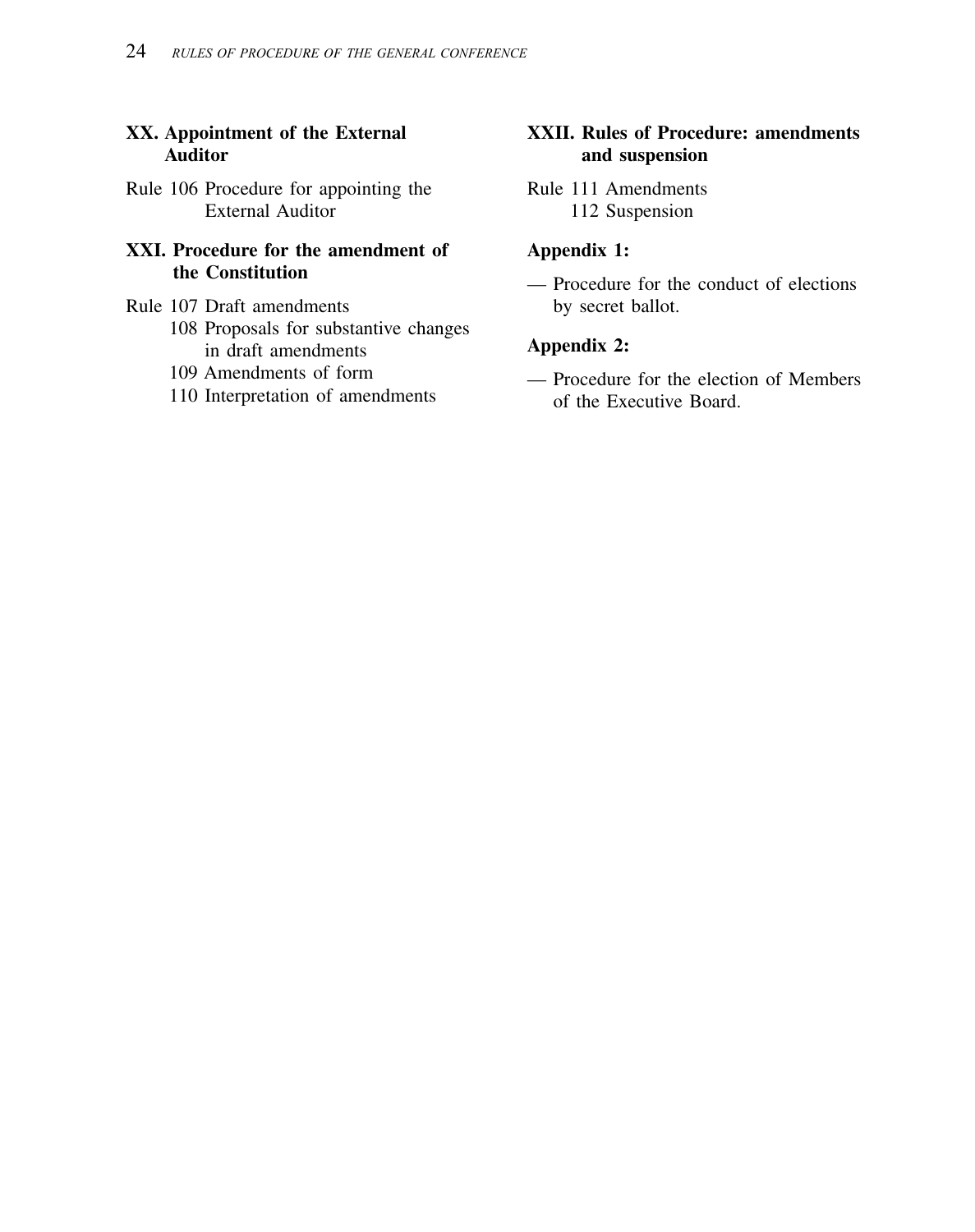### **I. Sessions**

### ORDINARY SESSIONS

| Rule 1<br>[Const. IV.D.9] $1$ | Frequency and opening date                                                                                                                                                                                                                                                                                                                                                                                                                 |  |
|-------------------------------|--------------------------------------------------------------------------------------------------------------------------------------------------------------------------------------------------------------------------------------------------------------------------------------------------------------------------------------------------------------------------------------------------------------------------------------------|--|
|                               | 1.<br>The General Conference shall meet every two years in ordinary<br>session.<br>2.<br>The opening date of the session shall be fixed by the Director-<br>General, after consulting the Members of the Executive Board,<br>the authorities of the inviting country and the Secretary-General<br>of the United Nations, taking into account any preference which<br>the General Conference may have expressed at the previous<br>session. |  |
| Rule 2                        | <b>Venue</b>                                                                                                                                                                                                                                                                                                                                                                                                                               |  |
|                               | On the proposal of the Executive Board, the General Conference, during<br>its ordinary session, shall fix the venue of the next session.                                                                                                                                                                                                                                                                                                   |  |
| Rule 3                        | <b>Invitation by Member States</b>                                                                                                                                                                                                                                                                                                                                                                                                         |  |
|                               | 1.<br>Any Member State may invite the General Conference to hold<br>a session in its territory. The Executive Board and the General<br>Conference shall be informed by the Director-General of all such<br>invitations.                                                                                                                                                                                                                    |  |
|                               | 2.<br>In determining the venue of the next session, the Executive Board<br>and the General Conference shall consider only those invitations<br>that have been communicated to the Director-General at least<br>six weeks in advance of the opening date of the current session<br>accompanied by detailed statements concerning local facilities.                                                                                          |  |
| Rule 4                        | <b>Change of venue</b>                                                                                                                                                                                                                                                                                                                                                                                                                     |  |
|                               | In the event of circumstances developing which, in the opinion of the<br>Executive Board, render it undesirable to hold the General Conference<br>at the place fixed at the previous session, the Executive Board may,<br>after consultation with Member States and if a majority of them concur,<br>convene the General Conference elsewhere.                                                                                             |  |

<sup>1.</sup> The references between brackets are to the Constitution of UNESCO.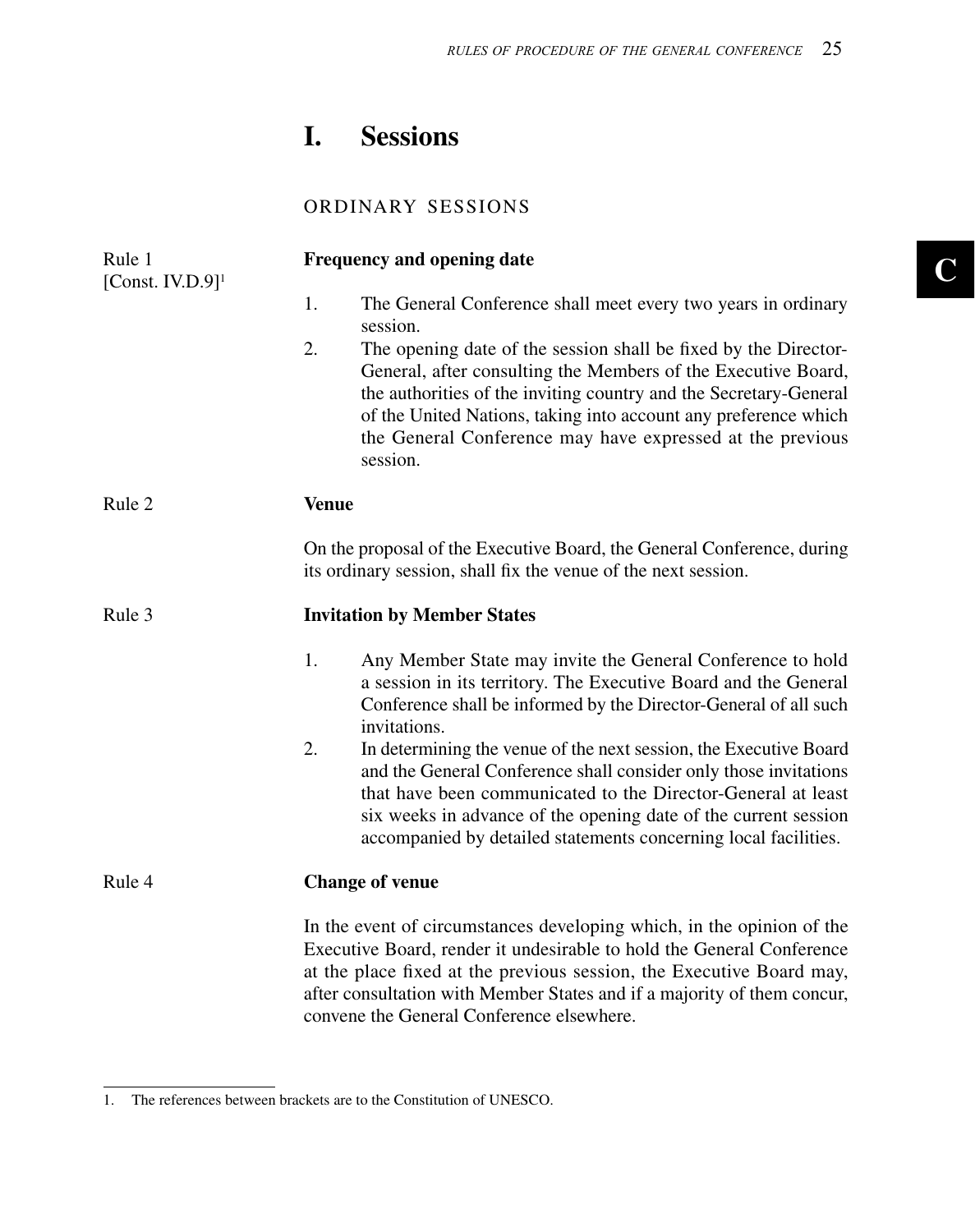### EXTRAORDINARY SESSIONS

| Rule 5           |          | <b>Convocation and venue</b>                                                                                                                                                                                                                                                                                                                                                                                        |
|------------------|----------|---------------------------------------------------------------------------------------------------------------------------------------------------------------------------------------------------------------------------------------------------------------------------------------------------------------------------------------------------------------------------------------------------------------------|
| [Const. IV.D.9]  | 1.<br>2. | The General Conference may meet in extraordinary session on<br>its own initiative or if convened by the Executive Board, or at the<br>request of at least one third of the Member States.<br>Extraordinary sessions shall be held at the Headquarters of the<br>Organization, unless the Executive Board finds it necessary to<br>convene the General Conference elsewhere.                                         |
|                  |          | ORDINARY AND EXTRAORDINARY SESSIONS                                                                                                                                                                                                                                                                                                                                                                                 |
| Rule 6           |          | <b>Notification</b>                                                                                                                                                                                                                                                                                                                                                                                                 |
|                  | 1.       | The Director-General shall notify the Member States and<br>Associate Members of the Organization, not less than ninety days<br>in advance, of the date and place of the ordinary session and, if<br>possible, not less than thirty days in advance, of the date and<br>place of an extraordinary session.                                                                                                           |
|                  | 2.       | The Director-General shall notify the United Nations and its<br>specialized agencies of the convening of any session of the                                                                                                                                                                                                                                                                                         |
|                  | 3.       | General Conference and invite them to send representatives.<br>The Director-General shall notify appropriate intergovernmental<br>organizations of the convening of any session of the General<br>Conference and invite them to send observers.                                                                                                                                                                     |
|                  | 4.       | The Executive Board shall before each session of the General<br>Conference decide upon the list of states not Members of<br>UNESCO which are to be invited to send observers to that<br>session. This decision shall be taken by a two-thirds majority.<br>The Director-General shall notify the states which appear on this<br>list of the convening of the session and shall invite them to send<br>observers.    |
|                  | 5.       | The Executive Board shall before each session of the General<br>Conference include in the appropriate list the African liberation<br>movements recognized by the African Union which are to be<br>invited to send observers to that session. The Director-General<br>shall notify the liberation movements which appear on this list<br>of the convening of the session and shall invite them to send<br>observers. |
| [Const. IV.E.14] | 6.       | The Director-General shall also notify international non-<br>governmental or semi-governmental organizations approved for<br>consultative arrangements of the convening of any session of the                                                                                                                                                                                                                       |

General Conference and invite them to send observers.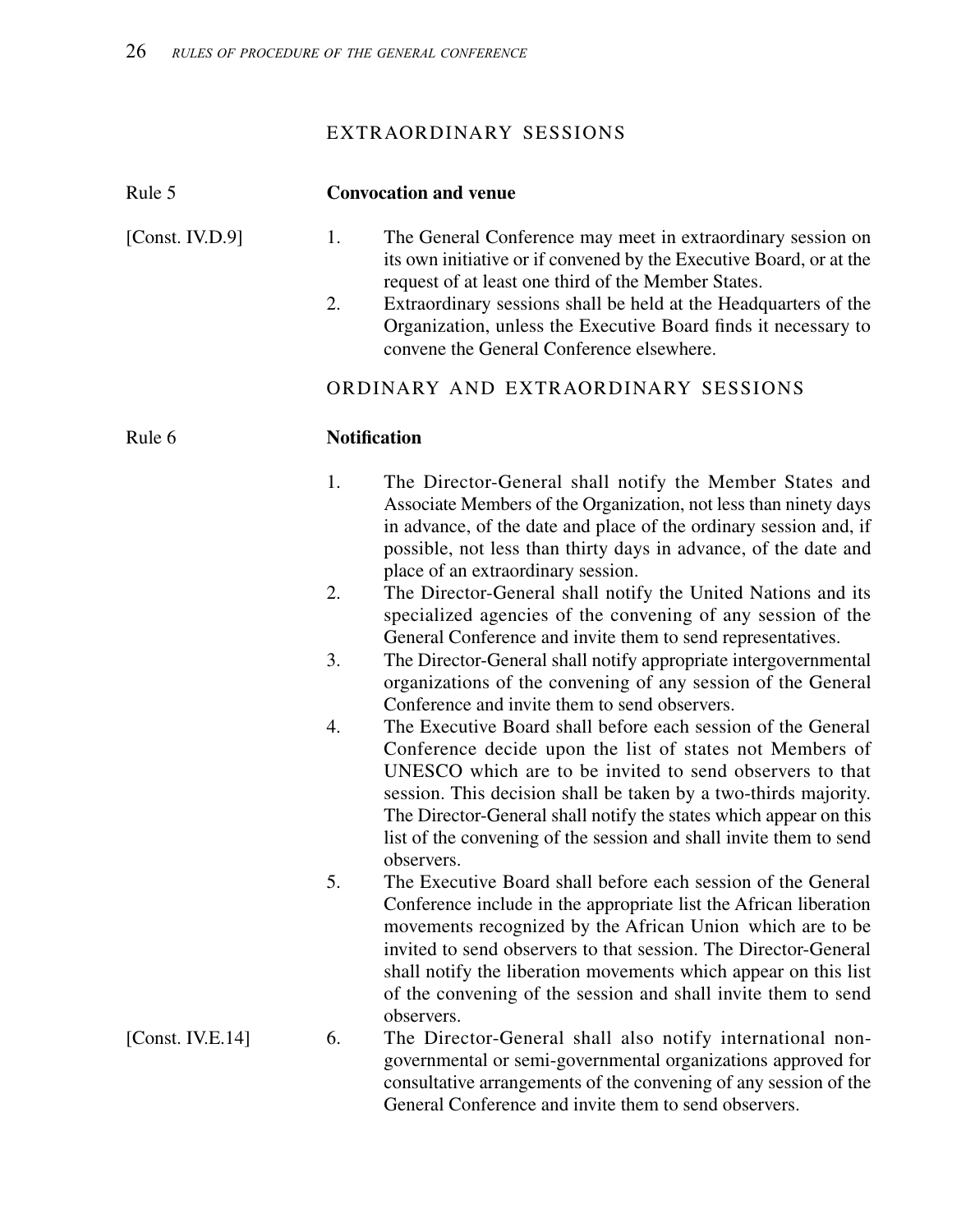#### Rule 7 **Admission of other observers**

[Const. IV.E.13 and XI.4]

The General Conference, on the recommendation of the Executive Board and by a two-thirds majority of Members present and voting, may admit as observers at specified sessions of the Conference or of its commissions representatives of international non-governmental or semi-governmental organizations.

#### Rule 8 **Adjournment of session**

The General Conference may decide in the course of a session to suspend the conduct of its business and to resume it at a later date.

### **II. Agenda and working documents**

#### ORDINARY SESSIONS

| Rule 9<br>[Const. $V.B.6$ ]   | Preparation of provisional agenda                                                                                                                                                       |
|-------------------------------|-----------------------------------------------------------------------------------------------------------------------------------------------------------------------------------------|
|                               | 1.<br>In the light of Rule 10, the provisional agenda shall be prepared<br>by the Executive Board at its first ordinary session of the year in<br>which the General Conference is held. |
|                               | 2.<br>It shall be communicated to the Member States and Associate<br>Members as soon as possible after the closure of that Executive<br>Board session.                                  |
| Rule 10<br>[Const. $V.B.10$ ] | Content of provisional agenda                                                                                                                                                           |
|                               | The provisional agenda of a session shall include:                                                                                                                                      |
|                               | (a) The report of the Director-General on the work of the Organization                                                                                                                  |
|                               | since the last ordinary session of the General Conference, presented<br>by the Chairperson of the Executive Board;                                                                      |
|                               | (b) Items whose inclusion has been ordered by the General Conference;                                                                                                                   |
|                               | (c) Items proposed by the United Nations in conformity with Article II<br>of the Agreement concluded between the two Organizations;                                                     |
|                               | (d) Items proposed by any Member State or Associate Member of the<br>Organization;                                                                                                      |
| [Const. IX.2]                 | (e) Items pertaining to the budget and accounts;                                                                                                                                        |
|                               | (f) Items which the Director-General deems it necessary to raise;                                                                                                                       |
|                               | (g) Any other items inserted by the Executive Board.                                                                                                                                    |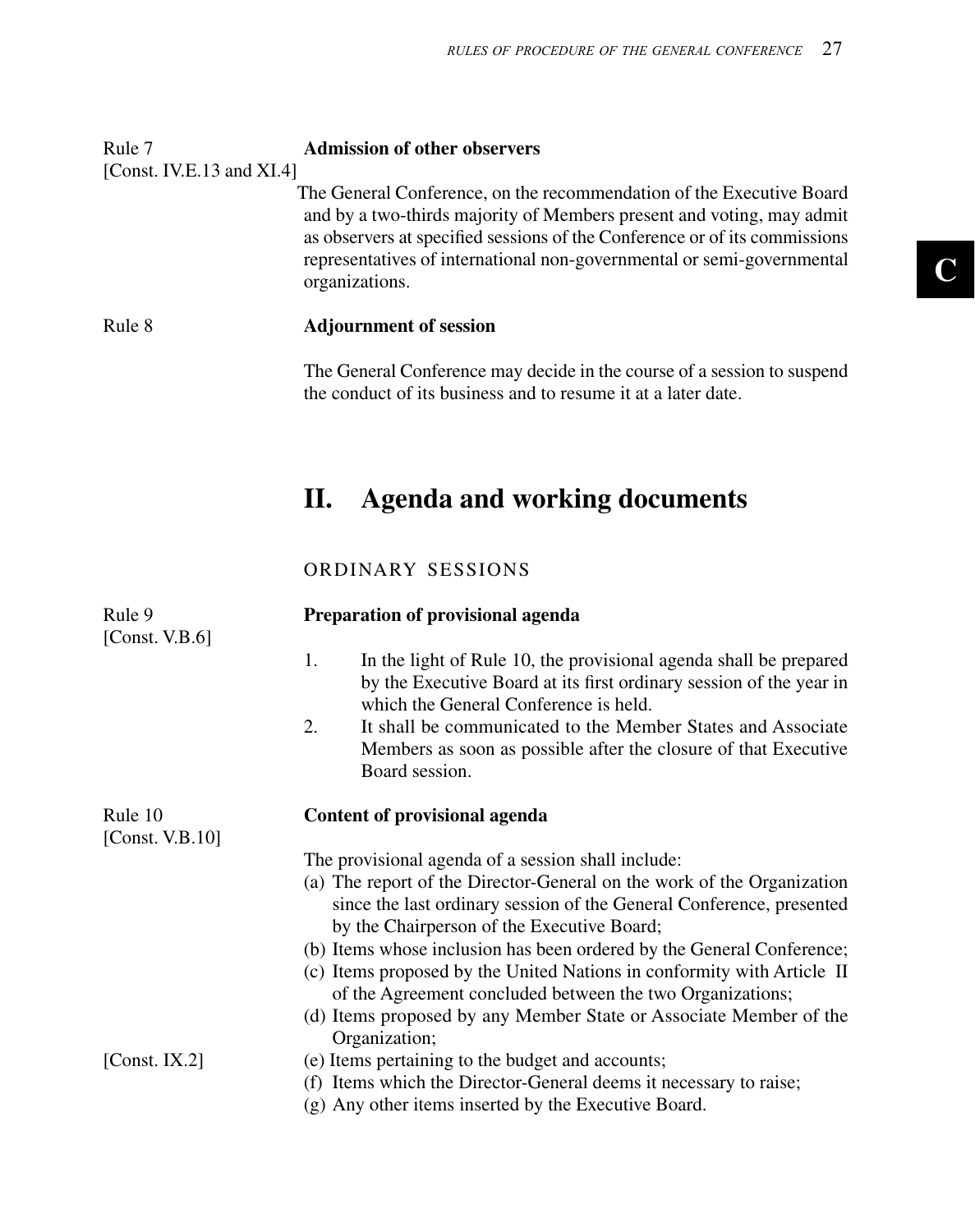| Rule 11 | <b>Working documents</b>                                                                                                                                                                                                                                                                                                                                                                                                                                                                                                                                                                                                                                                                                                                                                                                                                                                                                                                                                                                                                                                                                                                                           |
|---------|--------------------------------------------------------------------------------------------------------------------------------------------------------------------------------------------------------------------------------------------------------------------------------------------------------------------------------------------------------------------------------------------------------------------------------------------------------------------------------------------------------------------------------------------------------------------------------------------------------------------------------------------------------------------------------------------------------------------------------------------------------------------------------------------------------------------------------------------------------------------------------------------------------------------------------------------------------------------------------------------------------------------------------------------------------------------------------------------------------------------------------------------------------------------|
|         | 1.<br>All documentation required for consideration of the various items<br>on the provisional agenda shall be placed in the possession of<br>Member States and Associate Members, so far as possible, at<br>least twenty-five days before the opening of the session.<br>2.<br>Member States and Associate Members shall receive the draft<br>programme and budget estimates, prepared by the Director-<br>General and submitted to the General Conference by the<br>Executive Board, at least three months before the opening of<br>the session. Member States and Associate Members shall also<br>receive, at least three months before the opening of the session,<br>the recommendations that the Executive Board may have deemed<br>it desirable to make concerning the draft programme and the<br>corresponding budget estimates.<br>3.<br>When, during plenary meetings of the General Conference or<br>meetings of its subsidiary organs, documents additional to those<br>mentioned in paragraph 1 of this rule are requested, the Director-<br>General shall, before a decision is taken thereon, submit an<br>estimate of the cost of their production. |
| Rule 12 | <b>Supplementary items</b>                                                                                                                                                                                                                                                                                                                                                                                                                                                                                                                                                                                                                                                                                                                                                                                                                                                                                                                                                                                                                                                                                                                                         |
|         | 1.<br>Any Member State or Associate Member may, at least eight<br>weeks before the date fixed for the opening of the session, request<br>the inclusion of supplementary items in the agenda.<br>2.<br>The Executive Board and the Director-General may also include<br>supplementary items in the agenda within the same time limit.<br>3.<br>Such supplementary items shall appear on a supplementary list,<br>which shall be circulated to the Member States and Associate<br>Members of the Organization at least twenty days before the date<br>fixed for the opening of the session.<br>4.<br>After the period of eight weeks mentioned in paragraph 1, no new<br>items can be included in the agenda, unless they are included in<br>accordance with the procedure laid down by Rules 15 and 40,<br>paragraph $1(c)$ .<br>5.<br>Documentation required for the consideration of supplementary<br>items shall be placed in the possession of Member States and<br>Associate Members, so far as possible, at least ten days before<br>the opening of the session.                                                                                              |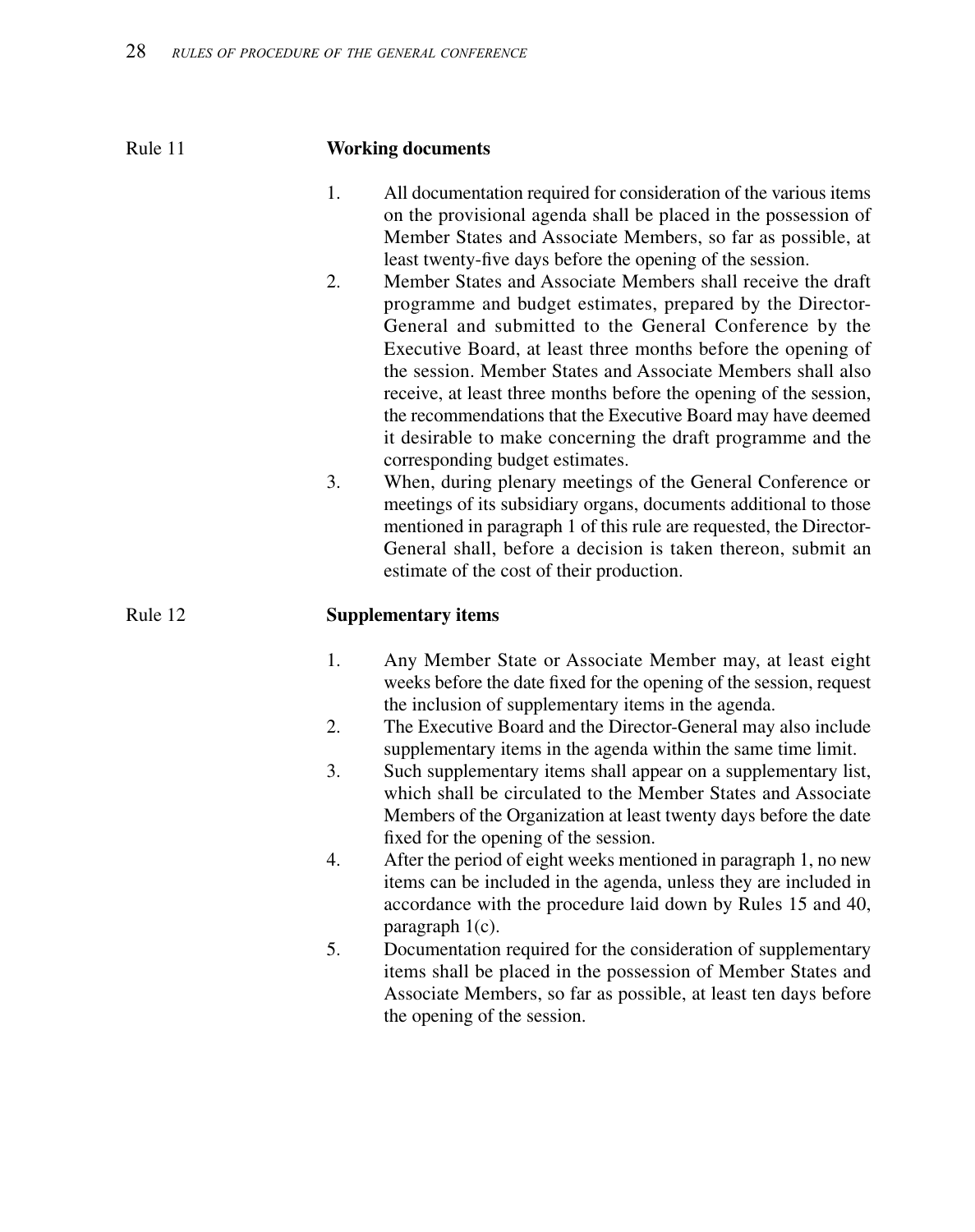| Rule 13 | Preparation of revised agenda                                                                                                                                                                                                                                                                                                                                                                                                                                                                                                                                                                                                                                                                                           |
|---------|-------------------------------------------------------------------------------------------------------------------------------------------------------------------------------------------------------------------------------------------------------------------------------------------------------------------------------------------------------------------------------------------------------------------------------------------------------------------------------------------------------------------------------------------------------------------------------------------------------------------------------------------------------------------------------------------------------------------------|
|         | The Executive Board shall prepare, on the basis of the provisional agenda<br>and the supplementary list, a revised agenda.                                                                                                                                                                                                                                                                                                                                                                                                                                                                                                                                                                                              |
| Rule 14 | Approval of the agenda                                                                                                                                                                                                                                                                                                                                                                                                                                                                                                                                                                                                                                                                                                  |
|         | 1.<br>The revised agenda shall be submitted by the Chairperson of the<br>Executive Board to the General Conference for approval as soon<br>as possible after the opening of the session.<br>2.<br>The General Conference, or any committee, commission or other<br>subsidiary organ of the General Conference, may request the<br>advice of the Executive Board on any item on the agenda. The<br>organ making such request shall postpone any action on the item<br>in question until such time as, in its opinion, the Executive Board<br>has had sufficient time to consider the request.                                                                                                                            |
| Rule 15 | Amendments, deletions and new items                                                                                                                                                                                                                                                                                                                                                                                                                                                                                                                                                                                                                                                                                     |
|         | 1.<br>During a session of the General Conference, items may be<br>amended or may be deleted from the agenda by a majority of the<br>Members present and voting.<br>2.<br>New items of an important and urgent character may be added to<br>the agenda by approval of a two-thirds majority of the Members<br>present and voting; but such new items shall be referred to the<br>Bureau of the Conference for its report, in accordance with Rule<br>40, paragraph $1(c)$ , before the vote is taken. The discussion of<br>any new item so added to the agenda shall, at the request of any<br>Member State or Associate Member, be deferred for a period not<br>exceeding seven days after its inclusion in the agenda. |
| Rule 16 | Coordination of the work of UNESCO, the United Nations<br>and specialized agencies                                                                                                                                                                                                                                                                                                                                                                                                                                                                                                                                                                                                                                      |
|         | 1.<br>Where an item proposed for the agenda of a session in conformity<br>with these rules contains a proposal for new activities to be<br>undertaken by UNESCO relating to matters which are of direct<br>concern to the United Nations or one or more specialized<br>agencies other than UNESCO, the Director-General shall enter<br>into consultation with the organizations concerned and report to<br>the General Conference on the means of achieving coordinated<br>use of the resources of the respective organizations.<br>2.<br>Where a proposal put forward in the course of a meeting for<br>new activities to be undertaken by UNESCO relates to matters                                                   |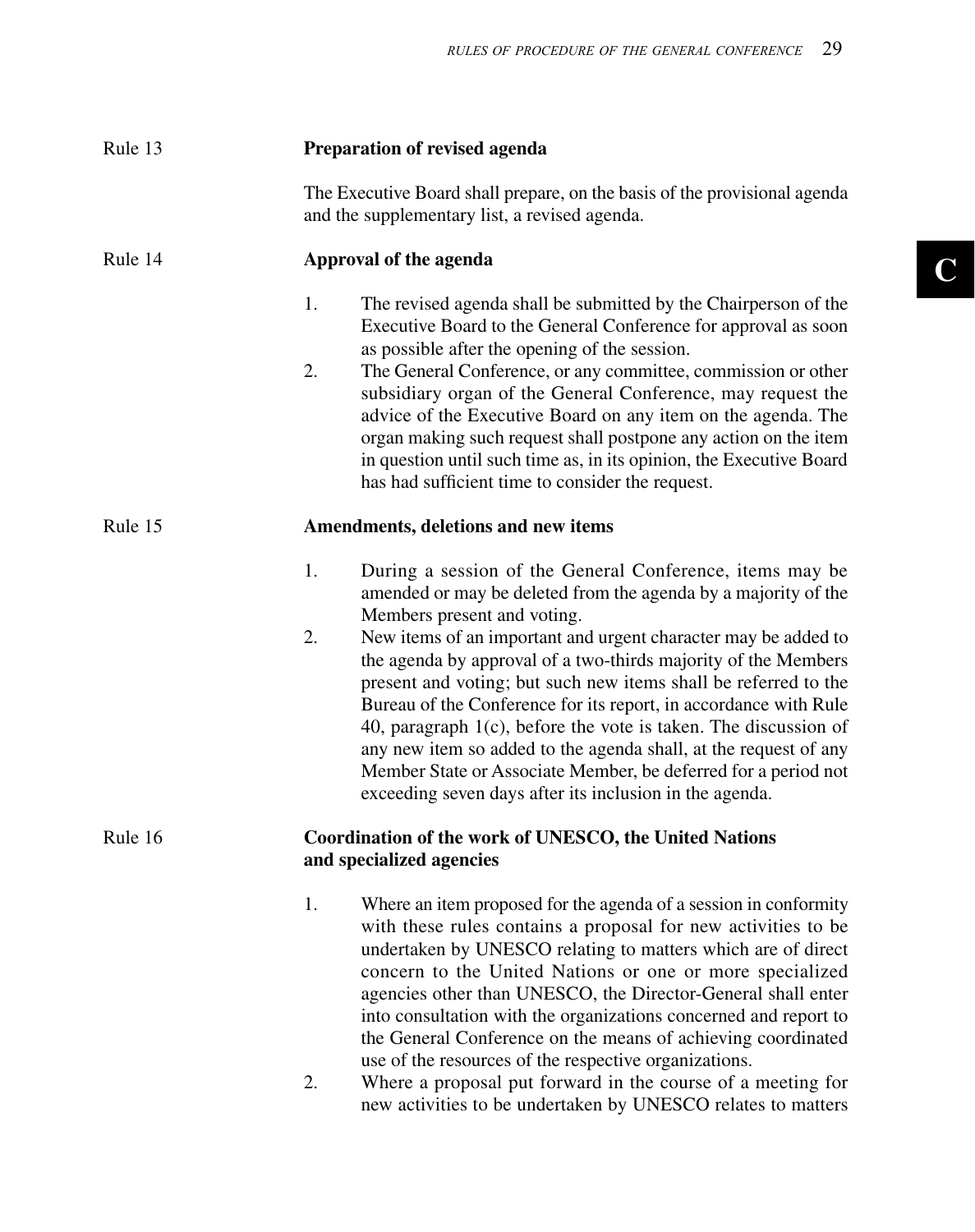|                              | which are of direct concern to the United Nations or one or<br>more specialized agencies other than UNESCO, the Director-<br>General shall, after such consultation as may be possible with<br>the representatives at the session of the other organization or<br>organizations concerned, draw the attention of the meeting to<br>these implications of the proposal. |
|------------------------------|------------------------------------------------------------------------------------------------------------------------------------------------------------------------------------------------------------------------------------------------------------------------------------------------------------------------------------------------------------------------|
|                              | 3.<br>Before deciding on proposals referred to in the two preceding<br>paragraphs the General Conference shall satisfy itself that<br>adequate consultations have taken place with the organizations<br>concerned.                                                                                                                                                     |
|                              | EXTRAORDINARY SESSIONS                                                                                                                                                                                                                                                                                                                                                 |
| Rule 17<br>[Const. $V.B.6$ ] | Preparation of provisional agenda                                                                                                                                                                                                                                                                                                                                      |
|                              | The provisional agenda shall be prepared by the Executive Board.<br>Ι.<br>2.<br>It shall be communicated to the Member States and Associate<br>Members no later than thirty days before the opening of the<br>session.                                                                                                                                                 |
| Rule 18                      | Content of provisional agenda                                                                                                                                                                                                                                                                                                                                          |
|                              | The provisional agenda of an extraordinary session shall consist only<br>of items proposed either by the body at whose instance the session has<br>been convened, or by the Member States and Associate Members, if it<br>is the Member States that have requested the convocation of the session.                                                                     |
| Rule 19                      | <b>Supplementary items</b>                                                                                                                                                                                                                                                                                                                                             |
|                              | Any Member State or Associate Member, or the Executive Board, or the<br>Director-General may request the inclusion of supplementary items in the<br>agenda up to the date fixed for the opening of the session.                                                                                                                                                        |
| Rule 20                      | Approval of the agenda                                                                                                                                                                                                                                                                                                                                                 |
|                              | 1.<br>The provisional agenda shall be submitted to the General<br>Conference as soon as possible after the opening of the<br>extraordinary session, for approval by a two-thirds majority of<br>the Members present and voting.                                                                                                                                        |
|                              | 2.<br>Supplementary items shall likewise be submitted for approval by<br>a two-thirds majority of the Members present and voting.                                                                                                                                                                                                                                      |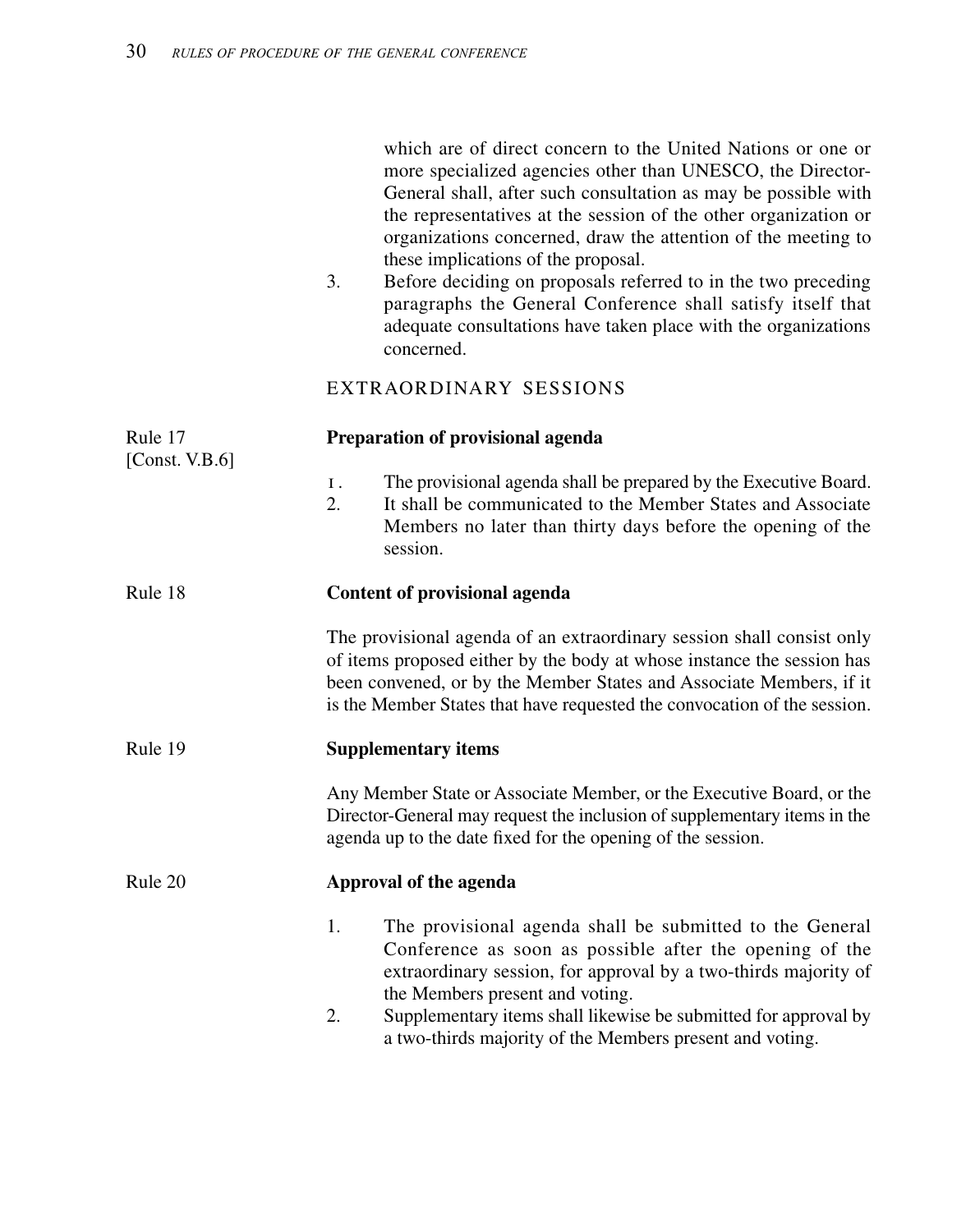### **III. Delegations**

| Rule 21<br>[ConstA.1] | <b>Composition</b>                                                                                                                                                                                                                                                                                                                                                                                                                                                                                                                                                                                                                                                                                                         |
|-----------------------|----------------------------------------------------------------------------------------------------------------------------------------------------------------------------------------------------------------------------------------------------------------------------------------------------------------------------------------------------------------------------------------------------------------------------------------------------------------------------------------------------------------------------------------------------------------------------------------------------------------------------------------------------------------------------------------------------------------------------|
|                       | 1.<br>Each Member State and Associate Member shall appoint no more<br>than five delegates, who shall be selected after consultation with<br>the National Commission, if established, or with educational,<br>scientific and cultural bodies.<br>Each delegation may also include not more than five alternate<br>2.<br>delegates and as many advisers and experts as each Member State<br>and Associate Member deems necessary.                                                                                                                                                                                                                                                                                            |
| Rule 22               | <b>Representation of Member States on committees,</b><br>commissions and other subsidiary organs                                                                                                                                                                                                                                                                                                                                                                                                                                                                                                                                                                                                                           |
|                       | The head of a delegation may designate any delegate, alternate delegate,<br>adviser or expert in his or her delegation to represent his or her delegation<br>in a committee, commission or other subsidiary organ of the General<br>Conference. Unless otherwise specified in these rules, the principal<br>representative of a delegation on any committee, commission or other<br>subsidiary organ of the Conference may be accompanied by such other<br>members of his or her delegation as he or she may require to assist him<br>or her; however, the committee, commission or other subsidiary organ<br>concerned may adopt special restrictions if the nature of the business or<br>physical conditions so require. |

### **IV. Credentials**

#### Rule 23 **Submission of credentials**

- 1. The credentials of delegates and alternate delegates shall be issued by the head of the state, the head of the government or the Minister for Foreign Affairs. However, the Organization shall accept as valid credentials which have been signed by some other appropriate Minister when the Minister for Foreign Affairs of the Member State concerned has filed with the Director-General a statement that such Minister is authorized to issue credentials.
- 2. The credentials of delegates and alternate delegates of Associate Members shall be issued by the competent authorities.

**C**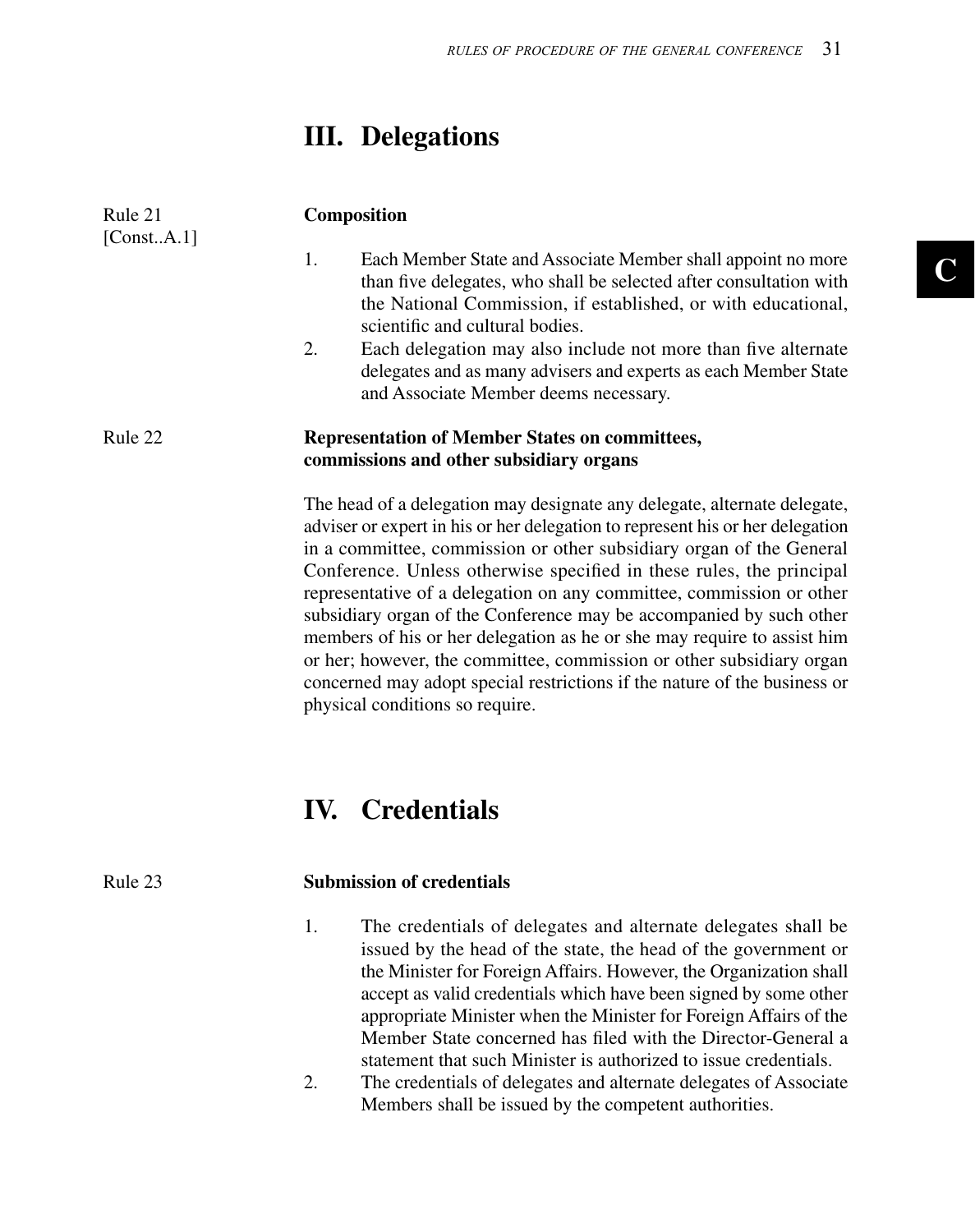| These credentials shall be communicated to the Director-General. |
|------------------------------------------------------------------|
| The names of the head of the delegation, delegates and alternate |
| delegates shall be communicated to the Director-General one      |
| week before the date of opening of the session.                  |
|                                                                  |

4. The names of experts and advisers attached to delegations shall also be communicated to the Director-General.

#### Rule 24 **Names of representatives and observers**

- 1. The United Nations and the specialized agencies shall forward to the Director-General the names of their representatives, if possible one week before the date fixed for the opening of the session.
- 2. Members of the United Nations which are not Members of UNESCO, states which are not Members of the United Nations nor of UNESCO, intergovernmental organizations invited to the session and non-governmental and semi-governmental organizations approved for consultative arrangements, shall forward to the Director-General the names of their observers, if possible one week before the date fixed for the opening of the session.

#### Rule 25 **Provisional admission to a session**

Any delegate, alternate delegate, observer or representative to whose admission a Member State or Associate Member has made objection shall be seated provisionally with the same rights as other delegates, alternate delegates, observers or representatives until the Legal Committee has reported and the General Conference has given its decision.

### **V. Organization of the Conference**

Rule 26 **Ordinary session**

[Const. IV.D.10 and 11]

1. The General Conference, at the beginning of each session, shall elect a President and a number of Vice-Presidents not exceeding thirty-six, taking into account the particular circumstances and requirements of each session, and establish such committees, commissions and other subsidiary organs as may be required for the transaction of its business.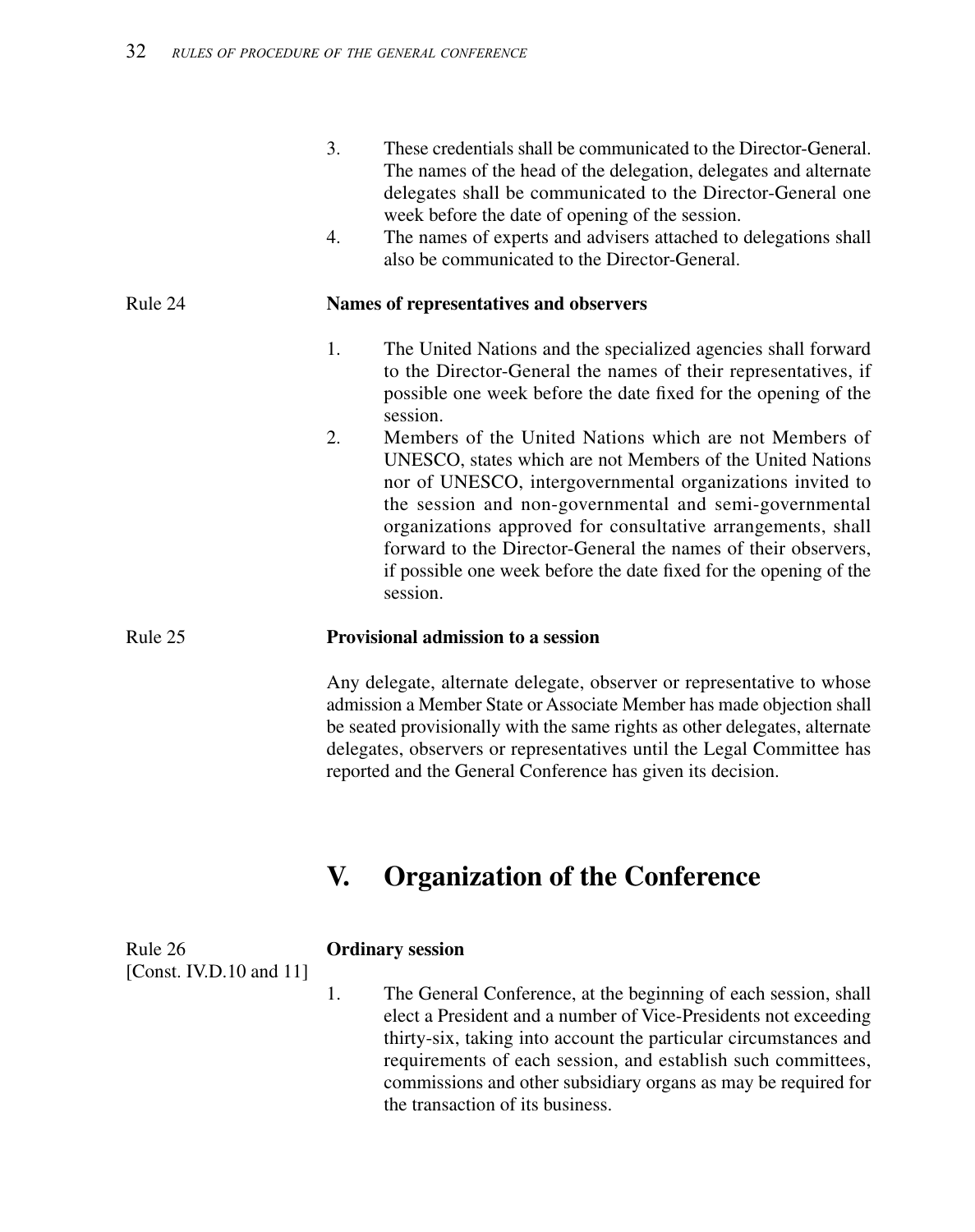|         | The committees of the General Conference shall include the<br>2.                                                                                                                                                                    |
|---------|-------------------------------------------------------------------------------------------------------------------------------------------------------------------------------------------------------------------------------------|
|         | Nominations Committee, the Legal Committee, the Headquarters                                                                                                                                                                        |
|         | Committee and the Bureau.                                                                                                                                                                                                           |
|         | The commissions and other subsidiary organs shall be organized<br>3.<br>according to the agenda of each session, to permit the fullest<br>possible consideration of the policies and the main lines of work<br>of the Organization. |
| Rule 27 | <b>Extraordinary session</b>                                                                                                                                                                                                        |
|         | A President and Vice-Presidents shall be elected, and such committees,<br>commissions and other subsidiary organs established as may be required                                                                                    |

by the agenda of the session.

### **VI. President and Vice-Presidents**

| Rule 28 | <b>Temporary President</b>                                                                                                                                                                                                                                                                                                  |
|---------|-----------------------------------------------------------------------------------------------------------------------------------------------------------------------------------------------------------------------------------------------------------------------------------------------------------------------------|
|         | At the opening of each session of the General Conference the President<br>elected at the previous session or, in his or her absence, the head of the<br>delegation from which the President of the previous session was elected<br>shall preside until the General Conference has elected the President for<br>the session. |
| Rule 29 | <b>Elections</b>                                                                                                                                                                                                                                                                                                            |
|         | 1.<br>On the proposal of the Nominations Committee, the General<br>Conference shall at each ordinary session elect a President who<br>shall hold office until the President of the next ordinary session<br>has been elected.                                                                                               |
|         | 2.<br>On the proposal of the Nominations Committee, the General<br>Conference shall also elect a number of Vice-Presidents not<br>exceeding thirty-six who shall hold office until the close of the<br>session at which they are elected.                                                                                   |
|         | 3.<br>The Vice-Presidents will be so elected as to ensure the<br>representative character of the Bureau.                                                                                                                                                                                                                    |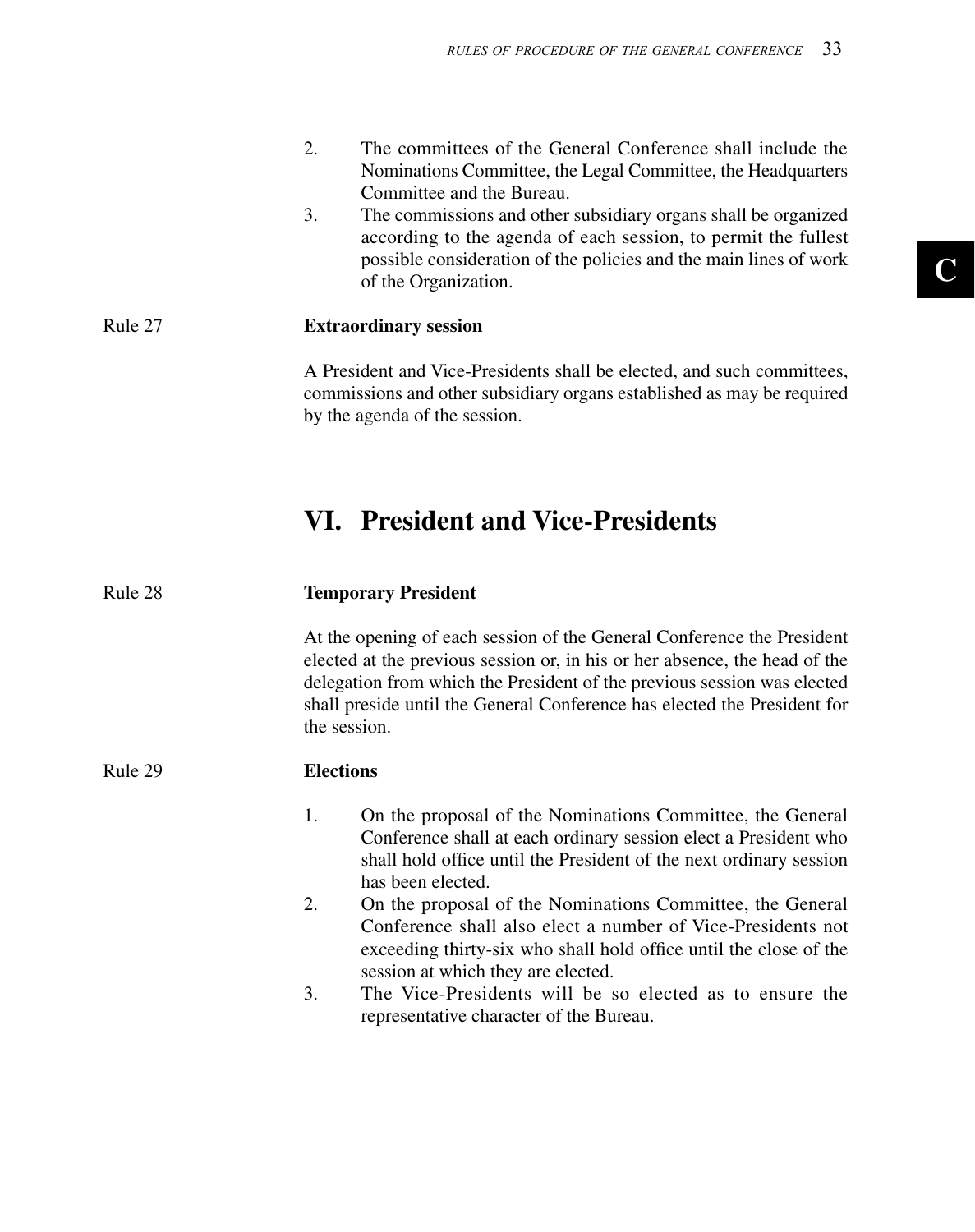#### Rule 30 **General powers of the President**

| 1. | In addition to exercising the powers which are conferred upon him<br>or her elsewhere by these rules, the President shall declare the |
|----|---------------------------------------------------------------------------------------------------------------------------------------|
|    | opening and closing of each plenary meeting of the Conference.                                                                        |
|    | He or she shall direct the discussions, ensure observance of these                                                                    |
|    | rules, accord the right to speak, put questions to the vote and                                                                       |
|    | announce decisions. He or she shall rule on points of order and,                                                                      |
|    | subject to the present rules, shall control the proceedings and the                                                                   |
|    | maintenance of order. The President may, in the course of the                                                                         |
|    | discussion of an item, propose to the Conference the limitation of                                                                    |
|    | the time to be allowed to speakers, the limitation of the number of                                                                   |
|    | times each speaker may speak, the closure of the list of speakers                                                                     |
|    | or the closure of the debate. He or she may also propose the                                                                          |
|    | suspension or adjournment of the meeting or the adjournment of                                                                        |
|    | the debate on the item under discussion.                                                                                              |

- 2. The President shall not vote but another member of his or her delegation may vote in his or her place.
- 3. The President, in the exercise of his or her functions, shall be under the authority of the General Conference.
- 4. The President of the General Conference shall sit *ex officio* in an advisory capacity on the Executive Board.

#### Rule 31 **Acting President**

- 1. If the President finds it necessary to be absent during a meeting or any part thereof, he or she shall appoint one of the Vice-Presidents to take his or her place.
- 2. If the President is obliged to be absent for more than two days, the General Conference may, on the motion of the Bureau, elect one of the Vice-Presidents as Acting President for the whole period of the President's absence.
- 3. A Vice-President sitting as President, or an Acting President, shall have the same powers and responsibilities as the President.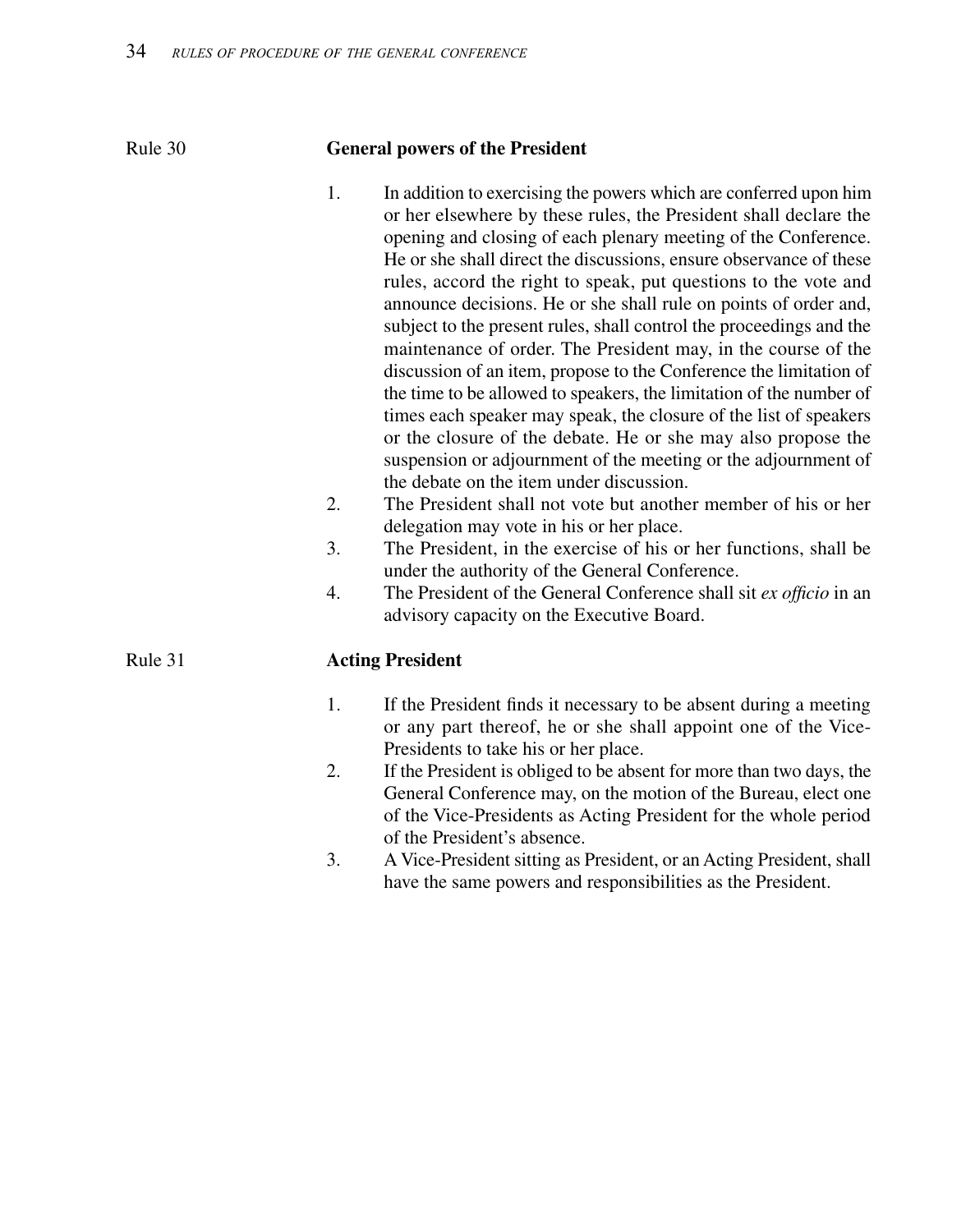### **VII. Committees of the Conference**

| Rule 32 | <b>Nominations Committee</b>                                                                                                                                                                                                                                                                                                                                                                                                                                                                                                                                   |
|---------|----------------------------------------------------------------------------------------------------------------------------------------------------------------------------------------------------------------------------------------------------------------------------------------------------------------------------------------------------------------------------------------------------------------------------------------------------------------------------------------------------------------------------------------------------------------|
|         | 1.<br>The Nominations Committee shall consist of the heads of all<br>delegations entitled to vote in the Conference.<br>2.<br>The head of a delegation may designate another member of his                                                                                                                                                                                                                                                                                                                                                                     |
|         | or her delegation to attend meetings and vote in his or her place.<br>3.<br>The representative of each delegation on the Committee may be<br>assisted by another member of his or her delegation.                                                                                                                                                                                                                                                                                                                                                              |
|         | 4.<br>The Committee shall elect its own Chairperson.                                                                                                                                                                                                                                                                                                                                                                                                                                                                                                           |
| Rule 33 | <b>Functions of the Nominations Committee</b>                                                                                                                                                                                                                                                                                                                                                                                                                                                                                                                  |
|         | 1.<br>The Nominations Committee, after taking cognizance of the<br>report from the Executive Board, and without any obligation<br>to accept its recommendations, shall determine and submit to<br>the General Conference the list of nominations for the posts of<br>President and of Vice-Presidents of the General Conference.<br>It shall submit to the General Conference proposals for the<br>composition of committees, commissions and other subsidiary<br>organs of the Conference, including those on which not all<br>Member States are represented. |
|         | 2.<br>It may suggest for consideration by the committees, commissions<br>and other subsidiary organs of the Conference the names<br>of persons to serve as Chairpersons, Vice-Chairpersons and<br>Rapporteurs of these bodies.                                                                                                                                                                                                                                                                                                                                 |
|         | 3.<br>Only representatives of Member States are eligible for the<br>posts of President and Vice-Presidents of the Conference,<br>and of Chairpersons, Vice-Chairpersons or Rapporteurs of its<br>committees, commissions or other subsidiary organs.                                                                                                                                                                                                                                                                                                           |
|         | The Committee shall also consider candidatures for vacant seats<br>4.<br>on the Executive Board, having regard to the principles laid<br>down in Article V.A.3 of the Constitution. It shall submit to the<br>Conference general observations on the manner in which that<br>article should be applied, together with a list of Member States<br>that are candidates.                                                                                                                                                                                          |
|         | 5.<br>The Committee may also submit to the General Conference<br>proposals for the composition of other organs whose members are<br>to be elected or otherwise designated by the General Conference.                                                                                                                                                                                                                                                                                                                                                           |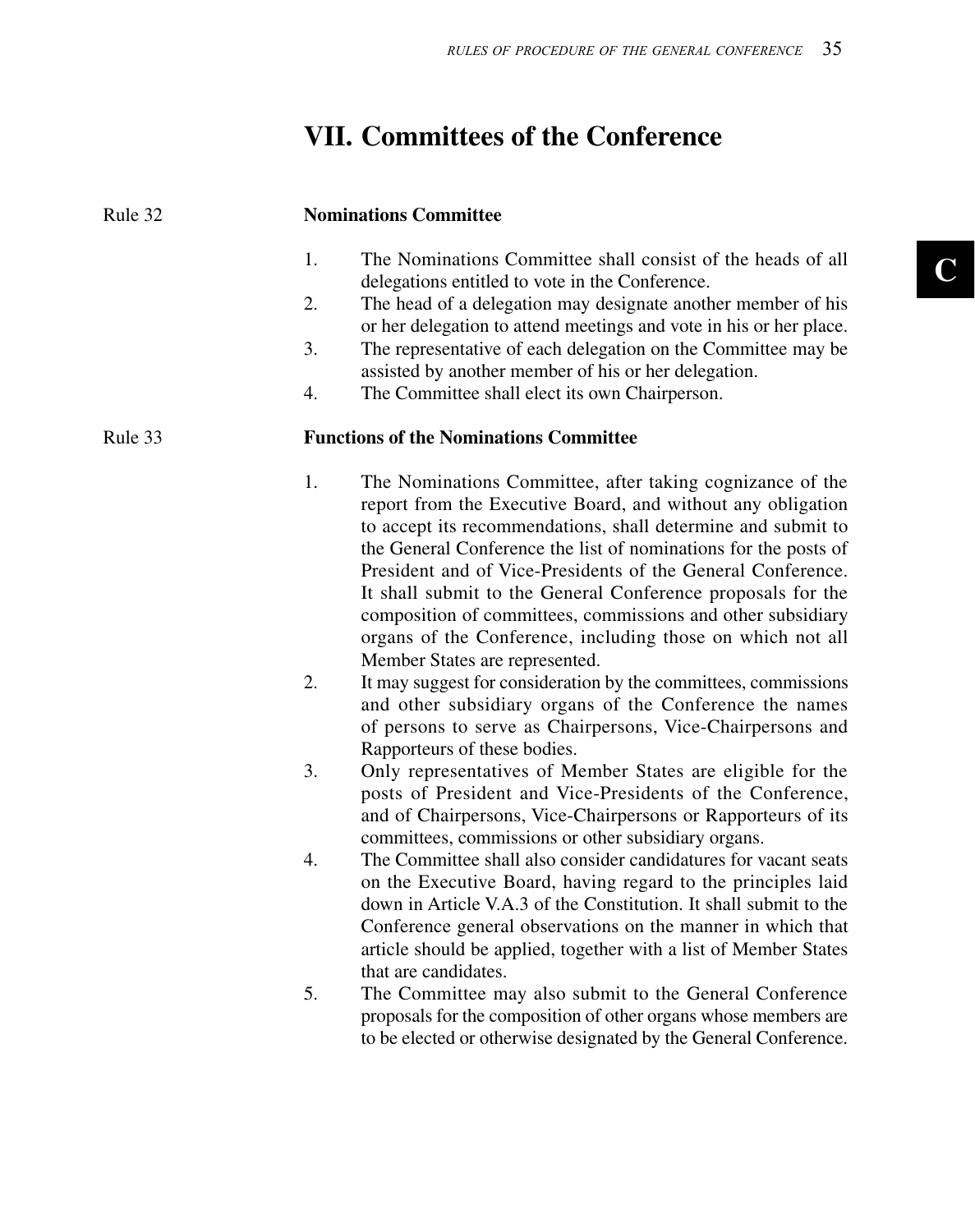| Rule 34 | <b>Legal Committee</b>                                                                                                                                                                                                                                                                                                                                                                                                                                                                                                                                                                                                                                                                                                                                                                                             |  |  |
|---------|--------------------------------------------------------------------------------------------------------------------------------------------------------------------------------------------------------------------------------------------------------------------------------------------------------------------------------------------------------------------------------------------------------------------------------------------------------------------------------------------------------------------------------------------------------------------------------------------------------------------------------------------------------------------------------------------------------------------------------------------------------------------------------------------------------------------|--|--|
|         | 1.<br>The Legal Committee shall consist of twenty-four members<br>elected by the Conference at its preceding session on the<br>recommendation of the Nominations Committee.<br>It shall elect its own Chairperson.<br>2.<br>3.<br>The Committee established for a session of the General<br>Conference shall meet whenever necessary before the opening<br>of the next ordinary session of the Conference if convened by the<br>President of the latter acting on his or her own initiative or at the<br>request of the Executive Board.                                                                                                                                                                                                                                                                           |  |  |
| Rule 35 | <b>Functions of the Legal Committee</b>                                                                                                                                                                                                                                                                                                                                                                                                                                                                                                                                                                                                                                                                                                                                                                            |  |  |
|         | 1.<br>The Legal Committee shall consider:<br>(a) proposals for the amendment of the Constitution and of the<br>present rules;<br>(b) agenda items referred to it by the General Conference;<br>(c) appeals submitted by sponsors of draft resolutions to the<br>General Conference that have been considered inadmissible<br>by the Director-General under Rule 77;<br>(d) legal questions submitted to it by the General Conference or<br>any of its organs;<br>(e) reports on conventions and recommendations transmitted to<br>it by the General Conference.<br>2<br>The Committee shall submit its reports concerning questions<br>(a) to (e) of paragraph 1 above either directly to the General<br>Conference or to the referring organ or the organ which has been<br>designated by the General Conference. |  |  |
|         | 3.<br>Acting as a credentials committee, the Committee shall also<br>examine and report to the Conference without delay on the<br>credentials of the delegations of Member States and Associate<br>Members, of representatives of the United Nations and the<br>specialized agencies, and of observers sent by non-Member<br>States and other intergovernmental organizations.                                                                                                                                                                                                                                                                                                                                                                                                                                     |  |  |
|         | 4.<br>The Committee shall inform the Conference whenever credentials<br>are presented by delegations representing states that have not<br>formally accepted the Constitution in accordance with Article XV<br>thereof.                                                                                                                                                                                                                                                                                                                                                                                                                                                                                                                                                                                             |  |  |
|         | 5.<br>It shall also examine and report on the credentials of observers<br>designated by international non-governmental or semi-<br>governmental organizations admitted to the Conference in<br>accordance with Rule 6, paragraph 6, and Rule 7.                                                                                                                                                                                                                                                                                                                                                                                                                                                                                                                                                                    |  |  |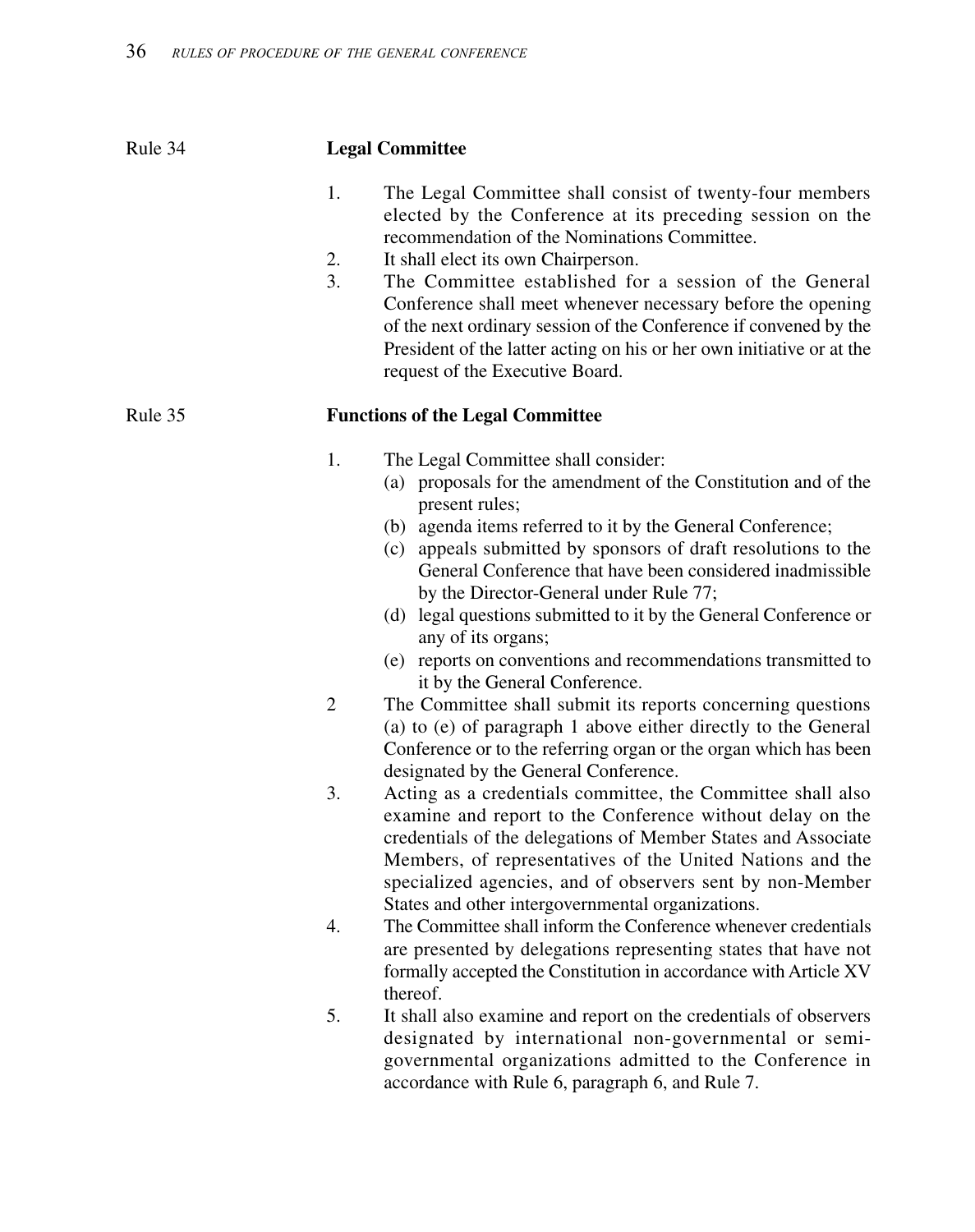| Rule 36<br>[Const. XIV.2] | <b>Interpretation of the Constitution</b> |                                                                                                                                                                                                                                                                                                                    |  |  |
|---------------------------|-------------------------------------------|--------------------------------------------------------------------------------------------------------------------------------------------------------------------------------------------------------------------------------------------------------------------------------------------------------------------|--|--|
|                           | 1.                                        | The Legal Committee may be consulted on any question<br>concerning the interpretation of the Constitution and of the rules<br>and regulations.                                                                                                                                                                     |  |  |
|                           | 2.                                        | Its opinion shall be adopted by a two-thirds majority of members<br>present and voting.                                                                                                                                                                                                                            |  |  |
|                           | 3.                                        | It may decide by a simple majority to recommend to the General<br>Conference that any question concerning the interpretation of the<br>Constitution be referred to the International Court of Justice for<br>an advisory opinion.                                                                                  |  |  |
|                           | 4.                                        | In cases where the Organization is party to a dispute, the Legal<br>Committee may decide, by a simple majority, to recommend<br>to the General Conference that the case be submitted for final<br>decision to an Arbitral Tribunal, arrangements for which shall be<br>made by the Executive Board.                |  |  |
| Rule 37                   |                                           | <b>Headquarters Committee</b>                                                                                                                                                                                                                                                                                      |  |  |
|                           | 1.                                        | The Headquarters Committee shall consist of twenty-four<br>members elected for four years, half of whom shall be replaced at<br>each session of the General Conference on the recommendation<br>of the Nominations Committee. The geographical distribution of<br>seats shall reflect that of the Executive Board. |  |  |
|                           | 2.                                        | The Committee shall elect a Bureau consisting of a Chairperson,<br>two Vice-Chairpersons, a Rapporteur and two members, with a<br>view to having each geographical group represented.                                                                                                                              |  |  |
| Rule 38                   |                                           | <b>Functions of the Headquarters Committee</b>                                                                                                                                                                                                                                                                     |  |  |
|                           | 1.                                        | The Headquarters Committee shall frame and coordinate with the<br>Director-General the management policy of the Organization's<br>Headquarters, and to this end give the Director-General all                                                                                                                      |  |  |
|                           | 2.                                        | guidelines and recommendations that it deems useful.<br>The Committee shall meet whenever necessary to treat questions<br>relating to Headquarters submitted by the Director-General or by<br>one of the members of the Committee.                                                                                 |  |  |
|                           | 3.                                        | The Committee shall report to the General Conference on the<br>work carried out and the programmes to be planned for the future.                                                                                                                                                                                   |  |  |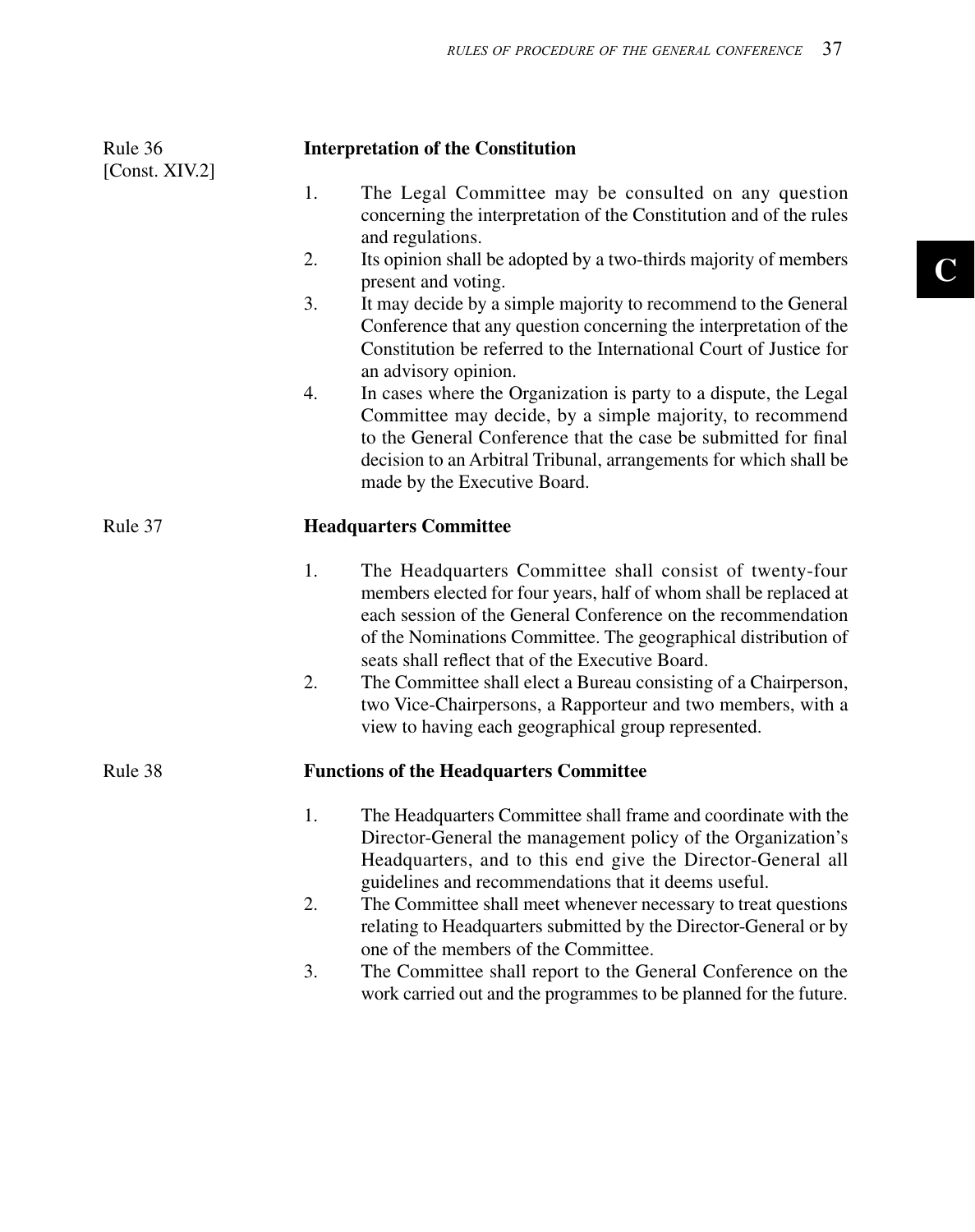| Rule 39 | <b>Bureau of the Conference</b>                                                                                                                                                                                                                                                                                                                                                                                                                                                                                                                                                                                                                                                                     |  |  |
|---------|-----------------------------------------------------------------------------------------------------------------------------------------------------------------------------------------------------------------------------------------------------------------------------------------------------------------------------------------------------------------------------------------------------------------------------------------------------------------------------------------------------------------------------------------------------------------------------------------------------------------------------------------------------------------------------------------------------|--|--|
|         | 1.<br>The Bureau of the Conference shall consist of the President, the<br>Vice-Presidents and the Chairpersons of the committees and<br>commissions of the General Conference.                                                                                                                                                                                                                                                                                                                                                                                                                                                                                                                      |  |  |
|         | 2.<br>The Chairperson of the Executive Board or, in his or her absence,<br>a Vice-Chairperson shall participate in meetings of the Bureau,<br>but without the right to vote.                                                                                                                                                                                                                                                                                                                                                                                                                                                                                                                        |  |  |
|         | 3.<br>The President of the General Conference shall preside at the<br>Bureau. If he or she is unable to attend a meeting, the provisions<br>of Rule 31 shall apply.                                                                                                                                                                                                                                                                                                                                                                                                                                                                                                                                 |  |  |
|         | $\overline{4}$ .<br>The Chairperson of a committee or a commission shall, in his<br>or her absence, be represented in the Bureau of the General<br>Conference by a Vice-Chairperson of the committee or<br>commission, or in the absence of a Vice-Chairperson, by the<br>Rapporteur.                                                                                                                                                                                                                                                                                                                                                                                                               |  |  |
| Rule 40 | <b>Functions of the Bureau</b>                                                                                                                                                                                                                                                                                                                                                                                                                                                                                                                                                                                                                                                                      |  |  |
|         | 1.<br>The Bureau shall:<br>(a) fix the hour, the date and the agenda of plenary meetings of<br>the Conference;<br>(b) coordinate the work of the Conference, its committees,<br>commissions and other subsidiary organs;<br>(c) consider requests for new items to be put on the agenda and<br>make a report on this subject to the General Conference in<br>accordance with Rule 15;<br>(d) assist the President in directing the general work of the<br>session.<br>2.<br>In carrying out these functions, the Bureau shall not discuss the<br>substance of any item except in so far as this bears upon the<br>question whether it should recommend the inclusion of new items<br>in the agenda. |  |  |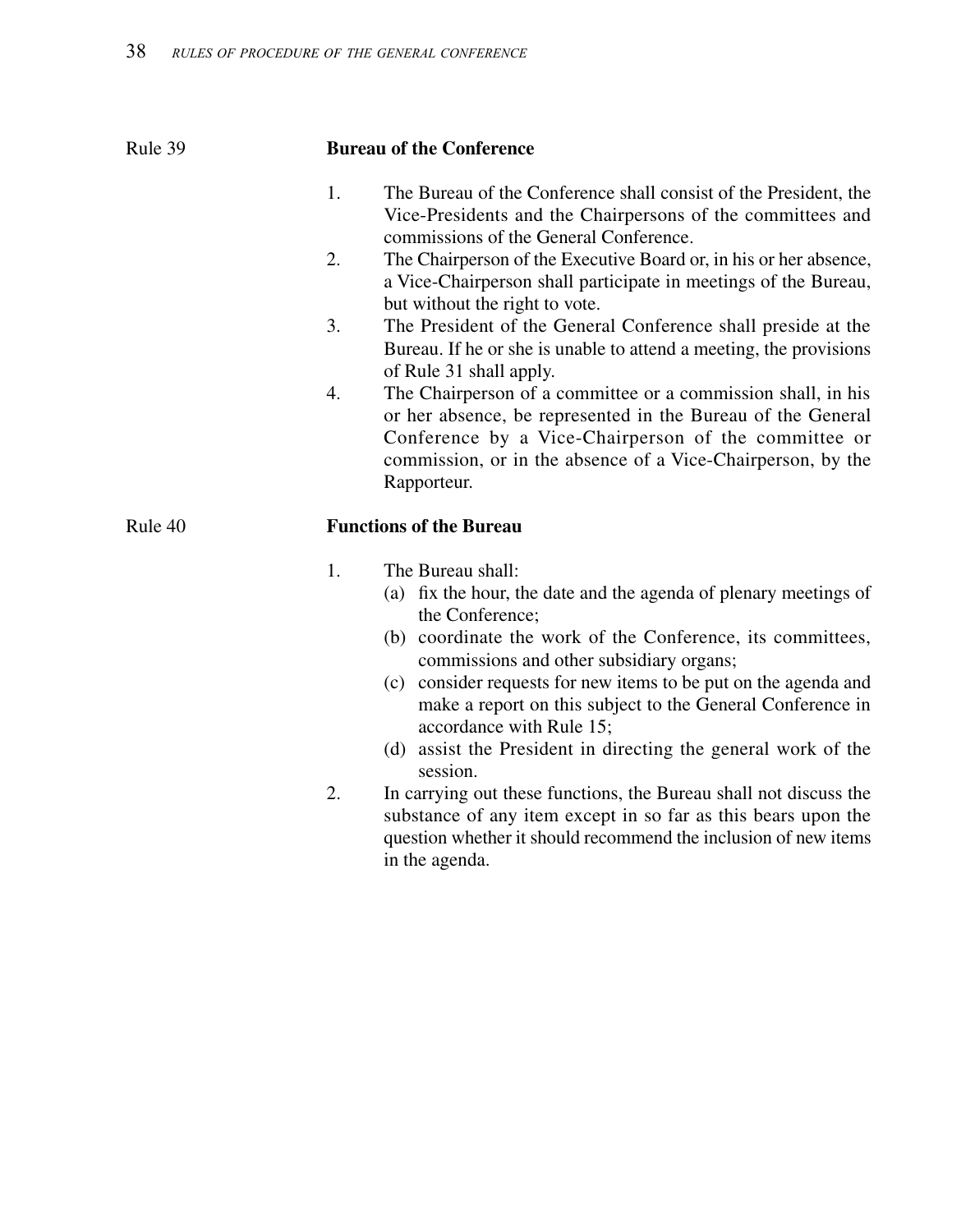# **VIII. Commissions and other subsidiary organs of the Conference**

| Rule 41<br>[Const. IV.D.11] | Establishment of commissions and other subsidiary organs                                                                                                                                                                                                                                    |  |  |
|-----------------------------|---------------------------------------------------------------------------------------------------------------------------------------------------------------------------------------------------------------------------------------------------------------------------------------------|--|--|
|                             | The General Conference shall establish at each ordinary or extraordinary<br>session such commissions and other subsidiary organs as it deems<br>necessary for the transaction of the business of that session.                                                                              |  |  |
| Rule 42                     | Establishment of special committees by commissions<br>and other subsidiary organs                                                                                                                                                                                                           |  |  |
|                             | Each commission or other subsidiary organ established by the General<br>Conference may appoint such special committees as it may need, and<br>these shall choose their own officers.                                                                                                        |  |  |
| Rule 43                     | <b>Composition of commissions</b>                                                                                                                                                                                                                                                           |  |  |
|                             | Any commission established by the Conference shall consist of any one<br>representative of each delegation present at the session, assisted by such<br>other members of his or her delegation as he or she may require, subject<br>to the provisions of Rule 22.                            |  |  |
| Rule 44                     | <b>Composition of other subsidiary organs</b>                                                                                                                                                                                                                                               |  |  |
|                             | The composition of other subsidiary organs shall be determined in the<br>resolution by which such organs are established.                                                                                                                                                                   |  |  |
| Rule 45                     | Right to speak of other members                                                                                                                                                                                                                                                             |  |  |
|                             | Any member of a committee, commission or other subsidiary organ may<br>request the Chairperson to accord the right to speak to other members of<br>his or her delegation, whatever their status.                                                                                            |  |  |
| Rule 46                     | <b>Election of officers</b>                                                                                                                                                                                                                                                                 |  |  |
|                             | 1.<br>The committees or commissions set up by the General<br>Conference at each session and in which all the Member States<br>are represented shall elect a Chairperson, four Vice-Chairpersons<br>and a Rapporteur.<br>2.<br>Any other committee or subsidiary organ set up by the General |  |  |
|                             | Conference and in which not all Member States are represented                                                                                                                                                                                                                               |  |  |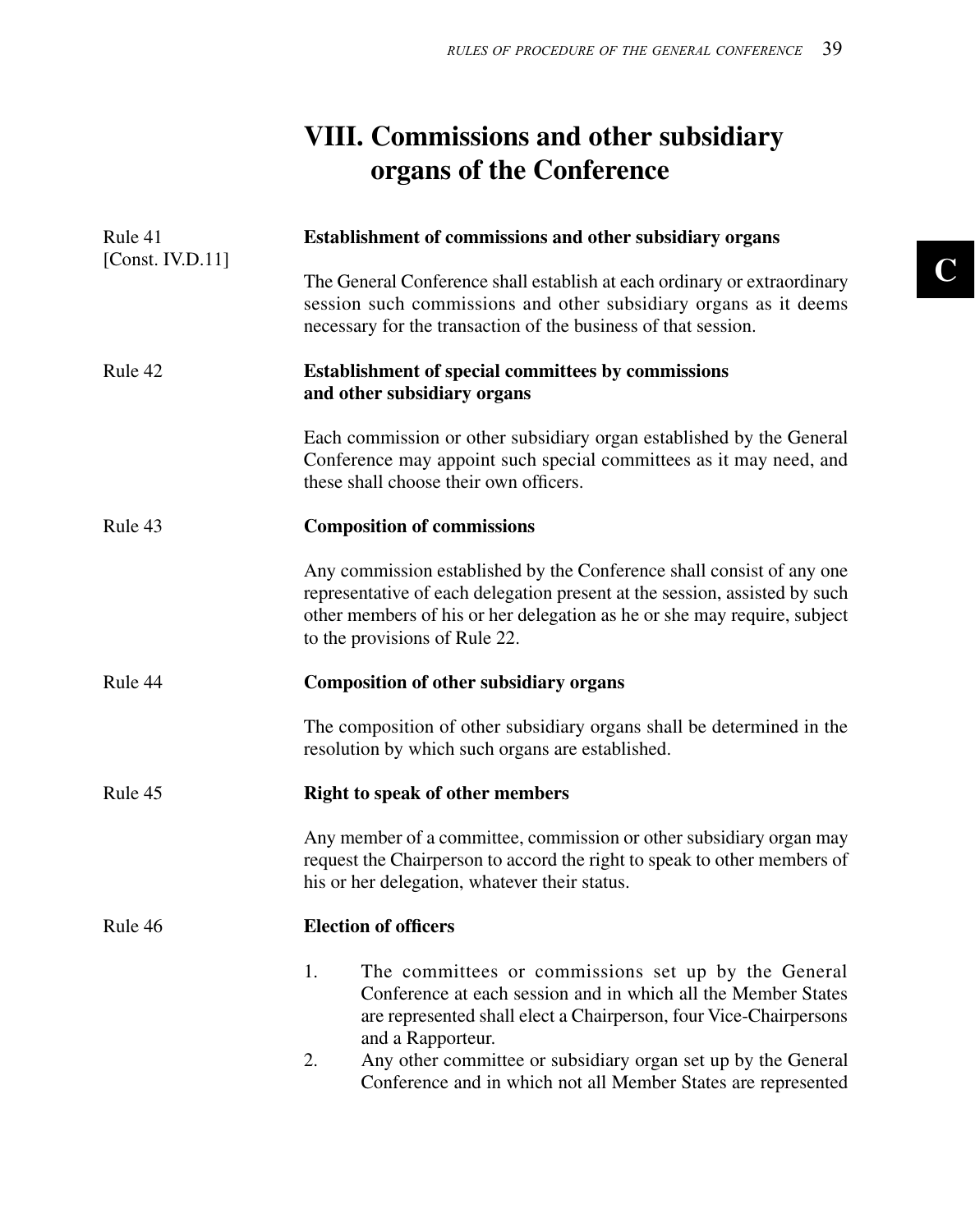shall elect a Chairperson and, if necessary, one or two Vice-Chairpersons and a Rapporteur.

- 3. In these elections, the committees, commissions and other subsidiary organs may take account of any relevant recommendations of the Nominations Committee, in accordance with Rule 33, paragraph 2.
- 4. The provisions of Rule 33, paragraph 3, apply to the elections referred to in the present rule.

### **IX. Duties of the Director-General and of the Secretariat**

#### Rule 47 **Duties of the Director-General and of the Secretariat**

- 1. The Director-General or his or her representative shall participate, without the right to vote, in all meetings of the General Conference, including the meetings of its committees, commissions and other subsidiary organs.
- 2. The Director-General, or a member of the Secretariat designated by him or her, may at any time, with the approval of the presiding officer, make to the Conference, committee, commission or other subsidiary organ, either oral or written statements concerning any question under consideration by them.
- 3. The Director-General shall place at the disposal of the General Conference a staff member who shall act as Secretary of the General Conference.
- 4. The Director-General shall provide the staff required by the General Conference or by any organs it may establish.
- 5. The Secretariat shall, acting under the authority of the Director-General, receive, translate and distribute documents, reports and resolutions of the General Conference, its committees and commissions; provide interpretation of speeches made at the meetings; draft and circulate the verbatim and summary records of the meetings; be responsible for the safe keeping of the documents in the archives of the General Conference; and perform all other work which the General Conference may require.

[Const. VI.3]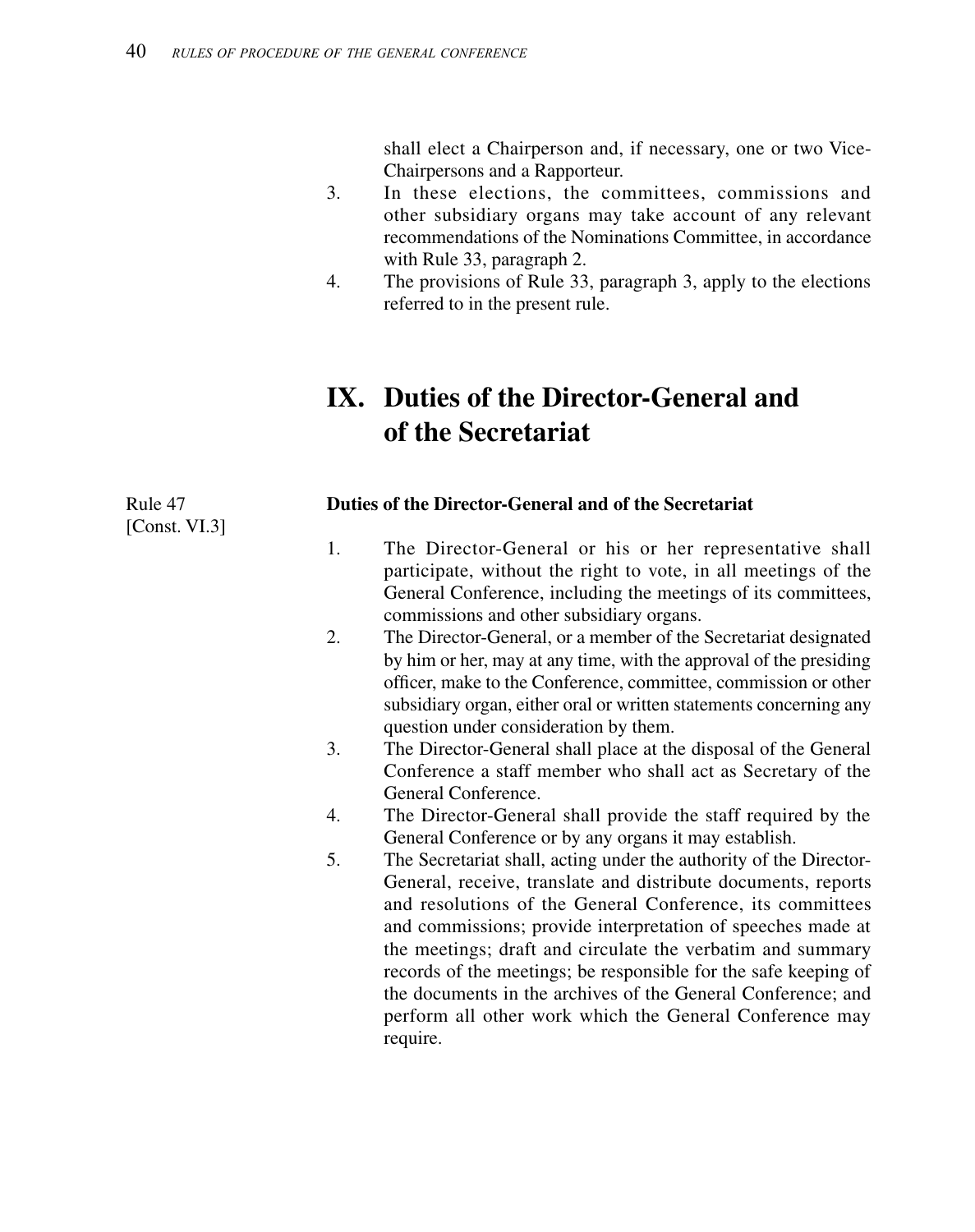# **X. Languages of the Conference**

| <b>Working languages</b>                                                                                                                                                                                                                                                                                                                                                                                                                                                                                                                                                                                                                              |  |
|-------------------------------------------------------------------------------------------------------------------------------------------------------------------------------------------------------------------------------------------------------------------------------------------------------------------------------------------------------------------------------------------------------------------------------------------------------------------------------------------------------------------------------------------------------------------------------------------------------------------------------------------------------|--|
| Arabic, Chinese, English, French, Russian and Spanish are the working<br>languages of the General Conference.                                                                                                                                                                                                                                                                                                                                                                                                                                                                                                                                         |  |
| Language of the country where the General Conference is held                                                                                                                                                                                                                                                                                                                                                                                                                                                                                                                                                                                          |  |
| When the Conference is held in a country where the national language<br>is not one of the working languages, the Executive Board may make<br>special arrangements for the use of the national language of the country<br>concerned during the Conference.                                                                                                                                                                                                                                                                                                                                                                                             |  |
| <b>Interpretation of other languages</b>                                                                                                                                                                                                                                                                                                                                                                                                                                                                                                                                                                                                              |  |
| Delegates may speak in languages other than the working languages, but<br>they must themselves provide for interpretation of their speech into one<br>of the working languages, according to their choice; the Secretariat shall<br>provide interpretation into the other working languages.                                                                                                                                                                                                                                                                                                                                                          |  |
| Use of working languages                                                                                                                                                                                                                                                                                                                                                                                                                                                                                                                                                                                                                              |  |
| All working documents except the Journal of the General Conference<br>shall be issued in the working languages. The verbatim records of plenary<br>meetings shall be published in provisional form in a single edition, in<br>which each intervention shall be reproduced in the working language in<br>which it was made; and in final form in a single edition, in which each<br>intervention shall be reproduced in the working language in which it was<br>made and interventions made in a working language other than English<br>or French shall be followed by a translation into either English or French,<br>alternately meeting by meeting. |  |
| <b>Official languages</b>                                                                                                                                                                                                                                                                                                                                                                                                                                                                                                                                                                                                                             |  |
| 1.<br>Arabic, Chinese, English, French, Hindi, Italian, Portuguese,<br>Russian and Spanish are the official languages of the General<br>Conference.<br>2.<br>Any other language may also be recognized as an official language<br>of the General Conference on the request of the Member State<br>or Member States concerned. No Member State may request<br>recognition of more than one language.                                                                                                                                                                                                                                                   |  |
|                                                                                                                                                                                                                                                                                                                                                                                                                                                                                                                                                                                                                                                       |  |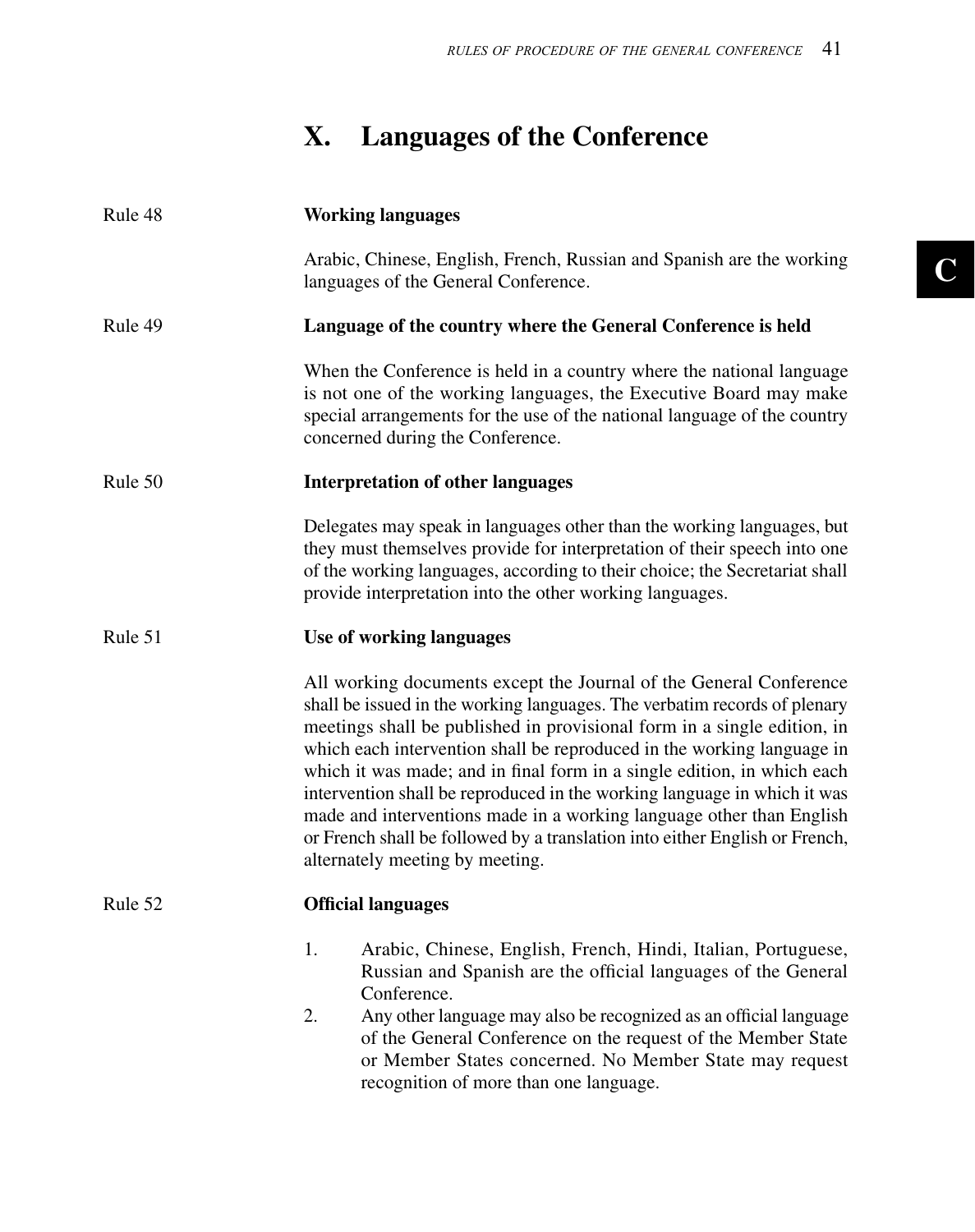### Rule 53 **Use of official languages**

- 1. Any amendments to the text of the Constitution, and any decision of the Conference regarding the Constitution and the legal status of UNESCO, shall be translated into all the official languages.
- 2. At the request of any delegation, any other important document, including verbatim records, may be translated into any other official language. The delegation concerned shall provide the necessary translators if the occasion arises.

## **XI. Records of the Conference**

| Rule 54 | Verbatim records and sound recordings                                                                                                                                                                                                                                                                                                                    |
|---------|----------------------------------------------------------------------------------------------------------------------------------------------------------------------------------------------------------------------------------------------------------------------------------------------------------------------------------------------------------|
|         | 1.<br>Verbatim records shall be made of all plenary meetings of the<br>General Conference.<br>Sound recordings only shall be made of meetings of committees<br>2.<br>and commissions, unless otherwise decided by the General<br>Conference.                                                                                                             |
| Rule 55 | Circulation and safe keeping of records and sound recordings                                                                                                                                                                                                                                                                                             |
|         | 1.<br>The draft verbatim records referred to in the preceding rule shall<br>be made available to delegations as soon as possible, to enable<br>them to send in their corrections to the Secretariat within forty-<br>eight hours.                                                                                                                        |
|         | 2.<br>The verbatim records, duly corrected, shall be distributed to all<br>Member States and Associate Members, and to non-Member<br>States and organizations invited to the session, as provided in<br>Rule 51, before the first ordinary session of the Executive Board<br>of the year in which the next session of the General Conference<br>is held. |
|         | The sound recordings made of meetings of committees and<br>3.<br>commissions of the General Conference shall be kept in the<br>archives of the Organization where they may be consulted if<br>necessary. Upon request a Member State or Associate Member<br>may obtain a copy of particular recordings, at its own expense.                              |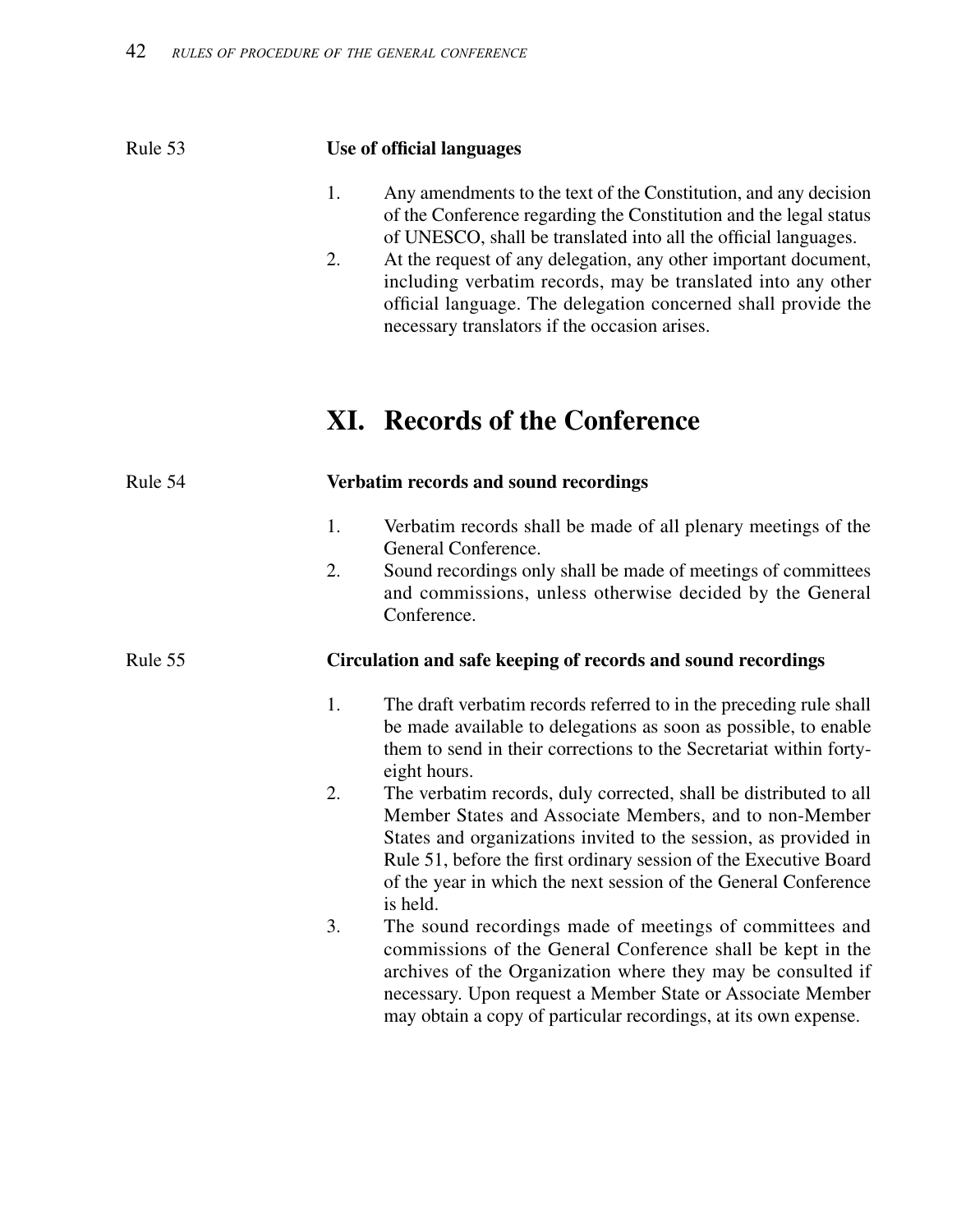### Rule 56 **Records of private meetings**

The verbatim records of private meetings, made in the working languages, shall be filed in the archives of the Organization and shall not be published unless such publication is specifically authorized by the General Conference.

## **XII. Publicity of meetings and resolutions**

| Rule 57<br>[Const. IV.D.12] | <b>Public meetings</b>                                                                                                                                                                                                                                                                                                                                                                                                                                                                                                                                                                                                                                                                                                                |  |  |
|-----------------------------|---------------------------------------------------------------------------------------------------------------------------------------------------------------------------------------------------------------------------------------------------------------------------------------------------------------------------------------------------------------------------------------------------------------------------------------------------------------------------------------------------------------------------------------------------------------------------------------------------------------------------------------------------------------------------------------------------------------------------------------|--|--|
|                             | Meetings of the Conference and its committees, commissions and other<br>subsidiary organs shall be held in public except where otherwise provided<br>in these rules, or unless the organ concerned decides otherwise.                                                                                                                                                                                                                                                                                                                                                                                                                                                                                                                 |  |  |
| Rule 58                     | <b>Private meetings</b>                                                                                                                                                                                                                                                                                                                                                                                                                                                                                                                                                                                                                                                                                                               |  |  |
|                             | 1.<br>When it is decided, in exceptional circumstances, to hold a private<br>meeting, all persons shall be excluded except the members of<br>those delegations which are entitled to vote, representatives and<br>observers entitled to participate without vote in the deliberations<br>of the bodies concerned, and the members of the Secretariat<br>whose presence is necessary.<br>2.<br>Any decision taken at a private meeting of the Conference, its<br>committees, commissions or other subsidiary organs shall be<br>announced at an early public meeting of the organ concerned. At<br>the close of each private meeting, the presiding officer may issue<br>a communiqué through the Secretary of the General Conference. |  |  |
| Rule 59                     | <b>Circulation of resolutions</b>                                                                                                                                                                                                                                                                                                                                                                                                                                                                                                                                                                                                                                                                                                     |  |  |
|                             | Resolutions adopted by the Conference shall be circulated by the<br>Director-General to the Member States and Associate Members of the<br>Organization within sixty days after the close of the session.                                                                                                                                                                                                                                                                                                                                                                                                                                                                                                                              |  |  |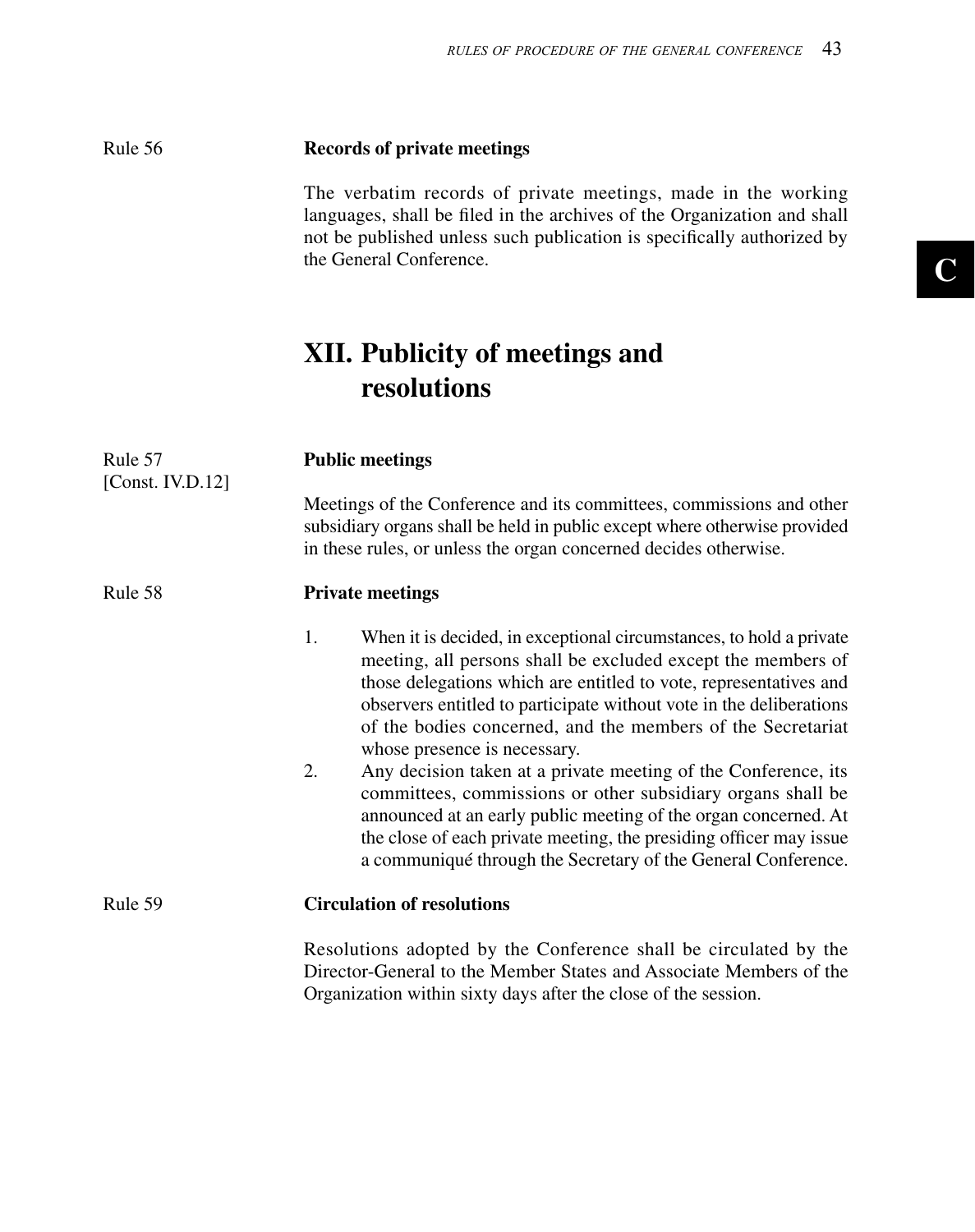# **XIII. Conduct of business and right to speak**

| Rule 60            | Quorum                                                                                                                                                                                                                                                                                                                                                                                                                                                                                                                                                                                                                                                                                                                                                                                                  |  |
|--------------------|---------------------------------------------------------------------------------------------------------------------------------------------------------------------------------------------------------------------------------------------------------------------------------------------------------------------------------------------------------------------------------------------------------------------------------------------------------------------------------------------------------------------------------------------------------------------------------------------------------------------------------------------------------------------------------------------------------------------------------------------------------------------------------------------------------|--|
|                    | 1.<br>The President of the General Conference may declare a plenary<br>meeting open and permit the debate to proceed when at least one<br>third of the representatives of Member States participating in the<br>session of the General Conference are present. The presence of<br>a majority of the Members participating in the session shall be<br>required for the purpose of taking decisions.<br>$\overline{2}$ .<br>At meetings of committees, commissions and other subsidiary<br>organs of the Conference, a majority of the Member States which<br>are members of that organ shall form a quorum. If, after five<br>minutes' adjournment, there be still no quorum, the Chairperson<br>may request the agreement of all Member States actually present<br>temporarily to waive this provision. |  |
| Rule 61            | <b>Executive Board</b>                                                                                                                                                                                                                                                                                                                                                                                                                                                                                                                                                                                                                                                                                                                                                                                  |  |
|                    | The Chairperson of the Executive Board, or another member of the<br>Board designated as its spokesman, may be invited by the President of<br>the Conference or the Chairperson of a committee or commission to<br>make a statement on behalf of the Executive Board at any meeting when<br>a matter affecting the responsibilities of the Board is under consideration.                                                                                                                                                                                                                                                                                                                                                                                                                                 |  |
| Rule 62            | <b>United Nations</b>                                                                                                                                                                                                                                                                                                                                                                                                                                                                                                                                                                                                                                                                                                                                                                                   |  |
|                    | Representatives of the United Nations shall have the right to participate<br>without vote in all meetings of the Conference, its committees,<br>commissions and other subsidiary organs.                                                                                                                                                                                                                                                                                                                                                                                                                                                                                                                                                                                                                |  |
| Rule <sub>63</sub> | Specialized agencies and other intergovernmental organizations                                                                                                                                                                                                                                                                                                                                                                                                                                                                                                                                                                                                                                                                                                                                          |  |
|                    | Representatives of specialized agencies and observers of other<br>intergovernmental organizations which have been invited to the<br>Conference shall have the right to participate without vote in all debates<br>on matters within their respective competence.                                                                                                                                                                                                                                                                                                                                                                                                                                                                                                                                        |  |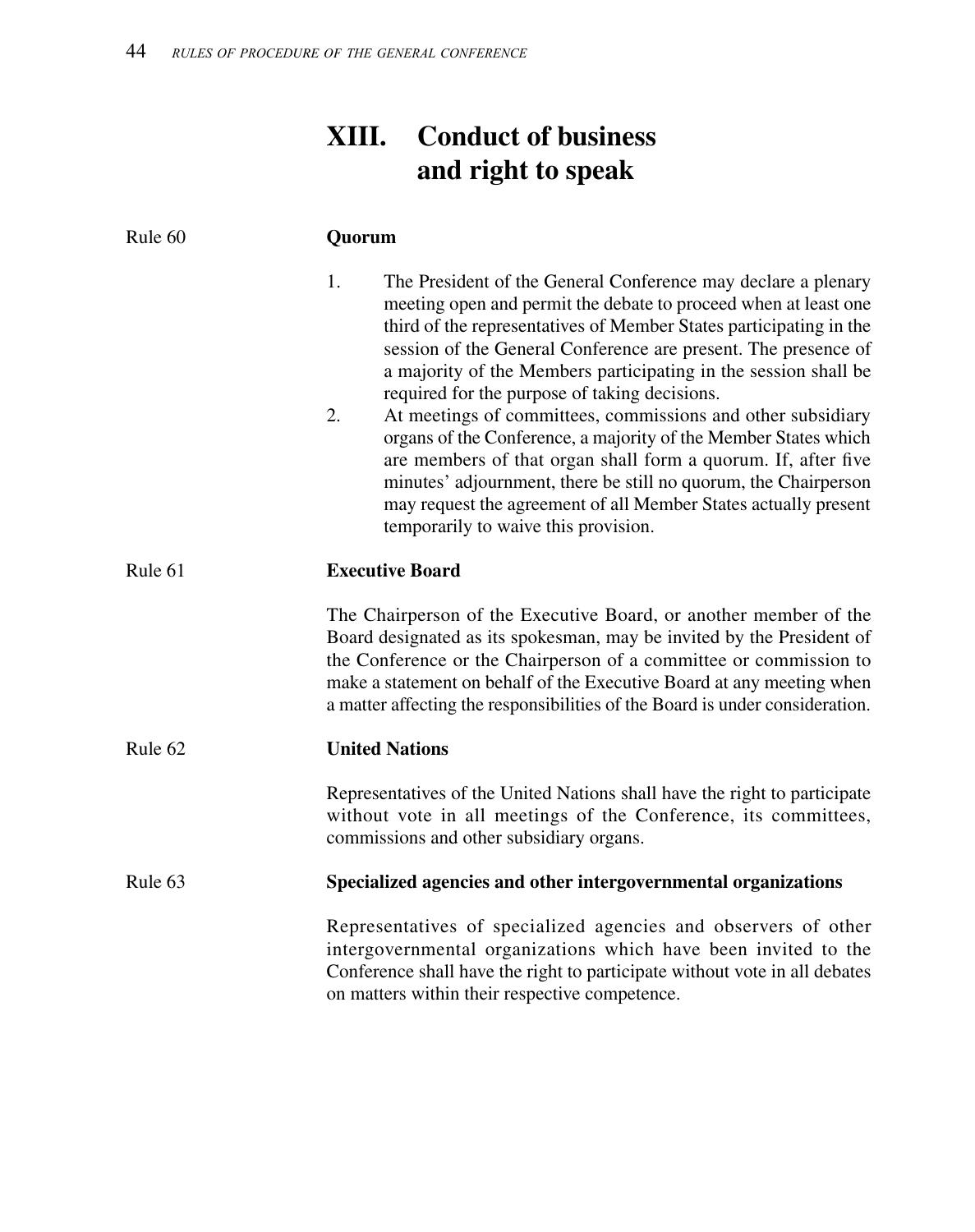| Rule 64 | <b>Non-Member States</b>                                                                                                                                                                                                                                                                                                                                                                                                                                                                                                                                                                  |  |
|---------|-------------------------------------------------------------------------------------------------------------------------------------------------------------------------------------------------------------------------------------------------------------------------------------------------------------------------------------------------------------------------------------------------------------------------------------------------------------------------------------------------------------------------------------------------------------------------------------------|--|
|         | Observers for non-Member States may make oral or written statements in<br>plenary meetings and in meetings of committees, commissions and other<br>subsidiary organs, with the consent of the presiding officer.                                                                                                                                                                                                                                                                                                                                                                          |  |
| Rule 65 | Liberation movements recognized by the African Union                                                                                                                                                                                                                                                                                                                                                                                                                                                                                                                                      |  |
|         | Observers for African liberation movements recognized by the African<br>Union may make oral or written statements in plenary meetings and in<br>meetings of committees, commissions and other subsidiary organs, with<br>the consent of the presiding officer.                                                                                                                                                                                                                                                                                                                            |  |
| Rule 66 | International non-governmental or semi-governmental<br>organizations                                                                                                                                                                                                                                                                                                                                                                                                                                                                                                                      |  |
|         | Observers for international non-governmental or semi-governmental<br>organizations may make statements on matters within their respective<br>competence in committees, commissions or other subsidiary organs,<br>with the consent of the presiding officer. Such observers may address<br>plenary meetings of the Conference on matters within their competence,<br>if authorized by the General Committee.                                                                                                                                                                              |  |
| Rule 67 | <b>Speeches</b>                                                                                                                                                                                                                                                                                                                                                                                                                                                                                                                                                                           |  |
|         | 1.<br>The President shall call upon speakers in the order in which they<br>signify their wish to speak.<br>2.<br>No one may address the General Conference without having been<br>called upon by the President.<br>3.<br>The President may call a speaker to order if his or her remarks<br>are not relevant to the subject under discussion.<br>4.<br>The Chairperson or the Rapporteur of a committee, commission<br>or other subsidiary organ may be accorded precedence for the<br>purpose of submitting or upholding the report of the committee,<br>commission or subsidiary organ. |  |
| Rule 68 | Time limit on speeches                                                                                                                                                                                                                                                                                                                                                                                                                                                                                                                                                                    |  |
|         | The General Conference may limit the time to be allowed to each speaker<br>on the proposal of the President.                                                                                                                                                                                                                                                                                                                                                                                                                                                                              |  |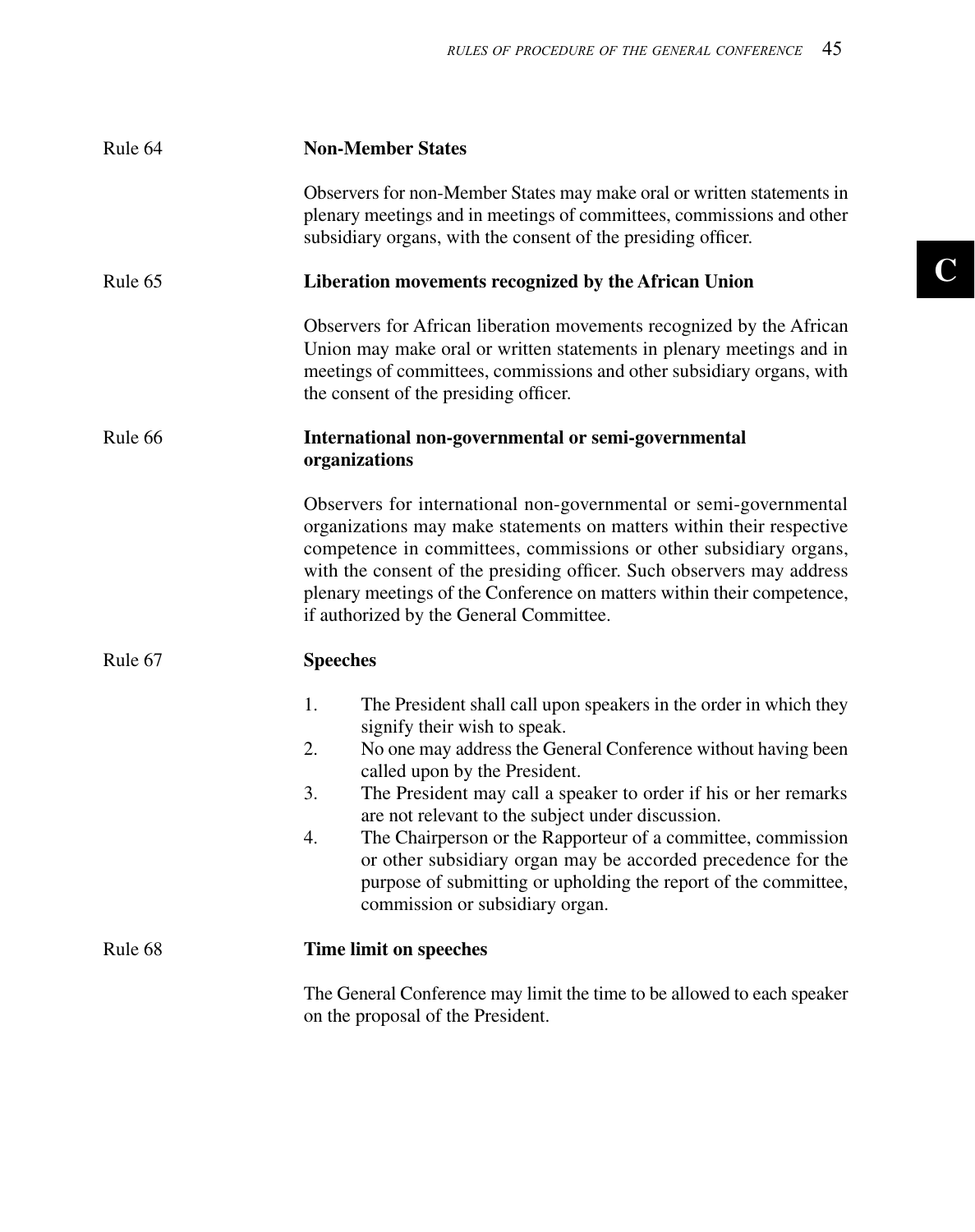| Rule 69 | <b>Closing of list of speakers</b>                                                                                                                                                                                                                                                                                                                                                                                         |
|---------|----------------------------------------------------------------------------------------------------------------------------------------------------------------------------------------------------------------------------------------------------------------------------------------------------------------------------------------------------------------------------------------------------------------------------|
|         | During the course of a debate the President may announce the list of<br>speakers and, with the consent of the General Conference, declare the<br>list closed.                                                                                                                                                                                                                                                              |
| Rule 70 | <b>Right of reply</b>                                                                                                                                                                                                                                                                                                                                                                                                      |
|         | Notwithstanding Rule 69, the President may accord the right of reply<br>if a speech delivered after he or she has declared the list closed makes<br>this desirable. Replies made pursuant to the present rule shall be made<br>at the end of the last meeting of the day or at the conclusion of the<br>consideration of the relevant item. The President may limit the time to<br>be allowed to speakers under this rule. |
| Rule 71 | <b>Points of order</b>                                                                                                                                                                                                                                                                                                                                                                                                     |
|         | In the course of a debate, any Member State or Associate Member may<br>raise a point of order and such point of order shall be immediately ruled<br>upon by the President. An appeal may be made against the ruling of the<br>President. It shall be put to the vote immediately, and the President's<br>ruling shall stand unless overruled by a majority of the Member States<br>present and voting.                     |
| Rule 72 | Suspension or adjournment of the meeting                                                                                                                                                                                                                                                                                                                                                                                   |
|         | During the discussion of any matter, a Member State or Associate Member<br>may move the suspension or the adjournment of the meeting. Such motions<br>shall not be debated, but shall be immediately put to the vote.                                                                                                                                                                                                      |
| Rule 73 | <b>Adjournment of debate</b>                                                                                                                                                                                                                                                                                                                                                                                               |
|         | During the discussion of any question, a Member State or Associate<br>Member present may move adjournment of the debate on the item under<br>discussion. Any such motion shall have precedence. In addition to the<br>proposer of the motion, one speaker may speak in favour of, and one<br>against, the motion. The President may limit the time to be allowed to<br>speakers under this rule.                           |
| Rule 74 | <b>Closure of debate</b>                                                                                                                                                                                                                                                                                                                                                                                                   |
|         | A Member State or Associate Member may at any time move the closure<br>of the debate, whether or not any other speaker has signified his or her<br>wish to take part in the discussion. If application is made for permission                                                                                                                                                                                              |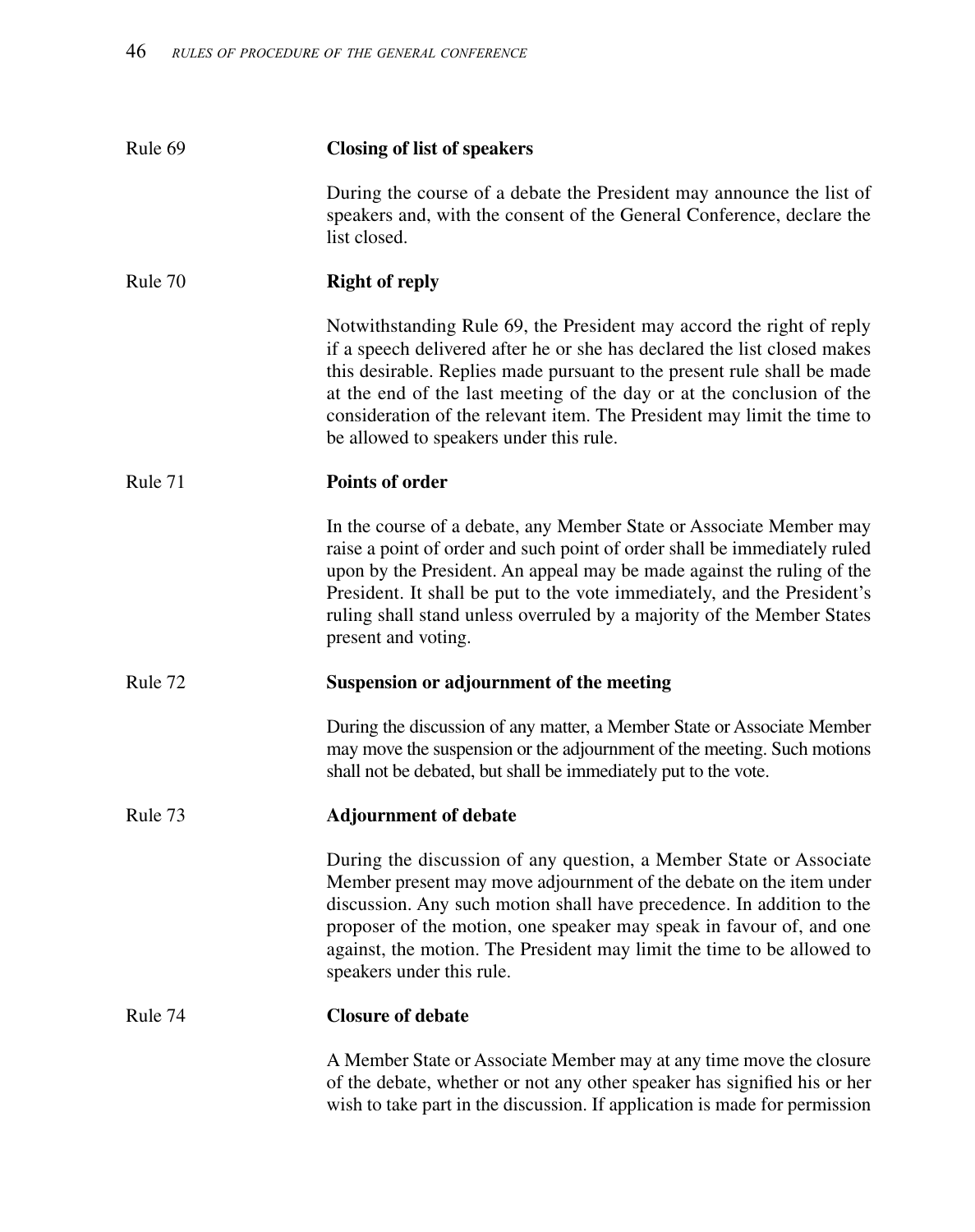to speak against the closure, it may be accorded to no more than two speakers. The President shall consult the General Conference on a motion for closure. If the General Conference is in favour of the closure, the President shall declare the closure of the debate. The President may limit the time to be allowed to speakers under this rule.

#### Rule 75 **Order of procedural motions**

Subject to Rule 71, the following motions shall have precedence in the following order over all other proposals or motions before the meeting:

- (a) to suspend the meeting;
- (b) to adjourn the meeting;
- (c) to adjourn the debate on the item under discussion;
- (d) for the closure of the debate on the item under discussion.

### **XIV.Draft resolutions**

#### Rule 76 **General provisions**

- 1. Draft resolutions, including amendments to previously submitted draft resolutions, shall be transmitted in writing to the Director-General, who shall circulate copies to delegations.
- 2. As a general rule, no draft resolution shall be discussed or put to the vote unless copies of it have been circulated in the working languages to all delegations at least twenty-four hours before the opening of the meeting.
- 3. Notwithstanding the provisions of the foregoing paragraphs, the President may permit the discussion and consideration, without previous circulation of copies, of motions and amendments concerning draft resolutions that have already been circulated.
- 4. When, in the judgement of the Chairperson of the Executive Board, any resolution or amendment under consideration in any committee, commission or other subsidiary organ of the Conference is of particular importance either because of the new undertaking that it proposes or because of its budgetary implications, he or she may, after consultation with the Bureau of the Conference, request that the Board be given an opportunity to communicate its views to the appropriate organ. On such request being made, the discussion of the matter shall be postponed for such time, not exceeding forty-eight hours, as the Board may require for this purpose.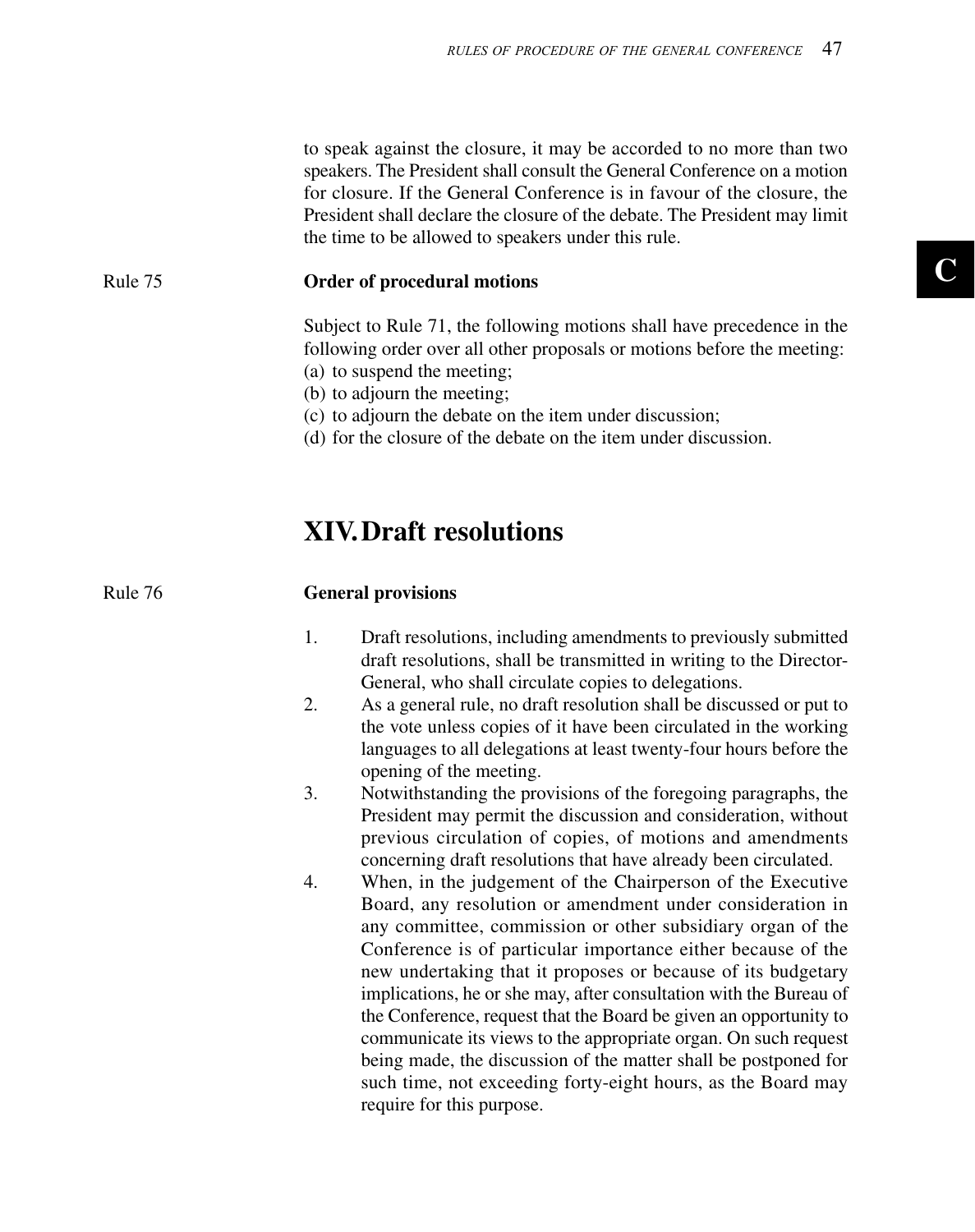### Rule 77 **Admissibility criteria for draft resolutions relating to the Draft Programme and Budget**

- 1. Draft resolutions proposing the adoption by the General Conference of amendments to the Draft Programme and Budget may only relate to those parts of the Draft Programme and Budget which are concerned with the policies and the main lines of work of the Organization and which require decisions of the General Conference, namely the proposed resolutions in the Draft Programme and Budget. Specific criteria may be elaborated by the Executive Board, subject to approval by the General Conference.
- 2. Draft resolutions covered by paragraph 1 of this rule shall be submitted in writing and shall reach the Director-General at least six weeks before the opening of the session of the General Conference; the Director-General shall communicate them, with such notes as he or she may deem appropriate, to Member States and Associate Members at least twenty days before the opening of the session.
- 3. Draft resolutions with financial implications for the Organization's regular budget should clearly identify the Part and, where appropriate, the main line of action (MLA) of the Draft Programme and Budget from which the resources should come. The budget implications, regardless of the proposed source of funding, shall be higher than the ceiling set for requests for assistance under the Participation Programme for projects or activities with a regional impact.
- 4. Draft resolutions which do not satisfy the requirements laid down in paragraphs 1, 2 and 3 of this rule, and those proposing activities which are purely national in scope or could be financed under the Participation Programme, shall not be admissible.

#### Rule 78 **Examination of admissibility of draft resolutions relating to the Draft Programme and Budget**

The Director-General shall examine draft resolutions relating to the Draft Programme and Budget to determine admissibility. The draft resolutions he or she considers inadmissible shall not be translated or distributed. The sponsors of these draft resolutions may submit an appeal to the Legal Committee of the General Conference at least five days before the opening of the session of the General Conference. To consider these appeals the Legal Committee may be convened as soon as necessary.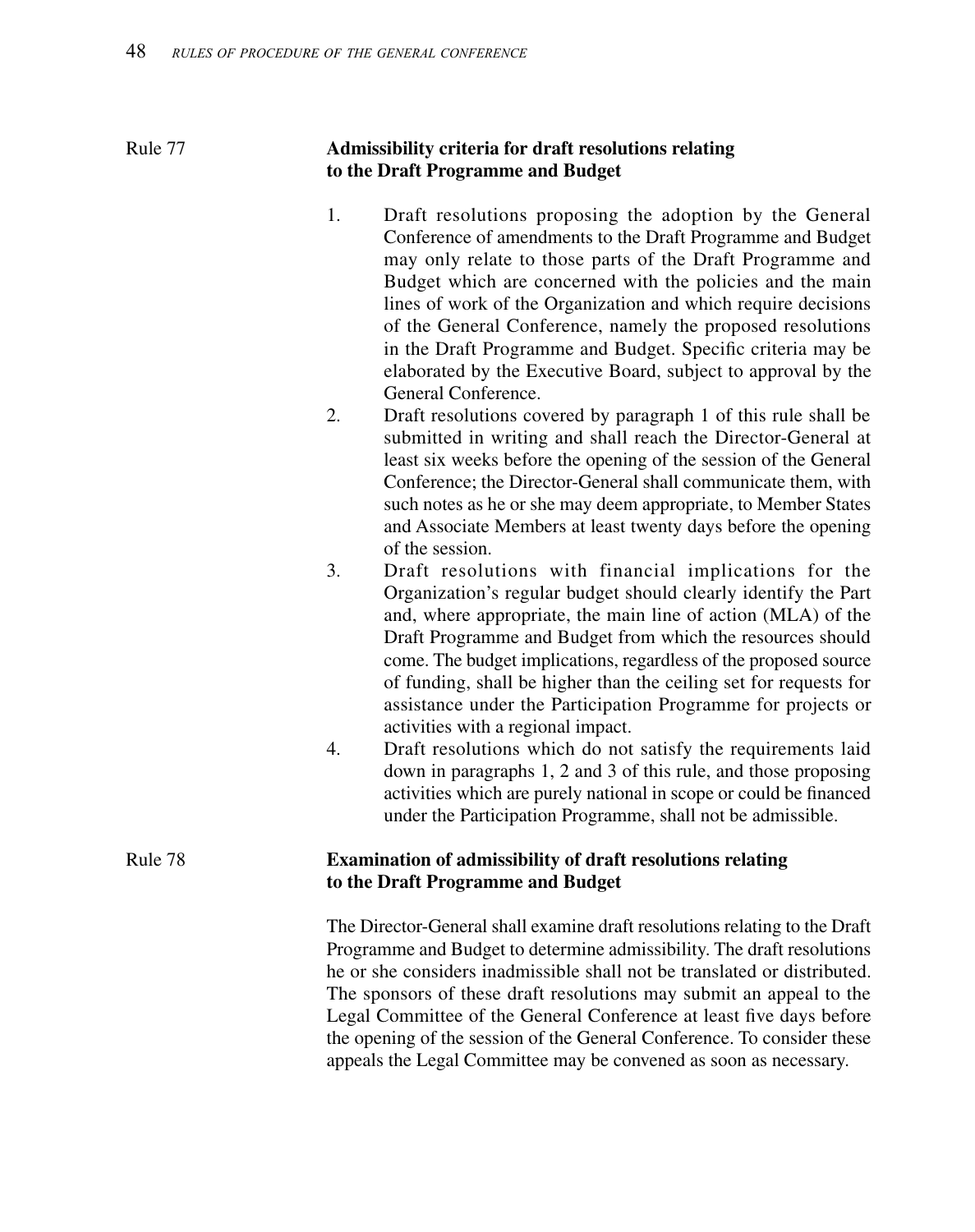#### Rule 79 **Examination of proposals**

- 1. When examining the Draft Programme and Budget, the General Conference may at any time make changes that it deems necessary, including amendments to draft resolutions under consideration.
- 2. Any Member State which proposes a discussion and separate vote in plenary meeting on an item previously considered in a committee or commission in which all the Member States are represented and not included as a specific recommendation in the report of that committee or commission, shall give notice to the President of the General Conference in order that such item shall be specifically listed in the agenda of the plenary meeting to which the report of the said committee or commission is submitted.

### **XV. Voting**

### Rule 80 **Voting rights**

[Const. IV.C.8 & V.C.14]

1. Each Member State whose credentials have been found to comply with Rule 23, or which has exceptionally been admitted with full voting rights by the Conference despite failure to comply with that rule, shall have one vote in the General Conference or in any of its committees, commissions and other subsidiary organs.

- 2. Such Member State, however, shall have no vote in the General Conference or in any of its committees, commissions and other subsidiary organs if the total amount of contributions due from it exceeds the total amount of the contributions payable by it for the current year and the immediately preceding calendar year, unless the General Conference is satisfied that the failure to pay is due to conditions beyond the control of the Member State.
- 3. Before each ordinary session of the General Conference the Director-General shall, using the most reliable and rapid channels, notify Member States in danger of losing their voting rights in accordance with the provisions of Article IV.C, paragraph 8(b) of the Constitution concerning their financial position with respect to the Organization and the provisions of the Constitution and the rules and regulations relating thereto, at least six months before the General Conference session is due to open.
- 4. (a) Member States shall address their communications invoking the provisions of Article IV.C, paragraph 8(c), to the Director- General, who shall transmit them to the Administrative Commission of the General Conference. That Commission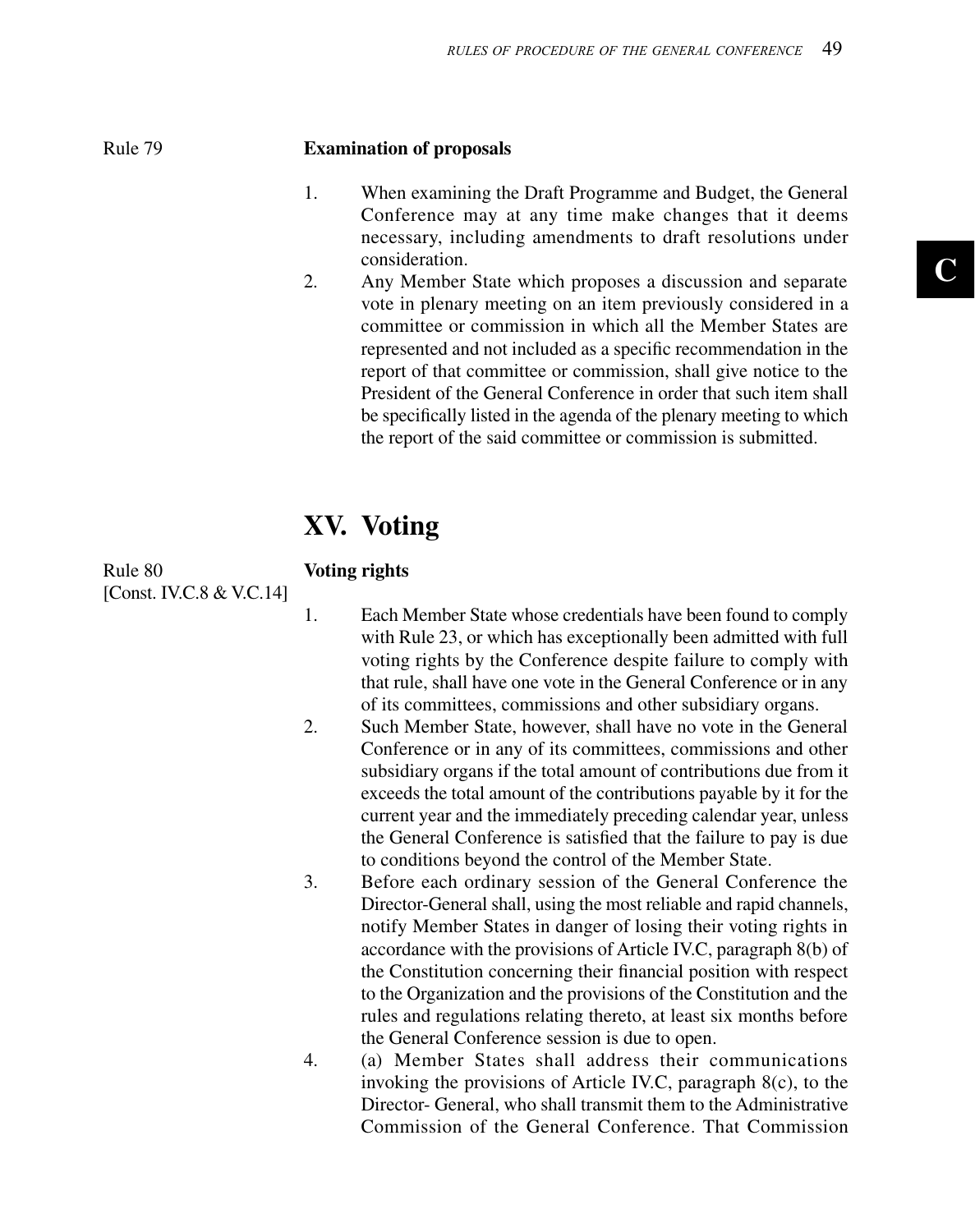shall take up the matter at the commencement of its work and issue in plenary meeting, as a matter of priority, a report and recommendations on the subject.

- (b) For this purpose, the Administrative Commission of the General Conference shall establish a working group on contributions. The working group shall consist of six members, one representative from each electoral group. Upon the first meeting of this working group, none of its members should be in a position to be deprived of their right to vote under Article IV.C, paragraph 8(b), of the Constitution.
- (c) The term of office of the members of the working group shall be four years. Half of the members of the working group shall be replaced at each ordinary session of the General Conference.
- (d) The working group on contributions shall begin its work one to two months before the expiry of the time limit specified in paragraph 5 below.
- 5. The communications from Member States referred to in paragraph 4 (a) must be submitted no later than the opening day of the Executive Board session preceding the General Conference. In the absence of such a communication from the Member States concerned, the latter may no longer be authorized to take part in voting at that session of the General Conference.
- 6. Notwithstanding the provisions of paragraph 1 of this rule, after the time limit specified in paragraph 5 above has passed, and pending a decision by the General Conference in plenary meeting, only those Member States concerned that have submitted the communication referred to in paragraph 4 shall have the right to vote.
- 7. In its report to the General Conference, the Administrative Commission shall:
	- (a) describe the conditions that render non-payment beyond the Member State's control;
	- (b) give information on the Member State's history of payment of its contributions in preceding years and on request(s) for voting rights under Article IV.C, paragraph 8(c), of the Constitution;
	- (c) state the measures taken in order to settle the arrears normally a payment plan for settlement of such arrears in annual instalments over a period of three biennia – and make mention of the undertaking by the Member State to do all it can to settle future annual assessed contributions on a regular basis.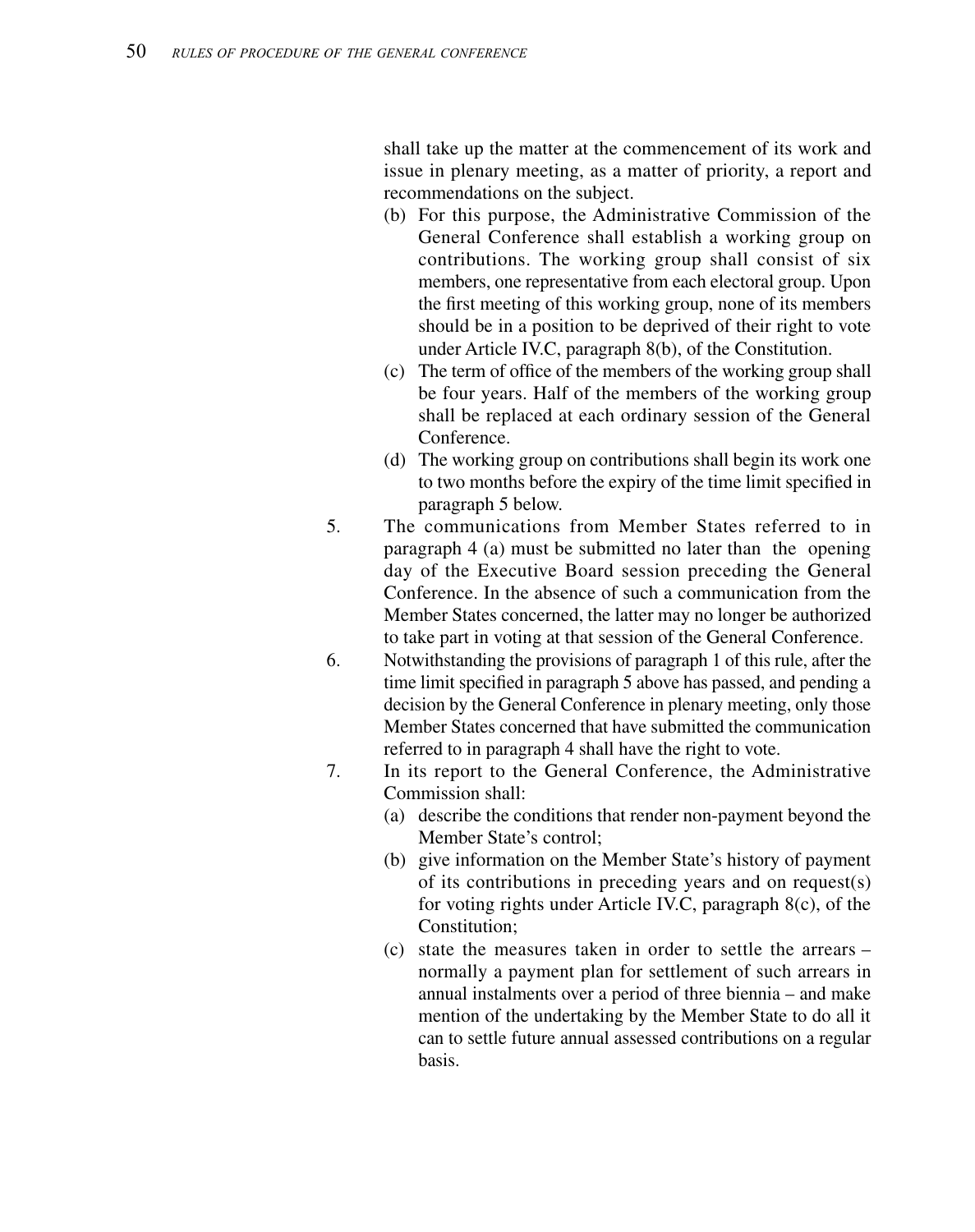|                            | 8.  | Any decision to permit a Member State in arrears in the payment<br>of its contributions to vote shall be made conditional upon<br>that Member State's observance of the recommendations for<br>settlement of the arrears made by the General Conference.                                                                                                      |
|----------------------------|-----|---------------------------------------------------------------------------------------------------------------------------------------------------------------------------------------------------------------------------------------------------------------------------------------------------------------------------------------------------------------|
|                            | 9.  | After the General Conference has approved the payment plan<br>under which the arrears of a Member State are consolidated and<br>payable in accordance with paragraph $7(c)$ , any decision by the<br>Conference permitting that Member State to vote shall be valid<br>as long as the Member concerned pays its annual instalments by<br>the scheduled dates. |
|                            | 10. | The provisions of Articles 5.5 and 5.7 of the Financial Regulations<br>shall not apply to payments made under the payment plans<br>referred to in paragraphs 7(c) and 9 above.                                                                                                                                                                                |
|                            | 11. | The procedure and decision of the General Conference referred<br>to in paragraphs 3 to 10 of the present Rule are also valid <i>mutatis</i><br>mutandis for the voting rights in the Executive Board pursuant to<br>Article V.C, paragraph 14 (b), of the Constitution.                                                                                       |
|                            | 12. | One Member State may not represent or vote for another.                                                                                                                                                                                                                                                                                                       |
| Rule 81<br>[Const. IV.C.8] |     | <b>Simple majority</b>                                                                                                                                                                                                                                                                                                                                        |
|                            |     | Decisions of the General Conference shall be taken by a simple majority<br>of the Members present and voting, except in the cases listed in Rule 82.                                                                                                                                                                                                          |
| Rule 82<br>[Const. IV.C.8] |     | Two-thirds majority                                                                                                                                                                                                                                                                                                                                           |
|                            | 1.  | A two-thirds majority of the Members present and voting is<br>required by the provisions of the Constitution in the following<br>cases:                                                                                                                                                                                                                       |
|                            |     | (a) admission of new Member States which are not Members of<br>the United Nations, on the recommendation of the Executive<br>Board (Article II.2);                                                                                                                                                                                                            |
|                            |     | (b) admission of Associate Members (Article II.3);                                                                                                                                                                                                                                                                                                            |
|                            |     | (c) adoption of international conventions submitted for<br>ratification by Member States (Article IV.4);                                                                                                                                                                                                                                                      |
|                            |     | (d) admission of observers of non-governmental or semi-<br>governmental organizations referred to in Rule 7 of the<br>present Rules of Procedure (Article IV.13);                                                                                                                                                                                             |
|                            |     | (e) amendments to the Constitution (Article XIII.1);                                                                                                                                                                                                                                                                                                          |
|                            |     | adoption of regulations governing the procedure for<br>(f)<br>amendments to the Constitution (Article XIII.2).                                                                                                                                                                                                                                                |
|                            | 2.  | A two-thirds majority of the Members present and voting is also<br>required in the following cases:                                                                                                                                                                                                                                                           |
|                            |     | (a) a change of the seat of the Organization;                                                                                                                                                                                                                                                                                                                 |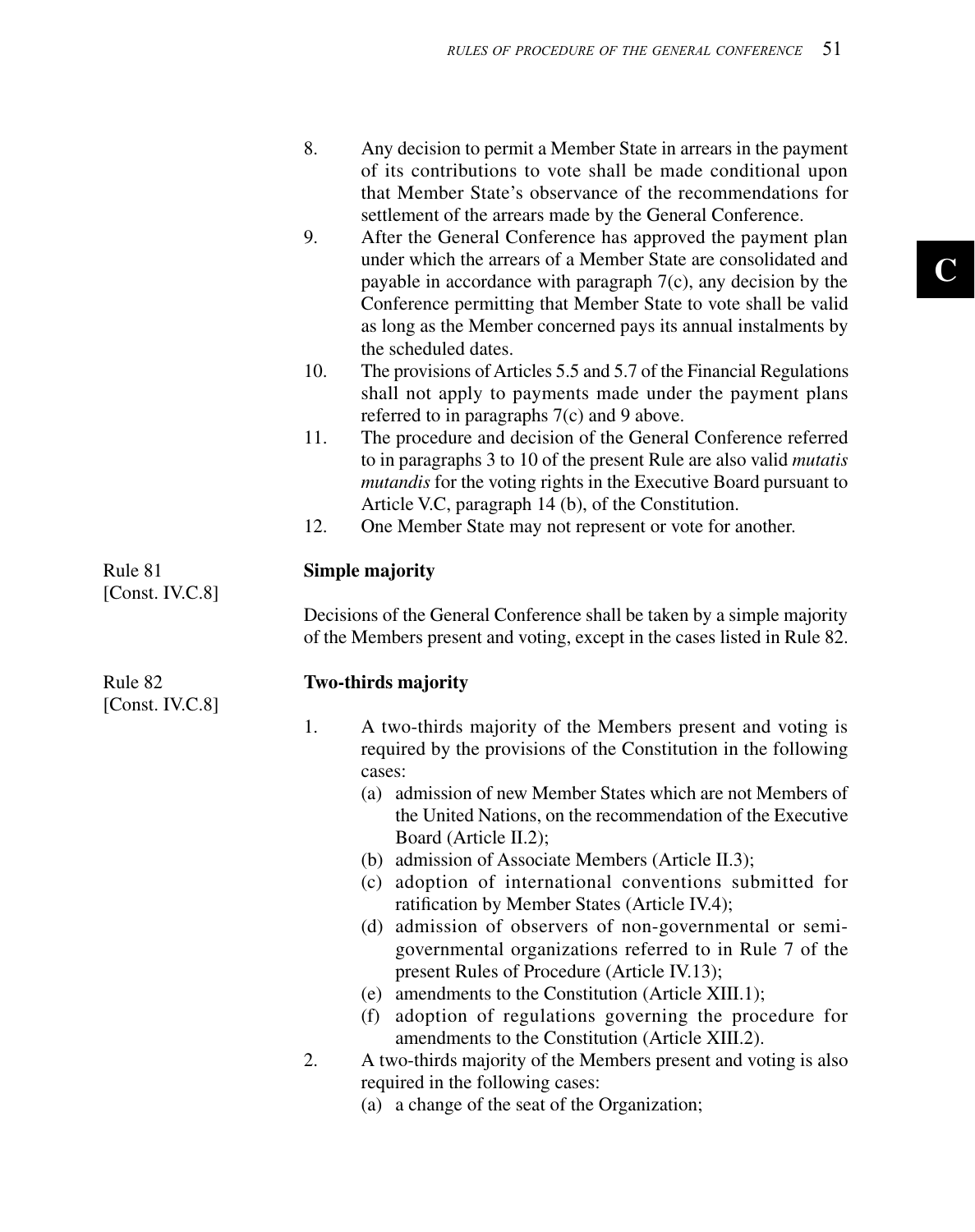|         |             | (b) a change in the regulations governing the procedure for<br>amendments to the Constitution, and application of Rule 109<br>of the present Rules of Procedure;                                                                                                                                                                                                                                                                                                   |
|---------|-------------|--------------------------------------------------------------------------------------------------------------------------------------------------------------------------------------------------------------------------------------------------------------------------------------------------------------------------------------------------------------------------------------------------------------------------------------------------------------------|
|         |             | (c) adoption by the Legal Committee of opinions on any<br>questions relating to the interpretation of the Constitution<br>and of the rules and regulations in accordance with Rule 36<br>of the present Rules of Procedure;                                                                                                                                                                                                                                        |
|         |             | (d) approval of the inclusion of new items in the agenda, in<br>accordance with Rule 15, paragraph 2, of the present Rules<br>of Procedure;                                                                                                                                                                                                                                                                                                                        |
|         |             | (e) approval of the agenda of an extraordinary session, in<br>accordance with Rule 20 of the present Rules of Procedure;<br>(f) suspension of a rule of the present Rules of Procedure, in                                                                                                                                                                                                                                                                         |
|         |             | accordance with Rule 112 thereof;<br>(g) suspension of an article of the Financial Regulations, in                                                                                                                                                                                                                                                                                                                                                                 |
|         |             | accordance with Article 14.3 of the said Regulations;<br>(h) suspension of an article of the Rules of Procedure concerning<br>Recommendations to Member States and international<br>conventions covered by the terms of Article IV, paragraph 4,<br>of the Constitution, in accordance with Article 20 of the said<br>Rules of Procedure;                                                                                                                          |
|         | (i)<br>(j)  | approval of the provisional and final total spending level<br>adopted in respect of the Organization's biennial budget;<br>a decision entailing authorization to contract a loan the<br>repayment of which would necessitate the inclusion of<br>appropriations in the budget for more than one financial<br>period.                                                                                                                                               |
| Rule 83 |             | Meaning of the expression "Members present and voting"                                                                                                                                                                                                                                                                                                                                                                                                             |
|         |             | For the purpose of these rules, the expression "Members present and<br>voting" means Members casting an affirmative or negative vote. Members<br>who abstain from voting are considered "non-voters".                                                                                                                                                                                                                                                              |
| Rule 84 | <b>Vote</b> |                                                                                                                                                                                                                                                                                                                                                                                                                                                                    |
|         |             | The normal method by which decisions of the General Conference are<br>adopted shall be by a vote. Except as otherwise provided for in these<br>rules, voting shall be by show of hands. The President may, if satisfied that<br>there is a consensus on a proposal or motion, propose the adoption of a<br>decision without a vote. However, a proposal or motion before the General<br>Conference for decision shall be voted upon if a Member State so requests. |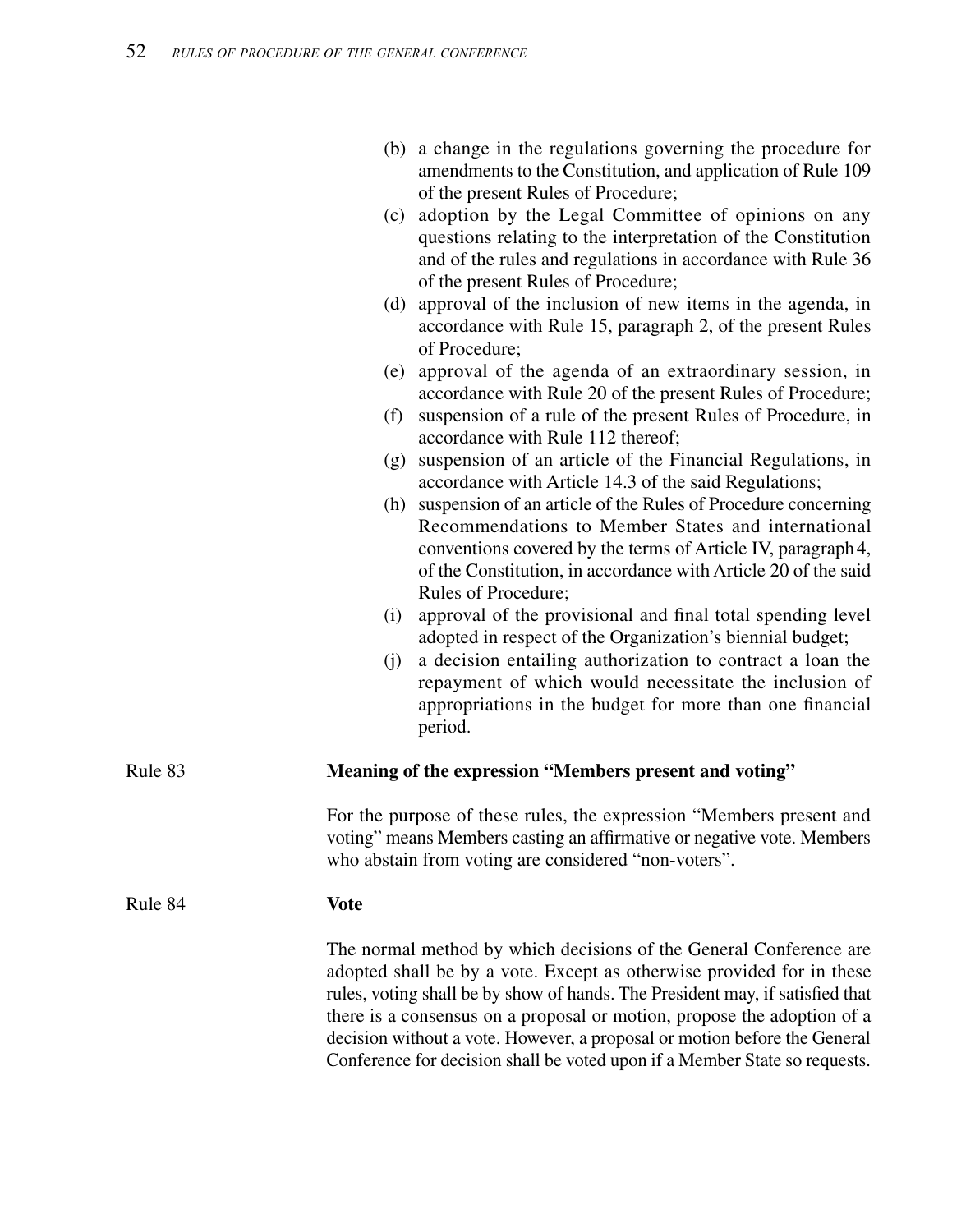| Rule 85 | <b>Roll-call</b>                                                                                                                                                                                                                                                                                                                                                                                                                                                                          |
|---------|-------------------------------------------------------------------------------------------------------------------------------------------------------------------------------------------------------------------------------------------------------------------------------------------------------------------------------------------------------------------------------------------------------------------------------------------------------------------------------------------|
|         | 1.<br>When the result of a vote by show of hands is in doubt, the<br>President may take a second vote, by roll-call.<br>2.<br>Vote by roll-call shall be taken if it is requested by not less than<br>two Members. The request shall be made to the President before<br>voting takes place or immediately after a vote by show of hands.<br>3.<br>When a vote is taken by roll-call, the vote of each Member<br>participating shall be inserted in the verbatim record of the<br>meeting. |
| Rule 86 | <b>Conduct during voting</b>                                                                                                                                                                                                                                                                                                                                                                                                                                                              |
|         | After the President has announced the beginning of voting, no one shall<br>interrupt the voting except on a point of order in connection with the<br>actual conduct of the voting.                                                                                                                                                                                                                                                                                                        |
| Rule 87 | <b>Explanation of vote</b>                                                                                                                                                                                                                                                                                                                                                                                                                                                                |
|         | The President may permit delegates to explain their votes, either before<br>or after the voting, except when the vote is taken by secret ballot. The<br>President may limit the time to be allowed for such explanations.                                                                                                                                                                                                                                                                 |
| Rule 88 | Order of voting on proposals                                                                                                                                                                                                                                                                                                                                                                                                                                                              |
|         | 1.<br>If two or more proposals, other than amendments, relate to<br>the same question, they shall, unless the Conference decides<br>otherwise, be voted on in the order in which they were submitted.<br>The Conference may, after each vote on a proposal, decide<br>whether to vote on the next proposal.<br>2.<br>A motion requiring that no decision be taken on a proposal shall<br>have priority over that proposal.                                                                |
| Rule 89 | Separate vote                                                                                                                                                                                                                                                                                                                                                                                                                                                                             |
|         | Parts of a proposal shall be voted on separately, if a Member so requests.<br>The resulting proposal shall then be put to a final vote in its entirety.                                                                                                                                                                                                                                                                                                                                   |
| Rule 90 | <b>Voting on amendments</b>                                                                                                                                                                                                                                                                                                                                                                                                                                                               |
|         | 1.<br>When an amendment to a proposal is moved, the amendment<br>shall be voted on first.<br>When two or more amendments to a proposal are moved, the<br>2.<br>President shall put them to the vote, starting with the amendment                                                                                                                                                                                                                                                          |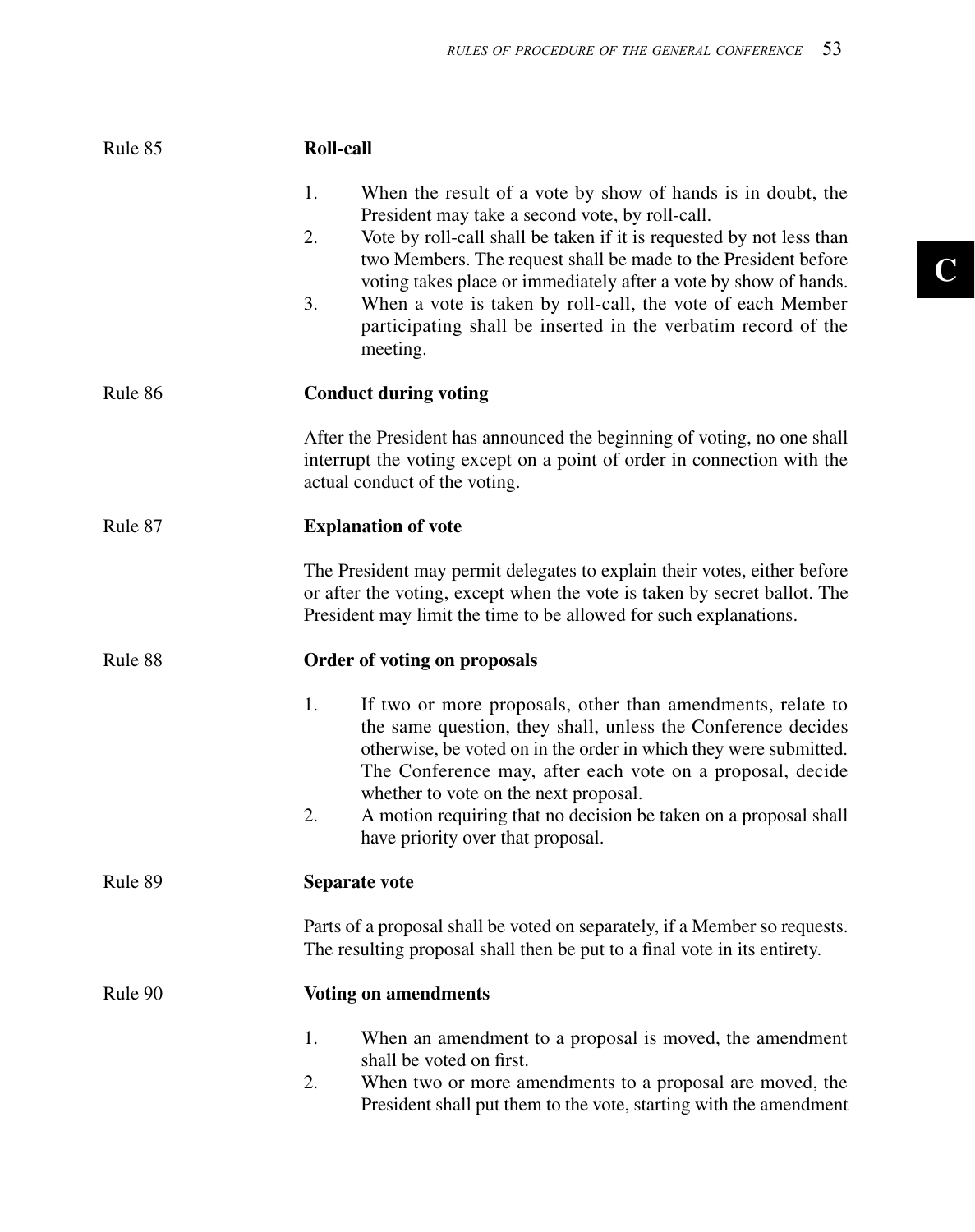|         | deemed by him or her to be the furthest removed in substance<br>from the original proposal, and so on. In case of doubt, the<br>President shall consult the General Conference.<br>3.<br>If one or more amendments are adopted, the amended proposal<br>shall then be put to the vote.<br>4.<br>A motion is considered an amendment to a proposal if it merely<br>adds to, deletes from or revises part of that proposal.                                                                                                                                                                                                                                                                                                                                    |
|---------|--------------------------------------------------------------------------------------------------------------------------------------------------------------------------------------------------------------------------------------------------------------------------------------------------------------------------------------------------------------------------------------------------------------------------------------------------------------------------------------------------------------------------------------------------------------------------------------------------------------------------------------------------------------------------------------------------------------------------------------------------------------|
| Rule 91 | <b>Secret ballot</b>                                                                                                                                                                                                                                                                                                                                                                                                                                                                                                                                                                                                                                                                                                                                         |
|         | 1.<br>The election of Members of the Executive Board and the vote<br>for the appointment of the Director-General and of the External<br>Auditor shall be by secret ballot as required, respectively, by<br>Rules 99, 103 and 106.<br>2.<br>All other elections shall also be by secret ballot pursuant to the<br>procedure in Appendix 1 of the present rules except that, where<br>the number of candidates is the same as the number of seats to be<br>filled, the candidates shall be declared elected without the need<br>to hold a ballot.<br>3.<br>Subject to paragraphs 1 and 2 above other decisions relating to<br>individuals shall be voted on by secret ballot whenever five or<br>more Members shall so request or if the President so decides. |
| Rule 92 | <b>Results of elections</b>                                                                                                                                                                                                                                                                                                                                                                                                                                                                                                                                                                                                                                                                                                                                  |
|         | Without prejudice to the special rules governing the appointment of the<br>Director-General, whenever elections are conducted by secret ballot<br>the President of the General Conference shall declare elected those<br>candidates who obtain the greatest number of votes up to the number<br>of seats to be filled. If two or more candidates obtain the same number<br>of votes, and, as a result, there are still more candidates than seats to be<br>filled, there shall be a second secret ballot restricted to those candidates<br>who obtained the same number of votes. If in the second ballot two or<br>more candidates obtain the same number of votes, the President shall<br>decide the candidate to be considered elected by drawing lots.   |
| Rule 93 | <b>Equally divided votes</b>                                                                                                                                                                                                                                                                                                                                                                                                                                                                                                                                                                                                                                                                                                                                 |
|         | If a vote is equally divided, in voting not concerned with elections, a<br>second vote shall be taken in the course of a subsequent meeting. This<br>meeting shall be held within forty-eight hours after the first vote, and<br>the taking of the second vote shall appear on its agenda. Unless at<br>this meeting there is a majority in favour of the proposal, it shall be<br>considered as lost.                                                                                                                                                                                                                                                                                                                                                       |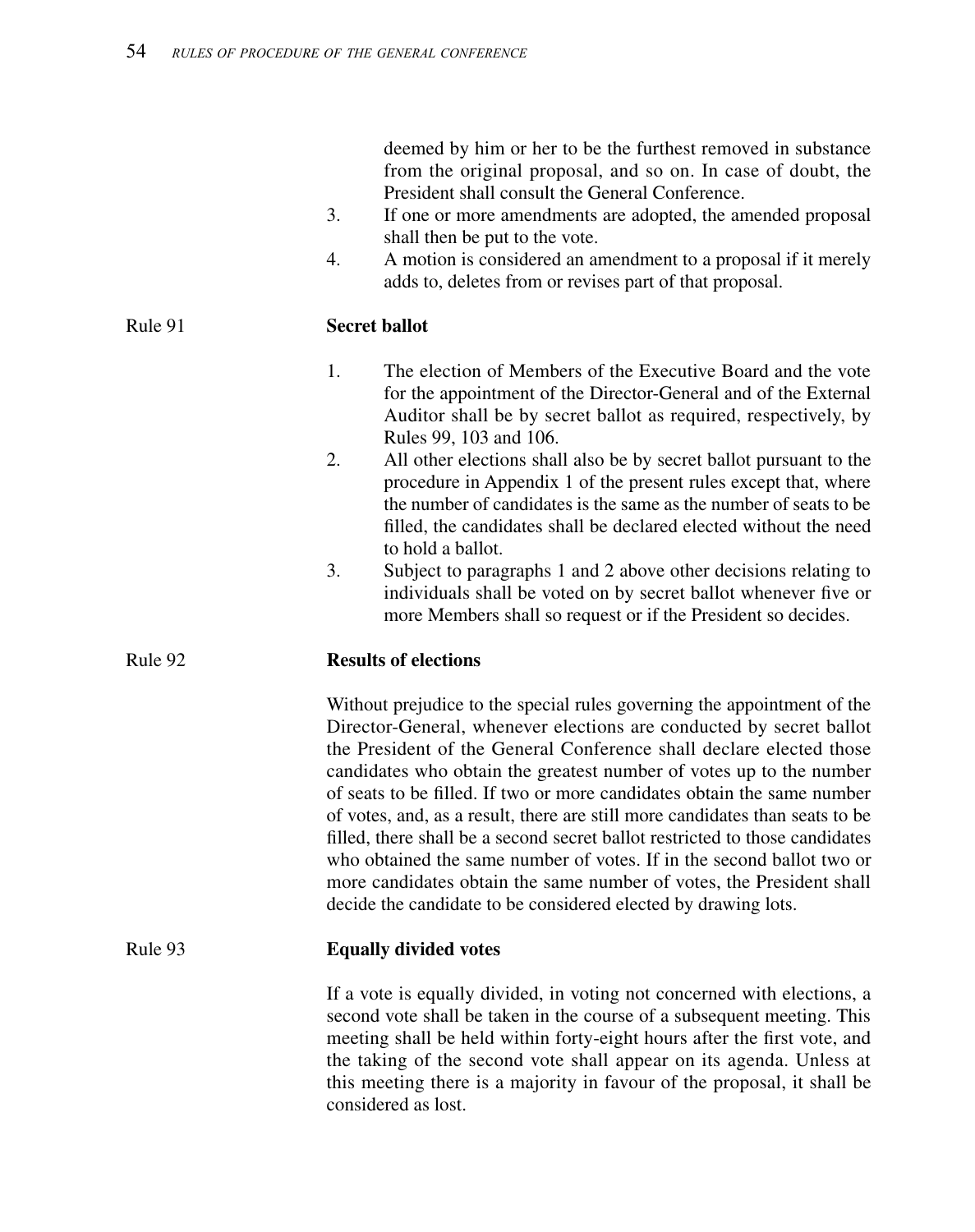## **XVI. Procedure applicable to the committees, commissions and other subsidiary organs of the Conference**

### Rule 94 **Procedure applicable to the committees, commissions and other subsidiary organs of the Conference**

The procedure laid down in Sections VI (Rules 30 and 31), X, XI, XII, XIII, XIV and XV of these Rules of Procedure shall be applicable *mutatis mutandis* to the Presidency, to discussions in the committees, commissions and other subsidiary organs of the Conference, unless these organs or the General Conference, in establishing them, shall decide otherwise.

### **XVII. Admission of new Members**

| Rule 95<br>[Const. XV]      | <b>Member States of the United Nations</b>                                                                                                                                                                                                                                                                                                                                                             |
|-----------------------------|--------------------------------------------------------------------------------------------------------------------------------------------------------------------------------------------------------------------------------------------------------------------------------------------------------------------------------------------------------------------------------------------------------|
|                             | Any Member of the United Nations may become a Member of UNESCO<br>by following the procedure laid down in Article XV of the Constitution.<br>It shall be regarded as a Member of the Organization from the date on<br>which the Constitution enters into force in respect of it.                                                                                                                       |
| Rule 96<br>[Const. $II.2$ ] | <b>States not Members of the United Nations</b><br>and territories or groups of territories                                                                                                                                                                                                                                                                                                            |
|                             | 1.<br>Any state not a Member of the United Nations which desires<br>to become a Member of UNESCO shall submit an application<br>to the Director-General. This application shall be accompanied<br>by a statement that the particular state is willing to abide by the<br>Constitution, to accept the obligations contained therein and to<br>contribute to the expenses of the Organization.           |
| [Const. II.3]               | Application for Associate Membership by territories or groups<br>2.<br>of territories not responsible for their international relations<br>may be made on their behalf by the Member State or other<br>authority having responsibility for their international relations.<br>The application shall be accompanied by a statement from<br>the Member State or other authority concerned that it accepts |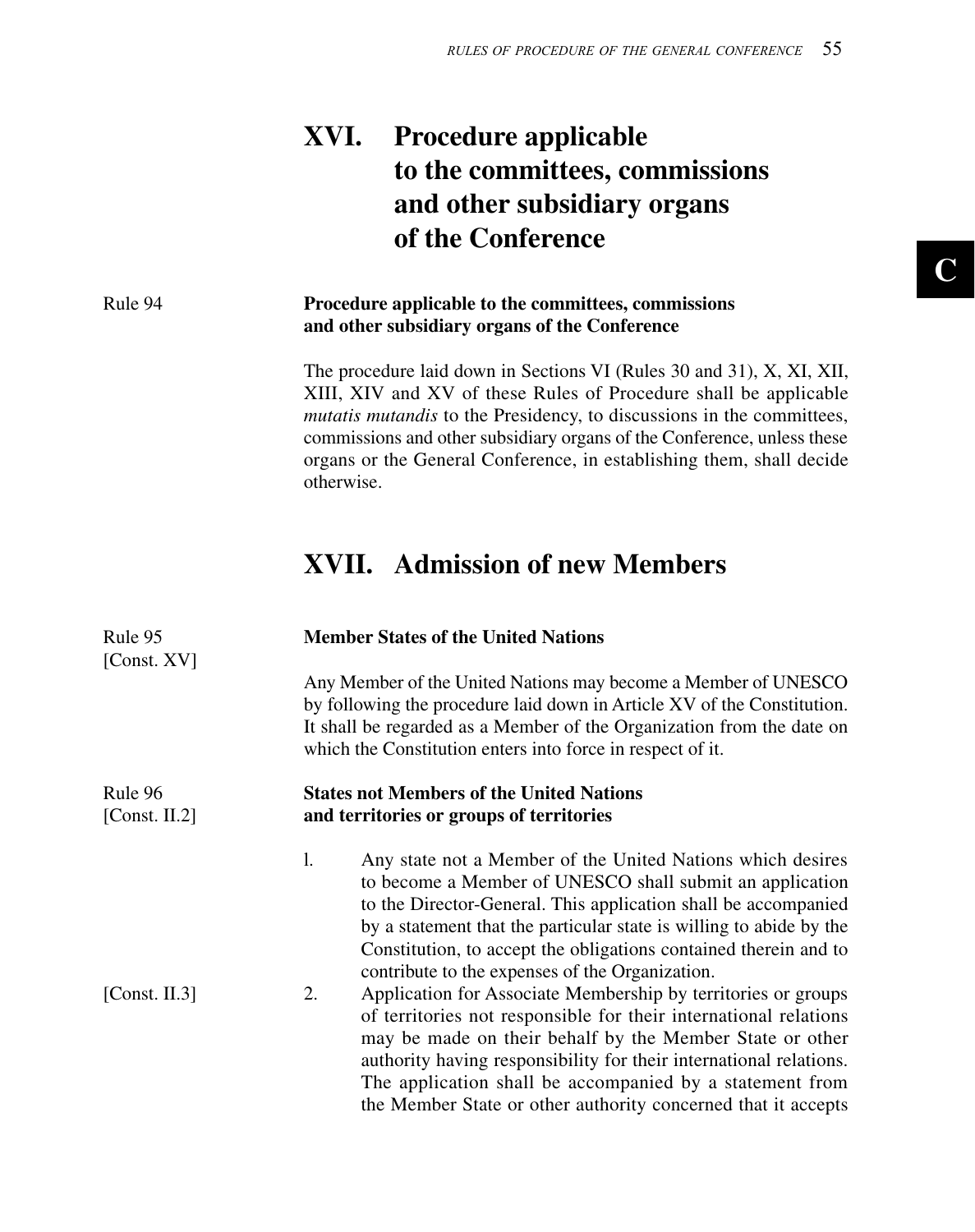responsibility on behalf of the territory or territories concerned for the discharge of the obligations contained in the Constitution and of the financial contributions assessed by the General Conference as payable by the territory or territories concerned.

| Rule 97<br>[Const. II.2 and V.B.7] | <b>Consideration of applications</b> |                                                                                                                                                                                                                                                                                                                                                                                                                                                                                                                                                                                                                                                     |  |
|------------------------------------|--------------------------------------|-----------------------------------------------------------------------------------------------------------------------------------------------------------------------------------------------------------------------------------------------------------------------------------------------------------------------------------------------------------------------------------------------------------------------------------------------------------------------------------------------------------------------------------------------------------------------------------------------------------------------------------------------------|--|
|                                    | 1.<br>2.                             | Applications by states not Members of the United Nations for<br>membership of UNESCO shall, upon recommendation of the<br>Executive Board, be dealt with by the General Conference in<br>accordance with the provisions of Article II, paragraph 2, of the<br>Constitution.<br>Applications for Associate Membership of UNESCO by terri-<br>tories or groups of territories shall be considered by the General<br>Conference in accordance with the provisions of Article II,<br>paragraph 3, of the Constitution.                                                                                                                                  |  |
| Rule 98                            |                                      | <b>Notification of admission</b>                                                                                                                                                                                                                                                                                                                                                                                                                                                                                                                                                                                                                    |  |
|                                    | 1.<br>2.                             | The Director-General shall inform the state concerned of the<br>decision taken by the General Conference. If the application is<br>approved, the state's membership shall become effective on the<br>date on which, in accordance with the procedure laid down in<br>Article XV, the Constitution enters into force in respect of it.<br>The territories or groups of territories mentioned in Rule 96,<br>paragraph 2, shall be considered as Associate Members of the<br>Organization as soon as the General Conference has taken the<br>necessary decision in accordance with the provisions of Article II,<br>paragraph 3, of the Constitution. |  |

## **XVIII. Election of Members of the Executive Board**

| Rule 99        |  |
|----------------|--|
| [Const. V.A.1] |  |

**Elections** 

1. At each of its ordinary sessions, the General Conference shall elect by secret ballot the number of Members of the Executive Board required to fill the vacancies occurring at the end of the session.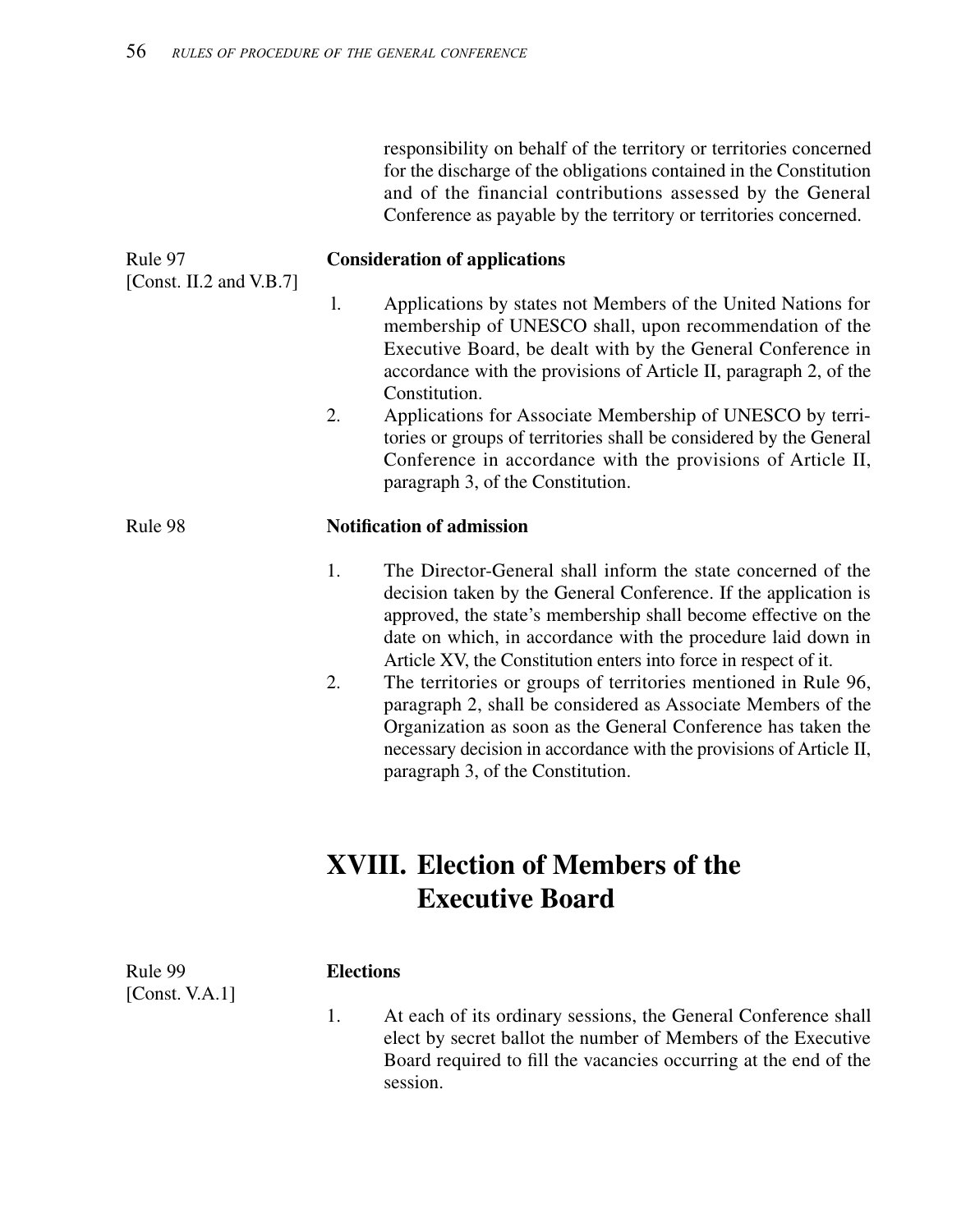|                            | 2.<br>The General Conference shall follow the procedure set forth<br>in Appendix 2 to these rules concerning the procedure for the                                                                                                                                                                                                                                                                                                                                                                                                                                                                                                                                                                                                                                                                                                                                                                         |
|----------------------------|------------------------------------------------------------------------------------------------------------------------------------------------------------------------------------------------------------------------------------------------------------------------------------------------------------------------------------------------------------------------------------------------------------------------------------------------------------------------------------------------------------------------------------------------------------------------------------------------------------------------------------------------------------------------------------------------------------------------------------------------------------------------------------------------------------------------------------------------------------------------------------------------------------|
|                            | election of Members of the Executive Board.<br>3.<br>A Member State shall not be eligible as a Member of the<br>Executive Board if the total amount of contributions due from<br>it exceeds the total amount of contributions payable by it for<br>the current year and the immediately preceding calendar year.<br>The General Conference may nevertheless permit such a Member<br>State to be eligible as a Member of the Executive Board, if it<br>is satisfied under the procedure provided for in Rule 80 of the<br>present Rules, that failure to pay is due to conditions beyond the<br>control of the Member State.<br>4.<br>The procedure and decision of the General Conference referred to<br>in paragraphs 3 to 10 of Rule 80 are also valid <i>mutatis mutandis</i><br>for the eligibility as Member of the Executive Board pursuant to<br>Article V.A, paragraph 1 (b), of the Constitution. |
| Rule 100<br>[Const. V.A.4] | Re-eligibility                                                                                                                                                                                                                                                                                                                                                                                                                                                                                                                                                                                                                                                                                                                                                                                                                                                                                             |
|                            | Members of the Executive Board shall be eligible for re-election.                                                                                                                                                                                                                                                                                                                                                                                                                                                                                                                                                                                                                                                                                                                                                                                                                                          |
| Rule 101                   | <b>Term of office</b>                                                                                                                                                                                                                                                                                                                                                                                                                                                                                                                                                                                                                                                                                                                                                                                                                                                                                      |
|                            | The term of office of each Member shall begin at the close of the session<br>at which it is elected and shall end at the close of the second ordinary<br>session following that election.                                                                                                                                                                                                                                                                                                                                                                                                                                                                                                                                                                                                                                                                                                                  |
|                            | XIX.<br><b>Appointment of the Director-</b><br><b>General</b>                                                                                                                                                                                                                                                                                                                                                                                                                                                                                                                                                                                                                                                                                                                                                                                                                                              |
| Rule 102                   | <b>Nomination by the Executive Board</b>                                                                                                                                                                                                                                                                                                                                                                                                                                                                                                                                                                                                                                                                                                                                                                                                                                                                   |
| [Const. VI.2]              | After discussion at a private meeting the Executive Board shall submit<br>for approval by the General Conference a nomination for the post of the<br>Director-General of the Organization. It shall submit at the same time a<br>draft contract establishing the terms of appointment, salary, allowances<br>and status of the Director-General.                                                                                                                                                                                                                                                                                                                                                                                                                                                                                                                                                           |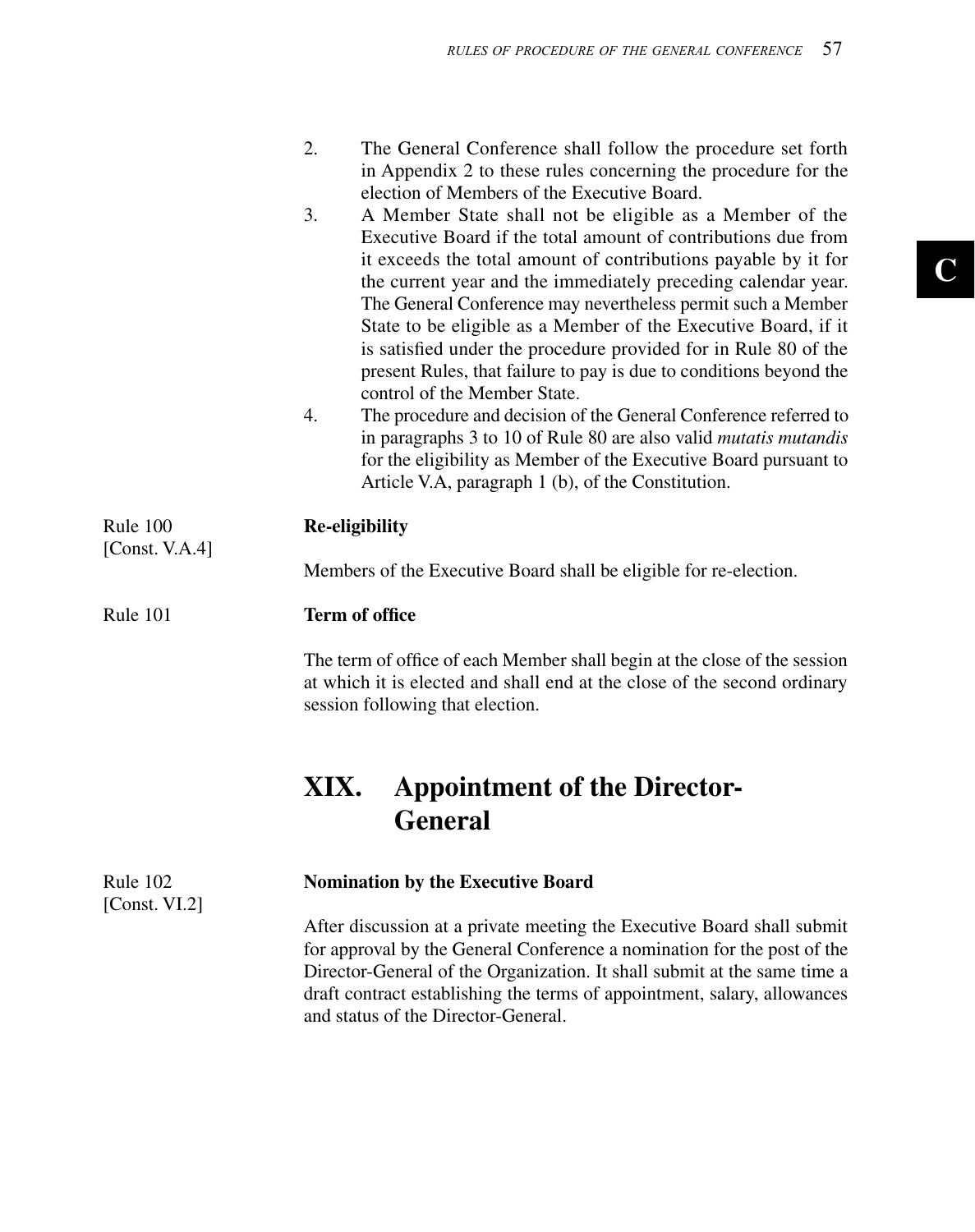| Rule 103<br>[Const. $VI.2$ ] | Vote on the nomination                                                                                                                                                |
|------------------------------|-----------------------------------------------------------------------------------------------------------------------------------------------------------------------|
|                              | The General Conference shall consider this nomination and the draft<br>contract at a private meeting and shall then come to a decision by secret<br>ballot.           |
| Rule 104                     | <b>Subsequent nominations</b>                                                                                                                                         |
|                              | Should the General Conference fail to elect the person proposed by the<br>Executive Board, the Executive Board shall submit another name within<br>forty-eight hours. |
| Rule $105$                   | <b>Contract of appointment</b>                                                                                                                                        |
|                              | The contract shall be signed jointly by the Director-General and<br>the President of the General Conference acting in the name of the<br>Organization.                |

## **XX. Appointment of the External Auditor**

#### Rule 106 **Procedure for appointing the External Auditor**

Further to Article 12 of the Financial Regulations, it is stipulated that:

- (a) the Director-General shall invite applications for appointment as External Auditor by a circular letter dispatched to Member States at least ten months prior to the date of the opening of the session of the General Conference at which the appointment is to be made, and candidatures must be received not later than four months before the date of the opening of the session. Candidatures received after this deadline shall not be taken into consideration;
- (b) the circular letter shall request that the following particulars be supplied:
	- (i) the candidate's curriculum vitae, outlining, where appropriate, any previous experience within the United Nations system or other international organizations;
	- (ii) a description of the audit norms he or she would apply, having regard to the Organization's accounting norms as set forth in the statement of its accounting principles that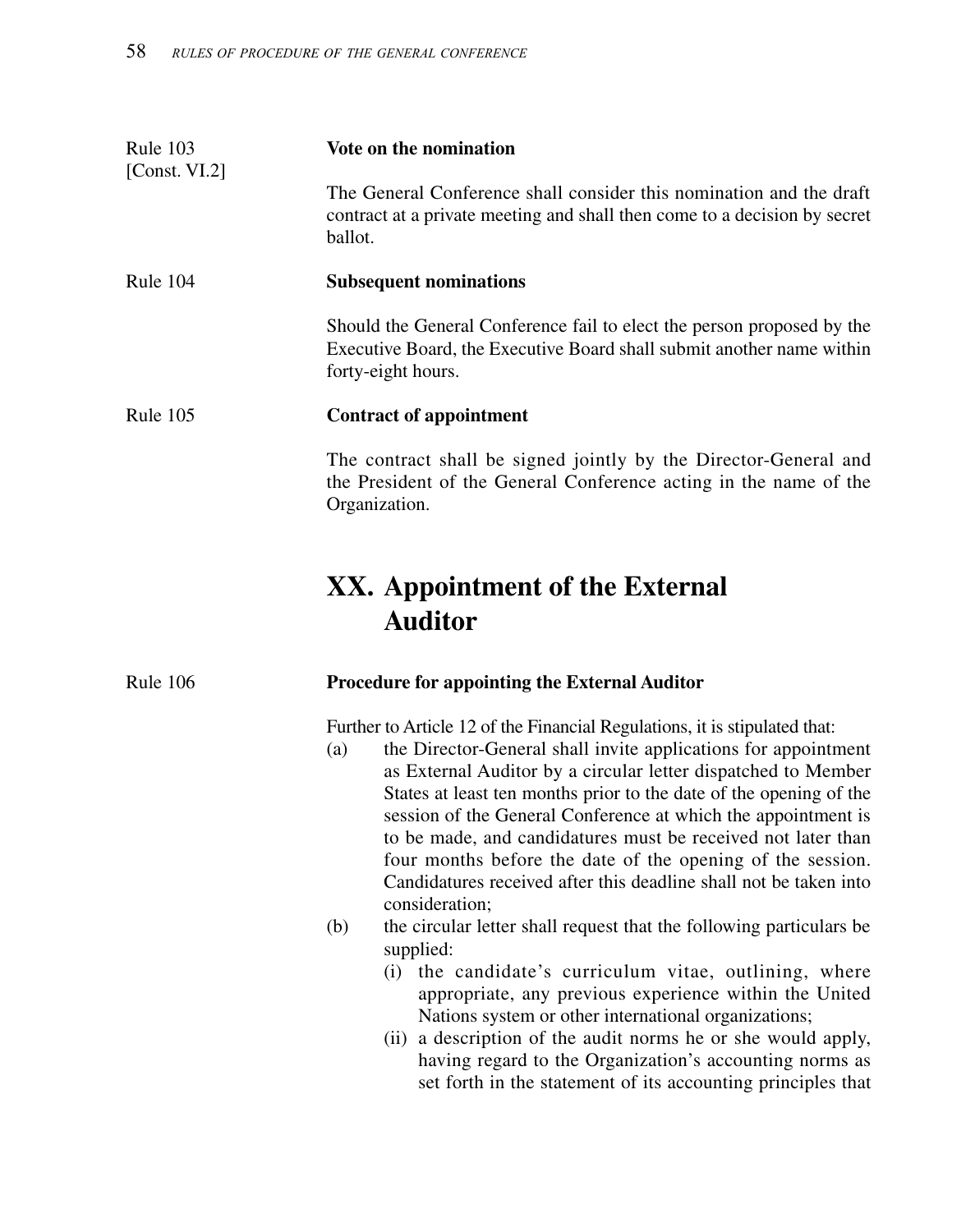accompanies its audited accounts and to generally accepted accounting practices;

- (iii) the total audit fee (in United States dollars) requested, including travel and other supplementary costs, it being understood that should the currency of payment not be the United States dollar the United Nations operational rate of exchange in force on the day of payment would be applied;
- (iv) an estimate of the total number of working months that would be spent on the audit during the term of office;
- (v) the text of any engagement letter the candidate might send to the General Conference were he or she to be appointed External Auditor to the Organization;
- (vi) any other relevant information likely to help the General Conference to choose from among the applications;
- (c) the External Auditor shall be chosen by the General Conference by secret ballot;
- (d) the External Auditor and members of his or her staff who have participated in the audit of the Organization may not be recruited by the Organization during the two financial periods following completion of their mandate;
- (e) the General Conference resolution appointing the External Auditor shall specify the fee requested by him or her.

### **XXI. Procedure for the amendment of the Constitution**

| Rule 107<br>[Const. XIII.1] | <b>Draft amendments</b>                                                                                                                                                                                                                                                              |
|-----------------------------|--------------------------------------------------------------------------------------------------------------------------------------------------------------------------------------------------------------------------------------------------------------------------------------|
|                             | The General Conference shall not adopt a draft amendment to the<br>Constitution unless the draft has been communicated to Member States<br>and Associate Members at least six months in advance.                                                                                     |
| Rule 108                    | Proposals for substantive changes in draft amendments                                                                                                                                                                                                                                |
|                             | The General Conference shall not introduce substantive changes in draft<br>amendments under the terms of the preceding rule unless the proposed<br>changes have been communicated to Member States and Associate<br>Members at least three months before the opening of the session. |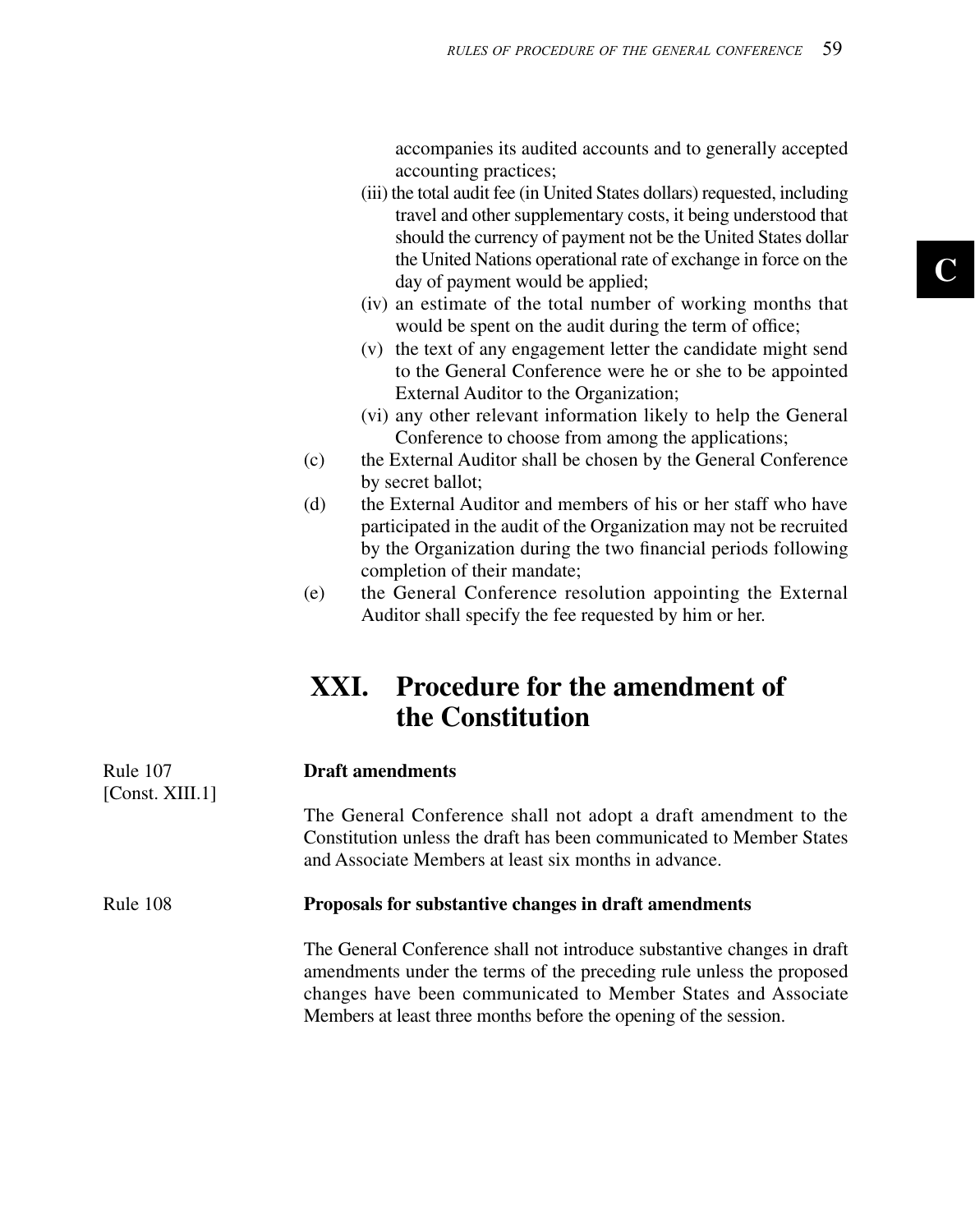| Rule 109   | <b>Amendments of form</b>                                                                                                                                                                                                                                                                                                                                                                                                            |
|------------|--------------------------------------------------------------------------------------------------------------------------------------------------------------------------------------------------------------------------------------------------------------------------------------------------------------------------------------------------------------------------------------------------------------------------------------|
|            | The General Conference may, however, without prior communication<br>to Member States and Associate Members, adopt any changes in the<br>drafts and proposals referred to in Rules 107 and 108 which are purely<br>matters of drafting, and any changes designed to embody, in a single text,<br>substantive proposals communicated to Member States and Associate<br>Members in accordance with the provisions of Rules 107 and 108. |
| Rule $110$ | <b>Interpretation of amendments</b>                                                                                                                                                                                                                                                                                                                                                                                                  |
|            | In case of doubt, a proposed amendment shall be deemed to be an<br>amendment of substance unless on a vote being taken there is a two-thirds<br>majority of the Members present and voting in favour of interpreting the<br>amendment as an amendment of form falling under the provisions of<br>Rule 109.                                                                                                                           |

## **XXII. Rules of Procedure: amendments and suspension**

## Rule 111 **Amendments**  These Rules of Procedure, except when they reproduce provisions of the Constitution, may be altered by a decision of the General Conference taken by a majority of the Members present and voting, on the advice of the Legal Committee. Rule 112 **Suspension**  No rule of procedure may be suspended unless suspension is provided for under an existing rule or unless the motion for suspension is adopted by a two-thirds majority of the Members present and voting.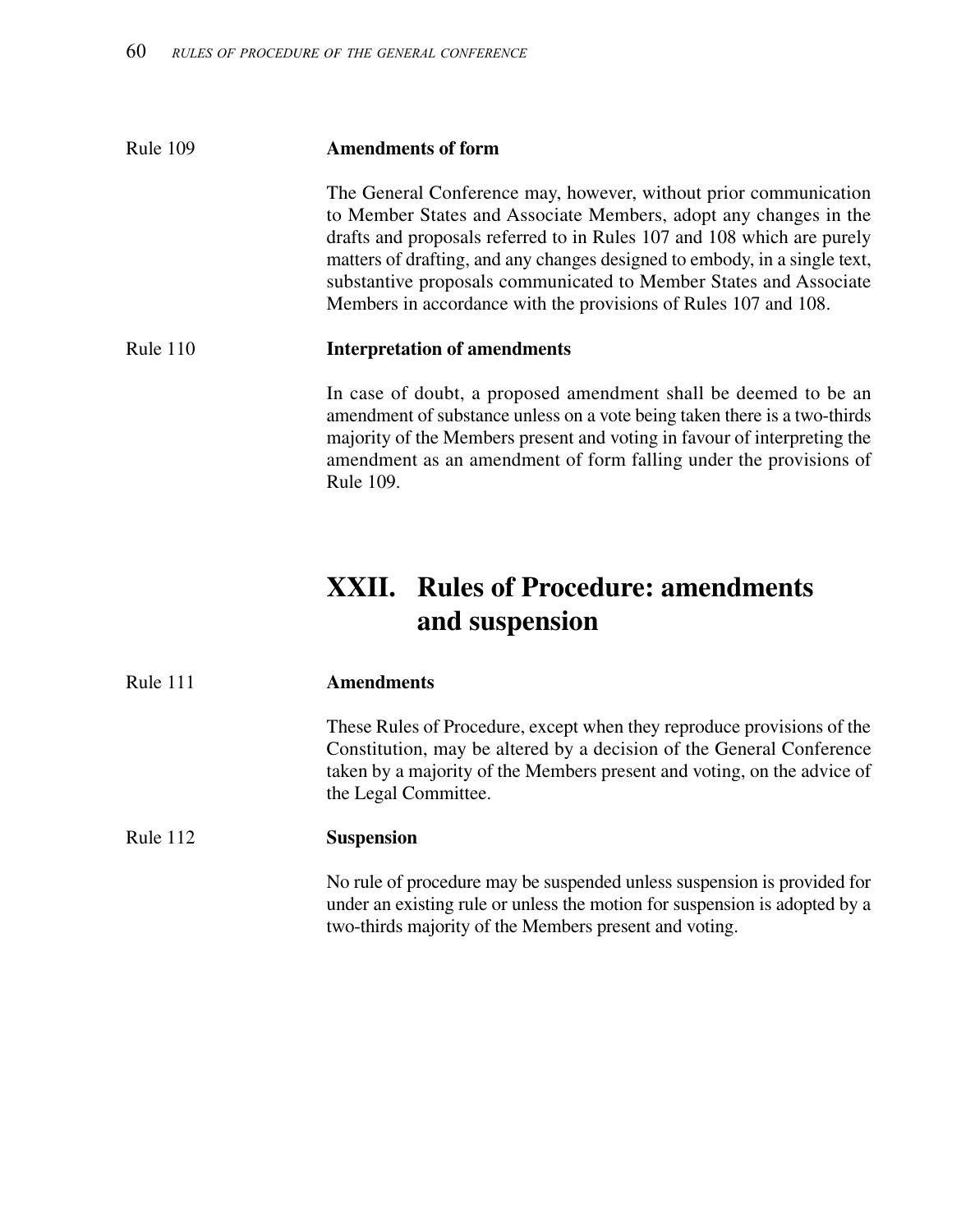### APPENDIX 1

## **Procedure for the conduct of elections by secret ballot**

Adopted by the General Conference at its 6th session and modified at its 8th, 13th, 23rd, 29th, 30th and 40th sessions.1

| Rule 1 | Before the ballot begins, the President of the General Conference or<br>the Chairperson of the commission or committee concerned (hereinafter<br>referred to as Chairperson of the meeting) shall appoint two or more<br>tellers, as in his or her judgement the ballot requires, from among the<br>delegates present; he or she shall hand to them the list of delegations<br>entitled to vote and the list of candidates. The duties of the tellers shall<br>be to supervise the balloting procedure, count the ballot papers, decide on<br>the validity of a ballot paper in any case of doubt, and certify the result<br>of each ballot.                                                                                                                                  |
|--------|-------------------------------------------------------------------------------------------------------------------------------------------------------------------------------------------------------------------------------------------------------------------------------------------------------------------------------------------------------------------------------------------------------------------------------------------------------------------------------------------------------------------------------------------------------------------------------------------------------------------------------------------------------------------------------------------------------------------------------------------------------------------------------|
| Rule 2 | The Secretariat shall distribute ballot papers and envelopes to the<br>delegations. Ballot papers may be in different colours for different<br>purposes of election. The envelopes shall be without any distinguishing<br>marks.                                                                                                                                                                                                                                                                                                                                                                                                                                                                                                                                              |
| Rule 3 | In the case of elections of members of bodies covered by Rule 33,<br>paragraph 5, of the Rules of Procedure of the General Conference:<br>(a) The candidatures shall be deemed admissible only if they reach the<br>Secretariat of the General Conference at least seven days before the<br>beginning of the ballot.<br>(b) The distribution of seats within each body shall be effected in<br>conformity with resolution 22 adopted by the General Conference at<br>its 28th session.<br>(c) The Nominations Committee shall establish and submit to a plenary<br>meeting of the General Conference for decision a list on which<br>the number of candidates shall correspond to the number of seats<br>to be filled by each electoral group in each organ concerned. If the |

<sup>1.</sup> See 6 C/Resolutions, pp. 88, 96-7; 8 C/Resolutions, p. 17; 13 C/Resolutions, p. 114; 23 C/Resolutions, p. 111; 29 C/ Resolutions, pp. 119-26; 30 C/Resolutions, pp. 120-21, 40 C/Resolution 81.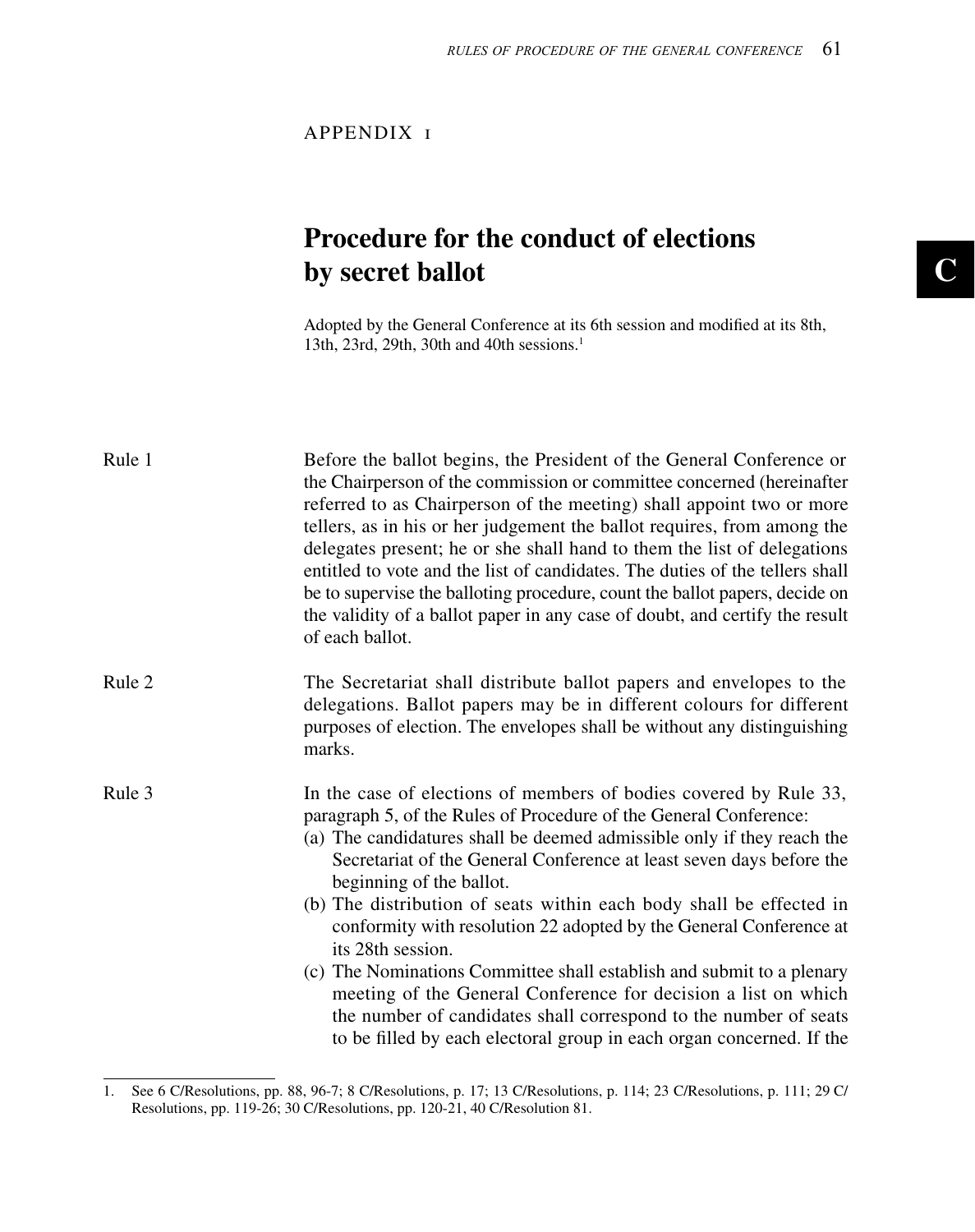|         | number of candidates submitted within an electoral group is greater<br>than the number of seats to be filled by that group in a given organ,<br>the Nominations Committee shall proceed to the election by secret<br>ballot in order to establish the list of candidates corresponding to<br>the number of seats to be filled. To this effect, the Secretariat shall<br>distribute ballot papers, indicating the names of the candidates<br>submitted within a given electoral group and the number of seats to<br>be filled by that group. |
|---------|---------------------------------------------------------------------------------------------------------------------------------------------------------------------------------------------------------------------------------------------------------------------------------------------------------------------------------------------------------------------------------------------------------------------------------------------------------------------------------------------------------------------------------------------|
| Rule 4  | The voters shall indicate the candidates for whom they wish to vote<br>by inserting the sign x in the box appearing opposite the name of each<br>candidate, in this way: $[X]$ . This sign will be considered as an affirmative<br>vote in favour of the candidate so indicated. The ballot paper shall carry<br>no other notation or sign than those required for the purpose of indicating<br>the vote.                                                                                                                                   |
| Rule 5  | The tellers shall satisfy themselves that the ballot box is empty and,<br>having locked it, shall hand the key to the Chairperson of the meeting.                                                                                                                                                                                                                                                                                                                                                                                           |
| Rule 6  | Delegations shall be called in turn by the Secretary of the meeting, in<br>alphabetical order of the names of Member States in French, beginning<br>with the name of a Member State which shall have been drawn by lot.                                                                                                                                                                                                                                                                                                                     |
| Rule 7  | At the conclusion of the first calling of the delegations, there shall be a<br>further call for all delegations which have not voted.                                                                                                                                                                                                                                                                                                                                                                                                       |
| Rule 8  | On the first or second calling, delegations shall place their ballot papers,<br>in the envelopes, in the ballot box.                                                                                                                                                                                                                                                                                                                                                                                                                        |
| Rule 9  | To indicate the recording of each Member State's vote, the Secretary<br>of the meeting and one of the tellers shall sign or initial the list of<br>delegations mentioned in Rule 1, in the margin opposite the name of the<br>Member State concerned.                                                                                                                                                                                                                                                                                       |
| Rule 10 | At the conclusion of the second calling, the Chairperson of the meeting<br>shall declare the ballot closed and announce that the votes are to be<br>counted.                                                                                                                                                                                                                                                                                                                                                                                |
| Rule 11 | When the Chairperson of the meeting has opened the ballot box, the<br>tellers shall check the number of envelopes. If the number is greater<br>or less than that of the voters, the Chairperson of the meeting shall be<br>informed, and he or she shall then declare the vote invalid and announce<br>that it is necessary to reopen the ballot.                                                                                                                                                                                           |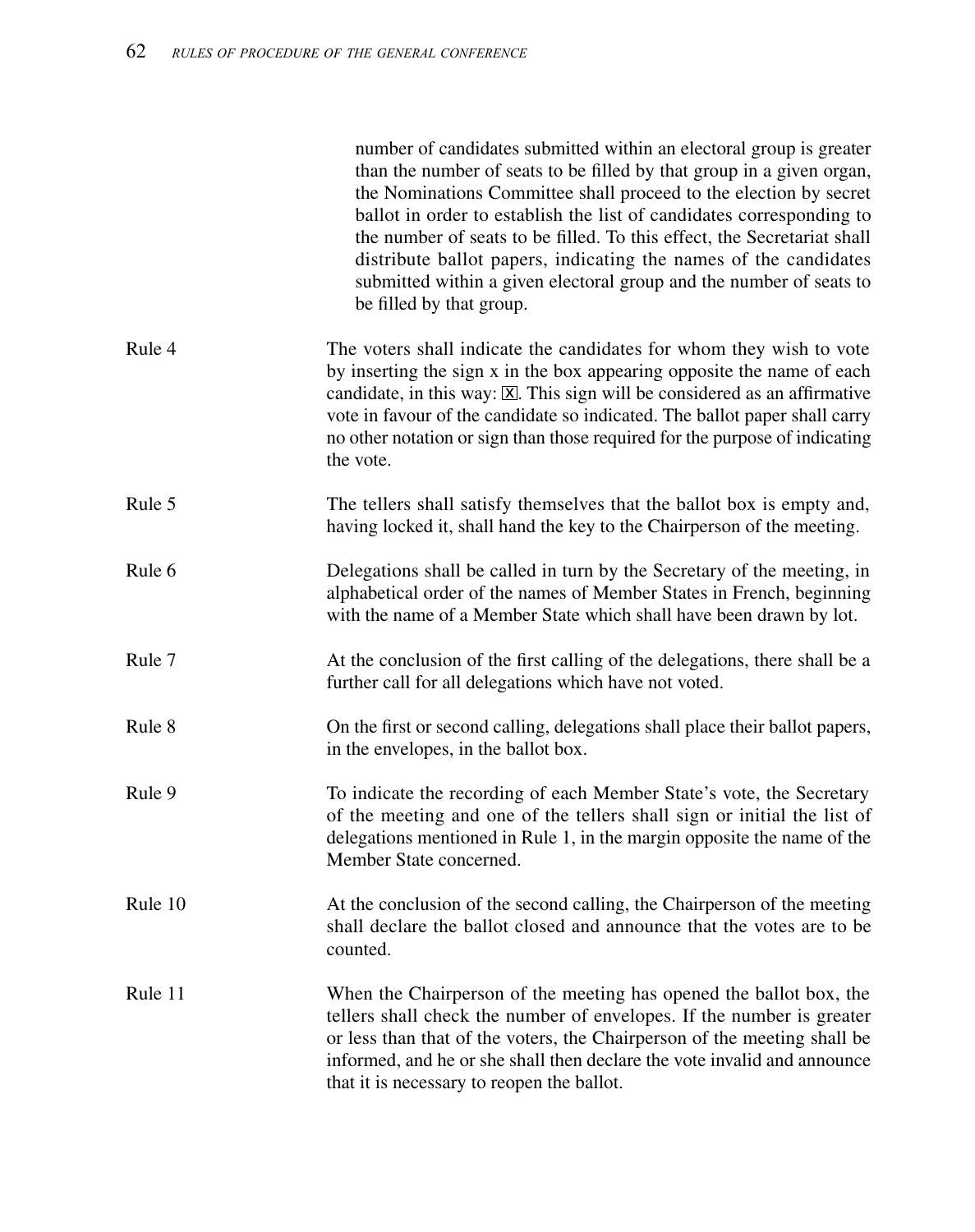| Rule 12 | The following shall be considered invalid:                                                                                                                                                                                                                                                                                                |
|---------|-------------------------------------------------------------------------------------------------------------------------------------------------------------------------------------------------------------------------------------------------------------------------------------------------------------------------------------------|
|         | (a) ballot papers on which a voter has cast an affirmative vote in favour<br>of more candidates than there are seats to be filled;                                                                                                                                                                                                        |
|         | (b) ballot papers on which the voters have revealed their identity, in<br>particular by apposing their signature or mentioning the name of the<br>member state they represent;                                                                                                                                                            |
|         | (c) ballot papers on which the name of any candidate appears more than<br>once;                                                                                                                                                                                                                                                           |
|         | (d) ballot papers containing no indication as to the intention of the voter;                                                                                                                                                                                                                                                              |
|         | (e) subject to the provisions $(a)$ , $(b)$ , $(c)$ and $(d)$ above, a ballot paper<br>shall be considered valid when the tellers are satisfied as to the<br>intention of the voter.                                                                                                                                                      |
| Rule 13 | The absence of any ballot paper in the envelope shall be considered as an<br>abstention.                                                                                                                                                                                                                                                  |
| Rule 14 | The counting of votes shall be under the supervision of the Chairperson<br>of the meeting. The votes cast for each candidate shall be entered on the<br>lists prepared for that purpose.                                                                                                                                                  |
| Rule 15 | When the counting of votes is completed, the Chairperson of the<br>meeting shall announce the results as specified in Rule 92 of the Rules<br>of Procedure of the General Conference, it being understood that, when<br>appropriate, the votes shall be counted and the results announced for each<br>of the electoral groups separately. |
| Rule 16 | After the declaration of the results of the ballot, the ballot papers shall be<br>destroyed in the presence of the tellers.                                                                                                                                                                                                               |
| Rule 17 | The lists on which the tellers have recorded the results of the vote, after<br>signature by the Chairperson of the meeting and by the tellers, shall<br>constitute the official record of the ballot and shall be lodged in the<br>archives of the Organization.                                                                          |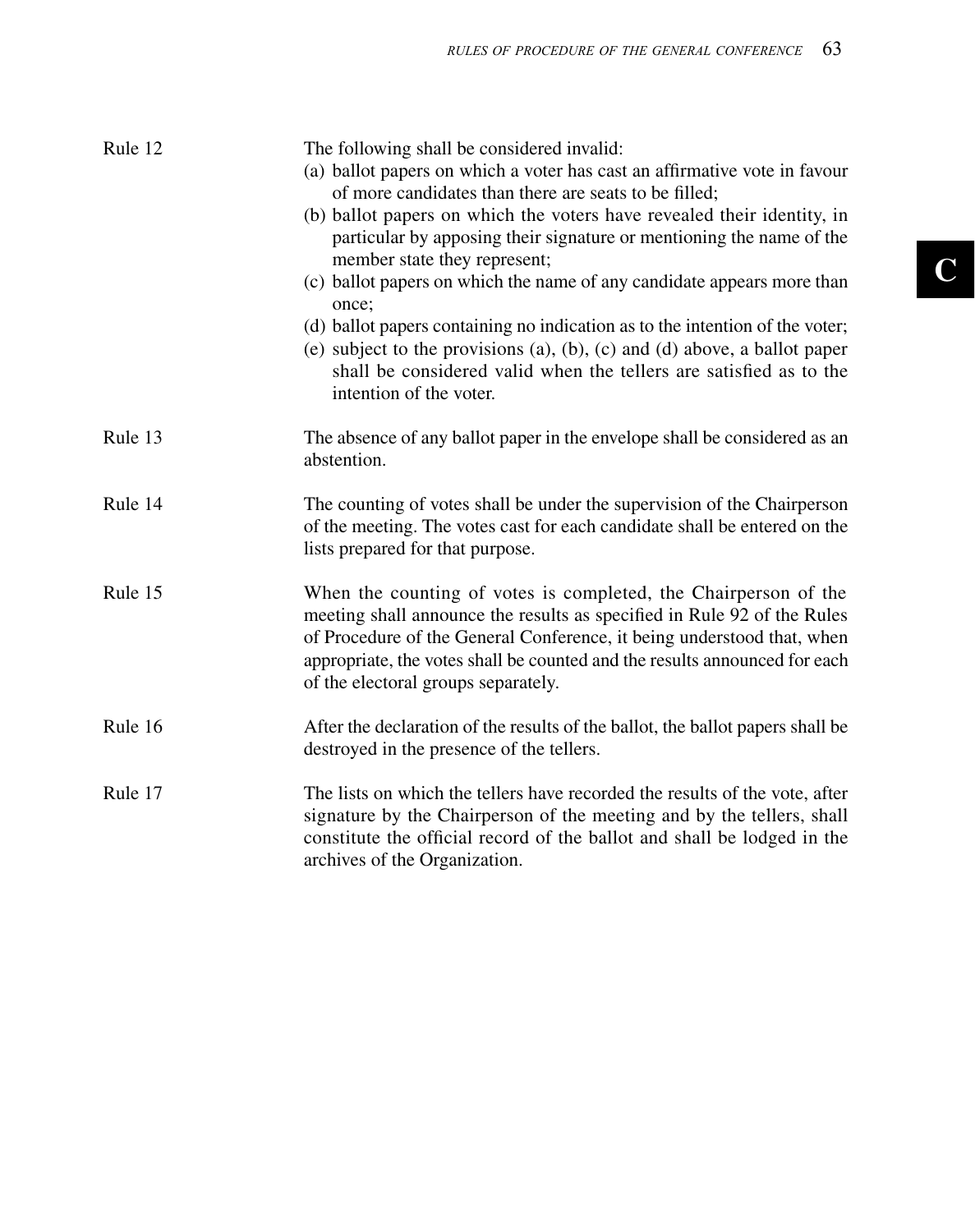### APPENDIX 2

## **Procedure for the election of Members of the Executive Board**

### **I. Groupings of Member States for the purpose of elections to the Executive Board**

As decided by the General Conference at its 40th session, the composition of electoral groups for the purpose of elections to the Executive Board and the distribution of seats on the Executive Board among the groups is as follows:

### *Group I (25) Nine seats*

| Andorra | Greece             | Portugal          |
|---------|--------------------|-------------------|
| Austria | Iceland            | San Marino        |
| Belgium | Ireland            | Spain             |
| Canada  | Italy              | Sweden            |
| Cyprus  | Luxembourg         | Switzerland       |
| Denmark | Malta              | Turkey            |
| Finland | Monaco             | United Kingdom of |
| France  | <b>Netherlands</b> | Great Britain and |
| Germany | Norway             | Northern Ireland  |
|         |                    |                   |

*Group II (25) Seven seats* 

| Albania        | Georgia         |
|----------------|-----------------|
| Armenia        | Hungary         |
| Azerbaijan     | Latvia          |
| <b>Belarus</b> | Lithuania       |
| Bosnia and     | Montenegro      |
| Herzegovina    | North Macedonia |
| Bulgaria       | Poland          |
| Croatia        | Republic of     |
| Czechia        | Moldova         |
| Estonia        |                 |

Romania Russian Federation Serbia Slovakia Slovenia Tajikistan Ukraine Uzbekistan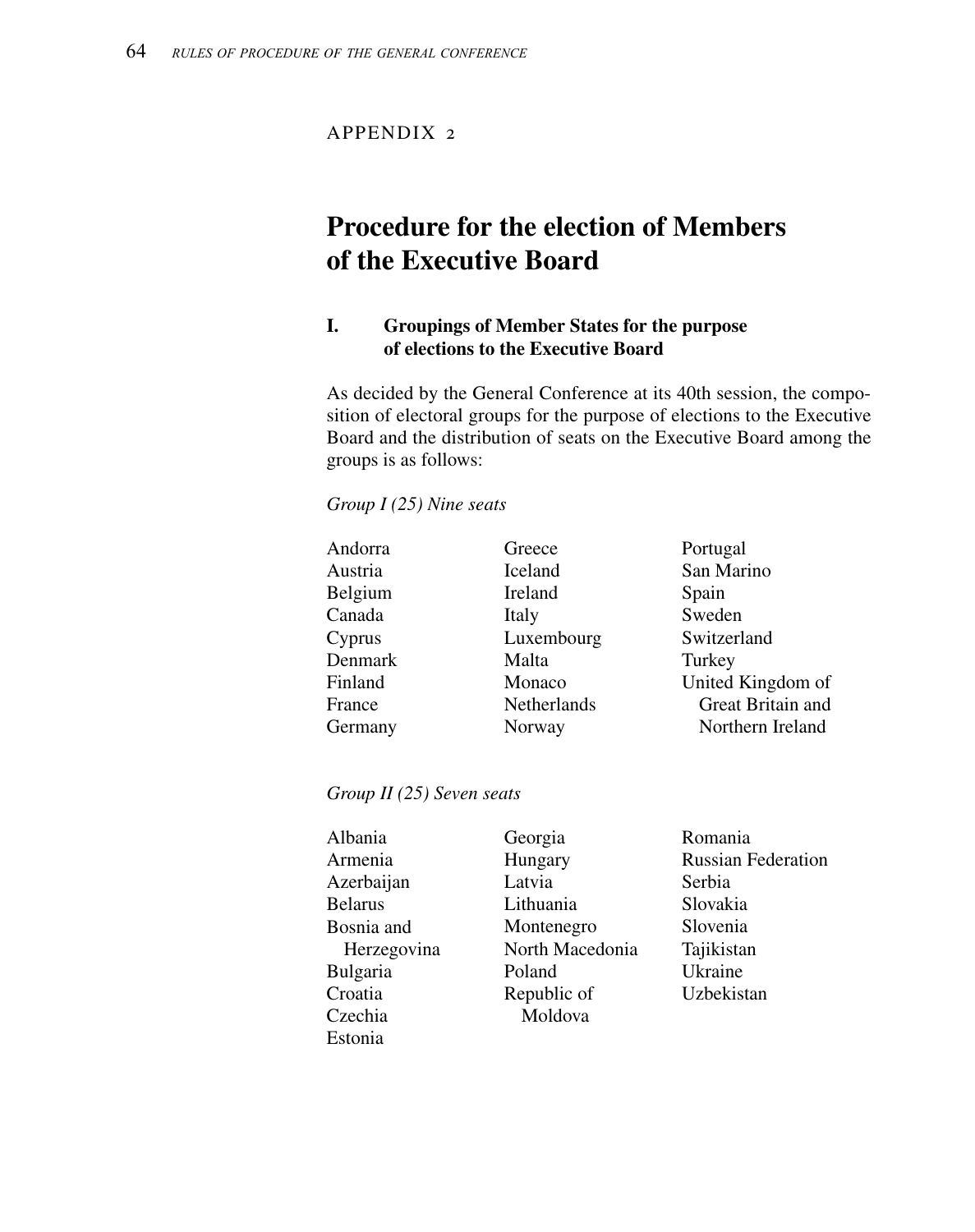### *Group III (33) Ten seats*

| Antigua and            | Cuba               | Nicaragua             |
|------------------------|--------------------|-----------------------|
| Barbuda                | Dominica           | Panama                |
| Argentina              | Dominican Republic | Paraguay              |
| Bahamas                | Ecuador            | Peru                  |
| Barbados               | El Salvador        | Saint Kitts and Nevis |
| Belize                 | Grenada            | Saint Lucia           |
| Bolivia (Plurinational | Guatemala          | Saint Vincent and     |
| State of)              | Guyana             | the Grenadines        |
| Brazil                 | Haiti              | Suriname              |
| Chile                  | Honduras           | Trinidad and Tobago   |
| Colombia               | Jamaica            | Uruguay               |
| Costa Rica             | Mexico             | Venezuela (Bolivarian |
|                        |                    | Republic of)          |
|                        |                    |                       |

### *Group IV (44) Twelve seats*

| Afghanistan         | Kazakhstan                      | Pakistan          |
|---------------------|---------------------------------|-------------------|
| Australia           | Kiribati                        | Palau             |
| Bangladesh          | Kyrgyzstan                      | Papua New         |
| <b>Bhutan</b>       | Lao People's                    | Guinea            |
| Brunei Darussalam   | Democratic Republic Philippines |                   |
| Cambodia            | Malaysia                        | Republic of Korea |
| China               | Maldives                        | Samoa             |
| Cook Islands        | Marshall Islands                | Singapore         |
| Democratic People's | Micronesia                      | Solomon Islands   |
| Republic of Korea   | (Federated                      | Sri Lanka         |
| Fiji                | States of)                      | Thailand          |
| India               | Mongolia                        | Timor-Leste       |
| Indonesia           | Myanmar                         | Tonga             |
| Iran                | Nauru                           | Turkmenistan      |
| (Islamic            | Nepal                           | Tuvalu            |
| Republic of)        | New Zealand                     | Vanuatu           |
| Japan               | Niue                            | Viet Nam          |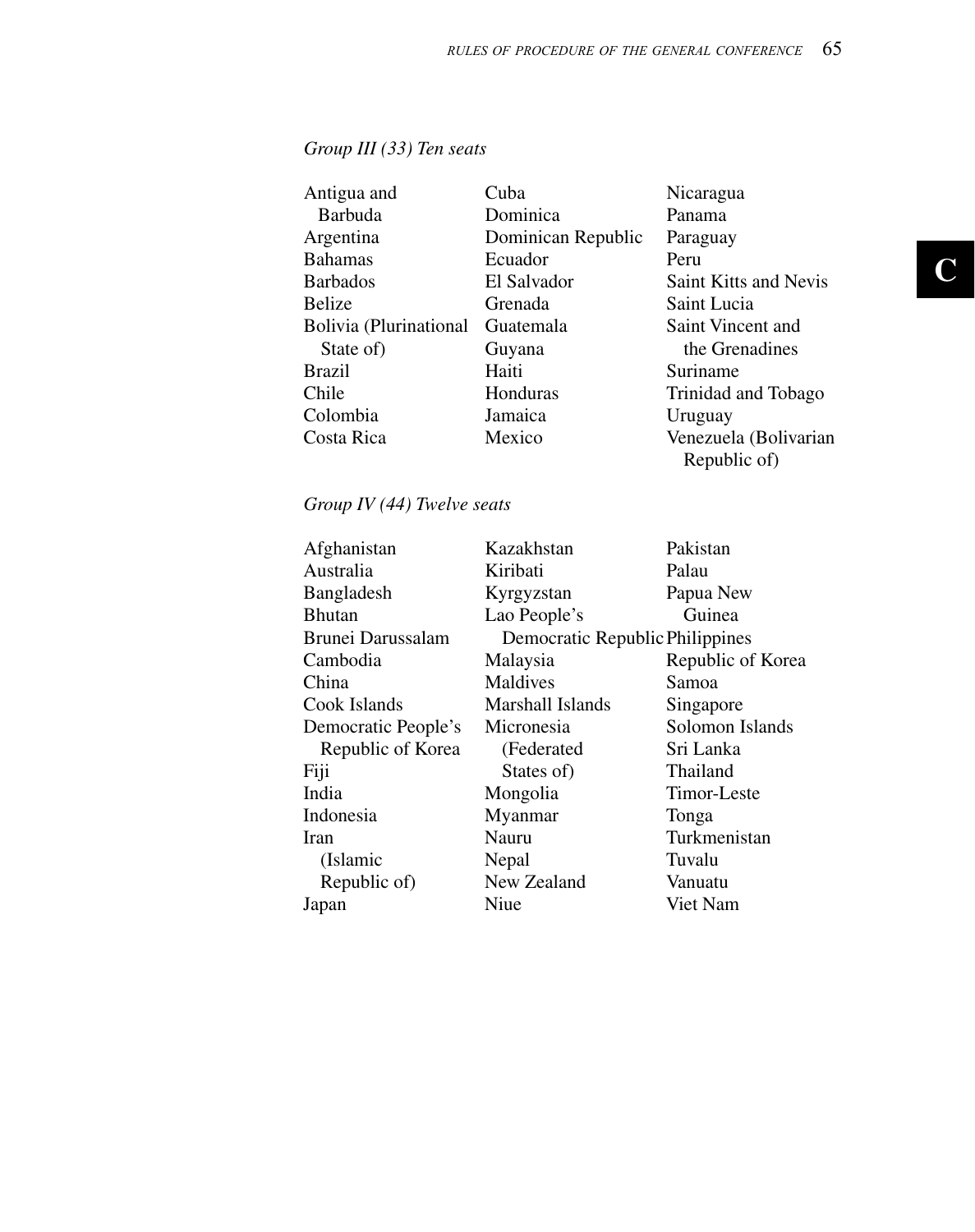#### *Group V (66) Twenty seats*

| Gambia        | Qatar                                                                                                                |
|---------------|----------------------------------------------------------------------------------------------------------------------|
| Ghana         | Rwanda                                                                                                               |
| Guinea        | Sao Tome                                                                                                             |
| Guinea-Bissau | and Principe                                                                                                         |
| Iraq          | Saudi Arabia                                                                                                         |
| Jordan        | Senegal                                                                                                              |
|               | Seychelles                                                                                                           |
| Kuwait        | Sierra Leone                                                                                                         |
| Lebanon       | Somalia                                                                                                              |
| Lesotho       | South Africa                                                                                                         |
| Liberia       | South Sudan                                                                                                          |
|               | Sudan                                                                                                                |
|               | Syrian Arab                                                                                                          |
|               | Republic                                                                                                             |
|               | Togo                                                                                                                 |
|               | Tunisia                                                                                                              |
|               |                                                                                                                      |
|               | Uganda<br><b>United Arab</b>                                                                                         |
|               |                                                                                                                      |
|               | Emirates                                                                                                             |
|               | United Republic                                                                                                      |
| Niger         | of Tanzania                                                                                                          |
| Nigeria       | Yemen                                                                                                                |
| Oman          | Zambia                                                                                                               |
| Palestine     | Zimbabwe                                                                                                             |
|               | Kenya<br>Libya<br>Madagascar<br>Malawi<br>Mali<br>Mauritania<br><b>Mauritius</b><br>Morocco<br>Mozambique<br>Namibia |

### **II. Provisions governing the procedure for the election of Member States to the Executive Board**

### *A. Submission of the names of candidate states*

Rule 1 The Director-General shall ask each Member State, at least three months prior to the opening of any ordinary session of the General Conference, whether it intends to stand for election to the Executive Board. If so, its candidature must be sent to him or her at least six weeks, as far as possible, prior to the opening of the session, it being understood that candidate Member States may at the same time communicate to the other Member States and to the Director-General any information they consider relevant, including the name and curriculum vitae of the person they intend, if elected, to designate as their representative on the Board.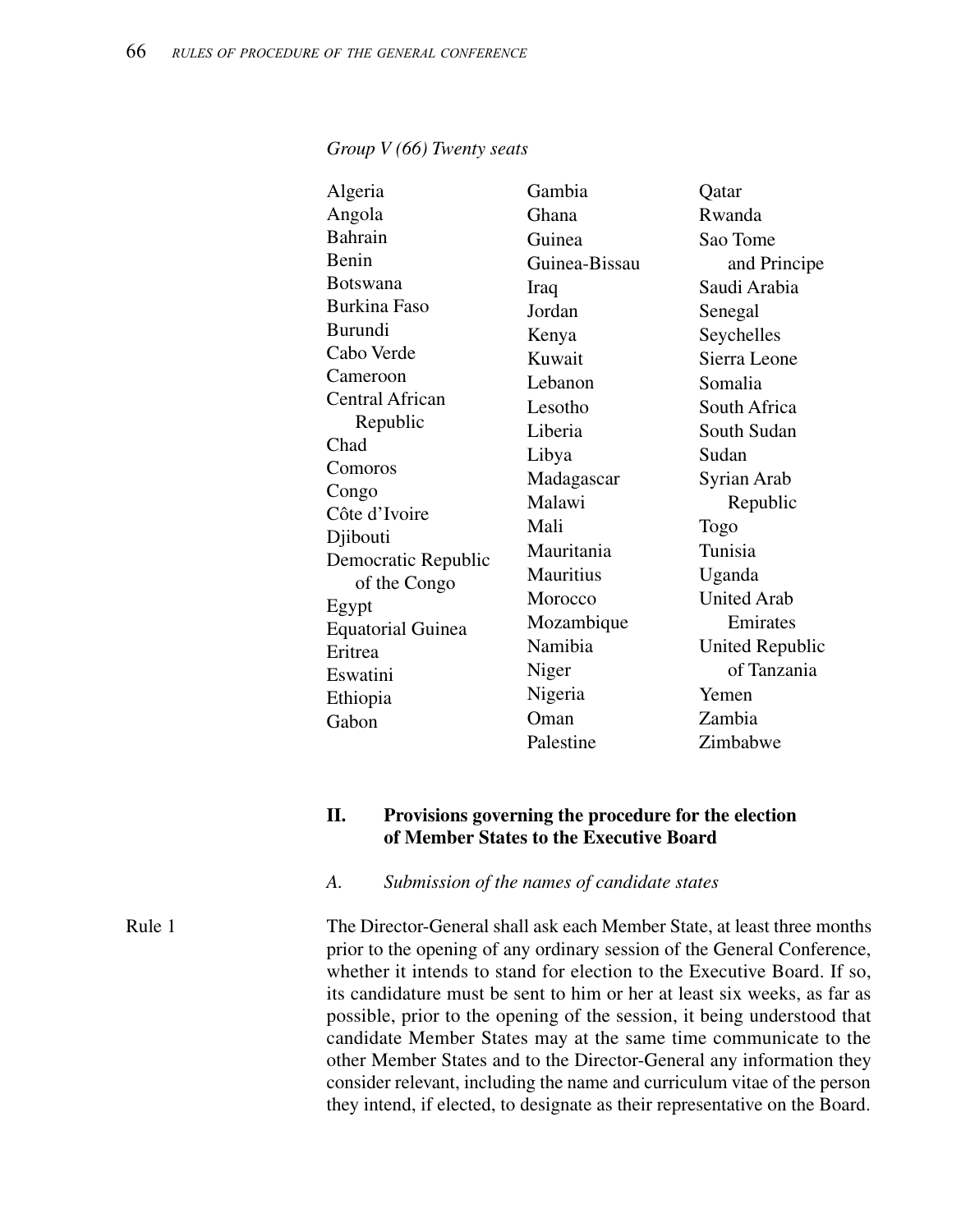| Rule 2 | At least four weeks prior to the opening of the ordinary session of the<br>General Conference the Director-General shall send Member States the<br>provisional list of Member States candidates.                                                                                                                                                                                                                                                                                                                                                                                                                                         |
|--------|------------------------------------------------------------------------------------------------------------------------------------------------------------------------------------------------------------------------------------------------------------------------------------------------------------------------------------------------------------------------------------------------------------------------------------------------------------------------------------------------------------------------------------------------------------------------------------------------------------------------------------------|
| Rule 3 | At the opening of the ordinary session of the General Conference the<br>Director-General shall have drawn up and delivered to the Chairperson<br>of the Nominations Committee and to each head of delegation a list of<br>the Member States' candidatures that have been transmitted to him or her<br>by that date.                                                                                                                                                                                                                                                                                                                      |
| Rule 4 | Subsequent candidatures shall be admissible only if they reach the<br>Secretariat of the General Conference at least forty-eight hours before<br>the beginning of the ballot.                                                                                                                                                                                                                                                                                                                                                                                                                                                            |
| Rule 5 | The Nominations Committee shall submit to the General Conference a<br>list of all the Member States candidates, indicating the electoral group to<br>which they belong and the number of seats to be filled in each electoral<br>group.                                                                                                                                                                                                                                                                                                                                                                                                  |
|        | В.<br>Election of Member States to the Executive Board                                                                                                                                                                                                                                                                                                                                                                                                                                                                                                                                                                                   |
| Rule 6 | The election of Members of the Executive Board shall be conducted by<br>secret ballot.                                                                                                                                                                                                                                                                                                                                                                                                                                                                                                                                                   |
| Rule 7 | Before the ballot begins, the President of the General Conference shall<br>appoint two or more tellers from among the delegates present and shall<br>give them the list of delegations entitled to vote and the list of Member<br>States candidates. The duties of the tellers shall be to supervise the<br>balloting procedure, count the ballot papers, decide on the validity of a<br>ballot paper in any case of doubt, and certify the result of each ballot.                                                                                                                                                                       |
| Rule 8 | The Secretariat shall prepare for each delegation an envelope without<br>any distinguishing mark and separate ballot papers, one for each of the<br>electoral groups.                                                                                                                                                                                                                                                                                                                                                                                                                                                                    |
| Rule 9 | The ballot paper to elect Member States for each electoral group shall<br>be of a different colour from the others and bear the names of all the<br>Member States that are candidates for election in that electoral group.<br>The voters shall indicate the candidates for which they wish to vote<br>by inserting the sign x in the box appearing opposite the name of each<br>candidate in this way: $[X]$ . This sign will be considered as an affirmative<br>vote in favour of the candidate so indicated. The ballot paper shall carry<br>no other notation or sign than those required for the purpose of indicating<br>the vote. |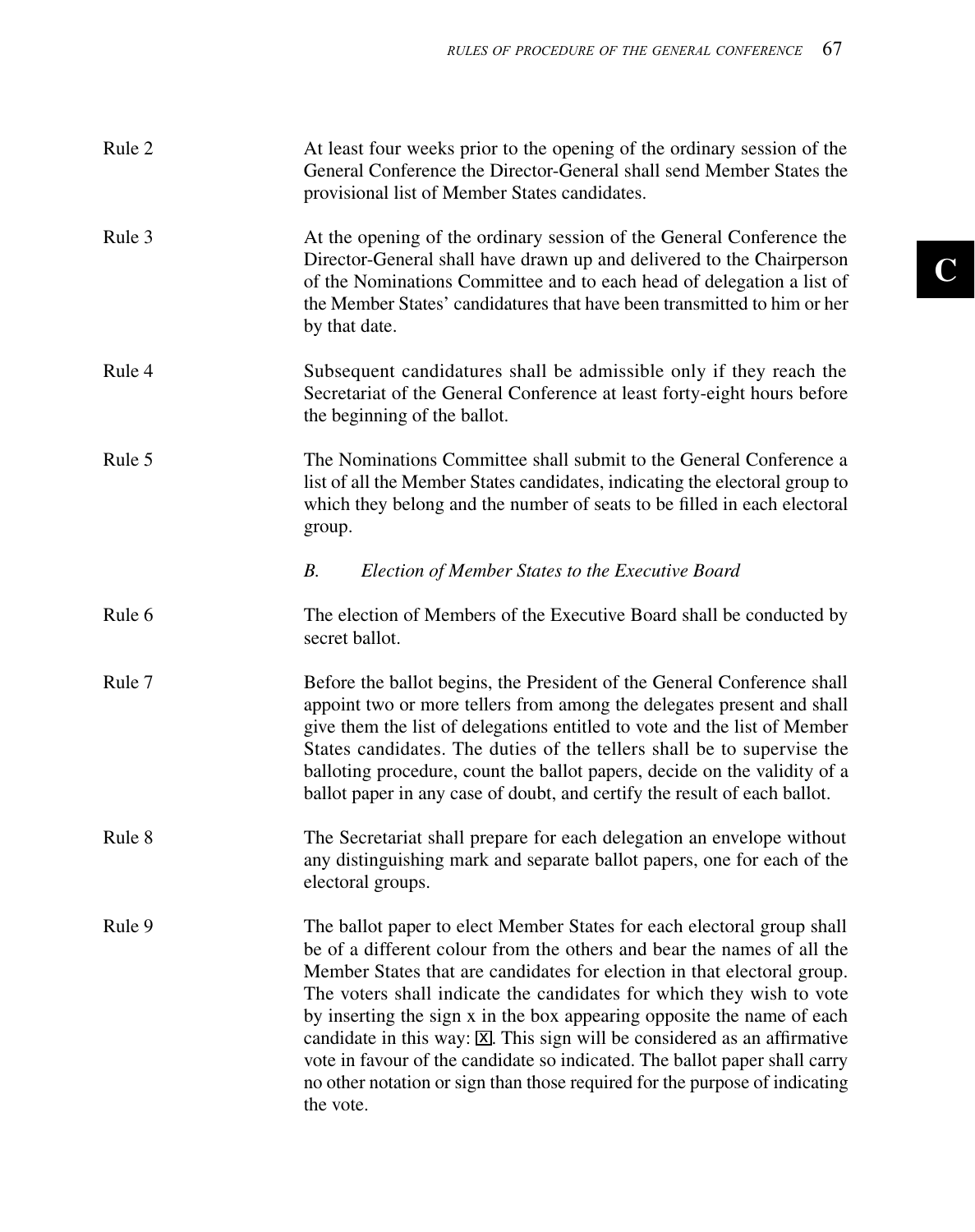| Rule 10 | Ballot papers and envelopes shall be distributed to delegations by the<br>Secretariat the day before the ballot, together with relevant information<br>concerning the carrying out of the ballot. Each delegation shall be invited<br>to choose a person to vote on its behalf.                                                                                                                                                                                                                                                                                                                                                                                                                                                                              |
|---------|--------------------------------------------------------------------------------------------------------------------------------------------------------------------------------------------------------------------------------------------------------------------------------------------------------------------------------------------------------------------------------------------------------------------------------------------------------------------------------------------------------------------------------------------------------------------------------------------------------------------------------------------------------------------------------------------------------------------------------------------------------------|
| Rule 11 | The ballot shall be held in a room separate from the meeting rooms. This<br>room shall be equipped with voting booths and with polling stations<br>to which the delegations will be directed according to alphabetical<br>arrangements corresponding to the names of their respective states.<br>Ballot papers and envelopes shall also be available in the room.                                                                                                                                                                                                                                                                                                                                                                                            |
| Rule 12 | Voting shall be supervised by the President of the General Conference<br>(or by a Vice-President designated by the President) and by the tellers.<br>They will be assisted by members of the Secretariat designated by the<br>Secretary of the General Conference.                                                                                                                                                                                                                                                                                                                                                                                                                                                                                           |
| Rule 13 | The tellers shall satisfy themselves that the ballot box is empty and,<br>having locked it, shall hand the key to the President of the General<br>Conference or the Vice-President designated by the President.                                                                                                                                                                                                                                                                                                                                                                                                                                                                                                                                              |
| Rule 14 | Delegates may cast their vote at any time within the period indicated for<br>the ballot. Before placing the envelope in the ballot box, each delegate<br>will be required to write his or her name on the list of Member States<br>entitled to vote at the session and sign it. A delegate who comes forward<br>to vote on behalf of his or her delegation will be presumed to represent<br>that delegation, once the tellers have checked that he or she belongs to<br>that delegation, it being understood that only one vote per delegation is<br>allowed. To indicate the recording of each Member State's vote, one of<br>the tellers shall sign or initial the list mentioned above, in the margin<br>opposite the name of the Member State concerned. |
| Rule 15 | After the closure of the ballot, the counting of votes shall be carried out<br>under the supervision of the President or one of the Vice-Presidents of<br>the General Conference designated for this purpose by the President.                                                                                                                                                                                                                                                                                                                                                                                                                                                                                                                               |
| Rule 16 | When the President of the General Conference or the Vice-President<br>designated by the President has opened the ballot box, the tellers shall<br>check the number of envelopes. If the number is greater or less than that<br>of the voters, the President shall be informed, and shall then declare the<br>vote invalid and announce that it is necessary to reopen the ballot.                                                                                                                                                                                                                                                                                                                                                                            |
| Rule 17 | The following shall be considered invalid:<br>(a) ballot papers on which a voter has cast an affirmative vote in favour<br>of more candidates than there are seats to be filled;                                                                                                                                                                                                                                                                                                                                                                                                                                                                                                                                                                             |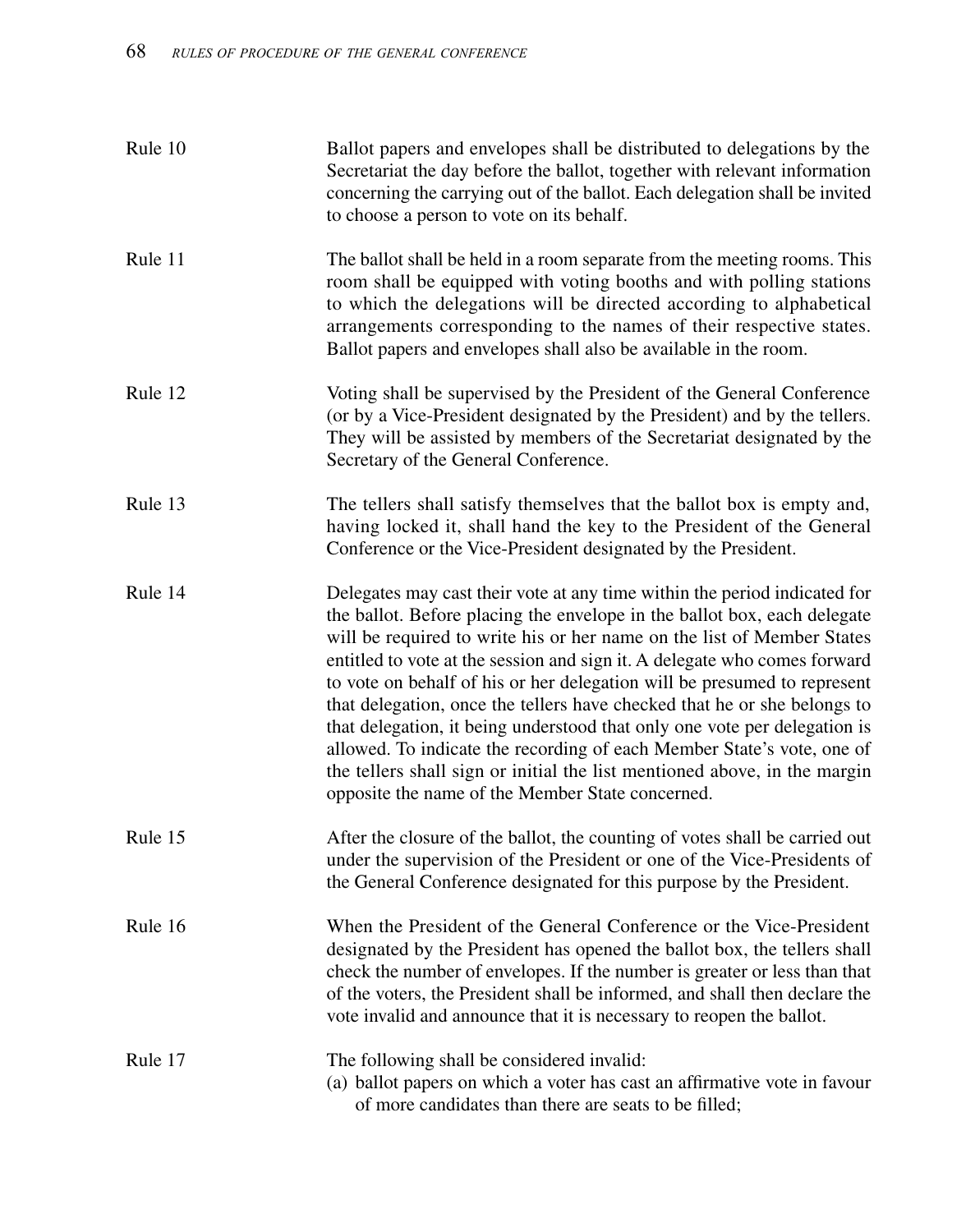|         | (b) ballot papers on which the voters have revealed their identity, in<br>particular by apposing their signature or mentioning the name of the<br>Member State they represent;<br>(c) ballot papers on which the name of any candidate appears more than<br>once;<br>(d) ballot papers containing no indication as to the intention of the voter;<br>(e) subject to the provisions (a), (b), (c) and (d) above, a ballot paper<br>shall be considered valid when the tellers are satisfied as to the |
|---------|------------------------------------------------------------------------------------------------------------------------------------------------------------------------------------------------------------------------------------------------------------------------------------------------------------------------------------------------------------------------------------------------------------------------------------------------------------------------------------------------------|
|         | intention of the voter.                                                                                                                                                                                                                                                                                                                                                                                                                                                                              |
| Rule 18 | The absence of any ballot paper in the envelope shall be considered to be<br>an abstention.                                                                                                                                                                                                                                                                                                                                                                                                          |
| Rule 19 | The counting of the votes for each electoral group shall take place<br>separately. The tellers shall open the envelopes, one by one, and shall sort<br>the ballot papers into electoral groups. The votes cast for the candidate<br>Member States shall be entered on the lists prepared for that purpose.                                                                                                                                                                                           |
| Rule 20 | When the counting of the votes is completed, the President shall<br>announce, in a plenary meeting, the results of the ballot as specified in<br>Rule 92 of the Rules of Procedure of the General Conference, separately<br>for each of the electoral groups.                                                                                                                                                                                                                                        |
| Rule 21 | After the declaration of the results of the ballot, the ballot papers shall be<br>destroyed in the presence of the tellers.                                                                                                                                                                                                                                                                                                                                                                          |
| Rule 22 | The lists on which the tellers have recorded the results of the vote,<br>after signature by the President or the Vice-President designated by the<br>President and by the tellers, shall constitute the official record of the<br>ballot and shall be lodged in the archives of the Organization.                                                                                                                                                                                                    |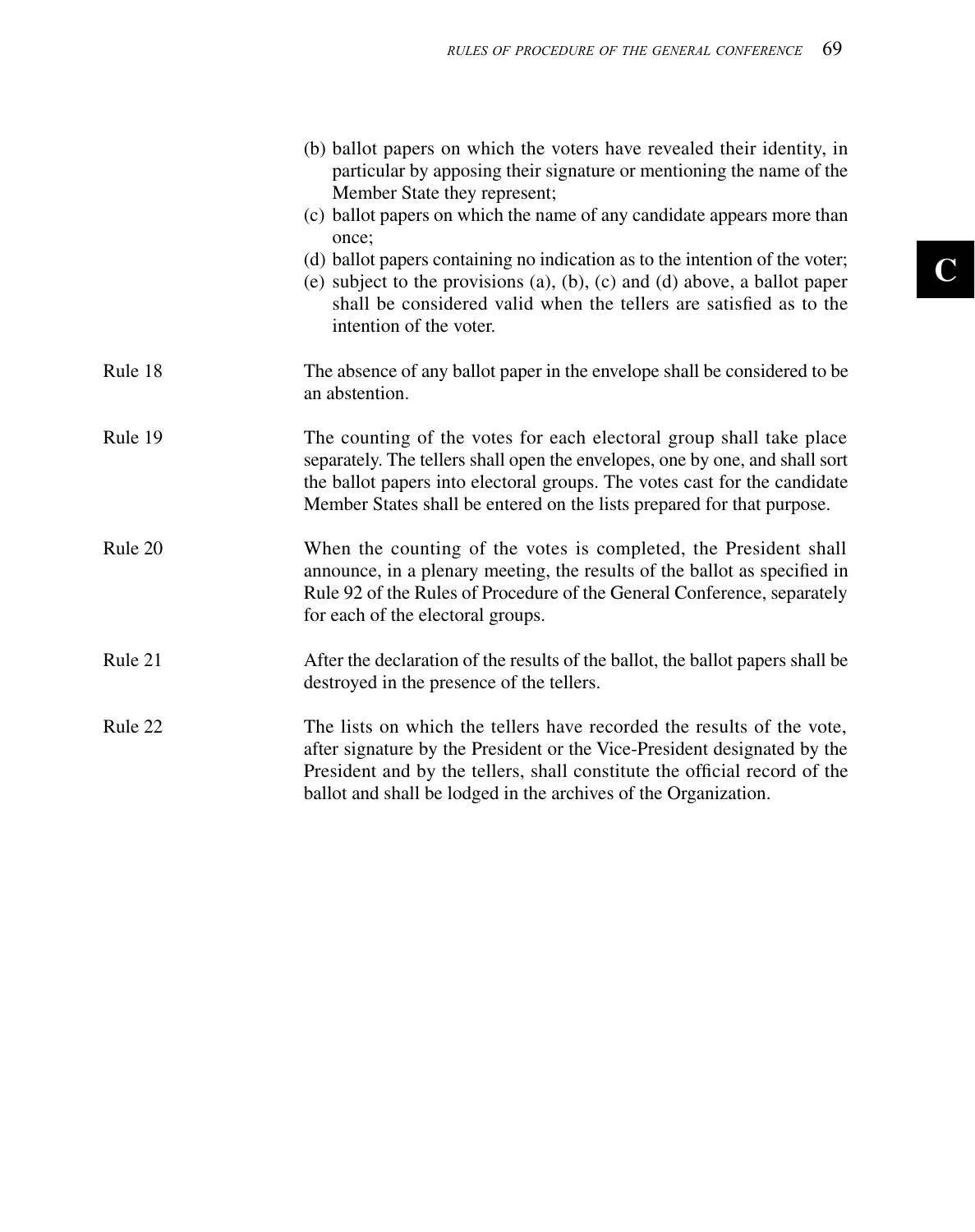# Rules of Procedure of the Executive Board

Adopted by the Executive Board at its 29th session. Revised text incorporating amendments adopted at the 32nd, 33rd, 37th, 40th, 41st, 42nd, 47th, 48th, 51st, 55th, 56th, 61st, 63rd, 64th, 66th, 67th, 68th, 70th, 72nd, 81st, 83rd, 86th, 87th, 91st, 94th, 96th, 99th, 101st, 123rd, 142nd, 144th, 146th, 149th, 150th, 156th, 157th, 166th,170th,182nd, 188th, 191st, 196th, 205th and 209th sessions.1

### Table of contents

#### **I. Sessions**

- Rule 1 Frequency
	- 2 Date and place
	- 3 Special sessions
	- 4 Convocation

#### **II. Agenda**

- Rule 5 Provisional agenda
	- 6 Revised provisional agenda
	- 7 Adoption of the agenda
	- 8 Amendments, deletions and new items

#### **III. Composition**

Rule 9 Members

### **IV. Officers**

- Rule 10 Elections
	- 11 Temporary Chairperson
	- 12 Replacement of Chairperson
	- 13 General powers of the Chairperson
	- 14 Bureau
	- 15 Functions of Vice-Chairpersons

### **V. Commissions and committees**

- Rule 16 Permanent commissions and committees
	- 17 Temporary committees
	- 18 *Ex officio* member

### **VI. Director-General and Secretariat**

- Rule 19 Director-General
	- 20 Secretariat

<sup>1.</sup> See [32 EX/Decision 6](https://unesdoc.unesco.org/ark:/48223/pf0000113810_eng.nameddest=6); [33 EX/Decision 7.1](https://unesdoc.unesco.org/ark:/48223/pf0000113809_eng.nameddest=7.1); 37 EX/Decision 8.1.II; [40 EX/Decision 2](https://unesdoc.unesco.org/ark:/48223/pf0000113802_eng.nameddest=2); [41 EX/Decision 6.1](https://unesdoc.unesco.org/ark:/48223/pf0000113801_eng.nameddest=6.1); [42 EX/Decision 6.1](https://unesdoc.unesco.org/ark:/48223/pf0000113800_eng.nameddest=6.1); 47 EX/Decision, Annex I; [48 EX/Decision 5.2](https://unesdoc.unesco.org/ark:/48223/pf0000113794_eng.nameddest=5.2); [51 EX/Decision 9.5](https://unesdoc.unesco.org/ark:/48223/pf0000113791_eng.nameddest=9.5)(1); [55 EX/Decisions 6.8](https://unesdoc.unesco.org/ark:/48223/pf0000113249_eng.nameddest=6.8), [6.10](https://unesdoc.unesco.org/ark:/48223/pf0000113249_eng.nameddest=6.10), [6.11](https://unesdoc.unesco.org/ark:/48223/pf0000113249_eng.nameddest=6.11); [56 EX/Decision 11.2](https://unesdoc.unesco.org/ark:/48223/pf0000113248_eng.nameddest=11.2); [61 EX/Decisions 5.2.4.1](https://unesdoc.unesco.org/ark:/48223/pf0000113224_eng.nameddest=5.2.4.1), [5.2.7](https://unesdoc.unesco.org/ark:/48223/pf0000113224_eng.nameddest=5.2.7); [63 EX/Decision 18.7](https://unesdoc.unesco.org/ark:/48223/pf0000113222_eng.nameddest=18.7); [64 EX/Decision 16](https://unesdoc.unesco.org/ark:/48223/pf0000113221_eng.nameddest=16); 66 EX/Deci– sion 8.9; [67 EX/Decision 3.6.8](https://unesdoc.unesco.org/ark:/48223/pf0000113217_eng.nameddest=3.6.8); [68 EX/Decision 9.3](https://unesdoc.unesco.org/ark:/48223/pf0000113215_eng.nameddest=9.3); [70 EX/Decision 15](https://unesdoc.unesco.org/ark:/48223/pf0000113213_eng.nameddest=15); [72 EX/Decision 9.2](https://unesdoc.unesco.org/ark:/48223/pf0000113211_eng.nameddest=9.2); [81 EX/Decision 9.2](https://unesdoc.unesco.org/ark:/48223/pf0000113202_eng.nameddest=9.2); [83EX/Decision 3.1](https://unesdoc.unesco.org/ark:/48223/pf0000113200_eng.nameddest=3.1)(II); [86 EX/Decision 10.2](https://unesdoc.unesco.org/ark:/48223/pf0000113197_eng.nameddest=10.2); [87 EX/Decision 7.4](https://unesdoc.unesco.org/ark:/48223/pf0000113196_eng.nameddest=7.4); [91 EX/Decision 4](https://unesdoc.unesco.org/ark:/48223/pf0000002146_eng.nameddest=4); [94 EX/Decision 5.1](https://unesdoc.unesco.org/ark:/48223/pf0000010651_eng.nameddest=5.1)  (Second Part, Part I, Chapter 2); [96 EX/Decision 4](https://unesdoc.unesco.org/ark:/48223/pf0000011901_eng.nameddest=4); [99 EX/Decision 9.9](https://unesdoc.unesco.org/ark:/48223/pf0000018602_eng.nameddest=9.9); [101 EX/Decision 4](https://unesdoc.unesco.org/ark:/48223/pf0000113193_eng.nameddest=4); 123 EX/Decision 4; [142 EX/Decision 3.1.2](https://unesdoc.unesco.org/ark:/48223/pf0000095807_eng.nameddest=3.1.2); [144 EX/Decision 3.1.5](https://unesdoc.unesco.org/ark:/48223/pf0000096885_eng.nameddest=3.1.5); [146 EX/Decision 3.1.2](https://unesdoc.unesco.org/ark:/48223/pf0000100560_eng.nameddest=3.1.2); [149 EX/Decision 5.7](https://unesdoc.unesco.org/ark:/48223/pf0000102925_eng.nameddest=5.7); [150 EX/Decision 4.2](https://unesdoc.unesco.org/ark:/48223/pf0000104447_eng.nameddest=4.2); [156 EX/Decisions 5.4](https://unesdoc.unesco.org/ark:/48223/pf0000116376_eng.nameddest=5.4) and [5.5](https://unesdoc.unesco.org/ark:/48223/pf0000116376_eng.nameddest=5.5); [157 EX/Decision 6.4](https://unesdoc.unesco.org/ark:/48223/pf0000118211_eng.nameddest=6.4); [166 EX/Decision 5.2](https://unesdoc.unesco.org/ark:/48223/pf0000130244_eng.nameddest=5.2); [170 EX/Decision 5.1](https://unesdoc.unesco.org/ark:/48223/pf0000137349_eng.nameddest=5.1); 182 EX/Decision 6.1; 188 EX/Decision 18; [191 EX/Decision 38](https://unesdoc.unesco.org/ark:/48223/pf0000220725_eng.nameddest=38); 196 EX/Decision 16; [205 EX/Decision 33](https://unesdoc.unesco.org/ark:/48223/pf0000265956_eng.nameddest=33); [209 EX/Decision 16.](https://unesdoc.unesco.org/ark:/48223/pf0000373889_eng.nameddest=16)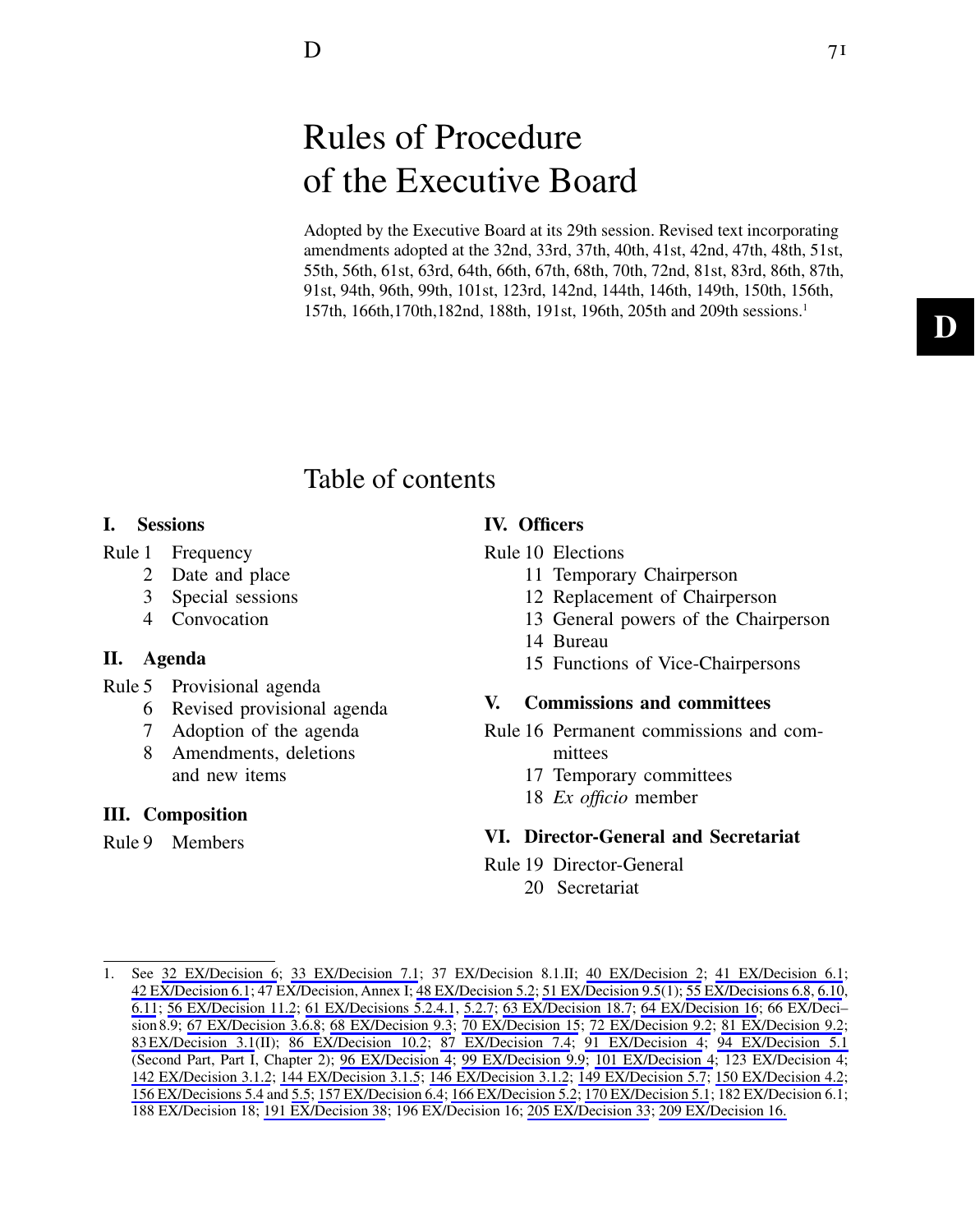### **VII. Working languages, records and documents**

Rule 21 Working languages

- 22 Time limits for distribution of documents
- 23 Summary records
- 24 Decisions
- 25 Verbatim records and recordings
- 26 Communication of documentation to Member States, etc.

### **VIII. Meetings**

- Rule 27 Quorum
	- 28 Publicity of meetings
	- 29 Private meetings and documents

### **IX. Conduct of business**

Rule 30 Speeches

- 31 Order of speeches
- 32 Time limit on speeches
- 33 Closing of list of speakers
- 34 Texts of proposals
- 34A Decisions involving expenditure
- 35 Withdrawal of proposals
- 36 Division of proposals
- 37 Voting on amendments
- 38 Order of voing on proposals
- 39 Points of order
- 40 Procedural motions
- 41 Suspension or adjournment of the meeting
- 42 Adjournment of debate
- 43 Closure of debate
- 44 Order of procedural motion
- 45 Reconsideration of proposals
- 46 New documents during sessions
- 47 Adoption of draft decisions recommended by plenary commissions

### **X. Voting**

- Rule 48 Voting rights
	- 49 Conduct during voting
	- 50 Simple majority
	- 51 Two-thirds majority
	- 52 Show of hands
	- 53 Roll-call
	- 54 Secret ballot
	- 55 Conduct of voting by secret ballot
	- 56 Voting in elections
	- 57 Equally divided votes

### **XI. Special procedures**

- Rule 58 Nomination of Director-General
	- 59 Consultation regarding appointments to the Secretariat
	- 60 Special consultation by correspondence

### **XII. Financial and administrative arragements**

- Rule 61 Travel expenses and subsistence allowance
	- 62 Reimbursement of office expenses
	- 63 Representation allowance
	- 64 Restriction on other expenses and allowances and on remuneration
	- 65 Restriction on appointment to Secretariat

#### **XIII. Amendment and suspension**

- Rule 66 Amendment
	- 67 Suspension

#### **Annex**

Regulations for payment of travel expenses, subsistence allowance and office expenses to representatives appointed by the Members of the Executive Board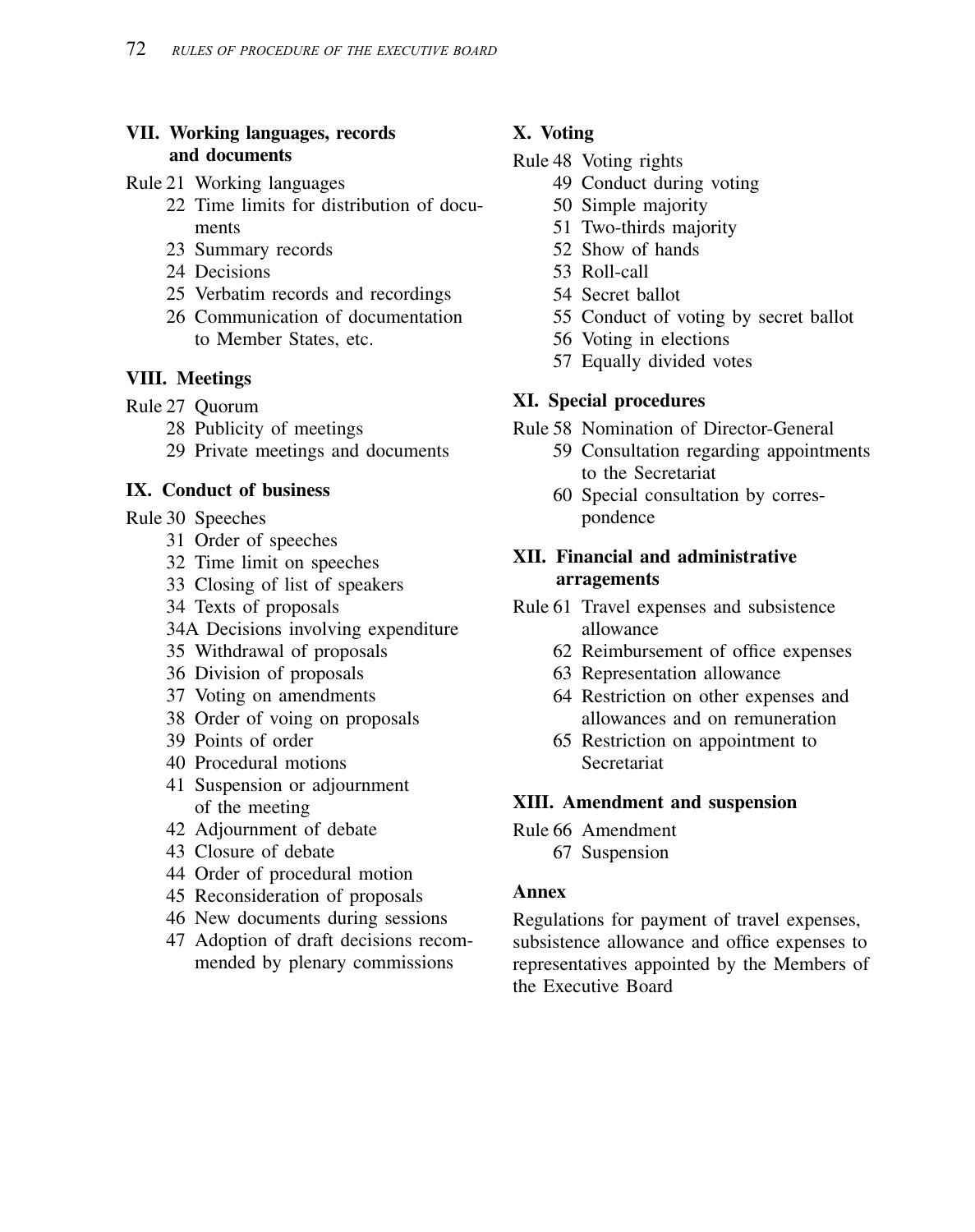## **I. Sessions**

| Rule 1<br>[Const. $V.B.9$ ] <sup>1</sup> | <b>Frequency</b>                                                                                                                                                                                                                                                                                                                               |  |  |
|------------------------------------------|------------------------------------------------------------------------------------------------------------------------------------------------------------------------------------------------------------------------------------------------------------------------------------------------------------------------------------------------|--|--|
|                                          | 1.<br>The Executive Board shall meet in regular session at least four<br>times during a biennium.<br>2.<br>The Board shall as a general rule hold two regular sessions per<br>year.                                                                                                                                                            |  |  |
| Rule 2                                   | Date and place                                                                                                                                                                                                                                                                                                                                 |  |  |
|                                          | The Board shall determine at each session the date and place of the next<br>session. The date may be modified if necessary by the Chairperson. The<br>Board shall normally meet at the Headquarters of the Organization or at<br>the seat of the General Conference. It may meet elsewhere if so decided<br>by a majority of the Members.      |  |  |
| Rule 3<br>[Const. $V.B.9$ ]              | <b>Special sessions</b>                                                                                                                                                                                                                                                                                                                        |  |  |
|                                          | 1.<br>The Executive Board may meet in special session if convoked by<br>the Chairperson on his or her own initiative or on the request of<br>six Members of the Board.                                                                                                                                                                         |  |  |
|                                          | 2.<br>That request must be made in writing.                                                                                                                                                                                                                                                                                                    |  |  |
| Rule 4                                   | Convocation                                                                                                                                                                                                                                                                                                                                    |  |  |
|                                          | 1.<br>A written notice of convocation shall be sent by the Chairperson<br>to each Member of the Board at least thirty days before the<br>opening of each regular session or at least fifteen days before the<br>opening of a special session. The Chairperson shall also inform<br>the President of the General Conference of the convocation. |  |  |
|                                          | 2.<br>The Director-General shall, at the same time, inform the United<br>Nations and the specialized agencies of the session and invite<br>them to be represented at it.                                                                                                                                                                       |  |  |

<sup>1.</sup> The references between brackets are to the Constitution of UNESCO..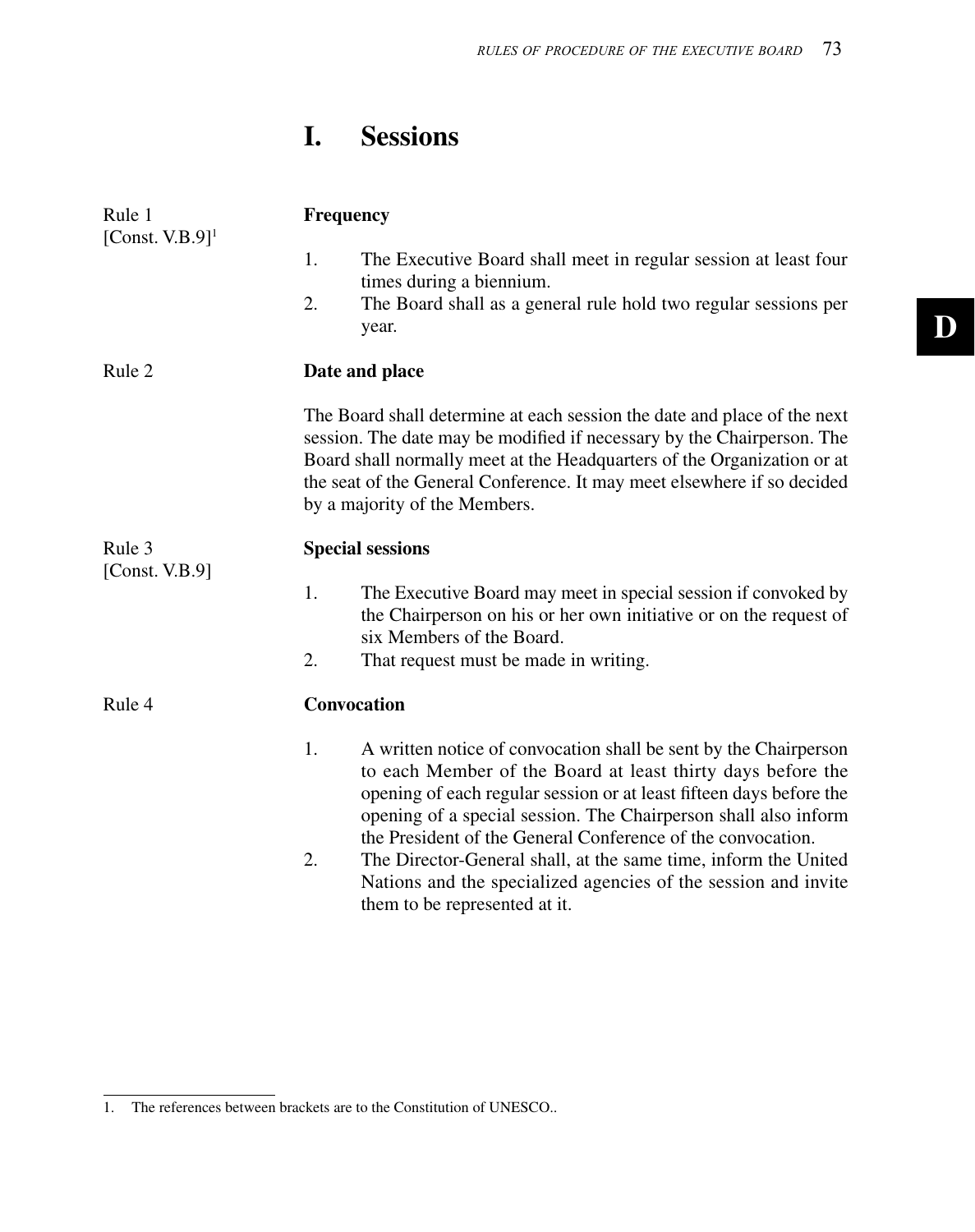# **II. Agenda**

| Rule 5 | Provisional agenda                                                                                                                                                                                                                                                                                                                                                                                                                                                                                                                                                                                                         |  |  |
|--------|----------------------------------------------------------------------------------------------------------------------------------------------------------------------------------------------------------------------------------------------------------------------------------------------------------------------------------------------------------------------------------------------------------------------------------------------------------------------------------------------------------------------------------------------------------------------------------------------------------------------------|--|--|
|        | 1.<br>The Chairperson shall prepare a provisional agenda which shall<br>be dispatched to all Members of the Board at least thirty days<br>before the opening of a regular session and as soon as possible in<br>the case of a special session.                                                                                                                                                                                                                                                                                                                                                                             |  |  |
|        | 2.<br>The provisional agenda shall include: all questions referred to<br>the Board by the General Conference; all questions proposed by<br>the United Nations; all questions proposed by Member States;<br>all questions the inclusion of which has been decided by the<br>Board at previous sessions; all questions proposed by Members<br>of the Board; all questions proposed by the Director-General;<br>questions required by the Constitution, the present Rules or any<br>other applicable Rules and Regulations.<br>Items proposed shall have a direct link with the Organization's<br>3.<br>fields of competence. |  |  |
| Rule 6 | <b>Revised provisional agenda</b>                                                                                                                                                                                                                                                                                                                                                                                                                                                                                                                                                                                          |  |  |
|        | The Chairperson may prepare a revised provisional agenda to include any<br>questions proposed between the dispatch of the provisional agenda and<br>up to two weeks before the opening of the session or any other necessary<br>modifications.                                                                                                                                                                                                                                                                                                                                                                             |  |  |
| Rule 7 | <b>Adoption of the agenda</b>                                                                                                                                                                                                                                                                                                                                                                                                                                                                                                                                                                                              |  |  |
|        | The Board shall adopt its agenda at the beginning of each session.                                                                                                                                                                                                                                                                                                                                                                                                                                                                                                                                                         |  |  |
| Rule 8 | Amendments, deletions and new items                                                                                                                                                                                                                                                                                                                                                                                                                                                                                                                                                                                        |  |  |
|        | The Board may amend or add new items to the agenda so adopted if so<br>decided by a majority of the Members present and voting. Subject to the<br>provisions of Rule 22, such new items shall not be discussed until forty-<br>eight hours after their inclusion in the agenda, unless otherwise decided<br>by the Board.                                                                                                                                                                                                                                                                                                  |  |  |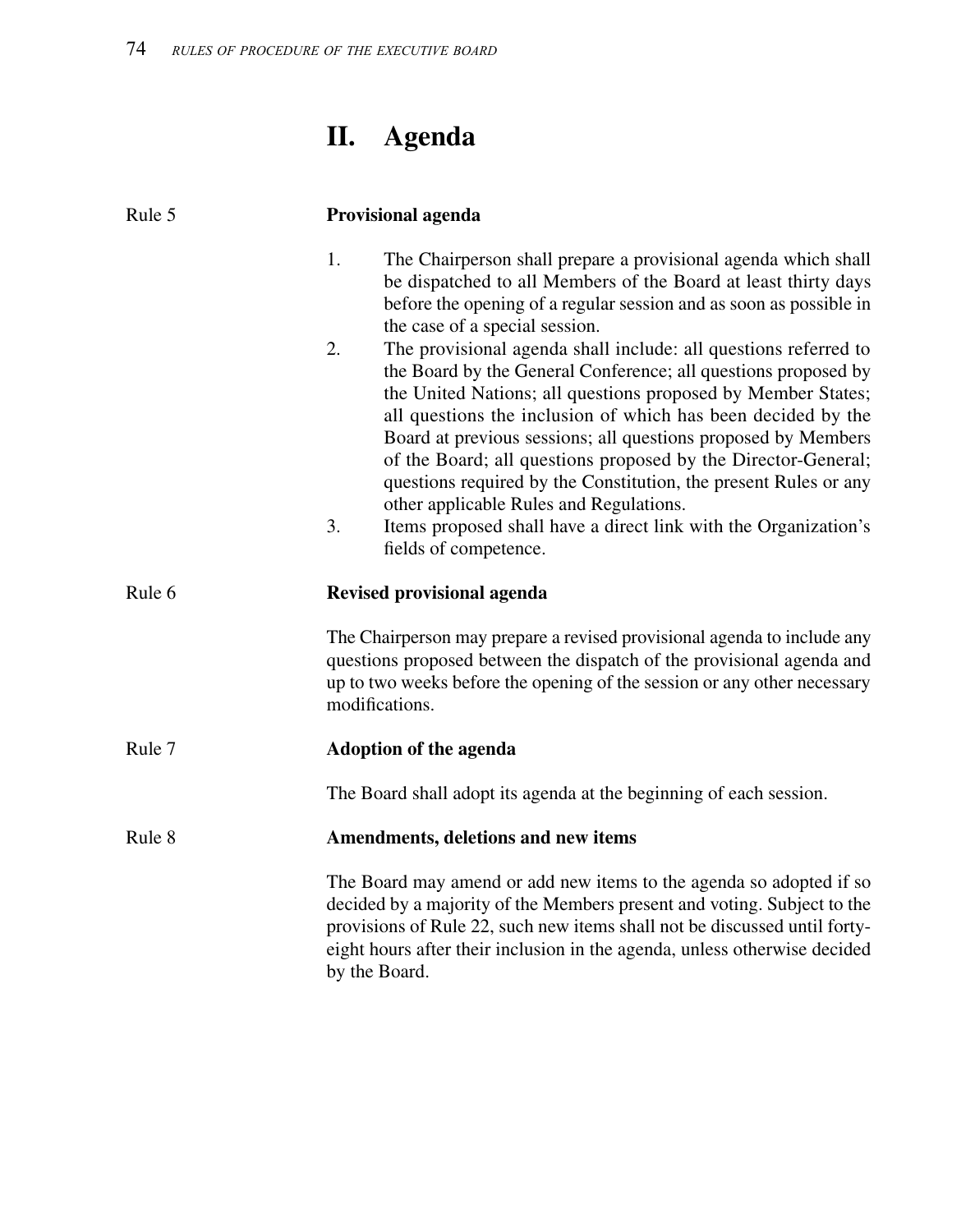## **III. Composition**

| Rule 9<br>[Const. V.A. $1(a)$ ] | <b>Members</b> |                                                                                                                                                                                                                                                                                                                                                                                                                                                                                                                                                                                                                                                                                                                                                                                                                                                                                                                                                                                                                                                                                   |  |
|---------------------------------|----------------|-----------------------------------------------------------------------------------------------------------------------------------------------------------------------------------------------------------------------------------------------------------------------------------------------------------------------------------------------------------------------------------------------------------------------------------------------------------------------------------------------------------------------------------------------------------------------------------------------------------------------------------------------------------------------------------------------------------------------------------------------------------------------------------------------------------------------------------------------------------------------------------------------------------------------------------------------------------------------------------------------------------------------------------------------------------------------------------|--|
|                                 | 1.             | The Executive Board shall be elected by the General Conference,<br>and it shall consist of fifty-eight Member States. The President of<br>the General Conference shall sit ex officio in an advisory capacity<br>on the Executive Board.                                                                                                                                                                                                                                                                                                                                                                                                                                                                                                                                                                                                                                                                                                                                                                                                                                          |  |
| [Const. V.A. $1(b)$ ]           | 2.             | Elected States Members of the Executive Board are hereinafter<br>referred to as "Members" of the Executive Board.                                                                                                                                                                                                                                                                                                                                                                                                                                                                                                                                                                                                                                                                                                                                                                                                                                                                                                                                                                 |  |
| [Const. V.A.2(a)]               | 3.             | Each State Member of the Executive Board shall appoint a<br>representative. It may also appoint alternates.                                                                                                                                                                                                                                                                                                                                                                                                                                                                                                                                                                                                                                                                                                                                                                                                                                                                                                                                                                       |  |
| [Const. V.A.2(b)]               | 4.<br>5.       | In selecting its representative on the Executive Board, the State<br>Member shall endeavour to appoint a person qualified in one<br>or more of the fields of competence of UNESCO and with the<br>necessary experience and capacity to fulfil the administrative and<br>executive duties of the Board. Bearing in mind the importance<br>of continuity, each representative shall be appointed for the<br>duration of the term of the State Member, unless exceptional<br>circumstances warrant his or her replacement. The alternates<br>appointed by each State Member of the Board shall act in the<br>absence of its representative in all his or her functions.<br>Each State Member of the Executive Board shall transmit to<br>the Director-General in writing the name and curriculum vitae<br>of its representative and the name of his or her alternates. It<br>shall also inform the Director-General of any changes in those<br>appointments. The Director-General shall communicate the<br>above-mentioned information to the Chairperson of the Executive<br>Board. |  |

## **IV. Officers**

Rule 10 **Elections**

[Const. V.B.8]

1. At the opening of the session following each ordinary session of the General Conference, the Board shall elect, from among the representatives of the Member States elected to the Executive Board, a Chairperson. The Board shall also elect six Vice-Chairpersons from among its Members. The Chairperson shall be elected by secret ballot. If the Chairperson finds that there is a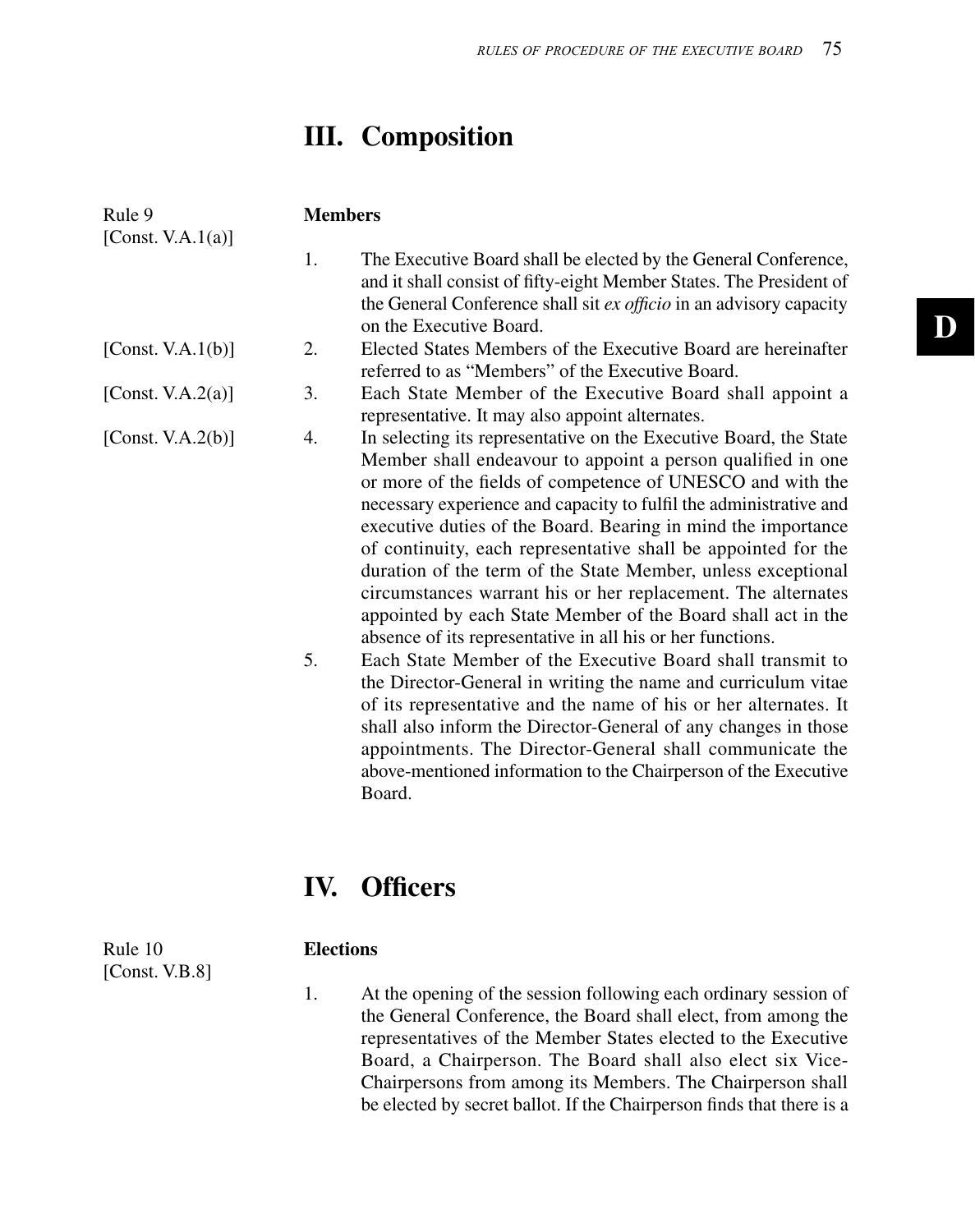lack of consensus regarding the election of the Vice-Chairpersons, an election by secret ballot shall then be held.

2. The Chairperson shall not be immediately re-eligible. At the end of the two-year mandate of the outgoing Chairperson, a new Chairperson shall be elected from among the representatives of the other Members of the Board.

#### Rule 11 **Temporary Chairperson**

At the opening of the first session held by the Executive Board after each ordinary session of the General Conference, the President of the General Conference shall preside until the Board has elected its Chairperson.

#### Rule 12 **Replacement of Chairperson**

If the Chairperson is for any reason unable to complete his or her term of office, the Board shall elect a successor, in accordance with the provisions of Rule 10, to replace him or her for the remainder of the term.

#### Rule 13 **General powers of the Chairperson**

In addition to exercising the powers conferred upon him or her elsewhere by these Rules, the Chairperson shall have the following powers: he or she shall declare the opening and closing of meetings, shall direct the discussion, ensure the observance of these Rules, accord the right to speak, rule on points of order, put questions to the vote and announce decisions. He or she shall have the right to take part in the discussions and to vote but shall not have a casting vote. He or she shall represent the Board with Member States, the United Nations, the specialized agencies, governmental and non-governmental organizations and the Director-General. He or she shall exercise all other functions given to him or her by the Board.

#### Rule 14 **Bureau**

- 
- 1. To assist him or her in the exercise of his or her functions, the Chairperson may convoke, in connection with sessions of the Board and, in case of necessity, between sessions, the Vice-Chairpersons and the Chairpersons of the permanent commissions, the Special Committee, the Committee on Conventions and Recommendations and the Committee on Non-Governmental Partners who shall constitute, with him or her, the Bureau of the Board.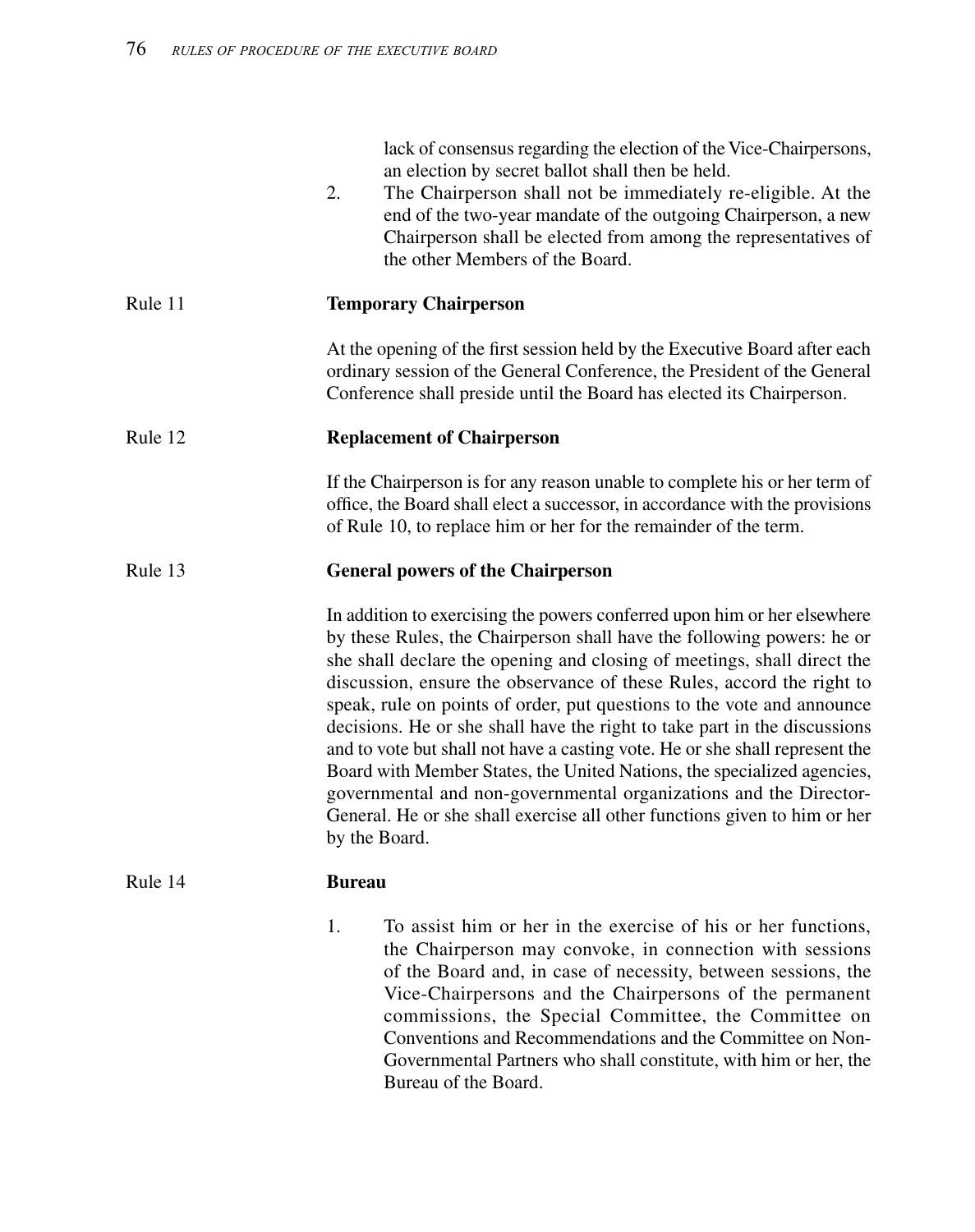| 2. | Questions relating to invitations to conferences and the conclusion |
|----|---------------------------------------------------------------------|
|    | of agreements with international organizations or other matters     |
|    | on which it appears unnecessary to open a discussion shall          |
|    | be studied by the Bureau, which shall transmit to the Board         |
|    | suggestions as to the required decision. Any Member may, at         |
|    | the time of the transmission of those suggestions, request a        |
|    | discussion of any item for which the Bureau has recommended         |
|    | adoption of decisions without discussion; in that case, the item    |
|    | mentioned shall be discussed by the Board.                          |
|    |                                                                     |

3. The Bureau will act as an agenda committee to recommend the allocation of time and the order of business for the session.

#### Rule 15 **Functions of Vice-Chairpersons**

- 1. In the absence of the Chairperson during the session, his or her functions shall be exercised in turn by the Vice-Chairpersons.
- 2. Should the Chairperson be unable to exercise his or her functions between sessions, the Vice-Chairpersons shall designate, by vote if necessary, a Vice-Chairperson to replace him or her until such time as Rule 12 may be applied. The office of Chairperson may only be held by the representative of a Member of the Board.

### **V. Commissions and committees**

#### Rule 16 **Permanent commissions and committees**

- 1. After the election of new Members of the Board at each ordinary session of the General Conference, the Board shall establish from among its Members the permanent commissions and committees necessary to assist it in the execution of its tasks, such as a Finance and Administrative Commission, a Programme and External Relations Commission, a Special Committee, a Committee on Conventions and Recommendations and a Committee on Non-Governmental Partners.
- 2. The Chairpersons of the Commissions, the Special Committee, the Committee on Conventions and Recommendations and the Committee on Non-Governmental Partners shall be elected by the Board by secret ballot from among the representatives appointed by the Members elected to the Board. At the opening of each session and for the duration of that session, each commission and committee shall elect, from among the representatives of its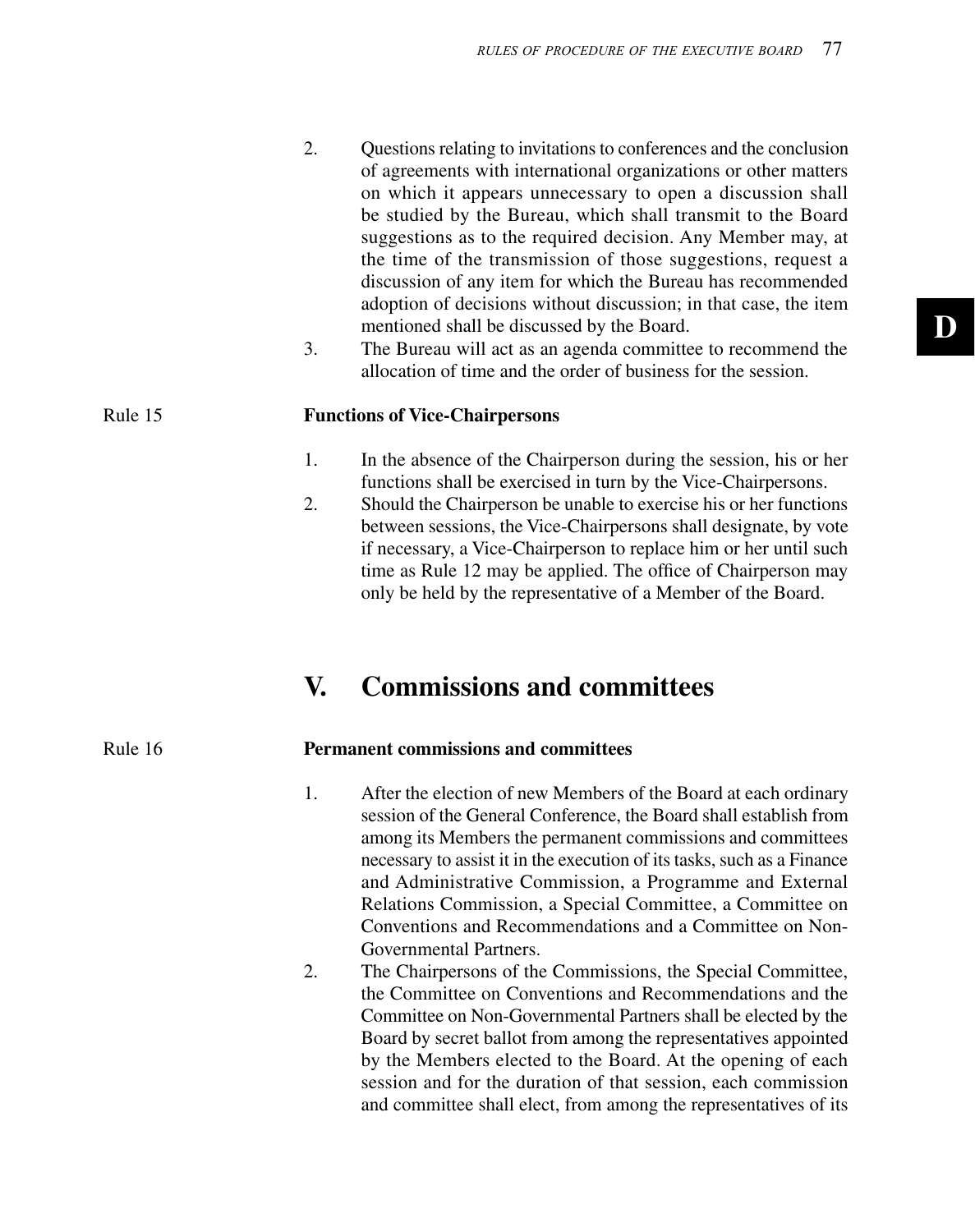|         | Members, a temporary Chairperson preferably belonging to the<br>same electoral group as its Chairperson in order to replace the<br>latter in the exercise of all his or her functions during his or her<br>temporary absence.<br>3.<br>If a Chairperson of a commission or any other subsidiary body<br>is for any reason unable to complete his or her term of office, the<br>Board shall elect by secret ballot a successor to replace him or<br>her for the remainder of the term.<br>4.<br>The commissions and committees shall examine and report to<br>the Executive Board on all questions referred to them by the<br>Executive Board, or, if necessary, by its Chairperson, and shall<br>exercise such other responsibilities as may be entrusted to them<br>by the Board.<br>5.<br>The Finance and Administrative Commission is requested<br>by the Board to submit the draft programme and budget to a<br>technical examination, which shall include a detailed study of<br>the advisability of some of the administrative measures proposed<br>and of their financial implications and to make a detailed report<br>thereon to the Board. |
|---------|------------------------------------------------------------------------------------------------------------------------------------------------------------------------------------------------------------------------------------------------------------------------------------------------------------------------------------------------------------------------------------------------------------------------------------------------------------------------------------------------------------------------------------------------------------------------------------------------------------------------------------------------------------------------------------------------------------------------------------------------------------------------------------------------------------------------------------------------------------------------------------------------------------------------------------------------------------------------------------------------------------------------------------------------------------------------------------------------------------------------------------------------------|
| Rule 17 | <b>Temporary committees</b>                                                                                                                                                                                                                                                                                                                                                                                                                                                                                                                                                                                                                                                                                                                                                                                                                                                                                                                                                                                                                                                                                                                          |
|         | The Board may also establish such temporary committees as it considers<br>necessary for the execution of its task. The terms of reference of such<br>committees shall be specifically defined by the Executive Board at the<br>time of their establishment.                                                                                                                                                                                                                                                                                                                                                                                                                                                                                                                                                                                                                                                                                                                                                                                                                                                                                          |
| Rule 18 | Ex officio member                                                                                                                                                                                                                                                                                                                                                                                                                                                                                                                                                                                                                                                                                                                                                                                                                                                                                                                                                                                                                                                                                                                                    |
|         | The Chairperson of the Executive Board shall be ex officio a Member of<br>all organs of the Board.                                                                                                                                                                                                                                                                                                                                                                                                                                                                                                                                                                                                                                                                                                                                                                                                                                                                                                                                                                                                                                                   |
|         |                                                                                                                                                                                                                                                                                                                                                                                                                                                                                                                                                                                                                                                                                                                                                                                                                                                                                                                                                                                                                                                                                                                                                      |

## **VI. Director-General and Secretariat**

| Rule 19<br>[ $Const. VI.3$ ] | Director-General                                                                                                                                              |
|------------------------------|---------------------------------------------------------------------------------------------------------------------------------------------------------------|
|                              | The Director-General or his or her representative shall participate, without<br>the right to vote, in all meetings of the Executive Board, its organs and its |
|                              | Bureau. He or she may formulate proposals for appropriate action by the                                                                                       |
|                              | Board and make either oral or written statements concerning any question<br>under consideration.                                                              |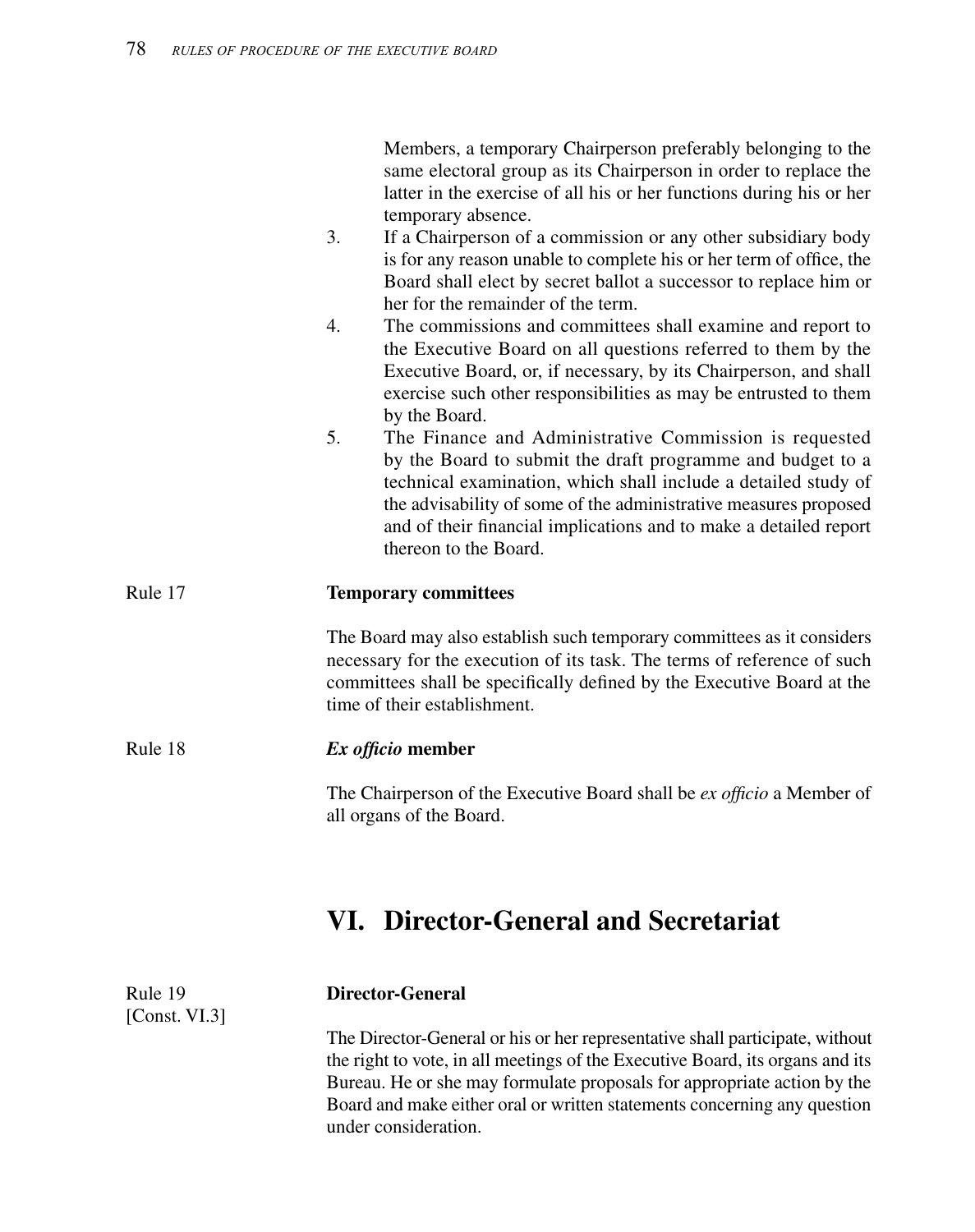#### Rule 20 **Secretariat**

| The Director-General shall place at the disposal of the Board a |
|-----------------------------------------------------------------|
| staff member who shall act as Secretary of the Board.           |

2. The Secretary of the Executive Board shall prepare all meetings of the Board and its organs, attend all meetings, record the decisions, supervise the preparation of summary records and the translation and distribution to the Members of the Board of documents and summary records. He or she shall carry out all tasks entrusted to him or her by the Chairperson of the Board. He or she shall establish and keep up to date the archives of the Executive Board and prepare the publication of its decisions.

## **VII. Working languages, records and documents**

| Rule 21 | Working languages                                                                                                                                                                                                                                                                                                                                              |  |
|---------|----------------------------------------------------------------------------------------------------------------------------------------------------------------------------------------------------------------------------------------------------------------------------------------------------------------------------------------------------------------|--|
|         | Arabic, Chinese, English, French, Russian and Spanish shall be the<br>working languages of the Executive Board.                                                                                                                                                                                                                                                |  |
| Rule 22 | Time limits for distribution of documents                                                                                                                                                                                                                                                                                                                      |  |
|         | 1.<br>The proposed programme and budget to be submitted to the<br>General Conference in its working languages shall be distributed<br>to Members of the Executive Board at least thirty days before the<br>opening of the session of the Board at which it is to be considered.                                                                                |  |
|         | 2.<br>Documents relating to items on the provisional agenda of each<br>session of the Board shall normally be distributed to its Members<br>in the working languages of the Board at least thirty days before<br>the opening of the session. Exceptions to this Rule may be made<br>only if the permission of the Chairperson has been previously<br>obtained. |  |
|         | 3.<br>Unless the Board decides otherwise, it shall not discuss any items,<br>except the reports of commissions and committees, until at least<br>forty-eight hours after the distribution of the relevant documents<br>in its working languages to Members present.                                                                                            |  |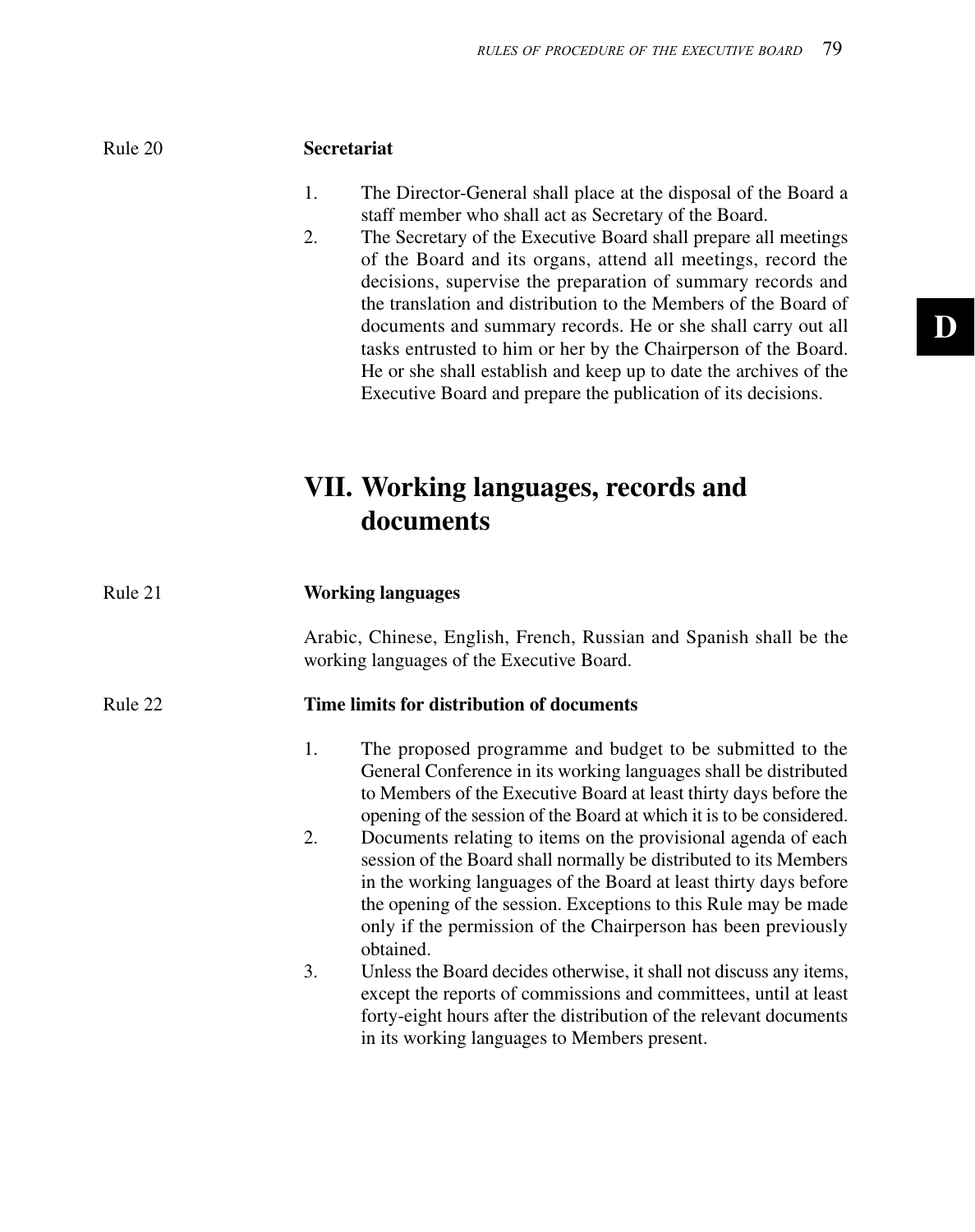| Rule 23 | <b>Summary records</b>                                                                                                                                                                                                                                                                                                                                                                                                        |
|---------|-------------------------------------------------------------------------------------------------------------------------------------------------------------------------------------------------------------------------------------------------------------------------------------------------------------------------------------------------------------------------------------------------------------------------------|
|         | 1.<br>A summary record of all plenary meetings of the Board shall be<br>prepared by the Secretariat. A provisional text shall be submitted<br>to Members for correction as soon as possible but shall not be<br>made public.                                                                                                                                                                                                  |
|         | 2.<br>A corrected text of the summary records of public meetings shall<br>be published not later than three months after the close of each<br>session.                                                                                                                                                                                                                                                                        |
|         | 3.<br>At the beginning of each session the Board shall approve the<br>summary records of the public meetings of the previous session.<br>The summary records of private meetings shall be approved by<br>4.<br>the Board in private meeting.                                                                                                                                                                                  |
| Rule 24 | <b>Decisions</b>                                                                                                                                                                                                                                                                                                                                                                                                              |
|         | The decisions adopted by the Board during the session shall be published<br>not later than one month after its close.                                                                                                                                                                                                                                                                                                         |
| Rule 25 | Verbatim records and recordings                                                                                                                                                                                                                                                                                                                                                                                               |
|         | A verbatim record or a sound recording of the Board's proceedings may<br>be made if the Board so decides; the publication and disposal of these<br>records shall be subject to the decision of the Board. The Members of<br>the Board may have free access to the sound recordings of their own<br>interventions in public or private meetings and, if they so wish, may take<br>a verbatim transcript of their own speeches. |
| Rule 26 | <b>Communication of documentation to Member States, etc.</b>                                                                                                                                                                                                                                                                                                                                                                  |
|         | The Director-General shall communicate all documents and final<br>summary records of public meetings of the Board, and the text of<br>the decisions adopted at each session, to Member States, National<br>Commissions, the United Nations and the specialized agencies<br>immediately on publication.                                                                                                                        |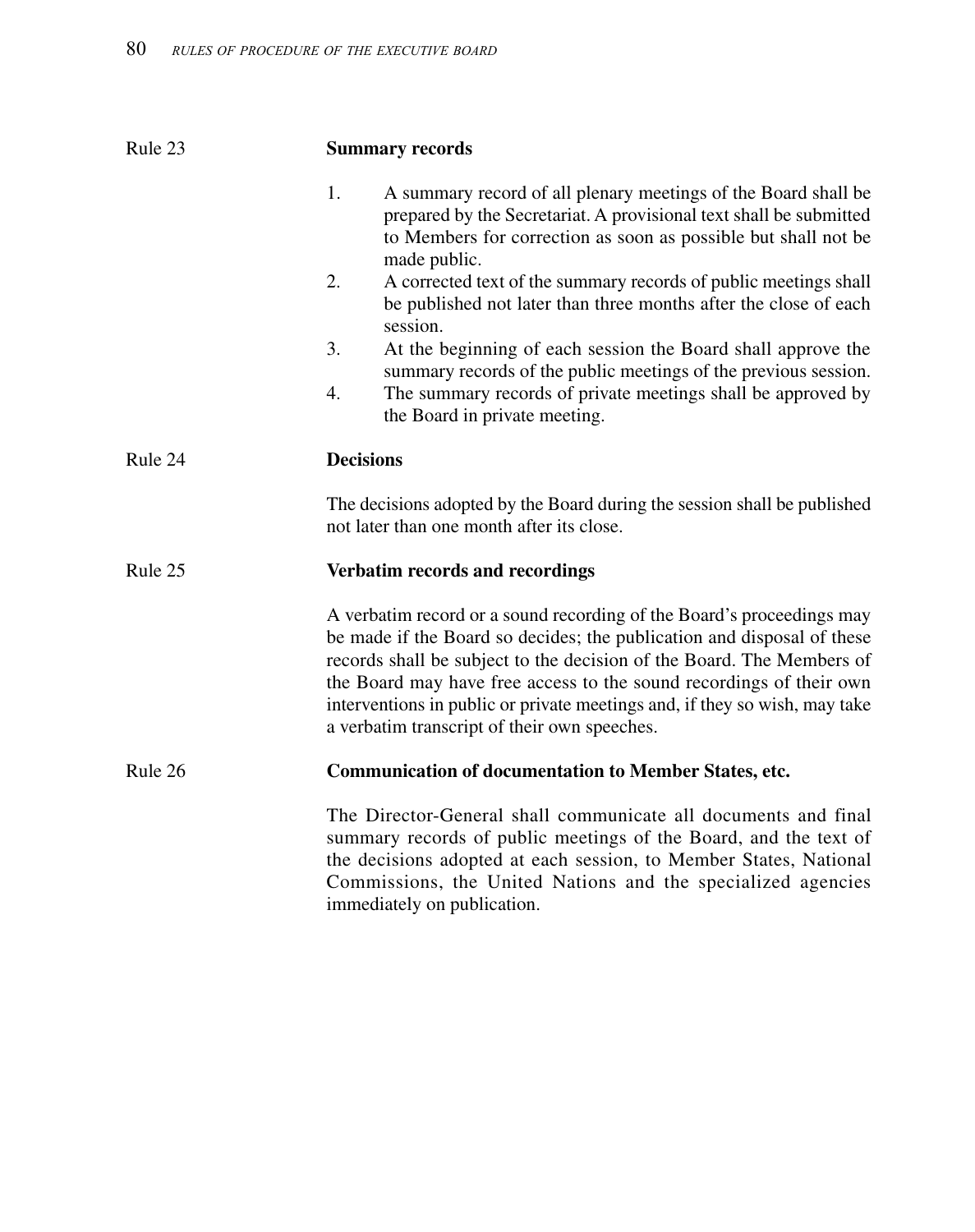# **VIII. Meetings**

| Rule 27 | Quorum                                                                                                                                                                                                                                                                                                                                                                   |  |  |
|---------|--------------------------------------------------------------------------------------------------------------------------------------------------------------------------------------------------------------------------------------------------------------------------------------------------------------------------------------------------------------------------|--|--|
|         | 1.<br>At meetings of the Board the quorum shall consist of a majority<br>of its Members.                                                                                                                                                                                                                                                                                 |  |  |
|         | 2.<br>The Board shall not decide on any matter unless a quorum is<br>present.                                                                                                                                                                                                                                                                                            |  |  |
|         | 3.<br>At meetings of subsidiary bodies the quorum shall consist of<br>a majority of the Members appointed to the body in question.<br>However, if, after five minutes' adjournment, there is still no<br>quorum as above defined, the Chairperson may request the<br>agreement of all Members actually present temporarily to waive<br>the provisions of this paragraph. |  |  |
| Rule 28 | <b>Publicity of meetings</b>                                                                                                                                                                                                                                                                                                                                             |  |  |
|         | The meetings of the Board shall, unless the Board decides otherwise, be<br>held in public.                                                                                                                                                                                                                                                                               |  |  |
| Rule 29 | <b>Private meetings and documents</b>                                                                                                                                                                                                                                                                                                                                    |  |  |
|         | 1.<br>When, in exceptional circumstances, the Board decides to hold<br>a private meeting it shall determine the persons who shall be<br>present, having regard to Article VI.3 of the Constitution, to the<br>right of Members to be accompanied by advisers or experts,<br>and to agreements entered into with the United Nations and the<br>specialized agencies.      |  |  |
|         | 2.<br>Any decision taken by the Board at a private meeting shall be<br>announced at a subsequent public meeting.                                                                                                                                                                                                                                                         |  |  |
|         | 3.<br>At each private meeting, the Board shall decide whether a report<br>of its work at that meeting shall be published.                                                                                                                                                                                                                                                |  |  |
|         | Private documents shall normally be made accessible to the<br>4.<br>public after a period of twenty years.                                                                                                                                                                                                                                                               |  |  |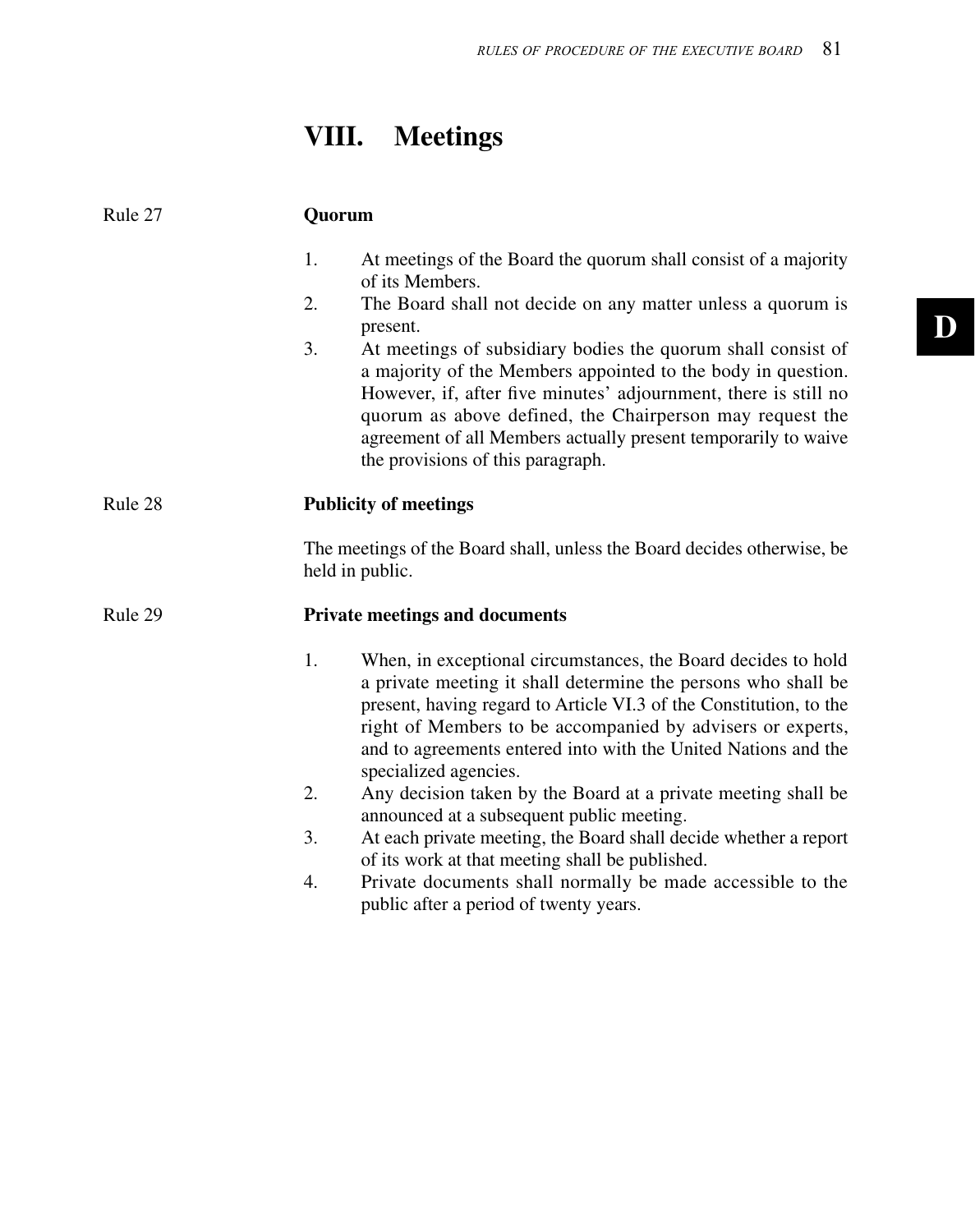## **IX. Conduct of business**

| Rule 30 | <b>Speeches</b>                                                                                                                                                                                                                                                                                                                                                                                                                                                                                                                                                                                                                                                                                                                                                                                                                                                                                                                                                                                                  |
|---------|------------------------------------------------------------------------------------------------------------------------------------------------------------------------------------------------------------------------------------------------------------------------------------------------------------------------------------------------------------------------------------------------------------------------------------------------------------------------------------------------------------------------------------------------------------------------------------------------------------------------------------------------------------------------------------------------------------------------------------------------------------------------------------------------------------------------------------------------------------------------------------------------------------------------------------------------------------------------------------------------------------------|
|         | 1.<br>No one may address the Board without having previously<br>obtained the permission of the Chairperson. The Chairperson<br>may call a speaker to order if his or her remarks are not relevant<br>to the subject under discussion.<br>2.<br>Representatives of the United Nations and the specialized<br>agencies may participate without the right to vote, in the<br>discussions of the Board and its subsidiary organs.<br>3.<br>Observers of Member States and of non-Member States may be<br>invited by the Board to address it on matters under discussion.<br>4.<br>Observers of intergovernmental or international non-governmental<br>organizations and other qualified persons may be invited by the<br>Board to address it on matters within their competence.<br>5.<br>Any Member of the Board may take part in the work of subsidiary<br>bodies to which it does not belong. In such cases, and in the<br>absence of any contrary decision by the Board, it shall not have<br>the right to vote. |
| Rule 31 | Order of speeches                                                                                                                                                                                                                                                                                                                                                                                                                                                                                                                                                                                                                                                                                                                                                                                                                                                                                                                                                                                                |
|         | The Chairperson shall call upon speakers in the order in which they<br>signify their wish to speak.                                                                                                                                                                                                                                                                                                                                                                                                                                                                                                                                                                                                                                                                                                                                                                                                                                                                                                              |
| Rule 32 | Time limit on speeches                                                                                                                                                                                                                                                                                                                                                                                                                                                                                                                                                                                                                                                                                                                                                                                                                                                                                                                                                                                           |
|         | The Board may limit the time to be allowed to each speaker.                                                                                                                                                                                                                                                                                                                                                                                                                                                                                                                                                                                                                                                                                                                                                                                                                                                                                                                                                      |
| Rule 33 | <b>Closing of list of speakers</b>                                                                                                                                                                                                                                                                                                                                                                                                                                                                                                                                                                                                                                                                                                                                                                                                                                                                                                                                                                               |
|         | During the course of a debate the Chairperson may announce the list of<br>speakers and, with the consent of the Board, declare the list closed. He<br>or she may, however, accord the right of reply to a Member if a speech<br>delivered after the list has been declared closed makes this desirable.                                                                                                                                                                                                                                                                                                                                                                                                                                                                                                                                                                                                                                                                                                          |
| Rule 34 | <b>Texts of proposals</b>                                                                                                                                                                                                                                                                                                                                                                                                                                                                                                                                                                                                                                                                                                                                                                                                                                                                                                                                                                                        |
|         | At the request of any Member, supported by two other Members,<br>discussion of any substantive motion, resolution or amendment shall be<br>suspended until the text is circulated in the working languages to all<br>Members present.                                                                                                                                                                                                                                                                                                                                                                                                                                                                                                                                                                                                                                                                                                                                                                            |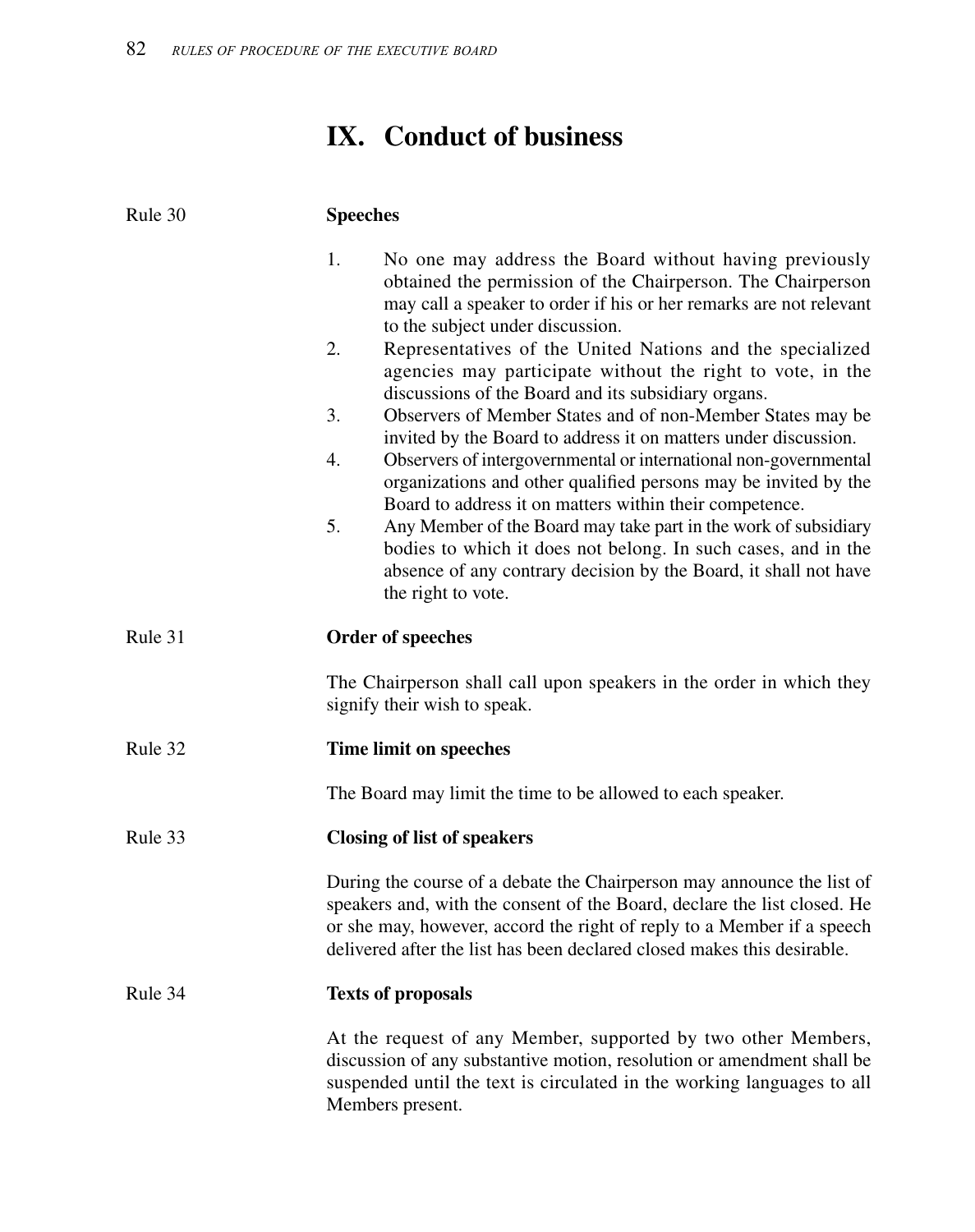| Rule 34A | Decisions involving expenditure <sup>1</sup>                                                                                                                                                                                                                                                                                                                                                                                                                                                                                                                                                                                                                                                                                 |
|----------|------------------------------------------------------------------------------------------------------------------------------------------------------------------------------------------------------------------------------------------------------------------------------------------------------------------------------------------------------------------------------------------------------------------------------------------------------------------------------------------------------------------------------------------------------------------------------------------------------------------------------------------------------------------------------------------------------------------------------|
|          | The Executive Board shall not take a decision involving expenditure<br>unless it has before it a report from the Director-General on the<br>administrative and financial implications of the proposal.                                                                                                                                                                                                                                                                                                                                                                                                                                                                                                                       |
| Rule 35  | <b>Withdrawal of proposals</b>                                                                                                                                                                                                                                                                                                                                                                                                                                                                                                                                                                                                                                                                                               |
|          | A proposal may be withdrawn by its proposer at any time before voting<br>on it has begun, provided that the proposal has not been amended. A<br>proposal withdrawn may be reintroduced by any other Member.                                                                                                                                                                                                                                                                                                                                                                                                                                                                                                                  |
| Rule 36  | <b>Division of proposals</b>                                                                                                                                                                                                                                                                                                                                                                                                                                                                                                                                                                                                                                                                                                 |
|          | Parts of a proposal shall be voted on separately if a Member requests<br>that the proposal be divided. Those parts of a proposal which have been<br>approved in separate vote shall then be put to a vote as a whole. If all the<br>operative parts of the proposal have been rejected, the proposal shall be<br>considered to have been rejected as a whole.                                                                                                                                                                                                                                                                                                                                                                |
| Rule 37  | <b>Voting on amendments</b>                                                                                                                                                                                                                                                                                                                                                                                                                                                                                                                                                                                                                                                                                                  |
|          | 1.<br>When an amendment to a proposal is moved, the amendment<br>shall be voted on first.<br>2.<br>When two or more amendments to a proposal are moved, the<br>Board shall first vote on the amendment furthest removed in<br>substance from the original proposal and then on the amendment<br>next furthest removed therefrom and so on, until all the<br>amendments have been put to the vote. The Chairperson shall<br>determine the order of voting on amendments under this Rule.<br>3.<br>If one or more amendments are adopted, the amended proposal<br>shall then be voted upon.<br>4.<br>A motion is considered an amendment to a proposal if it merely<br>adds to, deletes from or revises part of that proposal. |
| Rule 38  | Order of voting on proposals                                                                                                                                                                                                                                                                                                                                                                                                                                                                                                                                                                                                                                                                                                 |
|          | 1.<br>If two or more proposals, other than amendments, relate to the<br>same question, they shall, unless the Board decides otherwise, be<br>voted on in the order in which they were submitted. The Board                                                                                                                                                                                                                                                                                                                                                                                                                                                                                                                   |

<sup>1.</sup> Amendment adopted by the Executive Board at its 170th session ([170 EX/Decision 5.1](https://unesdoc.unesco.org/ark:/48223/pf0000137349_eng.nameddest=5.1), October 2004). The numbering of this Rule by adding an "A" to it does not indicate any hierarchy with respect to the other Rules.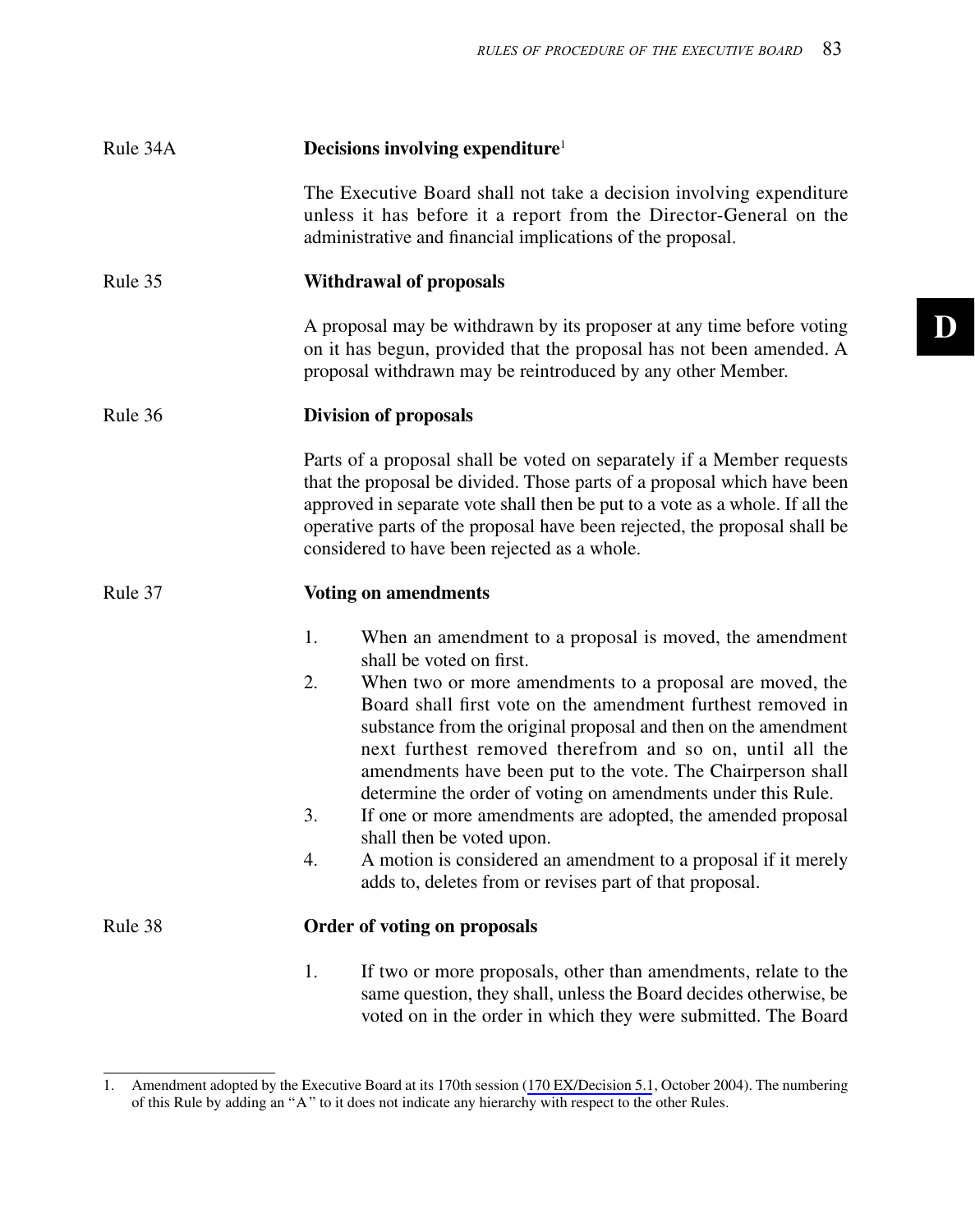may, after each vote on a proposal, decide whether to vote on the next proposal.

2. A motion requiring that no decision be taken on a proposal shall have priority over that proposal.

#### Rule 39 **Points of order**

During the discussion of any matter a Member may rise to a point of order and the point of order shall be immediately decided by the Chairperson. An appeal may be made against the ruling of the Chairperson. It shall be put to the vote immediately and the Chairperson's ruling shall stand unless overruled by a majority of Members present and voting.

#### Rule 40 **Procedural motions**

During discussion of any matter, a Member may propose a procedural motion: suspension or adjournment of the meeting, adjournment of the debate or closure of the debate.

#### Rule 41 **Suspension or adjournment of the meeting**

During the discussion of any matter, a Member may move the suspension or the adjournment of the meeting. Any such motion, if seconded, shall be put to the vote immediately and without discussion.

#### Rule 42 **Adjournment of debate**

During the discussion of any matter, a Member may move the adjournment of the debate on the item under discussion. On moving the adjournment a Member shall indicate whether it moves the adjournment sine die or to a particular time which it shall specify. Any such motion, if seconded, shall be put to the vote immediately and without discussion.

#### Rule 43 **Closure of debate**

During the discussion of any matter, a Member may move the closure of the debate whether or not any other Member has signified its wish to speak. If such a motion is seconded, the Chairperson shall indicate the proposals which have been submitted on the substance of the item under discussion and which shall be put to the vote after the closure of the debate. Permission to speak against the closure may be accorded to not more than two speakers. The Chairperson shall then put to the vote the motion for closure and, if the Board is in favour, he or she shall declare the closure of the debate.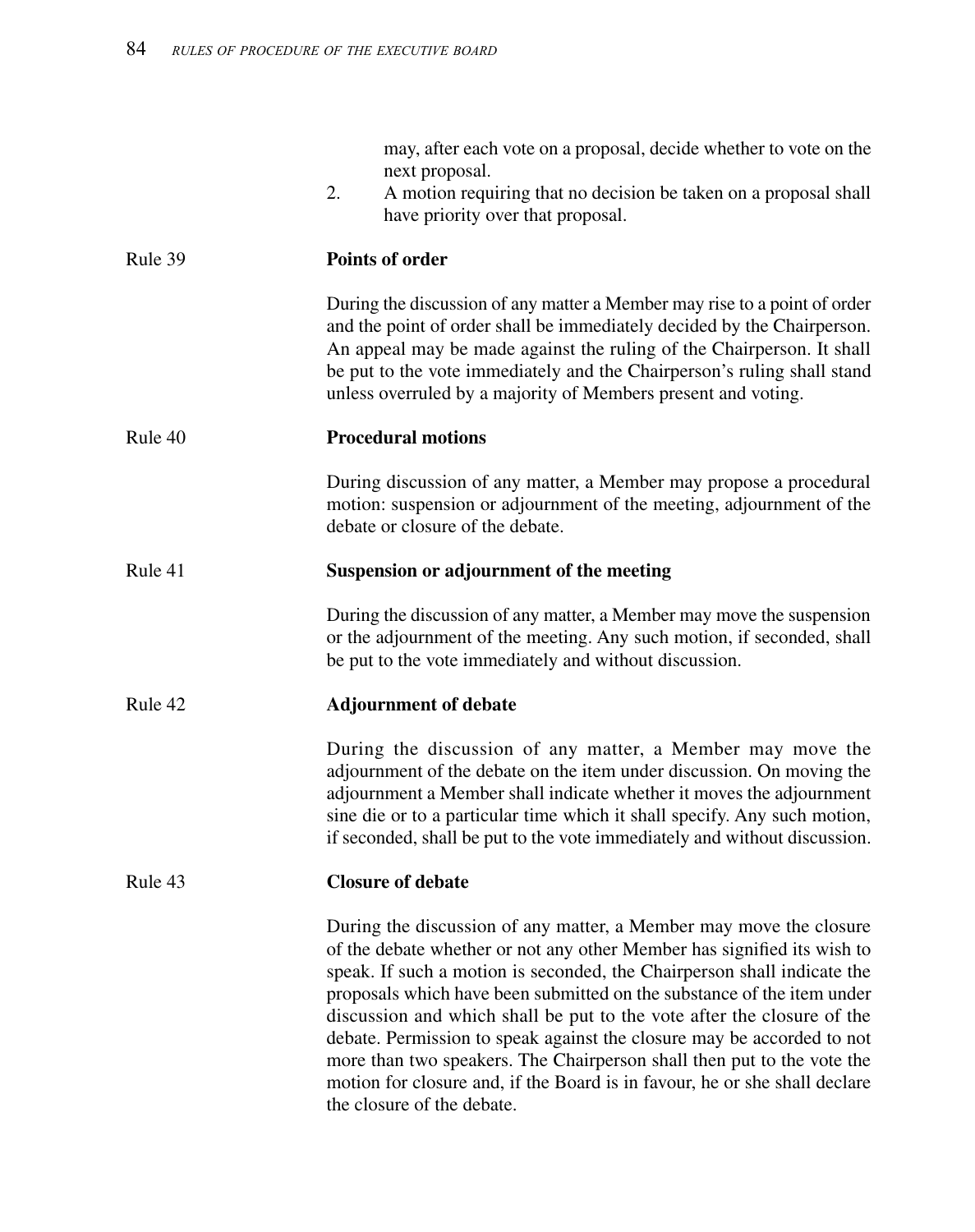| Rule 44 | Order of procedural motions                                                                                                                                                                                                                                                                                                                                                    |
|---------|--------------------------------------------------------------------------------------------------------------------------------------------------------------------------------------------------------------------------------------------------------------------------------------------------------------------------------------------------------------------------------|
|         | Subject to Rule 39 the following motions shall have precedence in the<br>following order over all other proposals or motions before the meeting:<br>(a) to suspend the meeting;<br>(b) to adjourn the meeting;<br>(c) to adjourn the debate on the item under discussion;<br>(d) to close the debate on the item under discussion.                                             |
| Rule 45 | <b>Reconsideration of proposals</b>                                                                                                                                                                                                                                                                                                                                            |
|         | When a proposal has been adopted or rejected it may not be reconsidered<br>at the same session of the Board, unless the Board, by a two-thirds<br>majority of the Members present and voting, so decides. Permission to<br>speak on a motion to reconsider shall be accorded only to two speakers<br>opposing the motion, after which it shall be immediately put to the vote. |
| Rule 46 | <b>New documents during sessions</b>                                                                                                                                                                                                                                                                                                                                           |
|         | When, during sessions of the Board or of its subsidiary organs, new<br>documents are requested, the Director-General shall, prior to a decision<br>being taken thereon, submit an estimate of the cost of their production.                                                                                                                                                    |
| Rule 47 | <b>Adoption of draft decisions recommended</b><br>by plenary commissions                                                                                                                                                                                                                                                                                                       |
|         | The Board shall adopt the entire set of draft decisions recommended<br>by each plenary commission (Programme and External Relations<br>Commission and Finance and Administrative Commission) as a whole,<br>unless a Member State requests that a specific decision be adopted<br>separately.                                                                                  |

## **X. Voting**

| Rule 48         |  |
|-----------------|--|
| [Const. V.C.14] |  |

#### **Voting rights**

- 1. Each Member of the Board shall have one vote.
- 2. A Member State shall have no vote in the Executive Board or in any of its committees, commissions and other subsidiary organs if the total amount of contributions due from it exceeds the total amount of contributions payable by it for the current year and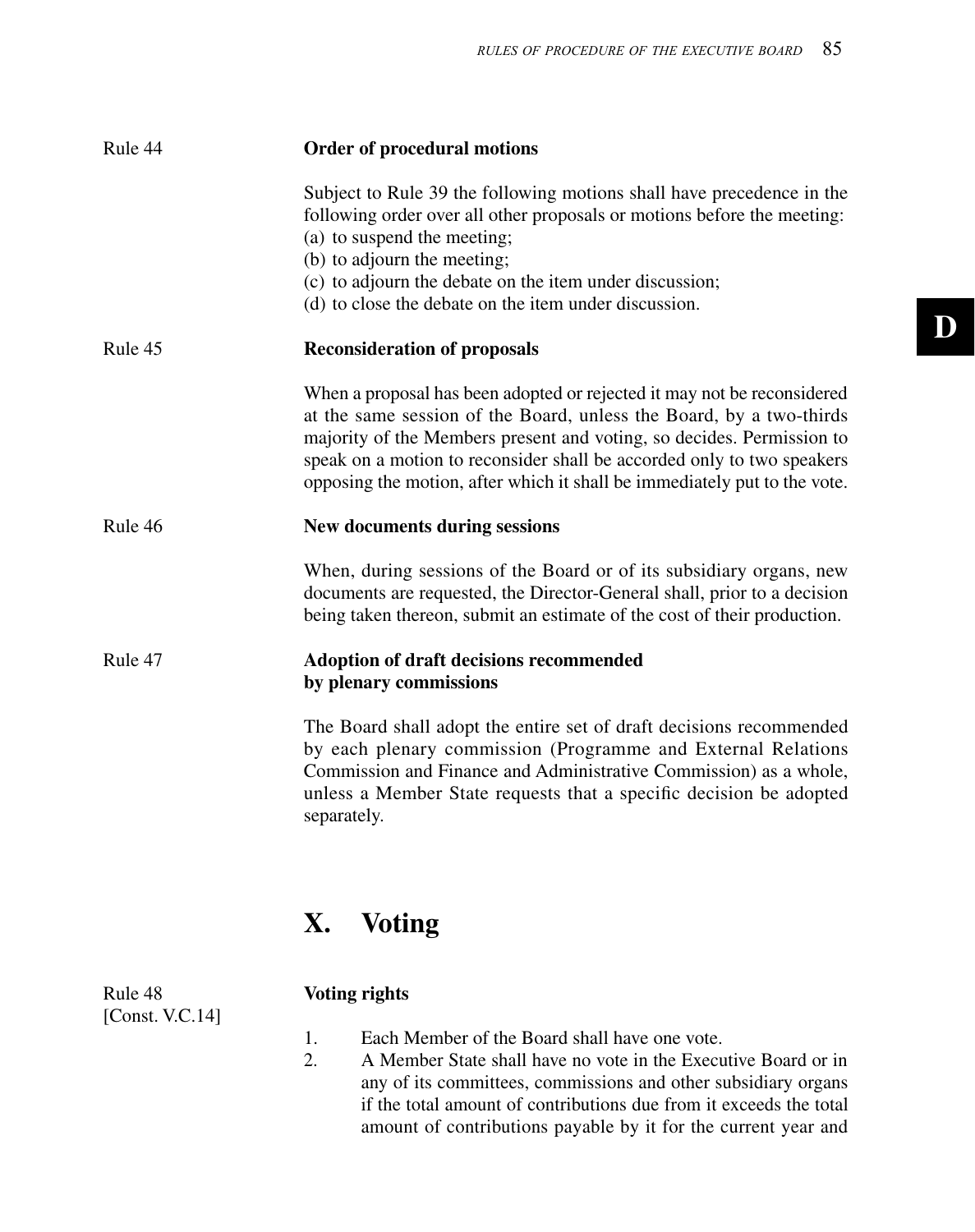|         | the immediately preceding calendar year. The General Conference<br>may nevertheless permit such a Member State to vote, if it is<br>satisfied under the procedure and decision provided for in Rule 80<br>of the Rules of Procedure of the General Conference, that failure<br>to pay is due to conditions beyond the control of the Member State.                                                                                                                          |
|---------|-----------------------------------------------------------------------------------------------------------------------------------------------------------------------------------------------------------------------------------------------------------------------------------------------------------------------------------------------------------------------------------------------------------------------------------------------------------------------------|
| Rule 49 | <b>Conduct during voting</b>                                                                                                                                                                                                                                                                                                                                                                                                                                                |
|         | After the Chairperson has announced the beginning of voting, no one<br>shall interrupt the voting except on a point of order in connection with<br>the actual conduct of the voting.                                                                                                                                                                                                                                                                                        |
| Rule 50 | <b>Simple majority</b>                                                                                                                                                                                                                                                                                                                                                                                                                                                      |
|         | Decisions of the Board shall be taken by a simple majority of the<br>Members present and voting, except where otherwise specified in these<br>Rules. For the purposes of determining the majority, only Members<br>casting an affirmative or negative vote shall be counted as "present and<br>voting"; Members who abstain from voting shall be considered as not<br>voting.                                                                                               |
| Rule 51 | Two-thirds majority                                                                                                                                                                                                                                                                                                                                                                                                                                                         |
|         | In the following cases a two-thirds majority of the Members present and<br>voting is required:<br>- reconsideration of proposals (Rule 45);<br>- consultation by correspondence (Rule 60);<br>- amendment of Rules of Procedure (Rule 66);<br>- suspension of Rules of Procedure (Rule 67);<br>- establishment, before each session of the General Conference, of the<br>list of States not Members of UNESCO which are to be invited to send<br>observers to that session. |
| Rule 52 | Show of hands                                                                                                                                                                                                                                                                                                                                                                                                                                                               |
|         | Voting shall normally be by show of hands. In this case, if there is any<br>doubt concerning the result of a vote, the Chairperson may take a second<br>vote by show of hands or by roll-call.                                                                                                                                                                                                                                                                              |
| Rule 53 | <b>Roll-call</b>                                                                                                                                                                                                                                                                                                                                                                                                                                                            |
|         | At the request of any Member, a vote shall be taken by roll-call;<br>Members' names shall be called in alphabetical order and the vote of<br>each Member participating shall be recorded in the summary record of<br>the meeting.                                                                                                                                                                                                                                           |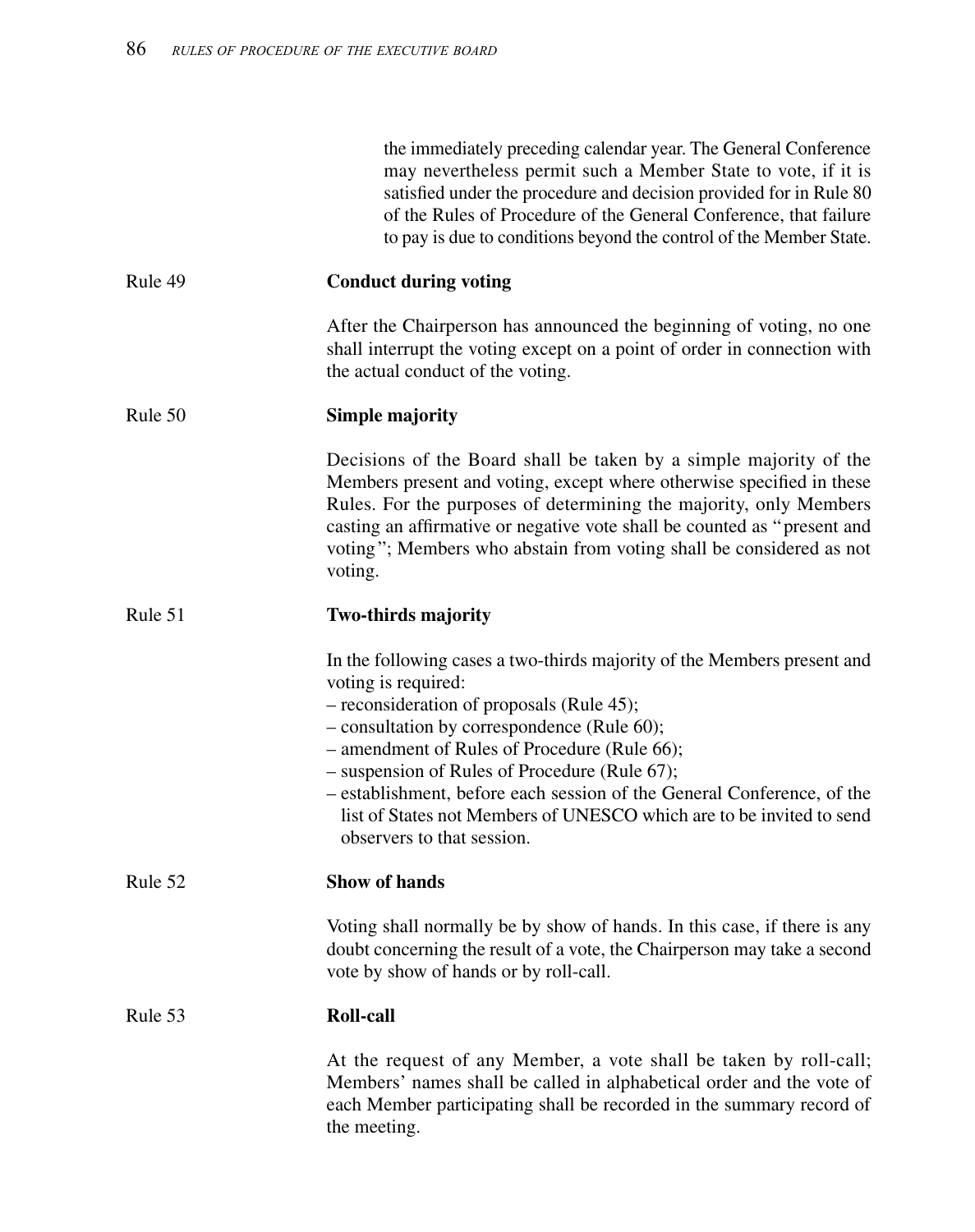| Rule 54 | <b>Secret ballot</b>                                                                                                                                                                                                                                                                                                                                                                                                                                                                                                                                                                                                                                                                                                                                                                                                                       |  |  |
|---------|--------------------------------------------------------------------------------------------------------------------------------------------------------------------------------------------------------------------------------------------------------------------------------------------------------------------------------------------------------------------------------------------------------------------------------------------------------------------------------------------------------------------------------------------------------------------------------------------------------------------------------------------------------------------------------------------------------------------------------------------------------------------------------------------------------------------------------------------|--|--|
|         | 1.<br>The nomination of a candidate for the post of Director-General<br>shall be decided by secret ballot.<br>2.<br>All other elections and decisions relating to individuals shall be<br>voted on by secret ballot whenever five or more Members shall<br>so request or if the Chairperson shall so decide.                                                                                                                                                                                                                                                                                                                                                                                                                                                                                                                               |  |  |
| Rule 55 | Conduct of voting by secret ballot                                                                                                                                                                                                                                                                                                                                                                                                                                                                                                                                                                                                                                                                                                                                                                                                         |  |  |
|         | 1.<br>Before the vote begins, the Chairperson shall appoint two tellers<br>to scrutinize the votes cast.<br>2.<br>When the counting of the votes is completed and the tellers have<br>reported to the Chairperson, he or she shall announce the results<br>of the ballot bearing in mind that the voting will be recorded as<br>follows:<br>(a) From the total number of the Members of the Board will be<br>deducted:<br>- the number of Members absent, if any;<br>- the number of blank ballot papers, if any;<br>- the number of invalid ballot papers, if any.<br>(b) The remaining number will constitute the number of votes<br>recorded. The majority required will be more than half that<br>number.<br>(c) Those receiving a number of votes in favour, equal or<br>superior to the majority required shall be declared elected. |  |  |
| Rule 56 | Voting in elections                                                                                                                                                                                                                                                                                                                                                                                                                                                                                                                                                                                                                                                                                                                                                                                                                        |  |  |
|         | 1.<br>When a single elective place is to be filled, any candidate<br>obtaining in the first ballot an absolute majority (i.e. more than<br>half) of the votes cast shall be declared elected.<br>2.<br>If no candidate obtains an absolute majority in the first ballot,<br>further ballots shall be taken. Any candidate obtaining an<br>absolute majority of the votes cast shall be declared elected. If,                                                                                                                                                                                                                                                                                                                                                                                                                               |  |  |
|         | after four ballots have been taken, no candidate has obtained an<br>absolute majority, a final ballot shall be taken, restricted to the<br>two candidates who obtained the most votes in the fourth ballot.<br>The candidate obtaining a majority of the votes cast shall be<br>declared elected.<br>3.<br>When two or more elective places are to be filled at one time<br>under the same conditions, those candidates obtaining in the first<br>ballot an absolute majority of the votes cast shall be declared<br>elected. If the number of candidates obtaining such a majority                                                                                                                                                                                                                                                        |  |  |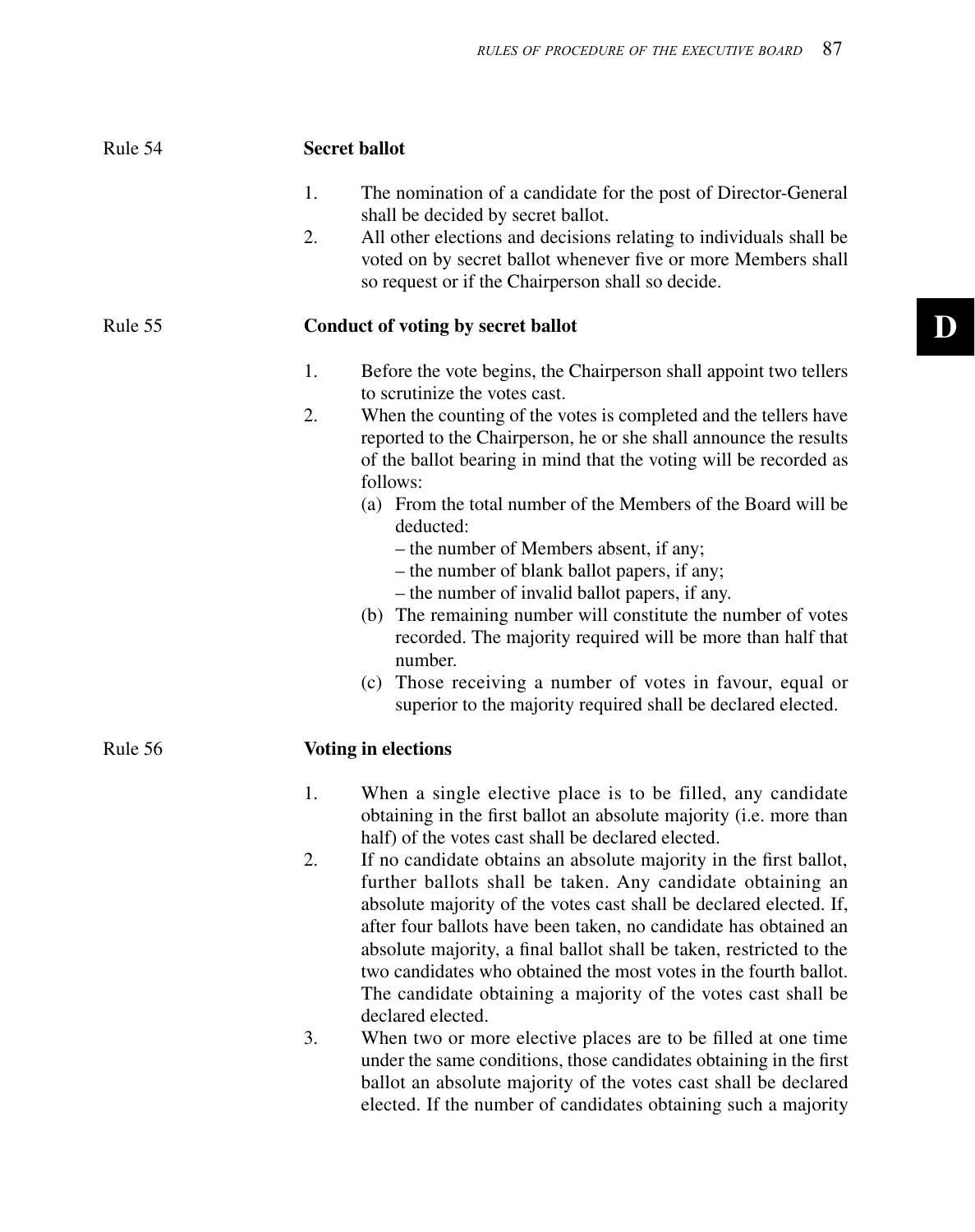is less than the number of places to be filled, there shall be additional ballots to fill the remaining places, the voting being restricted to the candidates obtaining the greatest number of votes in the previous ballot, to a number not exceeding twice the number of places remaining to be filled.

- 4. If necessary, in order to determine the candidates to participate in a restricted ballot, an eliminating ballot may be taken restricted to the candidates having obtained the same number of votes in the previous ballot.
- 5. If, in the final ballot or an eliminating ballot, two or more candidates obtain the same number of votes, the Chairperson shall decide between them by drawing lots.

#### Rule 57 **Equally divided votes**

If a vote is equally divided, in voting not concerned with elections, a second vote shall be taken after a suspension of the meeting. If there is still no majority in favour of the proposal, it shall be considered as lost.

## **XI. Special procedures**

#### Rule 58 **Nomination of Director-General**

- 1. At least six months before the expiry of the term of office of the Director-General or in case of vacancy at any other time, the Executive Board shall, as soon as possible, invite Member States to suggest the names of persons who might be considered for the post of Director-General, requesting them at the same time to provide full biographical details regarding these persons.
- 2. The Executive Board shall consider in private meeting all the names so suggested, together with any proposed by Members of the Board, provided that no candidature shall be considered unless biographical details are available.
- 3. The person to be nominated by the Executive Board shall be chosen by secret ballot.
- 4. The Chairperson of the Board shall inform the General Conference of the candidate nominated by the Board.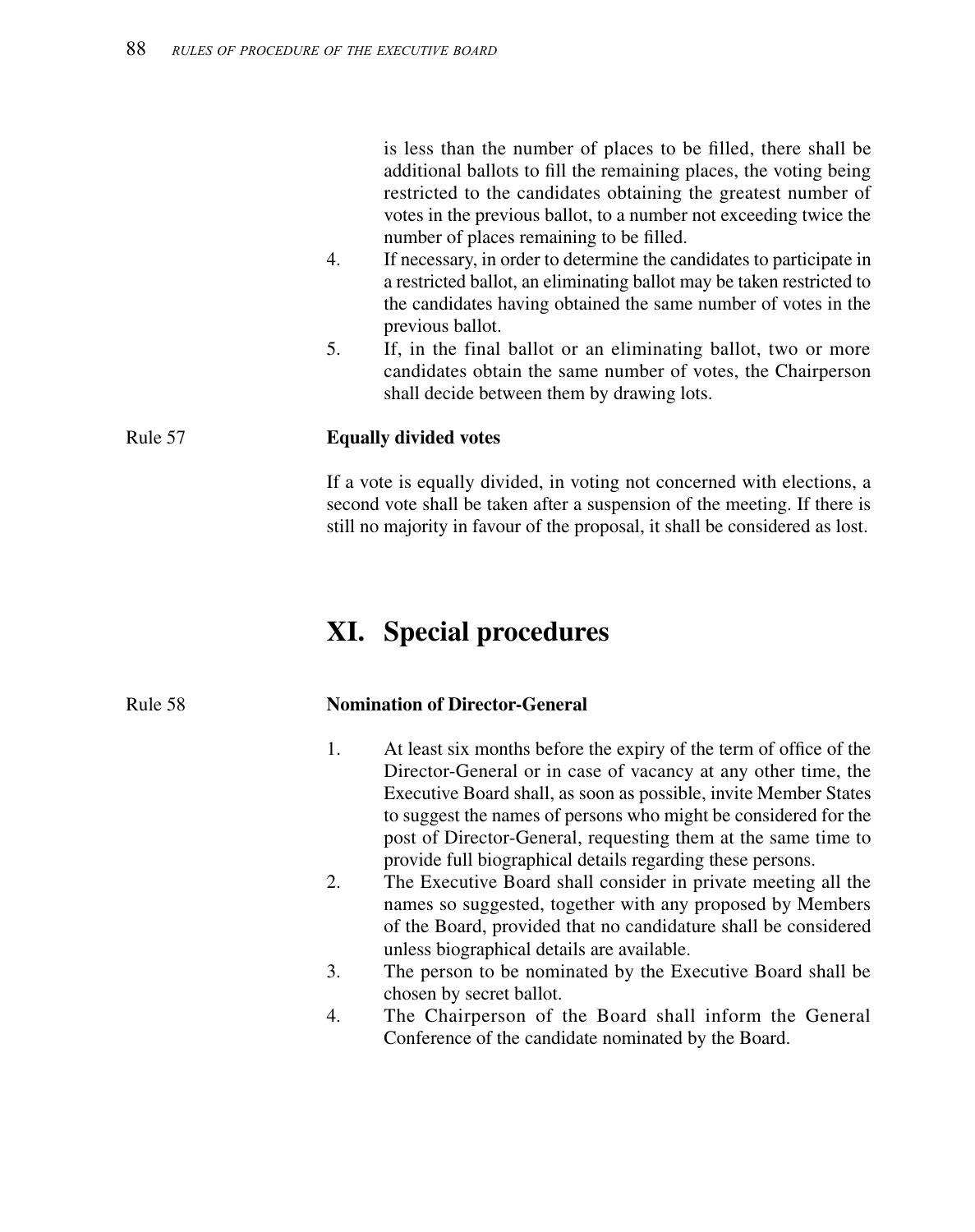#### Rule 59 **Appointments to the Secretariat and consultations on its structure**

| 1. | The Director-General shall inform the Board, in a private          |
|----|--------------------------------------------------------------------|
|    | meeting, of every appointment, promotion or renewal of a           |
|    | contract of officials at D-1 level and above that has taken place  |
|    | since the previous session and report on the proper application of |
|    | the personnel management system.                                   |

2. The Director-General shall consult, on the basis of a relevant document, the Executive Board at least every two years regarding the structure of the Secretariat and, in particular, on any important changes he or she contemplates making in it, and on any questions of policy involved in making appointments to senior posts in the Secretariat.

#### Rule 60 **Special consultation by correspondence**

Should the approval of the Executive Board be required for measures of exceptional urgency and importance while the Board is not in session, the Chairperson may, if he or she judges proper, consult the Members by correspondence. The proposed measures shall be adopted if they are approved by two thirds of the Members.

## **XII. Financial and administrative arrangements**

| Rule 61 | Travel expenses and subsistence allowance                                                                                                                                                                                                                           |  |  |
|---------|---------------------------------------------------------------------------------------------------------------------------------------------------------------------------------------------------------------------------------------------------------------------|--|--|
|         | The Organization shall pay for travel performed by the representatives<br>of the Members of the Board in the execution of their duties as Members<br>and shall provide them with a subsistence allowance, on the conditions<br>defined in the annex to these Rules. |  |  |
| Rule 62 | <b>Reimbursement of office expenses</b>                                                                                                                                                                                                                             |  |  |
|         | The Organization shall also reimburse to the representatives of the<br>Members at their request secretariat and communication expenses<br>incurred in the performance of their functions as Members, on the<br>conditions defined in the annex to these Rules.      |  |  |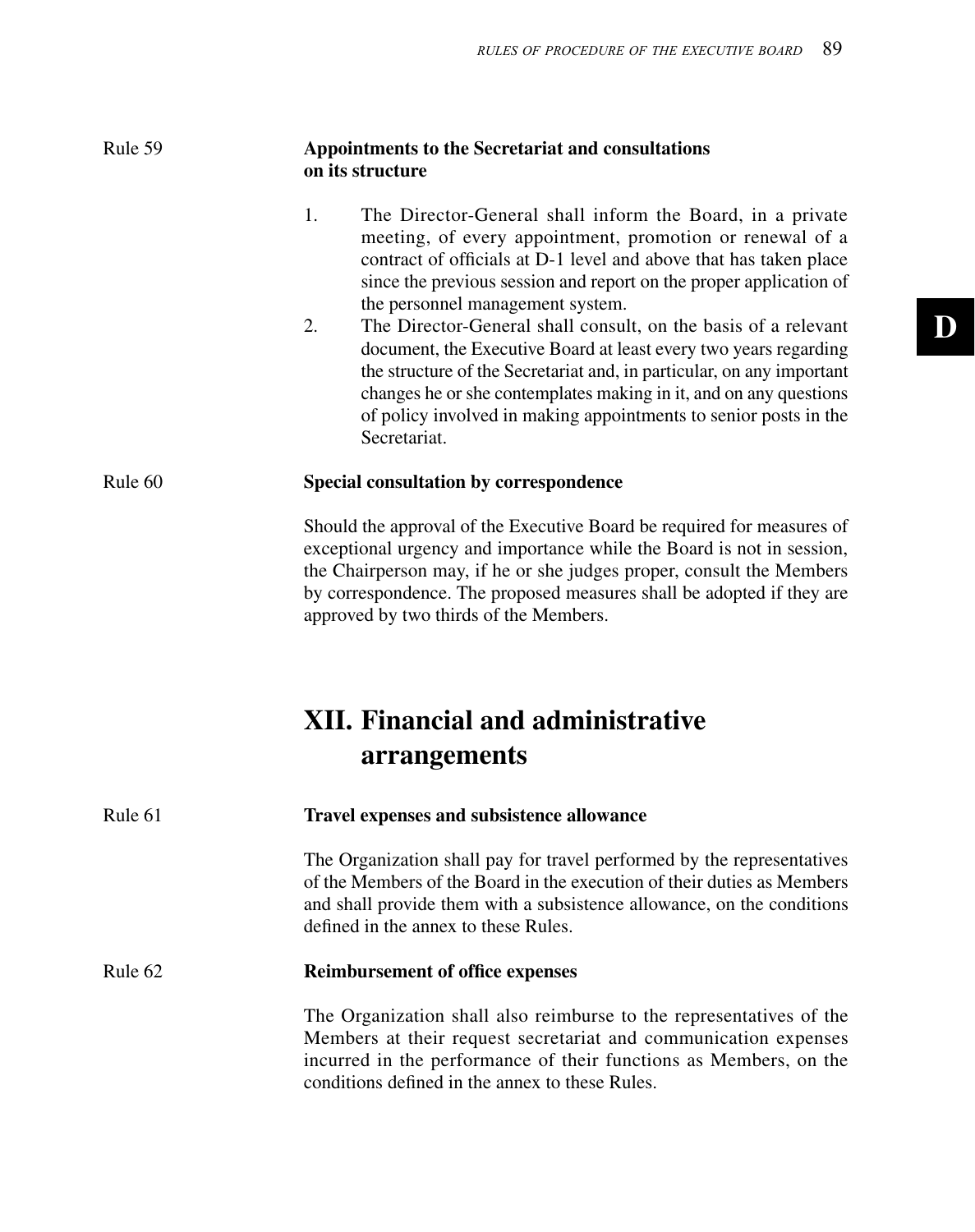| Rule 63 | <b>Representation allowance</b>                                                                                                                                                                                                                                                                                                                      |
|---------|------------------------------------------------------------------------------------------------------------------------------------------------------------------------------------------------------------------------------------------------------------------------------------------------------------------------------------------------------|
|         | A representation allowance, of an amount to be determined from time to<br>time by the General Conference, on the proposal of the Board, shall be<br>paid to the Chairperson of the Executive Board, during his or her term of<br>office as Chairperson, on the conditions fixed by him or her.                                                       |
| Rule 64 | <b>Restriction on other expenses and allowances</b><br>and on remuneration                                                                                                                                                                                                                                                                           |
|         | The representatives and alternates appointed by Members of the Board<br>shall not, during their term of office, accept from the Organization<br>payment of any expenses or allowances other than those provided for<br>in Rules 61, 62 and 63. They shall not receive any fees or remuneration<br>from the Organization during their term of office. |
| Rule 65 | <b>Restriction on appointment to Secretariat</b>                                                                                                                                                                                                                                                                                                     |
|         | Representatives and alternates appointed by Members of the Board may<br>not enter into a contractual relationship with the Secretariat until eighteen<br>months have elapsed from the date of cessation of their representative<br>functions.                                                                                                        |

# **XIII. Amendment and suspension**

| Rule 66 | Amendment                                                                                                                                                                                                                                                                                                                                                                               |  |  |  |
|---------|-----------------------------------------------------------------------------------------------------------------------------------------------------------------------------------------------------------------------------------------------------------------------------------------------------------------------------------------------------------------------------------------|--|--|--|
|         | These Rules of Procedure, except when they reproduce provisions of the<br>Constitution or decisions of the General Conference, may be amended by<br>a decision of the Executive Board taken by a two-thirds majority of the<br>Members present and voting, provided that the proposal for amendment<br>has first been placed on the agenda.                                             |  |  |  |
|         | <b>Suspension</b>                                                                                                                                                                                                                                                                                                                                                                       |  |  |  |
| Rule 67 | A Rule of Procedure, except when it reproduces provisions of the<br>Constitution or decisions of the General Conference, may be suspended<br>by a decision of the Board taken by a two-thirds majority of the<br>Members present and voting provided that twenty-four hours' notice of<br>the proposal for suspension has been given. The notice may be waived<br>if no Member objects. |  |  |  |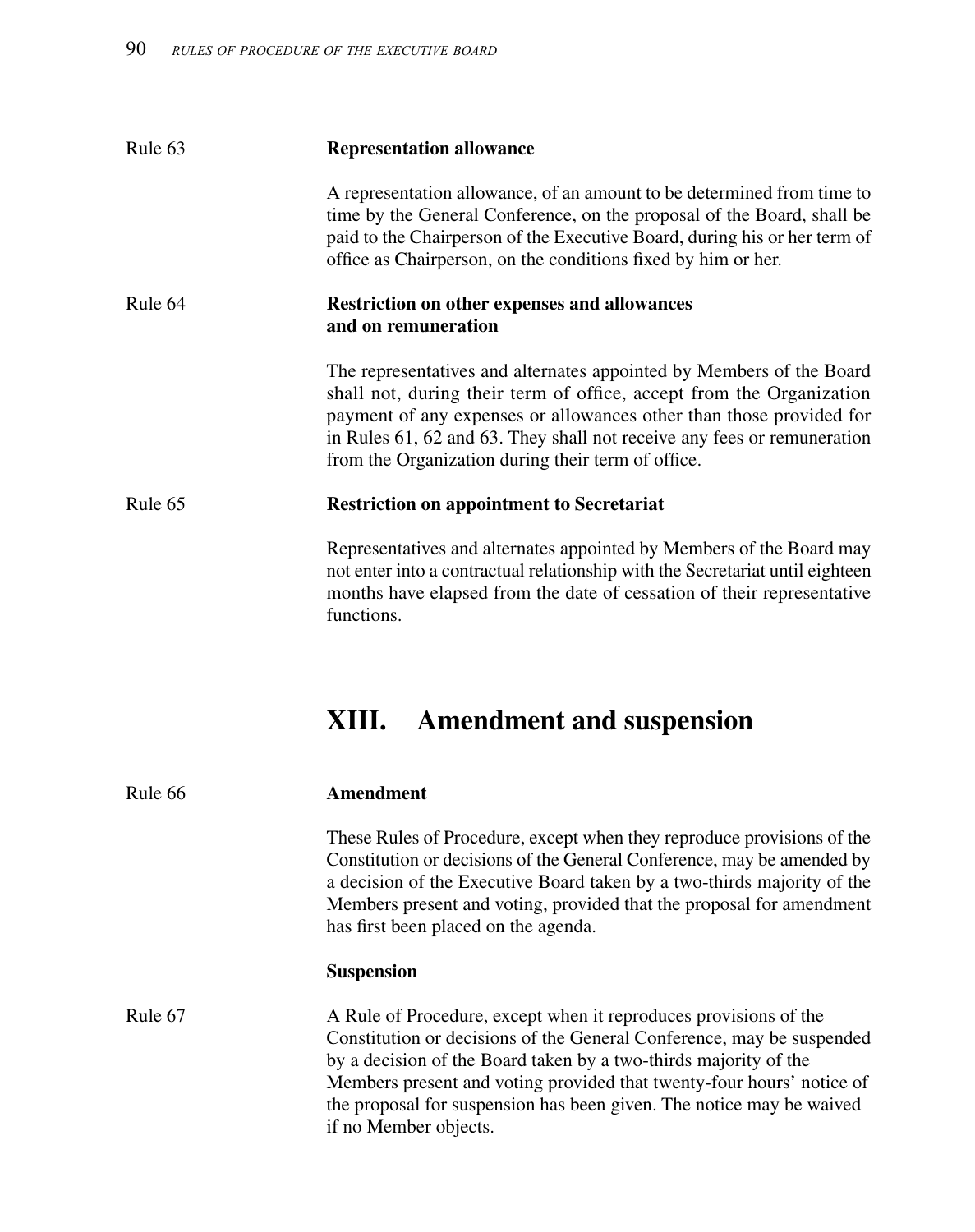#### ANNEX

**Regulations for payment of travel expenses, subsistence allowance and office expenses to representatives appointed by the Members of the Executive Board1**

## **I. Travel expenses and subsistence allowances**

The payment of travel expenses and the subsistence allowance provided for in Rule 61 of the Rules of Procedure of the Executive Board shall be subject to the following conditions:

#### 1. **Travel expenses payable by the Organization**

- 1.1 Journeys (round trips) carried out in the execution of official duties:
	- (a) By representatives appointed by the Members of the Executive Board (or subject to the provisions of paragraph 5 below, by their alternates), between their normal place of residence and the place of any meeting of the Board or of its subsidiary organs.
	- (b) By representatives appointed by the Members of the Executive Board only, between the seat of their government or the capital city of their country and the place of any session of the Executive Board, on the understanding:
		- (i) that the journeys referred to in this section shall take place after the receipt of the provisional agenda of any session of the Executive Board;

<sup>1.</sup> See [32 EX/Decision 6](https://unesdoc.unesco.org/ark:/48223/pf0000113810_eng.nameddest=6); [33 EX/Decision 7.1](https://unesdoc.unesco.org/ark:/48223/pf0000113809_eng.nameddest=7.1); [42 EX/Decision 6.1](https://unesdoc.unesco.org/ark:/48223/pf0000113800_eng.nameddest=6.1); [55 EX/Decision 6.10](https://unesdoc.unesco.org/ark:/48223/pf0000113249_eng.nameddest=6.10); [56 EX/Decision 11.2](https://unesdoc.unesco.org/ark:/48223/pf0000113248_eng.nameddest=11.2); 66 [EX/Decision 8.9](https://unesdoc.unesco.org/ark:/48223/pf0000113218_eng.nameddest=8.9); [87 EX/Decision 7.4](https://unesdoc.unesco.org/ark:/48223/pf0000113196_eng.nameddest=7.4); [94 EX/Decision 5.1](https://unesdoc.unesco.org/ark:/48223/pf0000010651_eng.nameddest=5.1) (Second Part, Part I, Chapter 2); [99 EX/Decision 9.9](https://unesdoc.unesco.org/ark:/48223/pf0000018602_eng.nameddest=9.9); [129 EX/Decision 7.6](https://unesdoc.unesco.org/ark:/48223/pf0000079539_eng.nameddest=7.6); [135 EX/Decision 8.1](https://unesdoc.unesco.org/ark:/48223/pf0000087692_eng.nameddest=8.1); [146 EX/Decision 3.1.2](https://unesdoc.unesco.org/ark:/48223/pf0000100560_eng.nameddest=3.1.2); [166 EX/Decision 5.2.](https://unesdoc.unesco.org/ark:/48223/pf0000130244_eng.nameddest=5.2)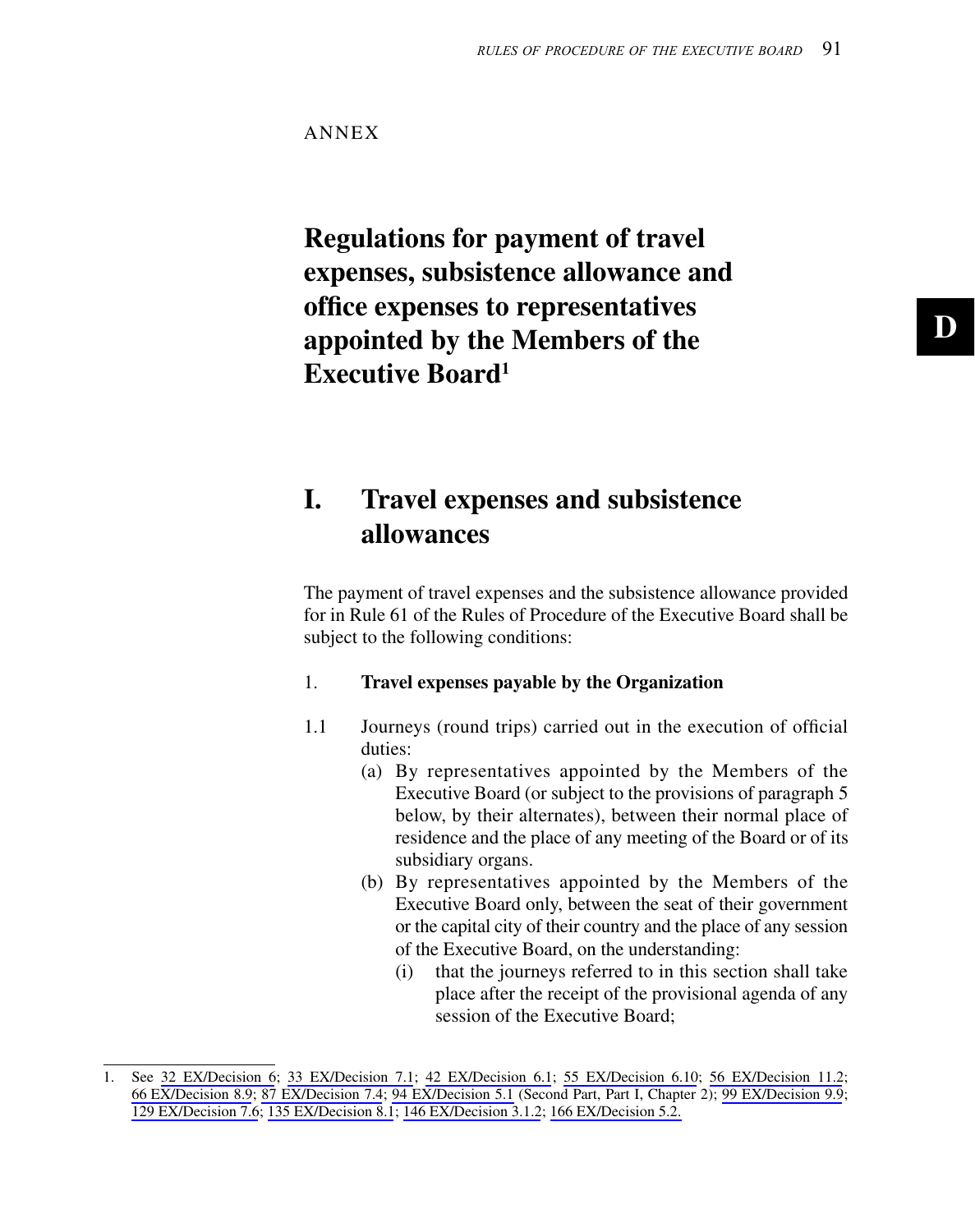- (ii) that those journeys shall not exceed the number of regular or special sessions held each year; and
- (iii) that paragraph 3.1.3 of the present annex regarding the subsistence allowance shall not apply to such cases.
- 1.2 Travel of a representative appointed by the Member, or of any other person specially appointed by the Board, to perform a mission on behalf of the Board, within the terms of a specific decision of the Board. Between sessions, the Bureau may authorize such a mission. The Chairperson should inform the Board annually of all missions undertaken in the preceding year.

#### 2. **Route, mode and class of travel**

- 2.1 The amount of transportation costs payable shall be:
	- (a) By air: standard business class for the representatives of States Members of the Board and first class for the Chairperson;
	- (b) By rail: first class, with sleeper;
	- (c) By sea: minimum first-class accommodation on the ship travelled in; or the actual fare by direct route, whichever is less.
- 2.2 However, the sum payable for rail or sea travel shall in no way exceed the cost of travel by air as specified in paragraph 2.1(a) above.
- 2.3 Costs resulting from delays (other than those for which the traveller is not responsible), indirect route or travel originating or terminating elsewhere than the traveller's normal place of residence shall not be payable.
- 2.4 If a private car is used for travel, transportation costs shall be payable at the rate per kilometre of direct route applied by the Organization, but not exceeding the costs of standard first class or business class air travel as specified in paragraph 2.1(a) above; no transportation costs shall be payable in respect of other persons travelling in the same car.
- 2.5 Whenever possible, tickets and reservations shall be obtained through UNESCO; when this is not done, the authorized costs may be reimbursed to the traveller in the currency in which expenditure was made or in euros.

#### 3. **Subsistence allowance**

- 3.1 A subsistence allowance shall be payable:
	- 3.1.1 During travel, for each day spent in travel the costs of which are paid by the Organization;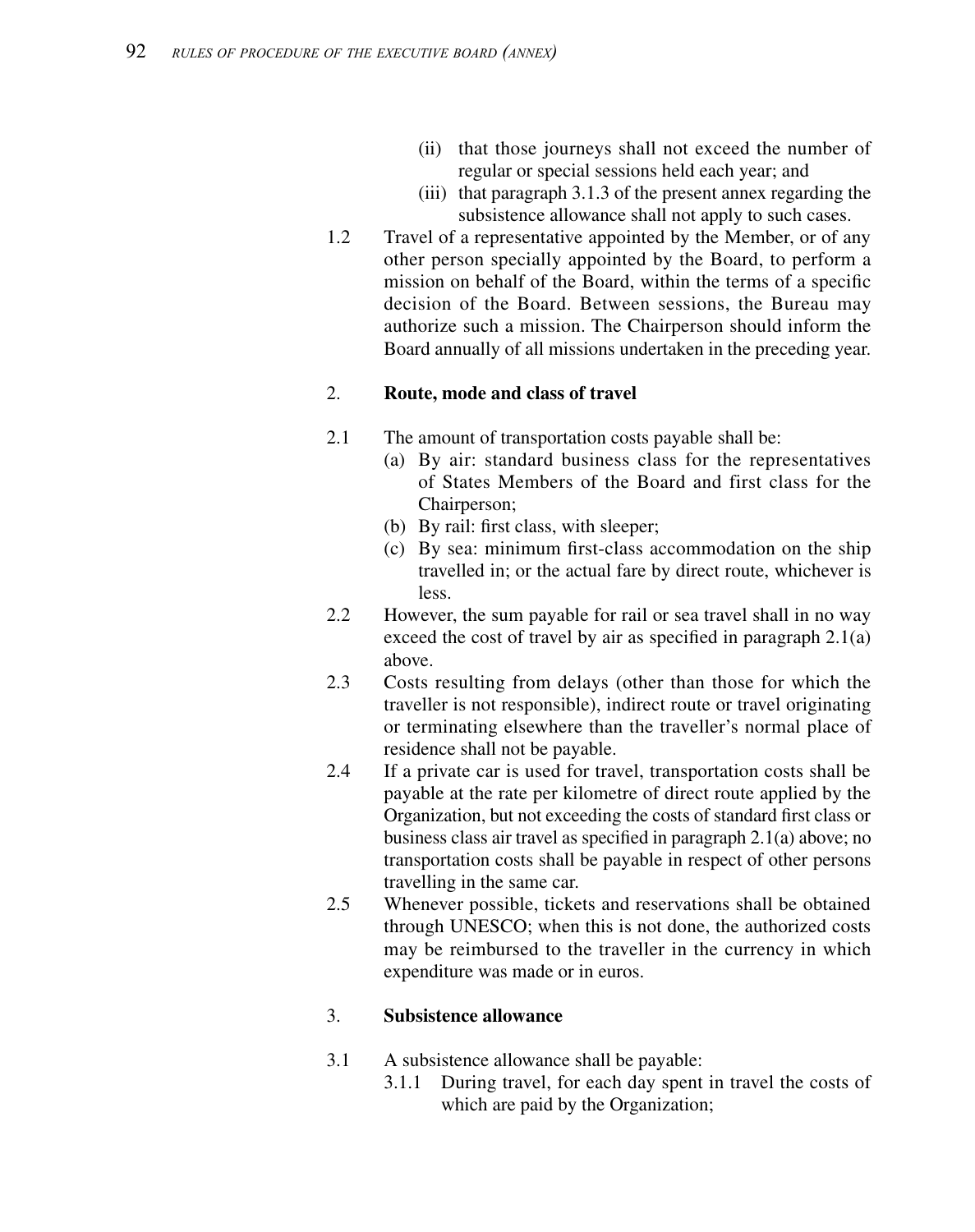- 3.1.2 During meetings of the Board or of its subsidiary organs, for each day throughout the period of meetings spent in the locality in which the meetings are held, provided the representative or alternate does not normally reside in that locality;
- 3.1.3 During missions, for each day required for the performance of this mission and spent elsewhere than in the locality in which the representative appointed by the Member normally resides.
- 3.2 When the interval between two sessions is not sufficient to enable a representative appointed by the Member to return conveniently to his or her normal place of residence he or she may receive, at his or her request, instead of the payment of the round trip to his or her place of residence, a daily subsistence allowance equivalent to 75 per cent of the daily subsistence allowance granted during sessions for the period between the close of one session and the opening of the next, provided that the amount so to be provided by the Organization shall not exceed the cost of a round trip between the place of meeting and the representative appointed by the Member's normal place of residence.
- 3.3 The rates payable to representatives appointed by the Members of the Board shall be those applicable to the Director-General.
- 3.4 The subsistence allowance for days spent in travel may be paid either in the currency of the country or final destination or, in case of travel to attend meetings, in the currency of the country in which the meeting is held. The subsistence allowance for the period of meetings shall be paid in the currency of the country in which the meetings are held. At the request of the Board Members or their alternates, up to one third of the subsistence allowance may be paid in another currency.
- 3.5 The subsistence allowance shall not be deemed to cover the following expenses which shall be reimbursable to the traveller upon request:
	- 3.5.1 Passports or visas required for travel the costs of which are paid by the Organization;
	- 3.5.2 Excess baggage, if the excess is certified to consist of documents or equipment necessary for business in connection with the Board;
	- 3.5.3 Baggage insurance premiums, subject to a maximum insured amount of \$1,000;
	- 3.5.4 Taxi fares from place of residence or business to station, port or airport and vice versa or between two transportation termini if a necessary part of travel;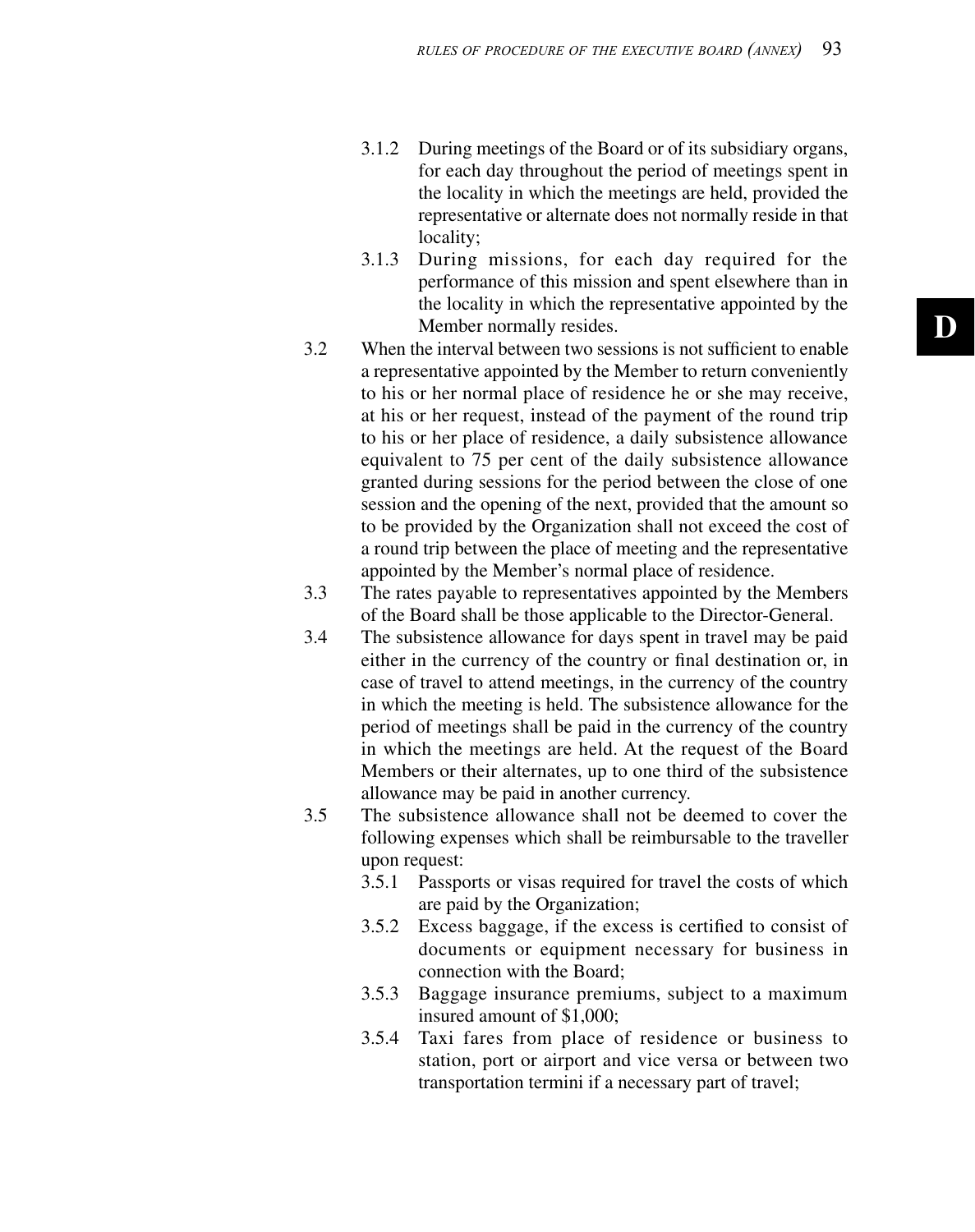3.5.5 Representation expenses incurred during a mission covered by paragraph 1.2.

#### 4. **Insurance**

- 4.1 The Organization shall take out an *accident insurance* policy for the duration of each session, including travel to and from the place of meeting, for a capital sum of \$125,000, for each of the representatives appointed by the Board Members during each session of the Board, or his or her alternate when he or she replaces the representative appointed by the Member for an entire session. This insurance shall cover the following risks: death and permanent, total or partial disablement resulting from an accident to the person insured occurring at any time during each session of the Board, including accidents during both journeys between the place of residence and the place in which the meeting is held.<sup>2</sup>
- 4.2 Representatives appointed by the Board Members shall also be covered by a *health insurance* policy providing for the payment of medical expenses (hospitalization, consultations, pharmaceutical expenses) incurred during their stay in the place of meeting of the Board or the General Conference. These expenses shall be reimbursable at the rate of 100 per cent up to a ceiling of \$12,500 per Member insured and per session. Chronic or pre-existing illness, as well as optical and dental expenses, are excluded from this scheme. $3$

#### 5. **Alternates**

When an alternate or alternates attend a session or group of meetings instead of the representative appointed by the Member, a subsistence allowance and transportation costs shall be payable for one alternate only provided the alternate does not normally reside in the locality where the meetings are held, and that the representative appointed by the Member renounces, for that session or group of meetings, any entitlement he or she may have under subparagraphs 1.1, 3.1.1 and 3.1.2.

#### 6. **New Members**

Representatives appointed by the Members newly elected to the Board shall be eligible to receive a subsistence allowance in respect of any meetings held immediately after the close of the session of the General Conference at which they are elected provided they do not normally

<sup>2.</sup> See 66 EX/Decision 8.9.

<sup>3.</sup> See [87 EX/Decision 7.4](https://unesdoc.unesco.org/ark:/48223/pf0000113196_eng.nameddest=7.4); [94 EX/Decision 5.1](https://unesdoc.unesco.org/ark:/48223/pf0000010651_eng.nameddest=5.1) (Second Part, Part I, Chapter 2); 99 EX/Decision 9.9.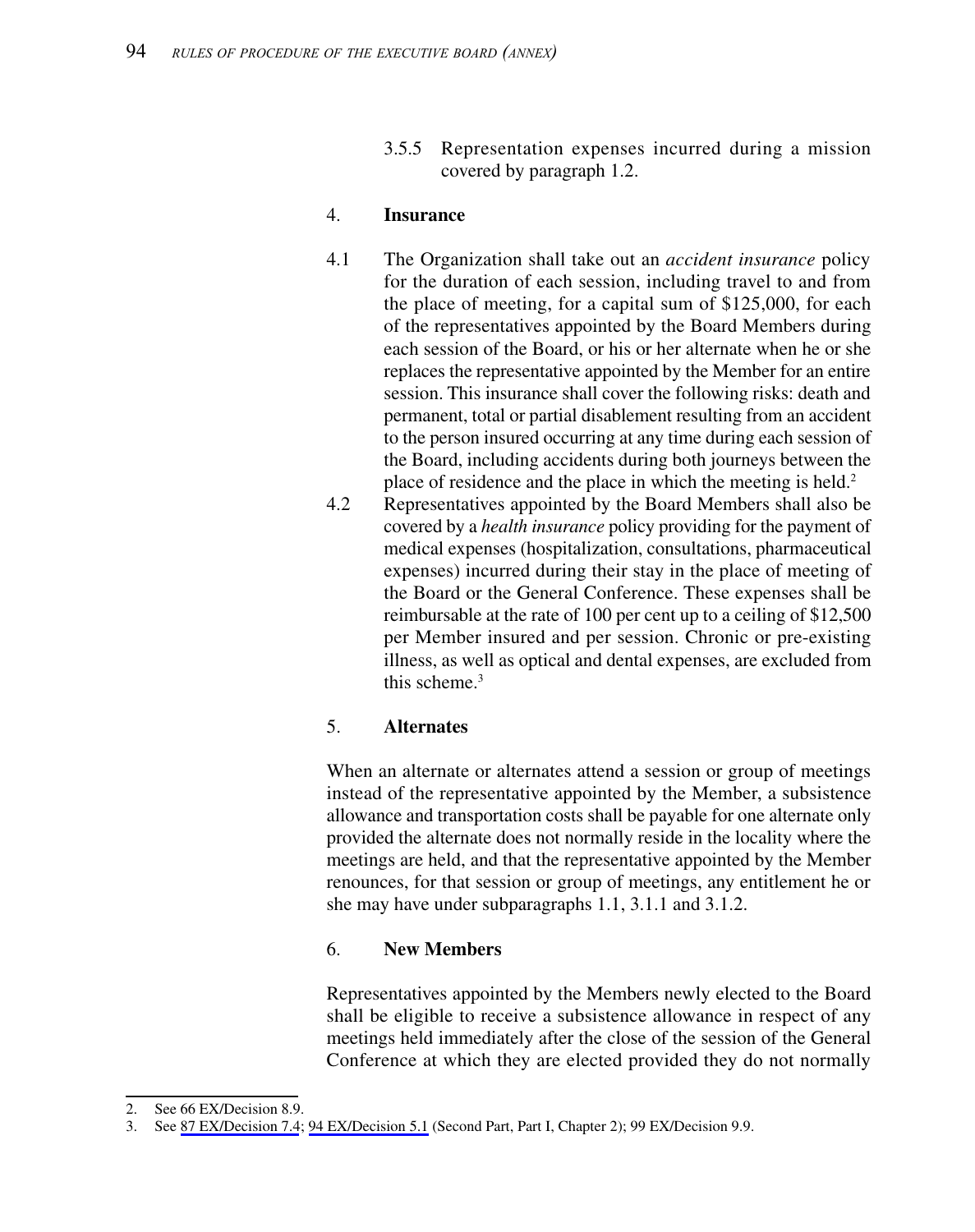reside in the locality where the meetings are held; however, their transportation expenses on this occasion shall not be payable by the Organization.

#### 7. **General conditions**

- 7.1 Any exchange calculations involved in the application of these regulations shall be based on the official rates available to UNESCO on the day on which the transaction is effected.
- 7.2 Any payment made under these regulations shall be subject to the implicit undertaking by the representative appointed by the Member that payment for the same purpose has not been received from any other source.
- 7.3 Any question concerning the interpretation of these regulations shall be submitted to the Chairperson of the Board who shall consult the Board if necessary.

## **II. Reimbursement of office expenses**

The reimbursement of office expenses provided for in Rule 62 of the Rules of Procedure of the Executive Board shall be subject to the following conditions:

- 1. Expenses in the following categories shall be eligible for reimbursement:
	- secretarial expenses;
	- stationery;
	- cable, postage and telephone charges.
- 2. Reimbursement shall be made annually on the basis of statements presented by the representative appointed by the Member, accompanied whenever possible by full documentation substantiating the request.
- 3. Reimbursement shall be made in the currency in which the expenditure was incurred or in euros.
- 4. The amount to be reimbursed to any representative appointed by the Member shall not exceed \$100 in any year.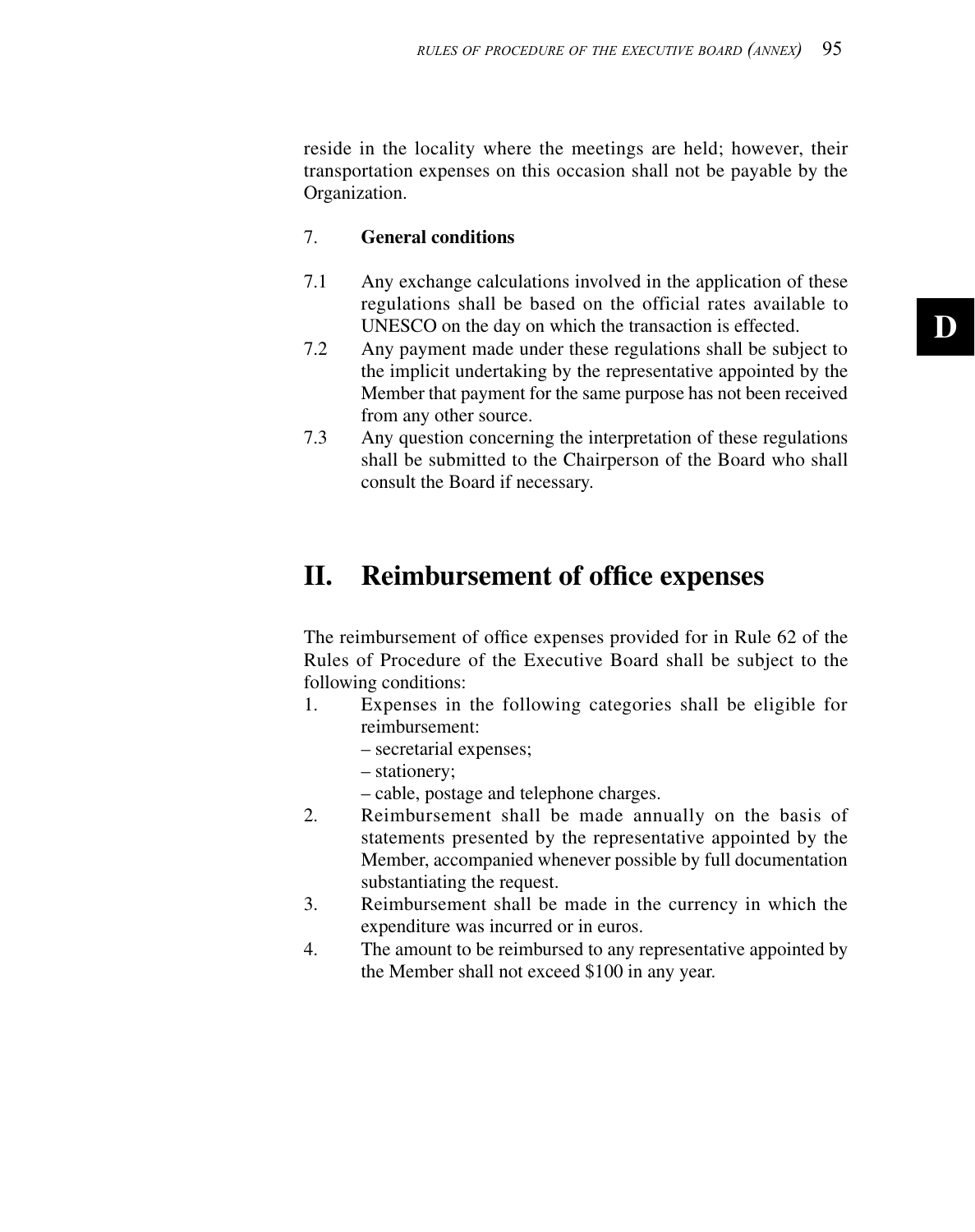# Financial Regulations

Adopted by the General Conference at its 6th session and amended at its 7th, 8th, 10th, 12th, 14th, 16th, 17th, 19th, 22nd, 23rd, 24th, 25th, 26th, 28th, 30th, 31st, 35th, 37th and 38th sessions.1

| Article 1 | <b>Applicability</b> |                                                                                                                                                                                                                                                                                                                                                                                                                                                                                                                       |  |
|-----------|----------------------|-----------------------------------------------------------------------------------------------------------------------------------------------------------------------------------------------------------------------------------------------------------------------------------------------------------------------------------------------------------------------------------------------------------------------------------------------------------------------------------------------------------------------|--|
|           | 1.1                  | These Regulations shall govern the financial administration of<br>UNESCO. The applicable accounting standards shall be the<br>International Public Sector Accounting Standards (IPSAS).                                                                                                                                                                                                                                                                                                                               |  |
| Article 2 |                      | <b>Financial period</b>                                                                                                                                                                                                                                                                                                                                                                                                                                                                                               |  |
|           | 2.1                  | The financial period for budget estimates shall be two consecutive<br>calendar years beginning with an even-numbered year with<br>annual audited financial statements prepared in accordance with<br>IPSAS.                                                                                                                                                                                                                                                                                                           |  |
| Article 3 |                      | The regular budget                                                                                                                                                                                                                                                                                                                                                                                                                                                                                                    |  |
|           | 3.1<br>3.2<br>3.3    | The budget estimates for the financial period shall be prepared by<br>the Director-General.<br>The estimates shall cover income and expenditure for the financial<br>period and shall be presented in dollars of the United States of<br>America.<br>The budget estimates shall be divided into parts, chapters,<br>sections and items, and shall be accompanied by such information<br>annexes and explanatory statements as may be requested by or<br>on behalf of the General Conference, and such further annexes |  |

<sup>1.</sup> See 6 C/Resolutions, pp. 53-4, 59, 67-72; 7 C/Resolutions, pp. 89, 116-19; 8 C/Resolutions, p. 18; l0 C/Resolutions, pp. 62-3; 12 C/Resolutions, pp. 95-6; 14 C/Resolutions, p. 108; 16 C/Resolutions, p. 100; 17 C/Resolutions, p. 124; 19 C/ Resolutions, p. 99; 22 C/Resolutions, pp. 117-18; 23 C/Resolutions, pp. 119-20; 24 C/Resolutions, pp. 176-77, 183-84; 25 C/Resolutions, pp. 206-7; 26 C/Resolutions, p. 152; 28 C/Resolutions, pp. 123, 133-34; 30 C/Resolutions, p. 97; 31 C/Resolutions, p. 92; 35 C/Resolutions, p. 85; 37 C/Resolutions, p. 77, 38 C/Resolutions, pp 69.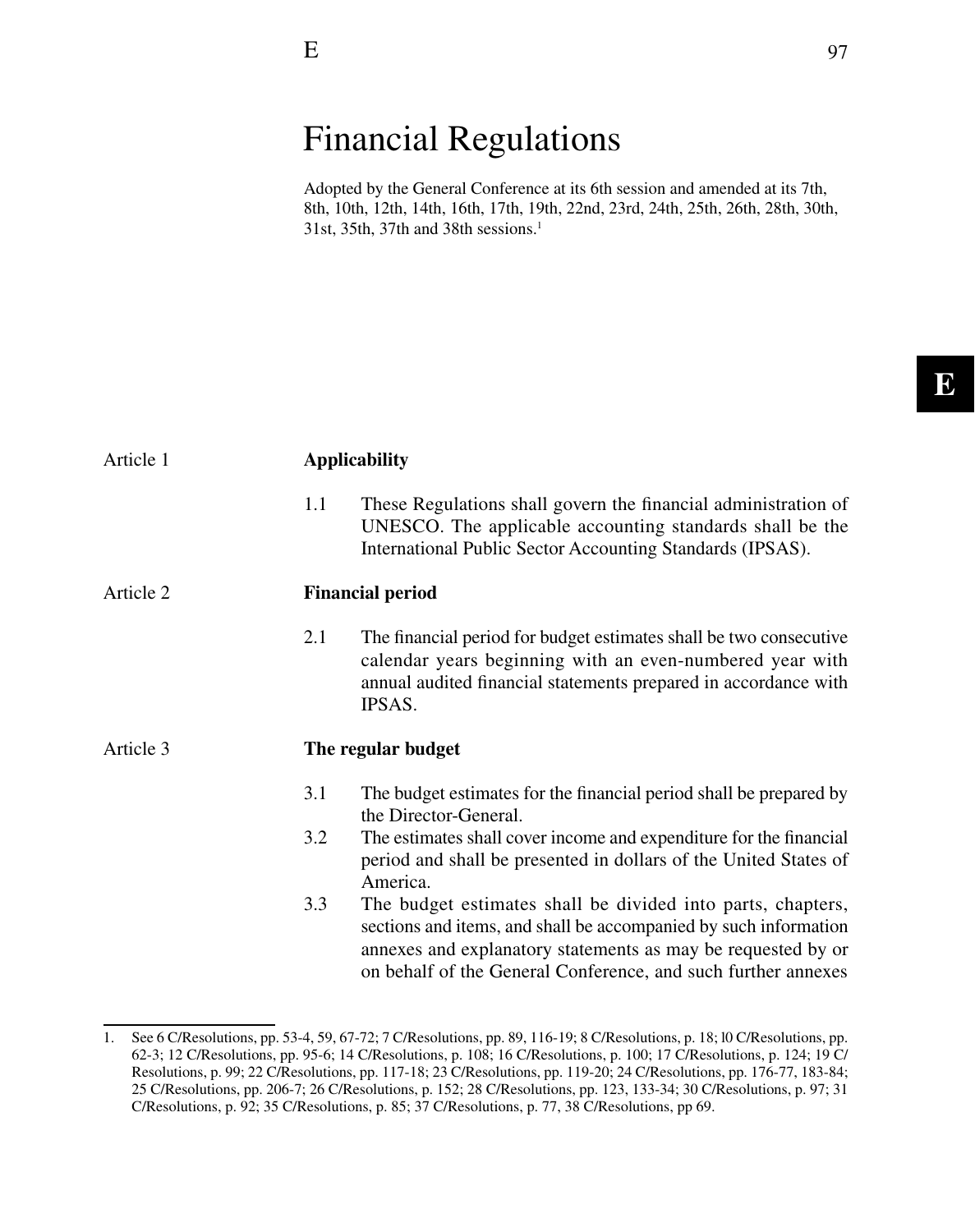or statements as the Director-General may deem necessary and useful.

- 3.4 The Executive Board shall examine budget estimates prepared by the Director-General and submit them to the ordinary session of the General Conference with such recommendations as it considers desirable. The budget estimates shall be transmitted to all Member States and Associate Members so as to reach them at least three months prior to the opening of the ordinary session of the General Conference.
- 3.5 The Director-General shall, prior to the opening of the ordinary session of the General Conference, submit the estimates to the Executive Board for examination.
- 3.6 The recommendations of the Executive Board concerning the budget estimates that accompany the draft programme prepared by the Director-General shall be transmitted to Member States and Associate Members so as to reach them at least three months prior to the opening of the ordinary session of the General Conference.
- 3.7 The budget shall be adopted by the General Conference.
- 3.8 Supplementary estimates may be submitted by the Director-General whenever necessary. They shall be prepared in a form consistent with the estimates for the financial period and shall be submitted to the Executive Board.
- 3.9 Supplementary estimates to a total of 7.5 per cent of the appropriation for the financial period may be approved provisionally by the Executive Board, after it is satisfied that all possibilities of savings and of transfers within Parts I to VI of the budget have been exhausted, and shall be reported to the General Conference for final approval. Supplementary estimates in excess of 7.5 per cent of the appropriations for the financial period shall be reviewed by the Executive Board and submitted to the General Conference with such recommendations as the Board may consider desirable.

#### Article 4 **Regular budget appropriations**

- 4.1 The appropriations voted by the General Conference shall constitute an authorization to the Director-General to incur commitments and make payments for the purposes for which the appropriations were voted and up to the amounts so voted, except that approval of the Executive Board shall be required for grants-in-aid and subsidies to other organizations.
- 4.2 Appropriations shall be available for making commitments in the financial period to which they relate for delivery in that financial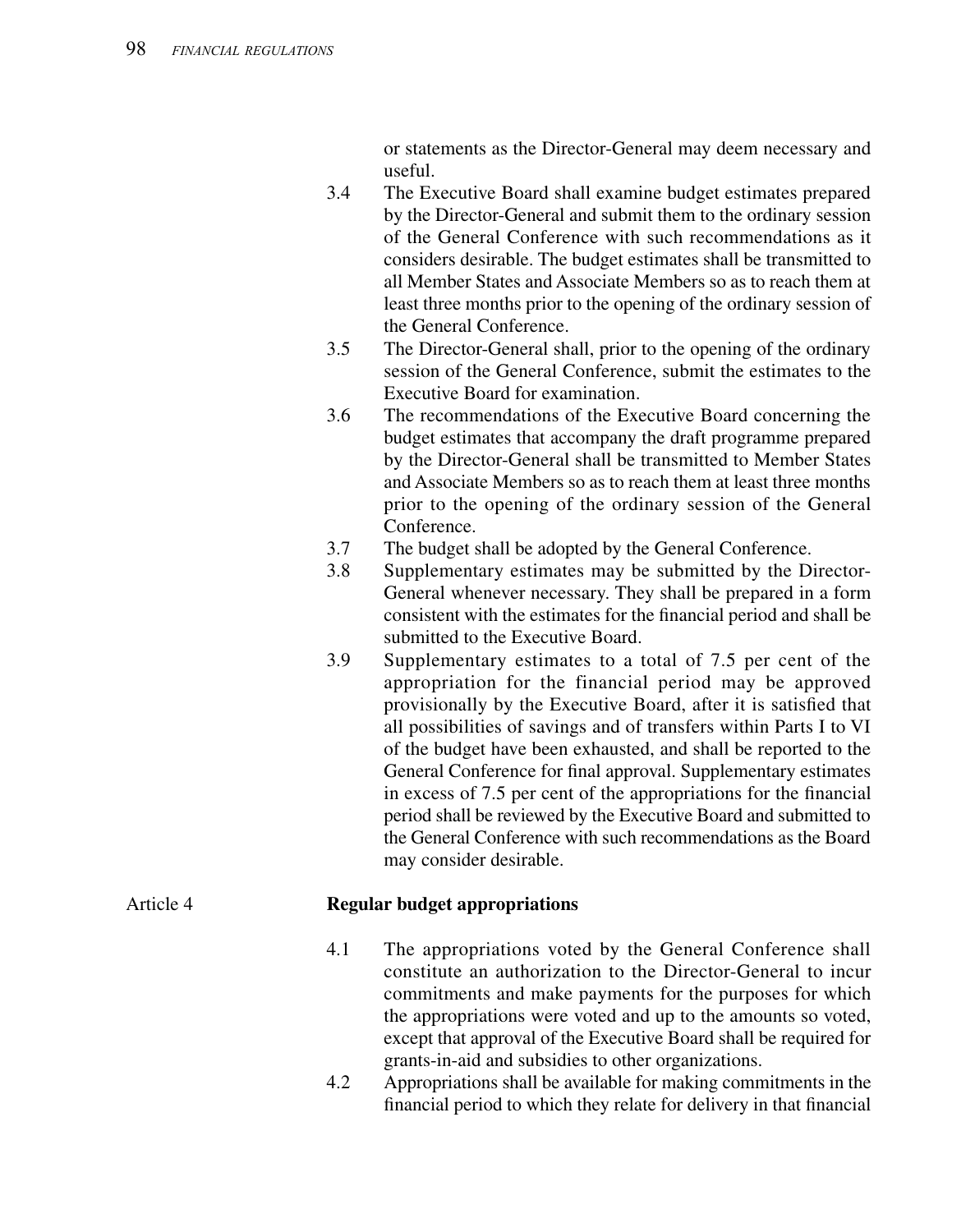period or the subsequent calendar year in accordance with the Appropriation Resolution.

4.3 Transfers within the total amount appropriated may be made to the extent permitted by the terms of the budget resolution adopted by the General Conference.

#### Article 5 **Provision of regular budget funds**

- 5.1 The appropriations, subject to the adjustments effected in accordance with the provisions of Regulation 5.2, shall be financed by contributions from Member States, according to the scale of assessments determined by the General Conference. Pending the receipt of such contributions the appropriations may be financed from the Working Capital Fund.
- 5.2 In the assessment of the contributions of Member States adjustments shall be made to the amount of the appropriations approved by the General Conference for the following financial period in respect of:
	- (a) Supplementary appropriations for which contributions have not previously been assessed on the Member States;
	- (b) Any apportionment of the surplus/deficit account approved by the General conference for distrbution to the Member States.
- 5.3 After the General Conference has adopted the budget and determined the amount of the Working Capital Fund, the Director-General shall:
	- (a) Transmit the relevant documents to Member States;
	- (b) Inform Member States of their commitments in respect of contributions to the budget and advances to the Working Capital Fund;
	- (c) Request them to remit one half of their contributions for the two-year financial period, together with their advances to the Working Capital Fund.
- 5.4 At the end of the first calendar year of the two-year financial period, the Director-General shall request Member States to remit the other half of their contributions for that financial period.
- 5.5 Contributions and advances shall be considered as due and payable in full within thirty days of the receipt of the communications of the Director-General referred to in Regulations 5.3 and 5.4 above or as of the first day of the year to which they relate, whichever is the later. As of 1 January of the following year the unpaid balance of such contributions and advances shall be considered to be one year in arrears. Contributions shall be recorded as revenue as of 1 January in the year to which they relate.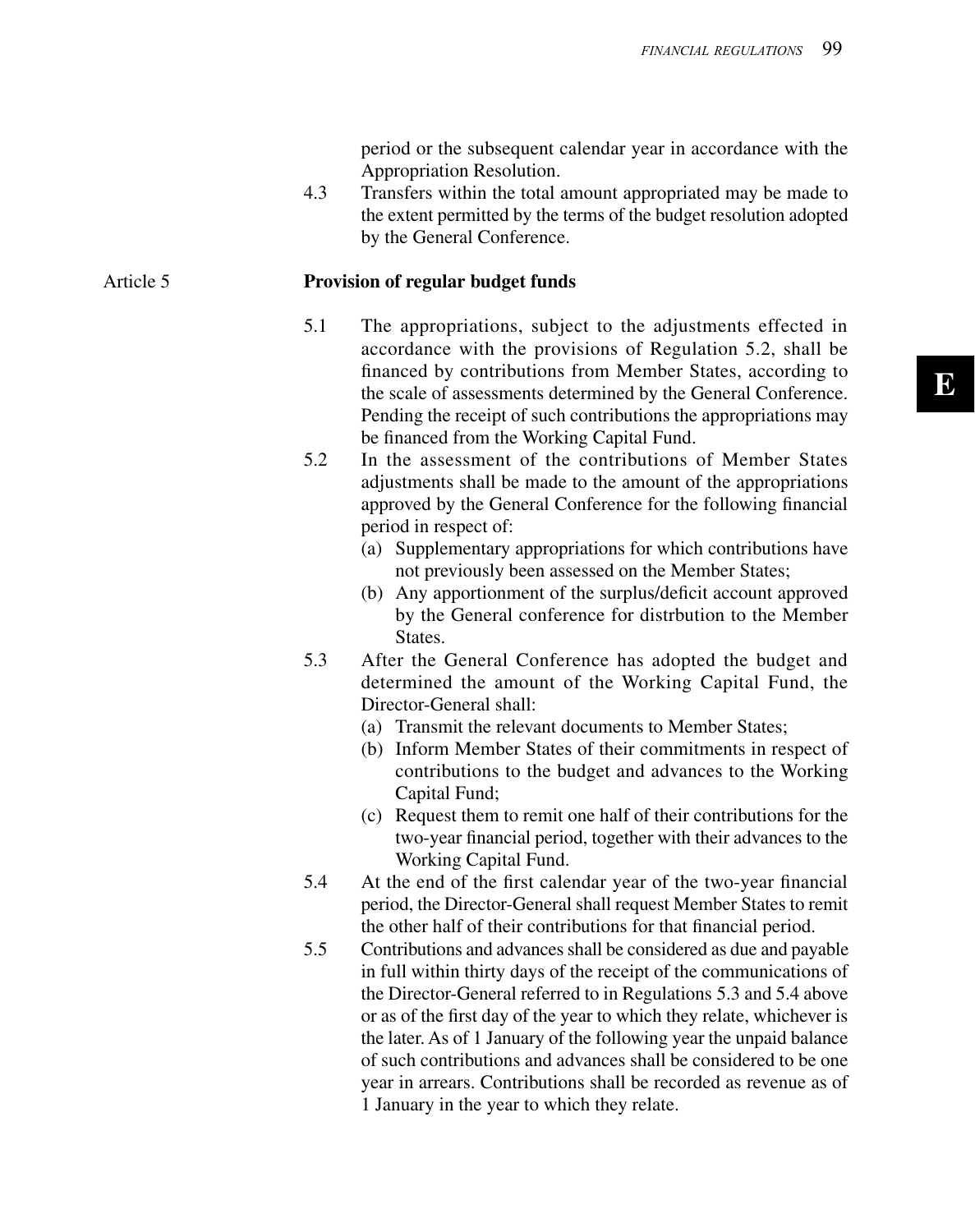|           | 5.6<br>Contributions to the budget shall be assessed partly in United<br>States dollars and partly in euros in a proportion to be determined<br>by the General Conference and shall be paid in these or other<br>currencies as decided by the General Conference. Advances to the<br>Working Capital Fund shall be assessed and paid in a currency or                                                                                                                                                                                                                                                                                                                                                                                                                                                                                                                                                                                                                                                                                                                                                                                                                                                                                                                                   |
|-----------|-----------------------------------------------------------------------------------------------------------------------------------------------------------------------------------------------------------------------------------------------------------------------------------------------------------------------------------------------------------------------------------------------------------------------------------------------------------------------------------------------------------------------------------------------------------------------------------------------------------------------------------------------------------------------------------------------------------------------------------------------------------------------------------------------------------------------------------------------------------------------------------------------------------------------------------------------------------------------------------------------------------------------------------------------------------------------------------------------------------------------------------------------------------------------------------------------------------------------------------------------------------------------------------------|
|           | currencies to be determined by the General Conference.<br>5.7<br>Payments made by a Member State shall be credited first to the<br>Working Capital Fund and then to the contributions due, in the<br>order in which the Member was assessed.                                                                                                                                                                                                                                                                                                                                                                                                                                                                                                                                                                                                                                                                                                                                                                                                                                                                                                                                                                                                                                            |
|           | 5.8<br>The Director-General shall submit to the ordinary session of the<br>General Conference a report on the collection of contributions<br>and advances to the Working Capital Fund.                                                                                                                                                                                                                                                                                                                                                                                                                                                                                                                                                                                                                                                                                                                                                                                                                                                                                                                                                                                                                                                                                                  |
|           | 5.9<br>New Members shall be required to make a contribution for the<br>financial period in which they become Members and provide<br>their proportion of the total advances to the Working Capital<br>Fund at rates to be determined by the General Conference. Such<br>contributions shall be recorded as revenue in the year in which<br>they are due.                                                                                                                                                                                                                                                                                                                                                                                                                                                                                                                                                                                                                                                                                                                                                                                                                                                                                                                                 |
| Article 6 | The regular budget funds                                                                                                                                                                                                                                                                                                                                                                                                                                                                                                                                                                                                                                                                                                                                                                                                                                                                                                                                                                                                                                                                                                                                                                                                                                                                |
|           | 6.1<br>There shall be established a General Fund for the purpose of<br>accounting for the expenditures of the Organization. The<br>contributions paid by Member States under Regulation 5.1,<br>Other/miscellaneous revenue, and any advances made from the<br>Working Capital Fund to finance general expenditure shall be<br>credited to the General Fund.<br>6.2<br>There shall be established a Working Capital Fund in an amount<br>and for purposes to be determined from time to time by the<br>General Conference. The source of moneys of the Working<br>Capital Fund shall be advances from Member States, and these<br>advances made in accordance with the scale of assessments as<br>determined by the General Conference for the apportionment of<br>the expenses of UNESCO shall be carried to the credit of the<br>Member States which have made such advances. If a Member<br>State withdraws from the Organization, any credit it may have<br>in the Working Capital Fund shall be used towards liquidation<br>of any financial obligation such Member State may have to the<br>Organization. Any residual balance shall be refunded to the<br>Member State withdrawing. In addition, Member States may<br>make voluntary advances to the Working Capital Fund at any |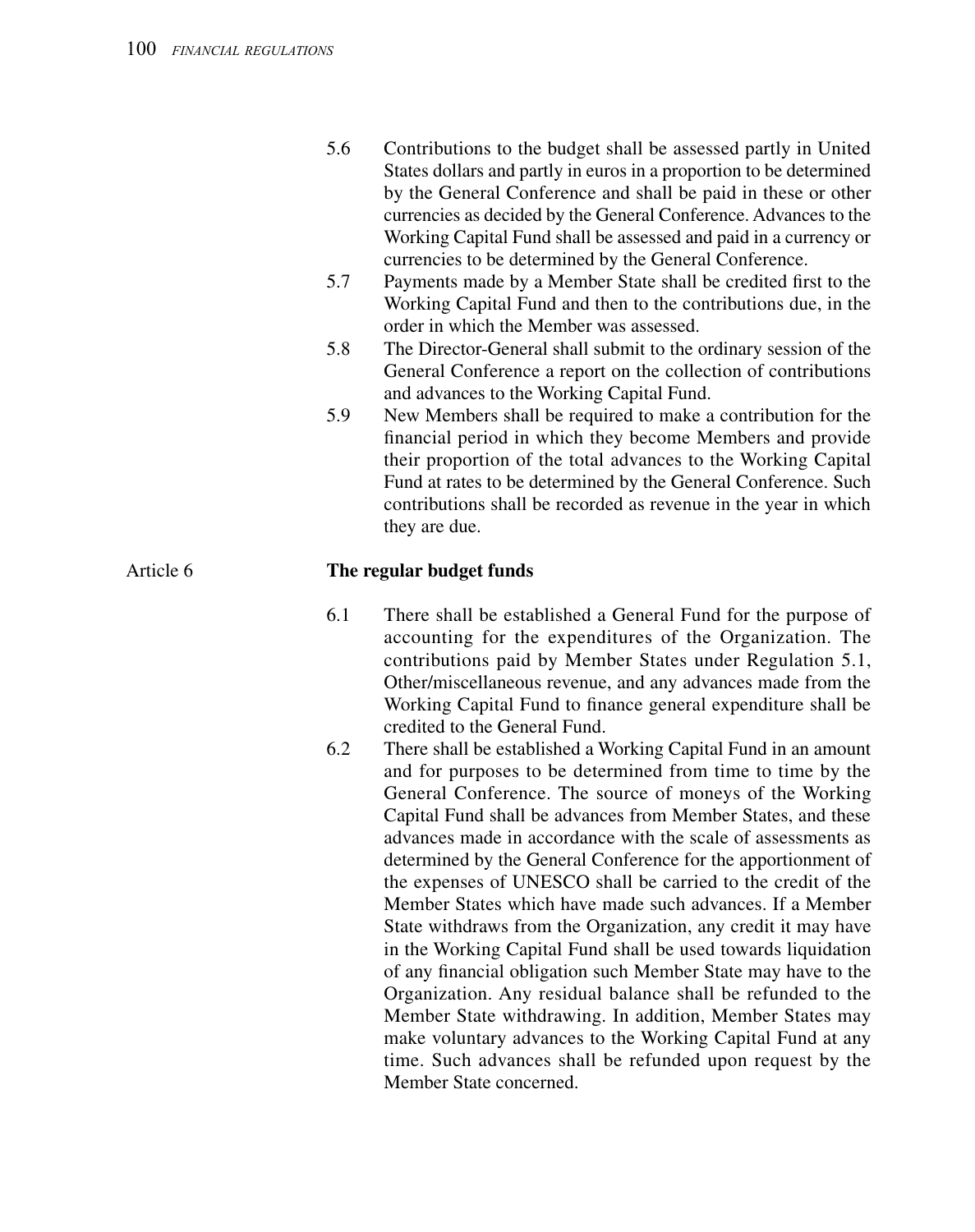- 6.3 Advances made from the Working Capital Fund to finance budgetary appropriations during a financial period shall be reimbursed to the Fund as soon as, and to the extent that revenue is available for that purpose.
- 6.4 Except when such advances are recoverable from some other source, advances made from the Working Capital Fund for unforeseen and extraordinary expenses shall be reimbursed through the submission of supplementary estimates.
- 6.5 Trust Funds, Reserve and Special Accounts may be established by the Director-General and shall be reported to the Executive Board.
- 6.6 The purpose and limit of each Trust Fund, Reserve and Special Account shall be clearly defined by the appropriate authority. The Director-General may, when necessary in connection with the purposes of a Trust Fund, Reserve or Special Account, prepare special financial regulations to govern the operations of such funds and accounts, which shall be reported to the Executive Board; the Executive Board may make appropriate recommendations to the Director-General thereon. Unless otherwise provided, such funds and accounts shall be administered in accordance with the present Financial Regulations.

#### Article 7 **Revenue – Other sources**

- 7.1 All other revenue sources except: (a) contributions to the budget; (b) direct refunds of expenditures made during the financial period; and (c) advances or deposits to funds shall be classified in accordance with the financial statement presentation under IPSAS for credit to the Member States surplus/deficit account of the General Fund.
- 7.2 Interest on investments, including that on investments of the Working Capital Fund, shall be classified as investment revenue for credit to Member States surplus/deficit account of the General Fund.
- 7.3 Voluntary contributions, gifts, bequests and subventions, whether or not in cash, may be accepted by the Director-General provided that the purposes for which the contribution is made are consistent with the policies, aims and activities of the Organization and provided that the acceptance of such voluntary contributions, gifts, bequests and subventions which directly or indirectly involve additional financial liability for the Organization shall require the consent of the Executive Board.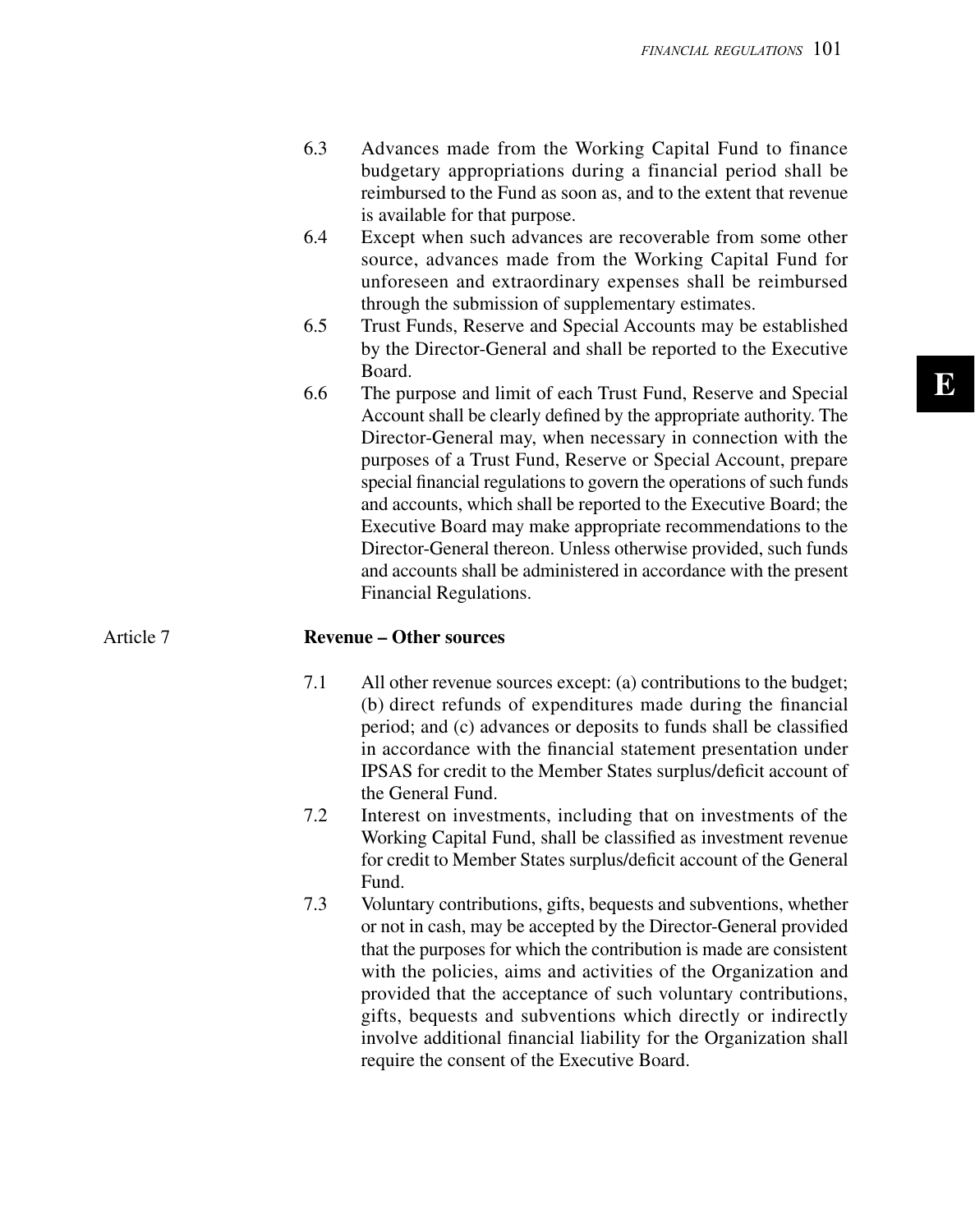|            | 7.4  | Moneys accepted for purposes specified by the donor shall be<br>treated as Trust Funds or Special Accounts under Regulations 6.5<br>and 6.6.                                                                                                                                                                                                                                                                                                                                                                                                                                                                                          |
|------------|------|---------------------------------------------------------------------------------------------------------------------------------------------------------------------------------------------------------------------------------------------------------------------------------------------------------------------------------------------------------------------------------------------------------------------------------------------------------------------------------------------------------------------------------------------------------------------------------------------------------------------------------------|
|            | 7.5  | The Director-General may receive contributions in cash from<br>States which, although neither Members nor Associate Members,<br>participate in certain programme activities or enjoy certain<br>facilities or services provided by the Organization; he or she shall<br>report thereon to the Executive Board.                                                                                                                                                                                                                                                                                                                        |
|            | 7.6  | Moneys accepted in respect of which no purpose is specified shall<br>be credited to the general sub-account of the Special Account for<br>Voluntary Contributions.                                                                                                                                                                                                                                                                                                                                                                                                                                                                    |
| Article 8  |      | <b>Custody of funds</b>                                                                                                                                                                                                                                                                                                                                                                                                                                                                                                                                                                                                               |
|            | 8.1  | The Director-General shall designate the bank or banks in which<br>the funds of the Organization shall be kept.                                                                                                                                                                                                                                                                                                                                                                                                                                                                                                                       |
| Article 9  |      | <b>Investment of funds</b>                                                                                                                                                                                                                                                                                                                                                                                                                                                                                                                                                                                                            |
|            | 9.1  | The Director-General shall make short-term investments of<br>moneys not needed for immediate requirements and shall include<br>in the annual accounts of the Organization information on the<br>investments held.                                                                                                                                                                                                                                                                                                                                                                                                                     |
|            | 9.2  | The Director-General may make long-term investments of<br>moneys standing to the credit of Trust Funds, Reserve and Special<br>Accounts as may be provided by the appropriate authority in<br>respect of each such fund or account.                                                                                                                                                                                                                                                                                                                                                                                                   |
|            | 9.3  | Revenue derived from investments shall be credited as provided<br>in the rules relating to each fund or account.                                                                                                                                                                                                                                                                                                                                                                                                                                                                                                                      |
| Article 10 |      | <b>Internal control</b>                                                                                                                                                                                                                                                                                                                                                                                                                                                                                                                                                                                                               |
|            | 10.1 | The Director-General shall:<br>(a) Establish detailed financial rules, operating policies<br>and procedures in order to ensure effective financial<br>administration, the exercise of economy and safeguard of<br>the assets of the Organization;<br>(b) Designate the officers who may receive moneys,<br>incur obligations and make payments on behalf of the<br>Organization;<br>(c) Maintain an internal control system to ensure the<br>accomplishment of established objectives and goals for<br>operations; the economical use of resources; the reliability<br>and integrity of information; compliance with policies, plans, |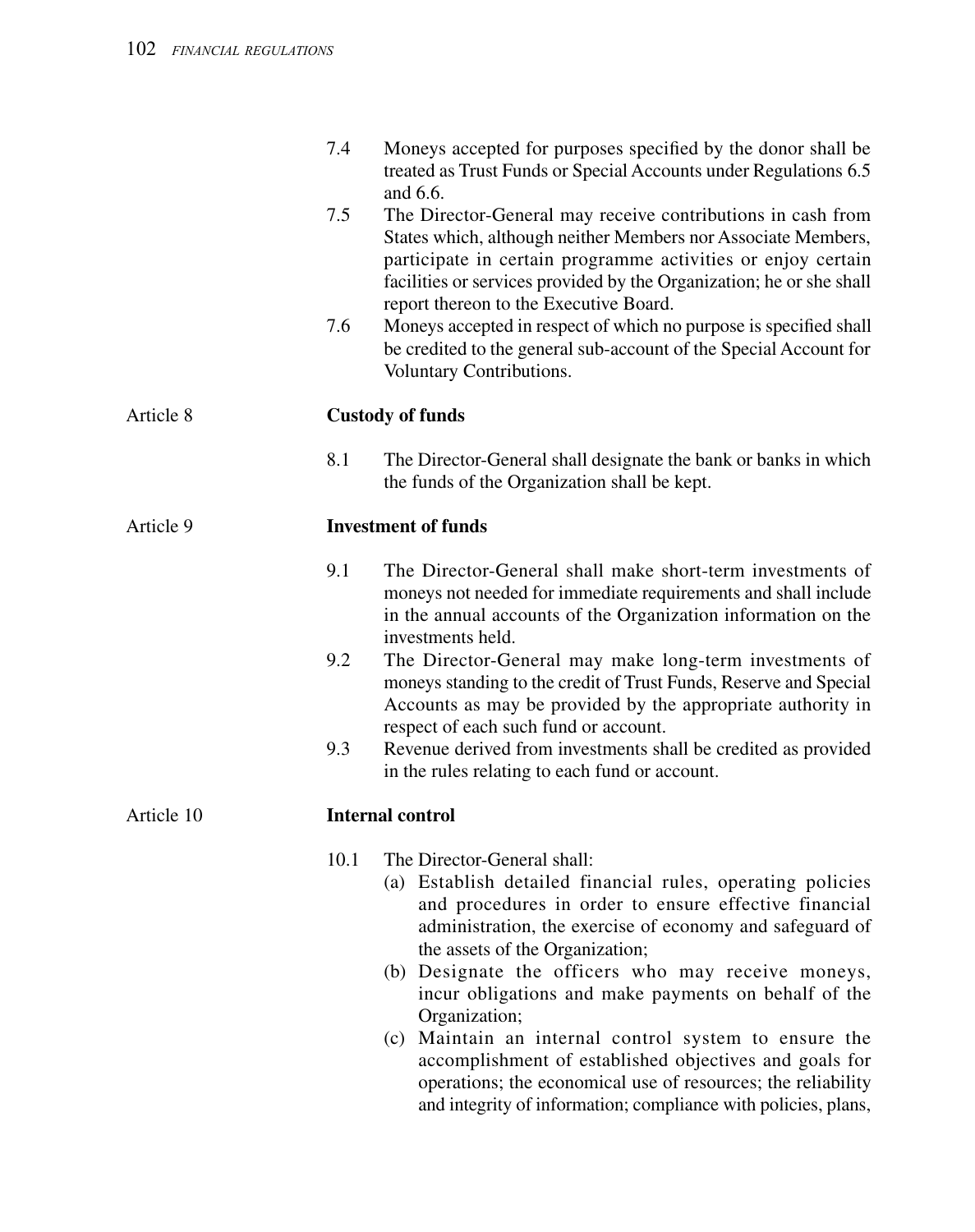procedures, rules and regulations; and the safeguarding of assets;

- (d) Maintain an internal oversight function which is responsible for the review, evaluation and monitoring of the adequacy and effectiveness of the Organization's overall systems of internal control. For this purpose, all systems, processes, operations, functions and activities within the Organization shall be subject to such review, evaluation and monitoring.
- 10.2 No commitment shall be incurred until allotments or other appropriate authorizations have been made in writing under the authority of the Director-General.
- 10.3 The Director-General may make such *ex gratia* payments as he or she deems to be necessary in the interest of the Organization, provided that a statement of such payments shall be submitted to the General Conference with the final accounts.
- 10.4 The Director-General may, after full investigation, authorize the writing off of losses of cash, stores and other assets, provided that a statement of all such amounts written off shall be submitted to the External Auditor with the final accounts.
- 10.5 Tenders for equipment, supplies and other requirements shall be invited by advertisement, except where the Director-General deems that, in the interests of the Organization, a departure from the rule is desirable.

#### Article 11 **Accounts and financial statements**

- 11.1 The Director-General shall maintain such accounting records as are necessary and shall submit the following financial statements in accordance with IPSAS:
	- (a) Statement of financial position;
	- (b) Statement of financial performance;
	- (c) Statement of changes in net assets/equity;
	- (d) Cash-flow statement;
	- (e) Statement of comparison of budget and actual amounts for the reporting period;
	- (f) Notes, including a summary of significant accounting policies.

The Director-General shall also:

- (a) Submit a Status of appropriations statement showing:
	- (i) The original budget appropriations;
	- (ii) The appropriations as modified by any transfers;
	- (iii) Credits, if any, other than the appropriations voted by the General Conference;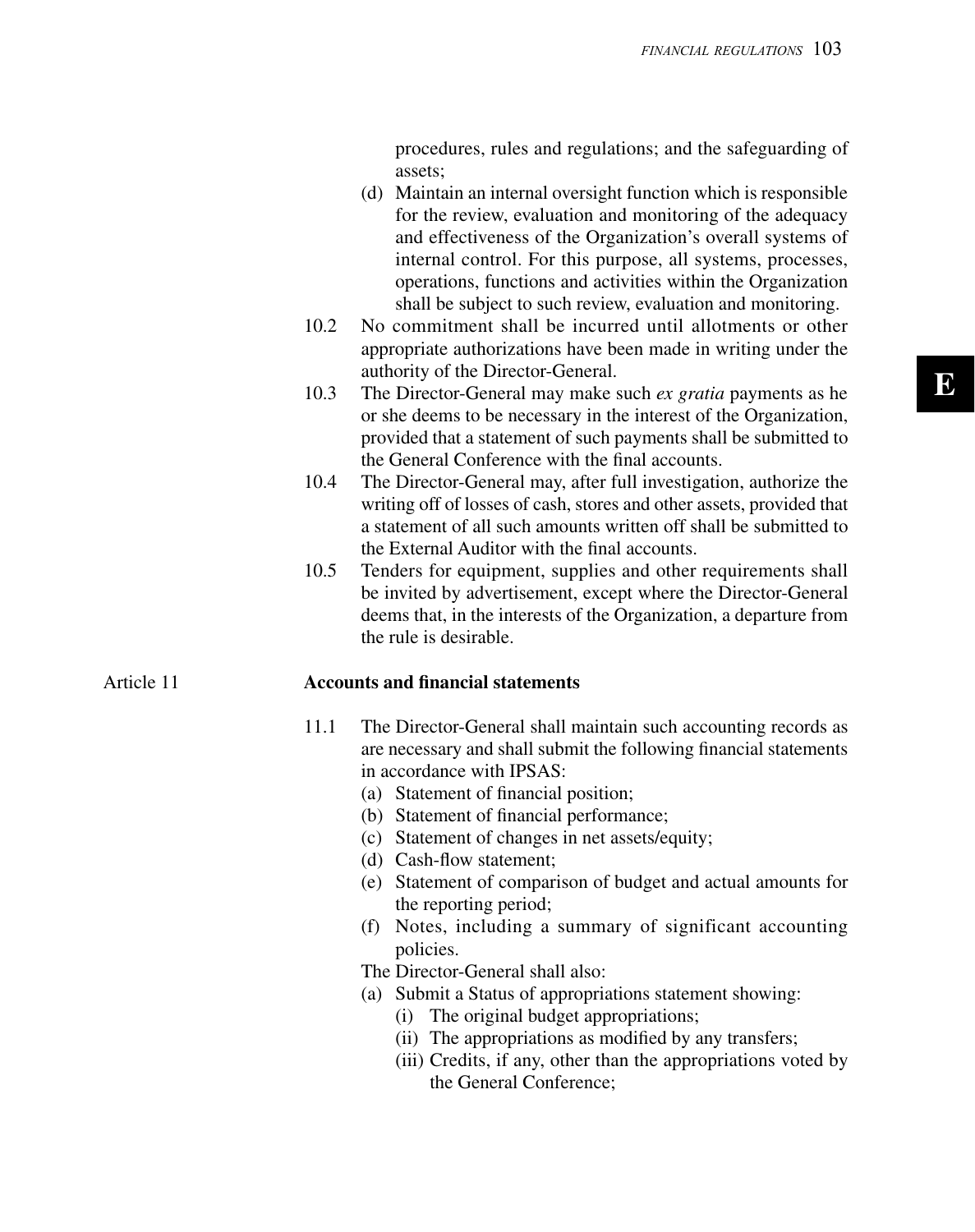- (iv) The amounts charged against those appropriations and/ or other credits; and
- (b) Give such other information as may be appropriate to indicate the current financial position of the Organization.
- 11.2 The annual accounts of the Organization shall be presented in dollars of the United States of America. Accounting records may, however, be kept in such currency or currencies as the Director-General may deem necessary.
- 11.3 The final accounts shall be submitted by the Director-General to the External Auditor no later than 31 March following the end of the period to which they relate.
- 11.4 The annual financial statements shall be submitted by the Director-General to the External Auditor no later than 31 March following the end of the year to which they relate.

#### Article 12 **External audit**

- 12.1 An External Auditor, who shall be the Auditor-General (or an officer holding the equivalent title) of a Member State, shall be appointed, in the manner decided by the General Conference, for the purpose of auditing the accounts of the six years following his or her appointment. At its session immediately preceding the end of his or her mandate the General Conference shall again appoint an External Auditor.
- 12.2 If the External Auditor ceases to hold office as Auditor-General in his or her own country, his or her tenure of office as External Auditor shall thereupon be terminated and he or she shall be succeeded as External Auditor by his or her successor as Auditor-General. The External Auditor may not otherwise be removed during his or her tenure of office except by the General Conference.
- 12.3 The audit shall be conducted in conformity with generally accepted common auditing standards and, subject to any special directions of the General Conference, in accordance with the Additional Terms of Reference set out in the annex to these Regulations.
- 12.4 The External Auditor may make observations with respect to the efficiency of the financial procedures, the accounting system, the internal financial controls and in general the administration and management of the Organization.
- 12.5 The External Auditor shall be completely independent and solely responsible for the conduct of the audit.
- 12.6 The General Conference may request the External Auditor to perform certain specific examinations and to issue separate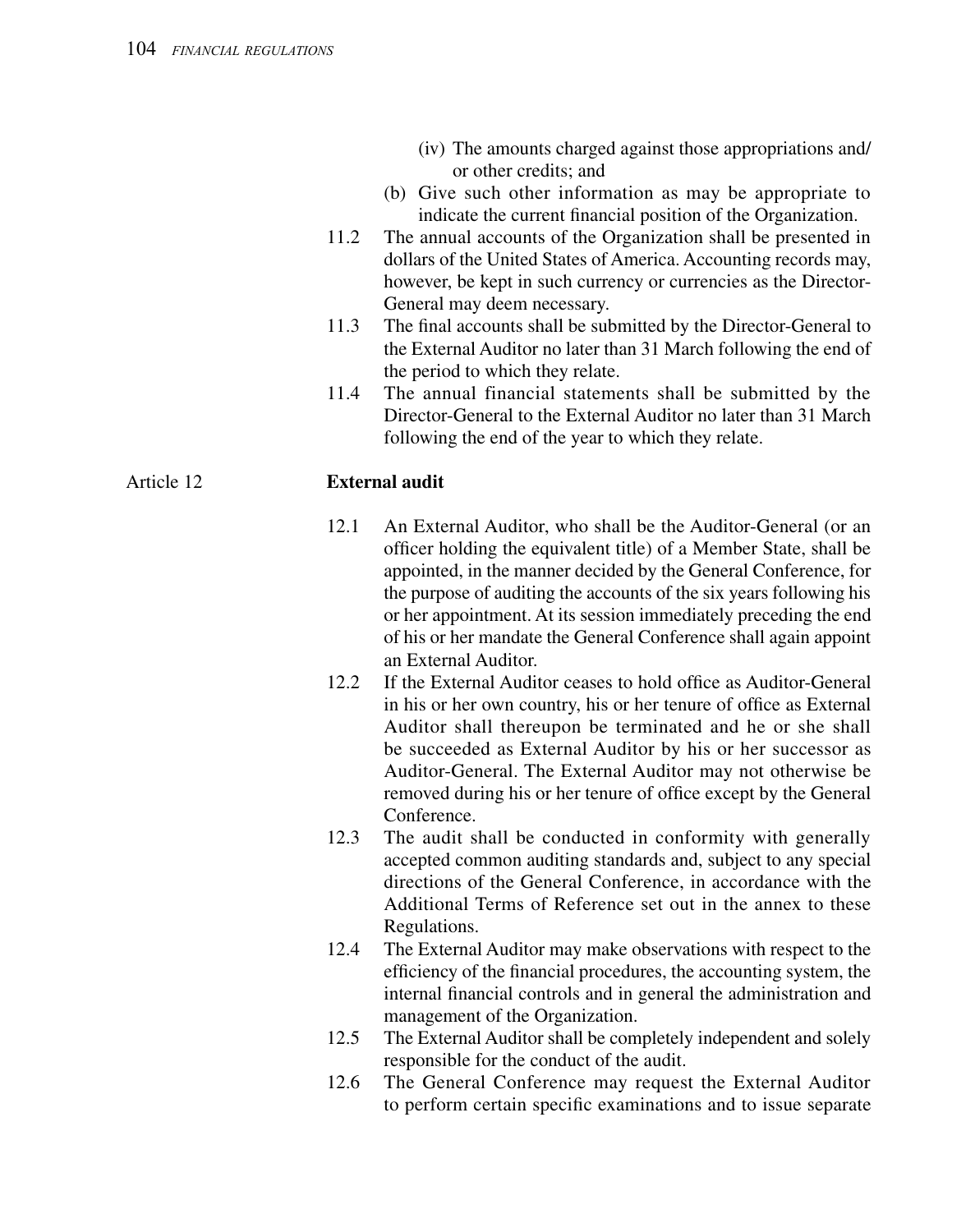reports on the results. Acting under the authority of the General Conference, the Executive Board may do likewise.

- 12.7 The Director-General shall provide the External Auditor with the facilities he or she may require in the performance of the audit.
- 12.8 For the purpose of making a local or special examination or of effecting economies of audit cost, the External Auditor may engage the services of any national Auditor-General (or equivalent title) or commercial public auditors of known repute or any other person or firm who, in the opinion of the External Auditor, is technically qualified.
- 12.9 The External Auditor shall issue a report on the audit of the annual financial statements and relevant schedules, which shall include such information as he or she deems necessary in regard to matters referred to in Financial Regulation 12.4 and in the Additional Terms of Reference.
- 12.10.1 The External Auditor's report together with the annual audited financial statements of the first year of the biennium shall be transmitted through the Executive Board, with such comments as it deems necessary, to the General Conference for approval.
- 12.10.2 The External Auditor's report together with the annual audited financial statements of the second year of the biennium shall be transmitted for approval to the Executive Board acting under the authority of the General Conference. In this case, the Executive Board may decide to bring to the attention of the General Conference such matters as it deems necessary in relation to the External Auditor's report and the annual audited financial statements.
- 12.11 The External Auditor shall audit the accounts of such funds as the Director-General may exceptionally deem necessary.

#### Article 13 **Resolutions involving expenditure**

- 13.1 No committee, commission or other competent body shall take a decision involving expenditure unless it has before it a report from the Director-General on the administrative and financial implications of the proposal.
- 13.2 Where, in the opinion of the Director-General, the proposed expenditure cannot be made from the existing appropriations, it shall not be incurred until the General Conference has made the necessary appropriations.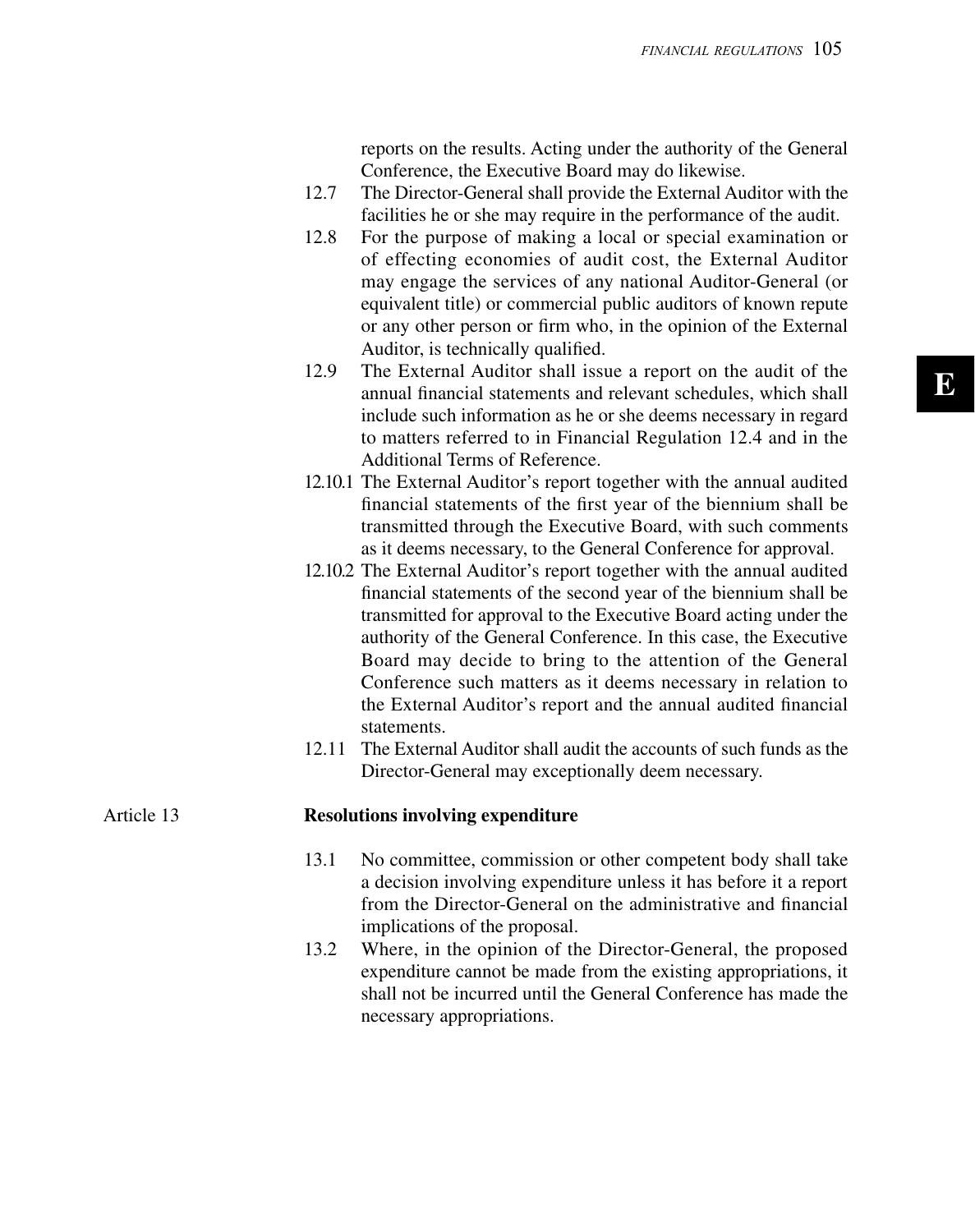| Article 14 | <b>General provisions</b> |                                                                                                                                                                                                                                                                              |  |
|------------|---------------------------|------------------------------------------------------------------------------------------------------------------------------------------------------------------------------------------------------------------------------------------------------------------------------|--|
|            | 14.1                      | These Regulations shall be effective as from 1 January in the year<br>following their adoption by the General Conference, and may be<br>amended only by the General Conference.                                                                                              |  |
|            | 14.2                      | In case of doubt as to the interpretation and application of any of<br>the foregoing Regulations, the Director-General is authorized to<br>rule thereon.                                                                                                                     |  |
|            | 14.3                      | No Article or Articles of the present Regulations may be<br>suspended except by decision of the General Conference, taken<br>by a two-thirds majority of the Members present and voting. The<br>duration of such suspension shall be specified by the General<br>Conference. |  |
| Article 15 | <b>Special provisions</b> |                                                                                                                                                                                                                                                                              |  |
|            | 15.1                      | In the preparation of the budget the Director-General shall consult<br>with the Secretary-General of the United Nations in accordance<br>with Article XVI, Section $3(a)$ , of the Agreement between the<br>United Nations and UNESCO.                                       |  |
|            | 15.2                      | Rules made by the Director-General to carry out the provisions of<br>these Regulations shall be communicated to the Executive Board<br>for approval.                                                                                                                         |  |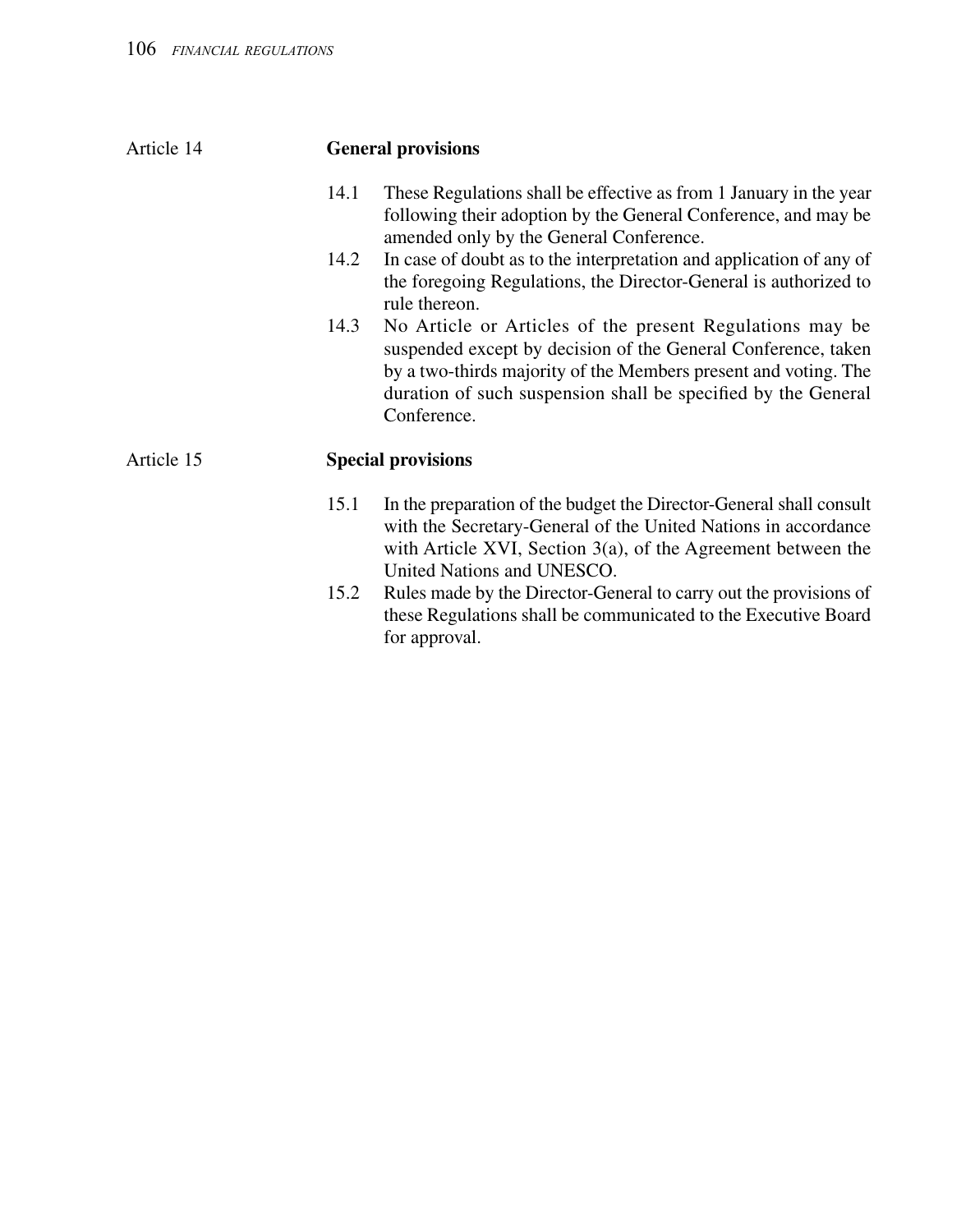#### ANNEX

## **Additional Terms of Reference Governing the Audit**

Adopted by the General Conference at its 17th session (17 [C/Resolution 19.2](https://unesdoc.unesco.org/ark:/48223/pf0000114044_eng.nameddest=19.2)) and amended at its 22nd (22 [C/Resolution 32.1](https://unesdoc.unesco.org/ark:/48223/pf0000057611_eng.nameddest=32.1)) and 23rd  $(23 \text{ C/Resolution } 36.1)$  sessions.<sup>1</sup>

- 1. The External Auditor shall perform such audit of the accounts of the Organization, including all Trust Funds and Special Accounts, as he or she deems necessary in order to satisfy himself or herself:
	- (a) That the financial statements are in accordance with the books and records of the Organization;
	- (b) That the financial transactions reflected in the statements have been in accordance with the rules and regulations, the budgetary provisions and other applicable directives;
	- (c) That the securities and moneys on deposit and on hand have been verified by certificate received direct from the Organization's depositories or by actual count;
	- (d) That the internal controls, including the internal audit, are adequate in the light of the extent of reliance placed thereon;
	- (e) That procedures satisfactory to the External Auditor have been applied to the recording of all assets, liabilities, surpluses and deficits.
- 2. The External Auditor shall be the sole judge as to the acceptance in whole or in part of certifications and representations by the Director-General and may proceed to such detailed examination and verification as he or she chooses of all financial records including those relating to supplies and equipment.
- 3. The External Auditor and his or her staff shall have free access at all convenient times to all books, records and other documentation which are, in the opinion of the External Auditor, necessary for the performance of the audit. Information classified as privileged and which the Director-General (or his or her designated senior

<sup>1.</sup> These Additional Terms of Reference replace the "Principles to Govern Audit Procedures" adopted by the General Conference at its 6th session.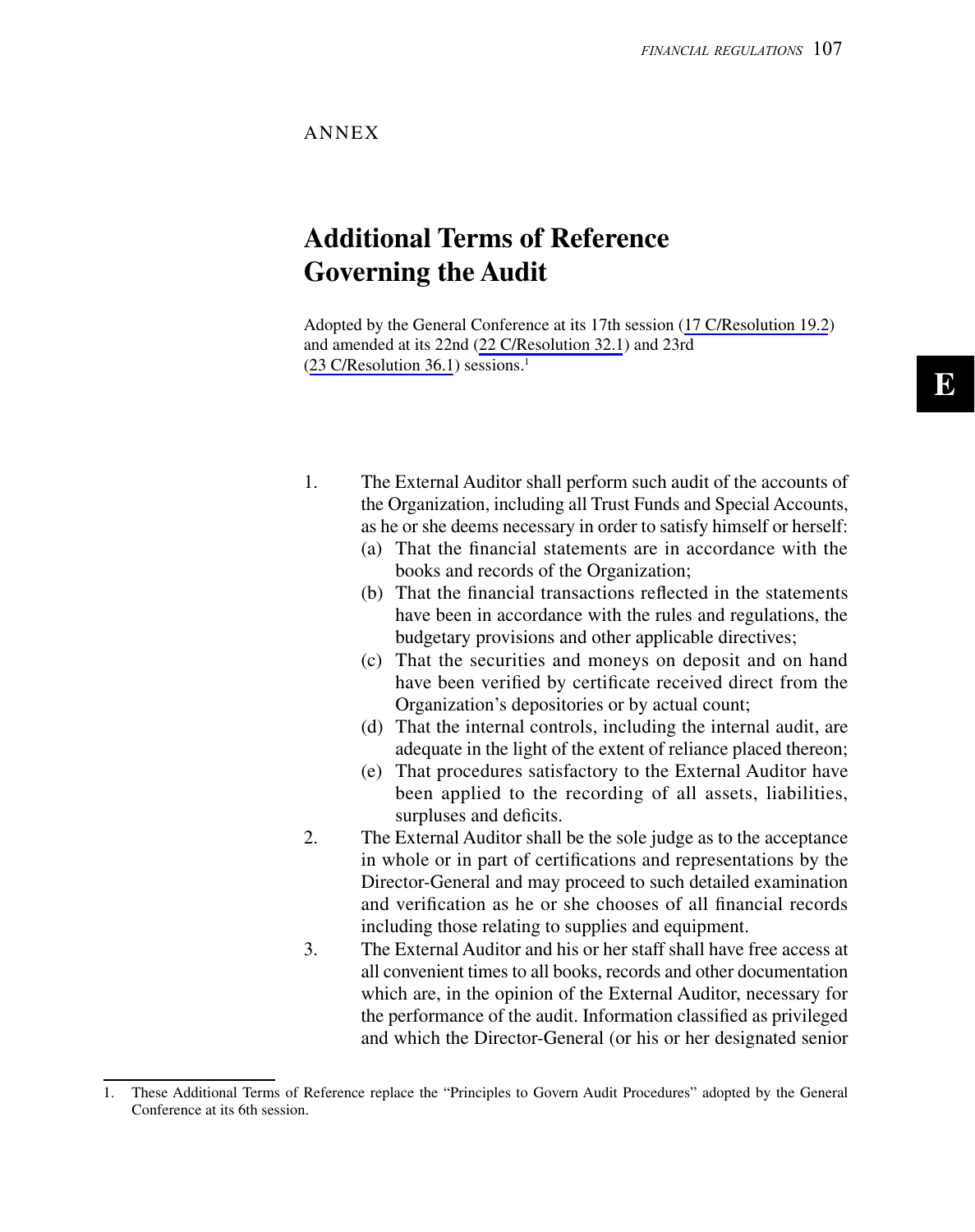official) agrees is required by the External Auditor for the purposes of the audit and information classified confidential shall be made available on application. The External Auditor and his or her staff shall respect the privileged and confidential nature of any information so classified which has been made available and shall not make use of it except in direct connection with the performance of the audit. The External Auditor may draw the attention of the General Conference to any denial of information classified as privileged which in his or her opinion was required for the purpose of the audit.

- 4. The External Auditor shall have no power to disallow items in the accounts but shall draw to the attention of the Director-General for appropriate action any transaction concerning which he or she entertains doubt as to legality or propriety. Audit objections to these or any other transactions arising during the examination of the accounts shall be immediately communicated to the Director-General.
- 5. The External Auditor shall express and sign an opinion on the financial statements of the Organization. The opinion shall include the following basic elements:
	- (a) The identification of the financial statements audited;
	- (b) A reference to the responsibility of the Director-General and the responsibility of the External Auditor;
	- (c) A reference to the audit standards followed;
	- (d) A description of the work performed;
	- (e) An expression of opinion on the financial statements as to whether:
		- (i) the financial statements present fairly the financial position as at the end of the period and the results of the operations for the period;
		- (ii) the financial statements were prepared in accordance with the stated accounting policies;
		- (iii) the accounting policies were applied on a basis consistent with that of the preceding financial period;
	- (f) An expression of opinion on the compliance of transactions with the Financial Regulations and legislative authority;
	- (g) The date of the opinion;
	- (h) The name and position of the External Auditor;
	- (i) Should it be necessary, a reference to the report of the External Auditor on the financial statements.
- 6. The report of the External Auditor to the General Conference on the financial operations of the period should mention:
	- (a) The type and scope of his or her examination;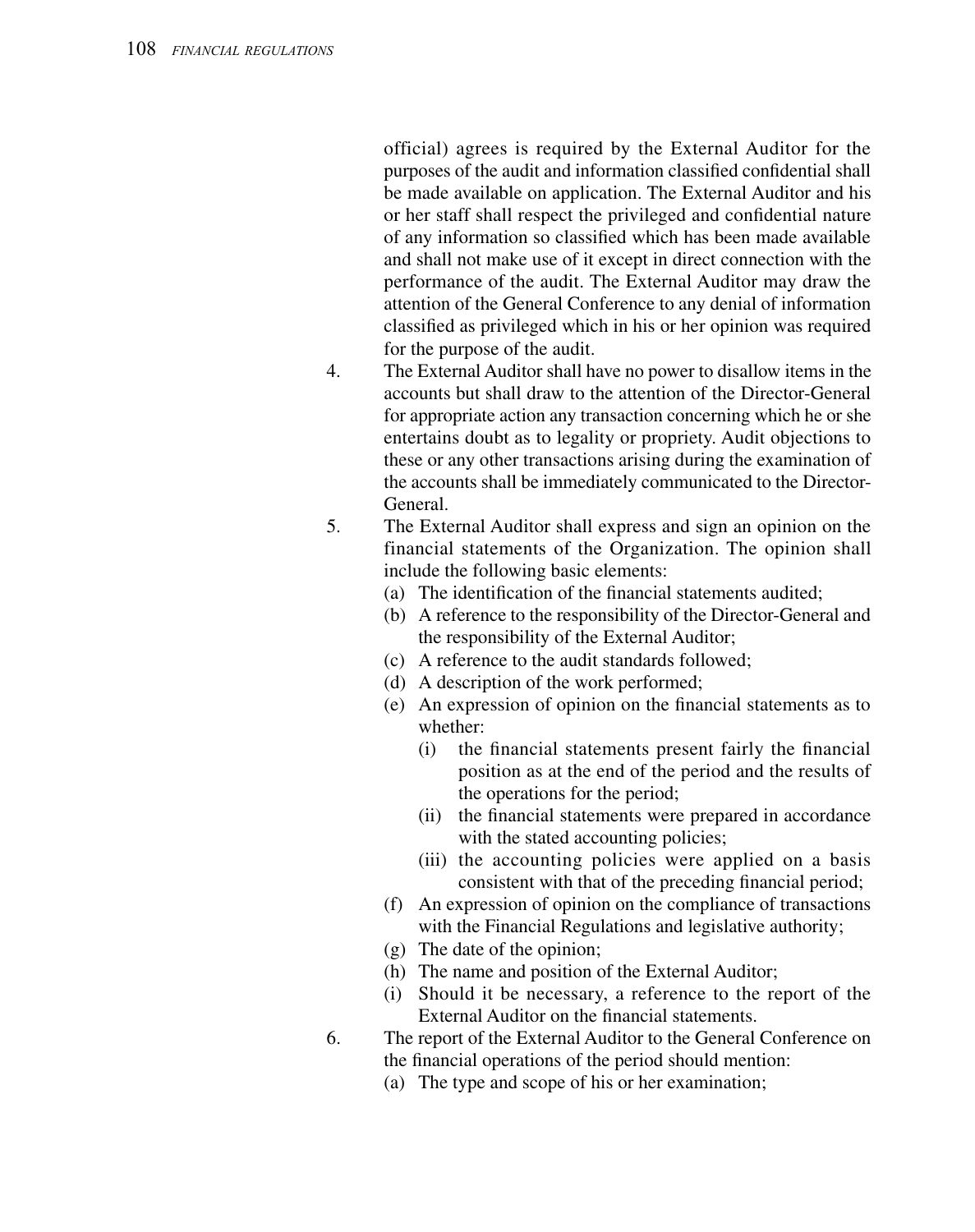- (b) Matters affecting the completeness or accuracy of the accounts, including where appropriate:
	- (i) Information necessary to the correct interpretation of the accounts;
	- (ii) Any amounts which ought to have been received but which have not been brought to account;
	- (iii) Any amounts for which a legal or contingent obligation exists and which have not been recorded or reflected in the financial statements;
	- (iv) Expenditures not properly substantiated;
	- (v) Whether proper books of accounts have been kept. Where in the presentation of statements there are deviations of material nature from the generally accepted accounting principles applied on a consistent basis, these should be disclosed;
- (c) Other matters which should be brought to the notice of the General Conference such as:
	- (i) Cases of fraud or presumptive fraud;
	- (ii) Wasteful or improper expenditure of the Organization's money or other assets (notwithstanding that the accounting for the transaction may be correct);
	- (iii) Expenditure likely to commit the Organization to further outlay on a large scale;
	- (iv) Any defect in the general system or detailed regulations governing the control of receipts and disbursements or of supplies and equipment;
	- (v) Expenditure not in accordance with the intention of the General Conference after making allowance for duly authorized transfers within the budget;
	- (vi) Expenditure in excess of appropriations as amended by duly authorized transfers within the budget;
	- (vii) Expenditure not in conformity with the authority which governs it;
- (d) The accuracy or otherwise of the supplies and equipment records as determined by stocktaking and examination of the records.
- In addition, the reports may contain reference to:
- (e) Transactions accounted for in a previous financial period concerning which further information has been obtained or transactions in a later financial period concerning which it seems desirable that the General Conference should have early knowledge.
- 7. The External Auditor may make such observations with respect to his or her findings resulting from the audit and such comments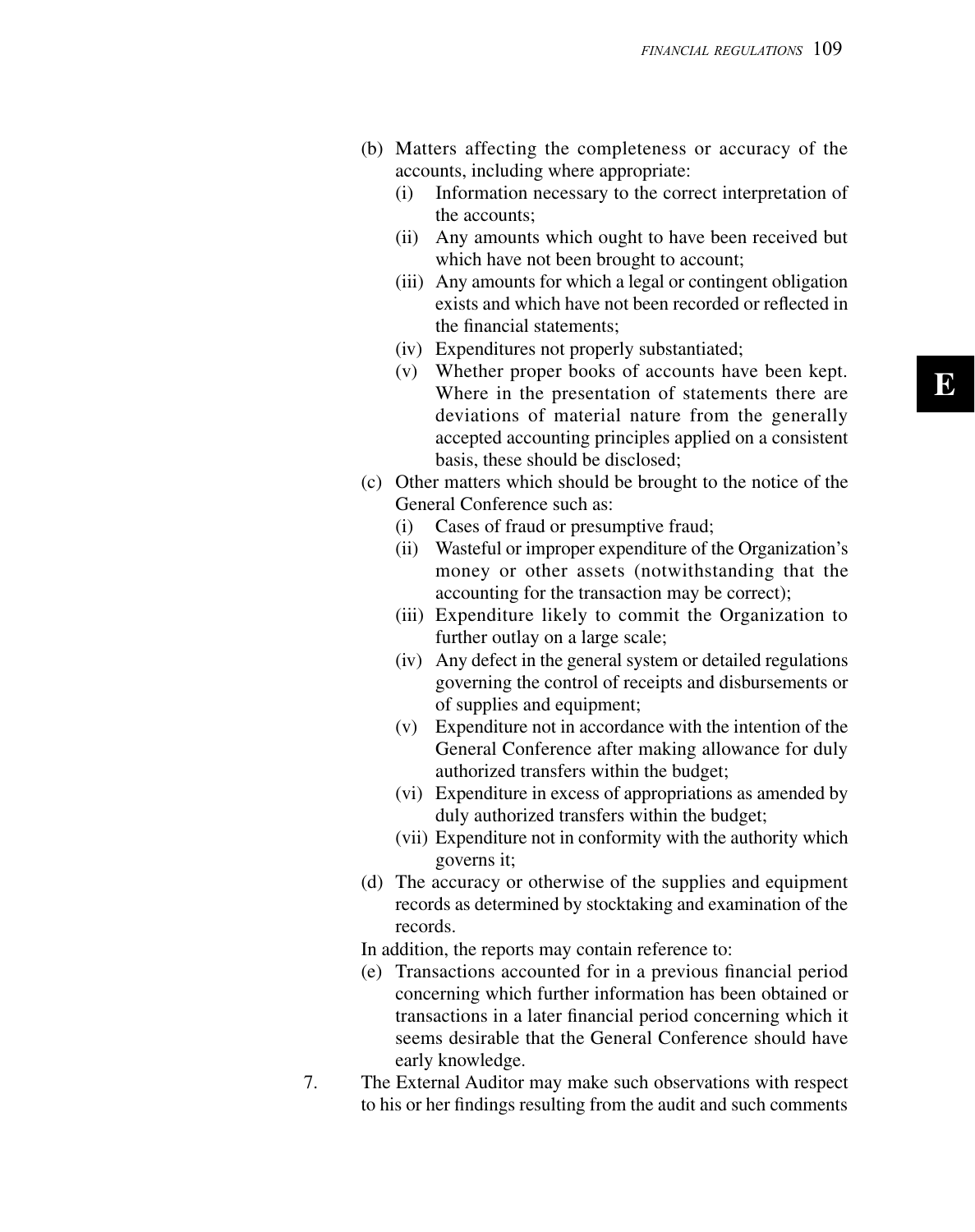on the Director-General's financial report as he or she deems appropriate to the General Conference or to the Executive Board or to the Director-General. Additionally, the External Auditor may at any time present reports to the Executive Board and the Director-General if in the External Auditor's opinion there are significant, urgent or pressing matters that need to be reported.

- 8. Whenever the External Auditor's scope of audit is restricted, or whenever he or she is unable to obtain sufficient evidence, he or she shall refer to the matter in his or her opinion and report, making clear in the report the reasons for his or her comments, and the effect on the financial position and the financial transactions as recorded.
- 9. In no case shall the External Auditor include criticism in his or her report without first affording the Director-General an adequate opportunity of explanation on the matter under observation.
- 10. The External Auditor is not required to mention any matter referred to in the foregoing which, in his or her opinion, is insignificant in all respects.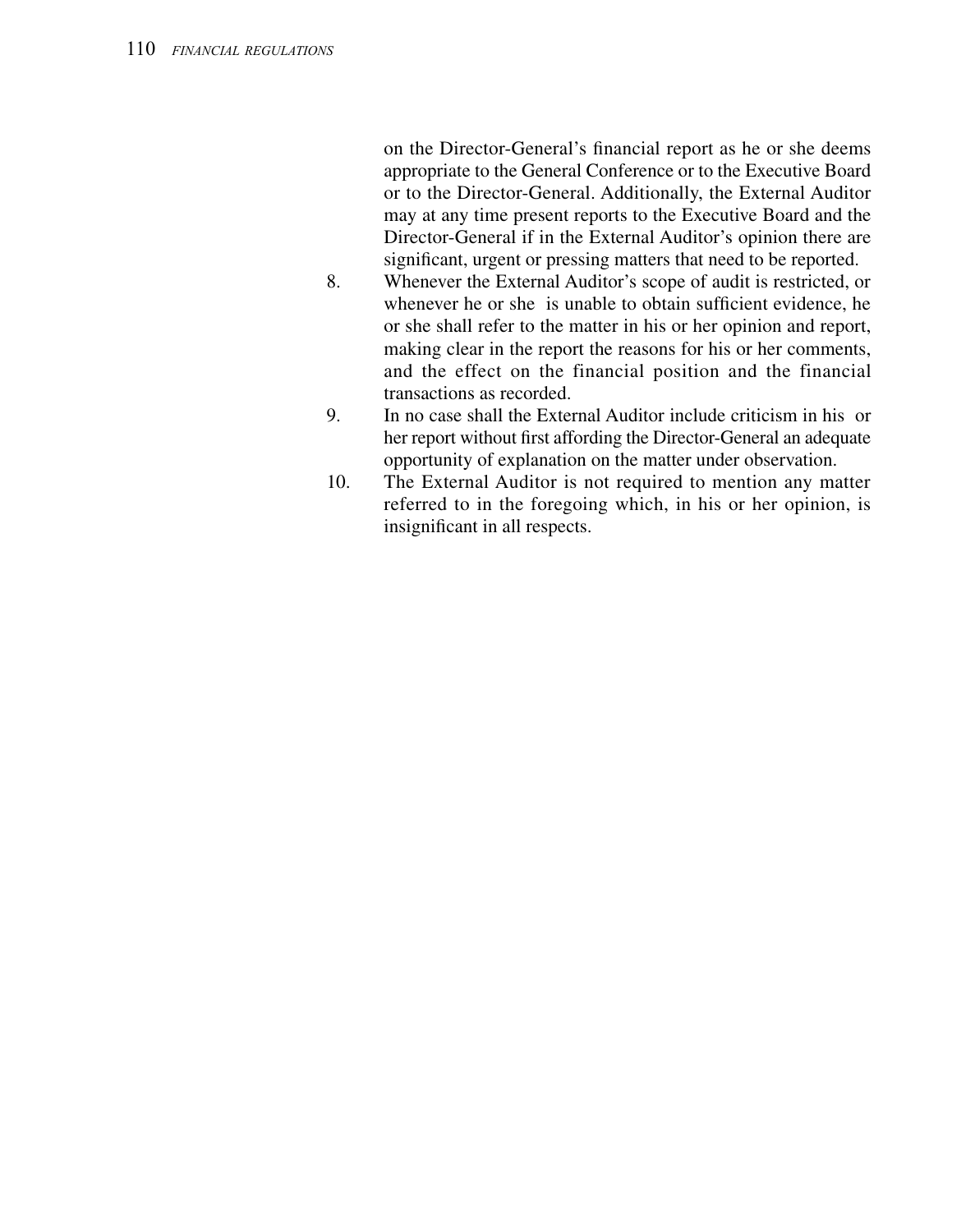# Rules of Procedure concerning recommendations to Member States and international conventions covered by the terms of Article IV, paragraph 4, of the Constitution

Adopted by the General Conference at its 5th session and amended at its 7th, 17th, 25th,32nd and 35th sessions.<sup>1</sup>

### **I. Scope of the present Rules of Procedure**

Article 1 These Rules of Procedure cover the preparation and the examination and adoption by the General Conference of:

- (a) International conventions for ratification by Member States; and
- (b) Recommendations in which the General Conference formulates principles and norms for the international regulation of any particular question and invites Member States to take whatever legislative or other steps may be required – in conformity with the constitutional practice of each State and the nature of the question under consideration – to apply the principles and norms aforesaid within their respective territories.

<sup>1.</sup> See 5 C/Resolutions, pp. 133-4, 137-9; 7 C/Resolutions, p. 109; 17 C/Resolutions, p. 114; 25 C/Resolutions, p. 194; 32 C/Resolutions, pp. 117-18, 35 C/Resolutions, p.95.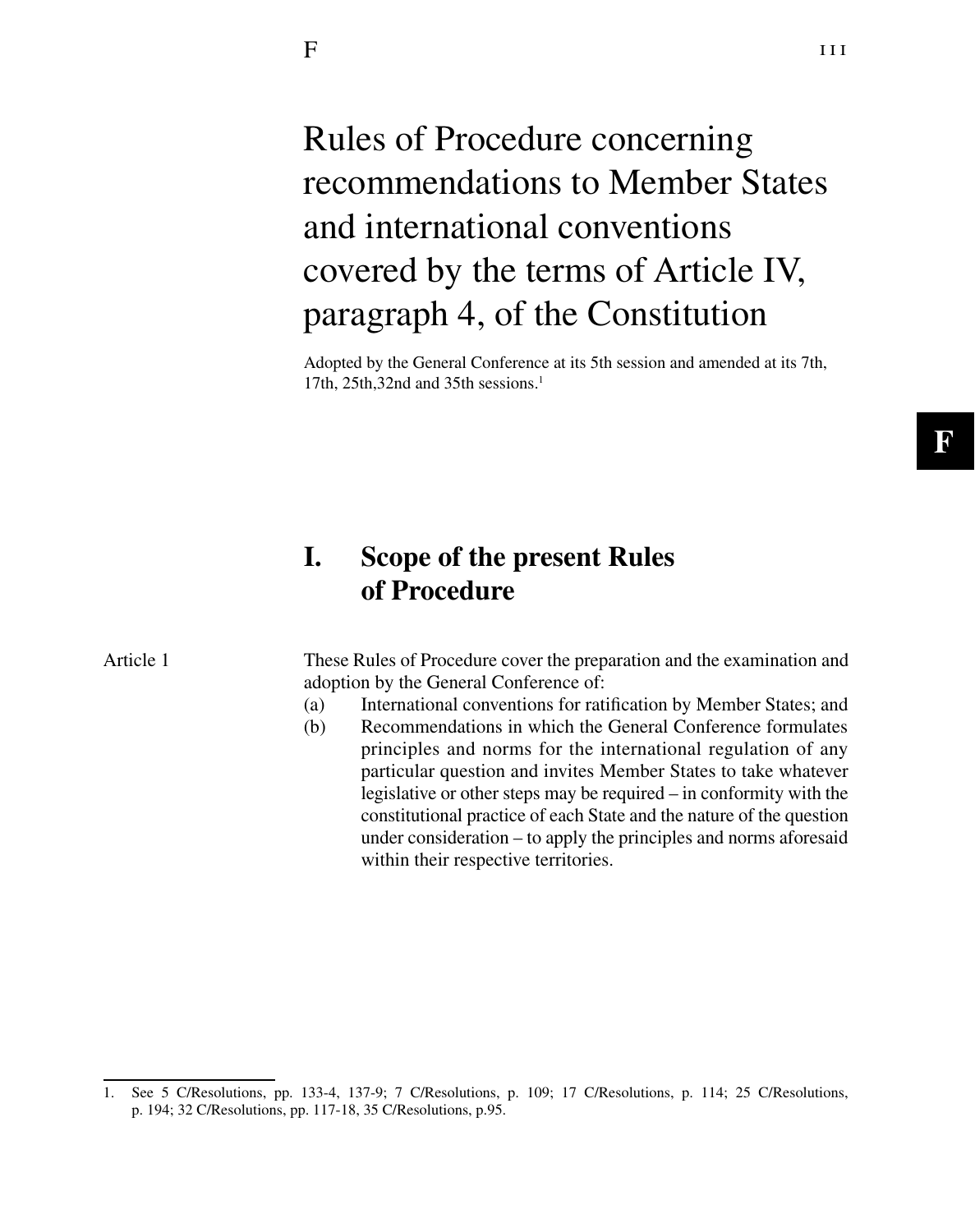## **II. Inclusion in the agenda of the General Conference of proposals for the regulation of any question on an international basis**

| Article 2 | The General Conference shall make no decision on the desirability or on<br>the substance of any proposal for the regulation of a particular question<br>on an international basis by the adoption of an international convention or<br>of a recommendation, unless the proposal has been specifically placed on<br>the provisional agenda of the Conference in accordance with the present<br>Rules of Procedure.                                                                                                                                                   |
|-----------|---------------------------------------------------------------------------------------------------------------------------------------------------------------------------------------------------------------------------------------------------------------------------------------------------------------------------------------------------------------------------------------------------------------------------------------------------------------------------------------------------------------------------------------------------------------------|
| Article 3 | No new proposal for the regulation on an international basis of any<br>question by the adoption by the General Conference of an international<br>convention or a recommendation to Member States shall be included in<br>the provisional agenda of the General Conference unless:<br>It is accompanied by a preliminary study of the technical and<br>(a)<br>legal aspects of the problem under consideration; and<br>It has first been examined by the Executive Board at least ninety<br>(b)<br>days before the opening of the session of the General Conference. |
| Article 4 | 1.<br>The Executive Board may communicate to the General Conference<br>any comments it may deem necessary on proposals covered by<br>Article 3.<br>2.<br>The Board may decide to instruct the Secretariat, one or more<br>experts or a committee of experts, to carry out a thorough study<br>of the matters dealt with in the aforementioned proposals, and to<br>prepare a report for communication to the General Conference.                                                                                                                                    |
| Article 5 | When a proposal covered by the terms of Article 3 has been placed on<br>the provisional agenda of the General Conference, the Director-General<br>shall communicate to Member States, at least seventy days before the<br>opening of the session of the Conference, a copy of the preliminary<br>study accompanying the proposal, together with the Executive Board's<br>observations and decisions thereon.                                                                                                                                                        |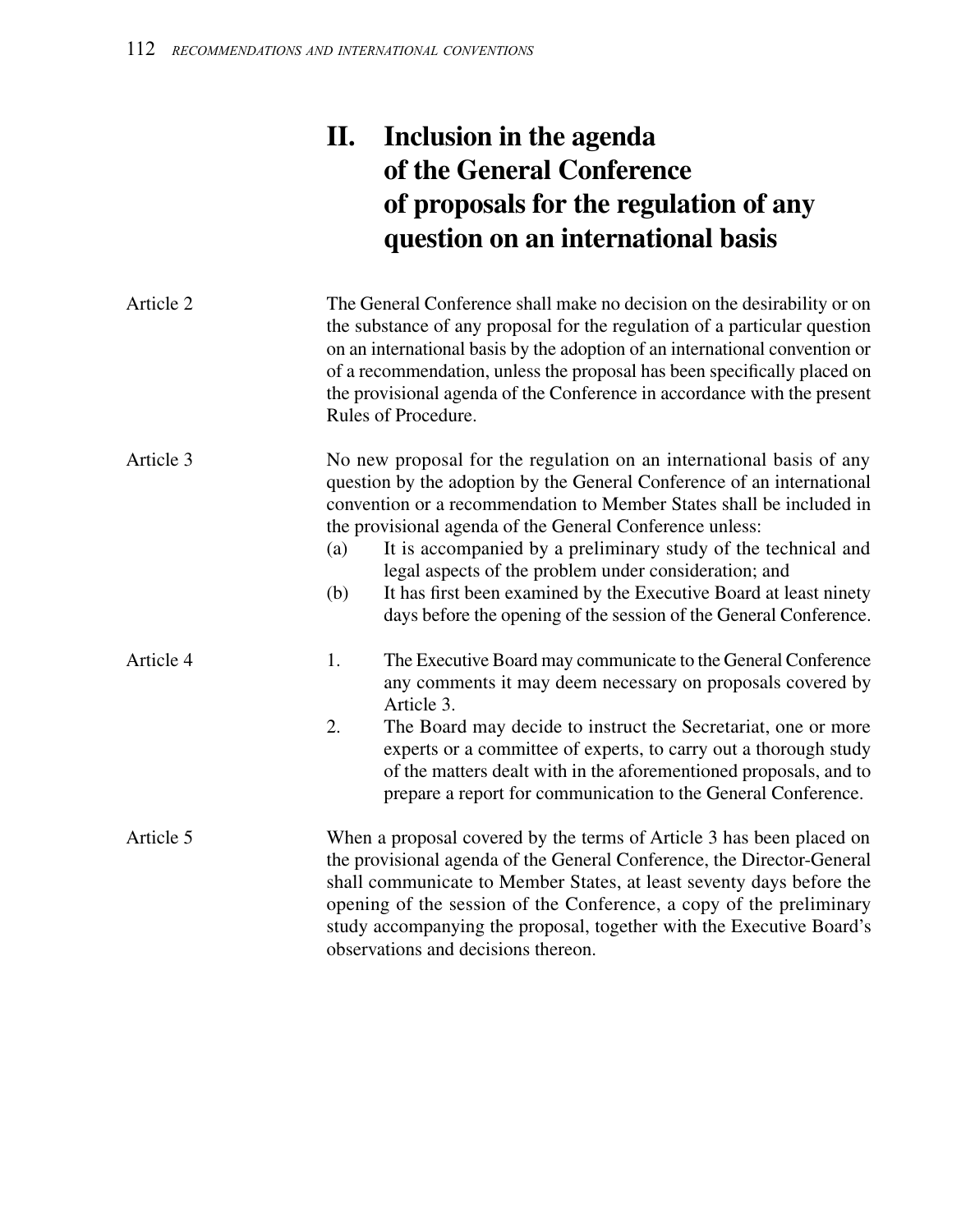## **III. Procedure for the first discussion by the General Conference**

| Article 6  | It shall be for the Conference to decide whether the question dealt with<br>in the proposal should be regulated at the international level and, if so, to<br>determine to what extent the question can be regulated and whether the<br>method adopted should be an international convention or, alternatively,<br>a recommendation to Member States.                                                                                                                                                                                                                                                                                       |
|------------|--------------------------------------------------------------------------------------------------------------------------------------------------------------------------------------------------------------------------------------------------------------------------------------------------------------------------------------------------------------------------------------------------------------------------------------------------------------------------------------------------------------------------------------------------------------------------------------------------------------------------------------------|
| Article 7  | 1.<br>The General Conference may, however, decide to defer to a future<br>session the decisions mentioned in Article 6.<br>2.<br>It may, in this case, instruct the Director-General to submit to<br>a future session a report on the desirability of regulating the<br>question dealt with in the proposal, on an international basis; on<br>the method which should be adopted for that purpose; and on the<br>extent to which the question can be regulated.<br>3.<br>The Director-General's report shall be communicated to Member<br>States at least one hundred days before the opening of the session<br>of the General Conference. |
| Article 8  | The General Conference shall take the decisions mentioned in Articles 6<br>and 7 by a simple majority.                                                                                                                                                                                                                                                                                                                                                                                                                                                                                                                                     |
| Article 9  | The General Conference shall not vote on the adoption of a draft<br>convention or recommendation before the ordinary session following<br>that at which it has taken the decisions mentioned in Article 6.                                                                                                                                                                                                                                                                                                                                                                                                                                 |
|            | IV. Preparation of drafts to be submitted<br>to the General Conference<br>for consideration and adoption                                                                                                                                                                                                                                                                                                                                                                                                                                                                                                                                   |
| Article 10 | When the General Conference has taken decisions under the terms<br>1.<br>of Article 6, it shall instruct the Director-General to prepare a                                                                                                                                                                                                                                                                                                                                                                                                                                                                                                 |

preliminary report setting forth the position with regard to the problem to be regulated and to the possible scope of the regulating action proposed. The preliminary report may be accompanied by the first draft of a convention or recommendation, as the case may be. Member States shall be asked to make comments and observations on that report.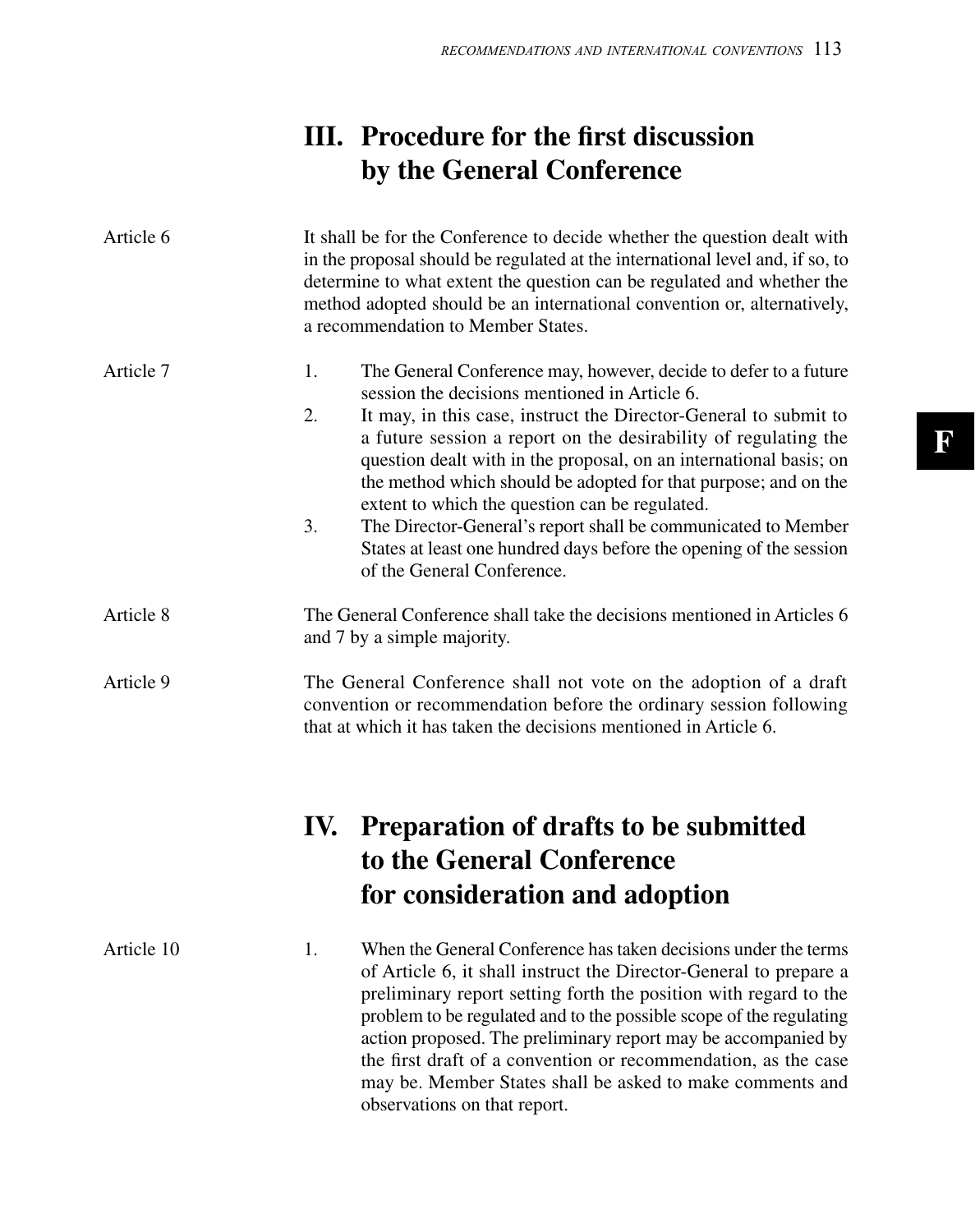- 2. The Director-General's preliminary report shall reach Member States at least fourteen months before the opening of the session of the General Conference. Member States shall forward their comments and observations on the preliminary report, to reach the Director-General at least ten months before the opening of the session mentioned in the preceding sentence.
- 3. On the basis of the comments and observations transmitted, the Director-General shall prepare a final report containing one or more draft texts, which shall be communicated to Member States at least seven months before the opening of the session of the General Conference.
- 4. Unless the General Conference has decided otherwise, the Director-General's final report shall be submitted to a special committee to be convened at least four months before the opening of the General Conference and consisting of technical and legal experts appointed by Member States. All Member States shall be invited as full participants in the special committee.
- 5. The special committee shall submit a draft which has its approval to Member States, with a view to its discussion at the General Conference, at least seventy days before the opening of the session of the General Conference.

## **V. Consideration and adoption of drafts by the General Conference**

| Article 11 | The General Conference shall consider and discuss draft texts submitted<br>to it, and any amendments to them which may be proposed.                                                                                                                                                                                                                           |
|------------|---------------------------------------------------------------------------------------------------------------------------------------------------------------------------------------------------------------------------------------------------------------------------------------------------------------------------------------------------------------|
| Article 12 | A two-thirds majority shall be required for the adoption of a<br>1.<br>convention.<br>A simple majority shall be sufficient for the adoption of a<br>2.<br>recommendation.                                                                                                                                                                                    |
| Article 13 | If, on the final vote, a draft convention does not secure the two-thirds<br>majority required in the first paragraph of Article 12, but only a simple<br>majority, the Conference may decide that the draft be converted into a<br>draft recommendation to be submitted for its approval either before the<br>end of the session or at the following session. |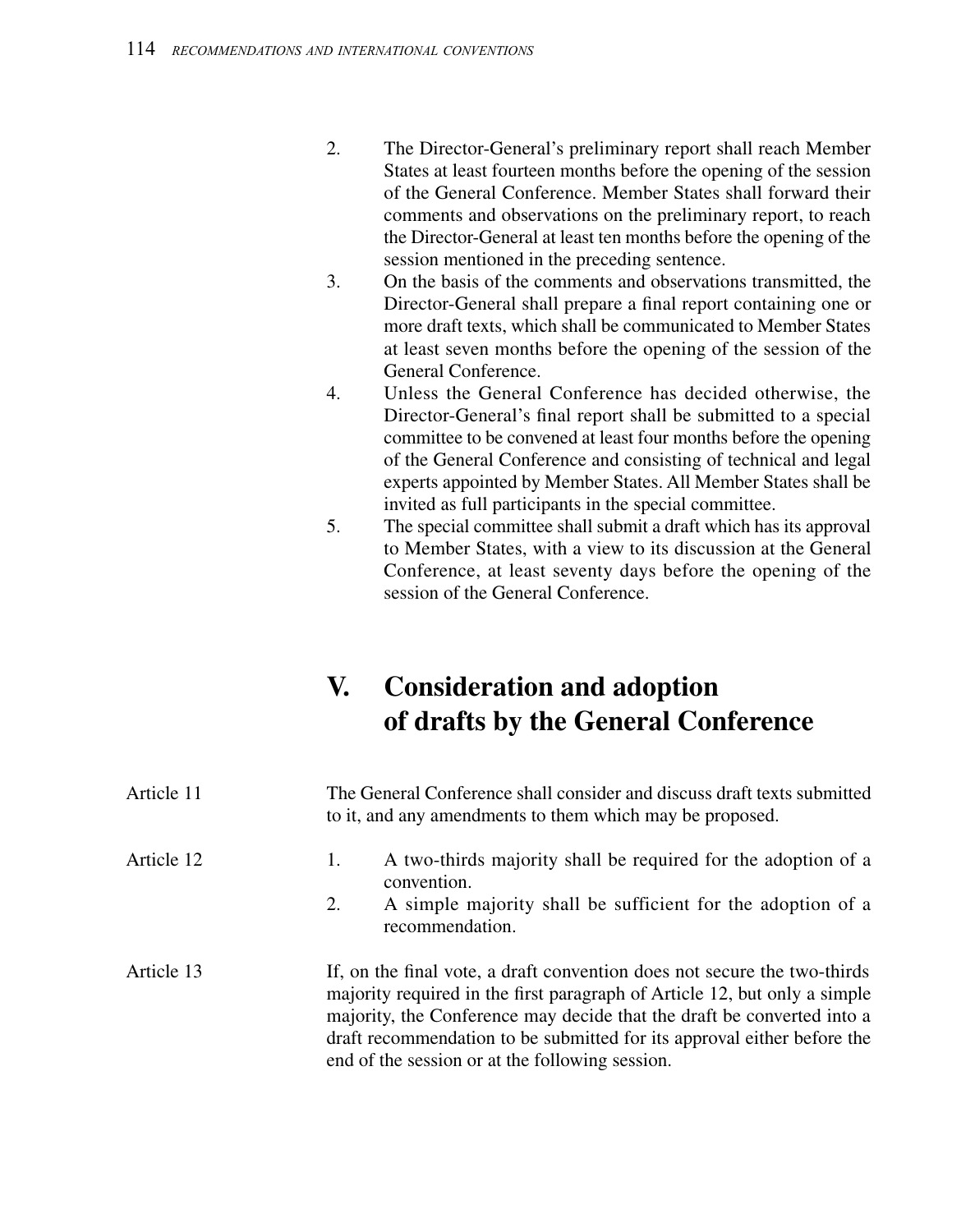| Article 14 | Two copies of any convention or recommendation adopted by the General<br>Conference shall be authenticated by the signatures of the President of  |
|------------|---------------------------------------------------------------------------------------------------------------------------------------------------|
| Article 15 | the General Conference and of the Director-General.<br>A certified copy of any convention or recommendation adopted by the                        |
|            | General Conference shall be transmitted, as soon as possible, to Member<br>States, in order that they may submit the convention or recommendation |

to their competent national authorities, in accordance with Article IV, paragraph 4, of the Constitution.

## **VI. Procedures for promoting Member States' acceptance and application of conventions and recommendations adopted by the General Conference**

| Article 16 | 1.<br>2. | While transmitting, pursuant to Article 15 of the present Rules, a<br>certified copy of any convention or recommendation to Member<br>States, the Director-General shall formally remind them of<br>their obligation to submit the convention or recommendation in<br>question to their competent national authorities in accordance<br>with Article IV, paragraph 4, of the Constitution, drawing also<br>their attention to the difference in the legal nature of conventions<br>and recommendations.<br>The Member States shall make the text of any convention or<br>recommendation known to the bodies, target groups and other |
|------------|----------|--------------------------------------------------------------------------------------------------------------------------------------------------------------------------------------------------------------------------------------------------------------------------------------------------------------------------------------------------------------------------------------------------------------------------------------------------------------------------------------------------------------------------------------------------------------------------------------------------------------------------------------|
|            |          | entities interested in matters dealt with therein.                                                                                                                                                                                                                                                                                                                                                                                                                                                                                                                                                                                   |
| Article 17 | 1.       | The Member States shall submit, by the dates specified by<br>the General Conference, reports on the measures that they<br>have adopted in relation to each convention in force and each<br>recommendation adopted.                                                                                                                                                                                                                                                                                                                                                                                                                   |
|            | 2.       | The General Conference may invite the Secretariat to assist<br>the Member States in the implementation of the convention or<br>recommendation concerned and in the preparation and follow-up<br>of such reports.                                                                                                                                                                                                                                                                                                                                                                                                                     |
| Article 18 | 1.       | The General Conference shall entrust the examination of the<br>reports on such conventions and recommendations received from<br>Member States to the Executive Board.                                                                                                                                                                                                                                                                                                                                                                                                                                                                |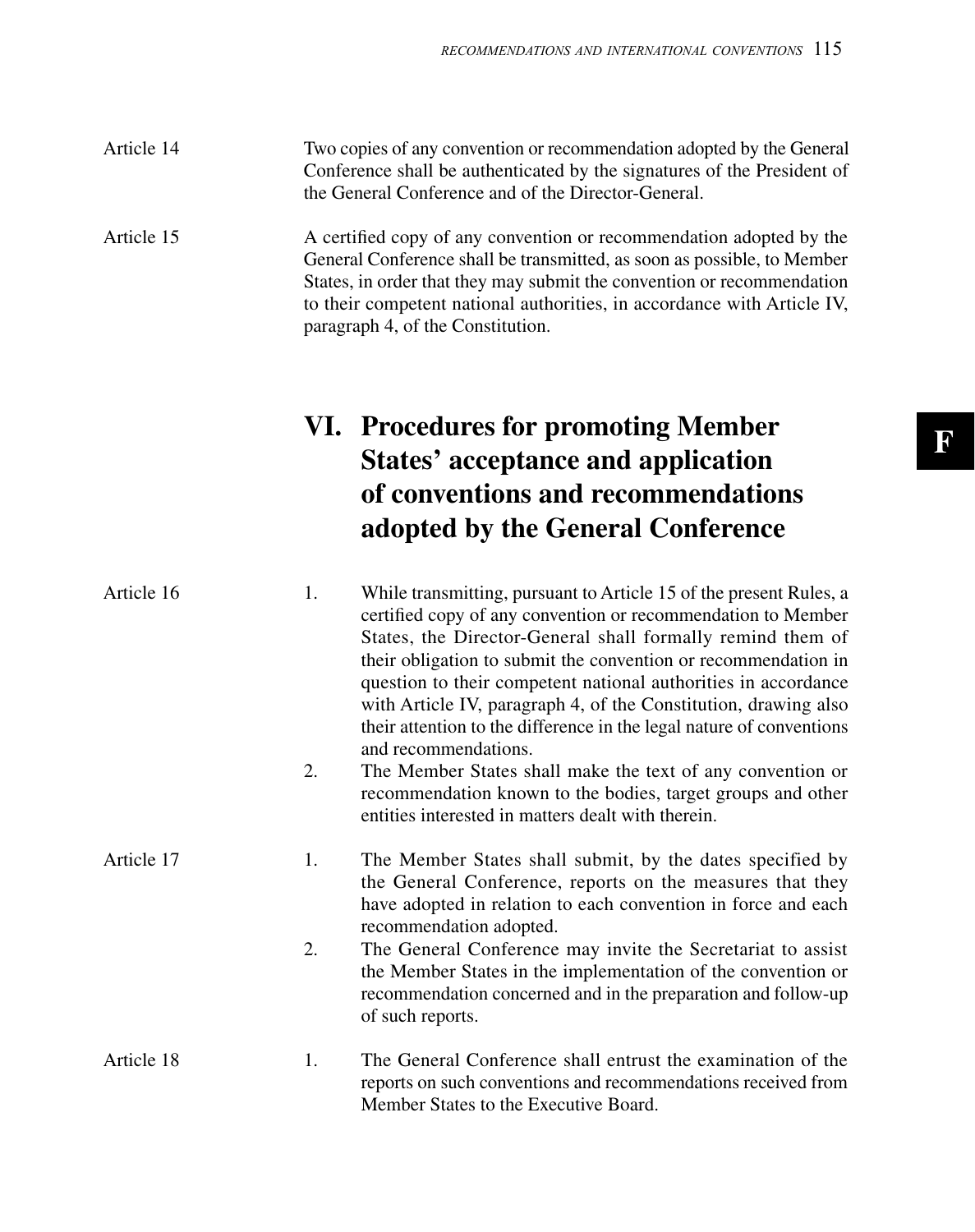- 2. The Executive Board shall transmit to the General Conference the reports or, if so decided by the General Conference, the analytical summaries thereof, together with its observations or comments and any that the Director-General may make. They shall be examined by the competent subsidiary organs prior to their consideration in plenary meeting.
- 3. The Director-General shall regularly inform the General Conference and Executive Board with respect to the implementation of the conclusions and decisions adopted by the General Conference concerning reports on conventions and recommendations.

## **VII. Suspension and amendment**

| Article 19 | If there are special circumstances justifying such a course, the General<br>Conference may decide, by a two-thirds majority, to suspend the<br>application of the provisions of one or more articles in the present Rules<br>of Procedure in any particular case. The Conference may not, however,<br>suspend the application of Articles 8 and 12. |
|------------|-----------------------------------------------------------------------------------------------------------------------------------------------------------------------------------------------------------------------------------------------------------------------------------------------------------------------------------------------------|
| Article 20 | With the exception of Articles 8 and 12, these Rules may be amended<br>by a decision of the General Conference taken by a two-thirds majority,<br>provided that the proposal for amendment has first been placed on the<br>agenda.                                                                                                                  |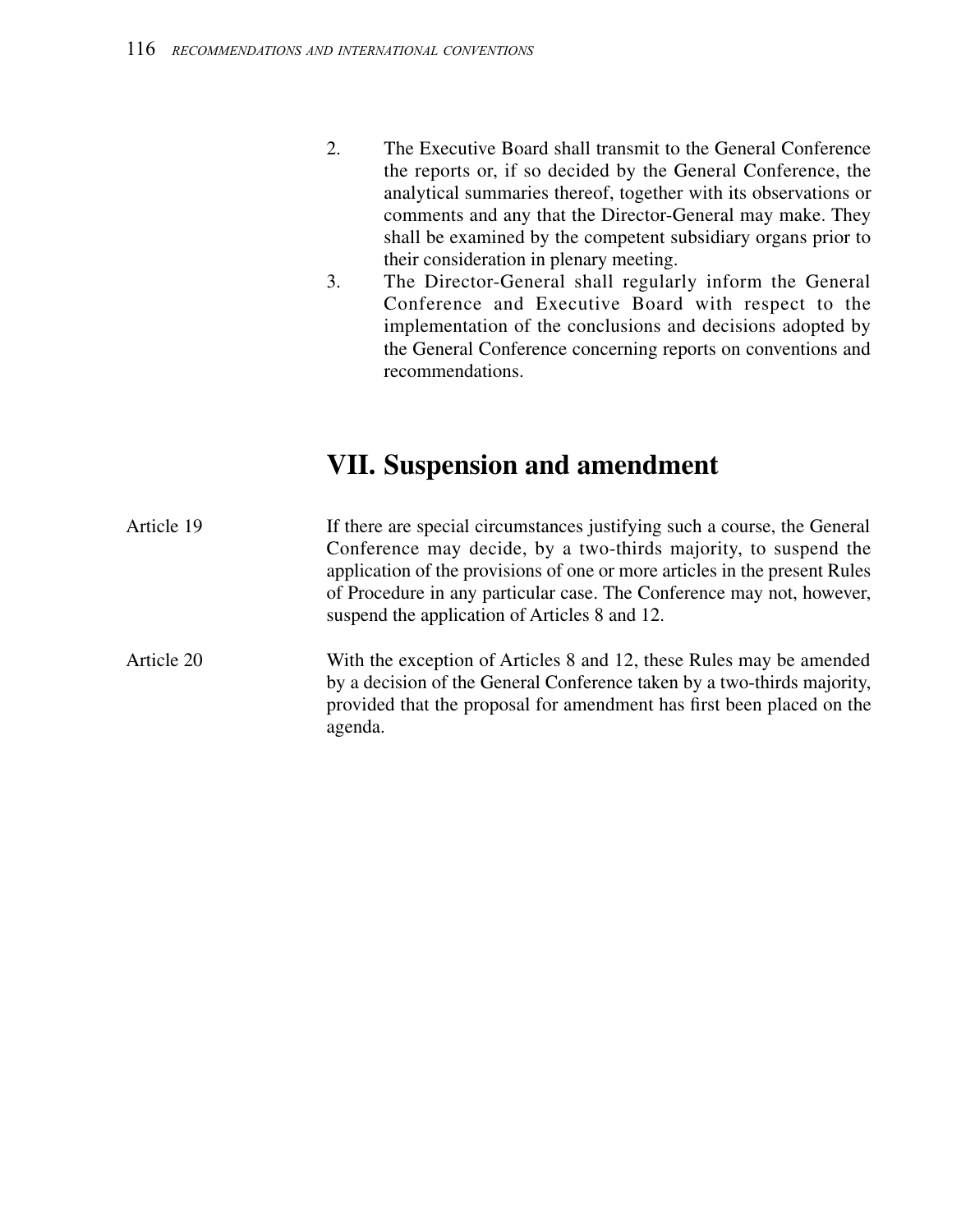Multi-stage procedure for the elaboration, examination, adoption and follow-up of declarations, charters and similar standard-setting instruments adopted by the General Conference and not covered by the Rules of Procedure concerning recommendations to Member States and international conventions covered by the terms of Article IV, paragraph 4, of the Constitution

Adopted by the General Conference at its 33rd session.<sup>1</sup>

| Stage 1 | Resolution by the General Conference as to the desirability of a<br>declaration, charter or similar standard-setting instrument                                                                                                                                                                                                                                                                           |
|---------|-----------------------------------------------------------------------------------------------------------------------------------------------------------------------------------------------------------------------------------------------------------------------------------------------------------------------------------------------------------------------------------------------------------|
|         | It shall be a matter for the General Conference to decide whether a<br>question should be the subject of a declaration, charter or similar standard-<br>setting instrument on the basis of a report by the Director-General or<br>a recommendation by the Executive Board or a recommendation by a<br>subsidiary organ of the General Conference, whose members are elected<br>by the General Conference. |
| Stage 2 | Drawing up of the draft declaration, charter or similar standard-setting<br>instrument                                                                                                                                                                                                                                                                                                                    |
|         | The General Conference shall request the Director-General to submit<br>to it on a date that it shall determine a draft declaration, charter or                                                                                                                                                                                                                                                            |

<sup>1.</sup> See 33 C/Resolutions, pp. 141-2.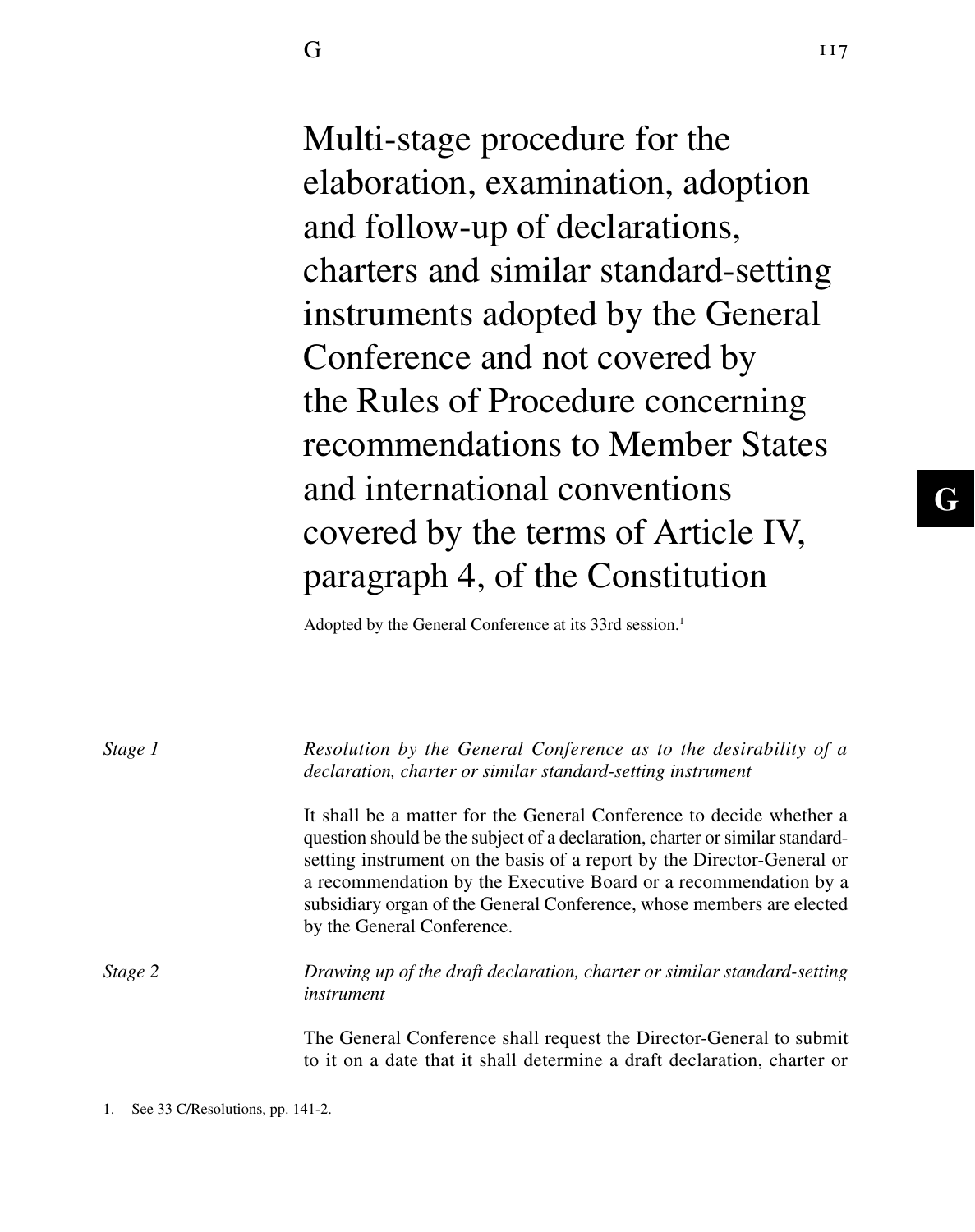|         | similar standard-setting instrument drawn up in consultation with the<br>Member States. The General Conference may also specify the steps to be.<br>followed in the preparation of the instrument, including the convening by<br>the Director-General of intergovernmental meetings and committees of<br>experts in accordance with the Regulations for the general classification<br>of the various categories of meetings convened by UNESCO. |
|---------|-------------------------------------------------------------------------------------------------------------------------------------------------------------------------------------------------------------------------------------------------------------------------------------------------------------------------------------------------------------------------------------------------------------------------------------------------|
| Stage 3 | Examination and adoption of the draft declaration, charter or similar<br>standard-setting instrument by the General Conference                                                                                                                                                                                                                                                                                                                  |
|         | The General Conference shall examine and discuss the draft declaration,<br>charter or similar standard-setting instrument submitted to it, together<br>with the recommendations of the Executive Board thereon.                                                                                                                                                                                                                                 |
|         | The declaration, charter or similar standard-setting instrument shall be<br>adopted by a resolution of the General Conference. Every effort shall<br>be made to adopt the declaration, charter or similar standard-setting<br>instrument by consensus.                                                                                                                                                                                          |
| Stage 4 | Follow-up of declarations, charters or similar standard-setting<br>instruments adopted by the General Conference                                                                                                                                                                                                                                                                                                                                |
|         | The Director-General shall ensure that the text of the declaration, charter<br>or similar standard-setting instrument adopted by the General Conference<br>is disseminated as widely as possible.                                                                                                                                                                                                                                               |
|         | If the actual text of the instrument does not provide for a follow-up<br>mechanism, the General Conference may invite the Director-General to<br>submit to it on the dates that it shall determine a report on the measures<br>taken by the Member States to give effect to the principles set forth in the<br>declaration, charter or similar standard-setting instrument.                                                                     |
|         |                                                                                                                                                                                                                                                                                                                                                                                                                                                 |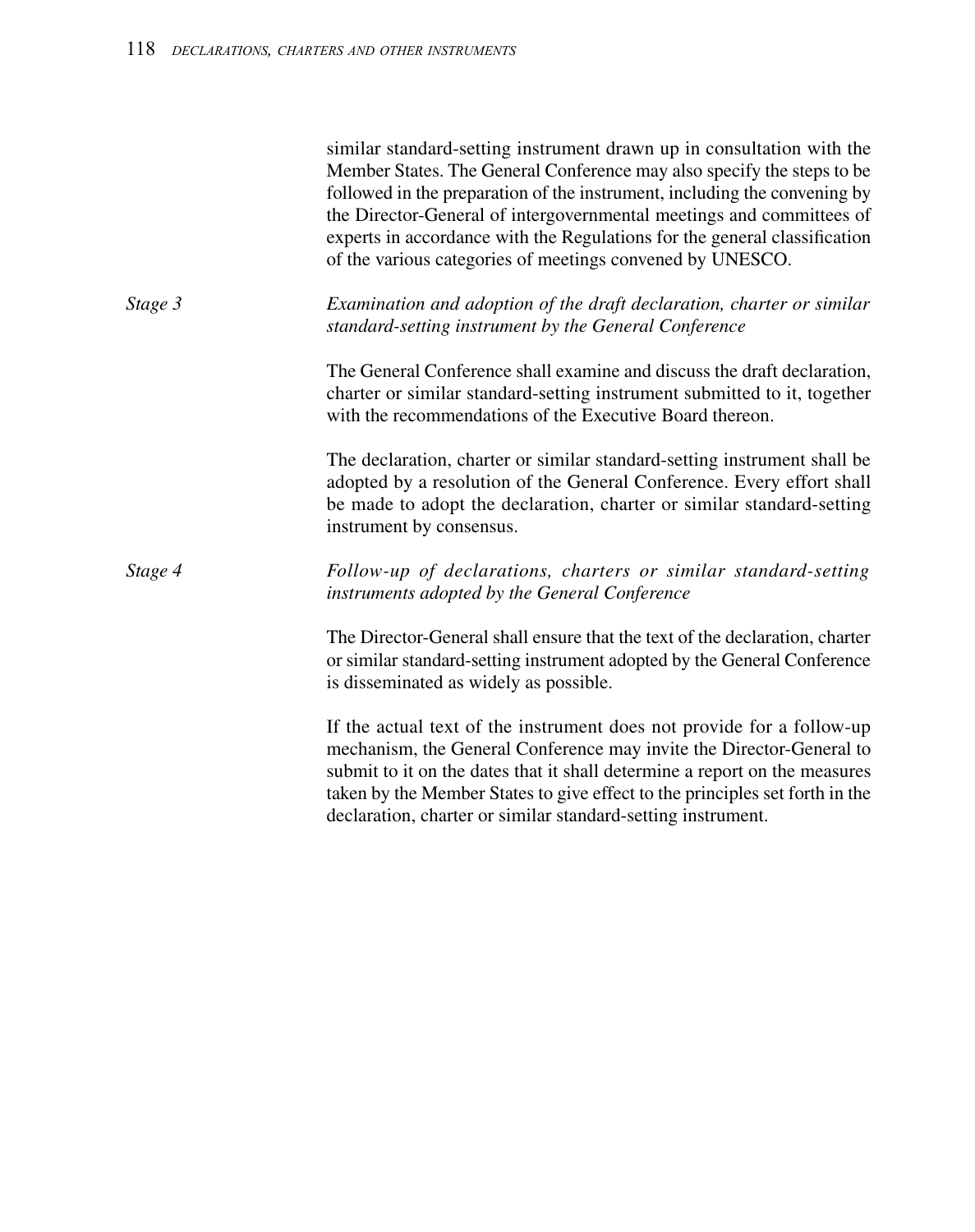# Regulations for the general classification of the various categories of meetings convened by UNESCO

Adopted by the General Conference at its 14th session and amended at its 18th, 25th, 33rd and 37th sessions.<sup>1</sup>

### **General**

| Article 1 | <b>Character of meetings</b>                                                                                                                                                                                      |
|-----------|-------------------------------------------------------------------------------------------------------------------------------------------------------------------------------------------------------------------|
|           | Meetings convened by UNESCO shall be divided into two groups:<br>meetings of a representative character and meetings of a non-<br>representative character.                                                       |
| Article 2 | Meetings of a representative character                                                                                                                                                                            |
|           | Meetings of a representative character shall be meetings at which<br>either states or governments or intergovernmental or international non-<br>governmental organizations are represented as chief participants. |
| Article 3 | Meetings of a non-representative character                                                                                                                                                                        |
|           | Meetings of a non-representative character shall be meetings at which<br>the chief participants act in a private capacity.                                                                                        |

<sup>1.</sup> See 14 C/Resolutions, pp. 109-22; 18 C/Resolutions, pp. 123-4; 25 C/Resolutions, p. 194; 33 C/Resolutions, p. 152; 37 C/Resolutions, p. 96. These Regulations replace the "Summary table of a general classification of the various categories of meetings convened by UNESCO" approved by the General Conference at its 12th session (12 C/ Resolutions, pp. 81 and 151) and amended at its 13th session (13 C/Resolutions, p. 115). In adopting these Regulations the General Conference also abrogated the "Rules of Procedure for the calling of international conferences of states" and the "Rules of Procedure for the calling of non-governmental conferences" which it had adopted at its 7th session.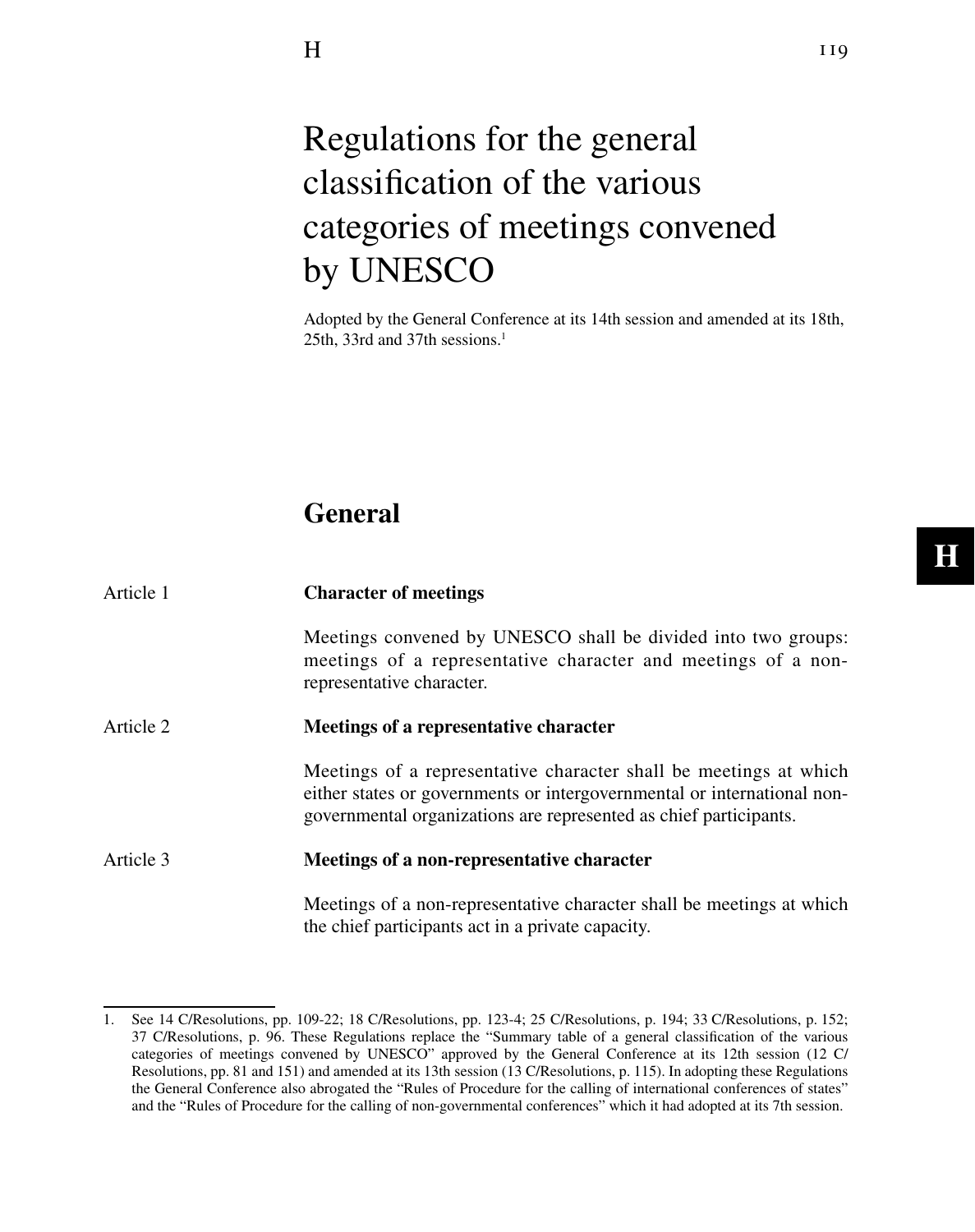| Article 4 | <b>Chief participants</b>                                                                                                                                                                                                                                                                                                                                                                                                                                                                                                                                                                                                                                                                                                                           |
|-----------|-----------------------------------------------------------------------------------------------------------------------------------------------------------------------------------------------------------------------------------------------------------------------------------------------------------------------------------------------------------------------------------------------------------------------------------------------------------------------------------------------------------------------------------------------------------------------------------------------------------------------------------------------------------------------------------------------------------------------------------------------------|
|           | For the purposes of the Regulations, the chief participants shall be those<br>enjoying the full rights of the meeting in question, including the right to<br>vote where applicable.                                                                                                                                                                                                                                                                                                                                                                                                                                                                                                                                                                 |
| Article 5 | <b>Categories of meetings</b>                                                                                                                                                                                                                                                                                                                                                                                                                                                                                                                                                                                                                                                                                                                       |
|           | 1.<br>Meetings of a representative character convened by UNESCO<br>shall be divided into three categories:<br>(a) International conferences of states (category I);<br>(b) Intergovernmental meetings other than international<br>conferences of states (category II);<br>(c) Non-governmental conferences (category III).<br>2.<br>Meetings of a non-representative character convened by<br>UNESCO shall be divided into five categories:<br>(a) International congresses (category IV);<br>(b) Advisory committees (category V);<br>(c) Expert committees (category VI);<br>(d) Seminars, training and refresher courses (category VII);<br>(e) Symposia (category VIII).                                                                        |
| Article 6 | <b>Scope</b>                                                                                                                                                                                                                                                                                                                                                                                                                                                                                                                                                                                                                                                                                                                                        |
|           | Subject to the provisions contained in the instruments, statutes or<br>agreements relating to the meetings specified hereunder, and to the<br>decisions taken by the competent organs of UNESCO concerning such<br>meetings, the Director-General shall take all necessary preliminary steps<br>for the application to these meetings of the present Regulations:<br>Meetings convened under legal instruments of a binding character<br>(a)<br>applicable to UNESCO;<br>Meetings of bodies established within UNESCO and having their<br>(b)<br>own statutes:<br>Meetings convened under a standing agreement concluded by<br>(c)<br>UNESCO with another organization; and<br>(d)<br>Meetings convened jointly by UNESCO and another organization. |
| Article 7 | <b>Official name of meetings</b>                                                                                                                                                                                                                                                                                                                                                                                                                                                                                                                                                                                                                                                                                                                    |
|           | The names of meetings governed by the provisions of these Regulations<br>shall be determined by the convening body or, failing that, by the<br>Director-General.                                                                                                                                                                                                                                                                                                                                                                                                                                                                                                                                                                                    |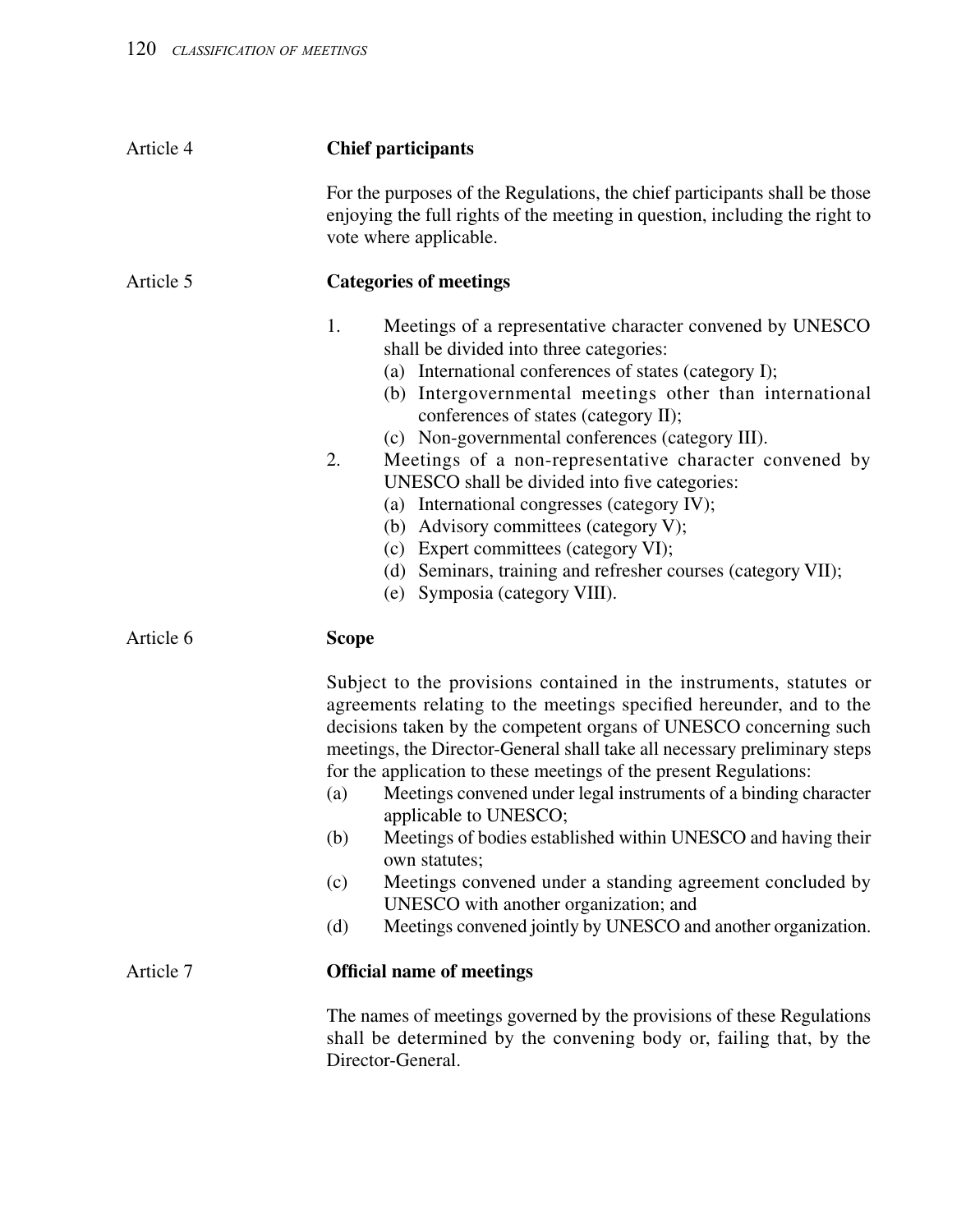| Article 7A | Without prejudice to other provisions of these Regulations, the General |
|------------|-------------------------------------------------------------------------|
|            | Conference, the Executive Board or the Director-General, according      |
|            | to the category of meeting, shall decide upon the African liberation    |
|            | movements recognized by the African Union which are to be invited to    |
|            | send observers to the meetings referred to in these Regulations.        |

## **I. International conferences of states**

| Article 8  | <b>Definition</b>                                                                                                                                                                                                                                                                                                                                                                                    |
|------------|------------------------------------------------------------------------------------------------------------------------------------------------------------------------------------------------------------------------------------------------------------------------------------------------------------------------------------------------------------------------------------------------------|
|            | International conferences of states, in the sense of Article IV, paragraph 3,<br>of the Constitution, are conferences bringing together representatives<br>of states, and reporting the results of their work to these same states,<br>whether these results lead to the conclusion of international agreements<br>or whether they provide a basis for the action to be undertaken by the<br>states. |
| Article 9  | Convening                                                                                                                                                                                                                                                                                                                                                                                            |
|            | 1.<br>International conferences of states shall be convened by the<br>General Conference.<br>2.<br>Whenever the subject of an international conference of states<br>also falls within the competence of the United Nations or<br>another organization of the United Nations system there shall<br>be consultation with those organizations before the General<br>Conference takes its decision.      |
| Article 10 | <b>Terms of reference</b>                                                                                                                                                                                                                                                                                                                                                                            |
|            | The General Conference shall prescribe the terms of reference of the<br>international conferences of states which it calls.                                                                                                                                                                                                                                                                          |
| Article 11 | <b>Participants</b>                                                                                                                                                                                                                                                                                                                                                                                  |
|            | 1.<br>The General Conference, or the Executive Board, authorized by<br>it:<br>(a) Shall decide which states shall be invited;<br>Shall decide which Associate Members of UNESCO shall be<br>(b)<br>invited, and the extent of their participation;                                                                                                                                                   |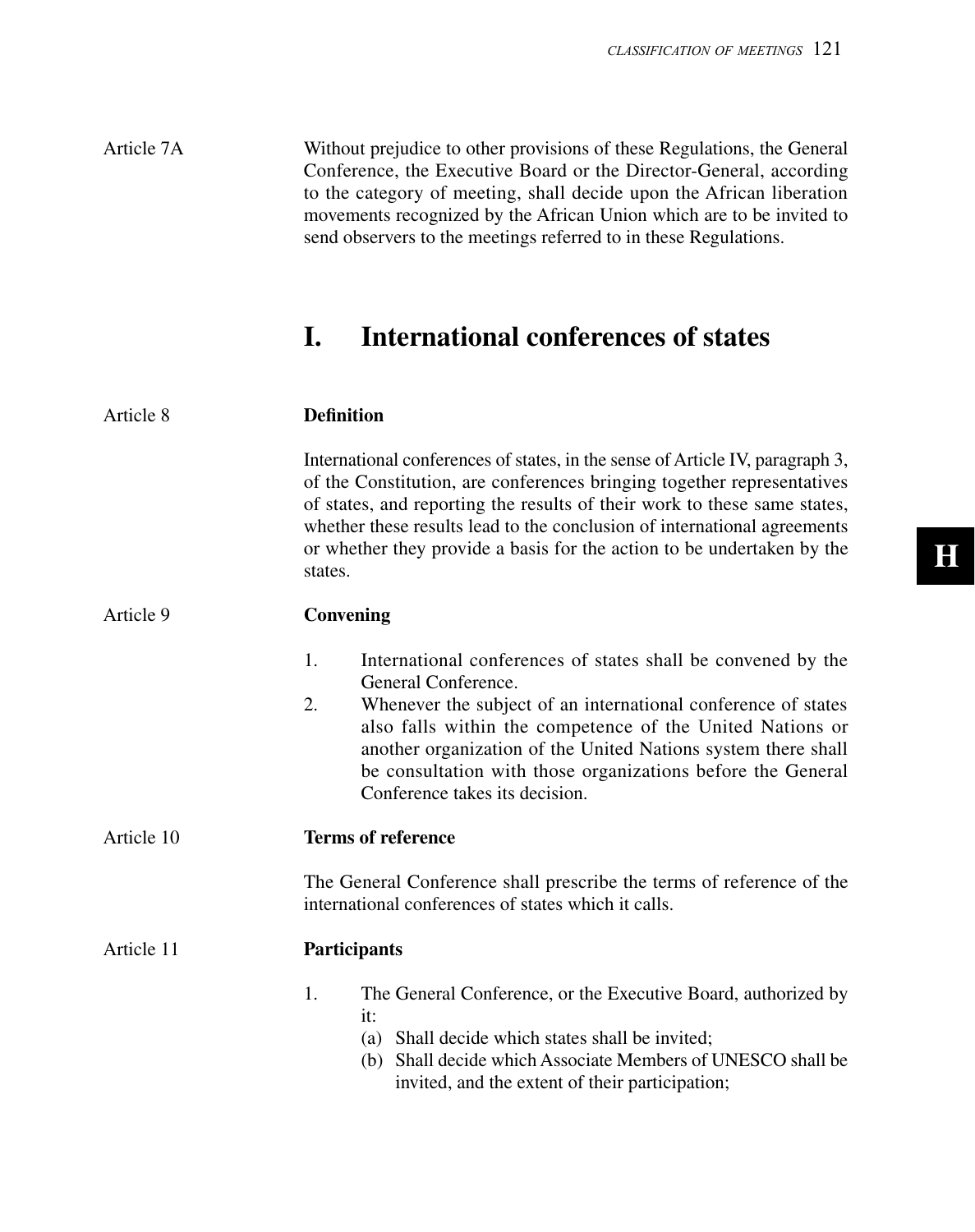|            | (c) May, with the approval of the responsible state, invite<br>a territory which, although not an Associate Member<br>of UNESCO, is self-governing in the fields covered by<br>the terms of reference of the conference. The General<br>Conference or the Executive Board shall decide the extent<br>of the participation of a territory invited.<br>2.<br>Member States and Associate Members of UNESCO not invited<br>under paragraph 1 above may send observers to the conference.<br>3.<br>The United Nations and other organizations of the United<br>Nations system with which UNESCO has concluded mutual<br>representation agreements may send representatives to the<br>conference.<br>4.<br>The General Conference, or the Executive Board authorized by it,<br>may decide that the following shall be invited to send observers<br>to the conference:<br>(a) Organizations of the United Nations system with which<br>UNESCO has not concluded a mutual representation<br>agreement;<br>(b) Intergovernmental organizations; and<br>(c) International non-governmental organizations, in accordance<br>with the Directives concerning UNESCO's partnership with<br>international non-governmental organizations. |  |  |
|------------|-----------------------------------------------------------------------------------------------------------------------------------------------------------------------------------------------------------------------------------------------------------------------------------------------------------------------------------------------------------------------------------------------------------------------------------------------------------------------------------------------------------------------------------------------------------------------------------------------------------------------------------------------------------------------------------------------------------------------------------------------------------------------------------------------------------------------------------------------------------------------------------------------------------------------------------------------------------------------------------------------------------------------------------------------------------------------------------------------------------------------------------------------------------------------------------------------------------------------------|--|--|
| Article 12 | <b>Appointment of representatives</b>                                                                                                                                                                                                                                                                                                                                                                                                                                                                                                                                                                                                                                                                                                                                                                                                                                                                                                                                                                                                                                                                                                                                                                                       |  |  |
|            | 1.<br>States, Associate Members, territories and organizations which<br>are invited shall notify the Director-General of the names of the<br>representatives or observers they have appointed.<br>2.<br>When the purpose of an international conference of states is the<br>final adoption or the signature of an international agreement,<br>the states shall be asked to appoint representatives with full<br>credentials. These credentials shall be submitted for examination<br>by an appropriate organ of the conference.                                                                                                                                                                                                                                                                                                                                                                                                                                                                                                                                                                                                                                                                                             |  |  |
| Article 13 | <b>Voting</b>                                                                                                                                                                                                                                                                                                                                                                                                                                                                                                                                                                                                                                                                                                                                                                                                                                                                                                                                                                                                                                                                                                                                                                                                               |  |  |
|            | 1.<br>Each state invited under Article 11, paragraph $1(a)$ , of these<br>Regulations shall have only one vote, whatever the number of its<br>representatives.<br>2.<br>Should Associate Members of UNESCO or other territories have<br>been invited to participate in the conference with the right to vote,<br>each Associate Member and each territory invited shall have only<br>one vote.                                                                                                                                                                                                                                                                                                                                                                                                                                                                                                                                                                                                                                                                                                                                                                                                                              |  |  |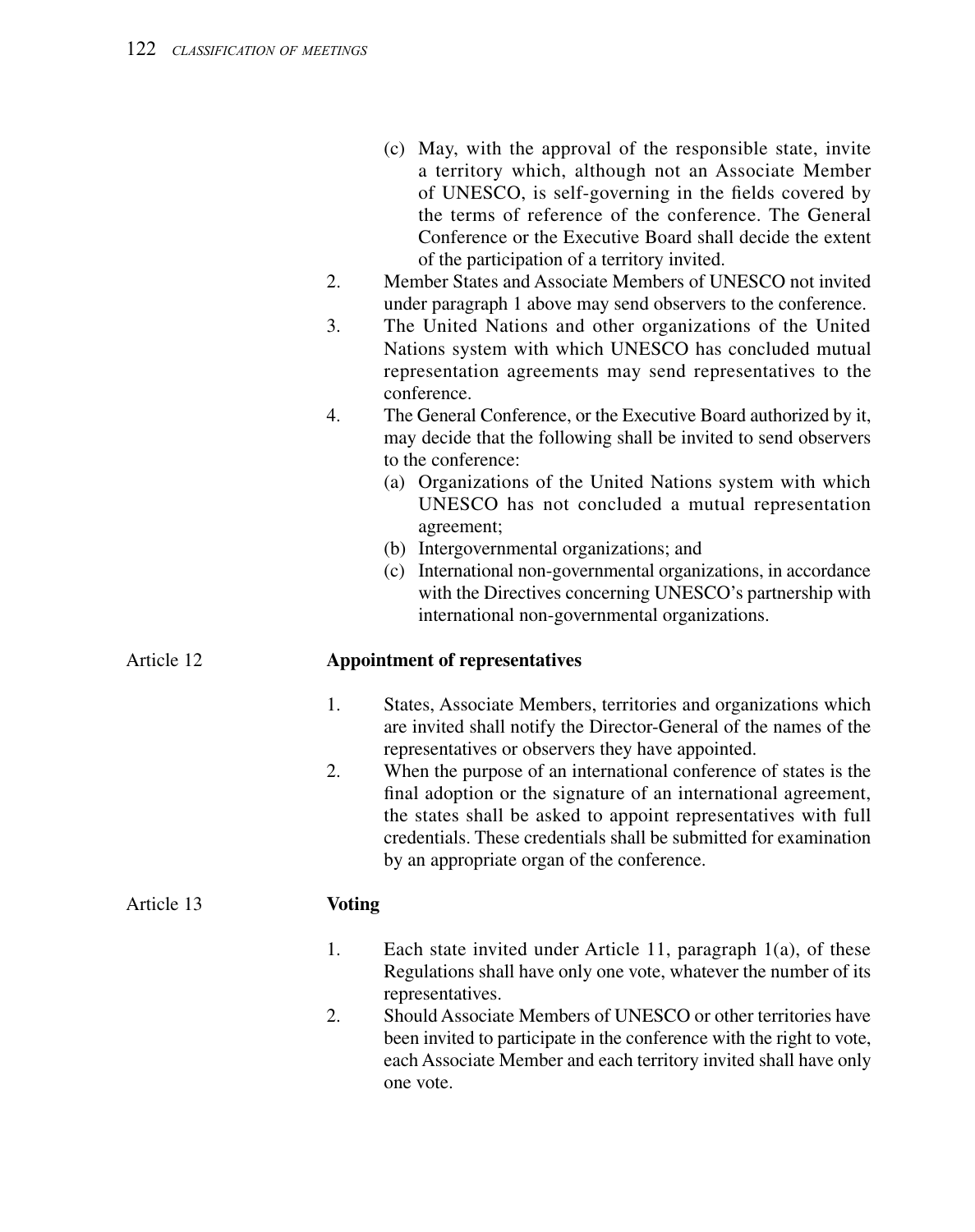| Article 14    | Date and place of meeting                                                                                                                                                                                                                                                                                                                                                                                                                                                                                                                   |  |  |
|---------------|---------------------------------------------------------------------------------------------------------------------------------------------------------------------------------------------------------------------------------------------------------------------------------------------------------------------------------------------------------------------------------------------------------------------------------------------------------------------------------------------------------------------------------------------|--|--|
|               | The General Conference shall issue instructions to the Executive<br>1.<br>Board regarding the region in which the conference should meet<br>and the approximate date on which it should be held.<br>2.<br>Any Member State may invite UNESCO to hold, on its territory,<br>an international conference called by the General Conference.<br>The Director-General shall inform the Executive Board of such                                                                                                                                   |  |  |
|               | invitations.<br>3.<br>When deciding upon the place of the conference, the Executive<br>Board shall take into consideration only such invitations as have<br>been received by the Director-General at least three weeks before<br>the session of the Executive Board at which the choice of the<br>place of meeting is an item of its agenda. All invitations shall be<br>accompanied by full details of the local facilities available and of<br>the extent to which the inviting state is prepared to share in the<br>cost of the meeting. |  |  |
|               | 4.<br>The Executive Board shall not consider an invitation by a state<br>unless that state undertakes to make all necessary arrangements<br>to admit on its territory, for the purpose of participating in the<br>conference, representatives, advisers, experts or observers of all<br>states or Associate Members of UNESCO entitled to attend the<br>conference.<br>5.<br>In accordance with the instructions of the General Conference,<br>the Executive Board, in consultation with the Director-General,                              |  |  |
|               | shall fix the place and date of the conference.                                                                                                                                                                                                                                                                                                                                                                                                                                                                                             |  |  |
| Article 14bis | The working languages at international conferences of states shall be<br>Arabic, Chinese, English, French, Russian and Spanish.                                                                                                                                                                                                                                                                                                                                                                                                             |  |  |
| Article 15    | Agenda                                                                                                                                                                                                                                                                                                                                                                                                                                                                                                                                      |  |  |
|               | 1.<br>The Executive Board, in consultation with the Director-General,<br>shall draw up the provisional agenda of the conference.<br>2.<br>Each conference shall adopt its final agenda. The conference<br>may not, however, alter its terms of reference as defined by the<br>General Conference under Article 10 of these Regulations.                                                                                                                                                                                                     |  |  |
| Article 16    | <b>Rules of Procedure</b>                                                                                                                                                                                                                                                                                                                                                                                                                                                                                                                   |  |  |
|               | 1.<br>The Executive Board, in consultation with the Director-<br>General, shall draw up the provisional Rules of Procedure of the<br>conference.                                                                                                                                                                                                                                                                                                                                                                                            |  |  |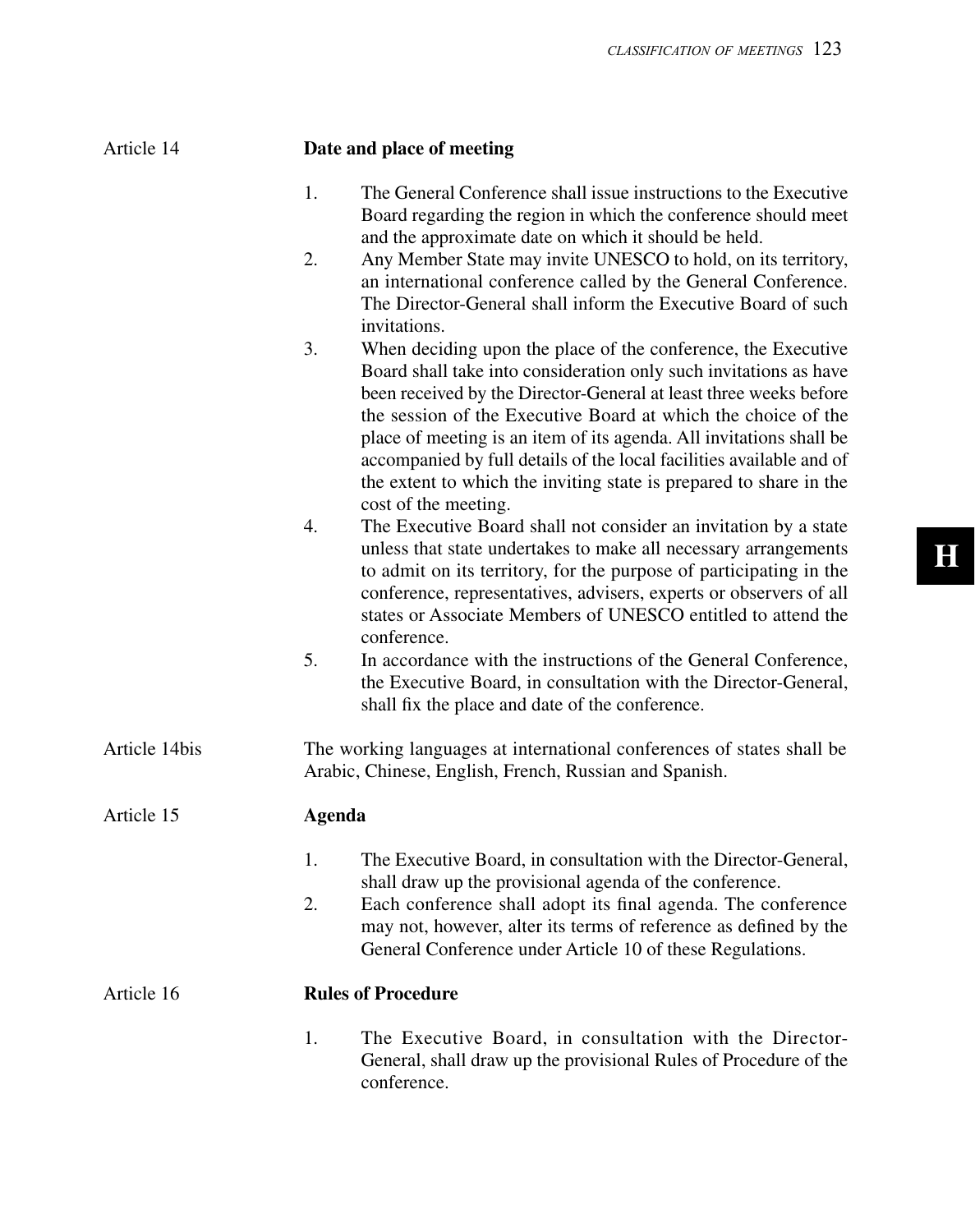2. Each conference shall adopt its final Rules of Procedure. It may not, however, change its composition as laid down by the General Conference or the Executive Board under Article 11 of these Regulations.

### Article 17 **Other preparations**

- 1. The General Conference shall make all the necessary budgetary provisions for the holding of the conference.
- 2. The Director-General shall take all other steps necessary for the preparation of the conference. In particular, he or she shall dispatch invitations to the conference, together with the provisional agenda, and shall notify all Member States and Associate Members of UNESCO not invited under Article 11, paragraph 1, of these Regulations, of the calling of the conference, attaching to his or her letter the provisional agenda.

## **II. Intergovernmental meetings other than international conferences of states**

| Article 18 | <b>Definition</b> |                                                                                                                                                                                                                                                                                                                              |  |
|------------|-------------------|------------------------------------------------------------------------------------------------------------------------------------------------------------------------------------------------------------------------------------------------------------------------------------------------------------------------------|--|
|            | 1.                | The provisions of this section are applicable to meetings, other<br>than the international conferences of states covered by Section I<br>of these Regulations, at which the chief participants represent<br>their governments.                                                                                               |  |
|            | 2.                | This category includes the meetings of the special committees of<br>technical and legal experts convened under Article 10, paragraph 4,<br>of the Rules of Procedure concerning recommendations to<br>Member States and international conventions covered by the<br>terms of Article IV, paragraph 4, of the Constitution.   |  |
| Article 19 | Convening         |                                                                                                                                                                                                                                                                                                                              |  |
|            | 1.                | The special committees of technical and legal experts referred<br>to in Article 18, paragraph 2, of these Regulations, shall, if<br>the General Conference has so decided, be convened by the<br>Director-General in accordance with the Rules of Procedure<br>concerning recommendations to Member States and international |  |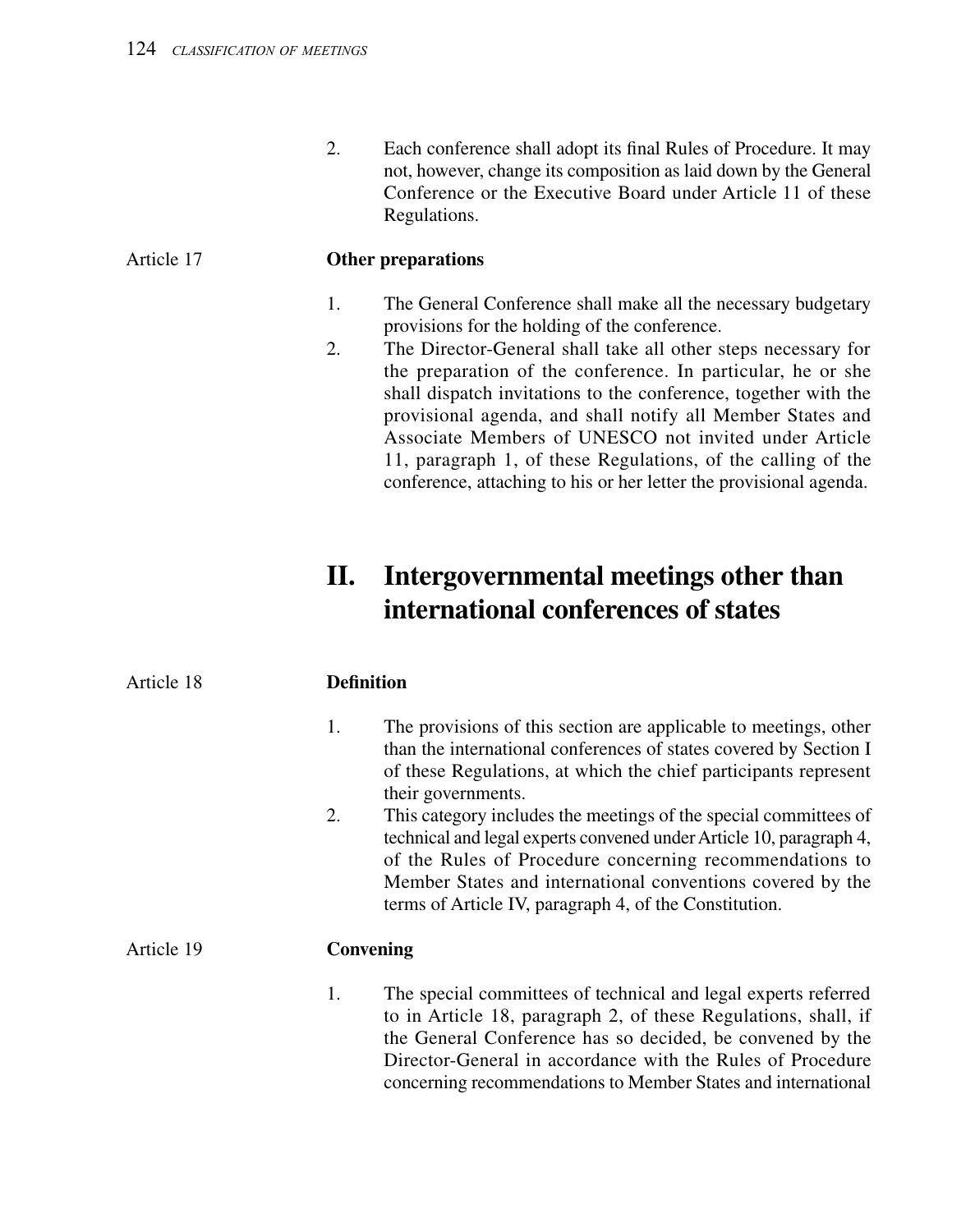|            | 2.                         | conventions covered by the terms of Article IV, paragraph 4, of<br>the Constitution.<br>The other meetings governed by the provisions of this section<br>shall be convened by the Director-General in pursuance of the<br>programme and budget approved by the General Conference.                                                                                                                                                                                                                                                                                                                                                                                                                                                                                                                                                                                                                                                                                                                                                                                                                                                                 |
|------------|----------------------------|----------------------------------------------------------------------------------------------------------------------------------------------------------------------------------------------------------------------------------------------------------------------------------------------------------------------------------------------------------------------------------------------------------------------------------------------------------------------------------------------------------------------------------------------------------------------------------------------------------------------------------------------------------------------------------------------------------------------------------------------------------------------------------------------------------------------------------------------------------------------------------------------------------------------------------------------------------------------------------------------------------------------------------------------------------------------------------------------------------------------------------------------------|
| Article 20 |                            | <b>Terms of reference</b>                                                                                                                                                                                                                                                                                                                                                                                                                                                                                                                                                                                                                                                                                                                                                                                                                                                                                                                                                                                                                                                                                                                          |
|            |                            | The terms of reference of the meetings governed by the provisions of this<br>section shall either be determined by the existing regulations applicable,<br>or be laid down in the programme and budget approved by the General<br>Conference, or, failing either of the above, prescribed by decision of the<br>Executive Board.                                                                                                                                                                                                                                                                                                                                                                                                                                                                                                                                                                                                                                                                                                                                                                                                                   |
| Article 21 |                            | Participants                                                                                                                                                                                                                                                                                                                                                                                                                                                                                                                                                                                                                                                                                                                                                                                                                                                                                                                                                                                                                                                                                                                                       |
|            | 1.<br>2.<br>3.<br>4.<br>5. | Subject to the existing regulations applicable, the Executive<br>Board, on the Director-General's proposal:<br>(a) Shall decide on the Member States and Associate Members<br>whose governments are to be invited to the meeting; and<br>(b) May, with the approval of the Member State which<br>administers it, invite a territory which is not an Associate<br>Member of UNESCO but which is self-governing in the<br>fields to be covered by the meeting.<br>Member States and Associate Members not invited under<br>paragraph 1 above may send observers to the meeting.<br>The Executive Board may designate non-Member States, and<br>territories for whose international relations a Member State is<br>responsible, to be invited to send observers to the meeting.<br>The United Nations and other organizations of the United<br>Nations system with which UNESCO has concluded mutual<br>representation agreements may send representatives to the<br>meeting.<br>The Executive Board may decide that the following shall be<br>invited to send observers to the meeting:<br>(a) Organizations of the United Nations system with which |
|            |                            | UNESCO has not concluded mutual representation<br>agreements;<br>(b) Intergovernmental organizations; and<br>(c) International non-governmental organizations, in accordance<br>with the Directives concerning UNESCO's partnership with<br>international non-governmental organizations.                                                                                                                                                                                                                                                                                                                                                                                                                                                                                                                                                                                                                                                                                                                                                                                                                                                          |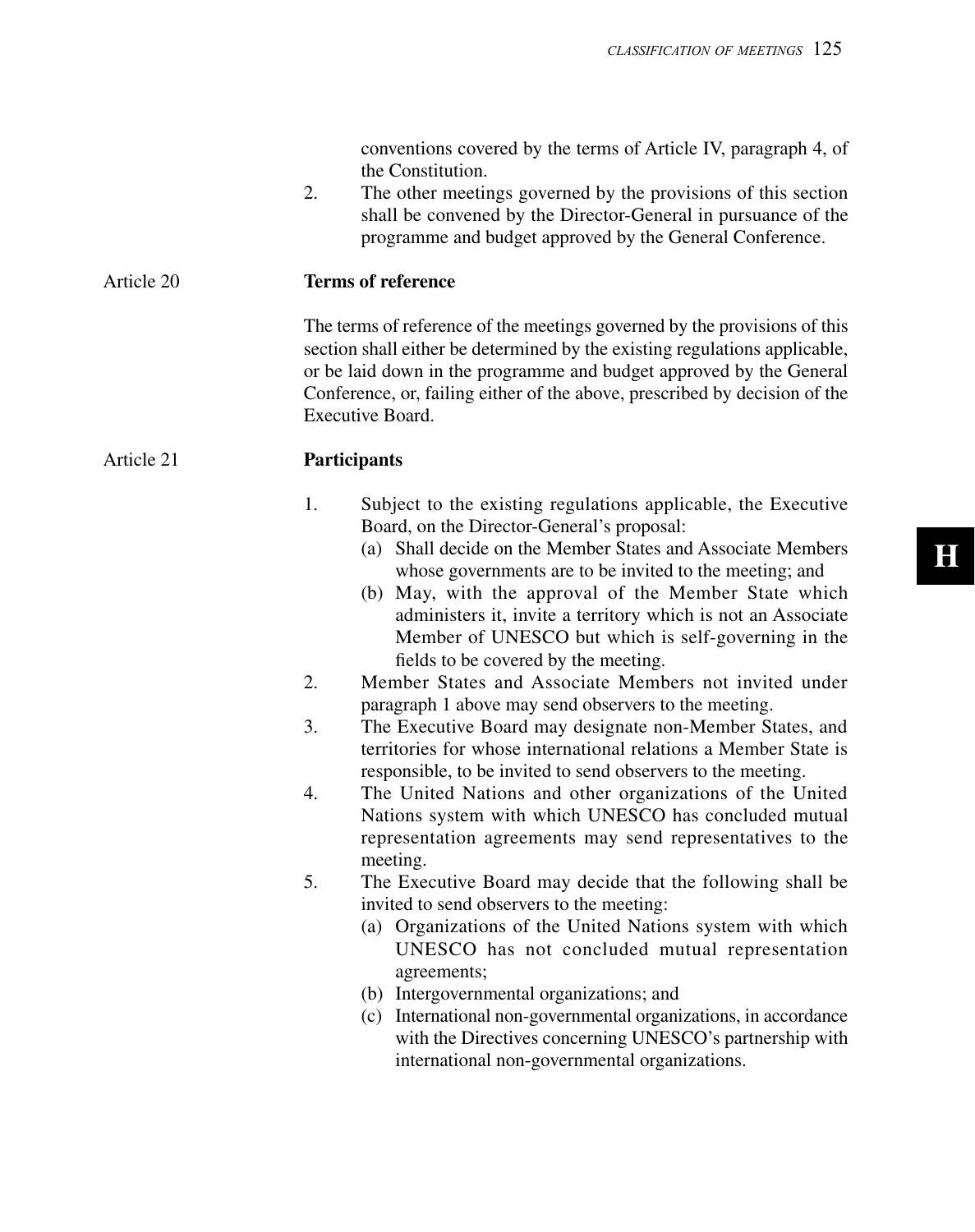| Article 22    | <b>Appointment of representatives</b>                                                                                                                                                                                                                                                                                                                                                                                                                                                                                                  |  |
|---------------|----------------------------------------------------------------------------------------------------------------------------------------------------------------------------------------------------------------------------------------------------------------------------------------------------------------------------------------------------------------------------------------------------------------------------------------------------------------------------------------------------------------------------------------|--|
|               | The governments, territories and organizations invited shall notify the<br>Director-General of the names of the representatives or observers they<br>have appointed.                                                                                                                                                                                                                                                                                                                                                                   |  |
| Article 23    | <b>Voting</b>                                                                                                                                                                                                                                                                                                                                                                                                                                                                                                                          |  |
|               | 1.<br>The governments of the Member States invited under Article 21,<br>paragraph 1(a), of these Regulations shall each have one vote,                                                                                                                                                                                                                                                                                                                                                                                                 |  |
|               | whatever the number of their representatives.<br>2.<br>Should Associate Members of UNESCO or other territories have<br>been invited to participate in the meeting with the right to vote,<br>each Associate Member and each territory invited shall have only<br>one vote.                                                                                                                                                                                                                                                             |  |
| Article 24    | Date and place of meeting                                                                                                                                                                                                                                                                                                                                                                                                                                                                                                              |  |
|               | 1.<br>The Director-General shall fix the date and place of meeting.<br>2.<br>The Director-General shall not consider an invitation by a<br>Member State to hold, on its territory, a meeting governed by<br>the provisions of the present section unless that state undertakes<br>to make all necessary arrangements to admit on its territory,<br>for the purpose of participating in the meeting, representatives,<br>advisers, experts or observers of all states or Associate Members<br>of UNESCO entitled to attend the meeting. |  |
| Article 24bis | The working languages at intergovernmental meetings other than<br>international conferences of states shall be Arabic, Chinese, English,<br>French, Russian and Spanish.                                                                                                                                                                                                                                                                                                                                                               |  |
| Article 25    | <b>Agenda</b>                                                                                                                                                                                                                                                                                                                                                                                                                                                                                                                          |  |
|               | 1.<br>The Director-General shall draw up the provisional agenda of the<br>meeting.<br>2.<br>Each meeting shall adopt its final agenda. It may not, however,<br>alter its term of reference as defined by the competent organ of<br>UNESCO under Article 20 of these Regulations.                                                                                                                                                                                                                                                       |  |
| Article 26    | <b>Rules of Procedure</b>                                                                                                                                                                                                                                                                                                                                                                                                                                                                                                              |  |
|               | 1.<br>The Director-General shall draw up the provisional Rules of<br>Procedure of the meeting.                                                                                                                                                                                                                                                                                                                                                                                                                                         |  |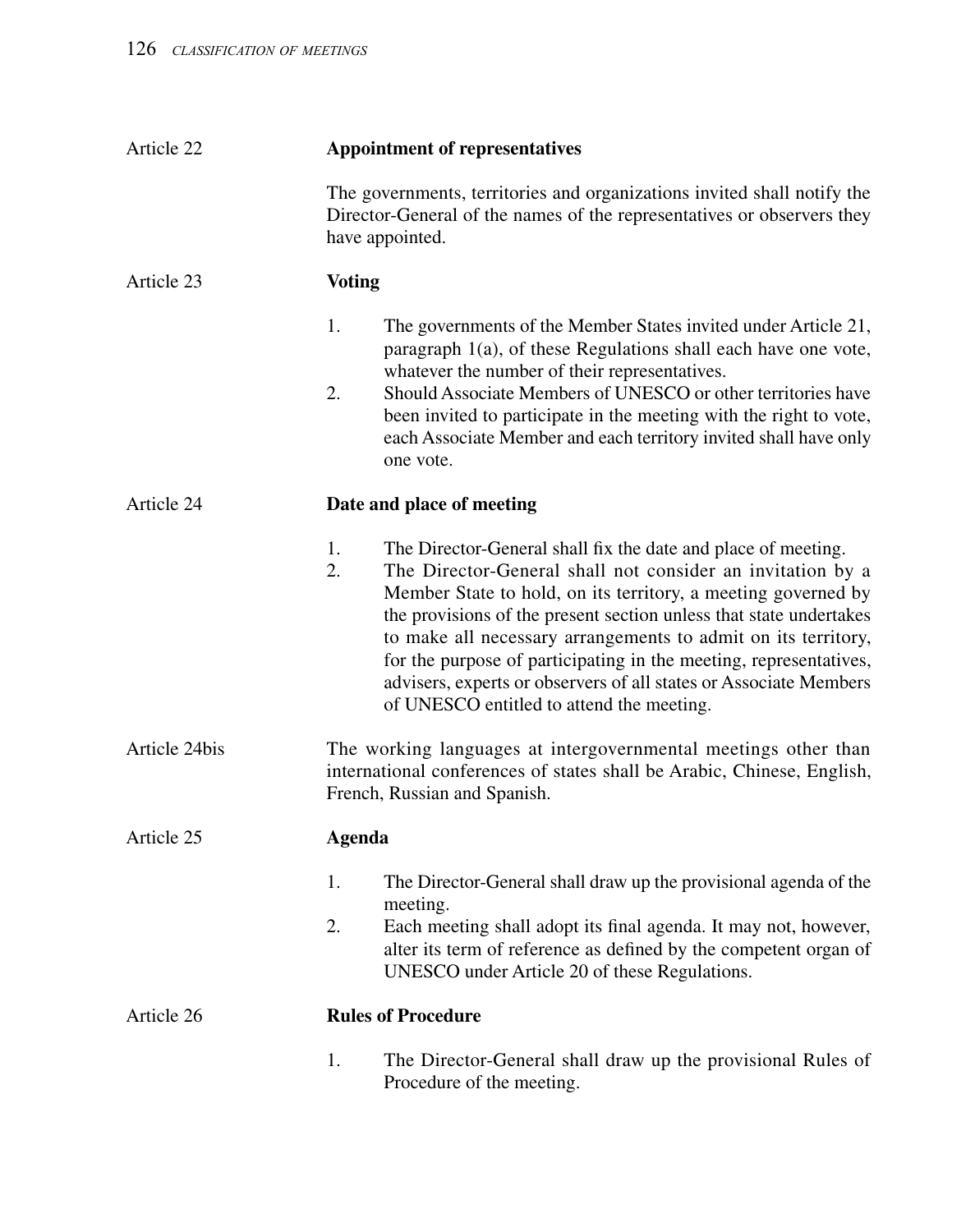| 2. | Each meeting shall adopt its final Rules of Procedure. It may not, |
|----|--------------------------------------------------------------------|
|    | however, change its composition as determined by the competent     |
|    | organ of UNESCO under Article 21 of these Regulations.             |

### Article 27 **Other preparations**

The Director-General shall be responsible for all other preparations for the meeting.

## **III. Non-governmental conferences**

| Article 28 | <b>Definition</b>                                                                                                                                                                                                                                                                                                                                                                                          |  |
|------------|------------------------------------------------------------------------------------------------------------------------------------------------------------------------------------------------------------------------------------------------------------------------------------------------------------------------------------------------------------------------------------------------------------|--|
|            | Non-governmental conferences, in the sense of Article IV, paragraph 3,<br>of the Constitution, are conferences attended either by international<br>non-governmental organizations, or by intergovernmental organizations,<br>or by both international non-governmental and intergovernmental<br>organizations, and addressing their conclusions either to the participating<br>organizations or to UNESCO. |  |
| Article 29 | Convening                                                                                                                                                                                                                                                                                                                                                                                                  |  |
|            | 1.<br>The General Conference may at any time decide to hold a non-<br>governmental conference.<br>2.5<br>The Executive Board, in consultation with the Director-General,<br>may at any time decide to call a non-governmental conference.                                                                                                                                                                  |  |
| Article 30 | <b>Terms of reference</b>                                                                                                                                                                                                                                                                                                                                                                                  |  |
|            | The body which has decided to convene a non-governmental conference<br>shall prescribe the latter's terms of reference.                                                                                                                                                                                                                                                                                    |  |
| Article 31 | Participants                                                                                                                                                                                                                                                                                                                                                                                               |  |
|            | 1.<br>The body which has decided to convene a non-governmental<br>conference shall determine which organizations and which<br>persons shall be invited.                                                                                                                                                                                                                                                    |  |
|            | 2.<br>Member States and Associate Members of UNESCO may send<br>observers to the conference.                                                                                                                                                                                                                                                                                                               |  |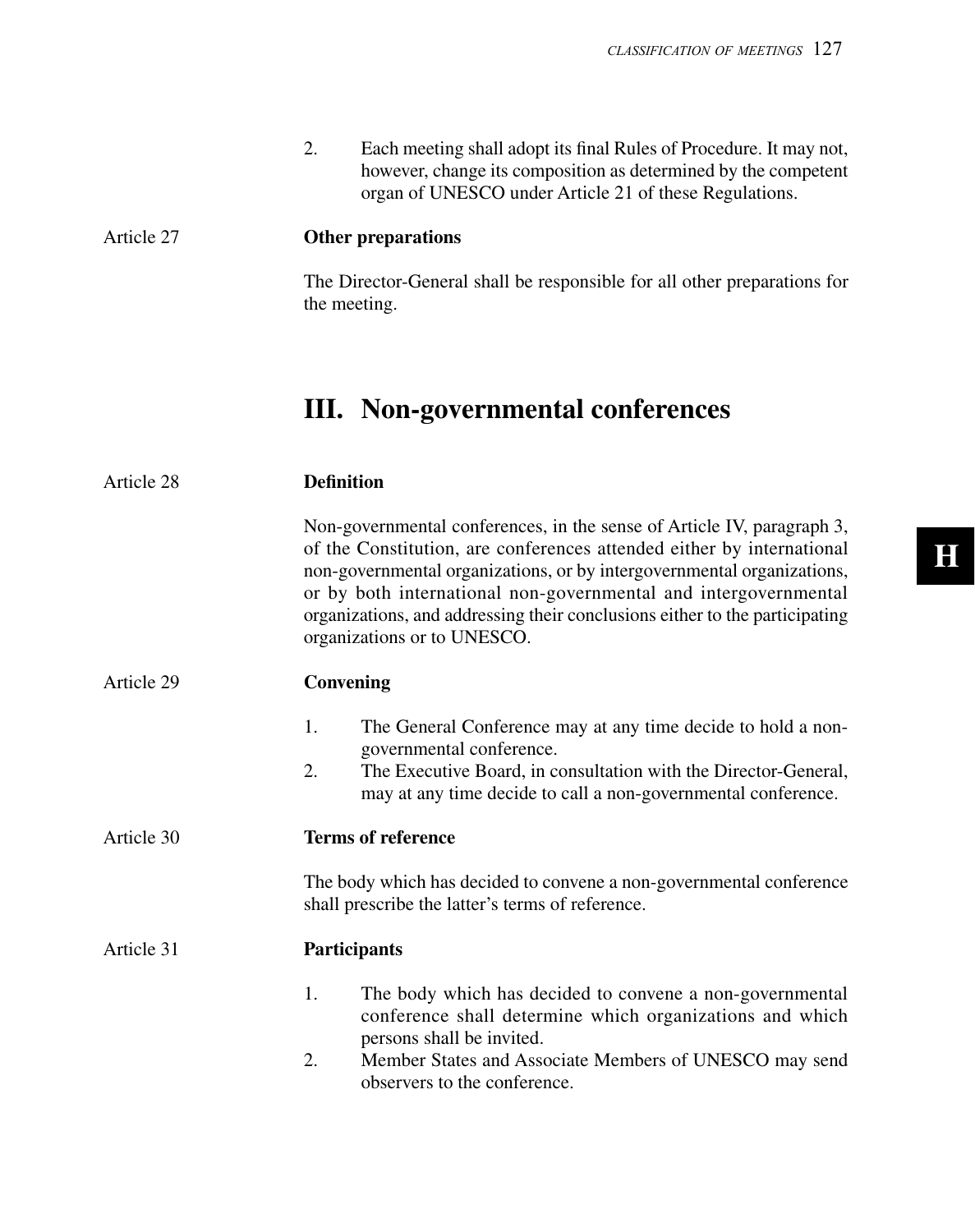|            | 3.<br>The United Nations and other organizations of the United<br>Nations system with which UNESCO has concluded mutual<br>representation agreements may send representatives to the<br>conference.                                                                                                                                                                                                                                                                                                                                                     |  |  |
|------------|---------------------------------------------------------------------------------------------------------------------------------------------------------------------------------------------------------------------------------------------------------------------------------------------------------------------------------------------------------------------------------------------------------------------------------------------------------------------------------------------------------------------------------------------------------|--|--|
|            | 4.<br>Subject to any directives which may be given by the General<br>Conference, the Executive Board may decide that invitations to<br>send observers to the conference shall be extended to:<br>(a) Organizations of the United Nations system with which<br>UNESCO has not concluded mutual representation<br>agreements;<br>(b) Intergovernmental organizations; and<br>(c) International non-governmental organizations, in accordance<br>with the Directives concerning UNESCO's partnership with<br>international non-governmental organizations. |  |  |
| Article 32 | <b>Appointment of representatives</b>                                                                                                                                                                                                                                                                                                                                                                                                                                                                                                                   |  |  |
|            | The organizations invited shall notify the Director-General of the names<br>of the representatives or observers they have appointed.                                                                                                                                                                                                                                                                                                                                                                                                                    |  |  |
| Article 33 | <b>Voting</b>                                                                                                                                                                                                                                                                                                                                                                                                                                                                                                                                           |  |  |
|            | The body which calls the conference shall decide in each case whether<br>the organizations and persons invited under Article 31, paragraph 1, of<br>these Regulations shall have the right to vote.                                                                                                                                                                                                                                                                                                                                                     |  |  |
| Article 34 | Date and place of meeting                                                                                                                                                                                                                                                                                                                                                                                                                                                                                                                               |  |  |
|            | 1.<br>The date and place of meeting shall be fixed by the body calling<br>the conference or by the Director-General when duly authorized<br>to do so.                                                                                                                                                                                                                                                                                                                                                                                                   |  |  |
|            | 2.<br>The body calling the conference, or the Director-General,<br>when duly authorized to do so, shall not consider an invitation<br>by a Member State to hold a non-governmental conference on<br>its territory unless that state undertakes to make all necessary<br>arrangements to admit on its territory, for the purpose of<br>participating in the conference, the representatives of the<br>organizations invited, the persons invited and the observers from<br>the Member States or Associate Members of UNESCO.                             |  |  |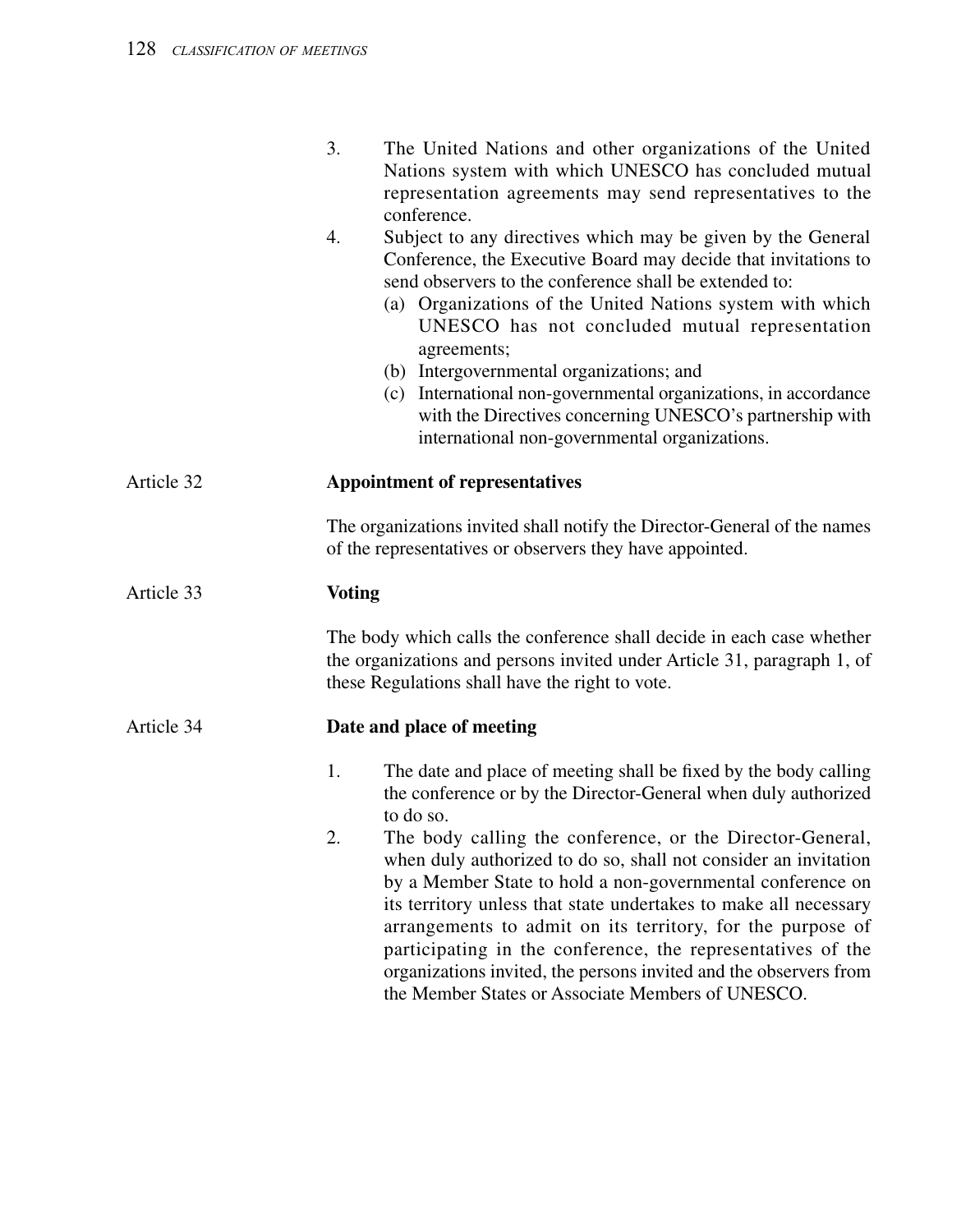| Article 35 | <b>Agenda</b>     |                                                                                                                                                                                                                                                                                                                                                                            |
|------------|-------------------|----------------------------------------------------------------------------------------------------------------------------------------------------------------------------------------------------------------------------------------------------------------------------------------------------------------------------------------------------------------------------|
|            | 1.<br>2.          | The body calling the conference, or the Director-General, when<br>duly authorized to do so, shall draw up the provisional agenda of<br>the conference.<br>Each non-governmental conference shall adopt its final agenda.<br>It may not, however, alter its terms of reference as defined,<br>under Article 30 of these Regulations, by the body calling the<br>conference. |
| Article 36 |                   | <b>Rules of Procedure</b>                                                                                                                                                                                                                                                                                                                                                  |
|            | 1.                | The body calling the conference, or the Director-General, when<br>duly authorized to do so, shall draw up provisional Rules of<br>Procedure for the conference.                                                                                                                                                                                                            |
|            | 2.                | Each non-governmental conference shall adopt its final Rules<br>of Procedure. It may not, however, change its composition as<br>determined, under Article 31 of these Regulations, by the body<br>calling the conference.                                                                                                                                                  |
| Article 37 |                   | <b>Other preparations</b>                                                                                                                                                                                                                                                                                                                                                  |
|            | 1.                | The Director-General shall notify all Member States and<br>Associate Members of UNESCO of these conferences and shall<br>send them copies of the provisional agenda. He or she shall<br>also inform each Member State and Associate Member of the<br>invitations which have been issued.                                                                                   |
|            | 2.                | The Director-General shall be responsible for all other<br>preparations for the conference.                                                                                                                                                                                                                                                                                |
|            |                   | <b>IV.</b> International congresses                                                                                                                                                                                                                                                                                                                                        |
| Article 38 | <b>Definition</b> |                                                                                                                                                                                                                                                                                                                                                                            |

International congresses are meetings whose purpose is to facilitate an exchange of views among specialists in one of UNESCO's spheres of interest. The results of their work are addressed to the Director-General, who secures their distribution to and utilization in the appropriate circles.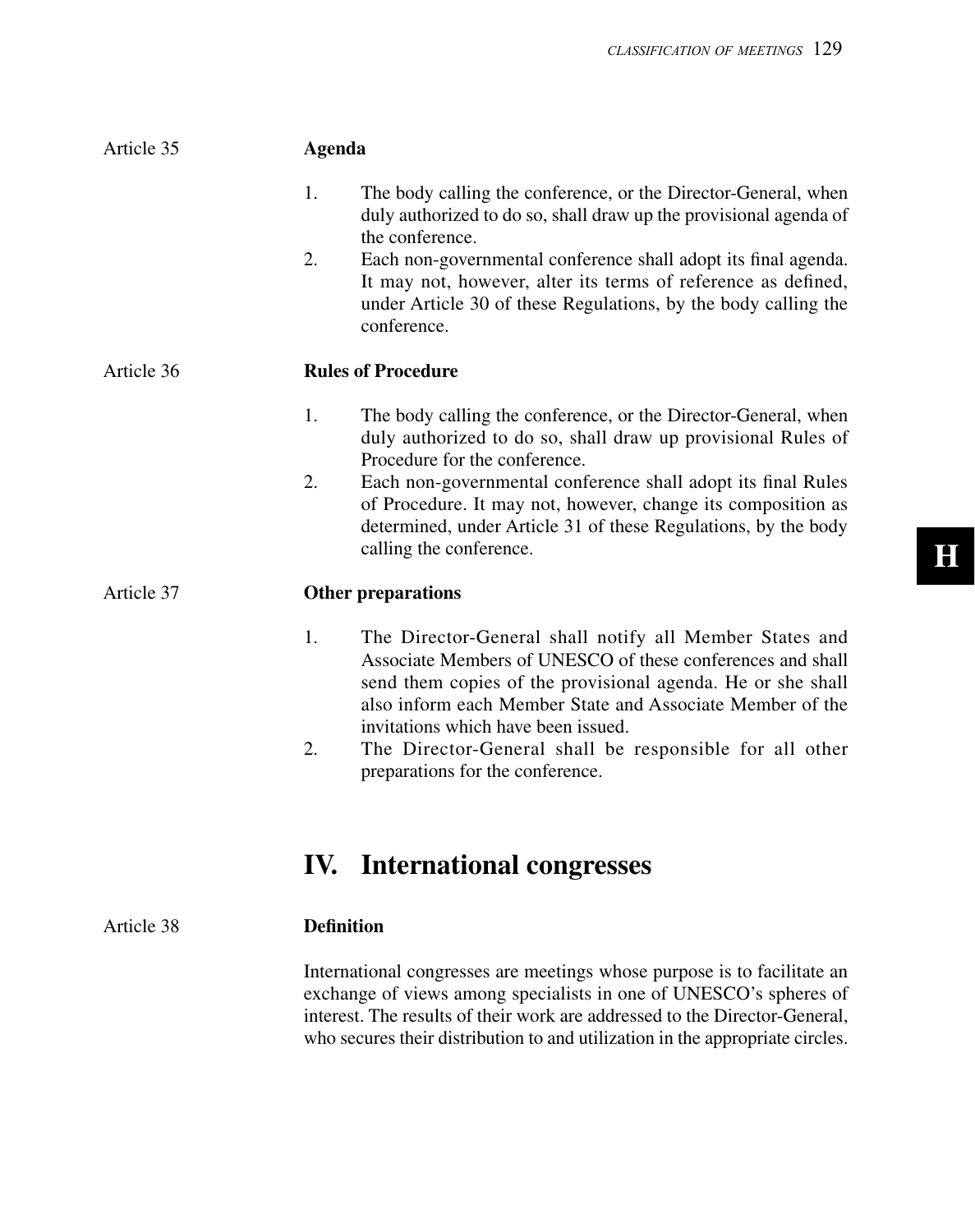| Article 39 | Convening                                                                                                                                                                                                                                                                                                                                                                                                                                                                                                                                                                                                                                                                                                                                                                                      |  |  |
|------------|------------------------------------------------------------------------------------------------------------------------------------------------------------------------------------------------------------------------------------------------------------------------------------------------------------------------------------------------------------------------------------------------------------------------------------------------------------------------------------------------------------------------------------------------------------------------------------------------------------------------------------------------------------------------------------------------------------------------------------------------------------------------------------------------|--|--|
|            | International congresses shall be called by the Director-General pursuant<br>to the programme and budget approved by the General Conference.                                                                                                                                                                                                                                                                                                                                                                                                                                                                                                                                                                                                                                                   |  |  |
| Article 40 | <b>Terms of reference</b>                                                                                                                                                                                                                                                                                                                                                                                                                                                                                                                                                                                                                                                                                                                                                                      |  |  |
|            | The terms of reference of congresses shall be defined in the programme<br>and budget approved by the General Conference or, if not so defined,<br>shall be defined by the Director-General.                                                                                                                                                                                                                                                                                                                                                                                                                                                                                                                                                                                                    |  |  |
| Article 41 | Participants                                                                                                                                                                                                                                                                                                                                                                                                                                                                                                                                                                                                                                                                                                                                                                                   |  |  |
|            | 1.<br>Participants in congresses are specialists serving in an individual<br>capacity.                                                                                                                                                                                                                                                                                                                                                                                                                                                                                                                                                                                                                                                                                                         |  |  |
|            | 2.<br>They shall be:<br>(a) Either designated individually by the Director-General, by<br>an invitation to participate in the work of the congress;<br>(b) Or admitted by the Director-General on signifying their<br>desire to participate in the work of the congress through the<br>governments of Member States or through the organizations<br>or learned societies of which they are member;<br>(c) Or admitted as participants in the congress by any other<br>procedure the Executive Board may decide on.                                                                                                                                                                                                                                                                             |  |  |
|            | 3.<br>For the purpose of designating participants, the Director-General<br>may enter into consultations with governmental authorities in<br>Member States or with National Commissions or request them<br>to submit names of one or more persons wishing to participate in<br>the work of the congress.                                                                                                                                                                                                                                                                                                                                                                                                                                                                                        |  |  |
|            | 4.<br>Persons invited individually to participate in a congress shall,<br>as a general rule, be nationals of Member States or Associate<br>Members of UNESCO or nationals of states which are not                                                                                                                                                                                                                                                                                                                                                                                                                                                                                                                                                                                              |  |  |
|            | Members of UNESCO, but are Members of the United Nations.<br>5.<br>The Director-General shall be authorized, however, to extend<br>invitations to congresses specialists who are nationals of states<br>which are not Members of UNESCO or of the United Nations,<br>or nationals of territories, selected for their personal competence<br>and not as representatives of such states or territories. For the<br>selection of these specialists the Director-General shall consult<br>international non-governmental organizations having consultative<br>status with UNESCO. The specialists thus chosen shall be invited<br>through such international non-governmental organizations and<br>shall through the same channels make known their intention of<br>participating in the congress. |  |  |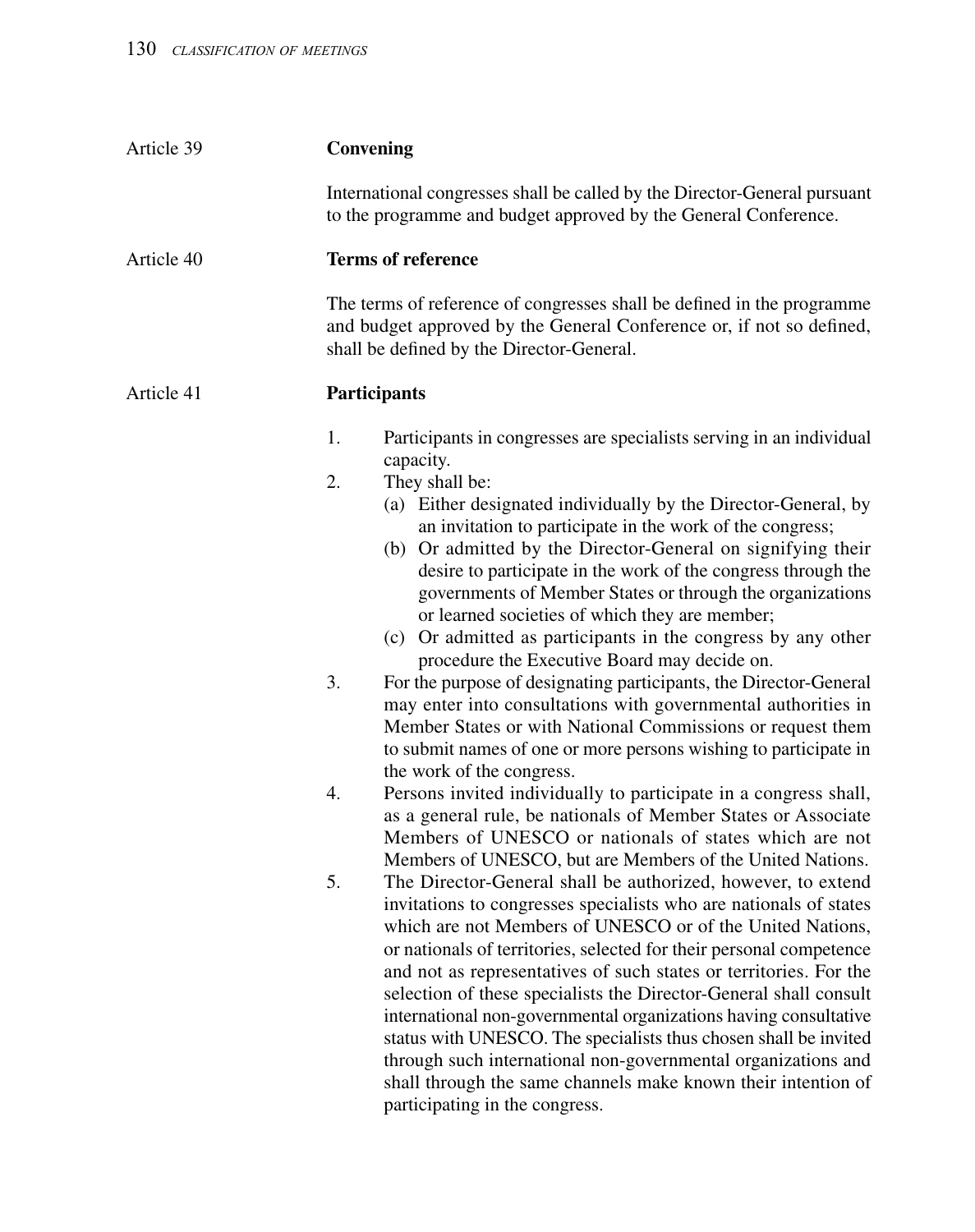|            | 6.<br>Member States and Associate Members of UNESCO may send<br>observers to the congress.<br>7.<br>The United Nations and other organizations of the United<br>Nations system with which UNESCO has concluded mutual<br>representation agreements may send representatives to the<br>congress.<br>8.<br>The Director-General may extend invitations to send observers to<br>the congress to:<br>(a) Organizations of the United Nations system with which<br>UNESCO has not concluded mutual representation<br>agreements;<br>(b) Intergovernmental organizations; and<br>(c) International non-governmental organizations, in accordance<br>with the Directives concerning UNESCO's partnership with<br>international non-governmental organizations. |  |  |
|------------|---------------------------------------------------------------------------------------------------------------------------------------------------------------------------------------------------------------------------------------------------------------------------------------------------------------------------------------------------------------------------------------------------------------------------------------------------------------------------------------------------------------------------------------------------------------------------------------------------------------------------------------------------------------------------------------------------------------------------------------------------------|--|--|
| Article 42 | <b>Voting</b>                                                                                                                                                                                                                                                                                                                                                                                                                                                                                                                                                                                                                                                                                                                                           |  |  |
|            | The work of congresses does not usually involve the exercise of the right<br>to vote. However, when the Rules of Procedure of a congress provide<br>for the taking of a vote on certain questions, each specialist invited or<br>admitted to participate in the work of the congress shall have one vote.<br>When votes are taken, they shall reflect private, individual views.                                                                                                                                                                                                                                                                                                                                                                        |  |  |
| Article 43 | Date and place of meeting                                                                                                                                                                                                                                                                                                                                                                                                                                                                                                                                                                                                                                                                                                                               |  |  |
|            | The Director-General shall fix the date and place of the congress.                                                                                                                                                                                                                                                                                                                                                                                                                                                                                                                                                                                                                                                                                      |  |  |
| Article 44 | <b>Agenda</b>                                                                                                                                                                                                                                                                                                                                                                                                                                                                                                                                                                                                                                                                                                                                           |  |  |
|            | 1.<br>The Director-General shall draw up the programme of the<br>meeting.<br>2.<br>The programme shall not be submitted to the meeting for<br>adoption.                                                                                                                                                                                                                                                                                                                                                                                                                                                                                                                                                                                                 |  |  |
| Article 45 | <b>Rules of Procedure</b>                                                                                                                                                                                                                                                                                                                                                                                                                                                                                                                                                                                                                                                                                                                               |  |  |
|            | 1.<br>The Director-General shall draw up the Rules of Procedure of the<br>meeting.<br>2.<br>The Director-General may, however, decide that Rules of<br>Procedure are not necessary. In that case, an information paper<br>giving the necessary details of the way in which the work of the<br>meeting will be conducted shall be prepared and distributed.                                                                                                                                                                                                                                                                                                                                                                                              |  |  |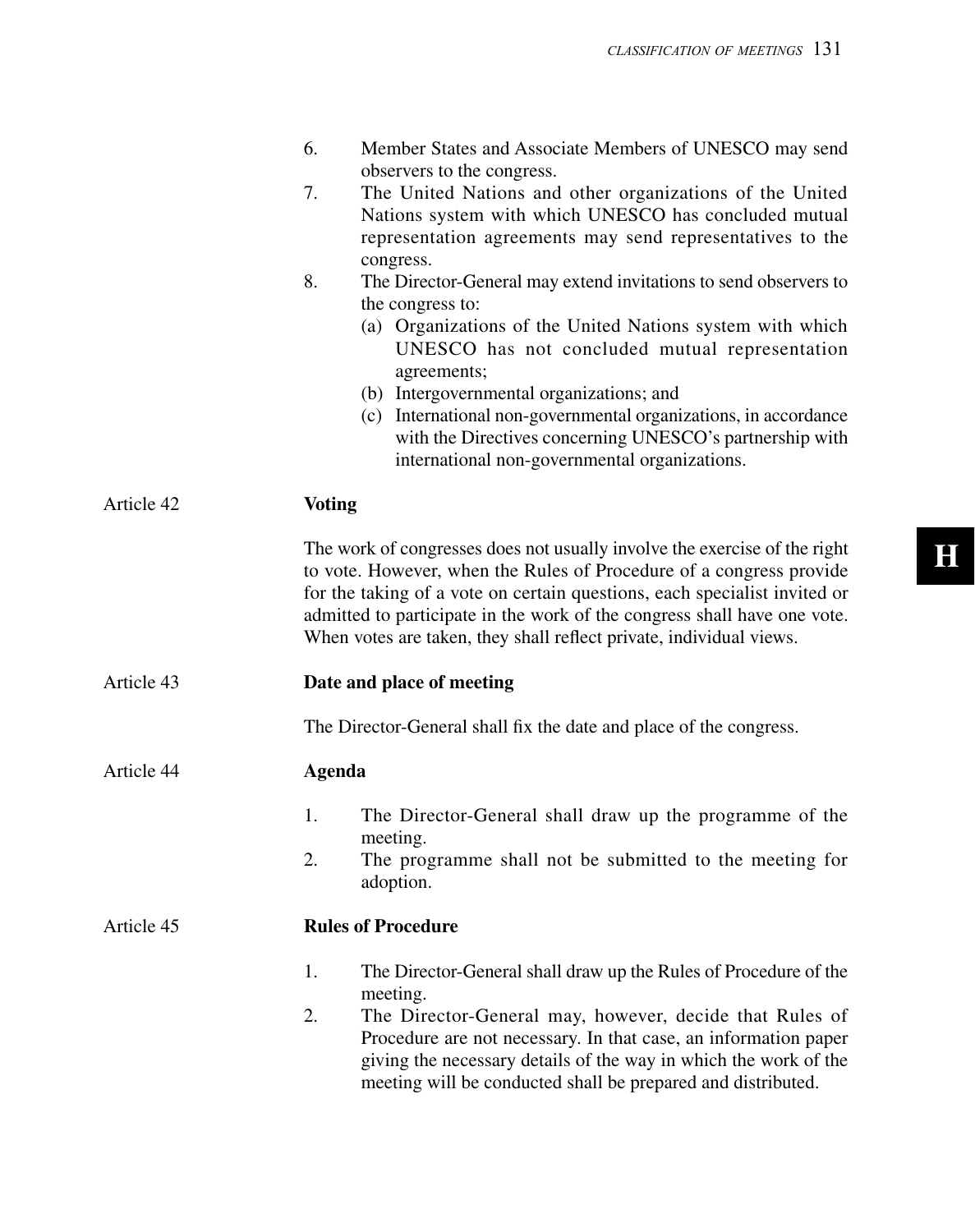#### Article 46 **Other preparations**

The Director-General shall be responsible for all other preparations for the meeting.

### **V. Advisory committees**

### Article 47 **Definition**

Advisory committees are standing committees governed by statutes approved by the Executive Board and are responsible for advising the Organization on special questions within their competence or on the preparation or implementation of its programme in a particular sphere. The reports of advisory committees are addressed to the Director-General, who decides what use shall be made of them. The Executive Board is informed by the Director-General of the results of the committees' proceedings.

Article 48 **Convening** 

Advisory committees shall be convened by the Director-General in accordance with the provisions of their statutes.

Article 49 **Terms of reference** 

The terms of reference of advisory committees shall be defined in their statutes or, if not so defined, fixed by the Director-General.

#### Article 50 **Participants**

- 1. Members of advisory committees shall be appointed in accordance with such committees' statutes.
- 2. Members of advisory committees shall be specialists serving, in accordance with the provisions of such committees' statutes, either in an individual capacity or as representatives of international non-governmental organizations particularly qualified in the field with which a committee is concerned.
- 3. Member States and Associate Members of UNESCO may send observers to meetings of advisory committees.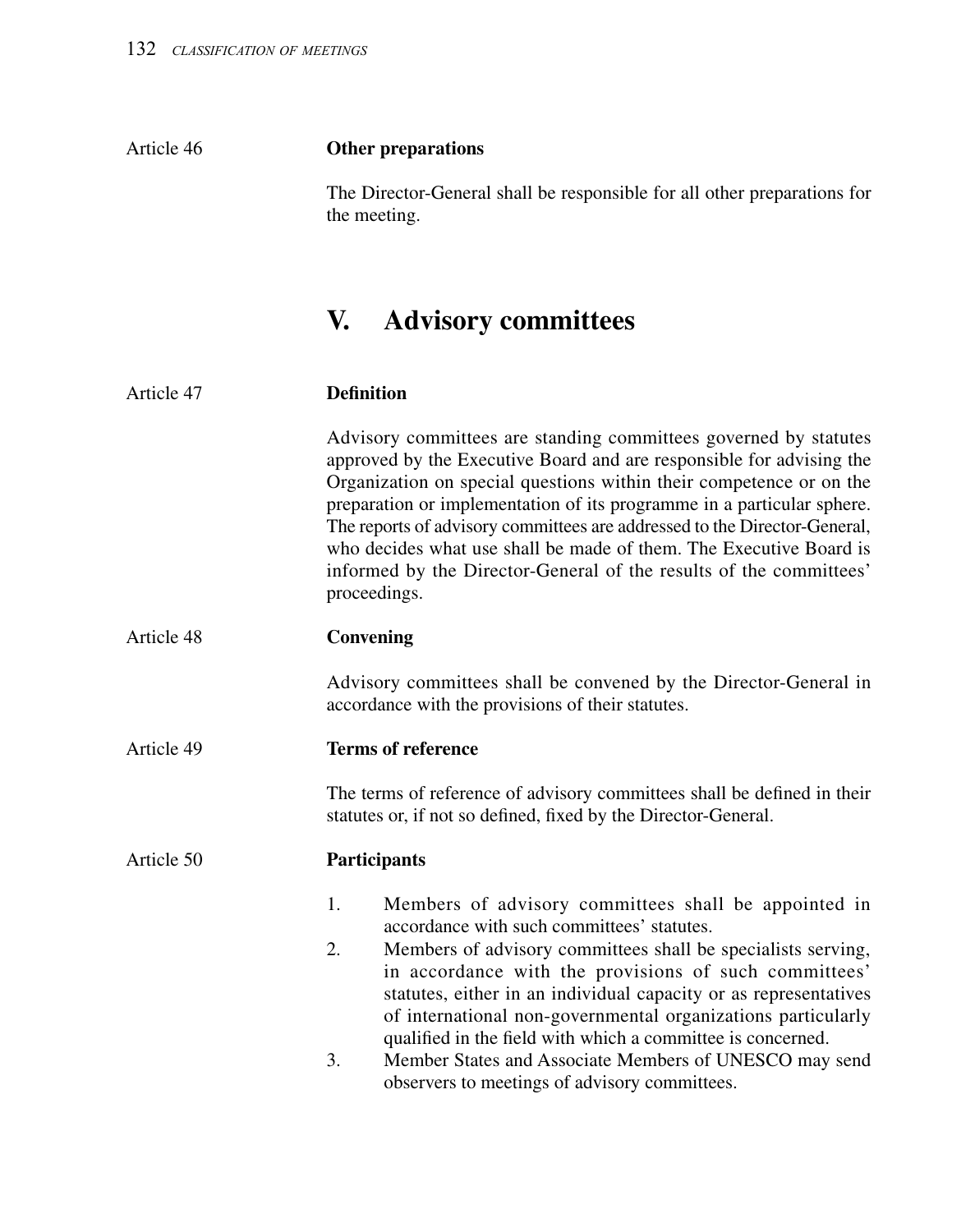|            | 4.<br>The United Nations and other organizations of the United<br>Nations system with which UNESCO has concluded mutual<br>representation agreements may send representatives to meetings<br>of advisory committees.                                                                                                                                                                                                                                                    |  |  |
|------------|-------------------------------------------------------------------------------------------------------------------------------------------------------------------------------------------------------------------------------------------------------------------------------------------------------------------------------------------------------------------------------------------------------------------------------------------------------------------------|--|--|
|            | 5.<br>The Director-General may extend invitations to send observers to<br>meetings of advisory committees to:<br>(a) Organizations of the United Nations system with which<br>UNESCO has not concluded mutual representation<br>agreements;<br>(b) Intergovernmental organizations; and<br>(c) International non-governmental organizations, in accordance<br>with the Directives concerning UNESCO's partnership with<br>international non-governmental organizations. |  |  |
| Article 51 | <b>Voting</b>                                                                                                                                                                                                                                                                                                                                                                                                                                                           |  |  |
|            | Each member of an advisory committee shall have one vote.                                                                                                                                                                                                                                                                                                                                                                                                               |  |  |
| Article 52 | Date and place of meeting                                                                                                                                                                                                                                                                                                                                                                                                                                               |  |  |
|            | Subject to the provisions of their statutes, the Director-General shall fix<br>the date and place of meetings of advisory committees.                                                                                                                                                                                                                                                                                                                                   |  |  |
| Article 53 | <b>Agenda</b>                                                                                                                                                                                                                                                                                                                                                                                                                                                           |  |  |
|            | 1.<br>The Director-General shall draw up the agenda of meetings of<br>advisory committees, normally after consulting the Chairperson<br>of the committee concerned.<br>2.<br>The agenda shall not be submitted to advisory committees for<br>adoption. The Director-General may, however, invite committee<br>members to propose the inclusion of additional items in the<br>agenda.                                                                                    |  |  |
| Article 54 | <b>Rules of Procedure</b>                                                                                                                                                                                                                                                                                                                                                                                                                                               |  |  |
|            | Advisory committees shall adopt their Rules of Procedure, which shall<br>be submitted to the Director-General for approval. The provisions of such<br>rules must not be in conflict with those of the statutes of the committee<br>concerned.                                                                                                                                                                                                                           |  |  |
| Article 55 | Other preparations                                                                                                                                                                                                                                                                                                                                                                                                                                                      |  |  |
|            | The Director-General shall be responsible for all other preparations for<br>meetings of advisory committees.                                                                                                                                                                                                                                                                                                                                                            |  |  |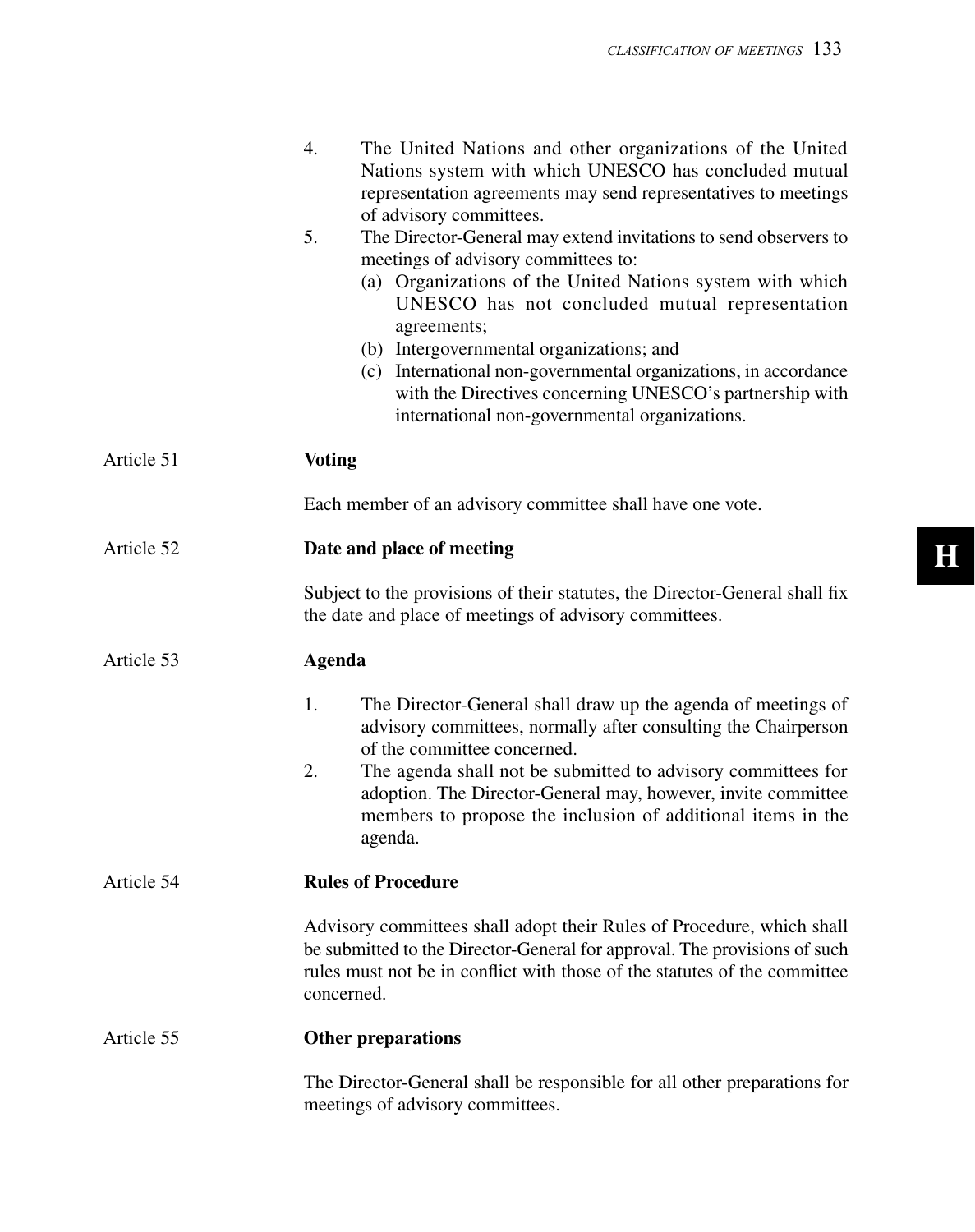## **VI. Expert committees**

| Article 56 | <b>Definition</b>                                                                                                                                                                                                                                                                                                                                                                                                                                                                                                                                                                                                                                                                                                                                                                                                                                                                                                                                                                                                                                                                                               |  |  |
|------------|-----------------------------------------------------------------------------------------------------------------------------------------------------------------------------------------------------------------------------------------------------------------------------------------------------------------------------------------------------------------------------------------------------------------------------------------------------------------------------------------------------------------------------------------------------------------------------------------------------------------------------------------------------------------------------------------------------------------------------------------------------------------------------------------------------------------------------------------------------------------------------------------------------------------------------------------------------------------------------------------------------------------------------------------------------------------------------------------------------------------|--|--|
|            | Expert committees are committees set up on an ad hoc basis to submit<br>suggestions or advice to the Organization on the preparation or<br>implementation of its programme in a particular field or on any other<br>matters within its purview. They submit their findings in the form of a<br>report to the Director-General, who decides what use shall be made of<br>them.                                                                                                                                                                                                                                                                                                                                                                                                                                                                                                                                                                                                                                                                                                                                   |  |  |
| Article 57 | Convening                                                                                                                                                                                                                                                                                                                                                                                                                                                                                                                                                                                                                                                                                                                                                                                                                                                                                                                                                                                                                                                                                                       |  |  |
|            | Expert committees shall be convened by the Director-General pursuant to<br>the programme and budget approved by the General Conference.                                                                                                                                                                                                                                                                                                                                                                                                                                                                                                                                                                                                                                                                                                                                                                                                                                                                                                                                                                         |  |  |
| Article 58 | <b>Terms of reference</b>                                                                                                                                                                                                                                                                                                                                                                                                                                                                                                                                                                                                                                                                                                                                                                                                                                                                                                                                                                                                                                                                                       |  |  |
|            | The terms of reference of expert committees shall be defined in the<br>programme and budget approved by the General Conference or, if not so<br>defined, fixed by the Director-General.                                                                                                                                                                                                                                                                                                                                                                                                                                                                                                                                                                                                                                                                                                                                                                                                                                                                                                                         |  |  |
| Article 59 | Participants                                                                                                                                                                                                                                                                                                                                                                                                                                                                                                                                                                                                                                                                                                                                                                                                                                                                                                                                                                                                                                                                                                    |  |  |
|            | 1.<br>Members of expert committees shall serve in a private capacity.<br>2.<br>They shall be appointed individually, either by the Director-<br>General or by governments at the Director-General's invitation.<br>3.<br>When experts are appointed by the Director-General, the latter<br>may consult the governmental authorities of Member States or<br>National Commissions or request them to submit one or more<br>names of persons suitable for appointment as experts.<br>4.<br>When the Director-General invites governments to select experts<br>for committees, it shall be specified that these experts will sit in<br>the same capacity as the experts chosen directly by the Director-<br>General and will not be considered to be representatives of their<br>respective governments.<br>5.<br>Members of expert committees shall, as a general rule, be<br>nationals of Member States or Associate Members of UNESCO<br>or nationals of states which are not Members of UNESCO, but<br>are Members of the United Nations.<br>6.<br>The Director-General shall, however, be authorized to extend |  |  |
|            | invitations to serve on expert committees to specialists who<br>are nationals of states which are not Members of UNESCO or                                                                                                                                                                                                                                                                                                                                                                                                                                                                                                                                                                                                                                                                                                                                                                                                                                                                                                                                                                                      |  |  |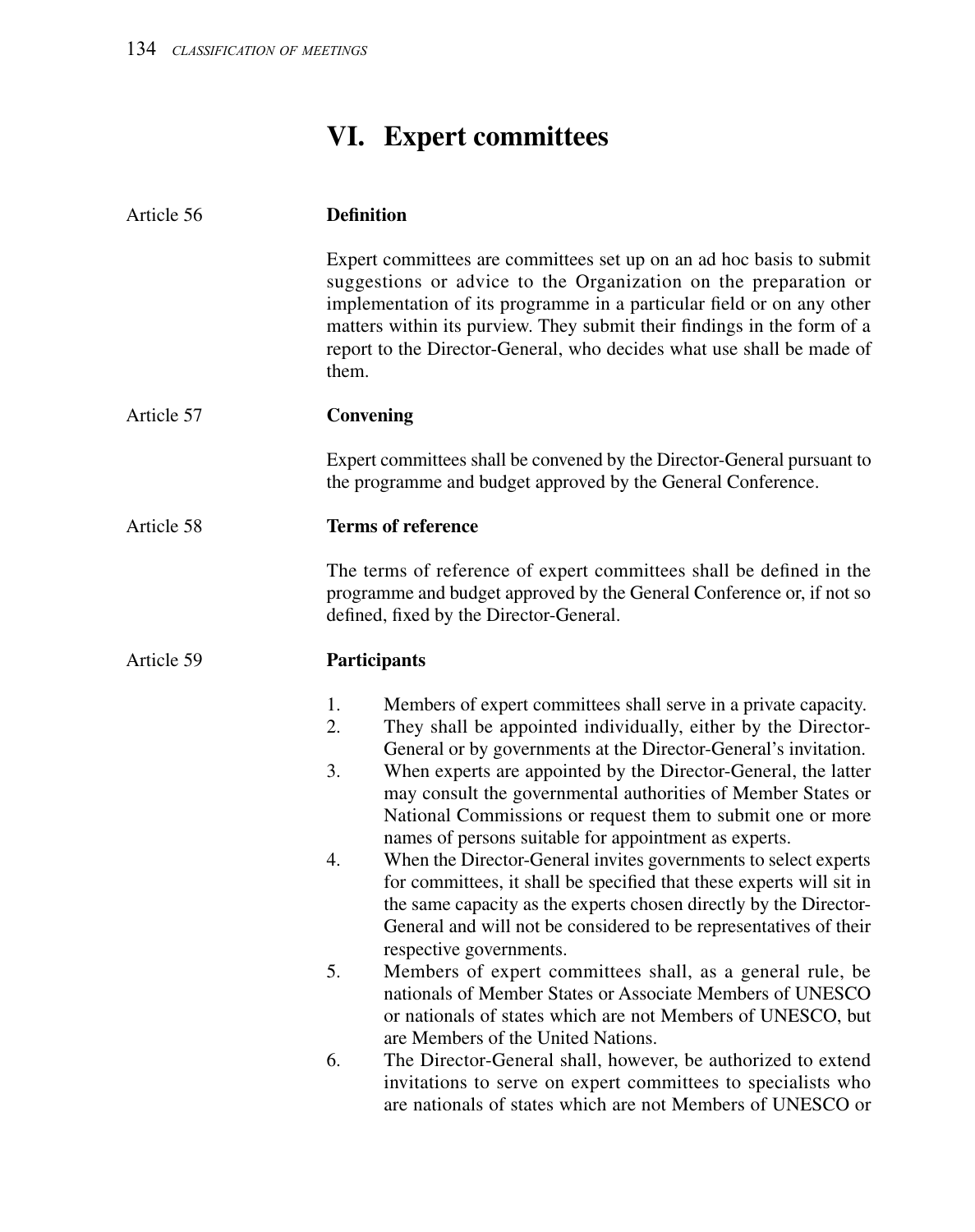|            | the United Nations, or nationals of territories, selected for their<br>personal competence and not as representatives of those states<br>or territories. With regard to the choice of these specialists,<br>the Director-General shall consult the non-governmental<br>organizations having consultative status with UNESCO.<br>Specialists so selected shall be invited through these non-<br>governmental international organizations and shall signify their<br>acceptance of the invitation through the same channels.<br>7.<br>The United Nations and organizations of the United Nations<br>system and other intergovernmental organizations with which<br>UNESCO has concluded mutual representation agreements may<br>send representatives to meetings of expert committees.<br>8.<br>As a general rule meetings of expert committees shall be private.<br>The Director-General may, however, if he or she considers it<br>desirable from the programme point of view, invite Member<br>States and intergovernmental or international non-governmental<br>organizations to send observers to follow the proceedings of these<br>meetings. |  |
|------------|---------------------------------------------------------------------------------------------------------------------------------------------------------------------------------------------------------------------------------------------------------------------------------------------------------------------------------------------------------------------------------------------------------------------------------------------------------------------------------------------------------------------------------------------------------------------------------------------------------------------------------------------------------------------------------------------------------------------------------------------------------------------------------------------------------------------------------------------------------------------------------------------------------------------------------------------------------------------------------------------------------------------------------------------------------------------------------------------------------------------------------------------------|--|
| Article 60 | <b>Voting</b>                                                                                                                                                                                                                                                                                                                                                                                                                                                                                                                                                                                                                                                                                                                                                                                                                                                                                                                                                                                                                                                                                                                                     |  |
|            | Each member of an expert committee is accorded one vote.                                                                                                                                                                                                                                                                                                                                                                                                                                                                                                                                                                                                                                                                                                                                                                                                                                                                                                                                                                                                                                                                                          |  |
| Article 61 | Date and place of meeting                                                                                                                                                                                                                                                                                                                                                                                                                                                                                                                                                                                                                                                                                                                                                                                                                                                                                                                                                                                                                                                                                                                         |  |
|            | The Director-General shall fix the date and place of meetings of expert<br>committees.                                                                                                                                                                                                                                                                                                                                                                                                                                                                                                                                                                                                                                                                                                                                                                                                                                                                                                                                                                                                                                                            |  |
| Article 62 | Agenda                                                                                                                                                                                                                                                                                                                                                                                                                                                                                                                                                                                                                                                                                                                                                                                                                                                                                                                                                                                                                                                                                                                                            |  |
|            | 1.<br>The Director-General shall draw up the agenda of expert<br>committees.                                                                                                                                                                                                                                                                                                                                                                                                                                                                                                                                                                                                                                                                                                                                                                                                                                                                                                                                                                                                                                                                      |  |
|            | 2.<br>The agenda shall not be submitted to the expert committees for<br>approval. The Director-General may, however, invite committee<br>members to propose the inclusion of additional items in the<br>agenda.                                                                                                                                                                                                                                                                                                                                                                                                                                                                                                                                                                                                                                                                                                                                                                                                                                                                                                                                   |  |
| Article 63 | <b>Rules of Procedure</b>                                                                                                                                                                                                                                                                                                                                                                                                                                                                                                                                                                                                                                                                                                                                                                                                                                                                                                                                                                                                                                                                                                                         |  |
|            | The Director-General shall draw up the Rules of Procedure of expert<br>committees. Their Rules of Procedure shall not be submitted to the<br>committees for adoption.                                                                                                                                                                                                                                                                                                                                                                                                                                                                                                                                                                                                                                                                                                                                                                                                                                                                                                                                                                             |  |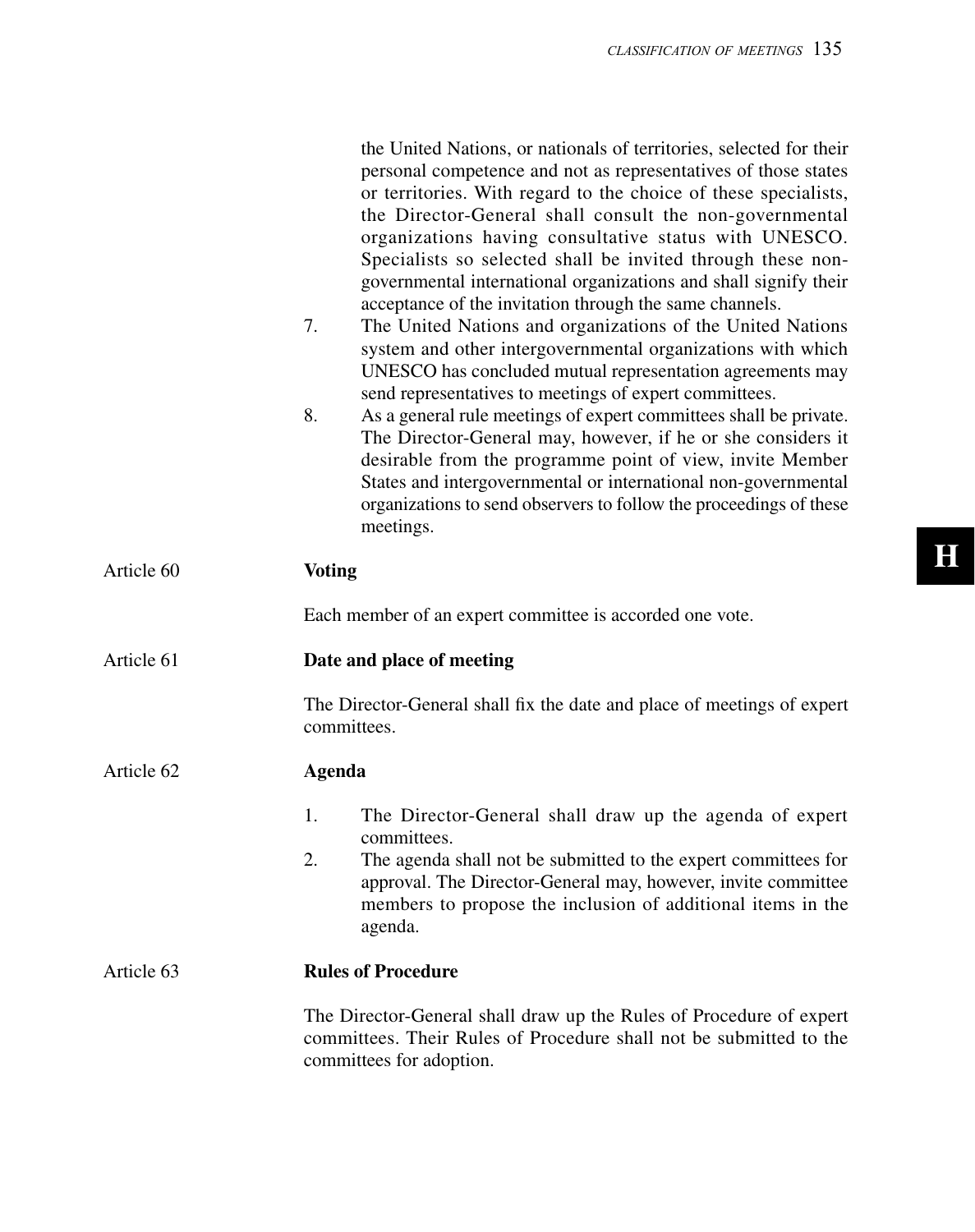### Article 64 **Other preparations**

The Director-General shall be responsible for all other preparations for meetings of expert committees.

## **VII. Seminars and training or refresher courses**

| Article 65 | <b>Definition</b>                                                                                                                                                                                                                                                                                                                                                                                                        |  |
|------------|--------------------------------------------------------------------------------------------------------------------------------------------------------------------------------------------------------------------------------------------------------------------------------------------------------------------------------------------------------------------------------------------------------------------------|--|
|            | The provisions of the present section govern meetings whose main<br>purpose is to enable participants to acquire a knowledge of some subject<br>of interest to UNESCO or to give them the benefit of experience gained<br>in this field. The results of their work, which are generally recorded in<br>documents or publications, do not call for any decisions on the part of<br><b>UNESCO</b> bodies or Member States. |  |
| Article 66 | Convening                                                                                                                                                                                                                                                                                                                                                                                                                |  |
|            | Meetings governed by the provisions of the present section shall be called<br>by the Director-General pursuant to the programme and budget approved<br>by the General Conference.                                                                                                                                                                                                                                        |  |
| Article 67 | <b>Terms of reference</b>                                                                                                                                                                                                                                                                                                                                                                                                |  |
|            | The terms of reference of meetings governed by the provisions of the<br>present section shall be defined in the programme and budget approved<br>by the General Conference or, if not so defined, fixed by the Director-<br>General.                                                                                                                                                                                     |  |
| Article 68 | <b>Participants</b>                                                                                                                                                                                                                                                                                                                                                                                                      |  |
|            | 1.<br>Participants in meetings governed by the provisions of the present<br>section shall be persons serving in a private capacity and selected<br>individually by the Director-General.                                                                                                                                                                                                                                 |  |
|            | 2.<br>The Director-General may, when selecting participants, consult<br>the governmental authorities of Member States or National<br>Commissions or request them to submit one or more names of<br>persons who might be selected as participants in a meeting.                                                                                                                                                           |  |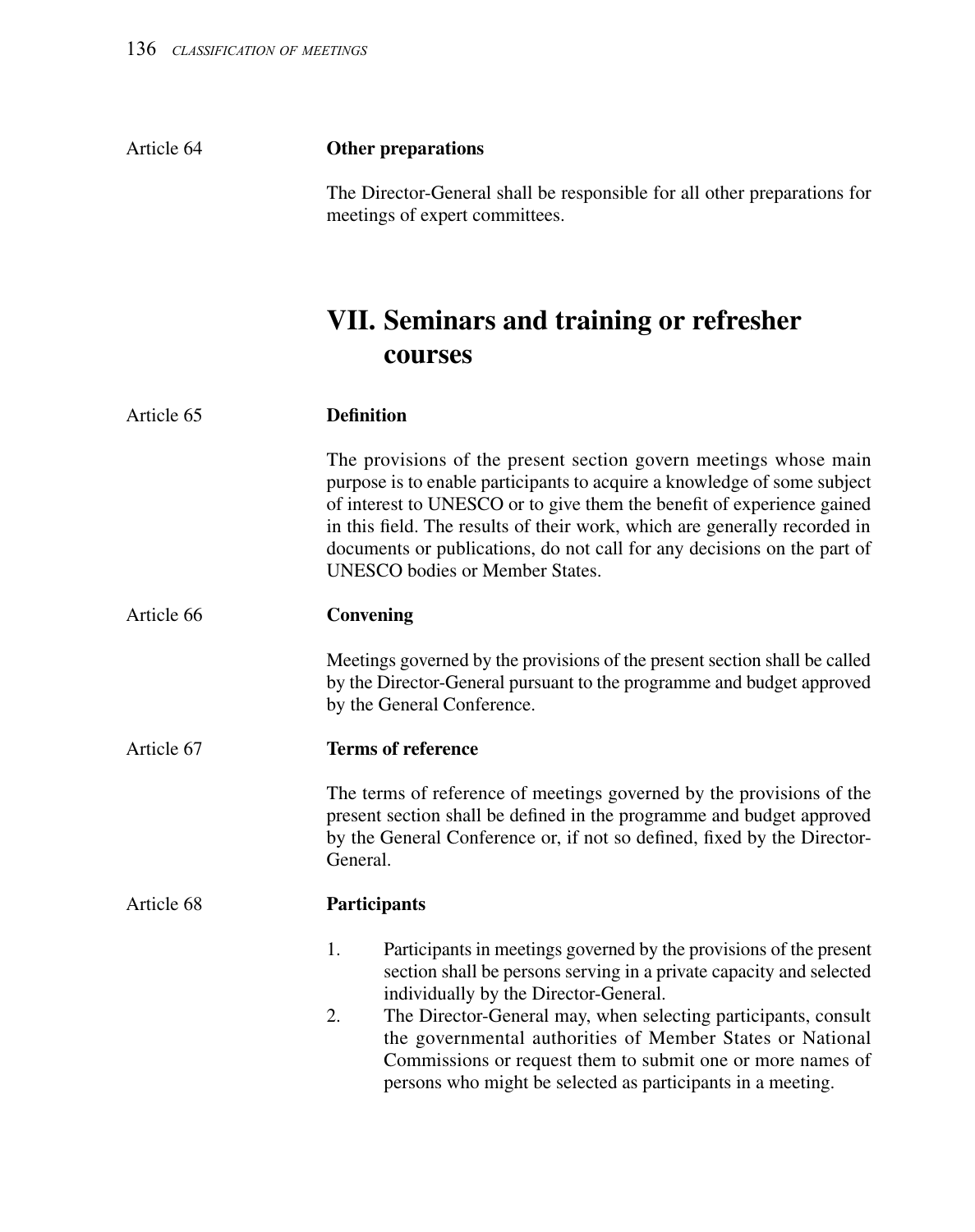- 3. Participants invited to meetings governed by the provisions of the present section shall, as a general rule, be nationals of Member States or Associate Members of UNESCO or of states which are not Members of UNESCO, but are Members of the United Nations.
- 4. The Director-General shall be authorized, however, to invite to meetings governed by the provisions of the present section specialists who are nationals of states which are not Members of UNESCO or the United Nations, or nationals of territories, selected on the basis of their personal competence and not as representatives of those states or territories. Regarding the choice of these specialists, the Director-General shall consult the non-governmental organizations having consultative status with UNESCO. The specialists thus chosen shall be invited through these international non-governmental organizations and shall, through the same channels, make known their intention of attending the meeting.
- 5. The United Nations and organizations of the United Nations system and other intergovernmental organizations with which UNESCO has concluded mutual representation agreements may send representatives to meetings governed by the provisions of the present section.
- 6. As a general rule, meetings governed by the provisions of the present section shall be private. The Director-General may, however, if he or she considers it desirable from the programme point of view, invite Member States and intergovernmental or international non-governmental organizations to send observers to follow the proceedings of these meetings.

| Article 69 | Voting                                                                                                                                                                                               |
|------------|------------------------------------------------------------------------------------------------------------------------------------------------------------------------------------------------------|
|            | There shall be no voting in meetings governed by the provisions of the<br>present section. If necessary, minority views can be recorded in the<br>document setting forth the results of the meeting. |
| Article 70 | Date and place of meeting                                                                                                                                                                            |
|            | The Director-General shall fix the date and place of meetings governed<br>by the provisions of the present section.                                                                                  |
| Article 71 | Agenda                                                                                                                                                                                               |
|            | As a general rule, meetings governed by the provisions of the present<br>section shall have no agenda. The subjects to be discussed shall be                                                         |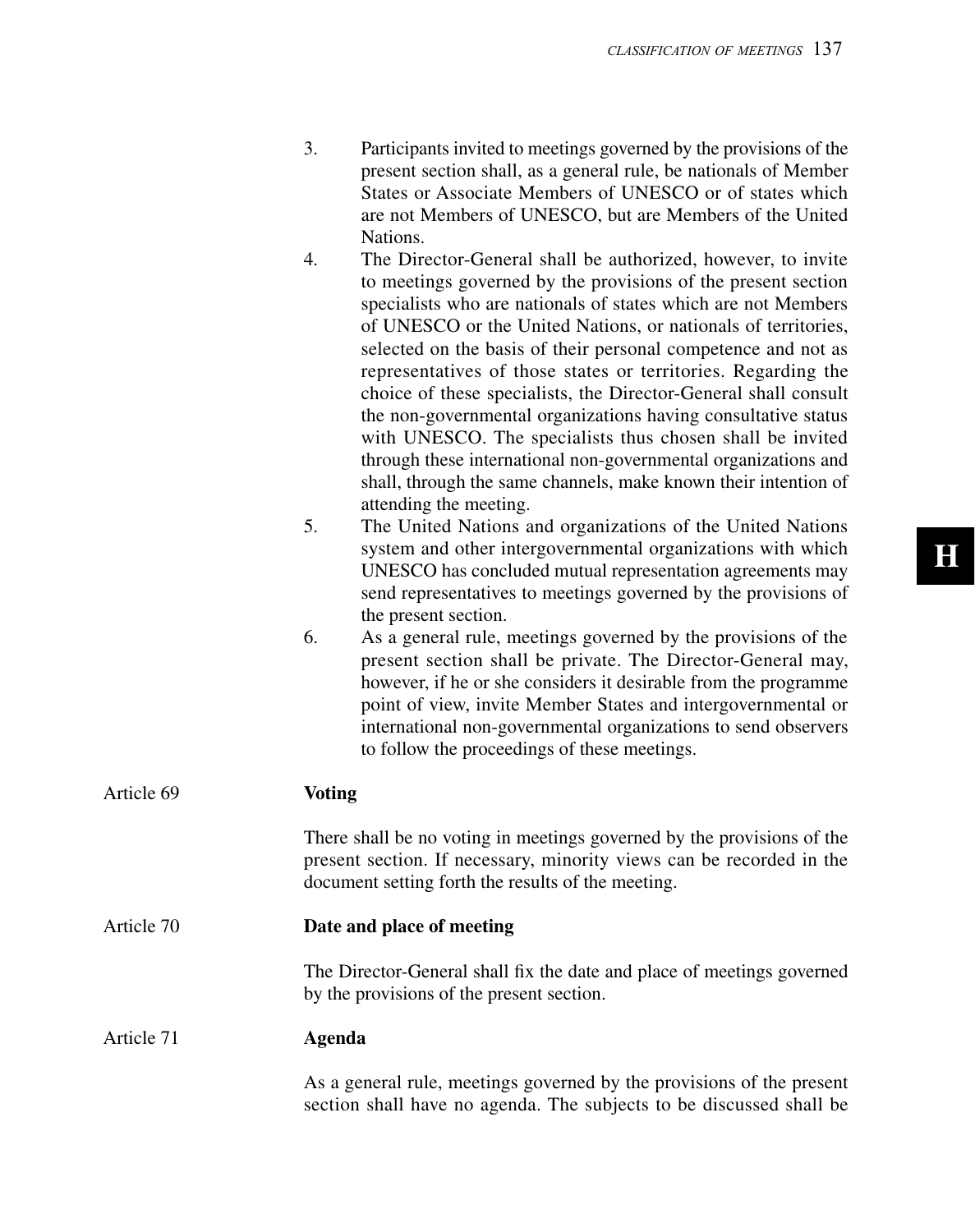decided beforehand by the Director-General and communicated to the participants, who may, however, be invited to propose additional items for discussion.

### Article 72 **Rules of Procedure**

No Rules of Procedure shall be prepared for meetings governed by the provisions of the present section. The conduct of the discussions shall be the responsibility of the persons appointed by the Director-General to guide the work of the meeting. An information paper giving a concise account of the working methods to be adopted may be prepared.

### Article 73 **Other preparations**

The Director-General shall be responsible for all other preparations for meetings governed by the provisions of the present section.

### **VIII. Symposia**

| Article 74 | <b>Definition</b>                                                                                                                                                                                                                                                                                                                                                                                                                                                                                                                                               |  |
|------------|-----------------------------------------------------------------------------------------------------------------------------------------------------------------------------------------------------------------------------------------------------------------------------------------------------------------------------------------------------------------------------------------------------------------------------------------------------------------------------------------------------------------------------------------------------------------|--|
|            | The provisions of this section apply to meetings the purpose of which<br>is to provide for an exchange of information within a given speciality<br>or on an interdisciplinary basis. Such meetings do not usually lead to<br>the adoption of conclusions or recommendations; the communications<br>presented to them may be published, with or without a summary of the<br>discussions. Meetings in this category differ from those in category IV,<br>international congresses, mainly by their smaller size, more limited scope<br>and less formal character. |  |
| Article 75 | Convening                                                                                                                                                                                                                                                                                                                                                                                                                                                                                                                                                       |  |
|            | Symposia shall be convened by the Director-General pursuant to the<br>programme and budget approved by the General Conference.                                                                                                                                                                                                                                                                                                                                                                                                                                  |  |
| Article 76 | <b>Terms of reference</b>                                                                                                                                                                                                                                                                                                                                                                                                                                                                                                                                       |  |
|            | The terms of reference of symposia shall be defined in the programme<br>and budget approved by the General Conference or, if not so defined,<br>shall be fixed by the Director-General.                                                                                                                                                                                                                                                                                                                                                                         |  |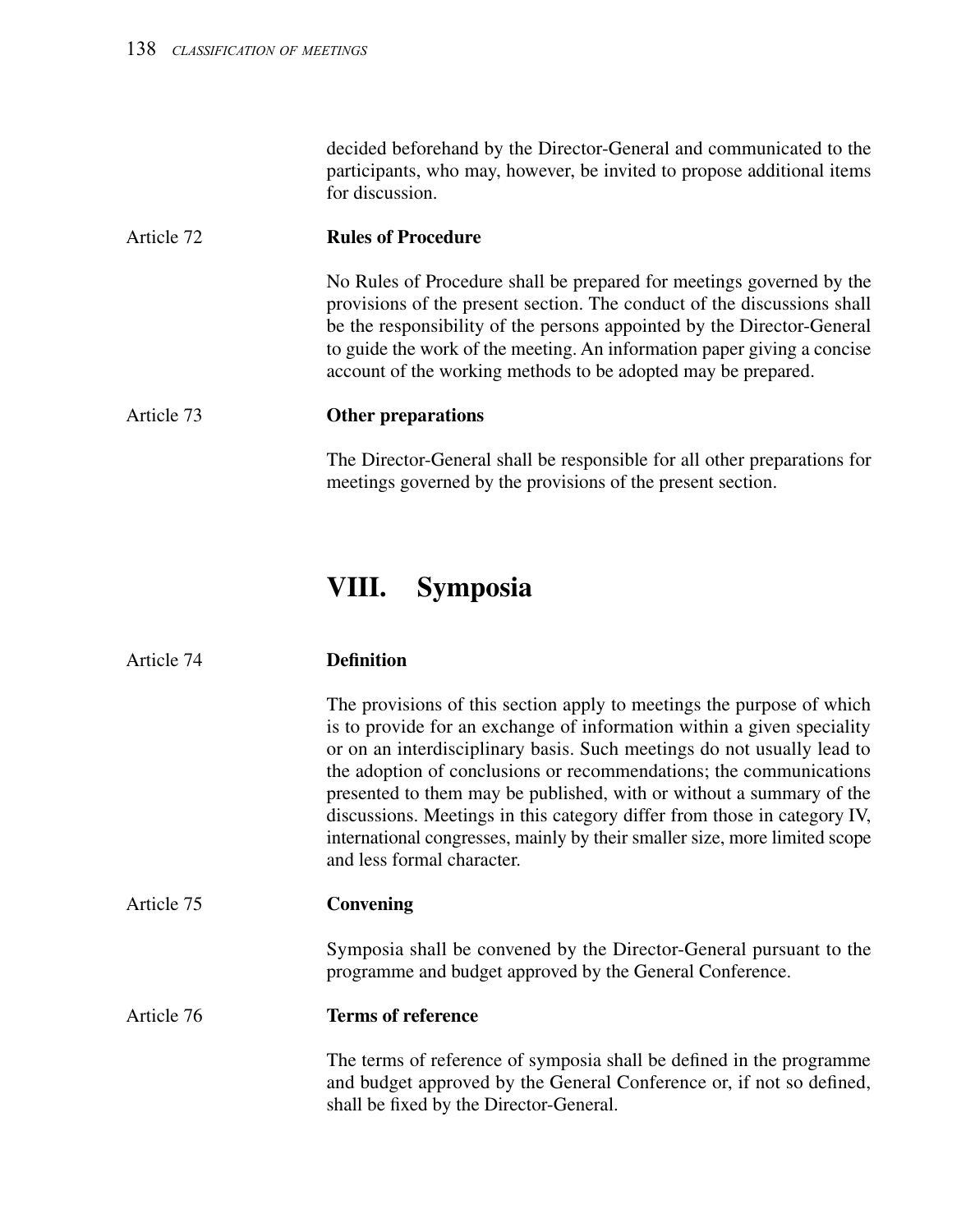Article 77 **Participants** 1. Participants shall be specialists in a private capacity. 2. They shall be: (a) Either designated individually by the Director-General, by an invitation to participate in the work of the symposium; (b) Or admitted as participants individually by the Director-General by any other procedure he or she may decide. 3. The Director-General may, when designating participants in accordance with paragraph 2(a) above, consult the governmental authorities of Member States or National Commissions or ask them to submit one or more names of persons wishing to participate in the work of the symposium. 4. Persons invited to participate in a symposium in an individual capacity shall, as a general rule, be nationals of Member States or Associate Members of UNESCO or of states which are not Members of UNESCO but are Members of the United Nations. 5. The Director-General shall, however, be authorized to invite to symposia specialists who are nationals of states which are not Members of UNESCO or of the United Nations, or nationals of territories, chosen for their personal competence and not as representatives of those states or territories. Regarding the choice of these specialists, the Director-General shall consult international non-governmental organizations having consultative status with UNESCO. The specialists thus chosen shall be invited through these international non-governmental organizations and shall, through the same channels, make known their intention to participate in the symposium. 6. The United Nations and organizations of the United Nations system and other intergovernmental organizations with which UNESCO has concluded mutual representation agreements may send representatives to the symposium. 7. As a general rule, the meetings of symposia shall be private. The Director-General may, however, if he or she considers it desirable from the programme point of view, invite Member States and intergovernmental organizations or international non-governmental organizations to send observers to follow the proceedings of these meeting. Article 78 **Voting**

There shall be no voting in symposia. If necessary, minority views can be recorded in the document setting forth the results of the meeting.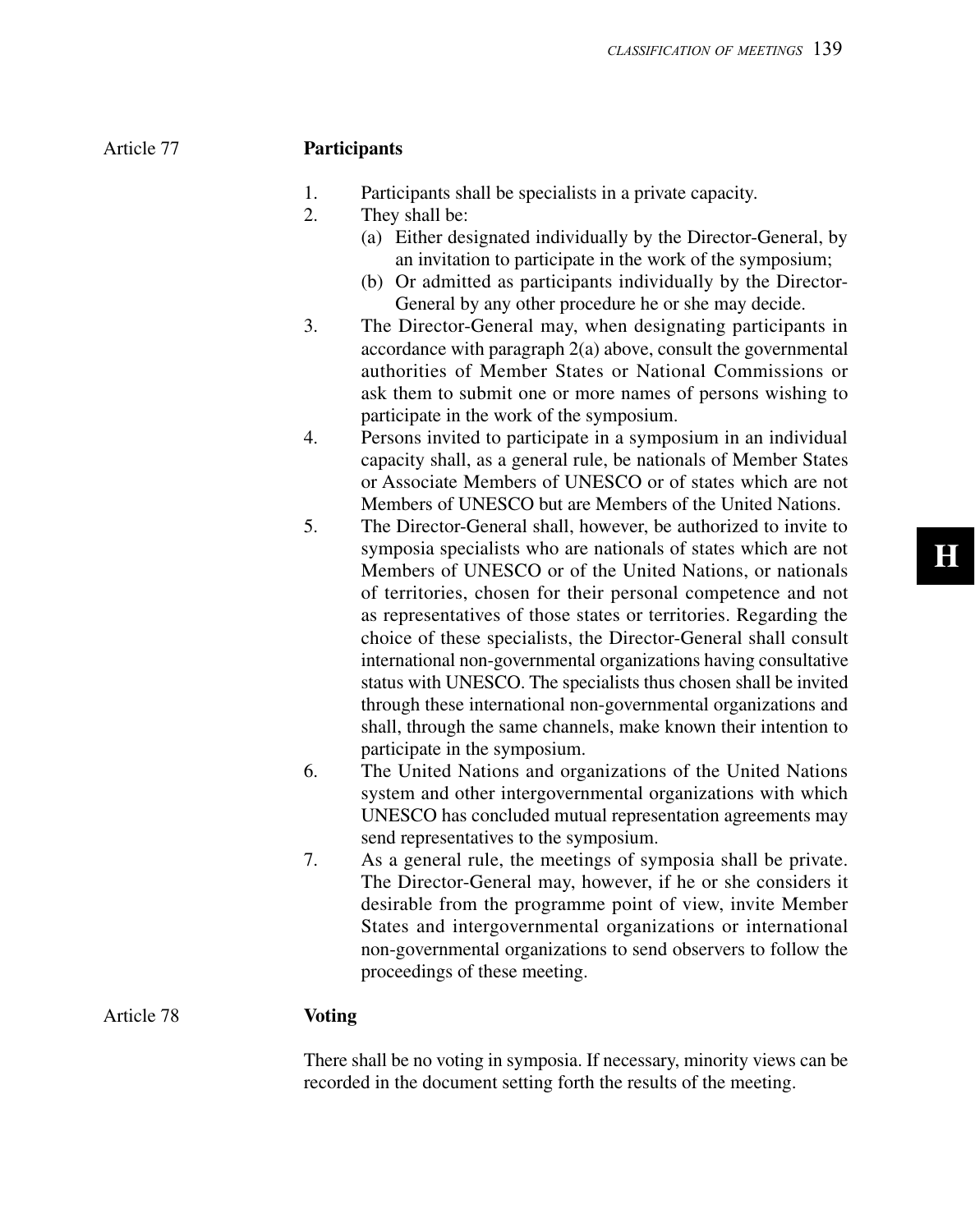| Article 79 | Date and place of meeting                                                                                                                                                                                                                                                           |  |
|------------|-------------------------------------------------------------------------------------------------------------------------------------------------------------------------------------------------------------------------------------------------------------------------------------|--|
|            | The Director-General shall fix the date and place of symposia.                                                                                                                                                                                                                      |  |
| Article 80 | Agenda                                                                                                                                                                                                                                                                              |  |
|            | Generally speaking, symposia shall have no agenda. The subjects to<br>be discussed shall be decided beforehand by the Director-General and<br>communicated to the participants, who may, however, be invited by the<br>Director-General to propose additional items for discussion. |  |
| Article 81 | <b>Rules of Procedure of meetings</b>                                                                                                                                                                                                                                               |  |
|            | Generally speaking, no Rules of Procedure shall be prepared for<br>symposia. An information paper shall provide a concise account of the<br>working methods to be adopted for the meeting.                                                                                          |  |
| Article 82 | Other preparations                                                                                                                                                                                                                                                                  |  |
|            | The Director-General shall be responsible for all other preparations for<br>symposia.                                                                                                                                                                                               |  |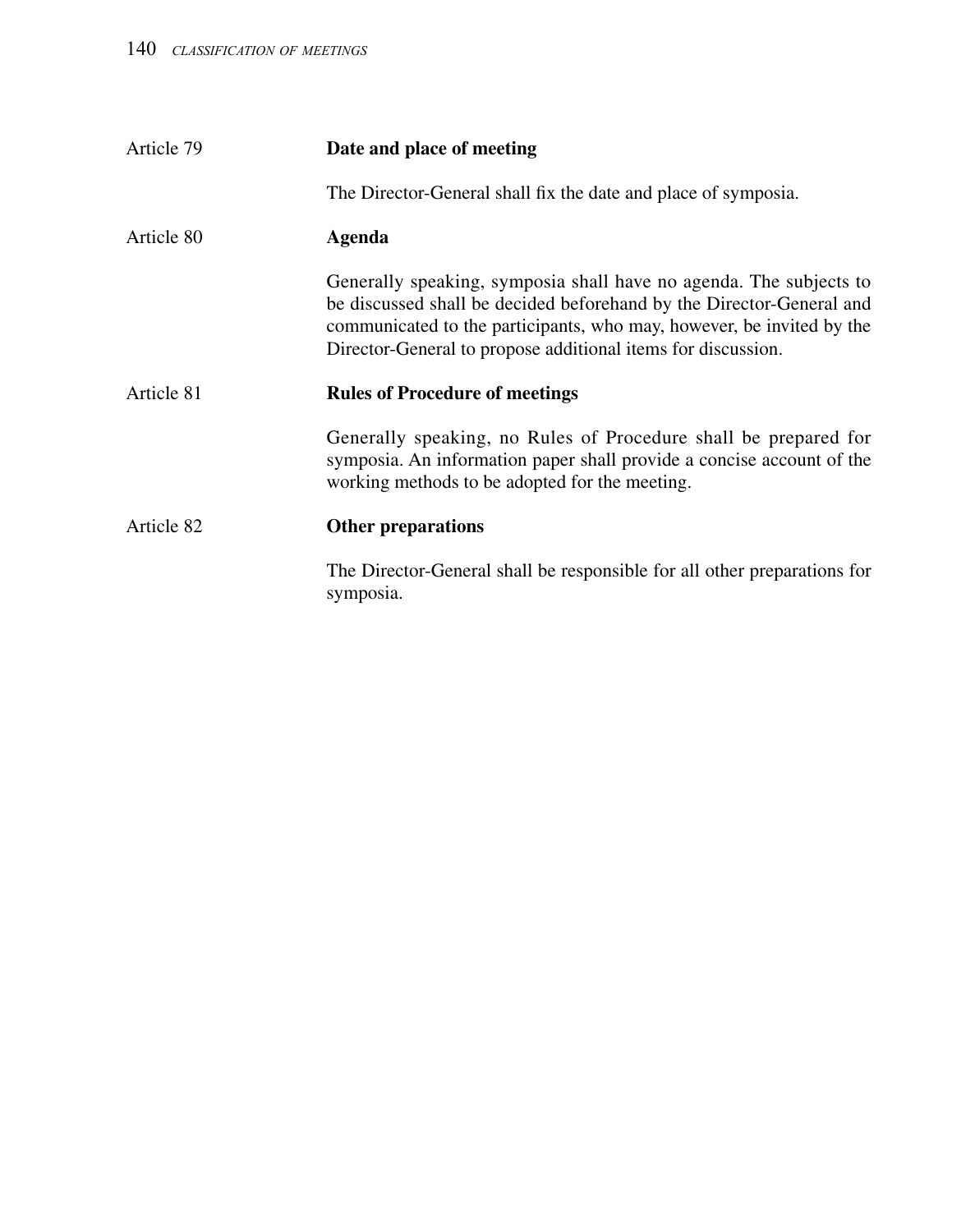# Definition of regions with a view to the execution by the Organization of regional activities

In accordance with the resolutions adopted by the General Conference at its 13th, 18th, 19th, 20th, 21st, 22nd, 23rd, 24th, 25th, 26th, 27th, 28th, 29th, 30th, 31st, 32nd, 33rd, 35th and 36th sessions [\(13 C/Resolution 5.91](https://unesdoc.unesco.org/ark:/48223/pf0000114581_eng.nameddest=5.91), [18 C/Resolu](https://unesdoc.unesco.org/ark:/48223/pf0000114040_eng.nameddest=46.1)[tion 46.1](https://unesdoc.unesco.org/ark:/48223/pf0000114040_eng.nameddest=46.1), 19 [C/Resolution](https://unesdoc.unesco.org/ark:/48223/pf0000114038_eng.nameddest=37.1) 37.1,1 [20 C/Resolution 37.1](https://unesdoc.unesco.org/ark:/48223/pf0000114032_eng.nameddest=37.1), [21 C/Resolution 39.2](https://unesdoc.unesco.org/ark:/48223/pf0000114029_eng.nameddest=39.2), [22 C/Resolution 46](https://unesdoc.unesco.org/ark:/48223/pf0000057611_eng.nameddest=46), [23 C/Resolution 50](https://unesdoc.unesco.org/ark:/48223/pf0000068427_eng.nameddest=50), [24 C/Resolution 50.2](https://unesdoc.unesco.org/ark:/48223/pf0000076995_eng.nameddest=50.2), [25 C/Resolution](https://unesdoc.unesco.org/ark:/48223/pf0000084696_eng.nameddest=48) [48](https://unesdoc.unesco.org/ark:/48223/pf0000084696_eng.nameddest=48), [26 C/Resolution 35](https://unesdoc.unesco.org/ark:/48223/pf0000090448_eng.nameddest=35), [27 C/Resolution 44](https://unesdoc.unesco.org/ark:/48223/pf0000095621_eng.nameddest=44), [28 C/Resolution 39](https://unesdoc.unesco.org/ark:/48223/pf0000101803_eng.nameddest=39), [29 C/Resolu](https://unesdoc.unesco.org/ark:/48223/pf0000110220_eng.nameddest=91)[tion](https://unesdoc.unesco.org/ark:/48223/pf0000110220_eng.nameddest=91) 91, 30 [C/Resolution 85](https://unesdoc.unesco.org/ark:/48223/pf0000118514_eng.nameddest=85), [31 C/Resolution 72](https://unesdoc.unesco.org/ark:/48223/pf0000124687_eng.nameddest=72), 32 [C/Resolution 80](https://unesdoc.unesco.org/ark:/48223/pf0000133171_eng.nameddest=80), 33 [C/Res](https://unesdoc.unesco.org/ark:/48223/pf0000142825_eng.nameddest=94)[olution](https://unesdoc.unesco.org/ark:/48223/pf0000142825_eng.nameddest=94) 94, 34 [C/Resolution 91](https://unesdoc.unesco.org/ark:/48223/pf0000156046_eng.nameddest=91), 35 [C/Resolution 104](https://unesdoc.unesco.org/ark:/48223/pf0000186470_eng.nameddest=104), [36 C/Resolution 109](https://unesdoc.unesco.org/ark:/48223/pf0000215084_eng.nameddest=109), [37 C/Resolution 95](https://unesdoc.unesco.org/ark:/48223/pf0000226162_eng.nameddest=95) and [38 C/Resolution 100](https://unesdoc.unesco.org/ark:/48223/pf0000243325_eng.nameddest=100) and [39 C/Resolution 89](https://unesdoc.unesco.org/ark:/48223/pf0000260889_eng.nameddest=89) respectively), the following are empowered to participate in regional activities in which the representative character of states is an important factor:

#### **AFRICA**

| Algeria                  | Eritrea       | Namibia                |
|--------------------------|---------------|------------------------|
| Angola                   | Eswatini      | Niger                  |
| Benin                    | Ethiopia      | Nigeria                |
| <b>Botswana</b>          | Gabon         | Rwanda                 |
| Burkina Faso             | Gambia        | Sao Tome and Principe  |
| Burundi                  | Ghana         | Senegal                |
| Cabo Verde               | Guinea        | Seychelles             |
| Cameroon                 | Guinea-Bissau | Sierra Leone           |
| Central African          | Kenya         | Somalia                |
| Republic                 | Lesotho       | South Africa           |
| Chad                     | Liberia       | South Sudan            |
| Comoros                  | Libya         | Sudan                  |
| Congo                    | Madagascar    | Togo                   |
| Côte d'Ivoire            | Malawi        | Tunisia                |
| Democratic Republic      | Mali          | Uganda                 |
| of the Congo             | Mauritania    | <b>United Republic</b> |
| Djibouti                 | Mauritius     | of Tanzania            |
| Egypt                    | Morocco       | Zambia                 |
| <b>Equatorial Guinea</b> | Mozambique    | Zimbabwe               |
|                          |               |                        |

<sup>1.</sup> This resolution is worded as follows:

<sup>&</sup>quot;*The General Conference*

*Decides* to take all appropriate measures to complete the list of Member States empowered to participate in the regional activities of the Organization as it emerges from [13 C/Resolution 5.91](https://unesdoc.unesco.org/ark:/48223/pf0000114581_eng.nameddest=5.91) and [18 C/Resolution 46.1](https://unesdoc.unesco.org/ark:/48223/pf0000114040_eng.nameddest=46.1), taking into account the principles set forth in those resolutions and on the basis of the proposals of the Member States already included in each of the various regions ".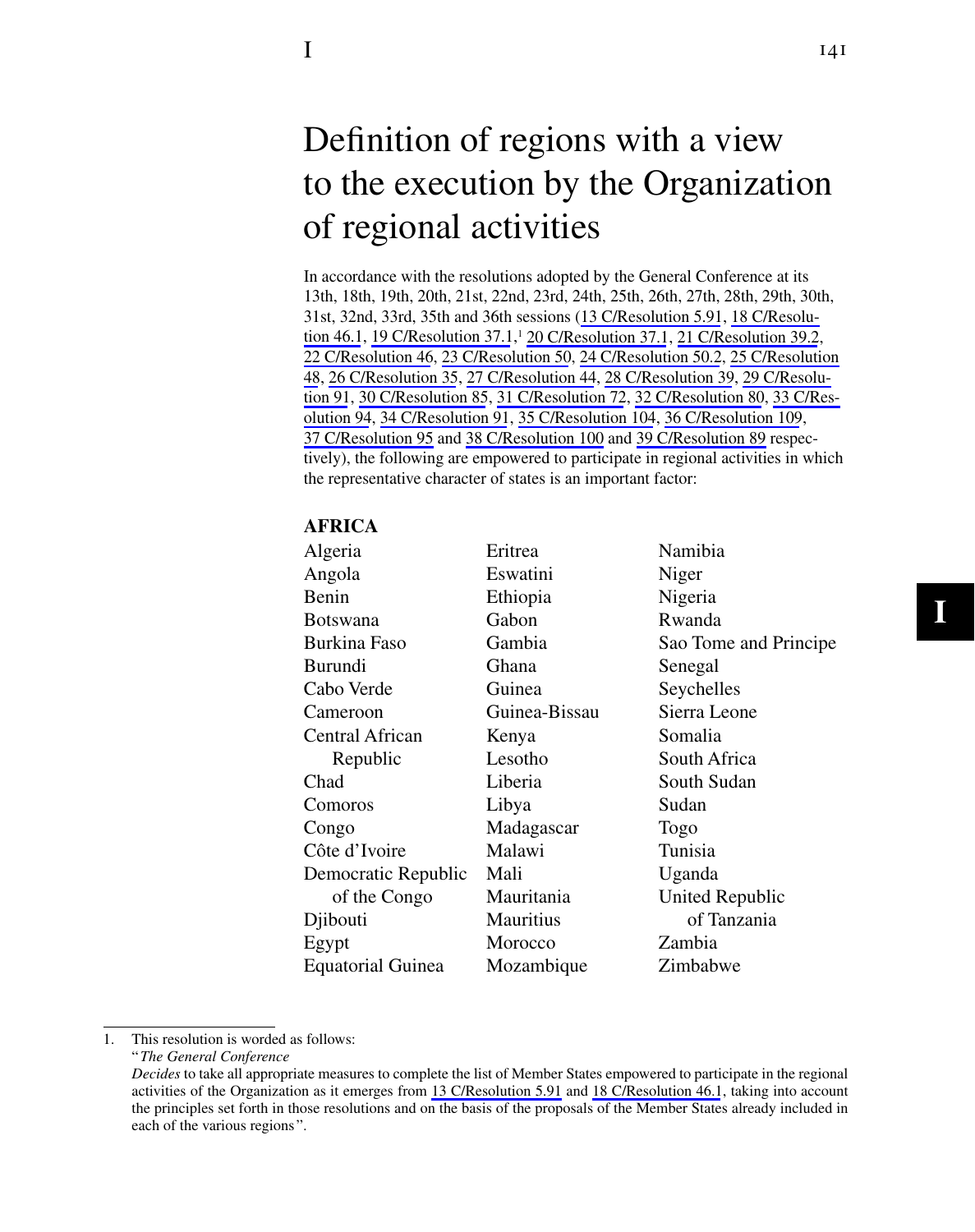### **ARAB STATES**

| Algeria  | Libya        | Somalia              |
|----------|--------------|----------------------|
| Bahrain  | Malta        | South Sudan          |
| Djibouti | Mauritania   | Sudan                |
| Egypt    | Morocco      | Syrian Arab Republic |
| Iraq     | Oman         | Tunisia              |
| Jordan   | Palestine    | United Arab Emirates |
| Kuwait   | Oatar        | Yemen                |
| Lebanon  | Saudi Arabia |                      |

### **ASIA AND THE PACIFIC**

| Afghanistan         | Kyrgyzstan       | Papua New Guinea          |
|---------------------|------------------|---------------------------|
| Australia           | Lao People's     | Philippines               |
| Bangladesh          | Democratic       | Republic of Korea         |
| <b>Bhutan</b>       | Republic         | <b>Russian Federation</b> |
| Brunei Darussalam   | Malaysia         | Samoa                     |
| Cambodia            | Maldives         | Singapore                 |
| China               | Marshall Islands | Solomon Islands           |
| Cook Islands        | Micronesia       | Sri Lanka                 |
| Democratic People's | (Federated       | Tajikistan                |
| Republic of Korea   | States of)       | Thailand                  |
| Fiji                | Mongolia         | Timor-Leste               |
| India               | Myanmar          | Tonga                     |
| Indonesia           | Nauru            | Turkey                    |
| Iran (Islamic       | Nepal            | Turkmenistan              |
| Republic of)        | New Zealand      | Tuvalu                    |
| Japan               | Niue             | Uzbekistan                |
| Kazakhstan          | Pakistan         | Vanuatu                   |
| Kiribati            | Palau            | Viet Nam                  |
| Associate Members:  | Macau (China)    |                           |
|                     | New Caledonia    |                           |
|                     | Tokelau          |                           |
| <b>EUROPE</b>       |                  |                           |
| Albania             | Bosnia and       | Denmark                   |
| Andorra             | Herzegovina      | Estonia                   |
| Armenia             | Bulgaria         | Finland                   |
| Austria             | Canada           | France                    |
| Azerbaijan          | Croatia          | Georgia                   |
| <b>Belarus</b>      | Cyprus           | Germany                   |
| Belgium             | Czechia          | Greece                    |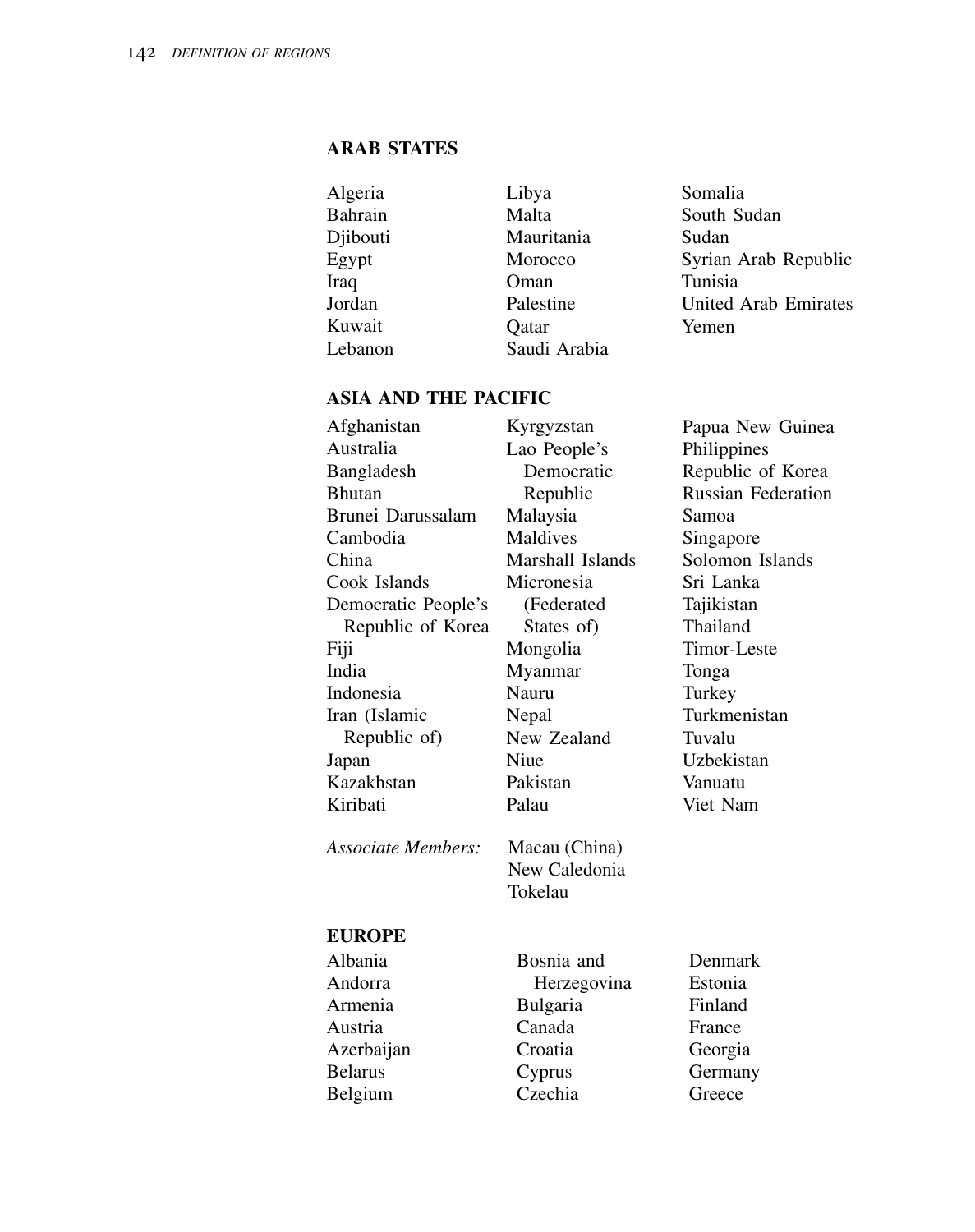### **EUROPE** *(continued)*

| Hungary    | <b>Netherlands</b>        | Slovakia          |
|------------|---------------------------|-------------------|
| Iceland    | North Macedonia           | Slovenia          |
| Ireland    | Norway                    | Spain             |
| Italy      | Poland                    | Sweden            |
| Kazakhstan | Portugal                  | Switzerland       |
| Latvia     | Republic of Moldova       | Tajikistan        |
| Lithuania  | Romania                   | Turkey            |
| Luxembourg | <b>Russian Federation</b> | Ukraine           |
| Malta      | San Marino                | United Kingdom of |
| Monaco     | Serbia                    | Great Britain and |
| Montenegro |                           | Northern Ireland  |

*Associate Member:* Faroes

### **LATIN AMERICA AND THE CARIBBEAN**

| Antigua and            | Dominica    | Panama                |
|------------------------|-------------|-----------------------|
| Barbuda                | Dominican   | Paraguay              |
| Argentina              | Republic    | Peru                  |
| <b>Bahamas</b>         | Ecuador     | Saint Kitts and Nevis |
| <b>Barbados</b>        | El Salvador | Saint Lucia           |
| <b>Belize</b>          | Grenada     | Saint Vincent and     |
| Bolivia (Plurinational | Guatemala   | the Grenadines        |
| State of)              | Guyana      | Suriname              |
| <b>Brazil</b>          | Haiti       | Trinidad and Tobago   |
| Chile                  | Honduras    | Uruguay               |
| Colombia               | Jamaica     | Venezuela (Bolivarian |
| Costa Rica             | Mexico      | Republic of)          |
| Cuba                   | Nicaragua   |                       |
|                        |             |                       |

| Associate Members: | Anguilla                      |
|--------------------|-------------------------------|
|                    | Aruba                         |
|                    | <b>British Virgin Islands</b> |
|                    | Cayman Islands                |
|                    | Curaçao                       |
|                    | Montserrat                    |
|                    | <b>Sint Maarten</b>           |
|                    |                               |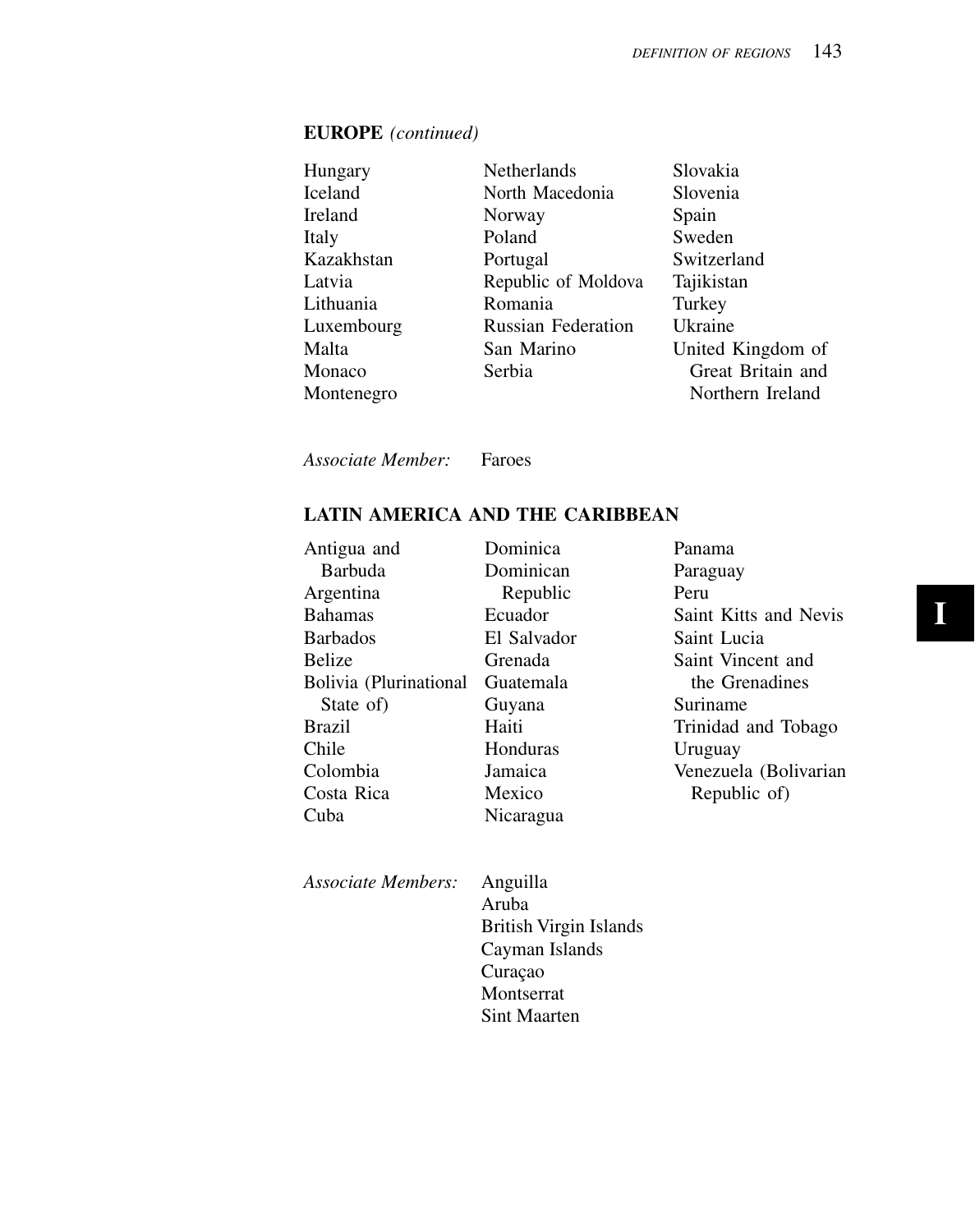## Charter of National Commissions for UNESCO

Adopted by the General Conference at its 20th session.<sup>1</sup>

#### **Preamble**

- *Whereas* the purpose of the United Nations Educational, Scientific and Cultural Organization, as assigned to it by its Constitution, is to contribute to peace and security by promoting collaboration among the nations through education, science and culture in order to further universal respect for justice, for the rule of law and for the human rights and fundamental freedoms which are affirmed for the peoples of the world, without distinction of race, sex, language or religion, by the Charter of the United Nations,
- *Whereas* it is essential, if the Organization is to achieve this purpose, that in each Member State it should have the active support of the intellectual and scientific communities and the cooperation of the population,
- *Considering* the framework provided by Article VII of the Constitution, which stipulates to this end that "each Member State shall make such arrangements as suit its particular conditions for the purpose of associating its principal bodies interested in educational, scientific and cultural matters with the work of the Organization, preferably by the formation of a National Commission broadly representative of the government and such bodies",
- *Whereas* National Commissions, established under Article VII of the Constitution, are helping in an effective way to make UNESCO's objectives better known, broaden its range of influence and promote the execution of its programme, by involving the intellectual and scientific communities of their respective countries in this work,
- *Whereas* the General Conference, on various occasions and particularly at its 19th session, has emphasized the need to associate Member States, through their National Commissions, more closely with the formulation, implementation and evaluation of the Organization's programmes, and has recommended that National Commissions be strengthened as advisory, liaison, information and executive

<sup>1.</sup> See 20 C/Resolutions, pp. 116-19.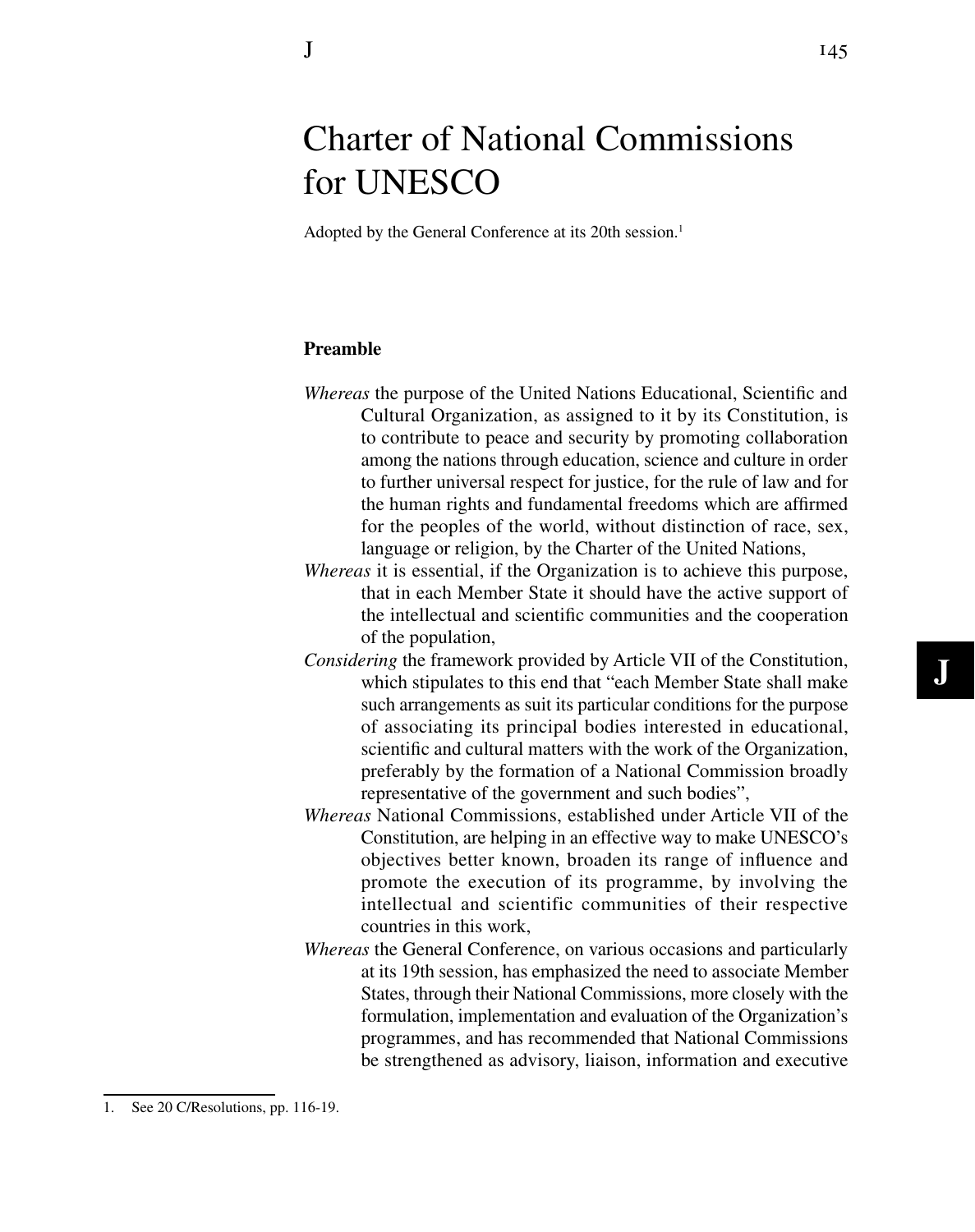bodies and that cooperation between National Commissions be furthered at the subregional, regional and interregional levels,

*The General Conference*, meeting in Paris at its 20th session, this twentyseventh day of November 1978 approves the present Charter of National Commissions for UNESCO.

#### Article I **Purpose and functions**

- 1. The function of National Commissions is to involve in UNESCO's activities the various ministerial departments, agencies, institutions, organizations and individuals working for the advancement of education, science, culture and information, so that each Member State may:
	- (a) Contribute to the maintenance of peace and security and the common welfare of humankind by participating in the activities of UNESCO which aim to advance the mutual knowledge and understanding of peoples, give fresh impulse to popular education and to the spread of culture, and preserve, increase and diffuse knowledge;
	- (b) Play an ever-increasing role in UNESCO's work, and particularly in the formulation and execution of its programmes.
- 2. For this purpose, National Commissions:
	- (a) Cooperate with their governments and with services, organizations, institutions and individuals concerned with questions within UNESCO's competence;
	- (b) Encourage participation of national, governmental and nongovernmental institutions and various individuals in the formulation and execution of UNESCO's programmes so as to secure for the Organization all the intellectual, scientific, artistic or administrative assistance that it may require;
	- (c) Disseminate information on the objectives, programme and activities of UNESCO and endeavour to arouse public interest in them.
- 3. In addition, and depending on the requirements and arrangements of each Member State, National Commissions may:
	- (a) Participate in the planning and execution of activities entrusted to UNESCO which are undertaken with the assistance of the United Nations Development Programme (UNDP), the United Nations Environment Programme (UNEP), the United Nations Population Fund (UNFPA) and other international programmes;
	- (b) Participate in the search for candidates for UNESCO posts financed under the regular programme or from extra-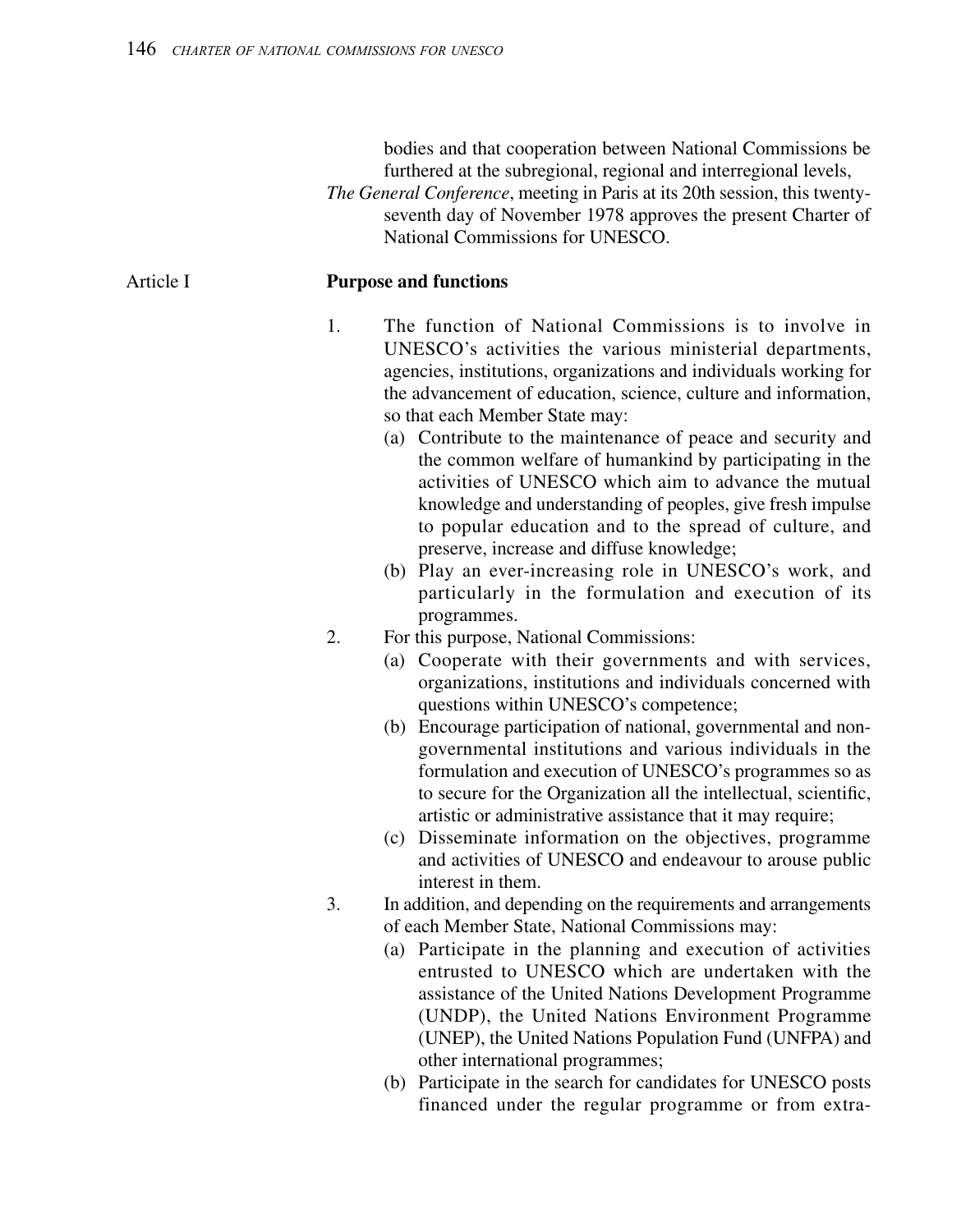budgetary sources, and in the placement of UNESCO fellowship holders;

- (c) Participate with other National Commissions in joint studies on matters of interest to UNESCO;
- (d) Undertake on their own initiative other activities related to the general objectives of UNESCO.
- 4. National Commissions collaborate with each other and with UNESCO's regional offices and centres in fostering regional, subregional and bilateral cooperation in education, the sciences, culture and information, particularly through the joint formulation and execution of programmes. This cooperation may bear upon the preparation, implementation and evaluation of projects and may take the form of joint surveys, seminars, meetings and conferences and exchanges of information, material and visits.

### Article II **Role of National Commissions in their relations with Member States**

- 1. Each Member State defines the responsibilities of its own National Commission. In general, National Commissions:
	- (a) Foster close liaison between state agencies and services, professional and other associations, universities and other centres of research and education, and other institutions concerned with education, the sciences, culture and information;
	- (b) Cooperate with the delegations of their respective governments at the General Conference and at other intergovernmental meetings convened by UNESCO, *inter alia* by preparing the contributions of their governments to the work of these meetings;
	- (c) Follow the development of UNESCO's programme and call the attention of the appropriate agencies to the potential benefits of international cooperation;
	- (d) Contribute to national activities related to UNESCO's programme and to the evaluation thereof;
	- (e) Provide a channel for disseminating information obtained from other countries on matters of domestic interest in education, the sciences, culture and information;
	- (f) Encourage, at the national level, interdisciplinary dialogue and cooperation between institutions concerned with education, the sciences, culture and information, with a view to helping to bring intellectual resources to bear on certain priorities for development.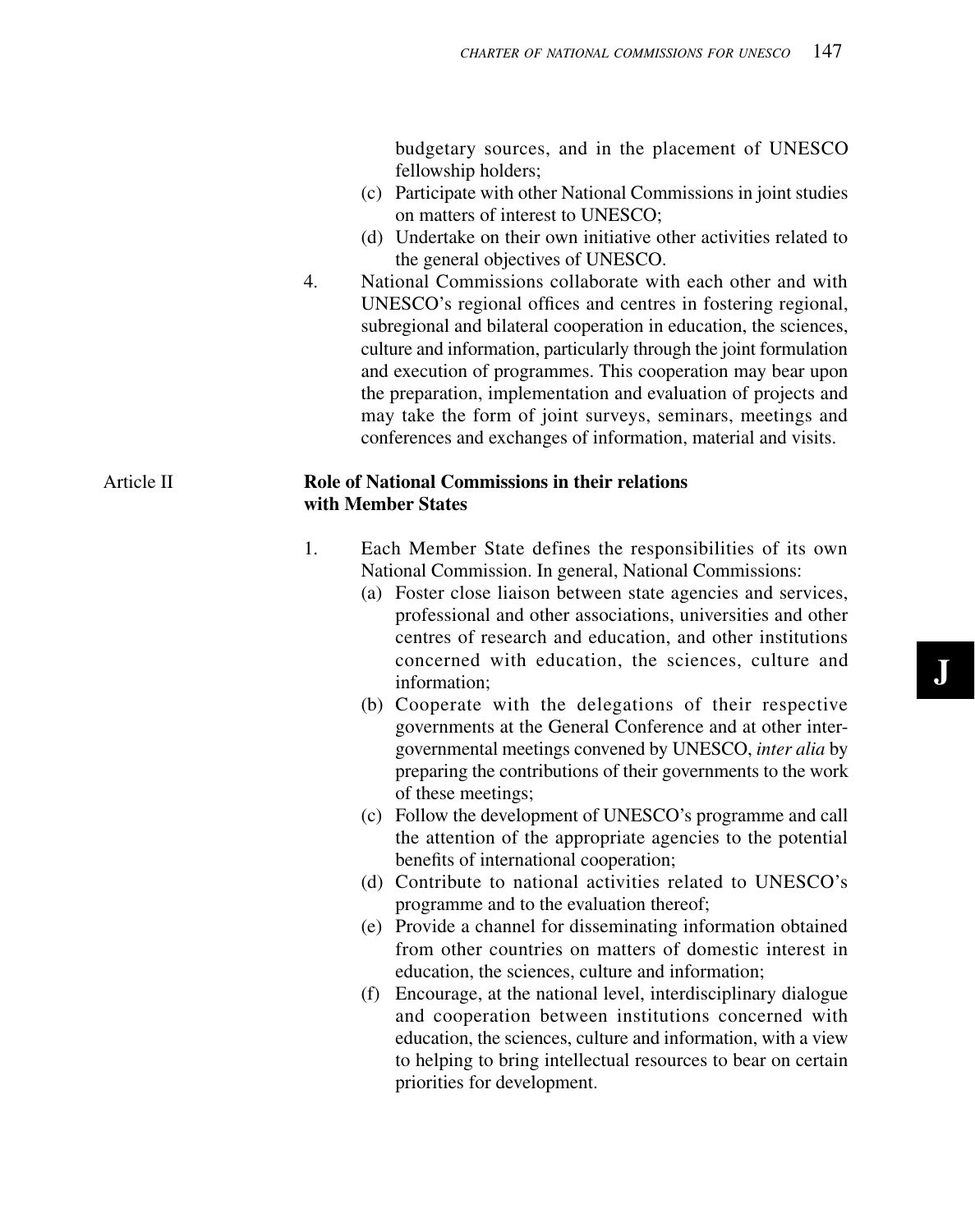|             | 2.               | Depending on the arrangements made by each Member State,<br>National Commissions may also be expected, inter alia:<br>(a) To assume, alone or in collaboration with other bodies,<br>responsibility for the operation of UNESCO projects in<br>the country and for national participation in subregional,<br>regional or international UNESCO activities;<br>(b) To inform national agencies and institutions of the<br>conclusions and recommendations adopted by the General<br>Conference or by other meetings, or included in studies and<br>reports; to encourage their discussion in the light of national<br>needs and priorities; and to provide for such follow-up<br>activities as may be required. |
|-------------|------------------|---------------------------------------------------------------------------------------------------------------------------------------------------------------------------------------------------------------------------------------------------------------------------------------------------------------------------------------------------------------------------------------------------------------------------------------------------------------------------------------------------------------------------------------------------------------------------------------------------------------------------------------------------------------------------------------------------------------|
| Article III |                  | <b>Services rendered to UNESCO by National Commissions</b>                                                                                                                                                                                                                                                                                                                                                                                                                                                                                                                                                                                                                                                    |
|             | 1.               | In each Member State, the National Commission ensures the<br>permanent presence of UNESCO in its country and contributes<br>to the Organization's effort to promote international cooperation<br>in the field of intellectual activities.                                                                                                                                                                                                                                                                                                                                                                                                                                                                     |
|             | 2.               | National Commissions are important sources of information for<br>UNESCO on national requirements and priorities in regard to<br>education, science, culture and information, thereby enabling<br>the Organization to take Member States' requirements more<br>fully into account when preparing its programmes. They also<br>contribute to the Organization's standard-setting work and to the<br>orientation or execution of its programme by making their views<br>known when surveys or inquiries are carried out and by replying<br>to questionnaires.                                                                                                                                                    |
|             | 3.               | National Commissions disseminate information:<br>(a) To the mass media and the general public, on UNESCO's<br>objectives, programmes and activities;<br>(b) To individuals and institutions concerned with any aspect of<br>UNESCO's work.                                                                                                                                                                                                                                                                                                                                                                                                                                                                    |
|             | $\overline{4}$ . | National Commissions must be able to contribute effectively to<br>the implementation of UNESCO's programme:<br>(a) By mobilizing on its behalf the assistance and support of the<br>country's specialized communities;<br>(b) By assuming operational responsibility for some of<br>UNESCO's programme activities.                                                                                                                                                                                                                                                                                                                                                                                            |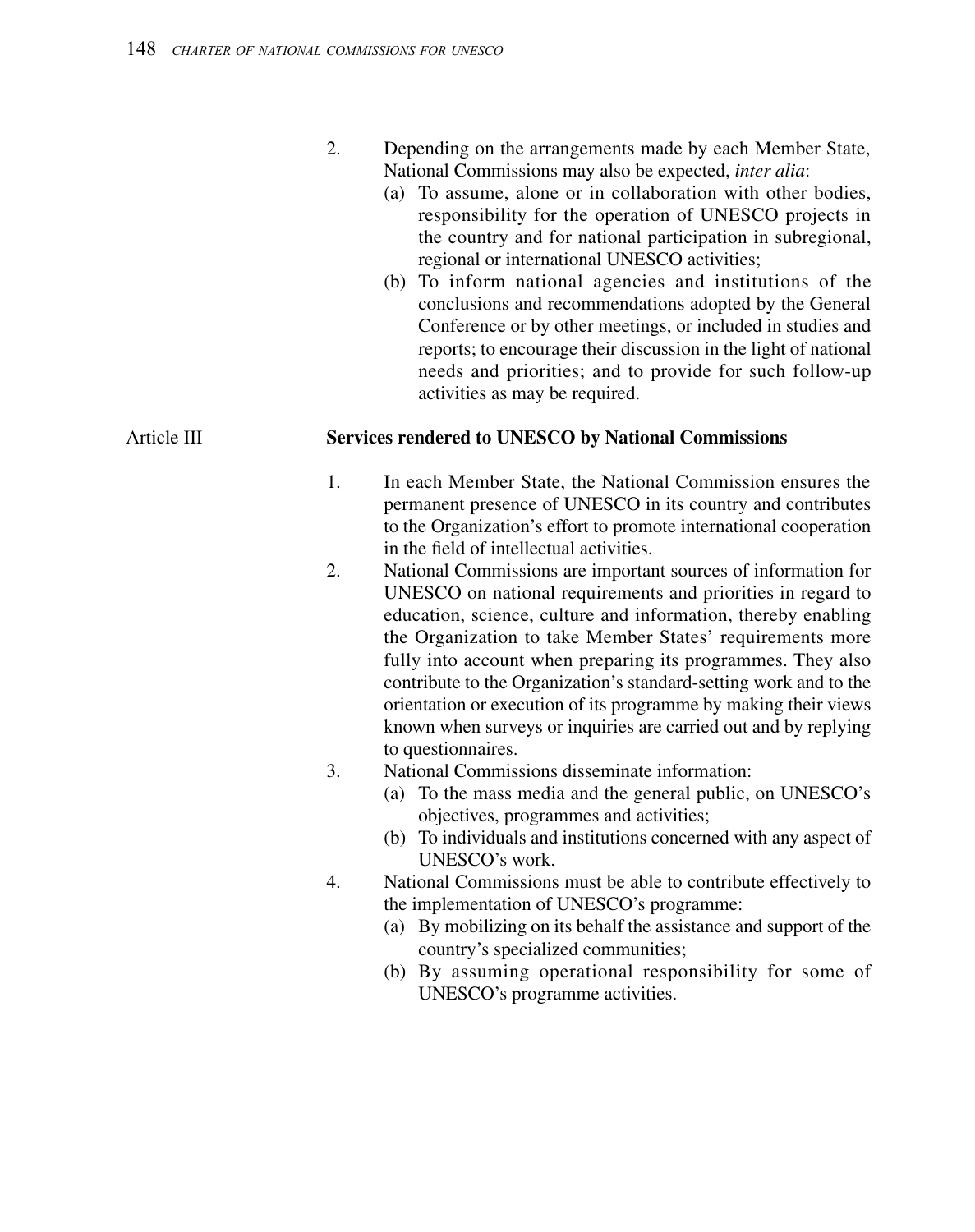#### Article IV **Responsibilities of Member States towards National Commissions**

- 1. It is incumbent upon each Member State, under Article VII of the Constitution, to provide its National Commission with the status, structure and resources necessary to enable it effectively to discharge its responsibilities to UNESCO and to the Member State.
- 2. Each National Commission will normally include representatives of ministerial departments, services and other bodies interested in matters of education, science, culture and information, as well as representative individuals belonging to the specialized communities involved. Its members should be sufficiently senior and competent to secure for it the support and cooperation of ministries, services, national institutions and persons capable of contributing to UNESCO's work.
- 3. National Commissions may include executive and standing committees, coordinating bodies, subcommissions and any other subsidiary body, as appropriate.
- 4. For their effective operation, National Commissions require:
	- (a) A legal status which is consistent with Article VII of the Constitution of UNESCO and the provisions of this Charter and which clearly defines the responsibilities vested in the National Commission, its membership, the conditions governing its operation and the resources on which it may draw;
	- (b) A permanent secretariat, provided with:
		- (i) a high-level staff, whose status, and in particular that of its Secretary-General, should be clearly defined, and who should be appointed for a sufficiently long period to ensure the necessary continuity of experience;
		- (ii) sufficient authority and financial means to enable it to carry out efficiently the functions specified in this Charter and to increase its participation in the activities of the Organization.
- 5. It is important for close collaboration to be established in each Member State between its permanent delegation to UNESCO and its National Commission.

#### Article V **Responsibilities of UNESCO towards National Commissions**

1. It is incumbent upon the Director-General of UNESCO to take the measures that he or she deems most appropriate in order to involve National Commissions in the formulation,

**J**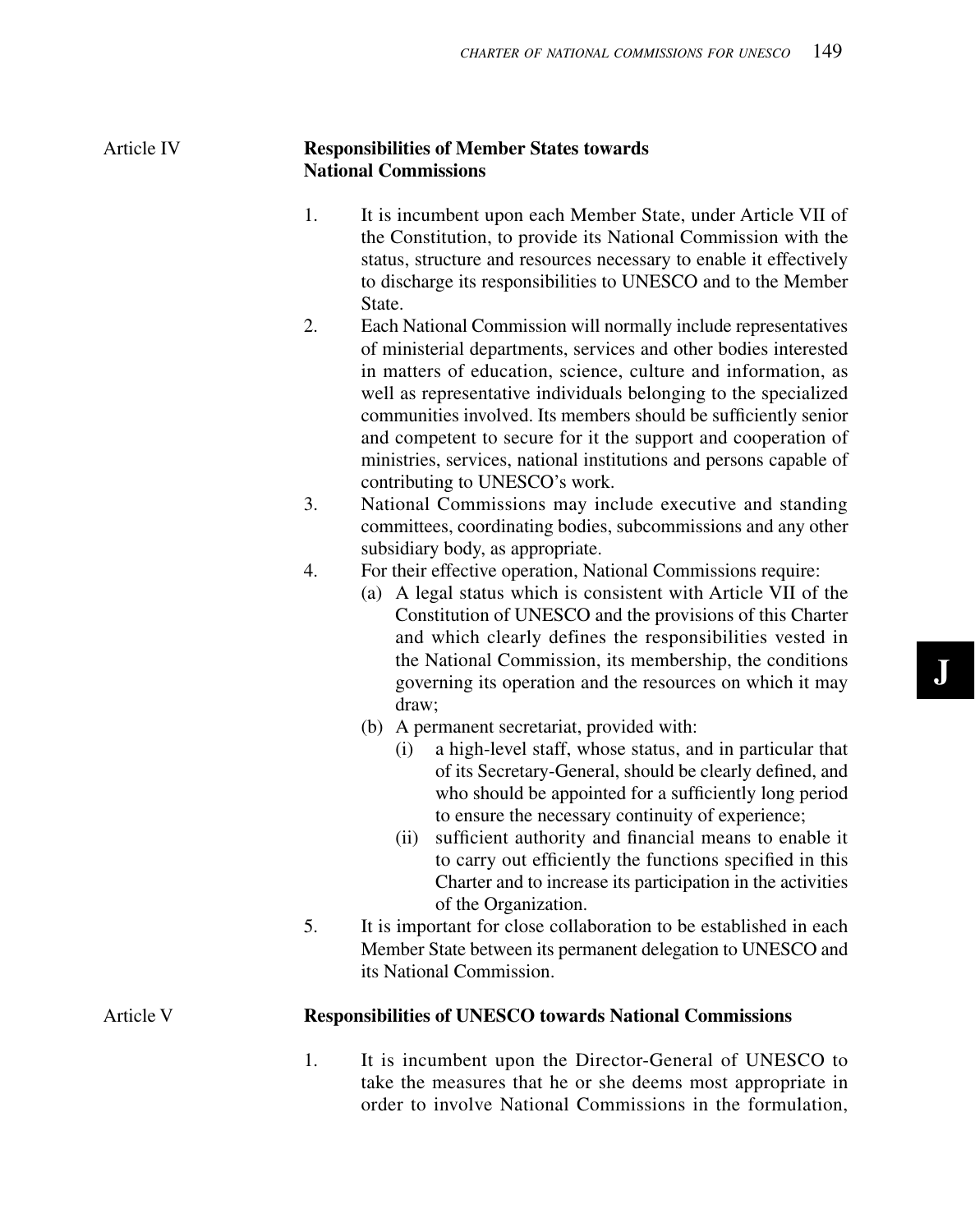implementation and evaluation of the Organization's programme and activities and to ensure that close liaison is established between its various regional services, centres and offices and the National Commissions.

- 2. The Organization fosters the development of National Commissions and supplies them, to the utmost of its ability, with the facilities needed for the discharge of their functions:
	- (a) By giving advice and making available the services of consultants or members of the Secretariat in order to assist Member States, at their request, to establish or reorganize their National Commission;
	- (b) By providing training for new Secretaries-General and other officials of National Commissions;
	- (c) By providing them with material assistance;
	- (d) By informing them of all missions of visiting UNESCO officials and consultants and of any other UNESCO activity planned in their country;
	- (e) By providing them with documentation and information materials;
	- (f) By providing support for the National Commissions in the translation, adaptation and dissemination of the publications and documents of UNESCO in national languages, and assistance in the production of their own publications.
- 3. UNESCO can extend and develop its action through National Commissions by:
	- (a) Entering into contracts with them, wherever necessary, for the execution of activities included in its programme;
	- (b) Providing financial support for regular subregional and regional meetings held by National Commissions for the purpose of discussing common concerns, formulating proposals relating to the programmes and arranging for the joint execution of specific projects;
	- (c) Providing advice and technical support for such meetings through the participation of UNESCO officials;
	- (d) Fostering the establishment of cooperative relationships enabling the decisions taken at subregional and regional meetings to be followed up;
	- (e) Providing financial and technical support for the liaison machinery established by National Commissions;
	- (f) Fostering the organization of meetings of Secretaries-General, particularly in connection with sessions of the General Conference.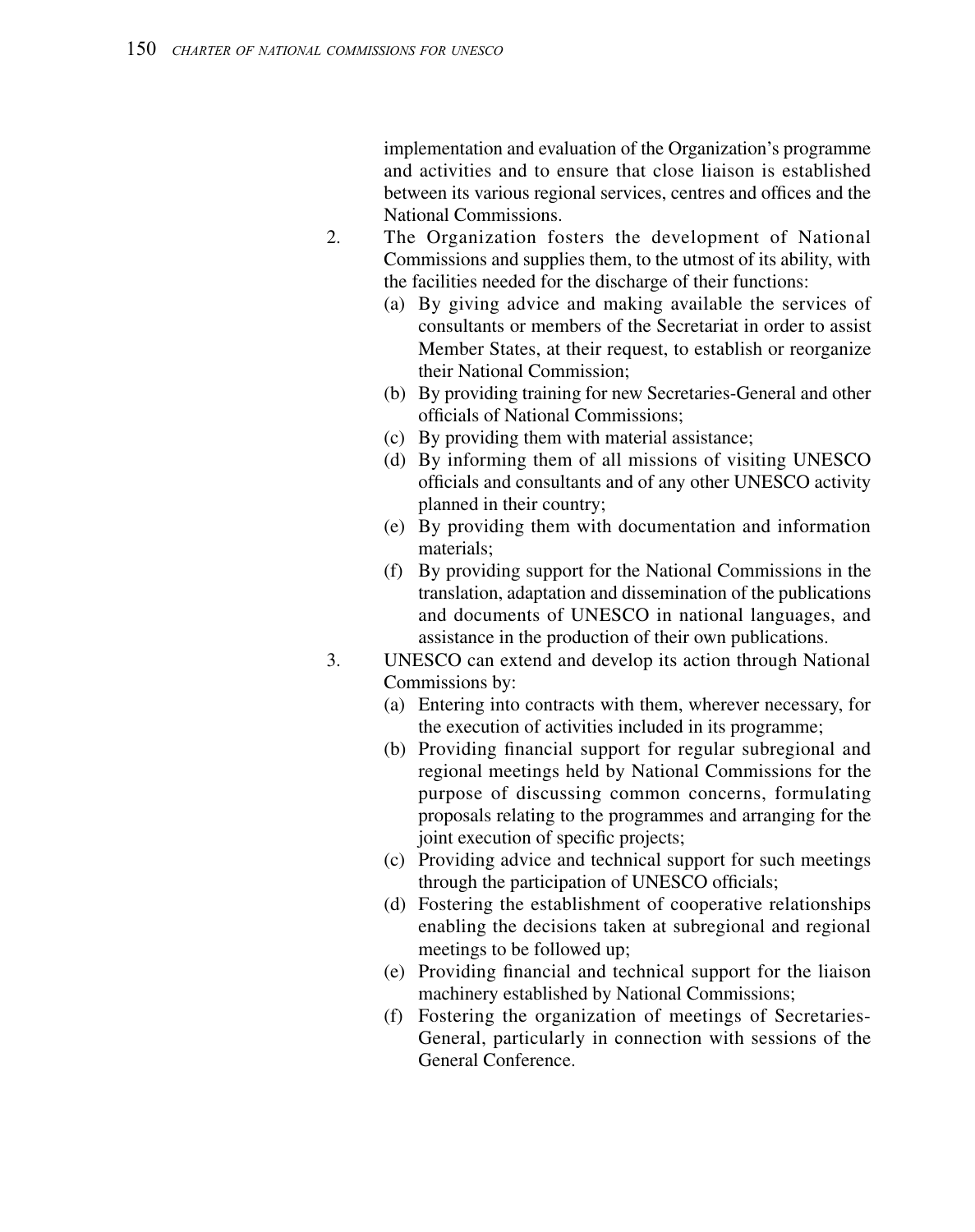- 4. UNESCO encourages contacts between the National Commissions of the different regions by continuing and increasing the support it gives to:
	- (a) Meetings of groups of Secretaries-General from all regions to exchange ideas and experiences on specific problems:
	- (b) Interregional collective consultations of Secretaries-General of National Commissions;
	- (c) National Commissions of one region wishing to send an observer to the conferences of National Commissions of other regions;
	- (d) Joint projects and other cooperative activities undertaken by National Commissions of different regions.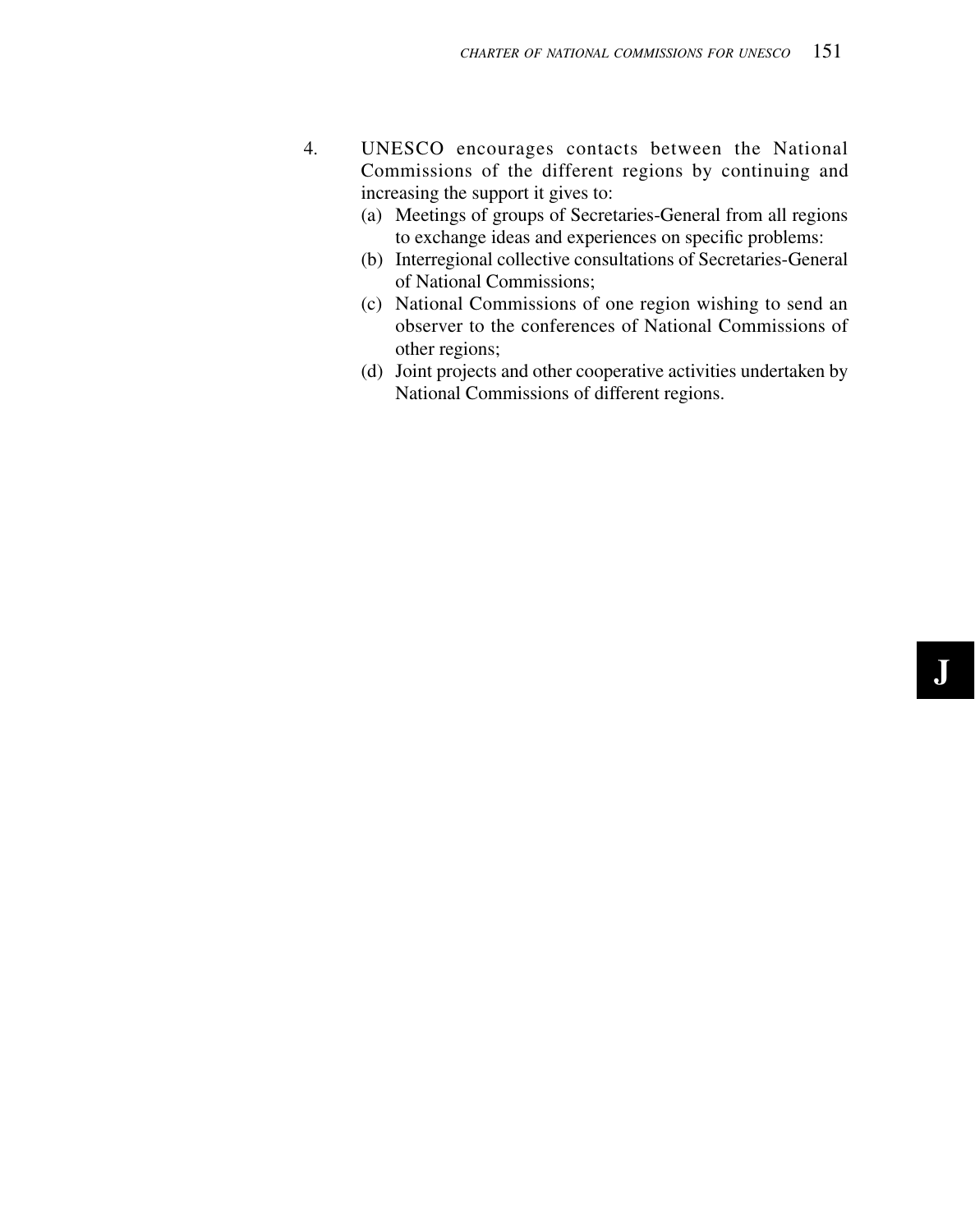# Directives concerning UNESCO's partnership with non-governmental organizations<sup>1</sup>

Adopted by the General Conference at its 36th session [\(36 C/Resolution 108](https://unesdoc.unesco.org/ark:/48223/pf0000215084_eng.nameddest=108)).2

#### **Preamble**

- 1. In implementation of the provisions of Article XI of its Constitution, UNESCO has built up over the years a valuable network of cooperation in its fields of competence with nongovernmental organizations (NGOs) representing civil society. This partnership bears witness to the importance of the work of those organizations alongside government-sponsored action in international cooperation in the service of peoples for development, equality, international understanding and peace.
- 2. Non-governmental organizations are now involved in all of UNESCO's fields of competence. These Directives provide the framework within which the partnerships it desires to maintain with such organizations may develop under the most favourable conditions. The Directives are designed to make the nongovernmental organizations official partners for the development and implementation of UNESCO's programmes. The aim is to develop a genuine partnership culture allowing UNESCO to legitimize its action, achieve its objectives and make them more visible. Since UNESCO is not a funding institution, this partnership will be essentially of an intellectual nature.
- 3. The following provisions are designed to lay the foundations for a mutual partnership between UNESCO and the competent non-governmental organizations representing civil society for the preparation and the execution of its programme, and thus increase international cooperation in the fields of education, science, culture, communication and information. In addition, they should promote the emergence of new organizations that

<sup>1.</sup> These Directives take the fullest possible account of the principles and practices of the United Nations, as established in the relevant resolutions of the Economic and Social Council.

<sup>2.</sup> See 36 C/Resolutions, p. 108, pp 101-106. These Directives supersede the "Directives concerning UNESCO's relations with non-governmental organizations" approved by the General Conference at its 28th session (28 C/Resolutions, p. 99) and amended at its 31st (31 C/Resolutions, p. 87) and 34th (34 C/Resolutions, p. 87) sessions.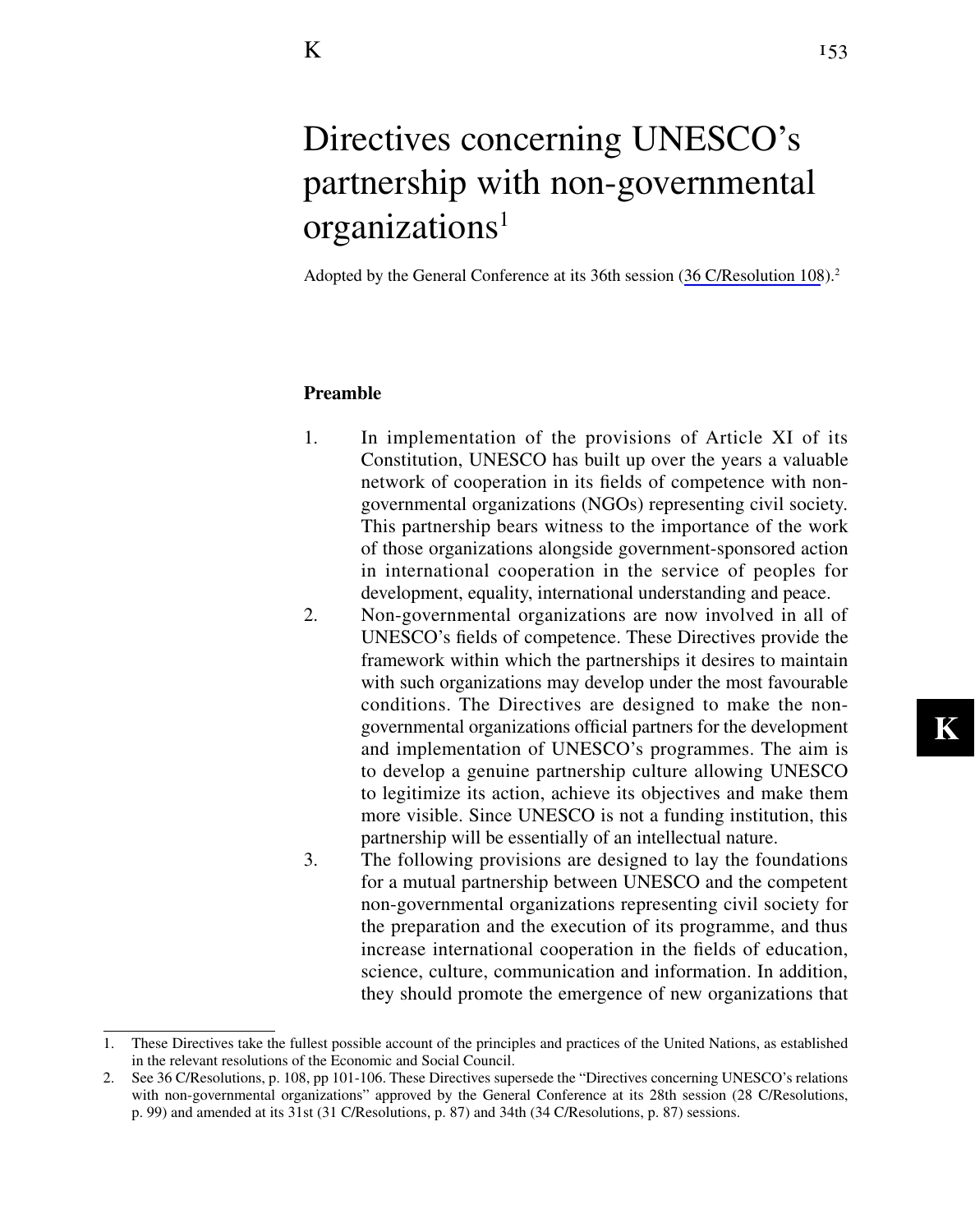are representative of civil society in those regions of the world where such organizations, for historical, cultural or geographical reasons, are isolated or weak, and help to include them in the partnership.

# **I. General principles**

# 1. **Definition**

UNESCO may establish official partnerships with international, regional, national or local non-governmental organizations (NGOs). Any organization may qualify as a non-governmental organization which may become a partner of UNESCO provided that it has not been established by intergovernmental agreement, or by a government and that its purposes, functions, structure and operation are non-governmental, democratic and non-profit-making in character. The international or regional NGO must form, through its regular active membership (consisting of institutions and/or individuals), a community linked by a desire to pursue, in a significant number of countries or regions, the objectives for which it was established.

# 2. **Categories of partnership**

Two categories of partnership may be established with NGOs according to the structure and aims of such organizations, the nature of their cooperation with UNESCO and the scale of the contribution they are able to make to it. One is aimed at achieving a flexible and dynamic partnership in the definition and implementation of UNESCO's programmes (consultative status), and the other involves close and sustained cooperation in defining and implementing the Organization's programme (associate status).

# 3. **Common essential conditions**

- 3.1 The non-governmental organization shall fulfil the following conditions:
	- *(a*) it shall be engaged in activities in one or more specific fields of UNESCO's competence, and it shall be able and willing to make an effective contribution to framing UNESCO's objectives and/or to implementing its programmes, in conformity with the principles proclaimed in UNESCO's Constitution;
	- *(b*) it shall be effectively engaged in activities in a spirit of cooperation, tolerance and solidarity, in the interests of humankind and with respect for cultural identities;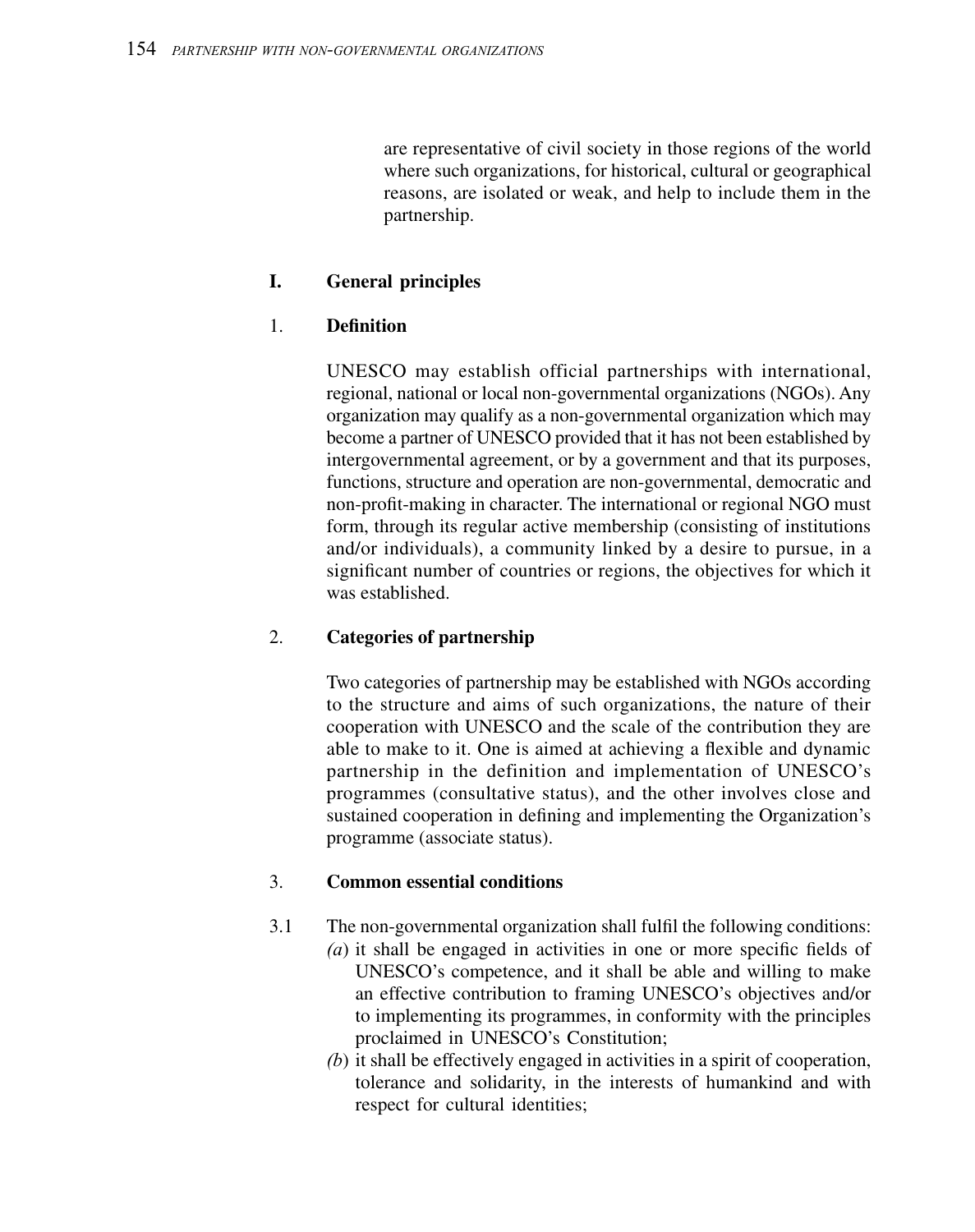- *(c*) it shall have a recognized legal status;
- *(d*) it shall have an established headquarters and be governed by democratically adopted statutes stipulating, in particular, that its general policy is determined by a conference, assembly or other representative body that functions democratically; those statutes shall also stipulate that it shall have a permanent, representative and regularly renewed governing body, representatives who are duly elected by the main body of the organization, and basic resources deriving chiefly from members' contributions, its activities and gifts or bequests, that enable it to function;
- *(e*) it shall have been in existence and have been carrying out activities for at least two years at the time it requests the establishment of a partnership.
- 3.2 Cooperation with national or local NGOs shall, moreover, be conducted in consultation with the National Commission for UNESCO of the Member State concerned and, if appropriate, in liaison with UNESCO's field units. Such organizations are not eligible for associate status.

# **II. Consultative status**

- 1. The Director-General may, if he or she deems it useful for the development and implementation of UNESCO's programmes, cooperate with any nongovernmental organization in the category of official partnership known as "consultative status" according to the admission procedures laid down in section IV.
- 2. This category of partnership is designed to enable UNESCO to establish and maintain flexible and dynamic partnerships with any organization of civil society that is active in UNESCO's fields of competence at whatever level, and to benefit from its expertise, the representativeness of its networks for the dissemination of information and, if appropriate, its operational capacities in the field. Moreover, this category of partnership should make it possible to facilitate the emergence of organizations which are representative of civil society, and their interaction at the international level, in those parts of the world where they are weak or isolated.

# **III. Associate status**

1. The Executive Board, on the recommendation of the Director-General, should he or she deem such a decision to be useful for the achievement of the objectives of UNESCO, may admit an international or regional non-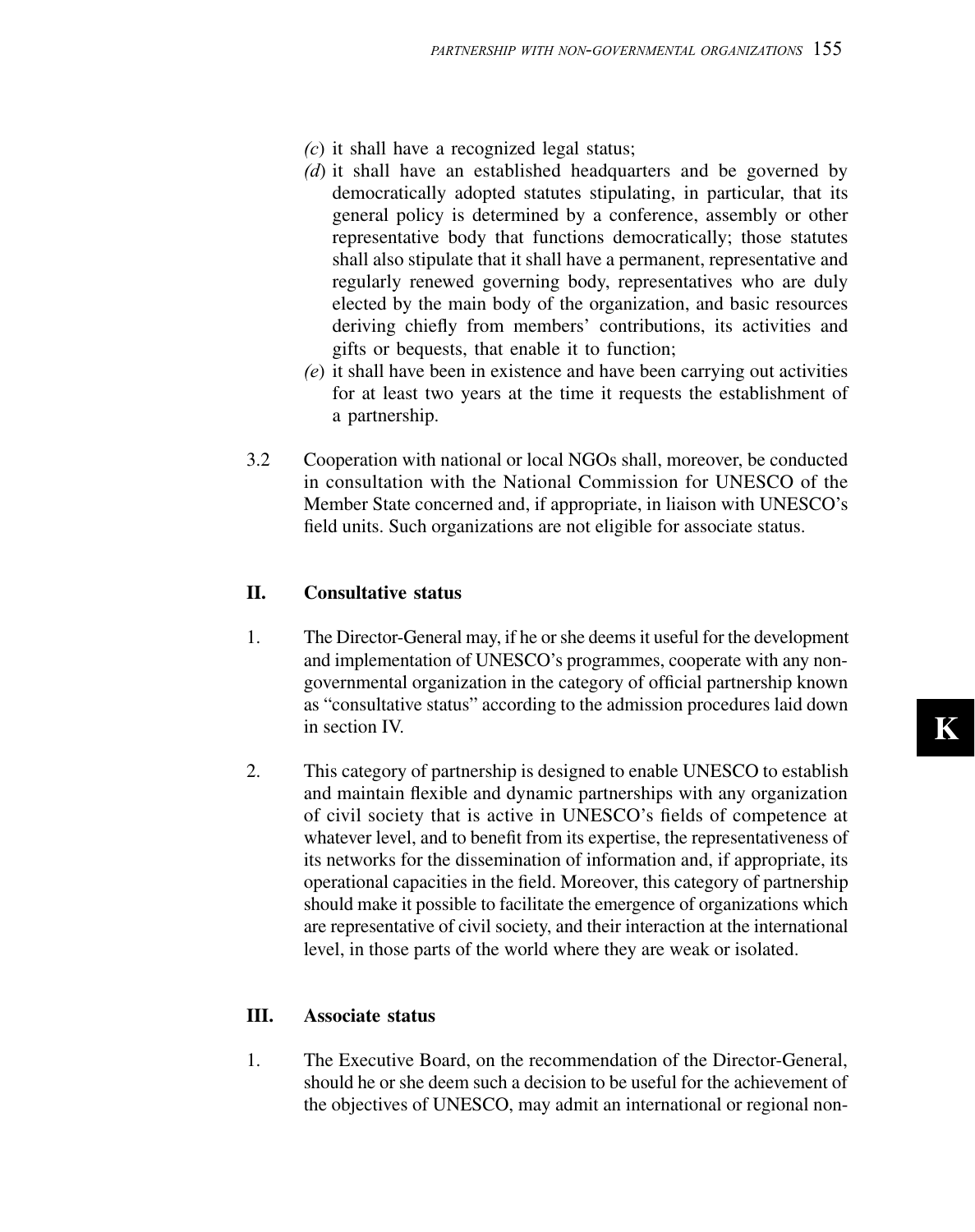governmental organization fulfilling the conditions defined in sections I and II, to the partnership category known as "associate status". This partnership is established for a renewable period of eight years.

- 2. Such organizations shall also:
	- *(a*) have proven competence in an important field of education, natural sciences, social and human sciences, culture, or communication and information, and have a record of regular major contributions to framing UNESCO's objectives and implementing its programmes;
	- *(b*) have maintained a continuous and effective partnership (consultative status) for at least two years.

# **IV. Admission, modification, termination and suspension of partnerships**

1. **Admission**

# **A. Consultative status**

- 1.1 Requests for partnership (consultative status) may be submitted at any time by NGOs to the Director-General, together with the following documents concerning the NGO:
	- *(a*) the statutes;
	- *(b)* the instrument of legal recognition;
	- *(c*) the list of members by country and, where appropriate, by category, as provided in the statutes;
	- *(d*) the latest activity report covering a period of at least two years, including a detailed financial report on the previous financial year;
	- *(e*) a brief description of the projects that the organization hopes to implement with UNESCO, and a brief description of activities already implemented in cooperation with UNESCO.
- 1.2 The Director-General shall decide upon the establishment of a partnership between UNESCO and the NGOs (consultative status) and shall report thereon to the Executive Board once a year.

# B. **Associate status**

1.3 The Executive Board shall decide on the admission of NGO partners to associate status with UNESCO and on the renewal of the partnership, on the recommendation of the Director-General (see section III).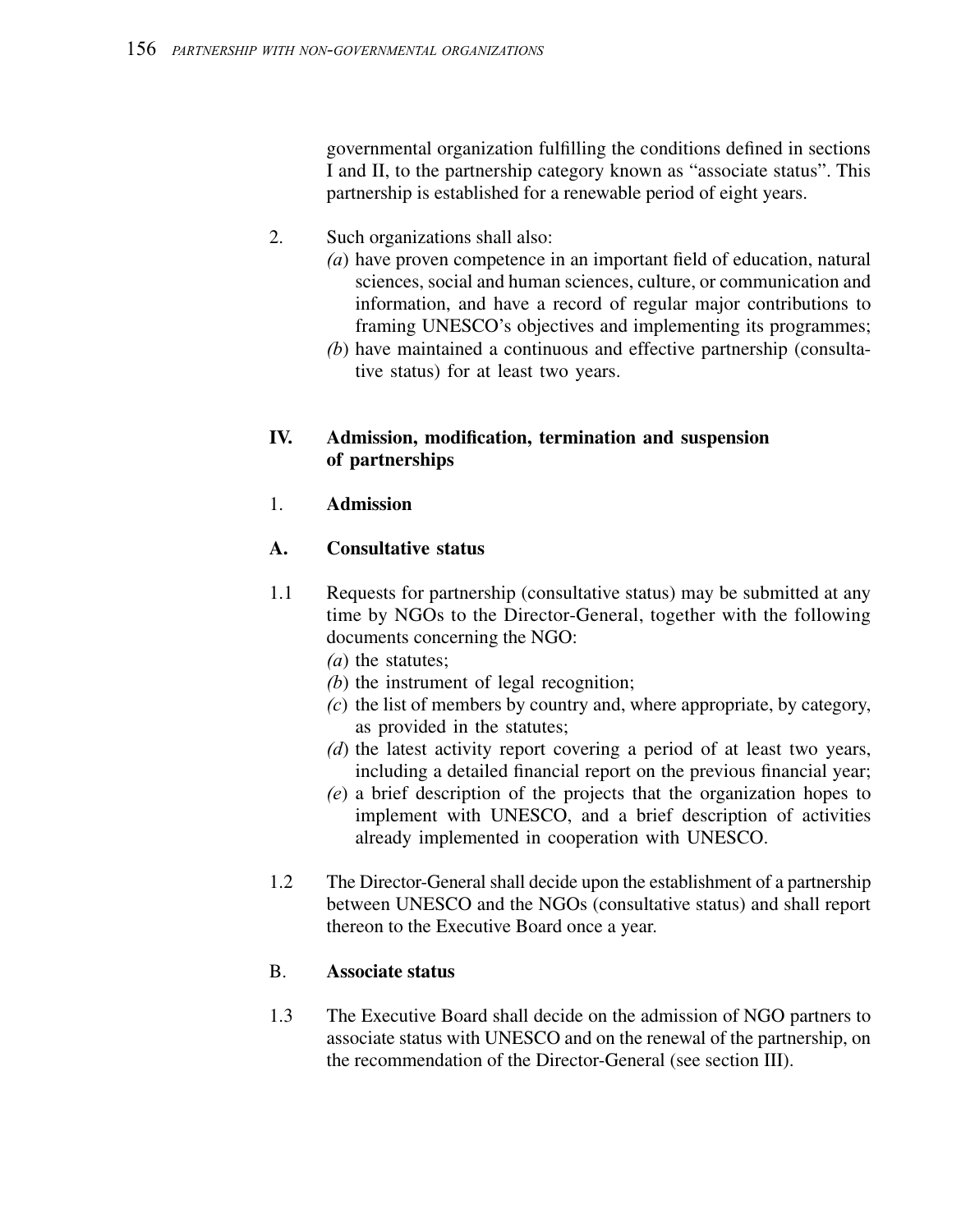- 1.4 Any international or regional partner organization with consultative status for at least two years may submit a request for admission to associate status, no later than 30 November of each year, for decision by the Executive Board at its first session of the following year. The request must include a list of the NGO's individual and/or institutional members, its most recent activities report, and a summary of cooperation with UNESCO in the previous two years. The summary must attest to regular, specific and productive cooperation between UNESCO and the NGO on the basis of several joint projects that have demonstrated the importance to UNESCO of maintaining a close partnership with the NGO in order to implement its programmes. Requests rejected by the Executive Board may not be resubmitted to it until at least four years have elapsed after its decision.
- 1.5 The Director-General shall inform the organizations admitted to each partnership category of the corresponding obligations and advantages.

# 2. **Modification, termination and suspension of partnerships**

# **A. Modification of partnerships**

2.1 Where the Director-General considers that circumstances make it necessary to move an organization from associate to consultative status, he or she shall refer the matter to the Executive Board for decision. Before doing so, he or she shall inform the organization concerned of the grounds for his or her proposal, and shall communicate any observations the organization may wish to make to the Executive Board before any final decision is taken.

# **B. Termination of partnerships**

- 2.2 When the Director-General deems it necessary to end an associate partnership with a non-governmental organization, he or she shall refer the matter to the Executive Board for decision. Before doing so, he or she shall inform the organization concerned of the grounds for his or her proposal, and shall communicate any observations that the organization may wish to make to the Executive Board before any final decision is taken.
- 2.3 The decision to terminate a consultative partnership depends on the Director-General. He or she shall inform the Executive Board.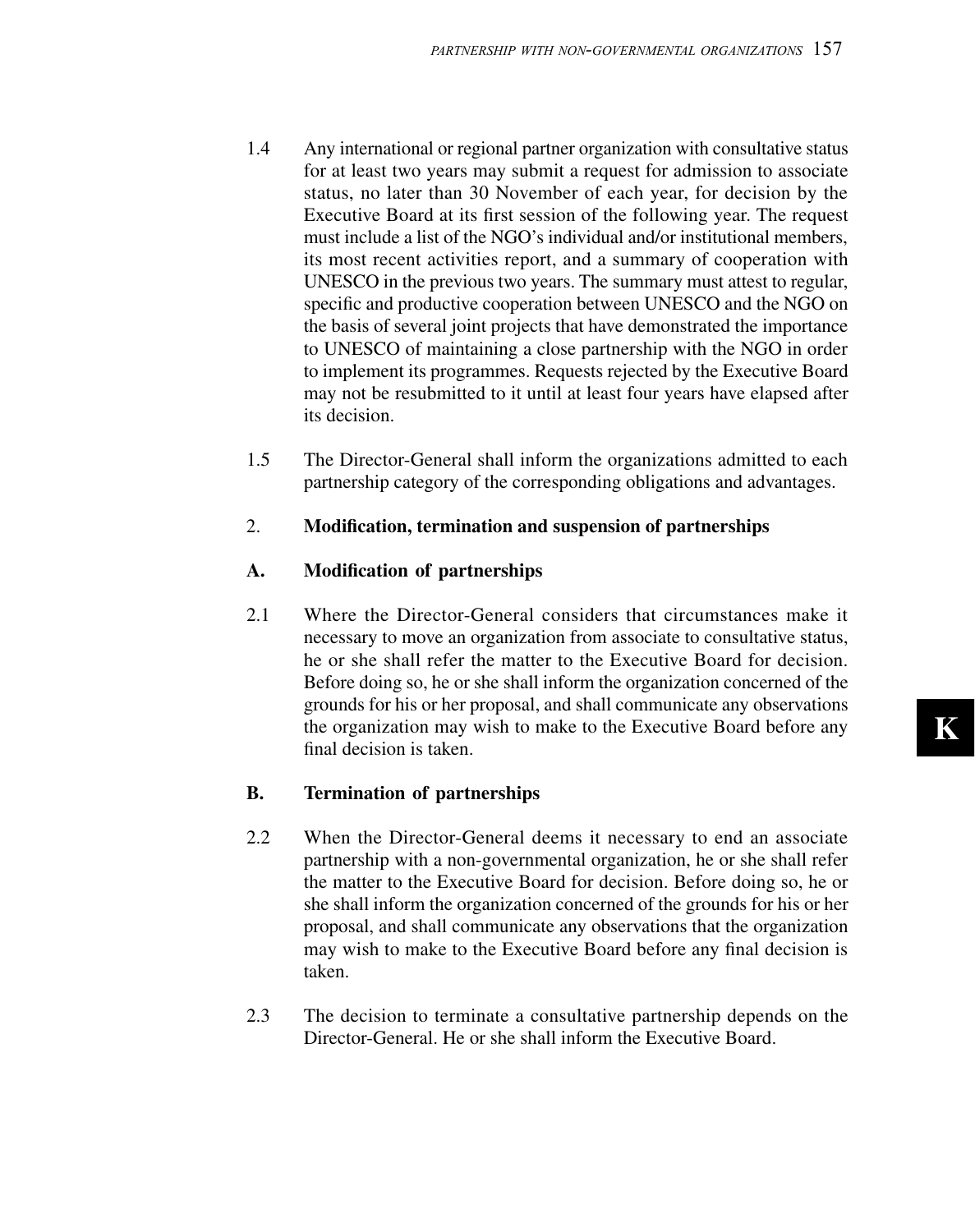2.4 Absence of collaboration for a period of four years between UNESCO and a partner organization under these Directives shall result in the automatic termination of the official partnership.

# **C. Suspension of partnerships**

2.5 As an interim measure, the Director-General may, if circumstances so require, suspend the partnership with an organization, until such time as the Executive Board is able to take a decision, where necessary.

# **V. Obligations of UNESCO's NGO partners**

# 1. **General principles**

UNESCO partner organizations shall:

- *(a*) keep the Director-General regularly informed of their activities, particularly those carried out in UNESCO's fields of competence, of changes that have taken place in their governing bodies, and of the assistance given by them to the achievement of UNESCO's objectives;
- *(b*) acquaint their members, by all the means at their command, with those UNESCO programme activities and achievements that are likely to interest them;
- *(c*) invite UNESCO to be represented at those of their meetings whose agenda is of interest to UNESCO;
- *(d*) send representatives, as far as possible at the highest level, to the International Conference of Non-Governmental Organizations provided for in section XI.1 below;
- *(e*) contribute substantially to the preparation of the periodic reports mentioned in section X drawn up by the Director-General and submitted to the Executive Board and General Conference on contributions made to UNESCO's action by non-governmental organizations.

# 2. **Associate status**

In addition to the obligations contained in section V.1 above, organizations enjoying associate status with UNESCO shall:

- *(a*) collaborate closely, regularly and effectively with UNESCO by expanding joint activities in UNESCO's fields of competence;
- *(b*) maintain, through their networks and regional and/or national representatives, effective coordination with UNESCO's field units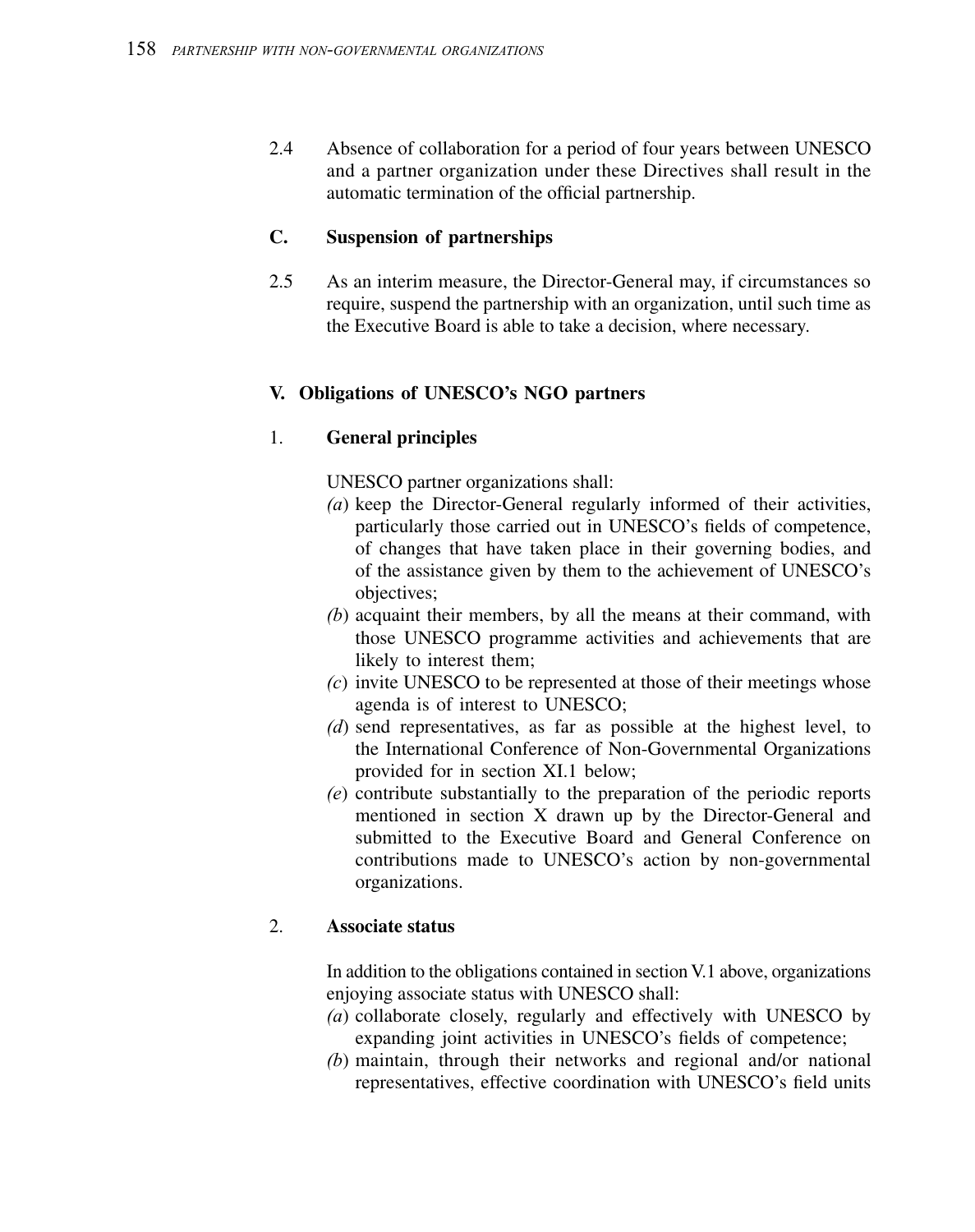and with the National Commissions for UNESCO in the various countries.

#### **VI. Advantages granted to UNESCO's NGO partners**

#### 1. **General principles**

- *(a*) the Director-General shall take all necessary measures to ensure the appropriate exchange of information and documents with NGOs on matters of joint interest;
- *(b*) they shall be associated as closely and regularly as possible with the various stages of the planning (see section VII) and execution of UNESCO's programme within their own particular field;
- *(c*) in accordance with the provisions of Article IV, paragraph 14, of the Constitution, and with the provisions of the Rules of Procedure of the General Conference, official NGO partners of UNESCO whose admission lies within the competence of the Executive Board may send observers to sessions of the General Conference. The other official NGO partners of UNESCO may be invited to send observers on the decision of the Director-General acting on behalf of the General Conference. These observers may make statements on matters within their respective competence in the commissions, committees and subsidiary bodies of the General Conference, with the consent of the presiding officer; they may address plenary meetings of the General Conference on particular matters of major importance that fall within their competence with the authorization of the Bureau of the Conference, in accordance with the provisions of the Rules of Procedure of the General Conference;
- *(d*) they shall be invited by the Chairperson of the Committee on Non-Governmental Partners of the Executive Board to participate in the Committee's sessions;
- *(e*) on the authorization of the Chairperson of the Executive Board, requested in writing, they may take part as observers in the other bodies of the Executive Board;
- *(f*) they shall be invited to send observers to some UNESCO meetings if, in the opinion of the Director-General, they are in a position to make a significant contribution to the work of those meetings; if unable to be represented at those meetings, they may forward their views in writing;
- *(g*) they shall be invited to participate in various collective consultations of NGOs on specific subjects organized by UNESCO in connection with the implementation of its programme;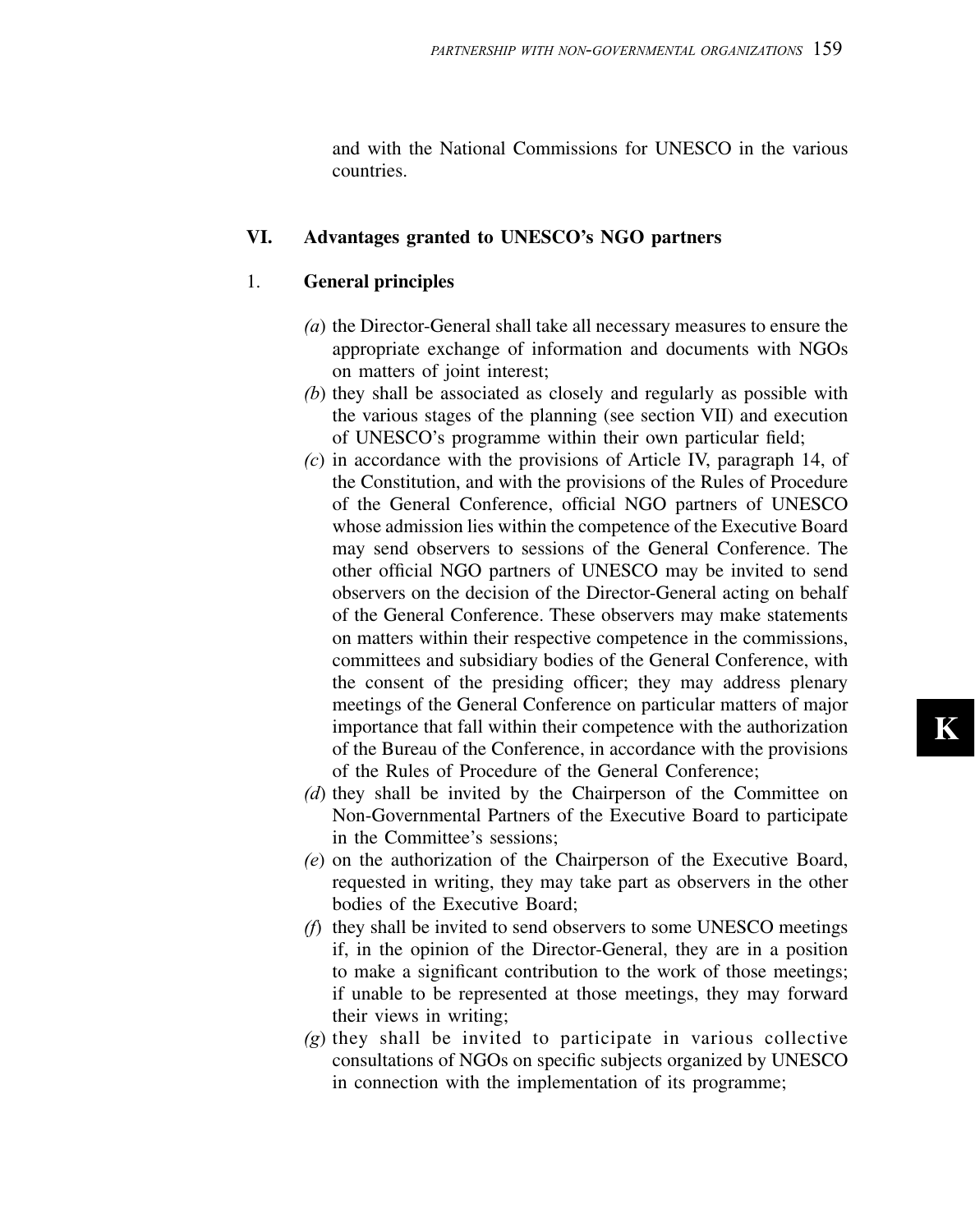- *(h*) they shall have access to some of the financial procedures for cooperation described in section VIII of these Directives;
- *(i*) they may, under the authority of their governing body, submit written statements at any time to the Director-General on UNESCO programme matters within their competence. The Director-General shall, if he or she deems it to be necessary, communicate the substance of these statements to the Executive Board or, if appropriate, to the General Conference;
- *(j*) they may also use UNESCO's conference rooms and facilities on the most favourable terms.

# 2. **Consultative status**

In addition, memoranda of agreement on the execution of one or more specific projects may be concluded with organizations in consultative status with UNESCO.

# 3. **Associate status**

In addition, the following advantages shall be granted to organizations enjoying associate status with UNESCO:

- *(a*) framework agreements for cooperation, concerning general cooperation and for a renewable duration of eight years, may be concluded with these organizations, setting the joint priorities that they and UNESCO undertake to pursue together during that period;
- *(b*) as far as is possible, office accommodation may be provided on the most favourable terms for those organizations with which it is particularly necessary for the Secretariat to keep in constant touch for the implementation of UNESCO's programme.

# **VII. Consultation about UNESCO's strategy and programme**

In order to associate non-governmental organizations fully with the development of UNESCO's objectives, priorities and programmes and to foster sustained upstream cooperation, UNESCO offers its NGO partners under these Directives a chance to be fully involved in its programming cycle in the following ways:

*(a*) NGO partners of UNESCO under these Directives shall receive a questionnaire as part of consultations to draw up UNESCO's Medium-Term Strategy, and its Draft Programme and Budget. They are thereby invited, on the Director-General's request, to provide their views and suggestions and to submit recommendations in writing about UNESCO's priorities and programme. These views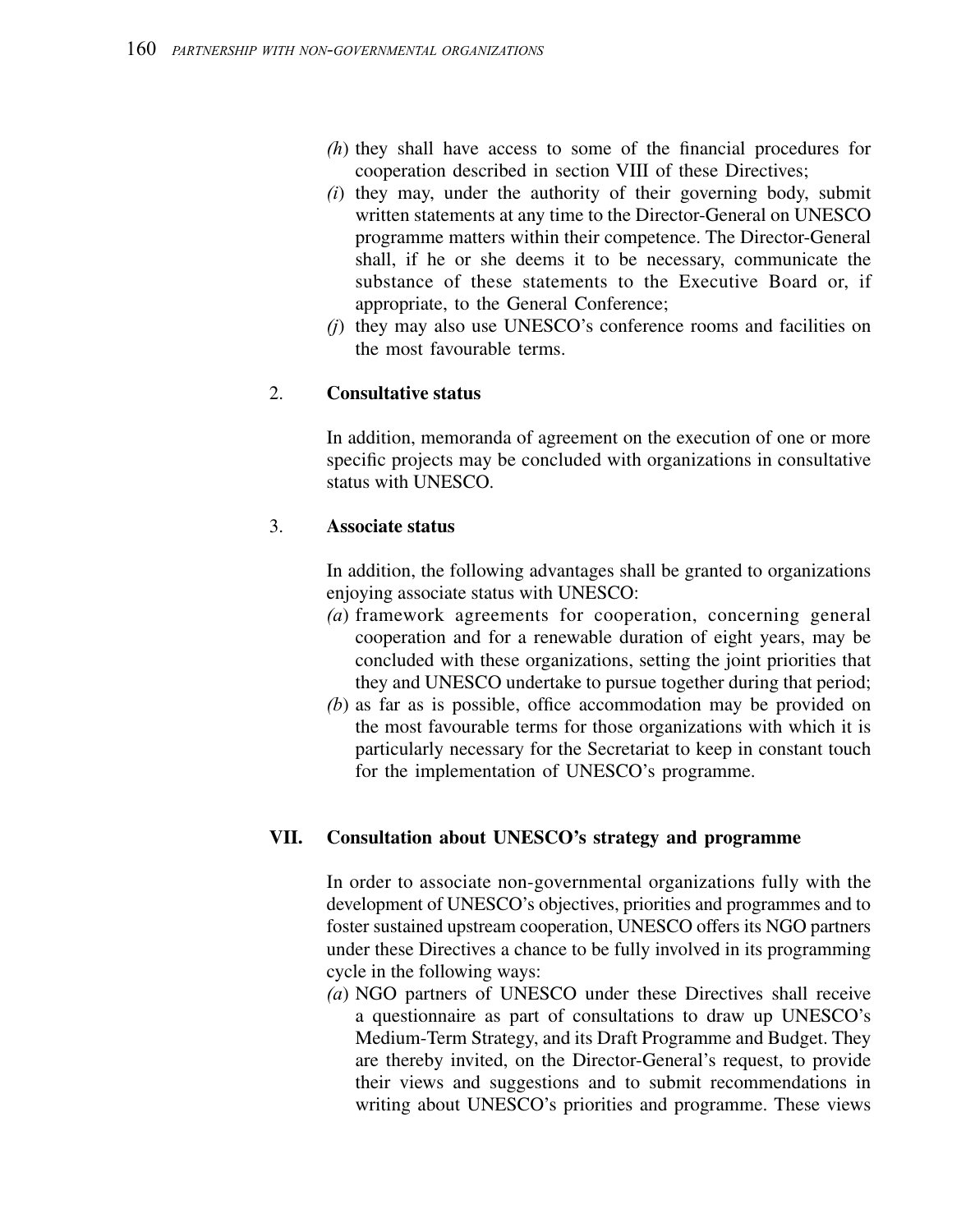and suggestions shall be communicated to the Executive Board together with the preliminary proposals of the Director-General;

- *(b*) An information meeting shall be organized by the Secretariat at UNESCO Headquarters in order to provide guidance to NGOs on this procedure. As far as is possible, this meeting shall be streamed live online, thereby enabling NGOs unable to attend to submit questions to the speakers electronically;
- *(c*) the International Conference of Non-Governmental Organizations in partnership with UNESCO (see section XI) is then invited to communicate collectively to the Director-General the NGOs' views and suggestions about the Draft Programme and Budget, including the guidance provided by the Executive Board;
- *(d*) at sessions of the UNESCO General Conference, NGO partners may also address the commissions, committees and subsidiary bodies as well as the plenary, in accordance with Article IV, paragraph 14, of the Constitution, and with the provisions of the Rules of Procedure of the General Conference (see section VI).

#### **VIII. Financial arrangements for cooperation**

UNESCO may make financial contributions to non-governmental organizations likely to make a particularly effective contribution to the implementation of its programme. NGOs may make financial contributions to UNESCO for the execution of its programme.

# 1. **General principles**

Financial contributions granted by UNESCO to non-governmental organizations shall be governed, as appropriate, by the following principles:

- *(a*) they shall be granted in accordance with the relevant rules currently in force;
- *(b*) they shall be granted for programmes and activities that have a bearing on UNESCO's priorities or constitute a useful addition to UNESCO's programmes and activities;
- *(c*) in no circumstances shall they constitute a permanent commitment on the part of UNESCO;
- *(d*) they shall be granted solely for the purpose of supplementing the revenue that the beneficiary organization derives from other sources;
- *(e*) an organization receiving a financial contribution shall have made appropriate arrangements for regular evaluation of the activities so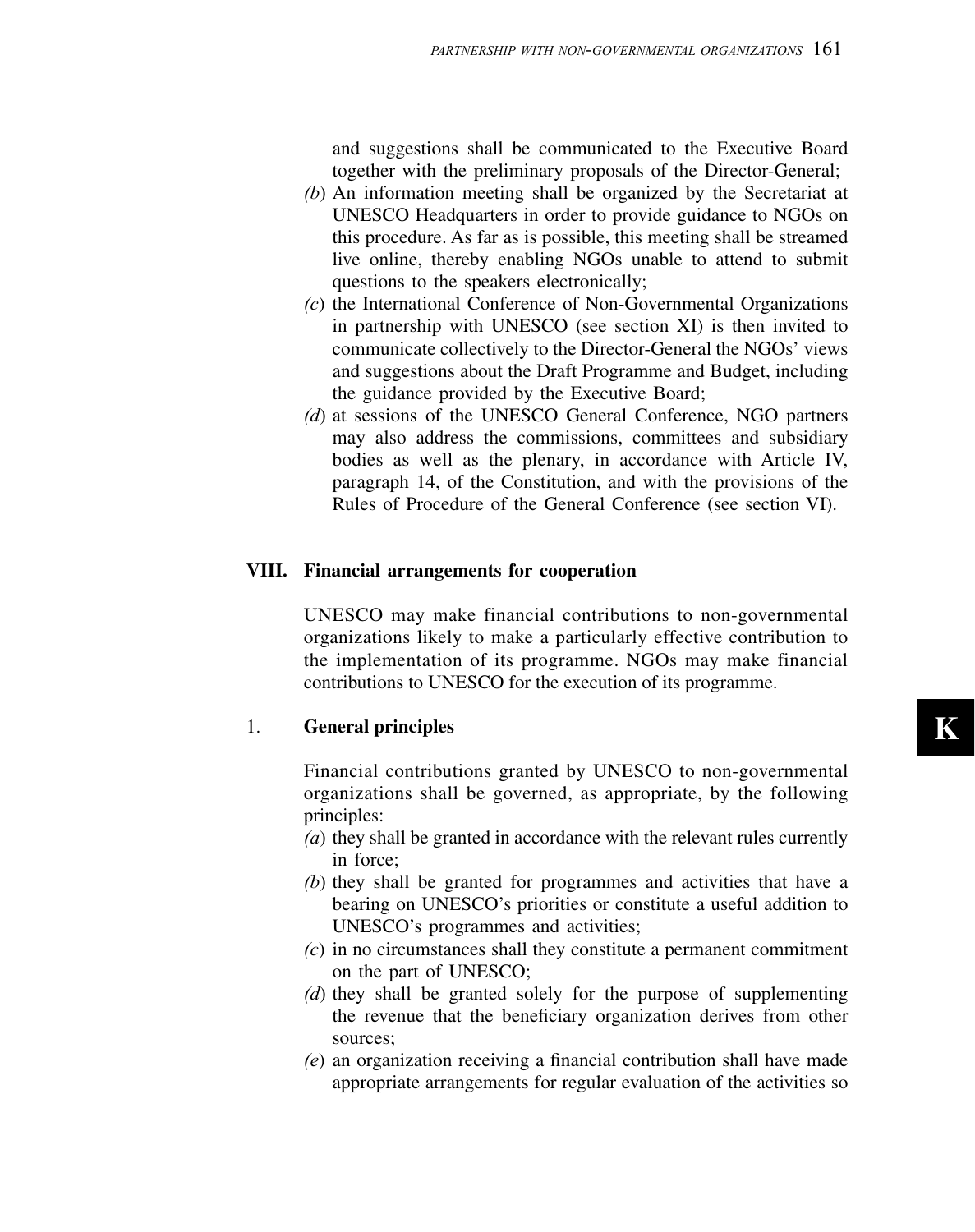financed and for the submission of reports on the implementation of those activities.

#### 2. **Practical arrangements**

The financial contributions are of three kinds: (a) contributions for the implementation of a framework agreement, (b) other contracts for the execution of UNESCO's programme, and (c) contributions under the Participation Programme.

# **A. Contributions for the implementation of a framework agreement1**

Organizations enjoying associate status with UNESCO and with which the Director-General has concluded a framework agreement may receive financial contributions either for the execution of activities included in UNESCO's programme, or to fund their initiatives which supplement those of UNESCO. The granting of such contributions shall be subject to the following conditions:

- *(a*) the financial contribution must be included in a specific General Conference resolution in relation to the Draft Programme and Budget of UNESCO. Once they are approved by the General Conference, the above-mentioned activities and the corresponding financial contribution shall be the subject of an exchange of letters between the parties;
- *(b*) the beneficiary organization must submit to UNESCO an analytical report with detailed financial statement in respect of UNESCO's contribution for the implementation of the framework agreement, as well as a qualitative report of the result obtained. The disburement of financial contributions for further cooperation shall be subject to the approval by UNESCO of the report on the activities carried out during the preceding period.

# **B. Other contracts for the execution of UNESCO's programme**

Whenever the Director-General deems it necessary for the proper execution of UNESCO's programme, he or she may conclude with nongovernmental organizations a contract for the execution of activities forming part of the programme adopted by the General Conference. Such contracts may also be concluded with the organizations referred to in section VIII.2.A above.

<sup>1.</sup> Such framework arrangements shall be concluded according to a standard model.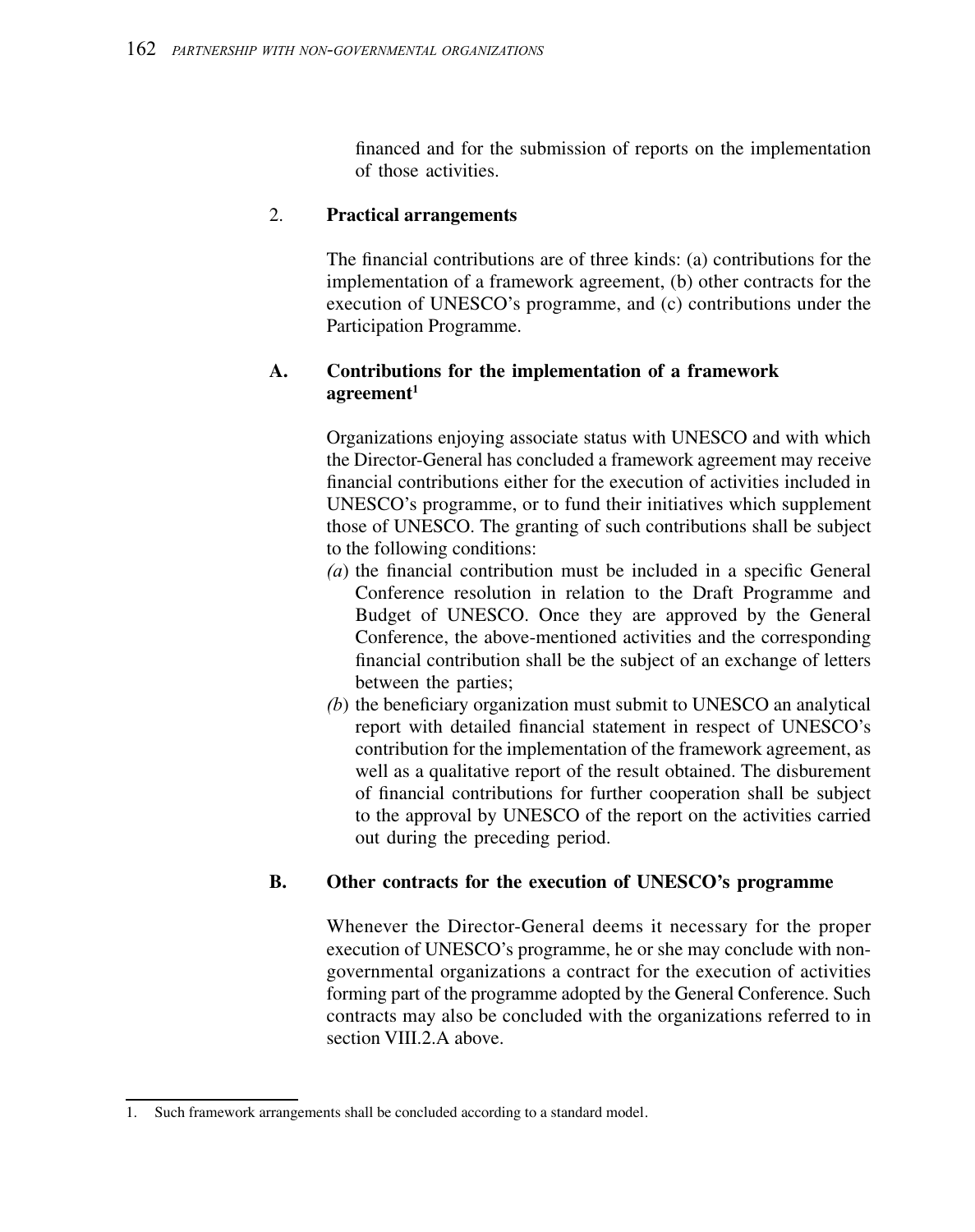# **C. Financial contributions under the Participation Programme**

NGO partners of UNESCO may submit requests under the Participation Programme in accordance with the relevant resolution of the Programme and Budget (C/5). The corresponding financial contributions are subject to the General Conference resolution governing the Participation Programme.

# **IX. Use of the UNESCO name, logo and patronage**

Patronage and use of the name, acronym and logo of UNESCO for particular or special events/activities may be granted to any nongovernmental organizations in conformity with the Directives concerning the use of the name, acronym, logo and Internet domain names of UNESCO adopted by the General Conference and currently in force.

# **X. Periodic review of the partnership**

- 1. The Director-General shall provide in his or her periodic reports to the governing bodies, in particular on the execution of the programme adopted by the General Conference, information on the main aspects of cooperation between UNESCO and NGO partners.
- 2. Every four years at the General Conference the Director-General shall present a report on the changes that have taken place in the list of NGO partners and on the assistance they have provided to UNESCO in its work, together with an evaluation of the results. This report shall, in particular, contain a list of organizations whose lack of collaboration has resulted in the automatic termination of their partnership with UNESCO, in accordance with these Directives.

# **XI. Collective cooperation with NGO partners**

# 1. **International Conference of Non-Governmental Organizations**

1.1 UNESCO NGO partners under these Directives (in consultative or associate status) shall hold a conference every two years to review the state of cooperation with UNESCO, conduct collective consultations on the main lines of UNESCO's programme, and facilitate cooperation between organizations having common interests. This global forum shall, in particular, enable the Director-General to gather advice and suggestions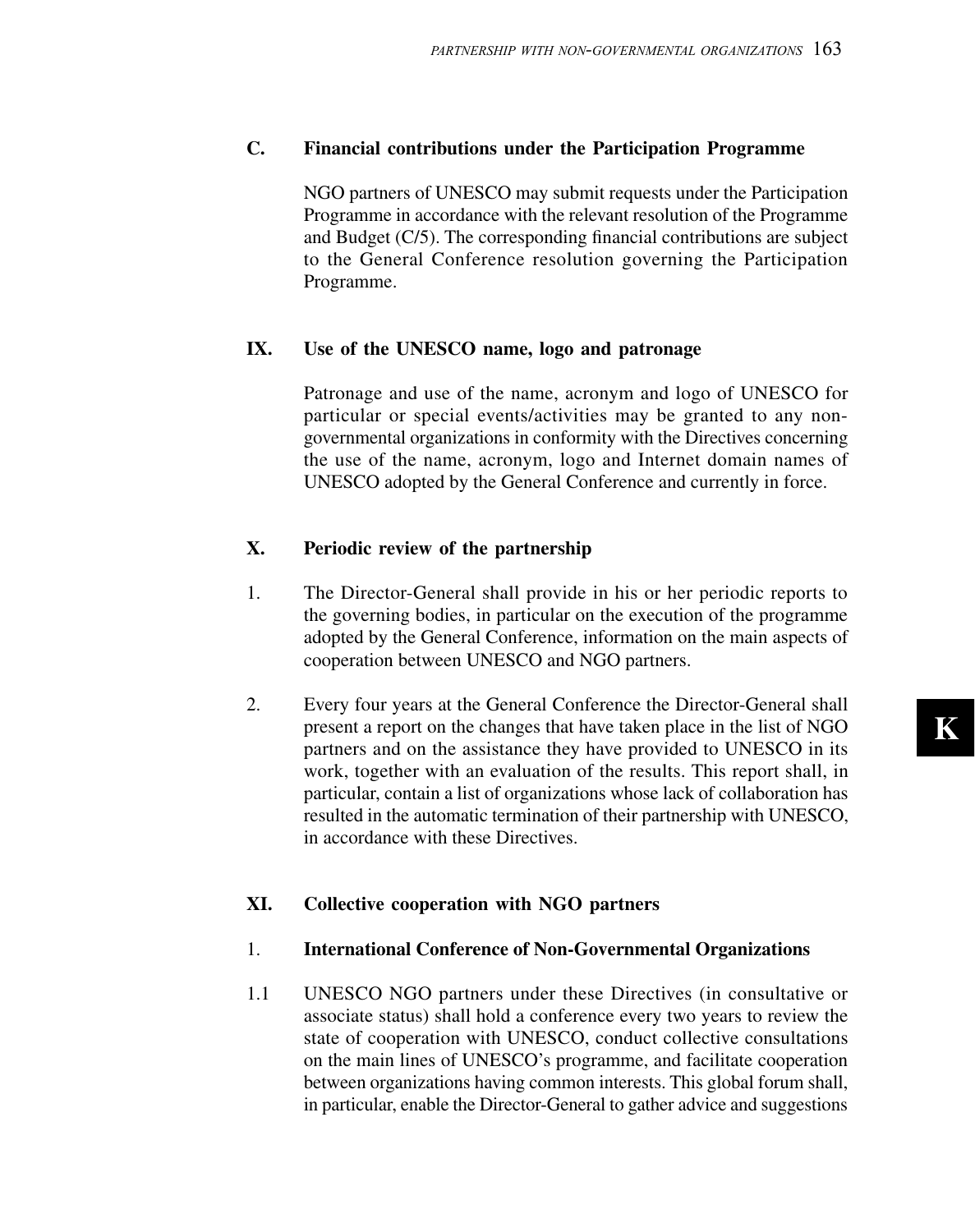from non-governmental organizations that are UNESCO's partners in the priority fields of its programme, especially regarding the Director-General's preliminary proposals on UNESCO's Draft Programme and Budget, including the guidance provided by the Executive Board (see section VII).

1.2 The International Conference of Non-Governmental Organizations shall elect its Chairperson in accordance with the procedures established by its rules of procedure. It shall also elect a NGO-UNESCO Liaison Committee made up of 10 NGO partners (four with associate status and six with consultative status). All of the regions, as defined by UNESCO, shall be represented by at least one NGO partner having its headquarters in that region. The Chairperson of the International Conference shall also chair the NGO-UNESCO Liaison Committee, and shall be elected for a non-renewable two-year term of office.

# 2. **NGO-UNESCO Liaison Committee**

- 2.1 The NGO-UNESCO Liaison Committee's role between meetings of the International Conference of Non-Governmental Organizations shall be to:
	- *(a*) represent the interests of all the NGO partners with regard to UNESCO;
	- *(b*) take all necessary steps to ensure the proper functioning and efficiency of the partnership between the community of NGO partners and UNESCO;
	- *(c*) ensure the appropriate exchange of information with the nongovernmental community it represents and, in this connection, promote consultation among NGOs at all levels;
	- *(d*) implement the resolutions adopted by the International Conference of Non-Governmental Organizations and make preparations, in consultation with the Director-General, for the subsequent session of the International Conference, including, for the first session of the International Conference, its draft rules of procedure;
	- *(e*) ensure that the opinions of NGOs taken collectively are reflected by UNESCO in the preparation of its draft programme;
	- *(f*) contribute to preparations for the debates of the Executive Board's Committee on Non-Governmental Partners, in particular by promoting, as far as possible, the participation of a large number of NGOs;
	- *(g*) organize, in consultation with the UNESCO Secretariat, a twiceyearly NGO Forum on a UNESCO priority issue.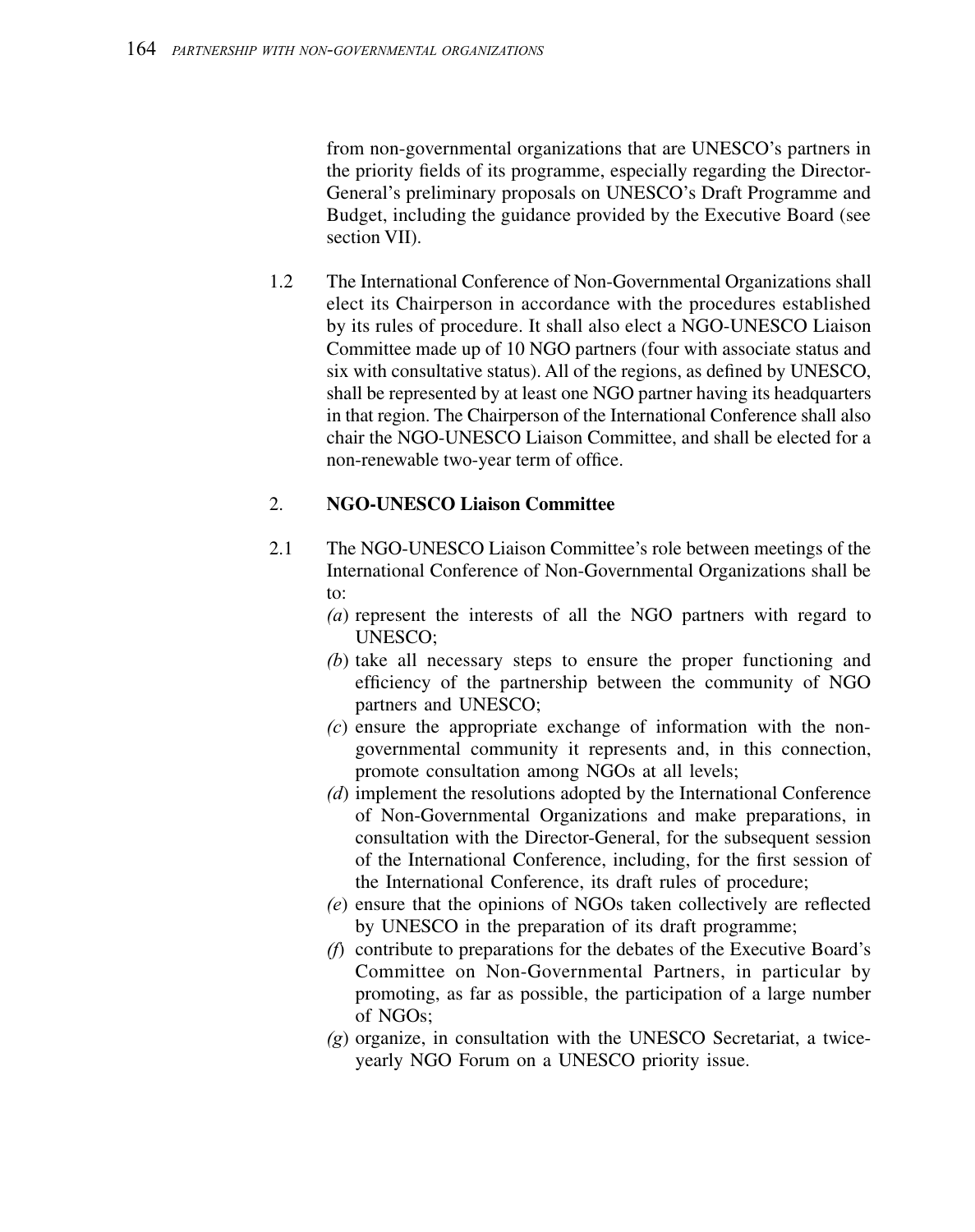- 2.2 UNESCO's Secretariat shall provide the NGO-UNESCO Liaison Committee with a financial contribution, the amount of which shall be determined at the beginning of each biennium in the work plan of the Secretariat service concerned. This contribution shall supplement the Liaison Committee's own resources.
- 2.3 The premises and secretariat facilities necessary for the meetings of the International Conference and for the work of the NGO-UNESCO Liaison Committee shall, as far as possible, be provided free of charge by the Director-General. UNESCO's technical services will facilitate appropriately the NGO-UNESCO Liaison Committee meetings by setting up video-conferencing.

#### 3. **Collective consultations on specific subjects**

Collective consultations on specific subjects may be organized by the Secretariat with specialized NGOs, to ensure their contribution to the development and implementation of certain of UNESCO's priority programmes.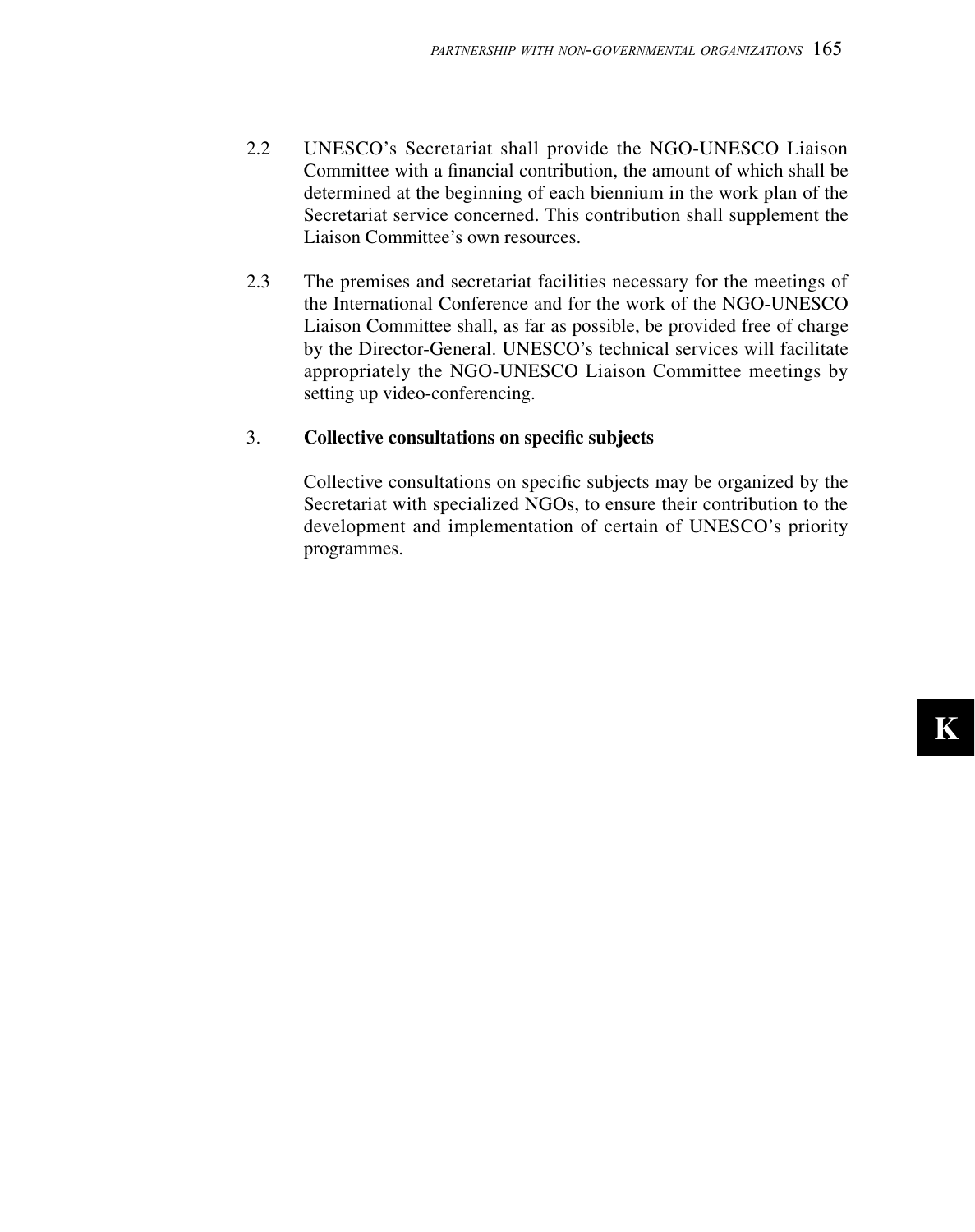# Directives concerning UNESCO's relations with foundations and similar institutions

Approved by the General Conference at its 26th session and amended at its 28th and 29th sessions.<sup>1</sup>

#### **Preamble**

In accordance with Article XI, paragraph 4, of the Constitution, the following Directives lay down the principles and methods whereby UNESCO may establish an official relationship with foundations and similar non-governmental institutions wishing to participate in international cooperation in education, science, culture or communication.

These Directives are intended to promote UNESCO's purposes by securing for it the widest possible assistance on the part of the abovementioned institutions in the preparation and execution of its programme.

# Article I **Conditions for the granting of official-relationship status to foundations and similar institutions**

UNESCO may establish an official cooperation relationship with foundations and similar non-governmental institutions having independent financial means that enable them to conduct activities in UNESCO's fields of competence, and meeting the following criteria:

- (a) That they pursue goals that are in conformity with UNESCO's ideals and with the ethical principles recognized by the international community, including those proclaimed in the Universal Declaration of Human Rights;
- (b) That they have the will and the means to contribute to the achievement of UNESCO's goals and programme;
- (c) That they are entirely non-profit-making;
- (d) That they effectively carry out activities in several countries, in a spirit of international cooperation and mutual support and of respect for cultural identity;

<sup>1.</sup> See [26 C/Resolution 13.23](https://unesdoc.unesco.org/ark:/48223/pf0000090448_eng.nameddest=13.23); [28 C/Resolution 13.5](https://unesdoc.unesco.org/ark:/48223/pf0000101803_eng.nameddest=13.5); [29 C/Resolution 64.](https://unesdoc.unesco.org/ark:/48223/pf0000110220_eng.nameddest=64)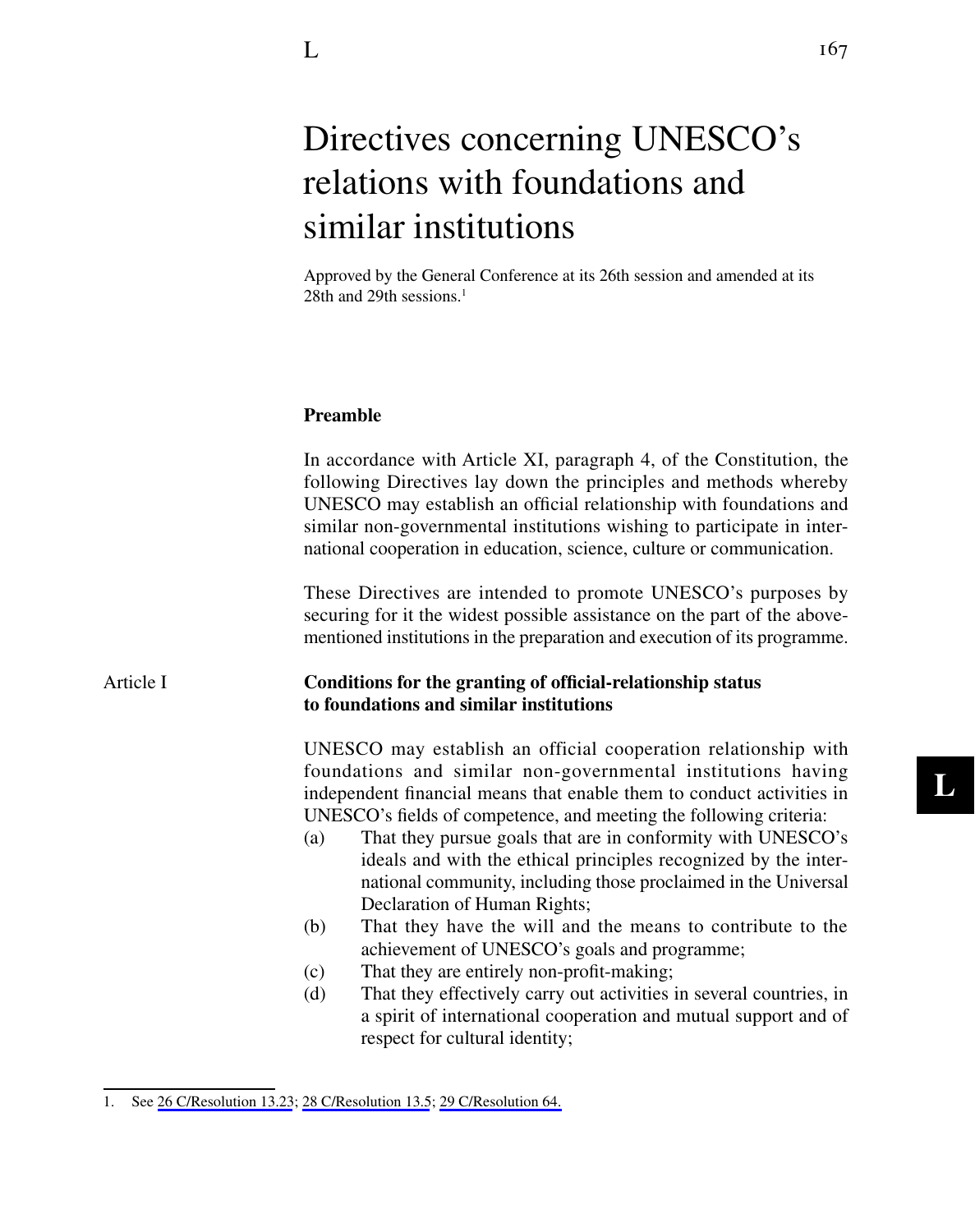| (e) | That they possess suitable information facilities to make their |
|-----|-----------------------------------------------------------------|
|     | work known;                                                     |

(f) That they are endowed with legal status under national law.

# Article II **Procedure for establishing official relationships**

- 1. Foundations or institutions that meet the criteria listed in Article I of the present Directives may, if so decided by the Director-General, be granted official-relationship status on condition that they have already collaborated significantly on UNESCO programmes or activities or submit, at the time of application, one or more cooperation projects that they undertake to put into effect within the framework of UNESCO's programme.
- 2. Before creating such a relationship the Director-General shall consult the competent authorities of the Member State on whose territory the foundation or institution concerned has its headquarters.
- 3. An official relationship defined in the present Directives shall be established for a period of six years. It may be renewed for a further period of six years.

# Article III **Obligations of institutions maintaining official relations with UNESCO**

Institutions enjoying official-relationship status with UNESCO as defined in the present Directives shall have the following obligations:

- (a) To keep the Director-General informed of their activities relevant to UNESCO's programme;
- (b) To contribute to the implementation of certain activities under UNESCO's programme;
- (c) To invite UNESCO to send a representative to their meetings and to take part in their activities of relevance to the Organization's programme;
- (d) Periodically to submit reports to the Director-General on their activities and on the assistance they have provided to UNESCO in its work.

# Article IV **Benefits granted to institutions maintaining official relations with UNESCO**

- 1. Institutions maintaining official relations with UNESCO as defined in the present Directives:
	- (a) Will receive documentation relating to the Organization's programme and activities in areas of common interest;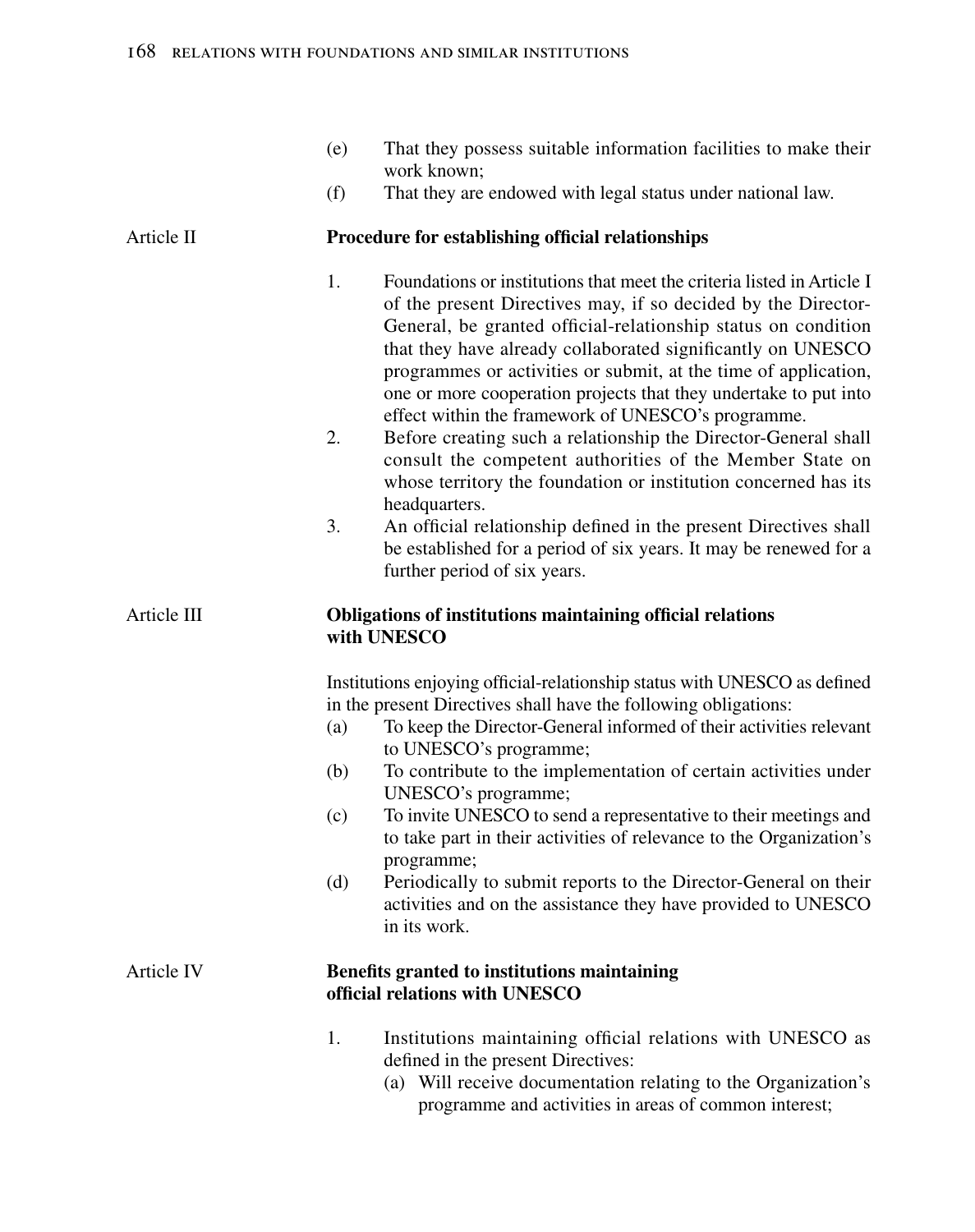|            | (b) Will be consulted on the preparation of its draft programmes<br>and budgets;<br>(c) May be invited to attend meetings organized by UNESCO or<br>to take part in the carrying out of certain activities that have<br>a bearing on matters within their fields of competence.<br>2.<br>These institutions may be invited to be represented at sessions of<br>the General Conference by observers, if so decided by it, and on<br>the recommendation of the Executive Board, in accordance with<br>Rule 7 of the Rules of Procedure of the General Conference. |
|------------|-----------------------------------------------------------------------------------------------------------------------------------------------------------------------------------------------------------------------------------------------------------------------------------------------------------------------------------------------------------------------------------------------------------------------------------------------------------------------------------------------------------------------------------------------------------------|
| Article V  | <b>Periodic review of the relations defined</b><br>in the present Directives                                                                                                                                                                                                                                                                                                                                                                                                                                                                                    |
|            | 1.<br>The Director-General shall inform the Executive Board, in<br>the report he submits to it each year on the classification of<br>international non-governmental organizations, of the foun-<br>dations and institutions admitted to official-relationship status<br>with UNESCO under the present Directives.                                                                                                                                                                                                                                               |
|            | 2.<br>Furthermore, a brief account of UNESCO's cooperation with<br>these institutions shall be included in the report submitted every<br>four years by the Director General to the General Conference<br>on the assistance given to UNESCO in its work by international<br>non-governmental organizations.                                                                                                                                                                                                                                                      |
| Article VI | Bodies representing civil society and the private sector                                                                                                                                                                                                                                                                                                                                                                                                                                                                                                        |
|            | The procedures for establishing official relationships with foundations or<br>institutions, in particular Article II, paragraph 2, as well as other relevant<br>regulations of these Directives shall also be applied when establishing<br>new partnerships with all bodies representing civil society as well as with                                                                                                                                                                                                                                          |

all bodies representing the private sector.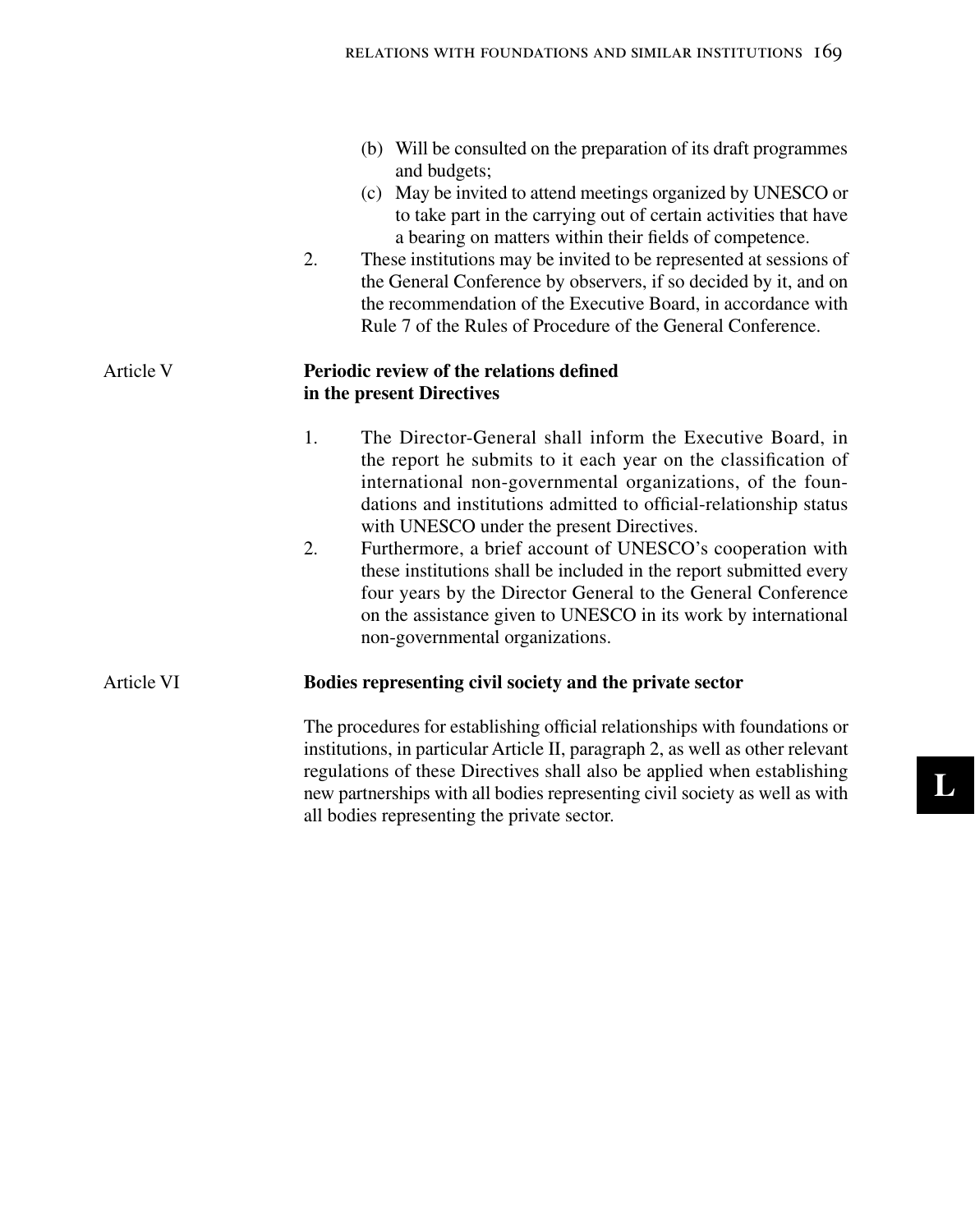# Agreement between the United Nations and the United Nations Educational, Scientific and Cultural **Organization**

Approved by the General Conference on 6 December 1946 and by the General Assembly of the United Nations on 14 December 1946.<sup>1</sup>

- 1. Article 57 of the Charter of the United Nations provides that specialized agencies, established by intergovernmental agreement and having wide international responsibilities as defined in their basic instruments in economic, social, cultural, educational, health and related fields, shall be brought into relationship with the United Nations.
- 2. Articles X and IV, paragraph B, subparagraph 5, of the Constitution establishing the United Nations Educational, Scientific and Cultural Organization provide that this Organization shall be brought into relation with the United Nations as soon as practicable, as one of the specialized agencies referred to in Article 57 of the Charter of the United Nations with the function of advising the United Nations on the educational, scientific and cultural aspects of matters of concern to the latter.

Therefore the United Nations and the United Nations Educational, Scientific and Cultural Organization agree as follows:

Article I The United Nations recognizes the United Nations Educational, Scientific and Cultural Organization (UNESCO) as a specialized agency responsible for taking such action as may be appropriate under its basic instrument for the accomplishment of the purposes set forth therein.

<sup>1.</sup> Came into force on 14 December 1946. A supplementary agreement adding the present Article XIII (laissez-passer), was approved by the General Conference on 6 December 1948 and by the General Assembly of the United Nations on 11 December 1948 and came into force on 11 December 1948. The agreement was further amended by the deletion of former Article II concerning the procedure of admission to UNESCO of states not Members of the United Nations, which was approved by the General Assembly of the United Nations on 8 December 1962 and by the General Conference of UNESCO on 10 December 1962 and took effect on 10 December 1962.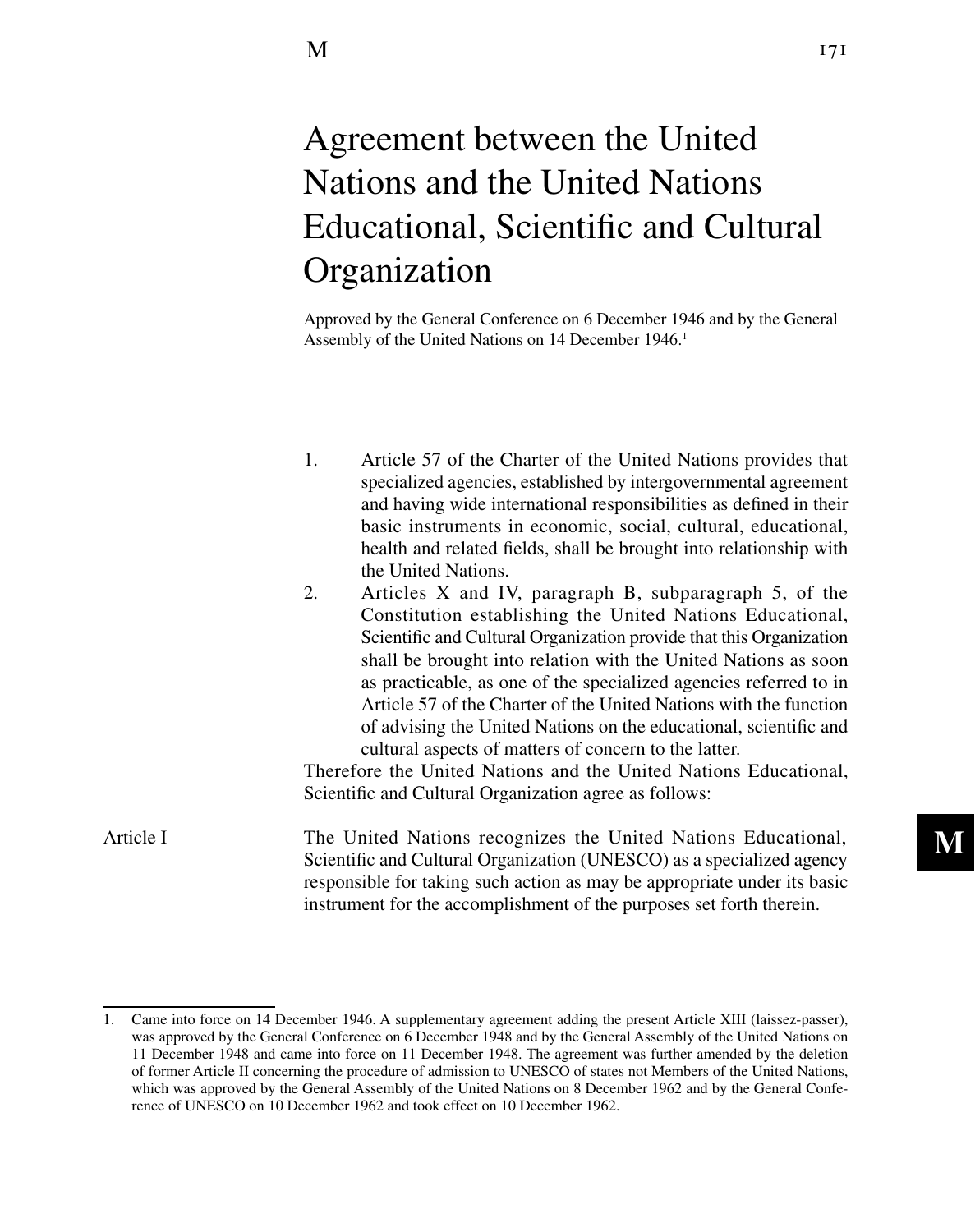Article II **Reciprocal representation** 

- 1. Representatives of the United Nations shall be invited to attend the meetings of the General Conference of the United Nations Educational, Scientific and Cultural Organization and its committees, the Executive Board and its committees, and such general, regional or other special meetings as the Organization may convene, and to participate, without vote, in the deliberations of these bodies.
- 2. Representatives of the United Nations Educational, Scientific and Cultural Organization shall be invited to attend meetings of the Economic and Social Council and of its commissions and committees and to participate, without vote, in the deliberations of these bodies with respect to items on their agenda relating to educational, scientific and cultural matters.
- 3. Representatives of the United Nations Educational, Scientific and Cultural Organization shall be invited to attend meetings of the General Assembly of the United Nations for the purposes of consultation on educational, scientific and cultural matters.
- 4. Representatives of the United Nations Educational, Scientific and Cultural Organization shall be invited to attend meetings of the main committees of the General Assembly when educational, scientific or cultural matters are under discussion, and to participate, without vote, in such discussions.
- 5. Representatives of the United Nations Educational, Scientific and Cultural Organization shall be invited to attend the meetings of the Trusteeship Council of the United Nations and to participate, without vote, in the deliberations thereof, with respect to items on the agenda relating to educational, scientific and cultural matters.
- 6. Written statements of the United Nations Educational, Scientific and Cultural Organization shall be distributed by the Secretariat of the United Nations to all Members of the General Assembly, the Council and its commissions, and the Trusteeship Council as appropriate.

# Article III **Proposal of agenda items**

Subject to such preliminary consultation as may be necessary, the United Nations Educational, Scientific and Cultural Organization shall include on the agenda of the General Conference or Executive Board items proposed to it by the United Nations. Similarly, the Council and its commissions and the Trusteeship Council shall include on their agenda items proposed by the General Conference or Executive Board of the Organization.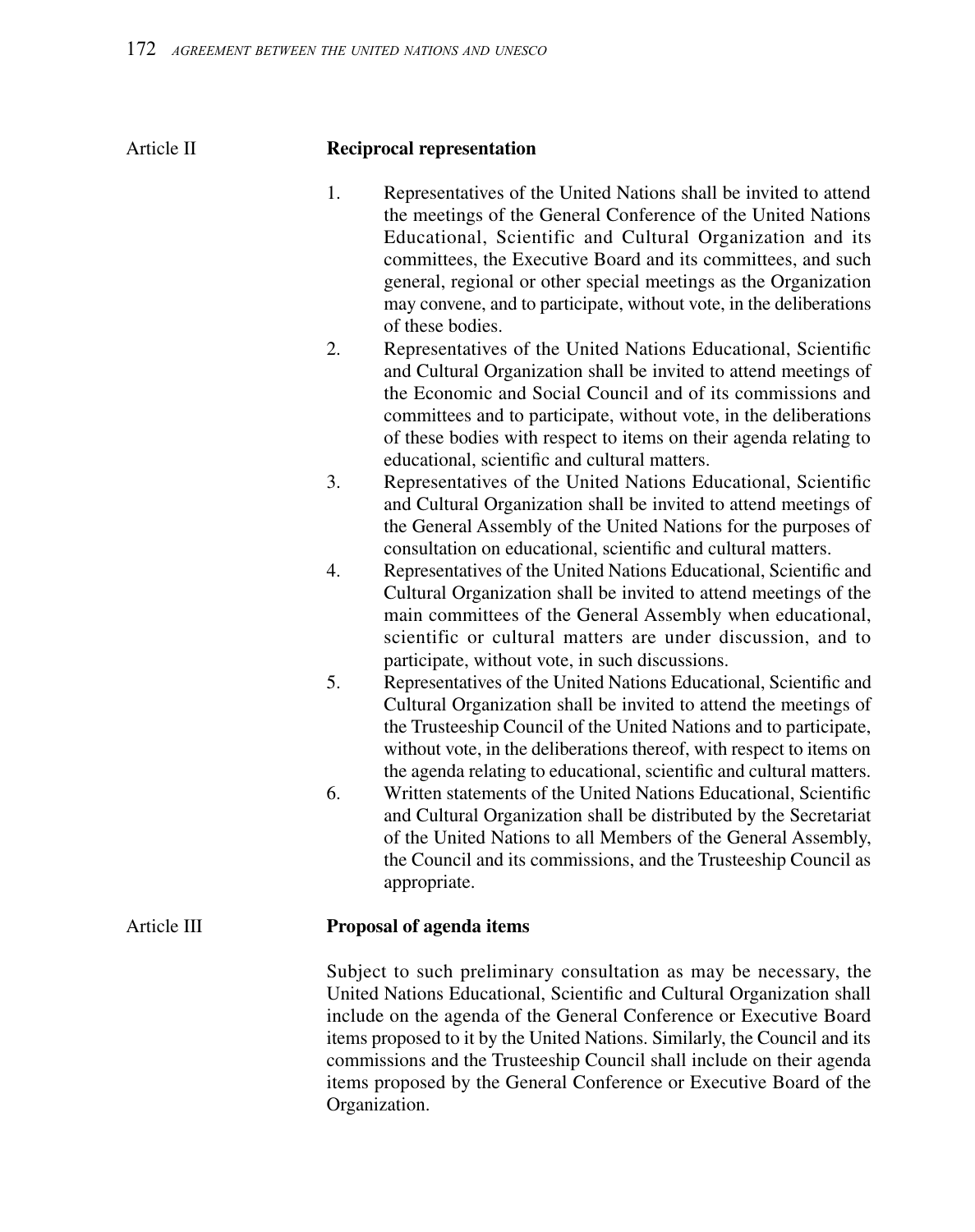#### Article IV **Recommendations of the United Nations**

- 1. The United Nations Educational, Scientific and Cultural Organization, having regard to the obligation of the United Nations to promote the objectives set forth in Article 55 of the Charter and the function and power of the Council, under Article 62 of the Charter, to make or initiate studies and reports with respect to international economic, social, cultural, educational, health and related matters and to make recommendations concerning these matters to the specialized agencies concerned, and having regard, also, to the responsibility of the United Nations, under Articles 58 and 63 of the Charter, to make recommendations for the coordination of the policies and activities of such specialized agencies, agrees to arrange for the submission, as soon as possible, to the appropriate organ of the Organization, of all formal recommendations which the United Nations may make to it.
- 2. The United Nations Educational, Scientific and Cultural Organization agrees to enter into consultation with the United Nations upon request with respect to such recommendations, and in due course to report to the United Nations on the action taken by the Organization or by its members to give effect to such recommendations, or on the other results of their consideration.
- 3. The United Nations Educational, Scientific and Cultural Organization affirms its intention of cooperating in whatever further measures may be necessary to make coordination of the activities of specialized agencies and those of the United Nations fully effective. In particular, it agrees to participate in, and to cooperate with, any body or bodies which the Council may establish for the purpose of facilitating such coordination and to furnish such information as may be required for the carrying out of this purpose.

# Article V **Exchange of information and documents**

- 1. Subject to such arrangements as may be necessary for the safeguarding of confidential material, the fullest and promptest exchange of information and documents shall be made between the United Nations and the United Nations Educational, Scientific and Cultural Organization.
- 2. Without prejudice to the generality of the provisions of paragraph 1: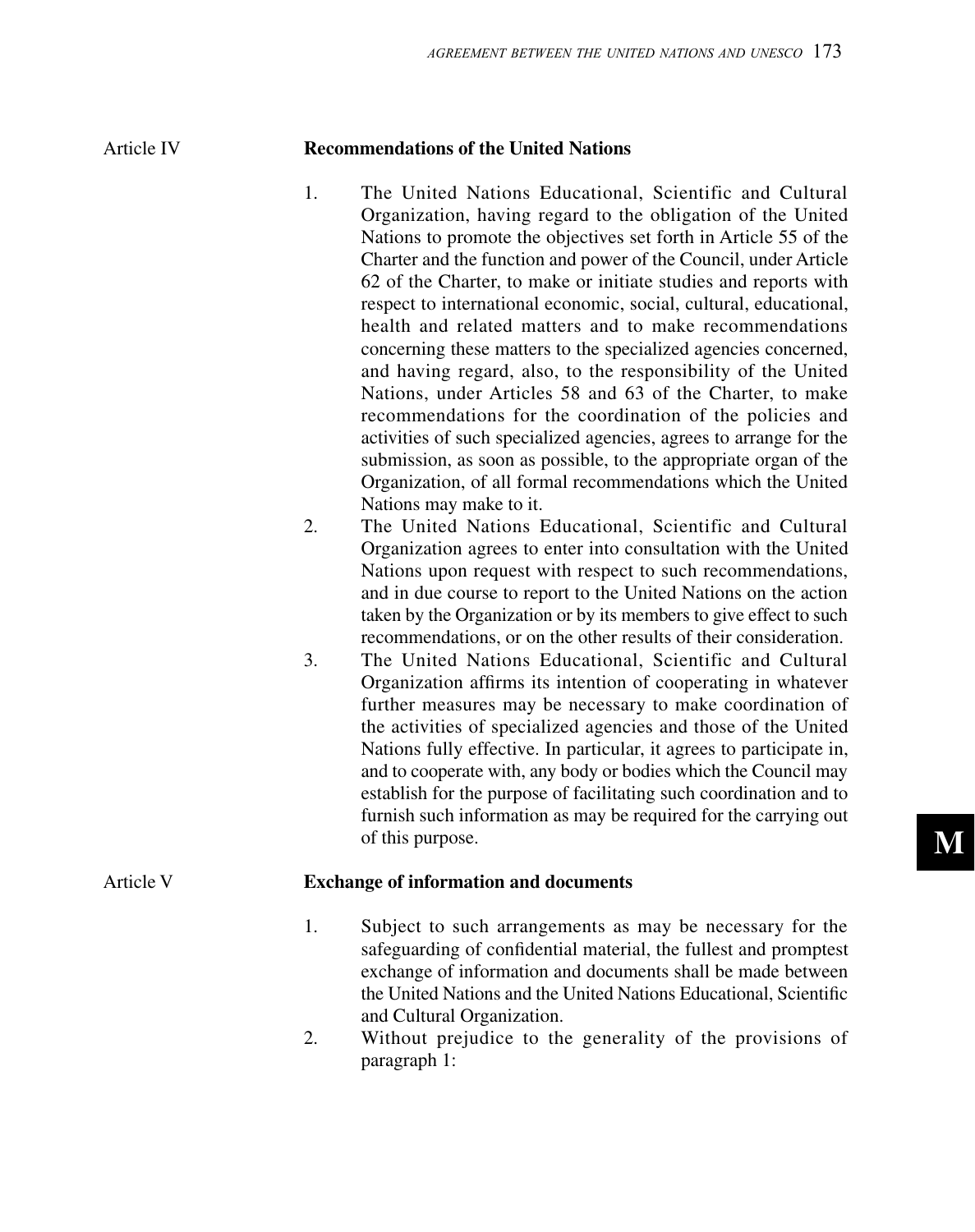|              | (a) The United Nations Educational, Scientific and Cultural<br>Organization agrees to transmit to the United Nations regular<br>reports on the activities of the Organization;<br>(b) The United Nations Educational, Scientific and Cultural<br>Organization agrees to comply to the fullest extent practicable<br>with any request which the United Nations may make for the<br>furnishing of special reports, studies or information, subject<br>to the conditions set forth in Article XVII;<br>(c) The Secretary-General shall, upon request, consult with the<br>Director-General regarding the provision to the United<br>Nations Educational, Scientific and Cultural Organization<br>of such information as may be of special interest to the<br>Organization. |
|--------------|-------------------------------------------------------------------------------------------------------------------------------------------------------------------------------------------------------------------------------------------------------------------------------------------------------------------------------------------------------------------------------------------------------------------------------------------------------------------------------------------------------------------------------------------------------------------------------------------------------------------------------------------------------------------------------------------------------------------------------------------------------------------------|
| Article VI   | <b>Public information</b>                                                                                                                                                                                                                                                                                                                                                                                                                                                                                                                                                                                                                                                                                                                                               |
|              | Having regard to the functions of the United Nations Educational,<br>Scientific and Cultural Organization, as defined in Article I,<br>paragraphs 2(a) and (c), of its Constitution, to collaborate in the work of<br>advancing the mutual knowledge and understanding of peoples through<br>all means of mass communication, and with a view to coordinating the<br>activities of the Organization in this field with the operations of the<br>information services of the United Nations, a subsidiary agreement<br>regarding these matters shall be concluded as soon as possible after the<br>coming into force of the present agreement.                                                                                                                           |
| Article VII  | <b>Assistance to the Security Council</b>                                                                                                                                                                                                                                                                                                                                                                                                                                                                                                                                                                                                                                                                                                                               |
|              | The United Nations Educational, Scientific and Cultural Organization<br>agrees to cooperate with the Economic and Social Council in furnishing<br>such information and rendering such assistance to the Security Council<br>as that Council may request including assistance in carrying out decisions<br>of the Security Council for the maintenance or restoration of international<br>peace and security.                                                                                                                                                                                                                                                                                                                                                            |
| Article VIII | <b>Assistance to the Trusteeship Council</b>                                                                                                                                                                                                                                                                                                                                                                                                                                                                                                                                                                                                                                                                                                                            |
|              | The United Nations Educational, Scientific and Cultural Organization<br>agrees to cooperate with the Trusteeship Council in the carrying out of<br>its functions and in particular agrees that it will, to the greatest extent<br>possible, render such assistance as the Trusteeship Council may request<br>in regard to matters with which the Organization is concerned.                                                                                                                                                                                                                                                                                                                                                                                             |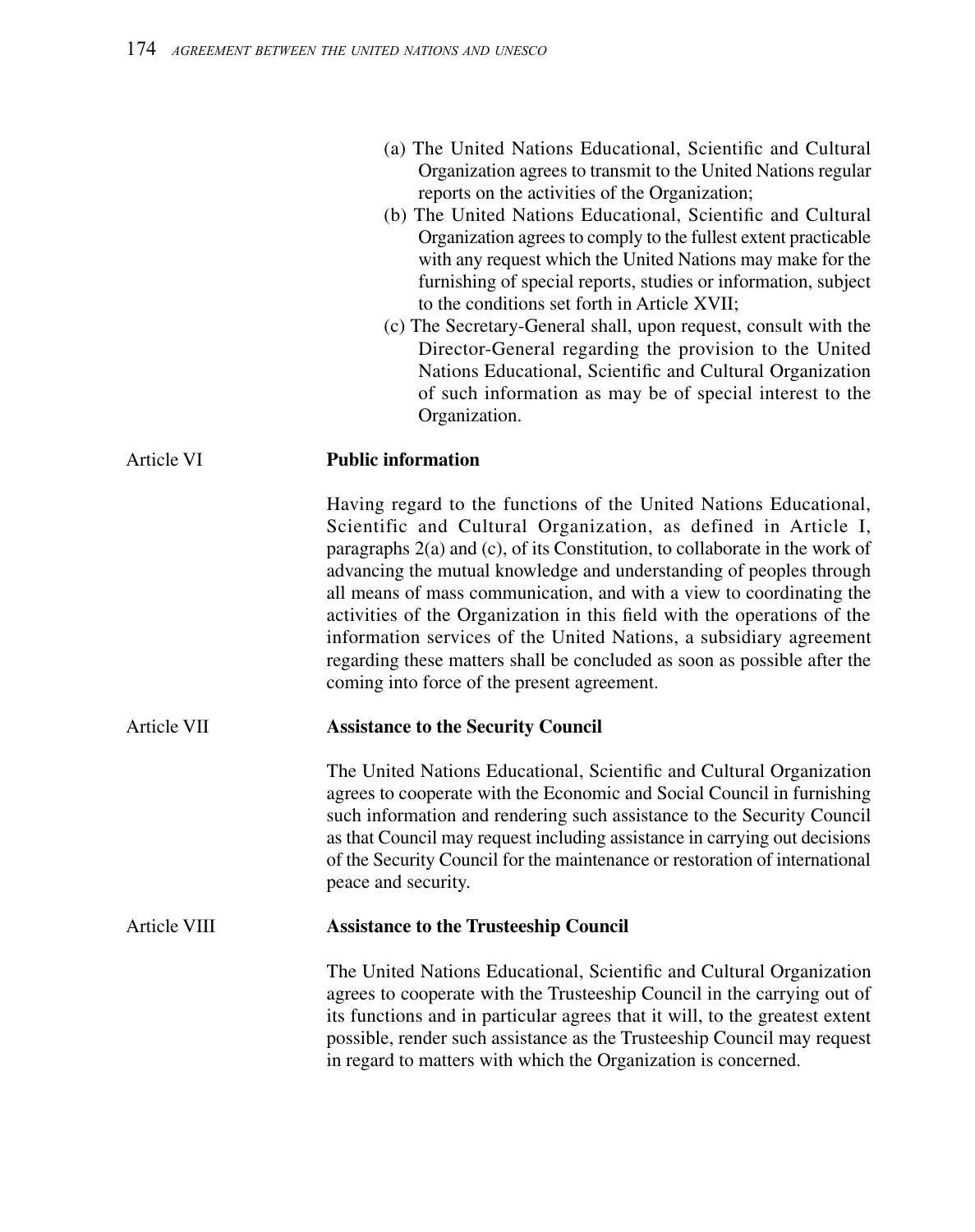# Article IX **Non-self-governing territories**

The United Nations Educational, Scientific and Cultural Organization agrees to cooperate with the United Nations in giving effect to the principles and obligations set forth in Chapter XI of the Charter with regard to matters affecting the well-being and development of the peoples of non-self-governing territories.

# Article X **Relations with the International Court of Justice**

- 1. The United Nations Educational, Scientific and Cultural Organization agrees to furnish any information which may be requested by the International Court of Justice in pursuance of Article 34 of the Statute of the Court.
- 2. The General Assembly authorizes the United Nations Educational, Scientific and Cultural Organization to request advisory opinions of the International Court of Justice on legal questions arising within the scope of its activities, other than questions concerning the mutual relationships of the Organization and the United Nations or other specialized agencies.
- 3. Such request may be addressed to the Court by the General Conference or by the Executive Board acting in pursuance of an authorization by the Conference.
- 4. When requesting the International Court of Justice to give an advisory opinion, the United Nations Educational, Scientific and Cultural Organization shall inform the Economic and Social Council of the request.

Article XI **Regional offices** 

Any regional or branch offices which the United Nations Educational, Scientific and Cultural Organization may establish shall, so far as practicable, be closely associated with such regional or branch offices as the United Nations may establish.

# Article XII **Personnel arrangements**

1. The United Nations and the United Nations Educational, Scientific and Cultural Organization recognize that the eventual development of a single unified international civil service is desirable from the standpoint of effective administrative coordination, and with this end in view agree to develop common personnel standards, methods and arrangements designed to avoid serious discrepancies in terms and conditions of employment, to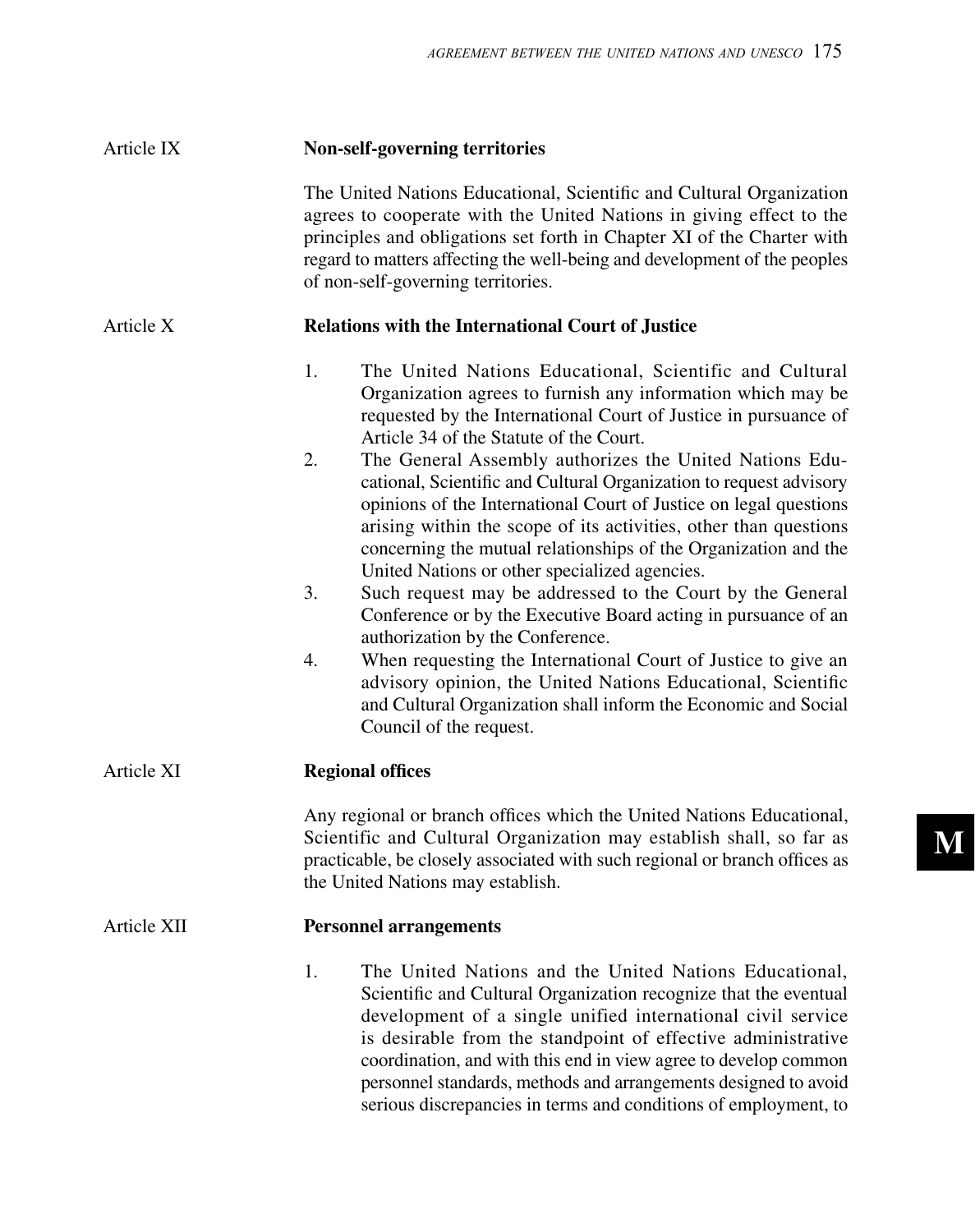avoid competition in recruitment of personnel, and to facilitate interchange of personnel in order to obtain the maximum benefit from their services.

- 2. The United Nations and the United Nations Educational, Scientific and Cultural Organization agree to cooperate to the fullest extent possible in achieving these ends and in particular they agree to:
	- (a) Consult together concerning the establishment of an International Civil Service Commission to advise on the means by which common standards of recruitment in the secretariats of the United Nations and of the specialized agencies may be ensured;
	- (b) Consult together concerning other matters relating to the employment of their officers and staff, including conditions of service, duration of appointments, classification, salary scales and allowances, retirement and pension rights and staff regulations and rules with a view to securing as much uniformity in these matters as shall be found practicable;
	- (c) Cooperate in the interchange of personnel when desirable on a temporary or permanent basis, making due provision for the retention of seniority and pension rights;
	- (d) Cooperate in the establishment and operation of suitable machinery for the settlement of disputes arising in connection with the employment of personnel and related matters.

# Article XIII **Laissez-passer**

The officials of the United Nations Educational, Scientific and Cultural Organization shall have the right to use the laissez-passer of the United Nations in accordance with special arrangements to be negotiated between the Secretary-General of the United Nations and the competent authority of the United Nations Educational, Scientific and Cultural Organization.

# Article XIV **Statistical services**

1. The United Nations and the United Nations Educational, Scientific and Cultural Organization agree to strive for maximum cooperation, the elimination of all undesirable duplication between them, and the most efficient use of their technical personnel in their respective collection, analysis, publication and dissemination of statistical information. They agree to combine their efforts to secure the greatest possible usefulness and utilization of statistical information and to minimize the burdens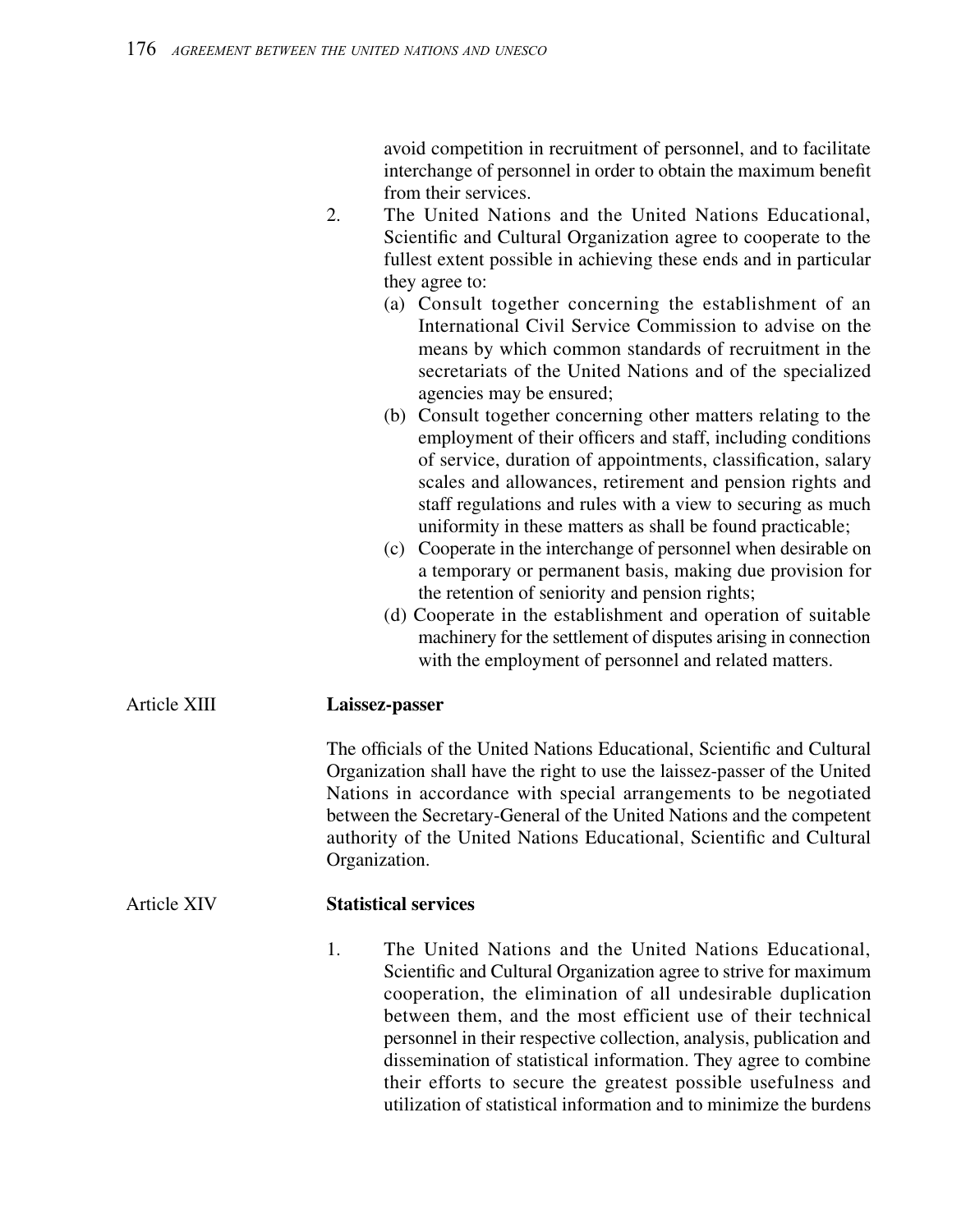placed upon national governments and other organizations from which such information may be collected.

- 2. The United Nations Educational, Scientific and Cultural Organization recognizes the United Nations as the central agency for the collection, analysis, publication, standardization and improvement of statistics serving the general purposes of international organizations.
- 3. The United Nations recognizes the United Nations Educational, Scientific and Cultural Organization as the appropriate agency for the collection, analysis, publication, standardization and improvement of statistics within its special sphere, without prejudice to the right of the United Nations to concern itself with such statistics in so far as they may be essential for its own purposes or for the improvement of statistics throughout the world.
- 4. The United Nations shall develop administrative instruments and procedures through which effective statistical cooperation may be secured between the United Nations and the agencies brought into relationship with it.
- 5. It is recognized as desirable that the collection of statistical information should not be duplicated by the United Nations or any of the specialized agencies whenever it is practicable for any of them to utilize information or materials which another may have available.
- 6. In order to build up a central collection of statistical information for general use, it is agreed that data supplied to the United Nations Educational, Scientific and Cultural Organization for incorporation in its basic statistical series or special reports should, so far as practicable, be made available to the United Nations.

# Article XV **Administrative and technical services**

- 1. The United Nations and the United Nations Educational, Scientific and Cultural Organization recognize the desirability, in the interest of administrative and technical uniformity and of the most efficient use of personnel and resources, of avoiding, whenever possible, the establishment and operation of competitive or overlapping facilities and services among the United Nations and the specialized agencies.
- 2. Accordingly, the United Nations and the United Nations Educational, Scientific and Cultural Organization agree to consult together concerning the establishment and use of common administrative and technical services and facilities in addition to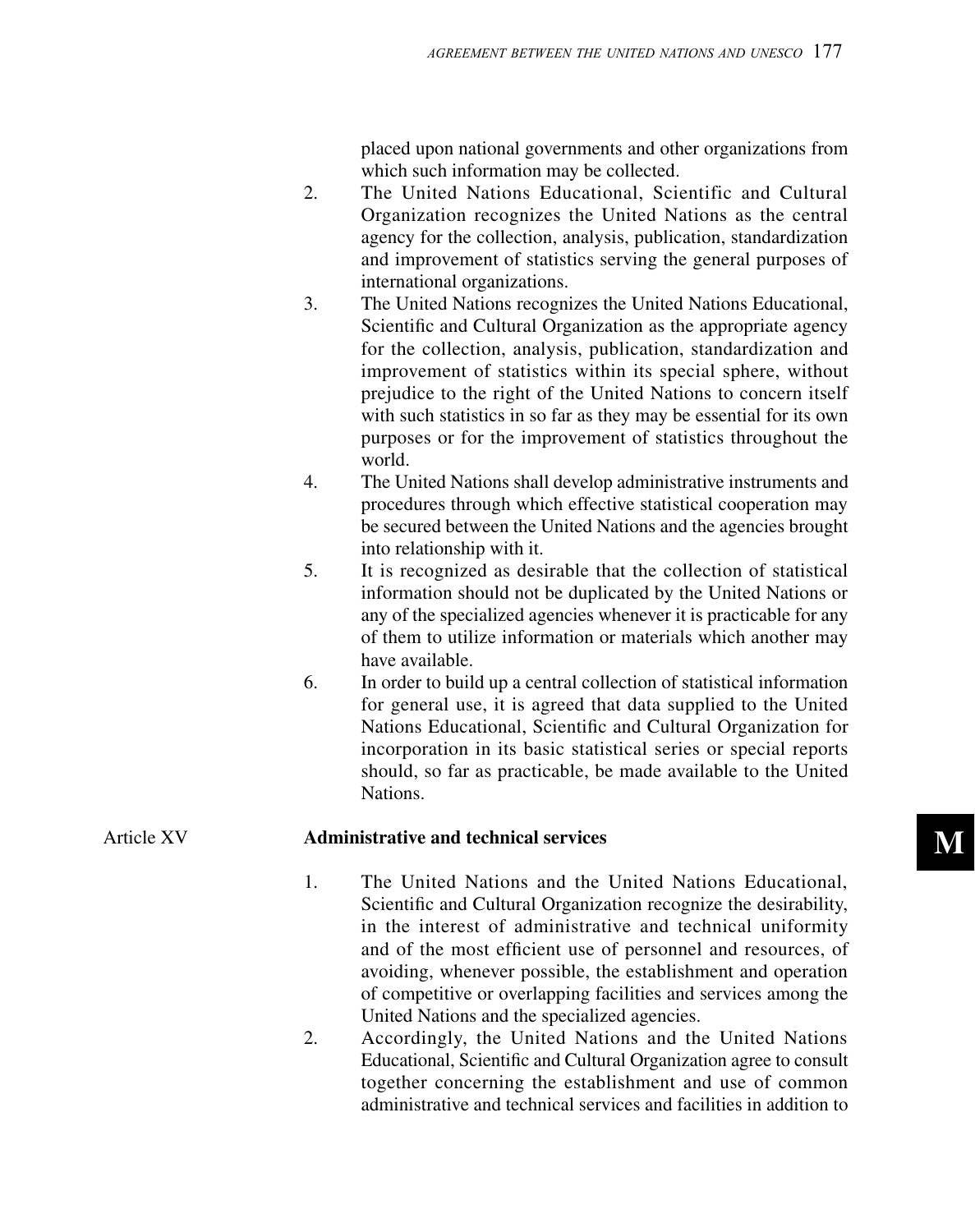those referred to in Articles XII, XIV and XVI, in so far as the establishment and use of such services may from time to time be found practicable and appropriate.

3. Arrangements shall be made between the United Nations and the United Nations Educational, Scientific and Cultural Organization in regard to the registration and deposit of official documents.

#### Article XVI **Budgetary and financial arrangements**

- 1. The United Nations Educational, Scientific and Cultural Organization recognizes the desirability of establishing close budgetary and financial relationships with the United Nations in order that the administrative operations of the United Nations and of the specialized agencies shall be carried out in the most efficient and economical manner possible, and that the maximum measure of coordination and uniformity with respect to these operations shall be secured.
- 2. The United Nations and the United Nations Educational, Scientific and Cultural Organization agree to cooperate to the fullest extent possible in achieving these ends and, in particular, shall consult together concerning appropriate arrangements for the inclusion of the budget of the Organization within a general budget of the United Nations. Such arrangements shall be defined in a supplementary agreement between the two Organizations.
- 3. Pending the conclusion of such agreement, the following arrangements shall govern budgetary and financial relationships between the United Nations and the United Nations Educational, Scientific and Cultural Organization:
	- (a) In the preparation of the budget of the United Nations Educational, Scientific and Cultural Organization, the Organization shall consult with the United Nations;
	- (b) The United Nations Educational, Scientific and Cultural Organization agrees to transmit its proposed budget to the United Nations annually at the same time as such budget is transmitted to its Members. The General Assembly shall examine the budget or proposed budget of the Organization and may make recommendations to it concerning any item or items contained therein;
	- (c) Representatives of the United Nations Educational, Scientific and Cultural Organization shall be entitled to participate, without vote, in the deliberations of the General Assembly or any committee thereof at all times when the budget of the Organization or general administrative or financial questions affecting the Organization are under consideration;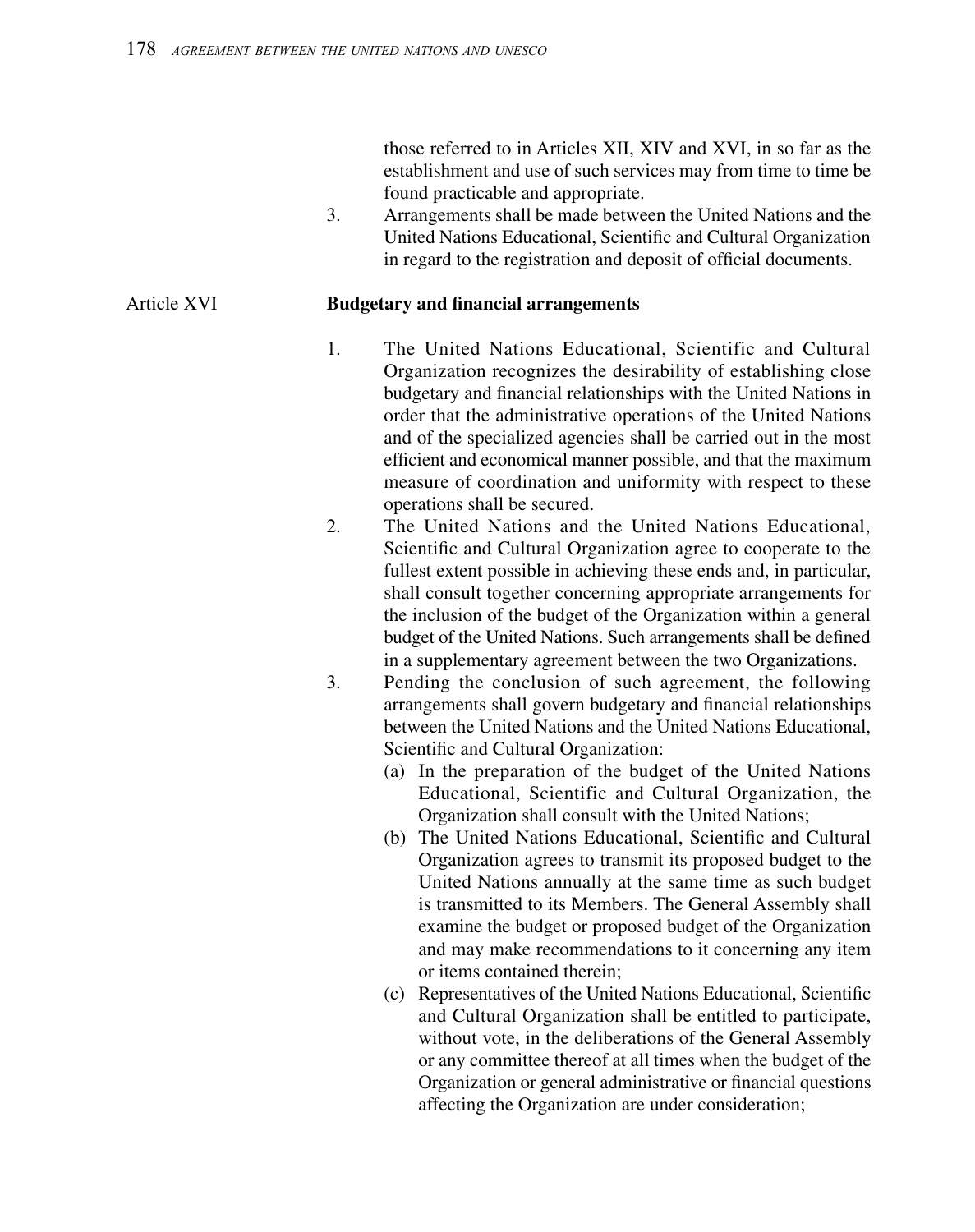| (d) The United Nations may undertake the collection of    |
|-----------------------------------------------------------|
| contributions from those Members of the United Nations    |
| Educational, Scientific and Cultural Organization which   |
| are also Members of the United Nations in accordance with |
| such arrangements as may be defined by a later agreement  |
| between the United Nations and the Organization;          |

- (e) The United Nations shall, upon its own initiative or upon the request of the United Nations Educational, Scientific and Cultural Organization, arrange for studies to be undertaken concerning other financial and fiscal questions of interest to the Organization and to other specialized agencies with a view to the provision of common services and the securing of uniformity in such matters;
- (f) The United Nations Educational, Scientific and Cultural Organization agrees to conform, as far as may be practicable, to standard practices and forms recommended by the United Nations.

# Article XVII **Financing of special services**

- 1. In the event of the United Nations Educational, Scientific and Cultural Organization being faced with the necessity of incurring substantial extra expense as a result of any request which the United Nations may make for special reports, studies or assistance in accordance with Articles VI, VII or VIII or with other provisions of this agreement, consultation shall take place with a view to determining the most equitable manner in which such expense shall be borne.
- 2. Consultation between the United Nations and the United Nations Educational, Scientific and Cultural Organization shall similarly take place with a view to making such arrangements as may be found equitable for covering the costs of central administrative, technical or fiscal services or facilities or other special assistance provided by the United Nations.

# Article XVIII **Inter-agency agreements**

The United Nations Educational, Scientific and Cultural Organization agrees to inform the Council of the nature and scope of any formal agreement between the Organization and any other specialized agency, intergovernmental or non-governmental organizations, and in particular agrees to inform the Council before any such agreement is concluded.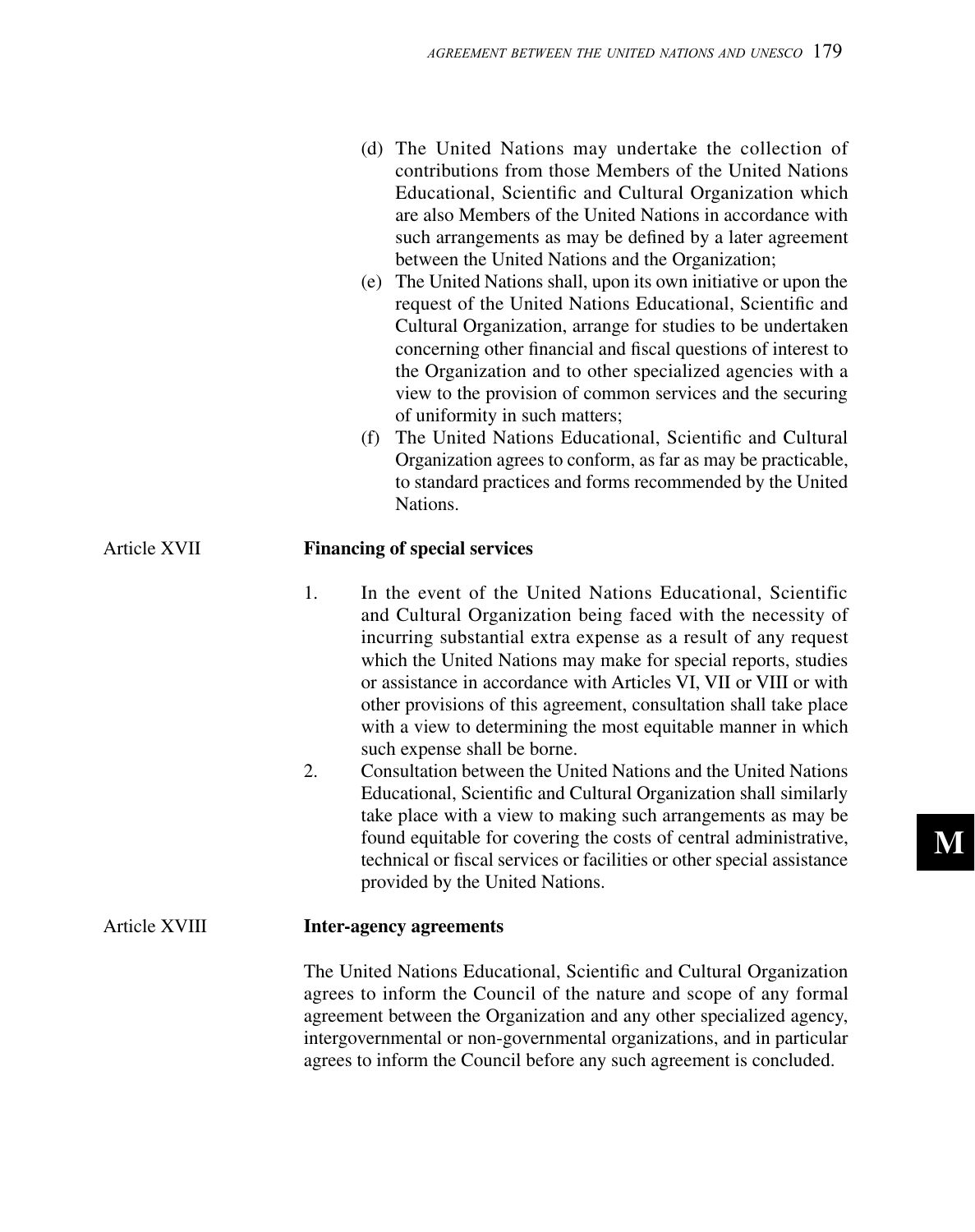| Article XIX        | Liaison                                                                                                                                                                                                                                                                                                                                                                                                                                                                                                                                                                                                                                                                            |
|--------------------|------------------------------------------------------------------------------------------------------------------------------------------------------------------------------------------------------------------------------------------------------------------------------------------------------------------------------------------------------------------------------------------------------------------------------------------------------------------------------------------------------------------------------------------------------------------------------------------------------------------------------------------------------------------------------------|
|                    | 1.<br>The United Nations and the United Nations Educational, Scientific<br>and Cultural Organization agree to the foregoing provisions in the<br>belief that they will contribute to the maintenance of effective<br>liaison between the two Organizations. They affirm their intention<br>of taking whatever further measures may be necessary to make<br>this liaison fully effective.<br>2.<br>The liaison arrangements provided for in the foregoing articles<br>of this agreement shall apply as far as appropriate to the relations<br>between such branch or regional offices as may be established by<br>the two Organizations as well as between their central machinery. |
| Article XX         | <b>Implementation of the agreement</b>                                                                                                                                                                                                                                                                                                                                                                                                                                                                                                                                                                                                                                             |
|                    | The Secretary-General and the Director-General may enter into such<br>supplementary arrangements for the implementation of this agreement<br>as may be found desirable in the light of the operating experience of the<br>two Organizations.                                                                                                                                                                                                                                                                                                                                                                                                                                       |
| <b>Article XXI</b> | <b>Revision</b>                                                                                                                                                                                                                                                                                                                                                                                                                                                                                                                                                                                                                                                                    |
|                    | This agreement shall be subject to revision by agreement between the<br>United Nations and the United Nations Educational, Scientific and<br>Cultural Organization, and shall be reviewed not later than three years<br>after the agreement has come into force.                                                                                                                                                                                                                                                                                                                                                                                                                   |
| Article XXII       | <b>Entry into force</b>                                                                                                                                                                                                                                                                                                                                                                                                                                                                                                                                                                                                                                                            |
|                    | This agreement shall come into force on its approval by the General<br>Assembly of the United Nations and the General Conference of the<br>United Nations Educational, Scientific and Cultural Organization.                                                                                                                                                                                                                                                                                                                                                                                                                                                                       |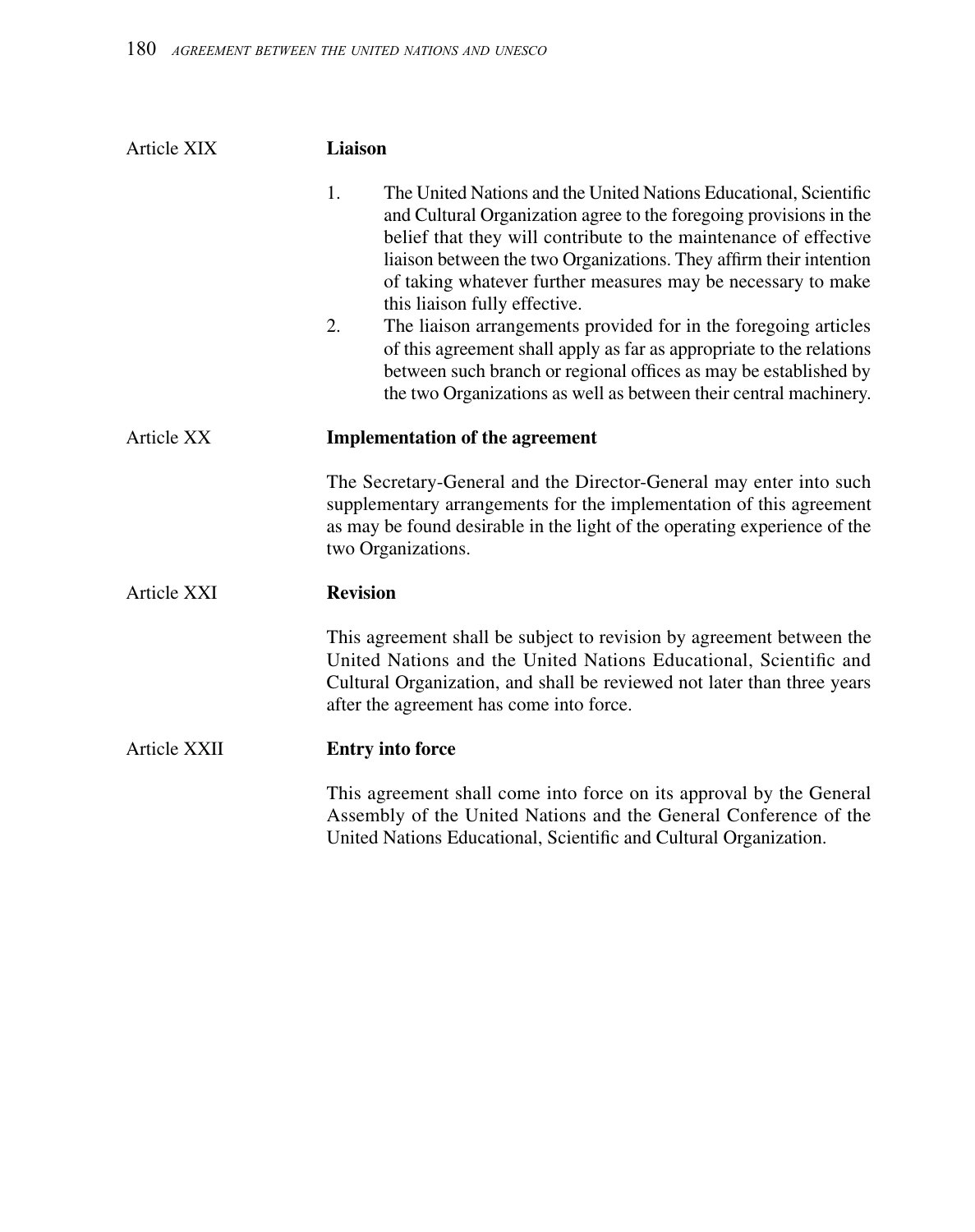Adopted by the General Assembly of the United Nations on 21 November 1947, and accepted, together with Annex IV, by the General Conference,<sup>1</sup> effective 7 February 1949.

| <i>Whereas</i> the General Assembly of the United Nations adopted on |
|----------------------------------------------------------------------|
| 13 February 1946 a resolution contemplating the unification as       |
| far as possible of the privileges and immunities enjoyed by the      |
| United Nations and by the various specialized agencies, and          |

- *Whereas* consultations concerning the implementation of the aforesaid resolution have taken place between the United Nations and the specialized agencies,
- *Consequently*, by resolution 179(II) adopted on 21 November 1947, the General Assembly has approved the following Convention, which is submitted to the specialized agencies for acceptance and to every Member of the United Nations and to every other state member of one or more of the specialized agencies for accession.

# Article I **Definitions and scope**

# *Section 1*

N

#### In this Convention:

- (i) The words "standard clauses" refer to the provisions of Articles II to IX.
- (ii) The words "specialized agencies" mean:
	- (a) The International Labour Organization;
	- (b) The Food and Agriculture Organization of the United Nations;
	- (c) The United Nations Educational, Scientific and Cultural Organization;
	- (d) The International Civil Aviation Organization;
	- (e) The International Monetary Fund;
	- (f) The International Bank for Reconstruction and Development;
	- (g) The World Health Organization;

<sup>1.</sup> See 3 C/110, Vol. II, p. 72.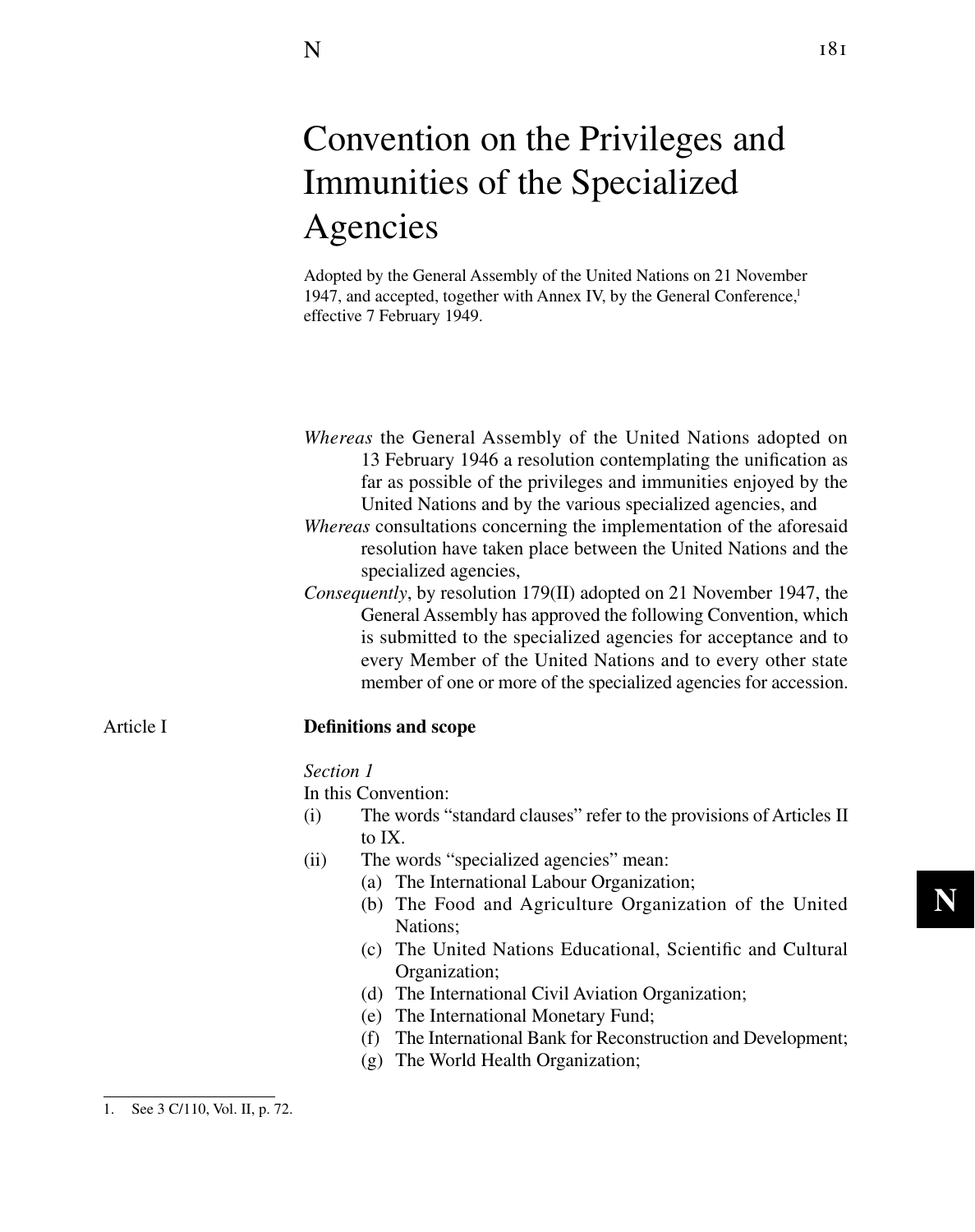- (h) The Universal Postal Union;
- (i) The International Telecommunication Union; and
- (j) Any other agency in relationship with the United Nations in accordance with Articles 57 and 63 of the Charter.
- (iii) The word "Convention" means, in relation to any particular specialized agency, the standard clauses as modified by the final (or revised) text of the annex transmitted by that agency in accordance with Sections 36 and 38.
- (iv) For the purposes of Article III, the words "property and assets" shall also include property and funds administered by a specialized agency in furtherance of its constitutional functions.
- (v) For the purposes of Articles V and VII, the expression "representatives of members" shall be deemed to include all representatives, alternates, advisers, technical experts and secretaries of delegations.
- (vi) In Sections 13, 14, 15 and 25, the expression "meetings convened by a specialized agency" means meetings: (1) of its assembly and of its executive body (however designated); (2) of any commission provided for in its constitution; (3) of any international conference convened by it; and (4) of any committee of any of these bodies.
- (vii) The term "executive head" means the principal executive official of the specialized agency in question, whether designated "Director-General" or otherwise.

#### *Section 2*

Each state party to this Convention in respect of any specialized agency to which this Convention has become applicable in accordance with Section 37 shall accord to, or in connection with, that agency the privileges and immunities set forth in the standard clauses on the conditions specified therein, subject to any modification of those clauses contained in the provisions of the final (or revised) annex relating to that agency and transmitted in accordance with Sections 36 or 38.

# Article II **Juridical personality**

#### *Section 3*

The specialized agencies shall possess juridical personality. They shall have the capacity (a) to contract; (b) to acquire and dispose of immovable and movable property; (c) to institute legal proceedings.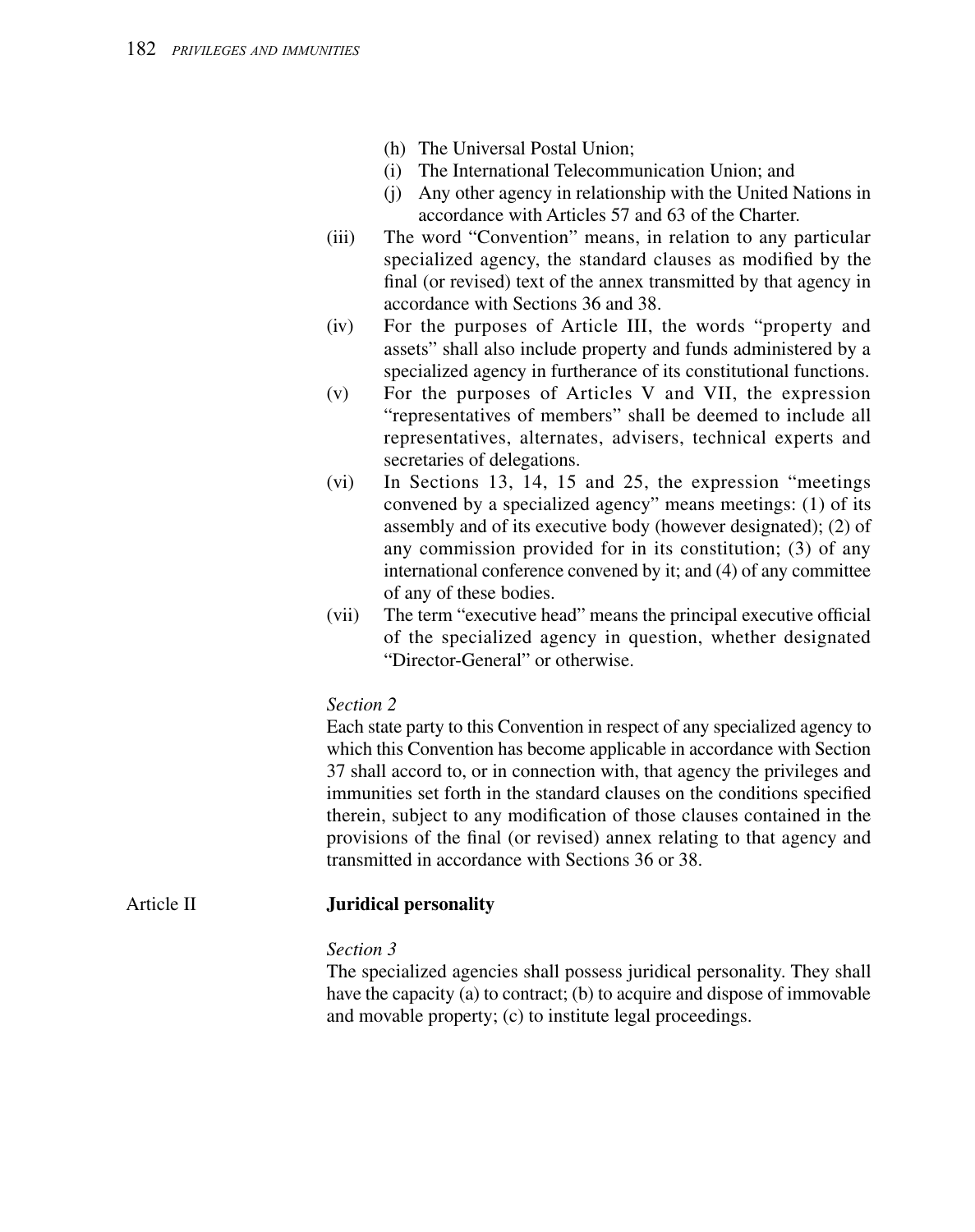# Article III **Property, funds and assets**

#### *Section 4*

The specialized agencies, their property and assets, wherever located and by whomsoever held, shall enjoy immunity from every form of legal process except in so far as in any particular case they have expressly waived their immunity. It is, however, understood that no waiver of immunity shall extend to any measure of execution.

# *Section 5*

The premises of the specialized agencies shall be inviolable. The property and assets of the specialized agencies, wherever located and by whomsoever held, shall be immune from search, requisition, confiscation, expropriation and any other form of interference, whether by executive, administrative, judicial or legislative action.

#### *Section 6*

The archives of the specialized agencies, and in general all documents belonging to them or held by them, shall be inviolable, wherever located.

#### *Section 7*

Without being restricted by financial controls, regulations or moratoria of any kind:

- (a) The specialized agencies may hold funds, gold or currency of any kind and operate accounts in any currency;
- (b) The specialized agencies may freely transfer their funds, gold or currency from one country to another or within any country and convert any currency held by them into any other currency.

#### *Section 8*

Each specialized agency shall, in exercising its rights under Section 7 above, pay due regard to any representations made by the government of any state party to this Convention in so far as it is considered that effect can be given to such representations without detriment to the interest of the agency.

#### *Section 9*

The specialized agencies, their assets, income and other property shall be:

- (a) Exempt from all direct taxes; it is understood, however, that the specialized agencies will not claim exemption from taxes which are, in fact, no more than charges for public utility services;
- (b) Exempt from customs duties and prohibitions and restrictions on imports and exports in respect of articles imported or exported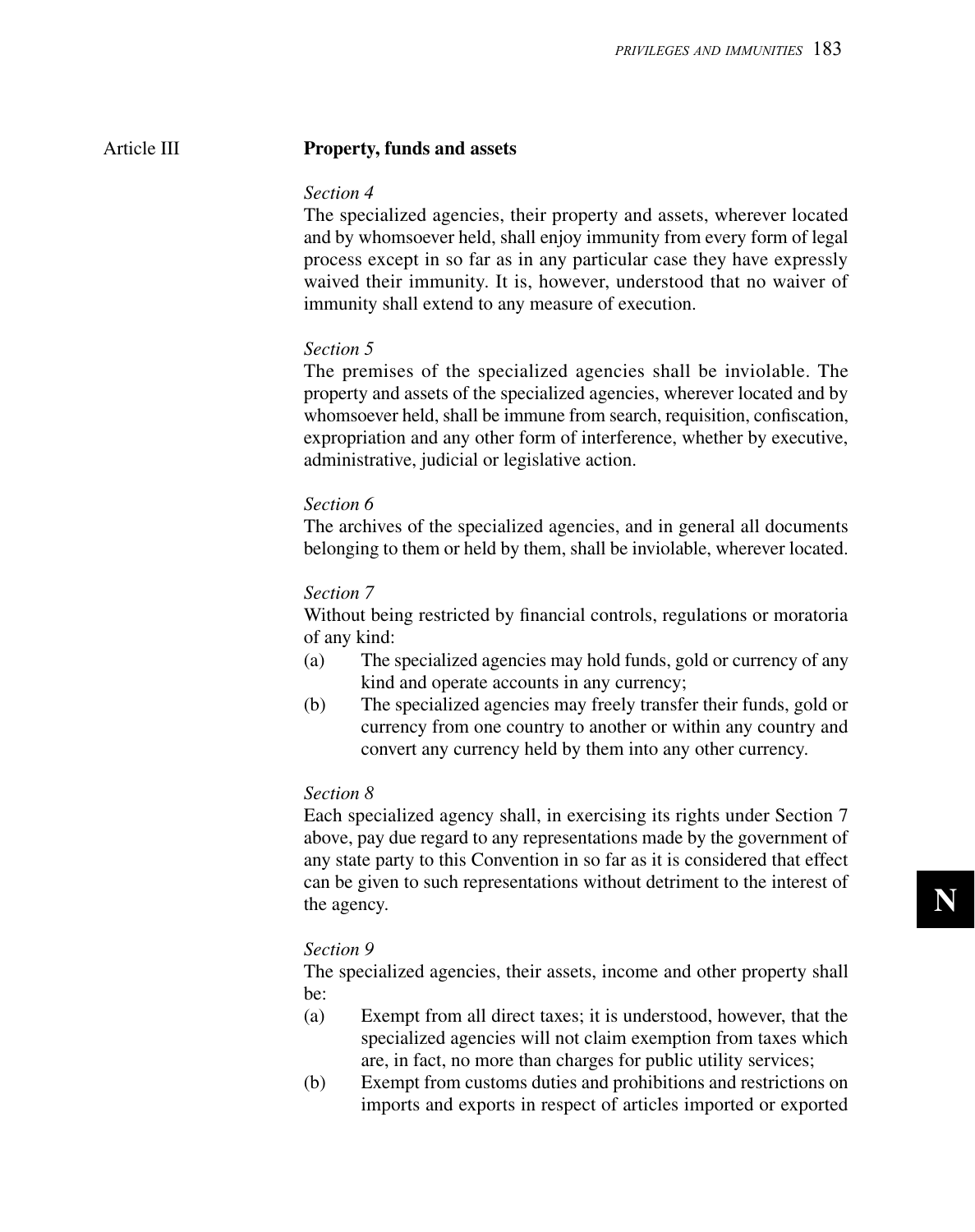by the specialized agencies for their official use; it is understood, however, that articles imported under such exemption will not be sold in the country into which they were imported except under conditions agreed to with the government of that country;

(c) Exempt from duties and prohibitions and restrictions on imports and exports in respect of their publications.

# *Section 10*

While the specialized agencies will not, as a general rule, claim exemption from excise duties and from taxes on the sale of movable and immovable property which forms part of the price to be paid, nevertheless when the specialized agencies are making important purchases for official use of property on which such duties and taxes have been charged or are chargeable, states parties to this Convention will, whenever possible, make appropriate administrative arrangements for the remission or return of the amount of duty or tax.

# Article IV **Facilities in respect of communications**

#### *Section 11*

Each specialized agency shall enjoy, in the territory of each state party to this Convention in respect of that agency, for its official communications, treatment not less favourable than that accorded by the government of such state to any other government, including the latter's diplomatic mission, in the matter of priorities, rates and taxes on mails, cables, telegrams, radiograms, telephotos, telephone and other communications, and press rates for information to the press and radio.

#### *Section 12*

No censorship shall be applied to the official correspondence and other official communications of the specialized agencies.

The specialized agencies shall have the right to use codes and to dispatch and receive correspondence by courier or in sealed bags, which shall have the same immunities and privileges as diplomatic couriers and bags.

Nothing in this section shall be construed to preclude the adoption of appropriate security precautions to be determined by agreement between a state party to this Convention and a specialized agency.

# Article V **Representatives of members**

#### *Section 13*

Representatives of members at meetings convened by a specialized agency shall, while exercising their functions and during their journeys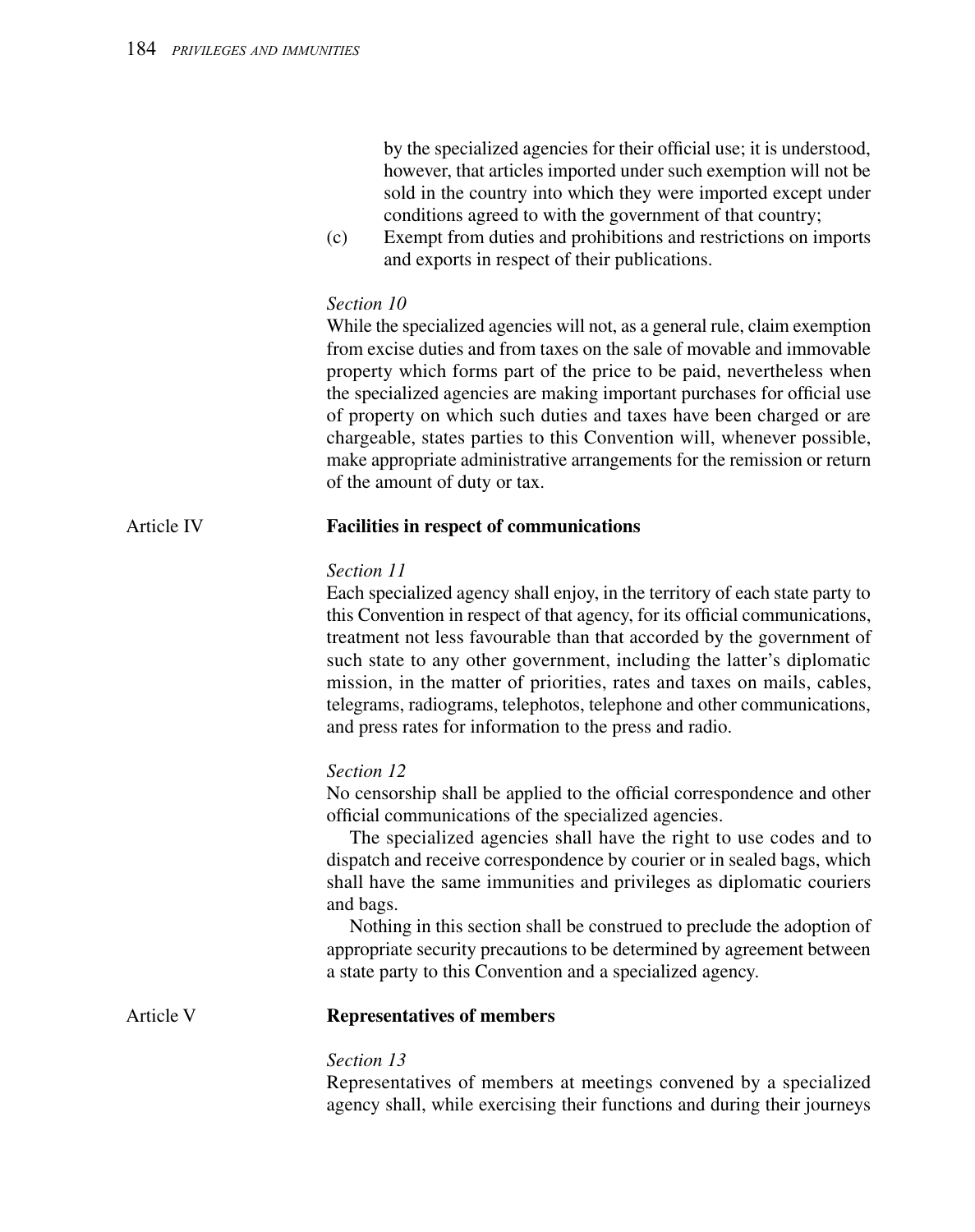to and from the place of meeting, enjoy the following privileges and immunities:

- (a) Immunity from personal arrest or detention and from seizure of their personal baggage, and in respect of words spoken or written and all acts done by them in their official capacity, immunity from legal process of every kind;
- (b) Inviolability for all papers and documents;
- (c) The right to use codes and to receive papers or correspondence by courier or in sealed bags;
- (d) Exemption in respect of themselves and their spouses from immigration restrictions, aliens' registration or national service obligations in the state which they are visiting or through which they are passing in the exercise of their functions;
- (e) The same facilities in respect of currency or exchange restrictions as are accorded to representatives of foreign governments on temporary official missions;
- (f) The same immunities and facilities in respect of their personal baggage as are accorded to members of comparable rank of diplomatic missions.

#### *Section 14*

In order to secure for the representatives of members of the specialized agencies at meetings convened by them complete freedom of speech and complete independence in the discharge of their duties, the immunity from legal process in respect of words spoken or written and all acts done by them in discharging their duties shall continue to be accorded, notwithstanding that the persons concerned are no longer engaged in the discharge of such duties.

## *Section 15*

Where the incidence of any form of taxation depends upon residence, periods during which the representatives of members of the specialized agencies at meetings convened by them are present in a Member State for the discharge of their duties shall not be considered as periods of residence.

# *Section 16*

Privileges and immunities are accorded to the representatives of members, not for the personal benefit of the individuals themselves, but in order to safeguard the independent exercise of their functions in connection with the specialized agencies. Consequently, a member not only has the right but is under a duty to waive the immunity of its representatives in any case where, in the opinion of the member, the immunity would impede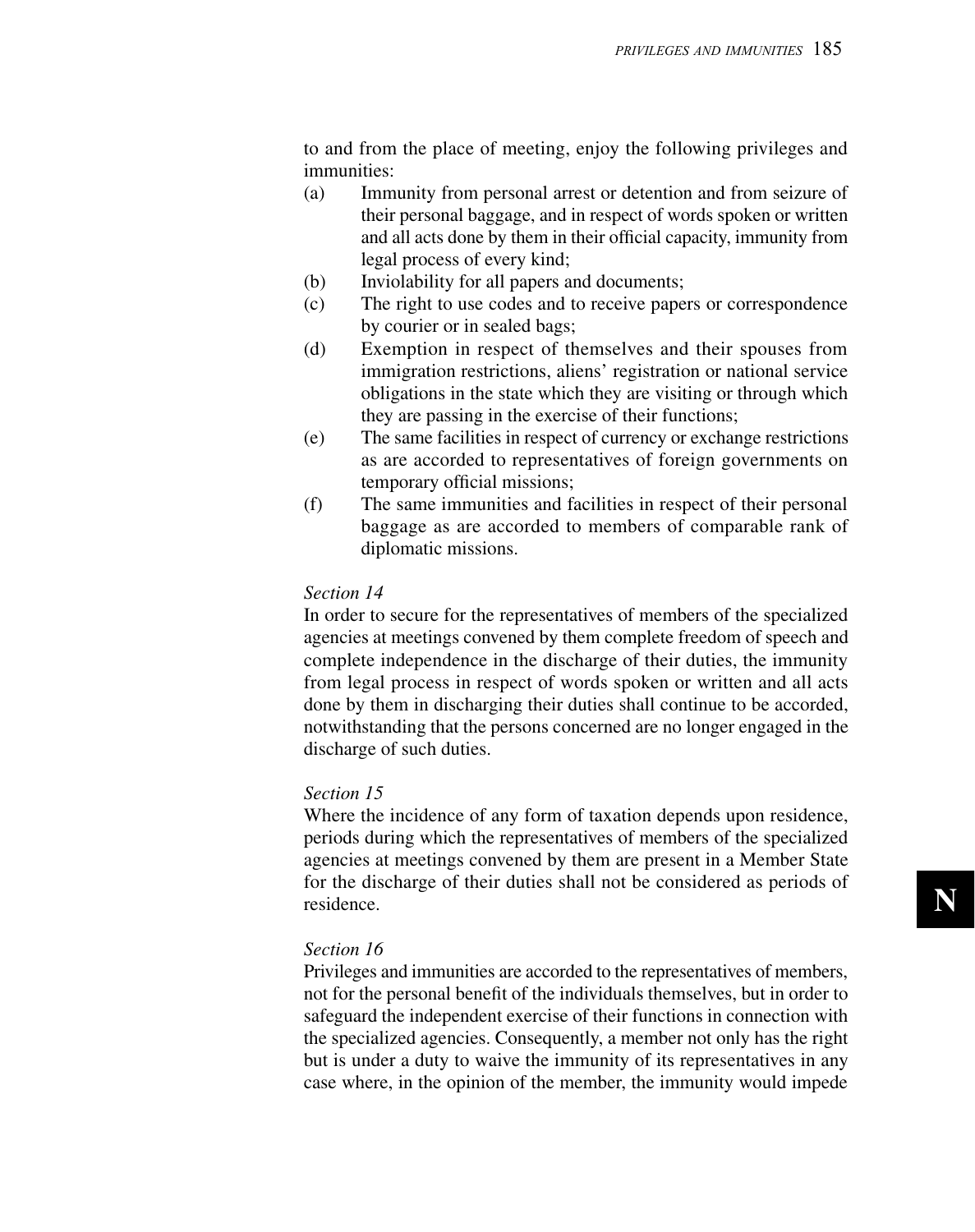the course of justice, and where it can be waived without prejudice to the purpose for which the immunity is accorded.

#### *Section 17*

The provisions of Sections 13, 14 and 15 are not applicable in relation to the authorities of a state of which the person is a national or of which he is or has been a representative.

Article VI **Officials**

#### *Section 18*

Each specialized agency will specify the categories of officials to which the provisions of this Article and of Article VIII shall apply. It shall communicate them to the governments of all states parties to this Convention in respect of that agency and to the Secretary-General of the United Nations. The names of the officials included in these categories shall from time to time be made known to the above-mentioned governments.

#### *Section 19*

Officials of the specialized agencies shall:

- (a) Be immune from legal process in respect of words spoken or written and all acts performed by them in their official capacity;
- (b) Enjoy the same exemptions from taxation in respect of the salaries and emoluments paid to them by the specialized agencies and on the same conditions as are enjoyed by officials of the United Nations;
- (c) Be immune, together with their spouses and relatives dependent on them, from immigration restrictions and alien registration;
- (d) Be accorded the same privileges in respect of exchange facilities as are accorded to officials of comparable rank of diplomatic missions;
- (e) Be given, together with their spouses and relatives dependent on them, the same repatriation facilities in time of international crises as officials of comparable rank of diplomatic missions;
- (f) Have the right to import free of duty their furniture and effects at the time of first taking up their post in the country of question.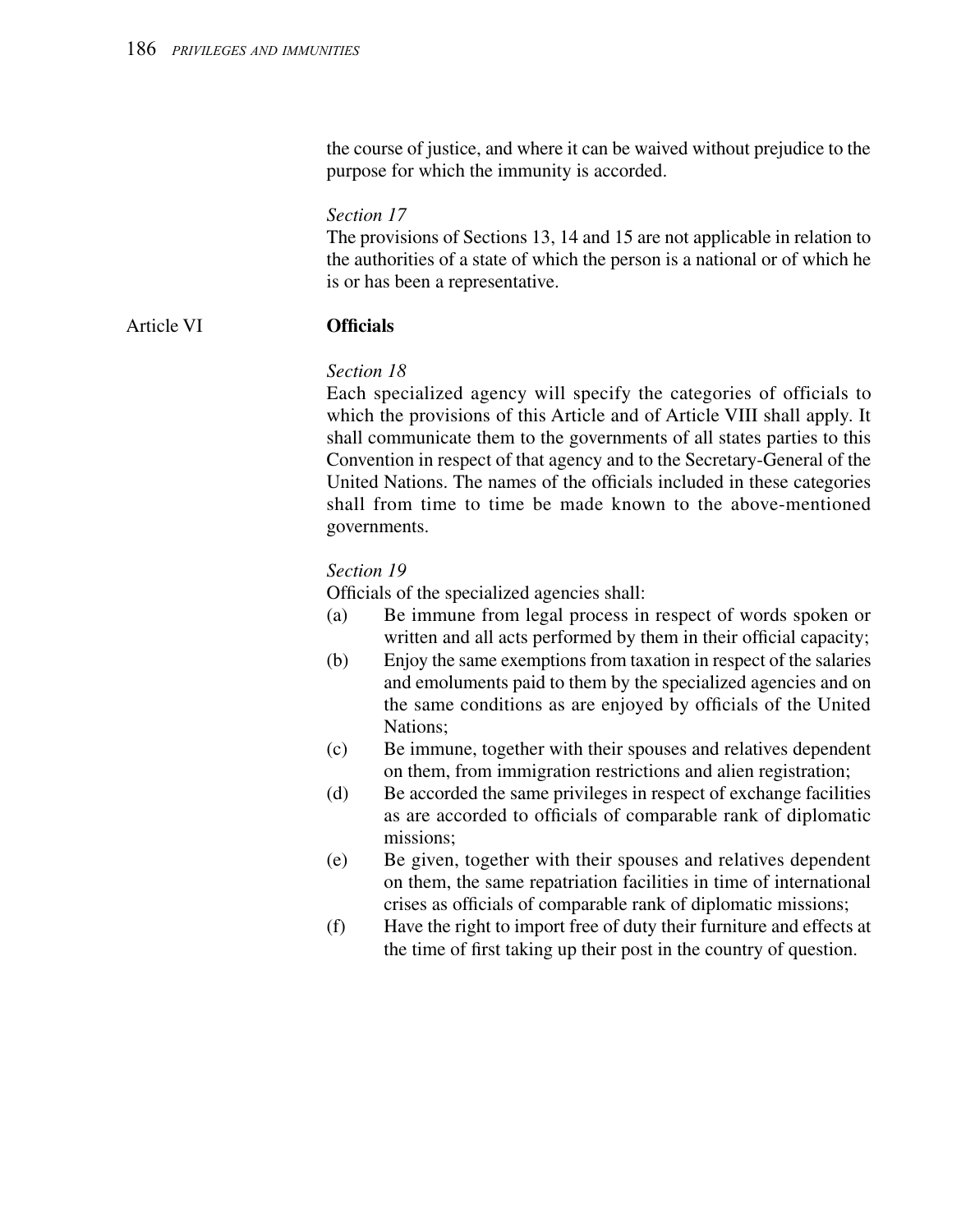#### *Section 20*

The officials of the specialized agencies shall be exempt from national service obligations, provided that, in relation to the states of which they are nationals, such exemption shall be confined to officials of the specialized agencies whose names have, by reason of their duties, been placed upon a list compiled by the executive head of the specialized agency and approved by the state concerned.

Should other officials of specialized agencies be called up for national service, the state concerned shall, at the request of the specialized agency concerned, grant such temporary deferments in the call-up of such officials as may be necessary to avoid interruption of the continuation of essential work.

#### *Section 21*

In addition to the immunities and privileges specified in Sections 19 and 20, the executive head of each specialized agency, including any official acting on his behalf during his absence from duty, shall be accorded in respect of himself, his spouse and minor children, the privileges and immunities, exemptions and facilities accorded to diplomatic envoys, in accordance with international law.

#### *Section 22*

Privileges and immunities are granted to officials in the interests of the specialized agencies only and not for the personal benefit of the individuals themselves. Each specialized agency shall have the right and the duty to waive the immunity of any official in any case where, in its opinion, the immunity would impede the course of justice and can be waived without prejudice to the interests of the specialized agency.

#### *Section 23*

Each specialized agency shall cooperate at all times with the appropriate authorities of Member States to facilitate the proper administration of justice, secure the observance of police regulations and prevent the occurrence of any abuses in connection with the privileges, immunities and facilities mentioned in this Article.

### Article VII **Abuses of privilege**

#### *Section 24*

If any state party to this Convention considers that there has been an abuse of a privilege or immunity conferred by this Convention, consultations shall be held between that state and the specialized agency concerned to determine whether any such abuse has occurred and, if so, to attempt to ensure that no repetition occurs. If such consultations fail to achieve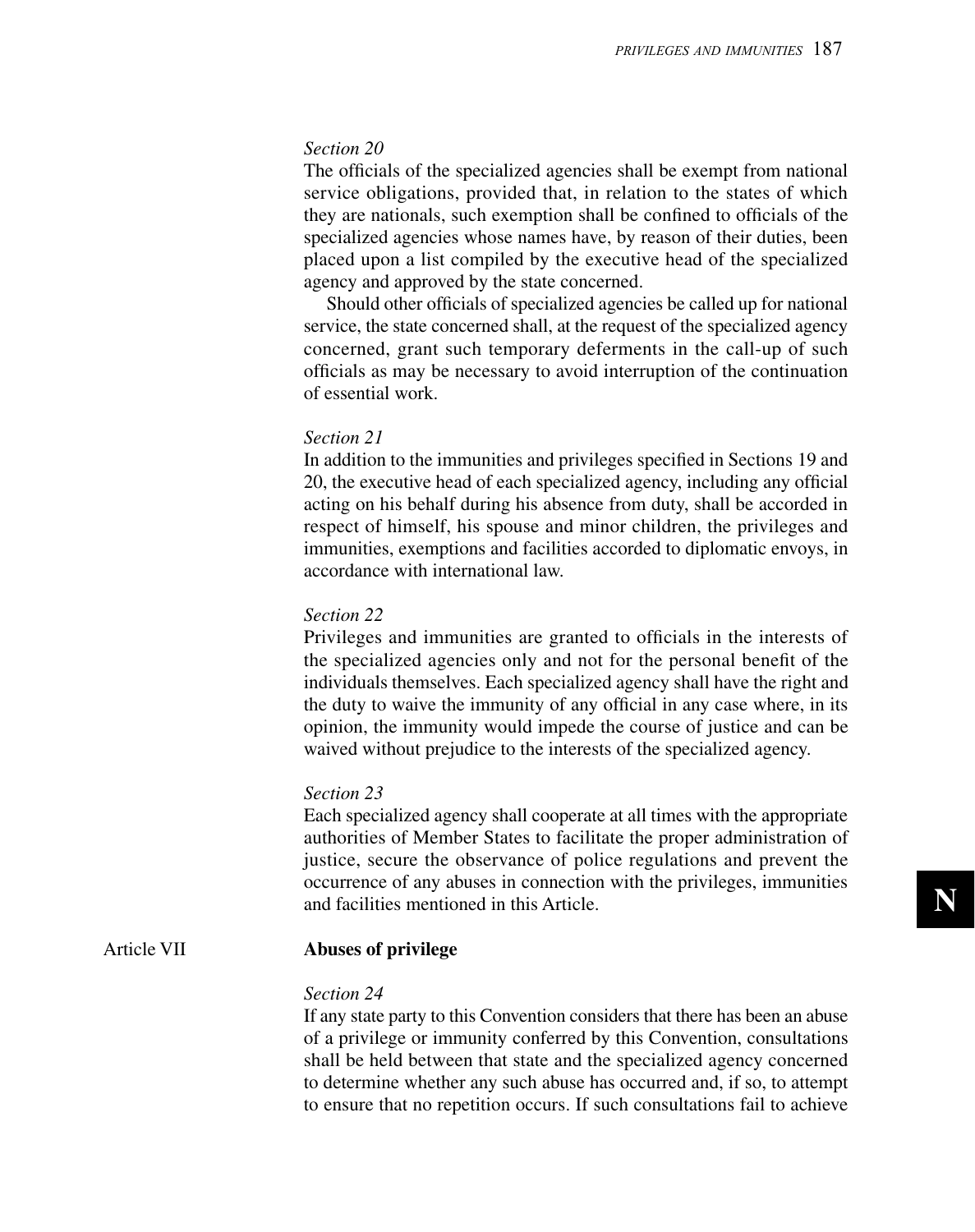a result satisfactory to the state and the specialized agency concerned, the question whether an abuse of a privilege or immunity has occurred shall be submitted to the International Court of Justice in accordance with Section 32. If the International Court of Justice finds that such an abuse has occurred, the state party to this Convention affected by such abuse shall have the right, after notification to the specialized agency in question, to withhold from the specialized agency concerned the benefits of the privilege or immunity so abused.

#### *Section 25*

- 1. Representatives of members at meetings convened by specialized agencies, while exercising their functions and during their journeys to and from the place of meeting, and officials within the meaning of Section 18, shall not be required by the territorial authorities to leave the country in which they are performing their functions on account of any activities by them in their official capacity. In the case, however, of abuse of privileges of residence committed by any such person in activities in that country outside his official functions, he may be required to leave by the government of that country provided that:
- 2. (i) Representatives of members, or persons who are entitled to diplomatic immunity under Section 21, shall not be required to leave the country otherwise than in accordance with the diplomatic procedure applicable to diplomatic envoys accredited to that country.
	- (ii) In the case of an official to whom Section 21 is not applicable, no order to leave the country shall be issued other than with the approval of the Foreign Minister of the country in question, and such approval shall be given only after consultation with the executive head of the specialized agency concerned; and, if expulsion proceedings are taken against an official, the executive head of the specialized agency shall have the right to appear in such proceedings on behalf of the person against whom they are instituted.

#### Article VIII **Laissez-passer**

#### *Section 26*

Officials of the specialized agencies shall be entitled to use the United Nations laissez-passer in conformity with administrative arrangements to be concluded between the Secretary-General of the United Nations and the competent authorities of the specialized agencies, to which agencies special powers to use laissez-passer may be delegated. The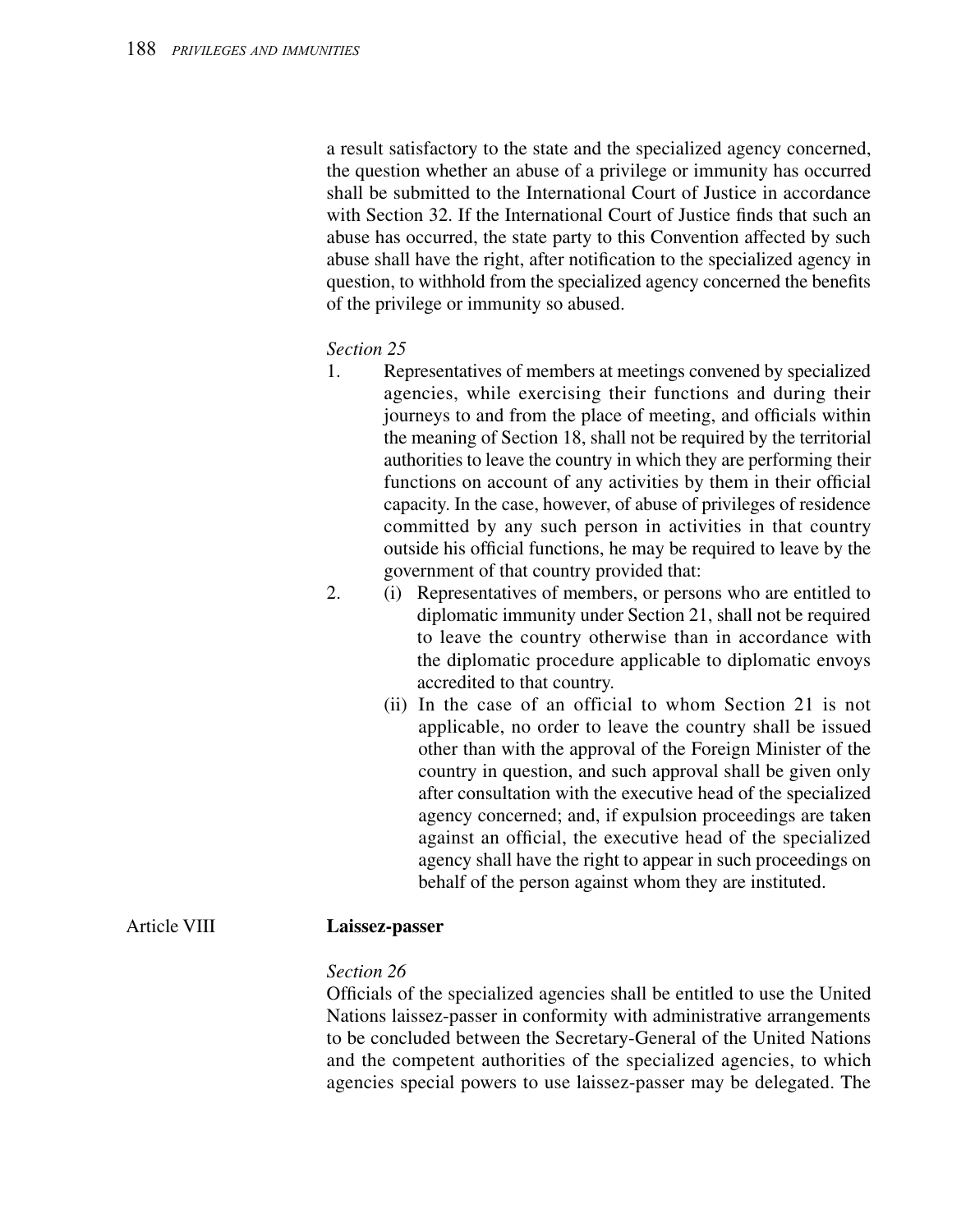Secretary-General of the United Nations shall notify each state party to this Convention of each administrative arrangement so concluded.

#### *Section 27*

States parties to this Convention shall recognize and accept the United Nations laissez-passer issued to officials of the specialized agencies as valid travel documents.

#### *Section 28*

Applications for visas, where required, from officials of specialized agencies holding United Nations laissez-passer, when accompanied by a certificate that they are travelling on the business of a specialized agency, shall be dealt with as speedily as possible. In addition, such persons shall be granted facilities for speedy travel.

#### *Section 29*

Similar facilities to those specified in Section 28 shall be accorded to experts and other persons who, though not the holders of United Nations laissez-passer, have a certificate that they are travelling on the business of a specialized agency.

#### *Section 30*

The executive heads, assistant executive heads, heads of departments and other officials of a rank not lower than head of department of the specialized agencies, travelling on United Nations laissez-passer on the business of the specialized agencies, shall be granted the same facilities for travel as are accorded to officials of comparable rank in diplomatic missions.

#### Article IX **Settlement of disputes**

#### *Section 31*

Each specialized agency shall make provision for appropriate modes of settlement of:

- (a) Disputes arising out of contracts or other disputes of private character to which the specialized agency is a party;
- (b) Disputes involving any official of a specialized agency who by reason of this official position enjoys immunity, if immunity has not been waived in accordance with the provisions of Section 22.

### *Section 32*

All differences arising out of the interpretation or application of the present Convention shall be referred to the International Court of Justice unless in any case it is agreed by the parties to have recourse to another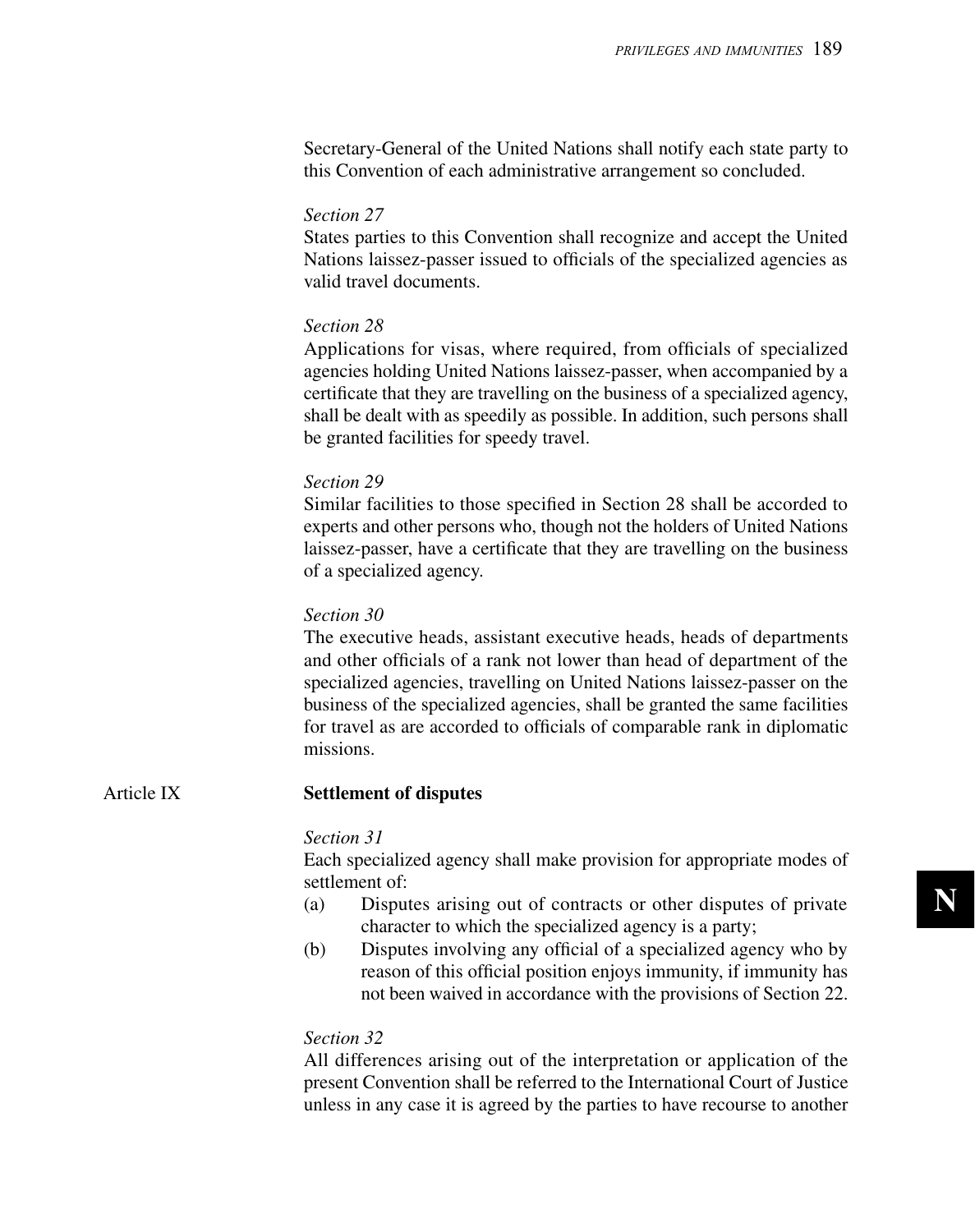mode of settlement. If a difference arises between one of the specialized agencies on the one hand, and a member on the other hand, a request shall be made for an advisory opinion on any legal question involved in accordance with Article 96 of the Charter and Article 65 of the Statute of the Court and the relevant provisions of the agreements concluded between the United Nations and the specialized agency concerned. The opinion given by the Court shall be accepted as decisive by the parties.

#### Article X **Annexes and application to individual specialized agencies**

#### *Section 33*

In the application to each specialized agency, the standard clauses shall operate subject to any modifications set forth in the final (or revised) text of the annex relating to that agency, as provided in Sections 36 and 38.

#### *Section 34*

The provisions of the Convention in relation to any specialized agency must be interpreted in the light of the functions with which that agency is entrusted by its constitutional instrument.

#### *Section 35*

Draft Annexes I to IX are recommended to the specialized agencies named therein. In the case of any specialized agency not mentioned by name in Section I, the Secretary-General of the United Nations shall transmit to the agency a draft annex recommended by the Economic and Social Council.

#### *Section 36*

The final text of each annex shall be that approved by the specialized agency in question in accordance with its constitutional procedure. A copy of the annex as approved by each specialized agency shall be transmitted by the agency in question to the Secretary-General of the United Nations and shall thereupon replace the draft referred to in Section 35.

#### *Section 37*

The present Convention becomes applicable to each specialized agency when it has transmitted to the Secretary-General of the United Nations the final text of the relevant annex and has informed him that it accepts the standard clauses, as modified by this annex, and undertakes to give effect to Sections 8, 18, 22, 23, 24, 31, 32, 42 and 45 (subject to any modification of Section 32 which may be found necessary in order to make the final text of the annex consonant with the constitutional instrument of the agency) and any provisions of the annex placing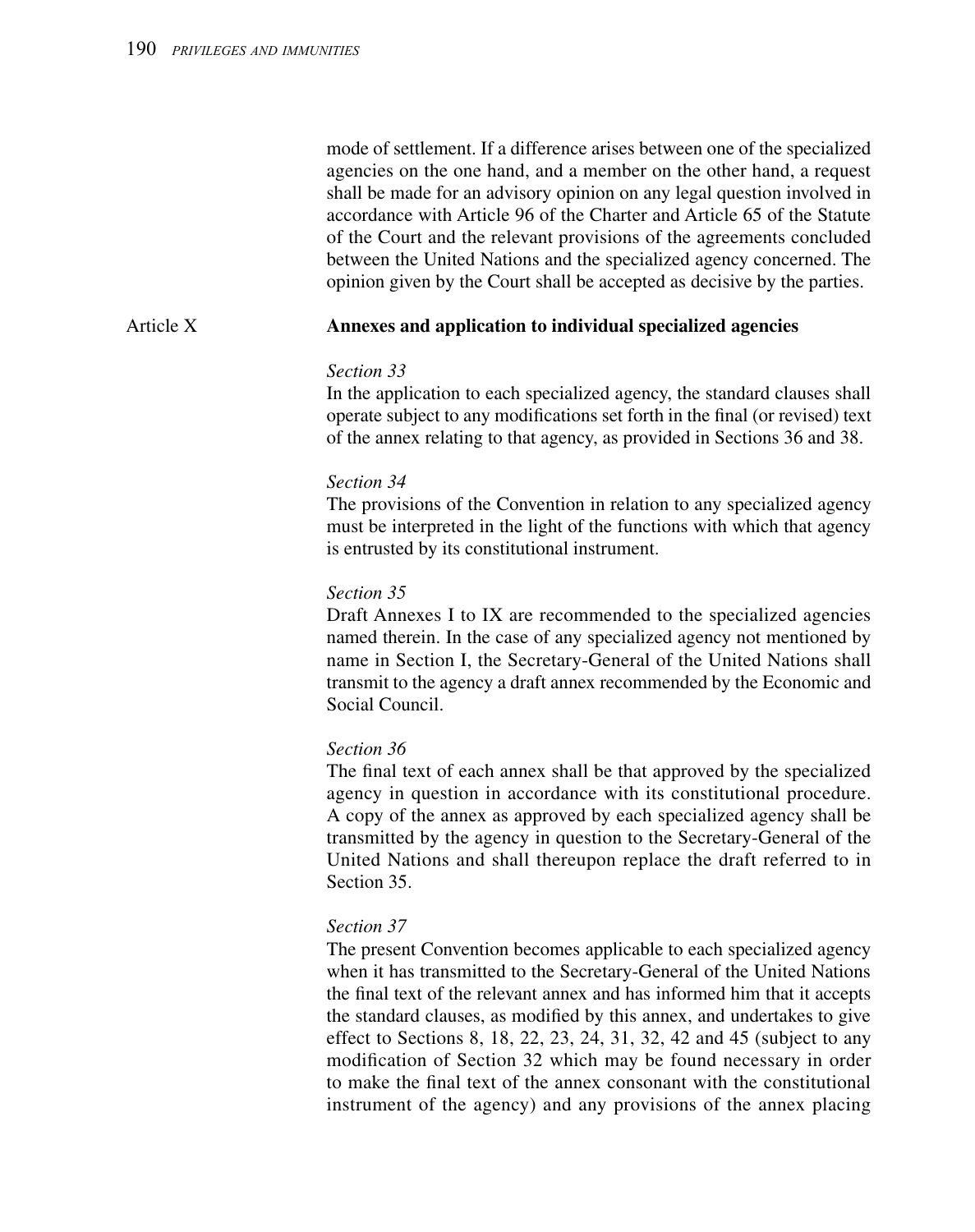obligations on the agency. The Secretary-General shall communicate to all Members of the United Nations and to other states members of the specialized agencies certified copies of all annexes transmitted to him under this Section and of revised annexes transmitted under Section 38.

#### *Section 38*

If, after the transmission of a final annex under Section 36, any specialized agency approves any amendments thereto in accordance with its constitutional procedure, a revised annex shall be transmitted by it to the Secretary-General of the United Nations.

#### *Section 39*

The provisions of this Convention shall in no way limit or prejudice the privileges and immunities which have been, or may hereafter be, accorded by any state to any specialized agency by reason of the location in the territory of that state of its headquarters or regional offices. This Convention shall not be deemed to prevent the conclusion between any state party thereto and any specialized agency of supplemental agreements adjusting the provisions of this Convention or extending or curtailing the privileges and immunities thereby granted.

#### *Section 40*

It is understood that the standard clauses, as modified by the final text of an annex sent by a specialized agency to the Secretary-General of the United Nations under Section 36 (or any revised annex sent under Section 38), will be consistent with the provisions of the constitutional instrument then in force of the agency in question, and that if any amendment to that instrument is necessary for the purpose of making the constitutional instrument so consistent, such amendment will have been brought into force in accordance with the constitutional procedure of that agency before the final (or revised) annex is transmitted.

The Convention shall not itself operate so as to abrogate, or derogate from, any provisions of the constitutional instrument of any specialized agency or any rights or obligations which the agency may otherwise have, acquire, or assume.

#### Article XI **Final provisions**

#### *Section 41*

Accession to this Convention by a Member of the United Nations and (subject to Section 42) by any state member of a specialized agency shall be effected by deposit with the Secretary-General of the United Nations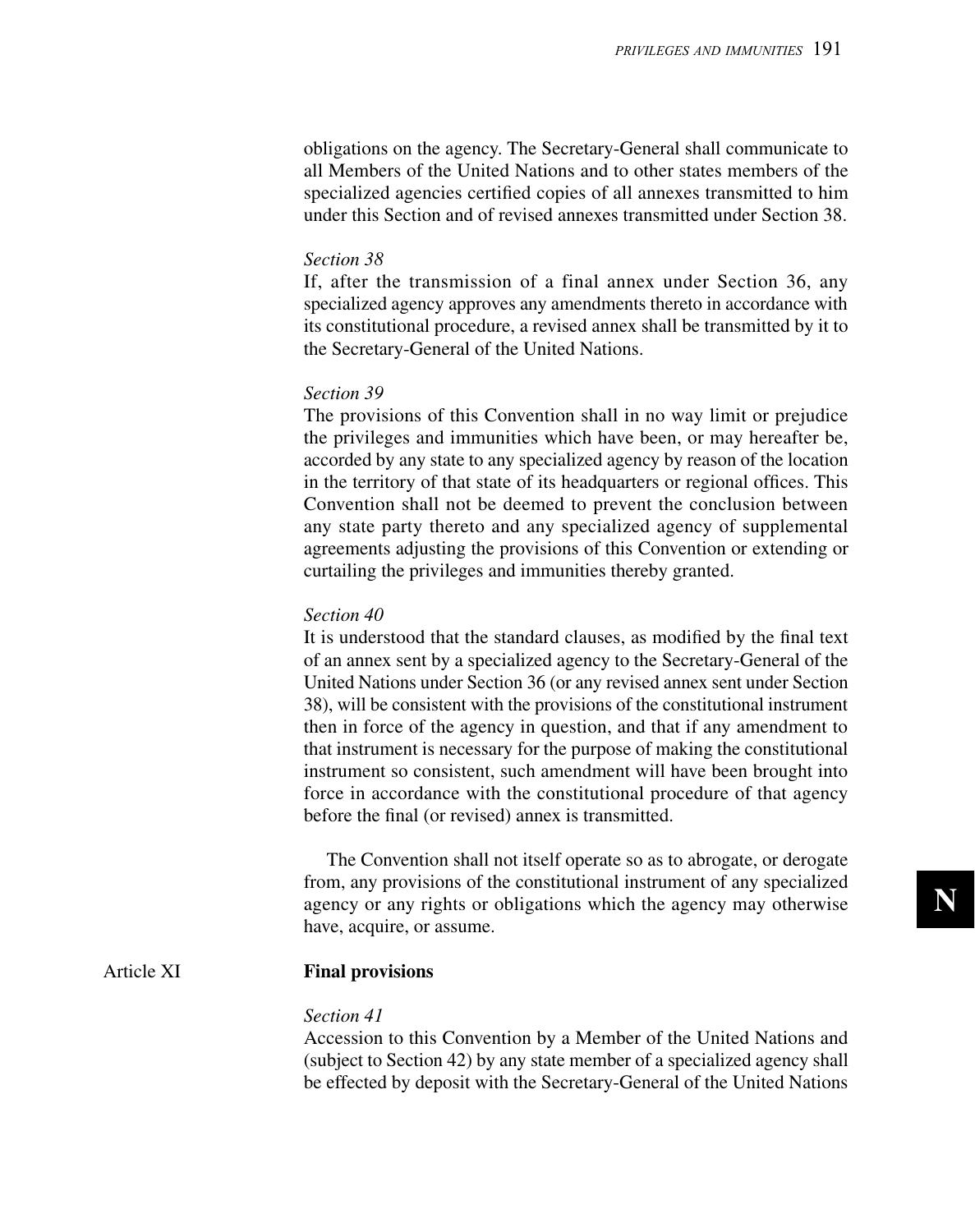of an instrument of accession which shall take effect on the date of its deposit.

#### *Section 42*

Each specialized agency concerned shall communicate the text of this Convention together with the relevant annexes to those of its members which are not Members of the United Nations and shall invite them to accede thereto in respect of that agency by depositing an instrument of accession to this Convention in respect thereof either with the Secretary-General of the United Nations or with the executive head of the specialized agency.

#### *Section 43*

Each state party to this Convention shall indicate in its instrument of accession the specialized agency or agencies in respect of which it undertakes to apply the provisions of this Convention. Each state party to this Convention may by a subsequent written notification to the Secretary-General of the United Nations undertake to apply the provisions of this Convention to one or more further specialized agencies. This notification shall take effect on the date of its receipt by the Secretary-General.

#### *Section 44*

This Convention shall enter into force for each state party to this Convention in respect of a specialized agency when it has become applicable to that agency in accordance with Section 37 and the state party has undertaken to apply the provisions of the Convention to that agency in accordance with Section 43.

#### *Section 45*

The Secretary-General of the United Nations shall inform all Members of the United Nations, as well as all members of the specialized agencies, and executive heads of the specialized agencies, of the deposit of each instrument of accession received under Section 41 and of subsequent notifications received under Section 43. The executive head of a specialized agency shall inform the Secretary-General of the United Nations and the members of the agency concerned of the deposit of any instrument of accession deposited with him under Section 42.

#### *Section 46*

It is understood that, when an instrument of accession or a subsequent notification is deposited on behalf of any state, this state will be in a position under its own law to give effect to the terms of this Convention, as modified by the final texts of any annexes relating to the agencies covered by such accessions or notifications.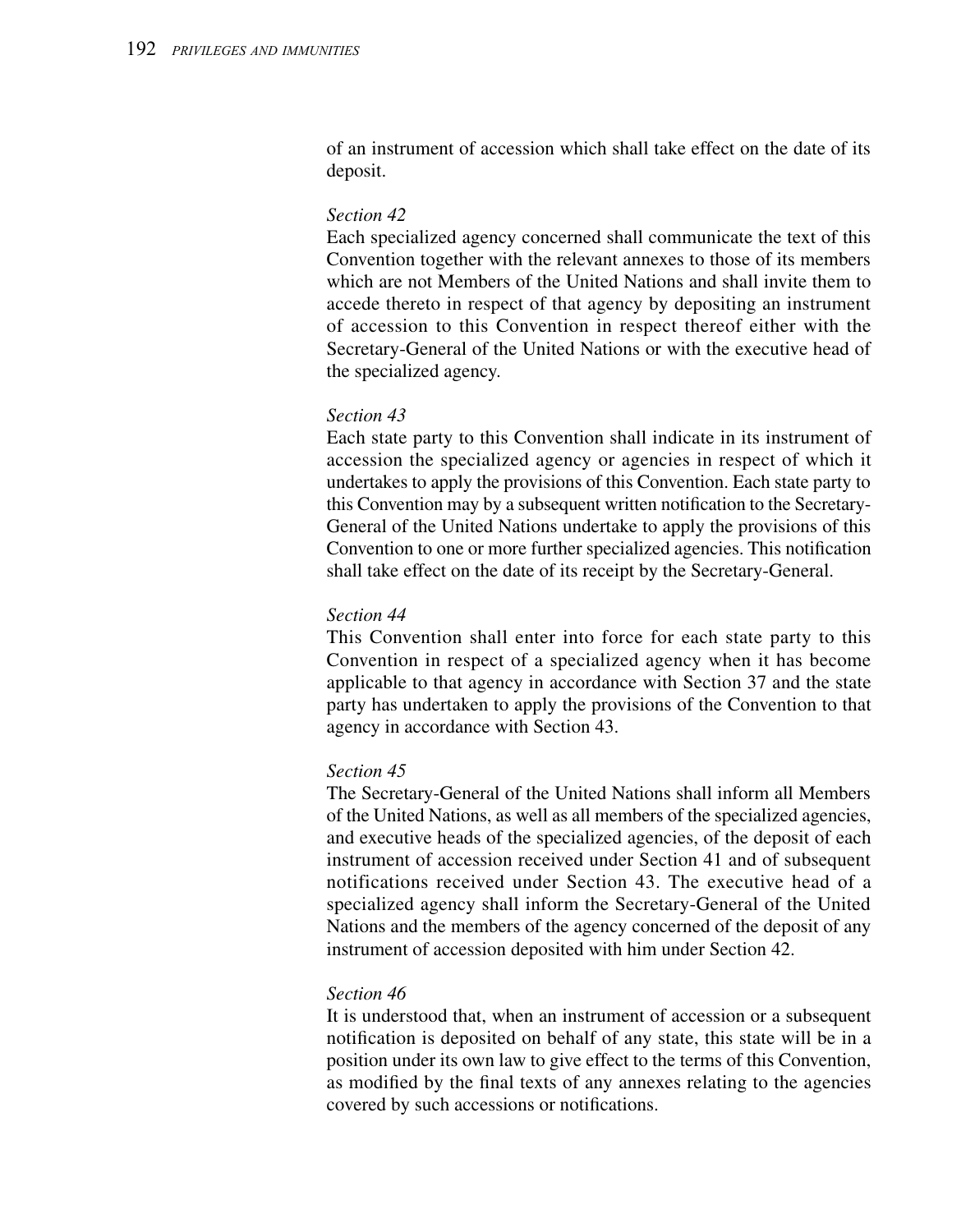#### *Section 47*

- 1. Subject to the provisions of paragraphs 2 and 3 of this Section, each state party to this Convention undertakes to apply this Convention in respect of each specialized agency covered by its accession or subsequent notification, until such time as a revised convention or annex shall have become applicable to that agency and the said state shall have accepted the revised convention or annex. In the case of a revised annex, the acceptance of states shall be by a notification addressed to the Secretary-General of the United Nations, which shall take effect on the date of its receipt by the Secretary-General.
- 2. Each state party to this Convention, however, which is not, or has ceased to be, a member of a specialized agency, may address a written notification to the Secretary-General of the United Nations and the executive head of the agency concerned to the effect that it intends to withhold from that agency the benefits of this Convention as from a specified date, which shall not be earlier than three months from the date of receipt of the notification.
- 3. Each state party to this Convention may withhold the benefit of this Convention from any specialized agency which ceases to be in relationship with the United Nations.
- 4. The Secretary-General of the United Nations shall inform all Member states parties to this Convention of any notification transmitted to him under the provisions of this section.

#### *Section 48*

At the request of one third of the states parties to this Convention, the Secretary-General of the United Nations will convene a conference with a view to its revision.

#### *Section 49*

The Secretary-General of the United Nations shall transmit copies of this Convention to each specialized agency and to the government of each Member of the United Nations.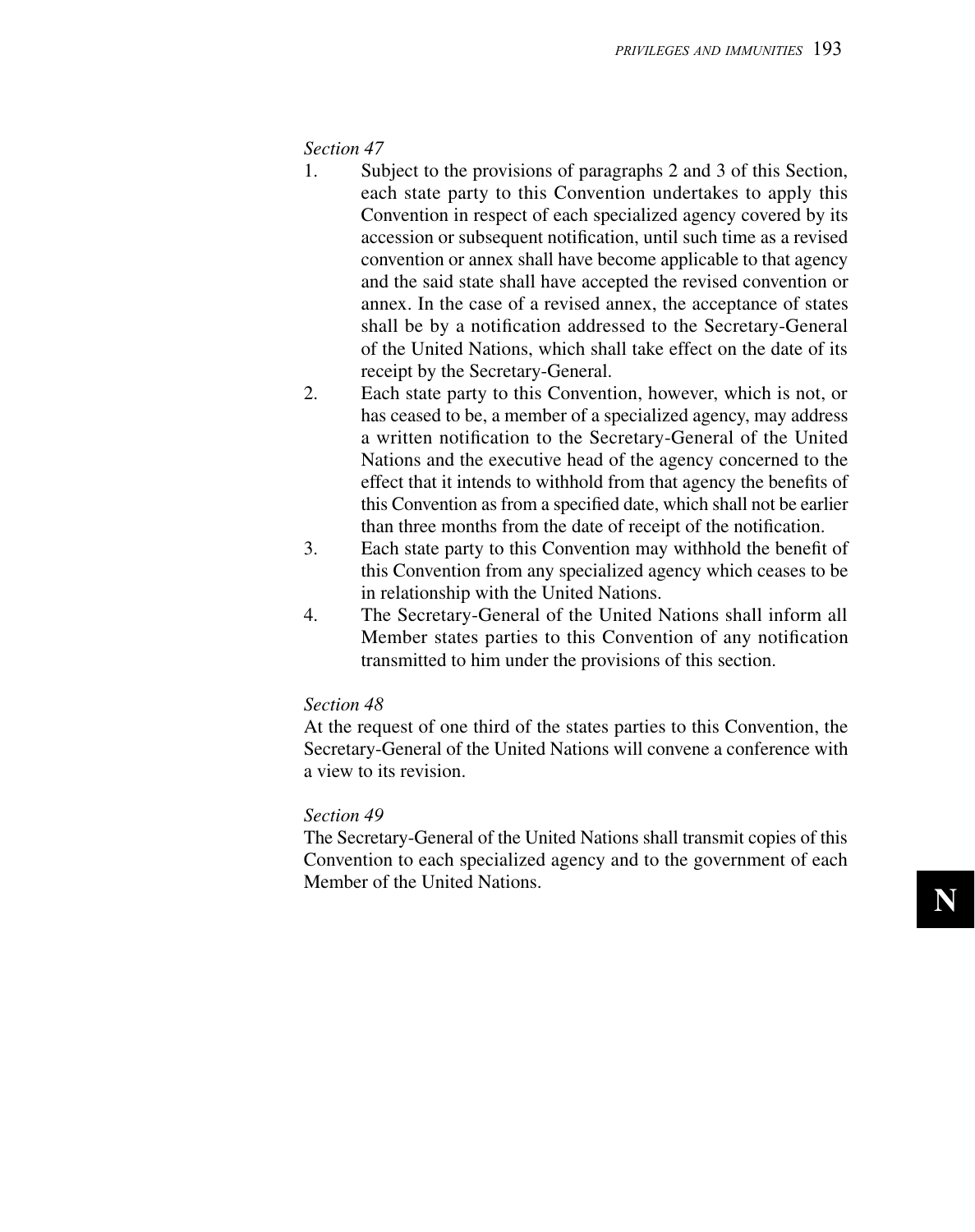#### ANNEX IV

United Nations Educational, Scientific and Cultural Organization

The standard clauses shall operate in respect to the United Nations Educational, Scientific and Cultural Organization (hereinafter called "the Organization") subject to the following provisions:

- 1. Article V and Section 25, paragraphs 1 and 2(i) of Article VII, shall extend to the President of the Conference and Members of the Executive Board of the Organization, their substitutes and advisers, except that any waiver of the immunity of any such person of the Executive Board under Section 16 shall be by the Executive Board.
- 2. The Deputy Director-General of the Organization, his spouse and minor children shall also enjoy the privileges and immunities, exemptions and facilities accorded to diplomatic envoys in accordance with international law, which Article VI, Section 21, of the Convention ensures to the executive head of each specialized agency.
- 3. (i) Experts (other than officials coming within the scope of Article VI) serving on committees of, or performing missions for, the Organization shall be accorded the following privileges and immunities so far as is necessary for the effective exercise of their functions, including the time spent on journeys in connection with service on such committees or missions:
	- (a) Immunity from personal arrest or seizure of their personal baggage;
	- (b) In respect of words spoken or written or acts done by them in the performance of their official functions, immunity from legal process of every kind, such immunity to continue notwithstanding that the persons concerned are no longer serving on committees of, or employed on missions for, the Organization;
	- (c) The same facilities in respect of currency and exchange restrictions and in respect of their personal baggage as are accorded to officials of foreign governments on temporary official missions.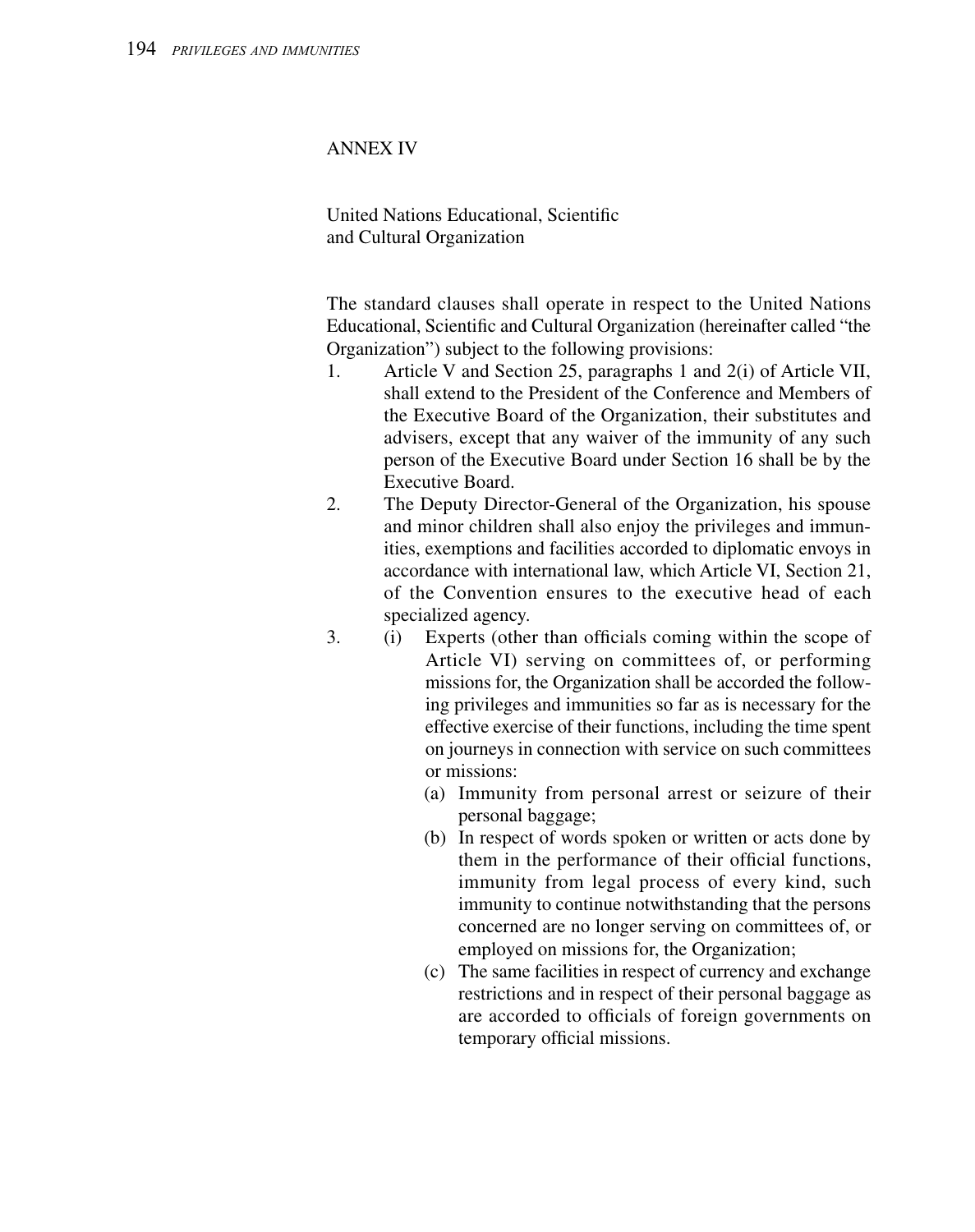(ii) Privileges and immunities are granted to the experts of the Organization in the interests of the Organization and not for the personal benefit of the individuals themselves. The Organization shall have the right and the duty to waive the immunity of any expert in any case where in its opinion the immunity would impede the course of justice, and it can be waived without prejudice to the interests of the Organization.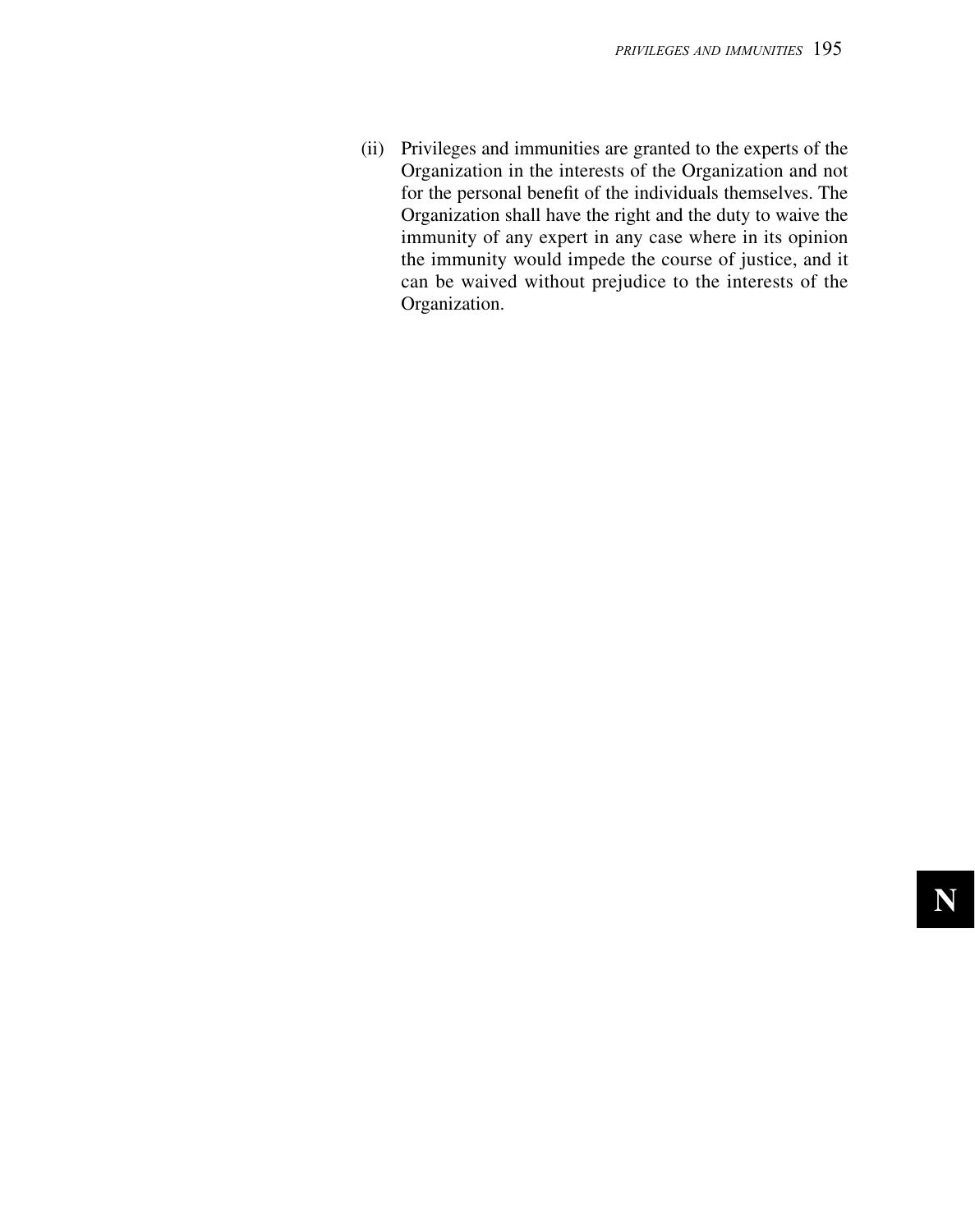have undertaken to apply the provisions of the Convention on the Privileges and Immunities of the Specialized Agencies in respect of UNESCO

> *Date of coming into effect*

Algeria 25 March 1964 Angola 9 May 2012 Antigua and Barbuda 14 December 1988 Argentina 10 October 1963 Australia 9 May 1986 Austria 21 July 1950 Bahamas 17 March 1977 Bahrain 17 September 1992 Barbados 19 November 1971 Belarus 18 March 1966 Belgium 14 March 1962 Bosnia and Herzegovina 1 September 1993 Botswana 5 April 1983 Brazil 22 March 1963 Brunei Darussalam 1 February 2017 Bulgaria 13 June 1968 Burkina Faso 6 April 1962 Cambodia 26 September 1955 Cameroon 30 April 1992 Central African Republic 15 October 1962 Chile 7 June 1961 China 11 September 1979 Côte d'Ivoire 28 December 1961 Croatia 12 October 1992 Cuba 13 September 1972 Cyprus 6 May 1964 Czechia 22 February 1993 Democratic Republic of the Congo 8 December 1964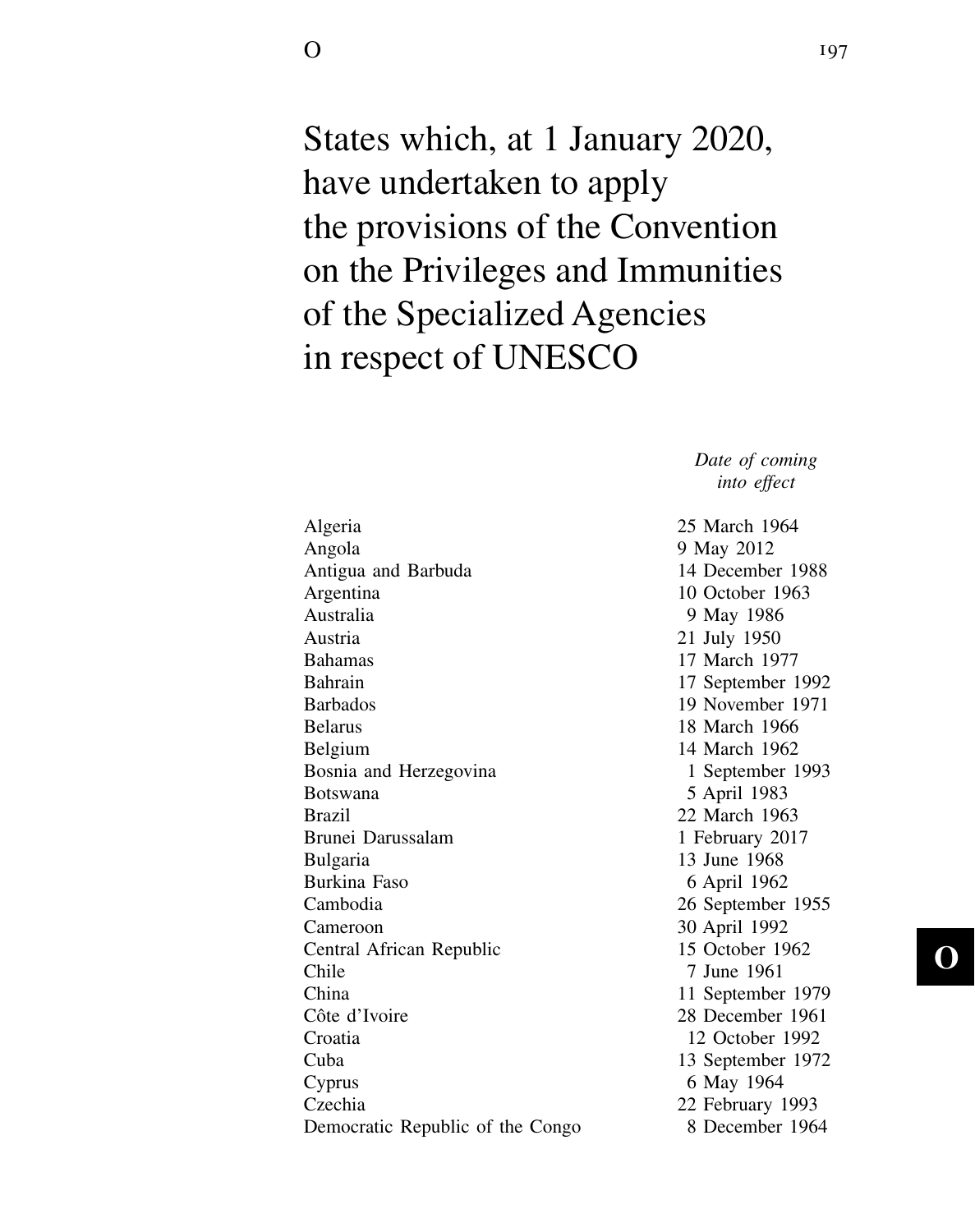Denmark 25 January 1950 Dominica 24 June 1988 Ecuador 7 July 1953 Egypt 28 September 1954 El Salvador 24 September 2012 Estonia 8 October 1997 Fiii 21 June 1971 Finland 31 July 1958 France 2 August 2000 Gabon 30 November 1982 Gambia 1 August 1966 Georgia 13 July 2007 Germany 10 October 1957 Ghana 9 September 1958 Greece 21 June 1977 Guatemala 30 June 1951 Guinea 29 March 1968 Guyana 13 September 1973 Haiti 16 April 1952 Honduras 16 August 2012 Hungary 2 August 1967 Iceland 17 January 2006 India 10 February 1949 Indonesia 8 March 1972 Iran (Islamic Republic of) 16 May 1974 Iraq 9 July 1954 Ireland 10 May 1967 Italy 30 August 1985 Jamaica 4 November 1963 Japan 18 April 1963 Jordan 12 December 1950 Kenya 1 July 1965 Kuwait 7 February 1963 Lao People's Democratic Republic 9 August 1960 Latvia 19 December 2005 Lesotho 26 November 1969 Libya 30 April 1958 Lithuania 10 February 1997 Luxembourg 20 September 1950 Madagascar 3 January 1966 Malawi 2 August 1965 Malaysia 29 March 1962

*into effect* 

*Date of coming*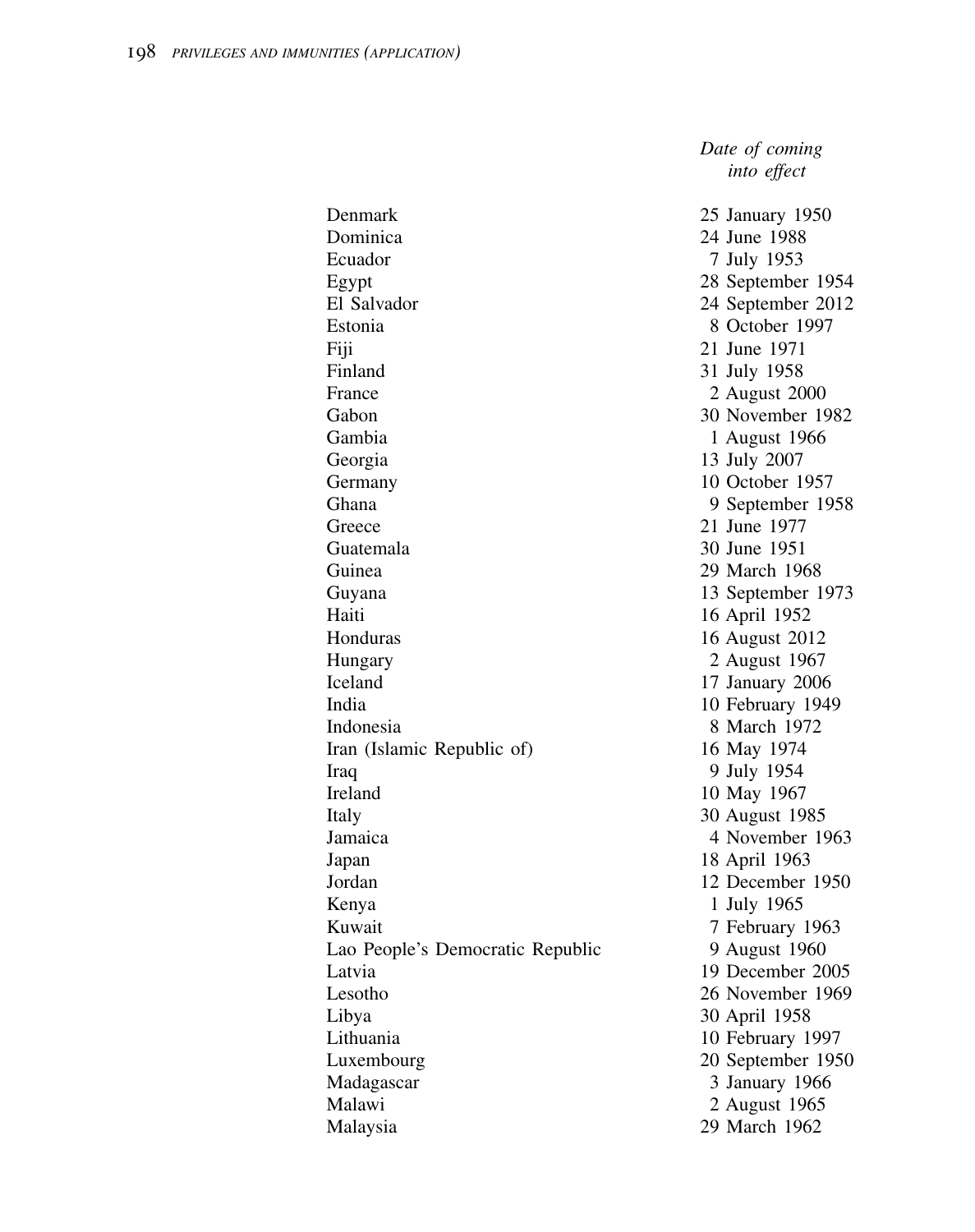*Date of coming into effect* 

Mali 24 June 1968 Malta 27 June 1968 Mauritius 18 July 1969 Mongolia 3 March 1970 Montenegro 23 October 2006 Morocco 10 June 1958 Mozambique 6 October 2011 Nepal 28 September 1965 Netherlands 21 July 1949 New Zealand 25 November 1960 Nicaragua 6 April 1959 Niger 15 May 1968 Nigeria 26 June 1961 North Macedonia 11 March 1996 Norway 25 January 1950 Pakistan 15 September 1961 Palestine 29 March 2018 Paraguay 13 January 2006 Philippines 20 March 1950 Poland 19 June 1969 Portugal 8 November 2012 Qatar 10 January 2014 Republic of Korea 13 May 1977 Republic of Moldova 2 September 2011 Romania 15 September 1970 Russian Federation 10 January 1966 Rwanda 15 April 1964 Saint Lucia 2 September 1986 San Marino 21 February 2013 Senegal 2 March 1966 Serbia 12 March 2001 Seychelles 24 July 1985 Sierra Leone 13 March 1962 Singapore 18 March 1966 Slovakia 28 May 1993 Slovenia 6 July 1992 South Africa 30 August 2002 Spain 26 September 1974 Sweden 12 September 1951 Switzerland 25 September 2012 Thailand 19 June 1961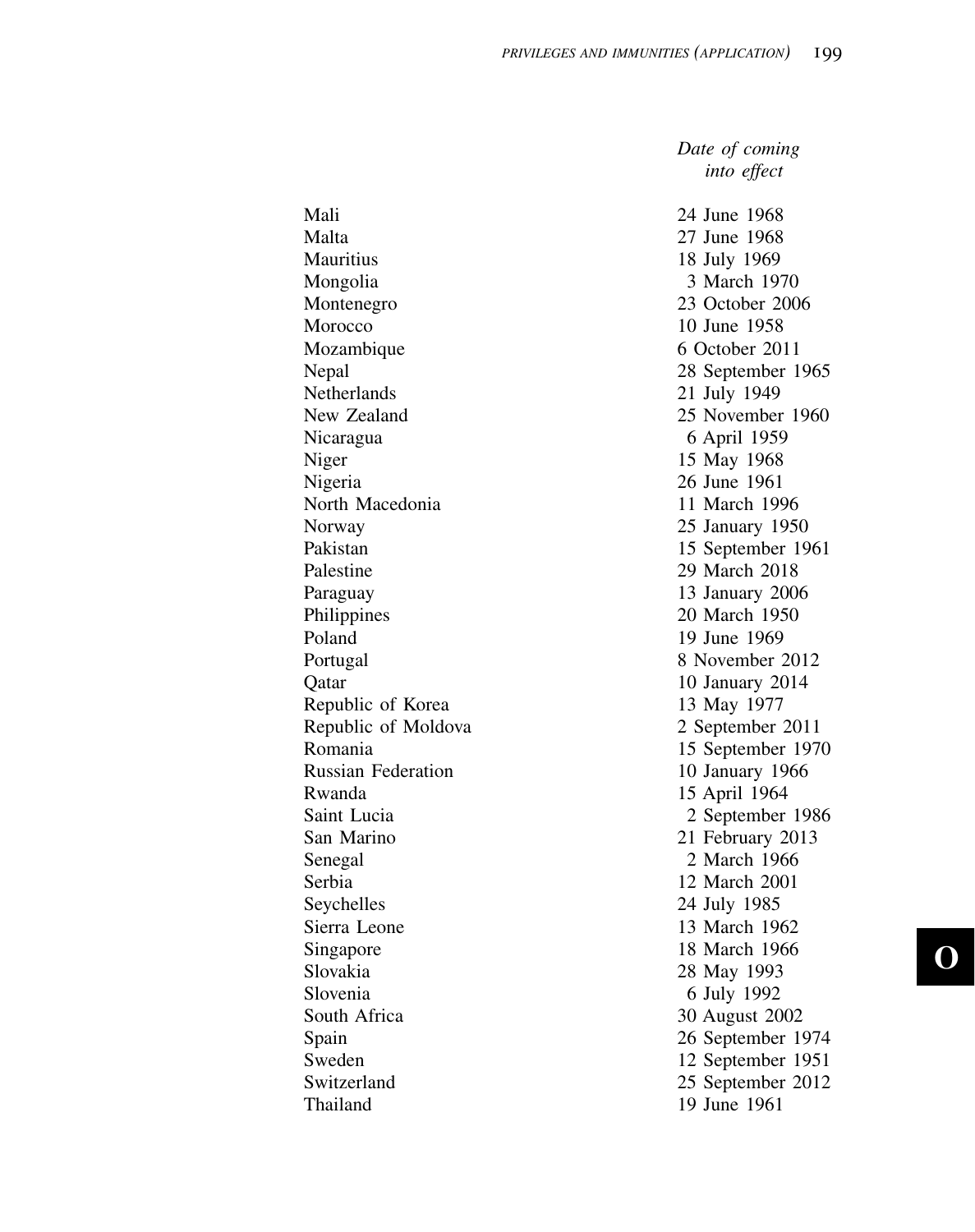Trinidad and Tobago 19 October 1965 Tunisia 3 December 1957 Uganda 11 August 1983<br>Ukraine 13 April 1966 United Arab Emirates United Kingdom of Great Britain and Northern Ireland 17 January 2002 United Republic of Tanzania 29 October 1962 Uruguay 29 December 1977<br>Uzbekistan 18 February 1997 Vanuatu 2 January 2008<br>
2 January 2008<br>
2 January 2008<br>
2 January 2008 Zambia 16 June 1975<br>
Zimbabwe 5 March 199

Tonga 17 March 1976 *Date of coming into effect*  13 April 1966<br>11 December 2003

18 February 1997 5 March 1991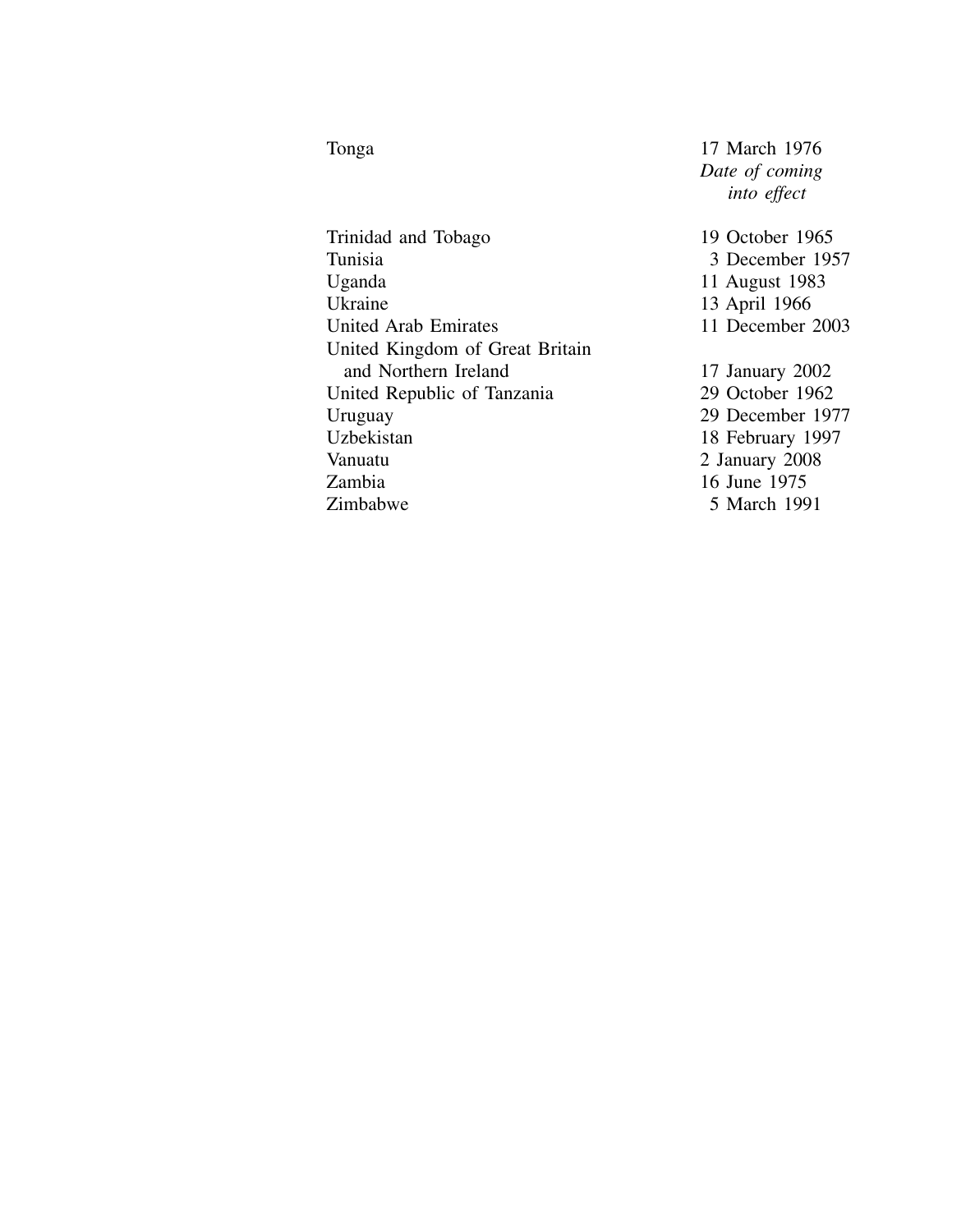Agreement between the Government of the French Republic and the United Nations Educational, Scientific and Cultural Organization regarding the Headquarters of UNESCO and the Privileges and Immunities of the Organization on French Territory

Signed in Paris on 2 July 1954.<sup>1</sup>

The Government of the French Republic and the United Nations Educational, Scientific and Cultural Organization,

- *Considering* that by resolution 28 adopted at its 6th session, the General Conference of the United Nations Educational, Scientific and Cultural Organization decided to build the permanent headquarters of the Organization at Paris,
- *Considering* further that the Government of the French Republic has for this purpose by contract dated 25 June 1954 granted to the United Nations Educational, Scientific and Cultural Organization the use of such land as is necessary for the establishment of its permanent headquarters and the construction of its buildings, and
- *Desiring* to regulate, by this Agreement, all questions relating to the establishment of the permanent headquarters of the United Nations Educational, Scientific and Cultural Organization in Paris and consequently to define its privileges and immunities in France,
- *Have appointed* as their representatives for this purpose the following, that is to say:

For the United Nations Educational, Scientific and Cultural Organization (hereinafter called "the Organization"), Mr Luther H. Evans, Director-General;

For the Government of the French Republic, Monsieur Guérin

<sup>1.</sup> Came into force on 23 November 1955 in accordance with Article 32 thereof.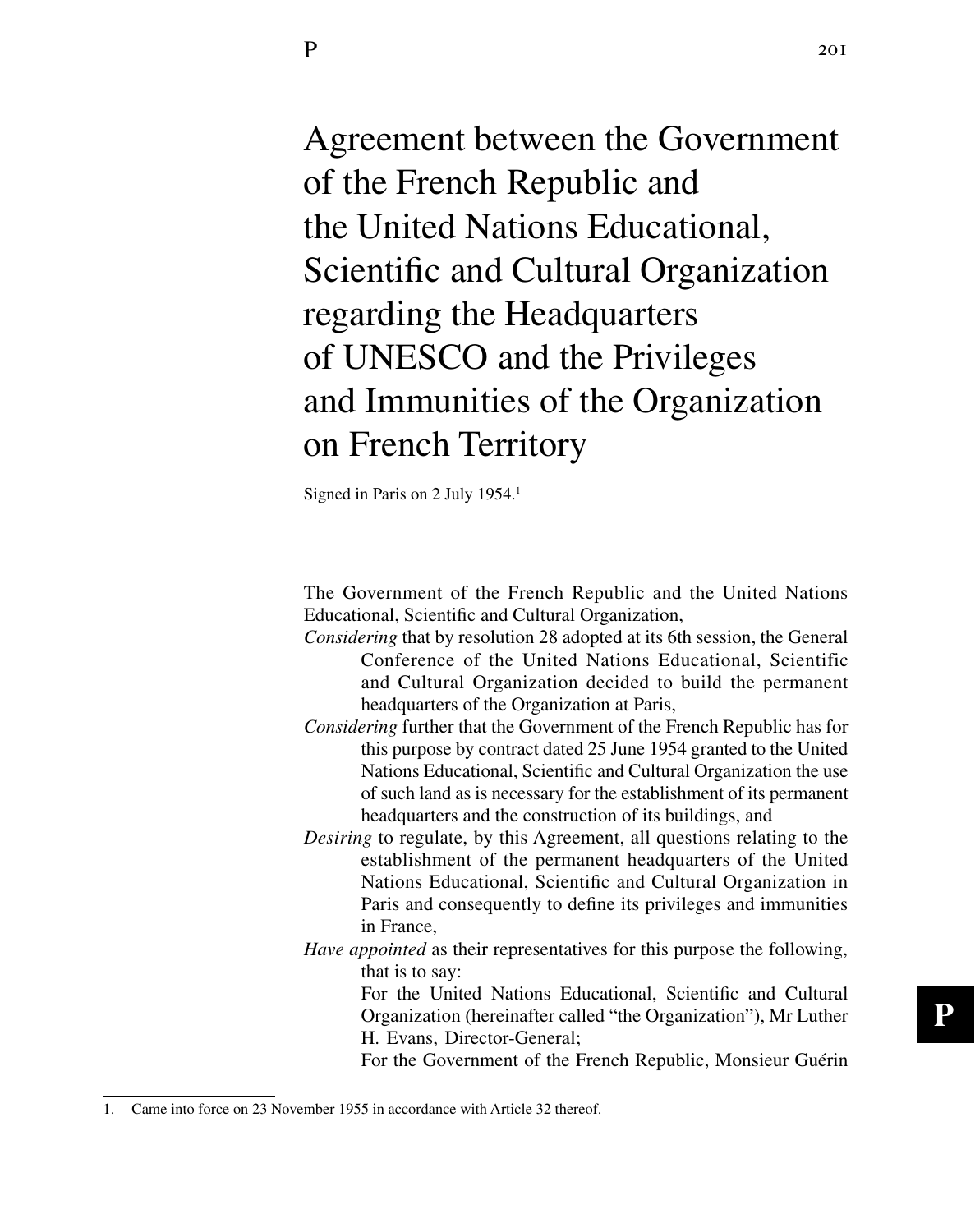de Beaumont, State Secretary for Foreign Affairs, who have agreed as follows:

# Legal personality of the Organization

| Article 1 | The Government of the French Republic recognizes the legal personality<br>of the Organization and its capacity:<br>(a)<br>To contract;<br>(b)<br>To acquire and dispose of movable and immovable property;<br>(c)<br>To be party to judicial proceedings.                                                                                                                                                                                                                                                                                                                                                                                  |  |
|-----------|--------------------------------------------------------------------------------------------------------------------------------------------------------------------------------------------------------------------------------------------------------------------------------------------------------------------------------------------------------------------------------------------------------------------------------------------------------------------------------------------------------------------------------------------------------------------------------------------------------------------------------------------|--|
|           | The permanent Headquarters<br>of the Organization                                                                                                                                                                                                                                                                                                                                                                                                                                                                                                                                                                                          |  |
| Article 2 | The permanent Headquarters of the Organization (hereinafter called<br>"Headquarters") shall comprise the land described and defined in Annex<br>A of this Agreement, and all the buildings that are or may be in future<br>built thereon.                                                                                                                                                                                                                                                                                                                                                                                                  |  |
| Article 3 | The Government of the French Republic agrees to take all necessary<br>measures to ensure that the Organization shall have full and uninterrupted<br>use of the land and buildings which constitute its Headquarters.                                                                                                                                                                                                                                                                                                                                                                                                                       |  |
| Article 4 | 1.<br>The Government of the French Republic grants to the<br>Organization the right of free radio communication on French<br>territory in the manner defined in Annex III of the International<br>Telecommunication Convention made at Buenos Aires in 1952,<br>for broadcasting its programmes and for participation in the radio<br>network to be established between the United Nations and its<br>specialized agencies.<br>2.<br>Special agreements to be negotiated between the Organization<br>and the appropriate French authorities, and, if necessary, between<br>the Organization and international institutions concerned, will |  |
|           | set out the terms upon which the aforesaid broadcasts and radio<br>communications are to be made.                                                                                                                                                                                                                                                                                                                                                                                                                                                                                                                                          |  |
| Article 5 | 1.<br>The Headquarters shall be under the control and authority of the<br>Organization.<br>2.<br>The Organization shall have the right to make internal regulations<br>applicable throughout Headquarters in order to enable it to carry<br>out its work.                                                                                                                                                                                                                                                                                                                                                                                  |  |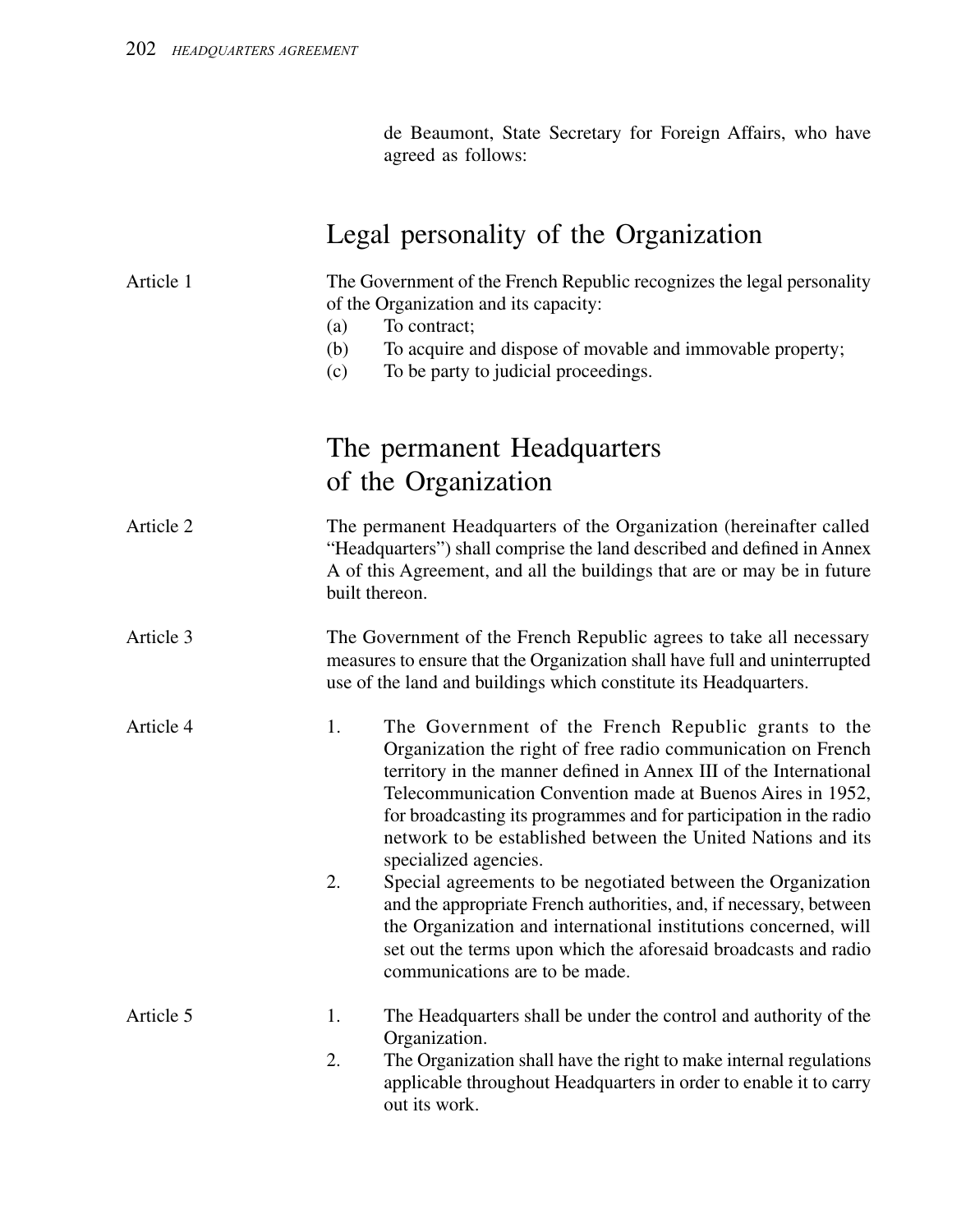|           | 3.       | Subject to the provisions of the preceding paragraph, the laws and<br>regulations of the French Republic shall apply at Headquarters.                                                                                                                                                                                                                                                                            |
|-----------|----------|------------------------------------------------------------------------------------------------------------------------------------------------------------------------------------------------------------------------------------------------------------------------------------------------------------------------------------------------------------------------------------------------------------------|
| Article 6 | 1.       | Headquarters shall be inviolable. Agents and officials of the French<br>Republic shall not enter Headquarters to discharge any official duty<br>save with the consent or at the request of the Director-General and<br>in accordance with conditions approved by him or her.                                                                                                                                     |
|           | 2.       | The execution of legal process, including the seizure of private<br>property may take place in Headquarters only with the consent<br>of and under conditions approved by the Director-General.                                                                                                                                                                                                                   |
|           | 3.       | Without prejudice to the terms of this Agreement, the Organi-<br>zation shall not permit its Headquarters to become a refuge from<br>justice for persons against whom a penal judgement has been<br>made or who are pursued <i>flagrante delicto</i> , or against whom a<br>warrant of arrest or a deportation order has been issued by the<br>competent French authorities.                                     |
| Article 7 | 1.<br>2. | The Government of the French Republic undertakes to protect<br>Headquarters and to maintain order in its immediate vicinity.<br>At the request of the Director-General and in accordance with his<br>or her instructions, the French authorities shall make available<br>whatever police force may be necessary to maintain order within<br>Headquarters.                                                        |
| Article 8 | 1.       | The appropriate French authorities shall endeavour, within the<br>limits of their powers, on equitable terms, and in accordance with<br>requests made by the Director-General of the Organization, to<br>provide public services such as postal, telephone and telegraph<br>service, electricity, water and gas supplies, public transport,<br>drainage, collection of refuse, fire protection and snow removal. |
|           | 2.       | Subject to the provisions of Article 10, the Organization shall be<br>granted, in respect of tariffs charged for public services supplied<br>by the French Government or public bodies under its control, such<br>reductions as are granted to French administrative services.                                                                                                                                   |
|           | 3.       | In case of <i>force majeure</i> involving a partial or total suspension<br>of public services, the Organization shall receive, for its<br>requirements, priority equal to that received by the French<br>administrative services.                                                                                                                                                                                |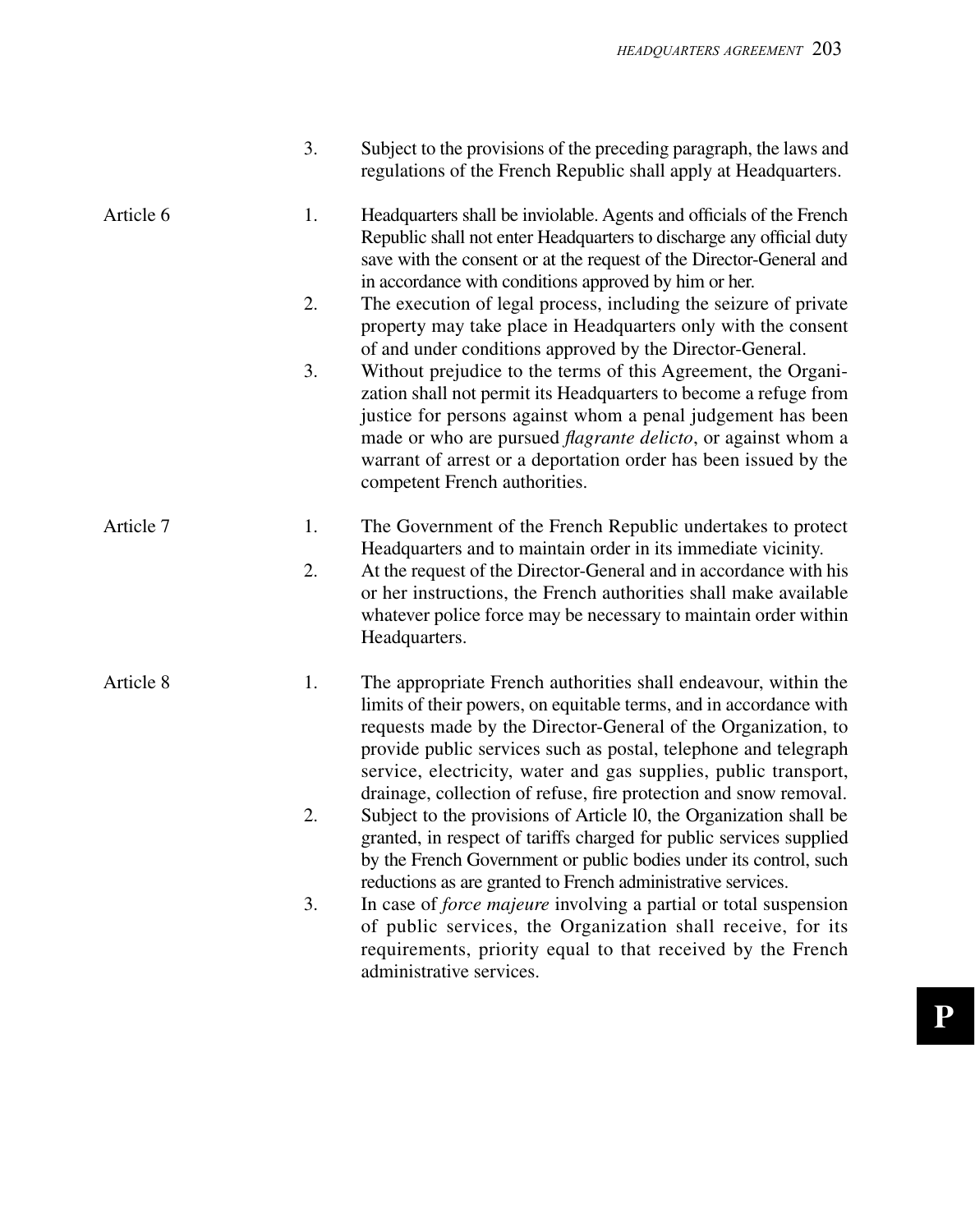## Access to Headquarters

- Article 9 1. The competent French authorities shall not impede the transit to or from Headquarters of any persons having official duty at Headquarters or invited there by the Organization.
	- 2. For this purpose the French Government undertakes to authorize the entry into France without delay and without charge for visas, of the following persons for the term of their duty or mission with the Organization:
		- (a) Representatives of Member States, including alternates, advisers, experts and secretaries at sessions of the various organs of the Organization or at conferences and meetings called by it;
		- (b) Members of the Executive Board of the Organization, alternates, advisers and experts;
		- (c) Permanent delegates of Member States accredited to the Organization, deputies, advisers and experts;
		- (d) Officials and experts of the Organization and of the United Nations and the specialized agencies;
		- (e) Members of the governing bodies and officials of nongovernmental organizations having consultative status, the offices of which are at Headquarters;
		- (f) The families spouses and dependent children of the above-mentioned persons;
		- (g) All those invited on official business by the General Conference, the Executive Board or the Director-General of the Organization;
		- (h) Representatives of non-governmental organizations having consultative status, representatives of the press, radio, cinema and of other information agencies who are accredited to the Organization, after consultation with the French Government and provided that the persons concerned have not been previously prohibited from entering French territory.
	- 3. Without prejudice to any special immunities which they may enjoy, the persons mentioned in paragraph 2 may not, during the whole period in which they are performing their duties or missions, be compelled by the French authorities to leave French territory, save where they have abused the privileges accorded to them in respect of their visits by carrying out activities unconnected with their duties or missions with the Organization and subject to the following provisions.
	- 4. No measures for the expulsion from French territory of the persons mentioned in paragraph 2 may be taken without the approval of the Minister for Foreign Affairs of the Government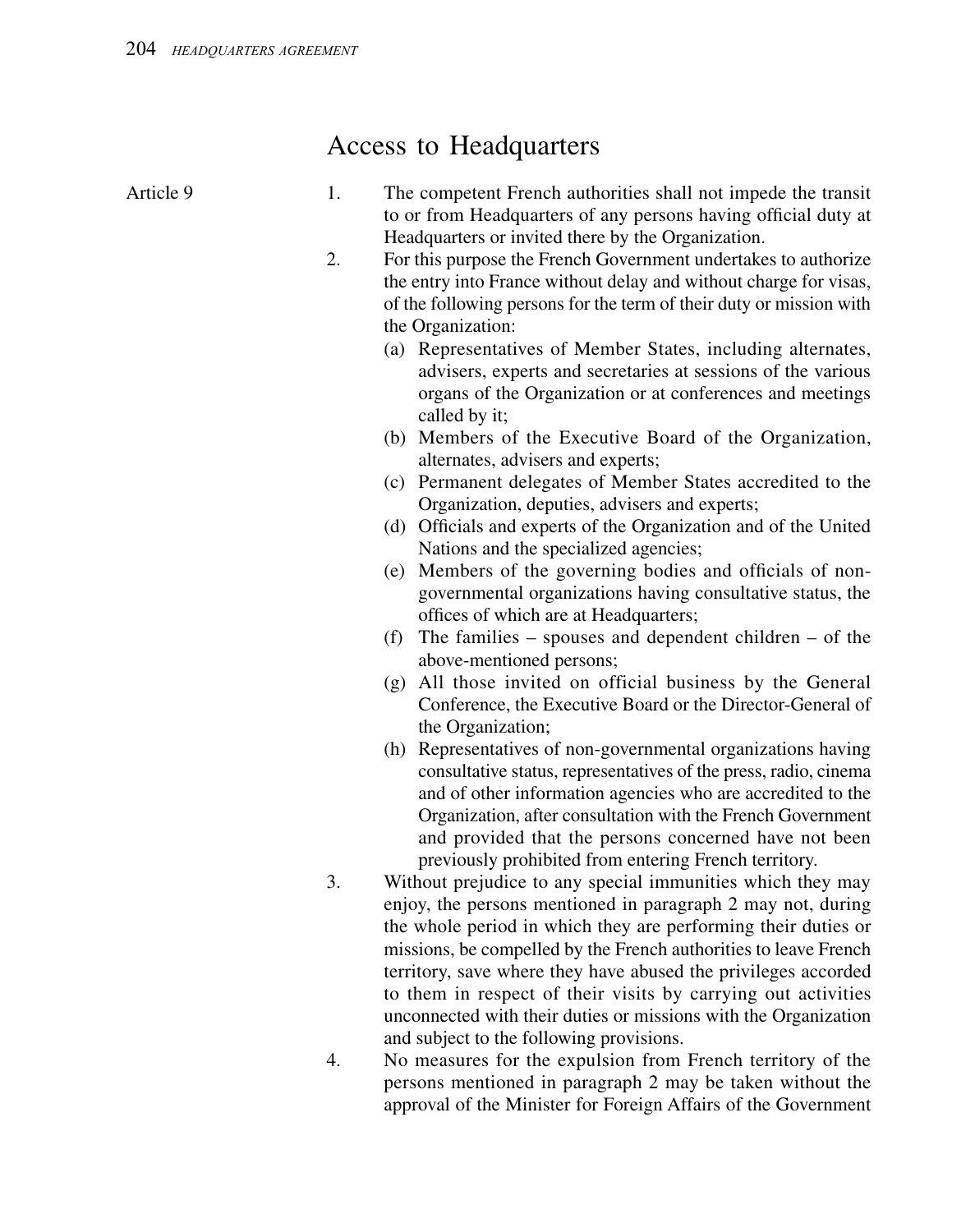of the French Republic. Before giving his or her approval, the Minister for Foreign Affairs shall consult the authorities mentioned hereafter.

- 5. The authorities mentioned in the preceding paragraph are:
	- (a) In any case concerning the representative of a Member State or his or her family – the Government of the Member State concerned;
	- (b) In any case concerning a member of the Executive Board or his or her family – the Chairperson of the Executive Board;
	- (c) In the case of any other persons the Director-General of the Organization.
- 6. Persons who enjoy diplomatic privileges and immunities by virtue of this Agreement may not be required to leave French territory save in accordance with the procedure customarily applicable to diplomats accredited to the Government of the French Republic.
- 7. It is understood that the persons referred to in paragraph 2 are not exempt from any reasonable application of the rules governing quarantine and public health.

### Arrangements for communication

| Article 10 | 1. | Without prejudice to the provisions of Article 4 and in so far as<br>is compatible with any international conventions, regulations and<br>arrangements to which it is party, the Government of the French<br>Republic shall grant to the Organization for communication<br>by post, telephone, telegraph, radio-telephone, radio-telegraph<br>and radio-photo-telegraph, terms at least as favourable as those<br>granted by it to other governments, including diplomatic missions,<br>as regards priorities, tariffs and taxes on mail, cablegrams,<br>telegrams, radio-telegrams, photo-telegrams, telephone calls and<br>other communications and also as regards charges payable for<br>press and radio communications. |
|------------|----|------------------------------------------------------------------------------------------------------------------------------------------------------------------------------------------------------------------------------------------------------------------------------------------------------------------------------------------------------------------------------------------------------------------------------------------------------------------------------------------------------------------------------------------------------------------------------------------------------------------------------------------------------------------------------------------------------------------------------|
|            | 2. | The Government of the French Republic shall grant full facilities<br>to the Director-General of the Organization and his principal<br>officials for press or radio statements.                                                                                                                                                                                                                                                                                                                                                                                                                                                                                                                                               |
| Article 11 | 1. | The official correspondence of the Organization shall be<br>inviolable.                                                                                                                                                                                                                                                                                                                                                                                                                                                                                                                                                                                                                                                      |
|            | 2. | The official statements of the Organization shall not be subject<br>to censorship. This immunity extends to publications, films,<br>negatives, photographs, and visual and sound recordings                                                                                                                                                                                                                                                                                                                                                                                                                                                                                                                                  |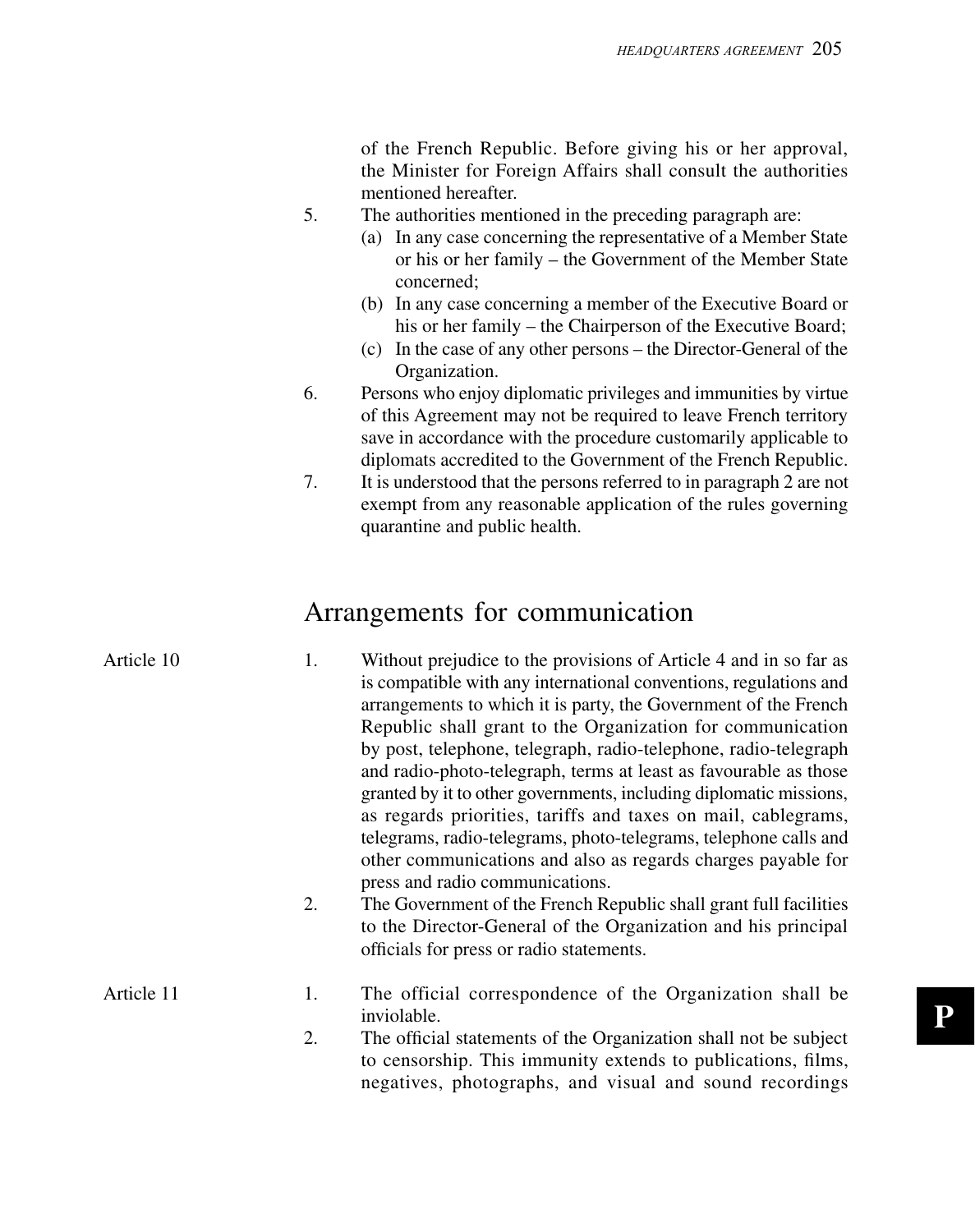addressed to or dispatched by the Organization, and also material displayed at exhibitions which it may organize.

3. The Organization may make use of codes and may dispatch and receive correspondence by courier or pouch. Courier and pouch services shall be accorded the same privileges and immunities as diplomatic couriers and pouches.

# Property, funds and assets

| Article 12 | The Organization, its property and assets wherever located and by<br>whomsoever held, shall enjoy immunity from every form of legal<br>process, except in so far as in any particular case the Organization has<br>expressly waived immunity or where a waiver is implied by contract. It<br>is, however, understood that no waiver shall extend to any measure of<br>execution.                                                                                                                                                                                                                                                                                                                                                  |  |
|------------|-----------------------------------------------------------------------------------------------------------------------------------------------------------------------------------------------------------------------------------------------------------------------------------------------------------------------------------------------------------------------------------------------------------------------------------------------------------------------------------------------------------------------------------------------------------------------------------------------------------------------------------------------------------------------------------------------------------------------------------|--|
| Article 13 | Should the Organization set up offices or occupy conference rooms<br>outside Headquarters but inside France, these premises shall be<br>inviolable, in accordance with the conditions of Article 6.                                                                                                                                                                                                                                                                                                                                                                                                                                                                                                                               |  |
| Article 14 | 1.<br>The property and assets of the Organization wherever located and<br>by whomsoever held shall be immune from search, confiscation,<br>requisition, expropriation or any other form of constraint, either<br>executive, administrative or legislative.                                                                                                                                                                                                                                                                                                                                                                                                                                                                        |  |
|            | 2.<br>The archives of the Organization and, in general, all documents<br>belonging to or held by it shall be inviolable wherever they are<br>located.                                                                                                                                                                                                                                                                                                                                                                                                                                                                                                                                                                             |  |
| Article 15 | 1.<br>The Organization, its assets, income and other property shall be<br>exempt from all direct taxation. The Organization shall, however,<br>pay taxes charged for services rendered.                                                                                                                                                                                                                                                                                                                                                                                                                                                                                                                                           |  |
|            | 2.<br>The Organization shall be exempt:<br>(a) From all duty and taxes, other than taxes for services<br>rendered, collected by the customs authorities, and from<br>all prohibitions and restrictions on imports and exports<br>in respect of articles imported by it for official use. It is<br>understood, however, that articles imported free of duty may<br>not be transferred to other parties on French territory, save on<br>conditions to be agreed upon between the Organization and<br>the competent French authorities;<br>(b) From all duty and taxes, except taxes payable for services<br>rendered, collected by the customs authorities, and from<br>all prohibitions and restrictions on imports and exports in |  |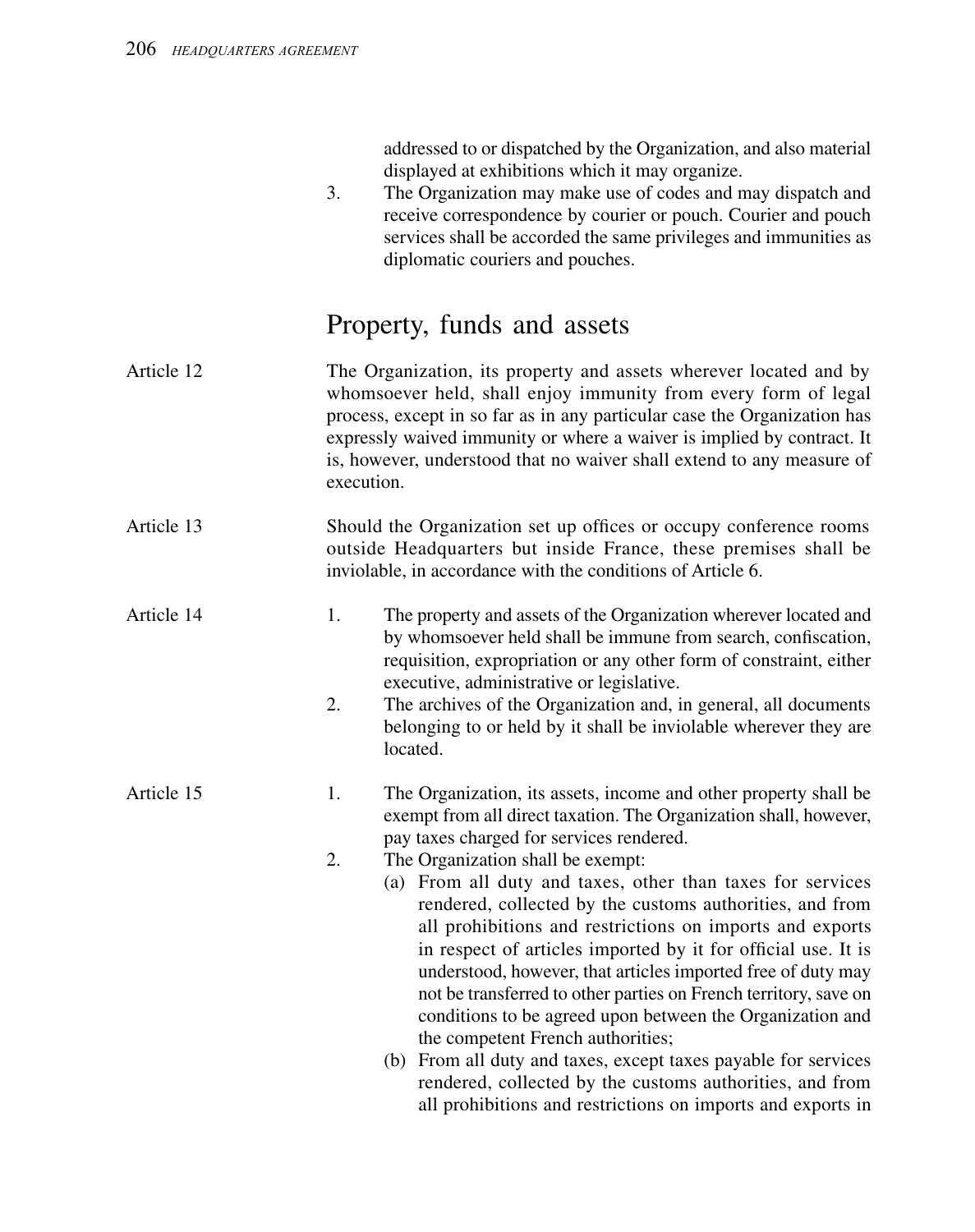|            | respect of publications, cinematograph films, photographic<br>slides and documents which the Organization may import or<br>publish in the course of its official activities.                                                                                                                                                                                                                                                                                                                                                                                                                                                                                                                                                                                                                                                                                                                                                                                                                        |  |
|------------|-----------------------------------------------------------------------------------------------------------------------------------------------------------------------------------------------------------------------------------------------------------------------------------------------------------------------------------------------------------------------------------------------------------------------------------------------------------------------------------------------------------------------------------------------------------------------------------------------------------------------------------------------------------------------------------------------------------------------------------------------------------------------------------------------------------------------------------------------------------------------------------------------------------------------------------------------------------------------------------------------------|--|
| Article 16 | The Organization shall pay, under general laws and regulations, all<br>indirect taxes which form part of the cost of goods sold and services<br>rendered. Nevertheless, any such taxes levied in respect of purchases<br>made or activities undertaken officially by the Organization may be<br>reimbursed by lump sums to be agreed between the Organization and<br>the French Republic.                                                                                                                                                                                                                                                                                                                                                                                                                                                                                                                                                                                                           |  |
| Article 17 | 1.<br>The Organization may, without being subject to any financial<br>control, regulations or moratoria:<br>(a) Receive and hold funds and foreign exchange of all kinds<br>and operate accounts in all currencies;<br>(b) Freely transfer its funds and foreign exchange within French<br>territory and from France to another country and vice versa.<br>2.<br>The competent French authorities shall grant all facilities and<br>assistance to the Organization with a view to obtaining the most<br>favourable conditions for all transfers and exchanges. Special<br>arrangements to be made between the French Government and<br>the Organization shall regulate, if necessary, the application of<br>this Article.<br>3.<br>In exercising its rights under this Article, the Organization shall<br>take account of all representations made by the Government of<br>the French Republic in so far as it considers that these can be<br>complied with without prejudice to its own interests. |  |
|            | Diplomatic privileges, immunities<br>and facilities                                                                                                                                                                                                                                                                                                                                                                                                                                                                                                                                                                                                                                                                                                                                                                                                                                                                                                                                                 |  |
| Article 18 | 1.<br>Representatives of Member States of the Organization at sessions<br>of the various organs of the Organization and at conferences and<br>meetings called by it; members of the Executive Board, alternates,<br>permanent delegates accredited to the Organization and their<br>deputies shall enjoy, during their stay in France on official duty,<br>such privileges, immunities and facilities as are accorded to<br>diplomats of equal rank belonging to foreign diplomatic missions<br>accredited to the Government of the French Republic.<br>2.<br>These privileges, immunities and facilities shall extend to the<br>spouses and children under 21 of the above-mentioned persons.                                                                                                                                                                                                                                                                                                      |  |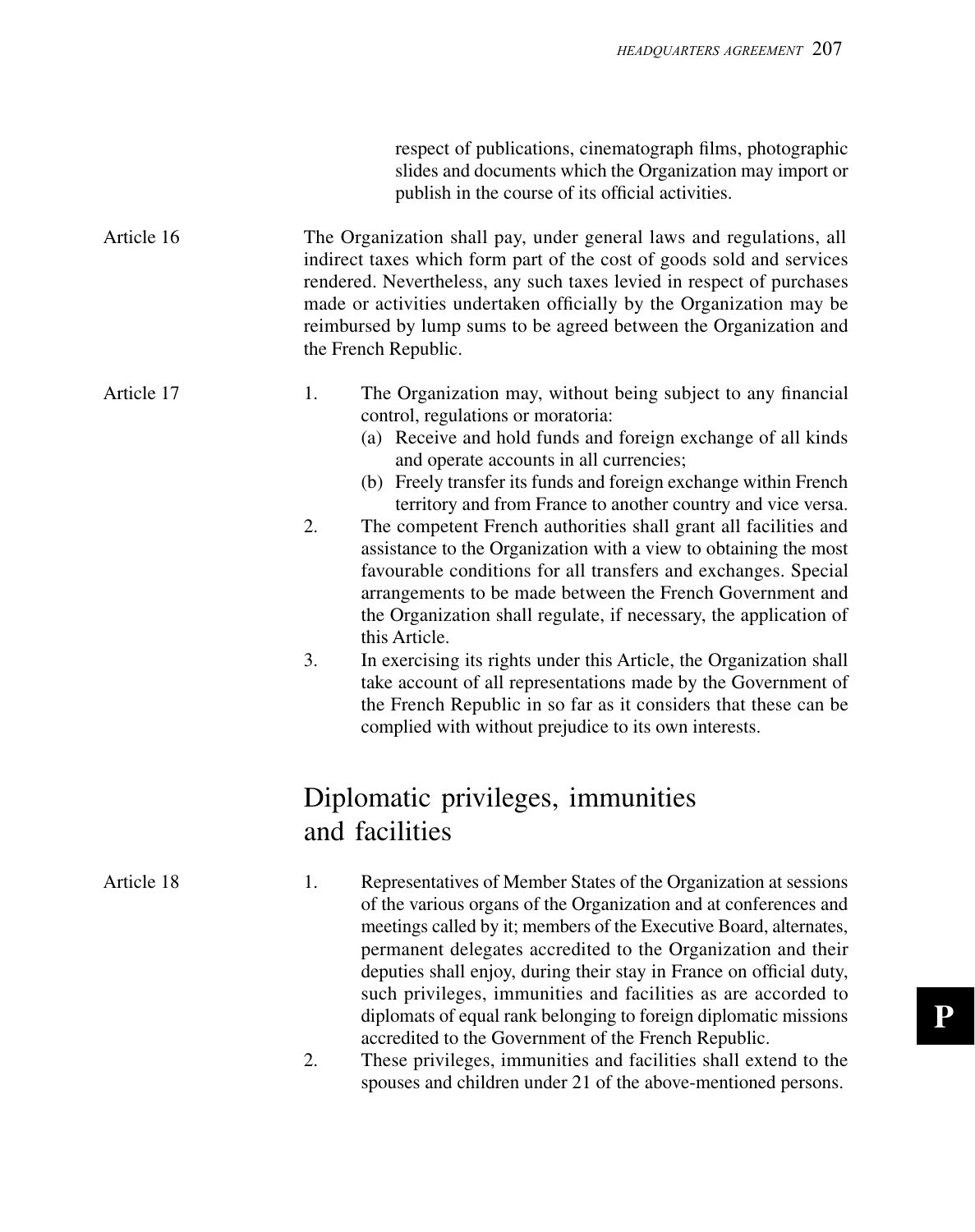| Article 19 | 1.<br>Without prejudice to the provisions of Articles 23 and 24, the<br>Director-General and the Deputy Director-General of the<br>Organization shall, during their residence in France have the<br>status accorded to the heads of foreign diplomatic missions<br>accredited to the Government of the French Republic.<br>2.<br>Without prejudice to Articles 22 and 24, the directors of<br>departments, the heads of services and bureaux and officials<br>defined in Annex B of this Agreement, and the spouses and<br>dependent children of the persons designated in paragraphs 1 and<br>2 of this Article shall be accorded during their residence in France<br>the privileges, immunities and facilities and other courtesies<br>accorded to members of foreign diplomatic missions in France.<br>3.<br>The persons mentioned in paragraphs 1 and 2 of this Article<br>may not, if they are of French nationality, claim immunity in<br>the French courts in respect of judicial proceedings concerning<br>matters extraneous to their official duties. |  |
|------------|-----------------------------------------------------------------------------------------------------------------------------------------------------------------------------------------------------------------------------------------------------------------------------------------------------------------------------------------------------------------------------------------------------------------------------------------------------------------------------------------------------------------------------------------------------------------------------------------------------------------------------------------------------------------------------------------------------------------------------------------------------------------------------------------------------------------------------------------------------------------------------------------------------------------------------------------------------------------------------------------------------------------------------------------------------------------|--|
| Article 20 | The Organization shall, in due course, communicate to the Government<br>of the French Republic the names of the persons mentioned in Articles 18<br>and 19.                                                                                                                                                                                                                                                                                                                                                                                                                                                                                                                                                                                                                                                                                                                                                                                                                                                                                                     |  |
| Article 21 | The immunities provided for in Articles 18 and 19 are accorded in<br>the interests of the Organization and not for the personal benefit of<br>the individuals themselves. Such immunities may be waived by the<br>Government of the state concerned in respect of its representatives and<br>their families; by the Executive Board in respect of its members and<br>their families and of the Director-General and his or her family; and by<br>the Director-General in respect of the other officials of the Organization<br>mentioned in Article 19, and their families.                                                                                                                                                                                                                                                                                                                                                                                                                                                                                     |  |
|            | Officials and experts                                                                                                                                                                                                                                                                                                                                                                                                                                                                                                                                                                                                                                                                                                                                                                                                                                                                                                                                                                                                                                           |  |

Article 22 Officials governed by the provisions of the Staff Regulations of the Organization: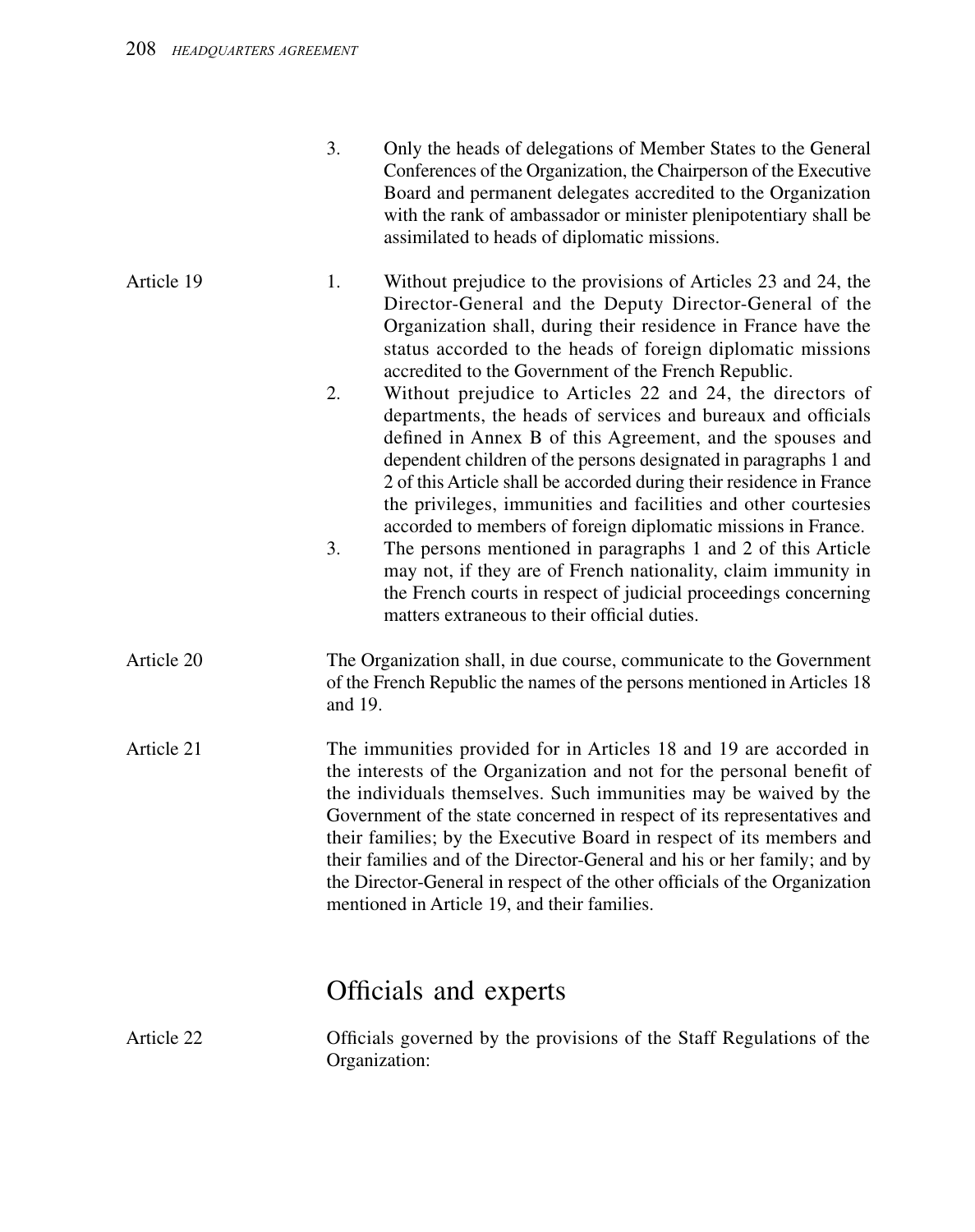| (a) | Shall be immune from legal process in respect of all activities |
|-----|-----------------------------------------------------------------|
|     | performed by them in their official capacity (including words)  |
|     | spoken or written);                                             |

- (b) Shall be exempt from all direct taxation on salaries and emoluments paid to them by the Organization;
- (c) Subject to the provisions of Article 23, shall be exempt from all military service and from all other compulsory service in France;
- (d) Shall, together with their spouses and the dependent members of their families, be exempt from immigration restrictions and registration provisions relating to foreigners;
- (e) Shall, with regard to foreign exchange, be granted the same facilities as are granted to members of diplomatic missions accredited to the Government of the French Republic;
- (f) Shall, together with their spouses and dependent members of their families, be accorded the same facilities for repatriation as are granted to members of diplomatic missions accredited to the Government of the French Republic in time of international crisis;
- (g) Shall, provided they formerly resided abroad, be granted the right to import free of duty their furniture and personal effects at the time of their installation in France;
- (h) May temporarily import motor cars free of duty, under customs certificates without deposits.
- Article 23 1. French officials of the Organization are not exempt from military service or any other obligatory service in France. Nevertheless, those whose names have, by reason of their duties, been placed upon a list compiled by the Director-General and approved by the French authorities, may, in case of mobilization, be assigned to special duties in accordance with French law.
	- 2. These authorities shall, on the request of the Organization and in case of a call-up for national service applicable to other officials of French nationality, grant such temporary deferments as may be necessary to avoid the interruption of essential work.
- Article 24 Privileges and immunities are granted to officials in the interests of the Organization and not for the personal benefit of the individuals themselves. The Director-General shall agree to waive the immunity granted to an official in any case in which he considers that such immunity would impede the course of justice and can be waived without prejudice to the interests of the Organization.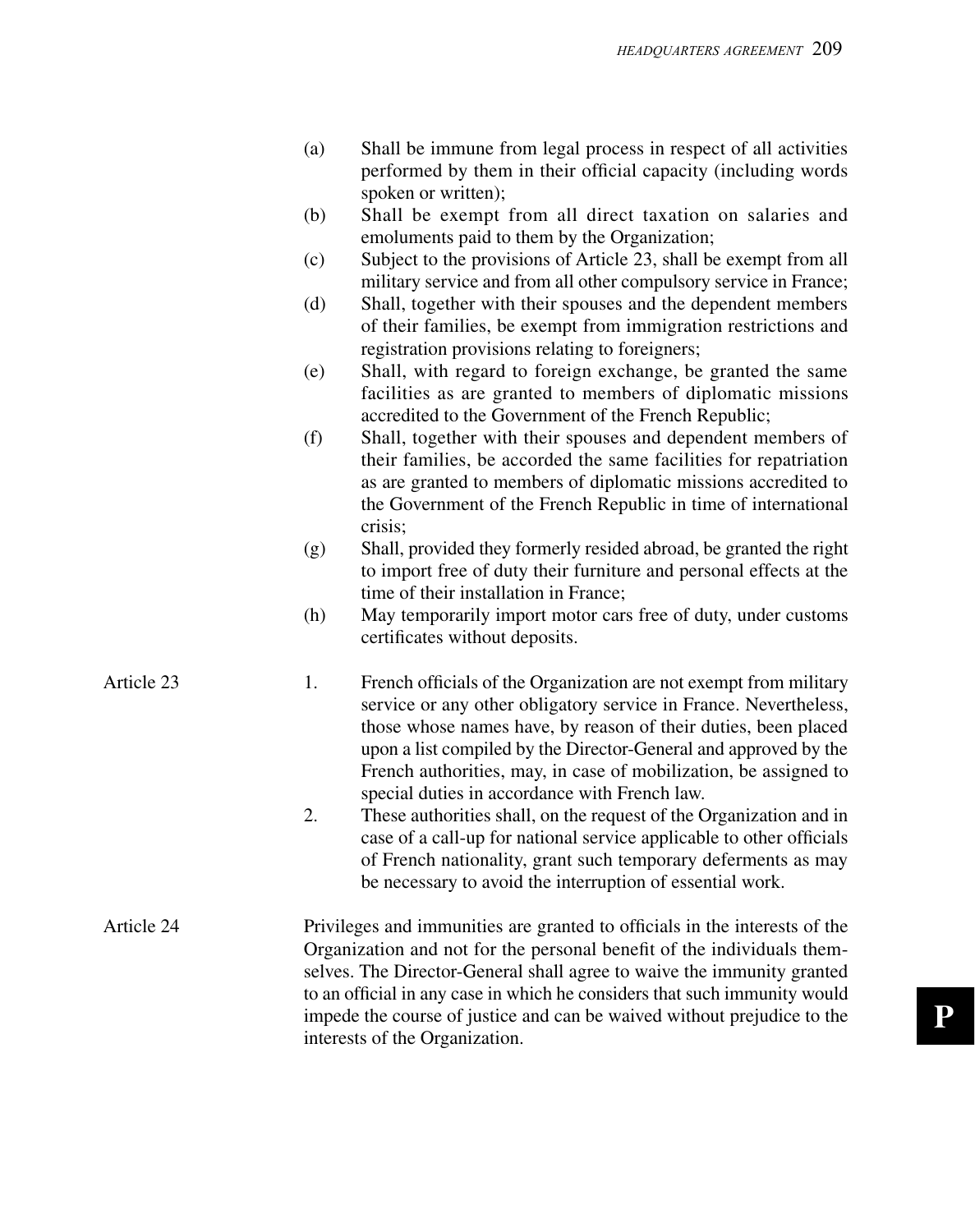| Article 25 | 1.<br>2.   | While performing their functions or engaged on mission on behalf<br>of the Organization, experts other than the officials mentioned in<br>Articles 19 and 22 shall, in so far as is necessary for the effective<br>discharge of their functions, and also during journeys made in the<br>course of duty or for the period of their missions, be granted the<br>under-mentioned privileges and immunities:<br>(a) Immunity from personal arrest and seizure of personal<br>baggage, except if caught in the act of committing an<br>offence. The competent French authorities shall, in such<br>cases, immediately inform the Director-General of the<br>Organization of the arrest or of the seizure of baggage;<br>(b) Immunity from judicial process in respect of all acts done by<br>them in the performance of their official functions (including<br>words spoken or written). Such immunity shall continue<br>notwithstanding that the persons concerned are no longer<br>performing official functions for the Organization or on<br>mission on its behalf;<br>(c) The same facilities concerning the regulation of foreign<br>exchange as those accorded to officials of foreign<br>governments on temporary official mission.<br>The Director-General of the Organization shall agree to waive the<br>immunity of an expert in any case in which he or she considers<br>that this can be done without damage to the interests of the<br>Organization. |
|------------|------------|-----------------------------------------------------------------------------------------------------------------------------------------------------------------------------------------------------------------------------------------------------------------------------------------------------------------------------------------------------------------------------------------------------------------------------------------------------------------------------------------------------------------------------------------------------------------------------------------------------------------------------------------------------------------------------------------------------------------------------------------------------------------------------------------------------------------------------------------------------------------------------------------------------------------------------------------------------------------------------------------------------------------------------------------------------------------------------------------------------------------------------------------------------------------------------------------------------------------------------------------------------------------------------------------------------------------------------------------------------------------------------------------------------------------------------------------------------------------|
| Article 26 | Agreement. | The Organization shall constantly cooperate with the competent French<br>authorities for the proper administration of justice, the due carrying out<br>of police regulations and in order to avoid any possible abuse arising<br>out of the exercise of the immunities and facilities provided for in this                                                                                                                                                                                                                                                                                                                                                                                                                                                                                                                                                                                                                                                                                                                                                                                                                                                                                                                                                                                                                                                                                                                                                      |

## Laissez-passer

Article 27 United Nations laissez-passer held by officials of the Organization shall be recognized and accepted by the Government of the French Republic as valid travel documents.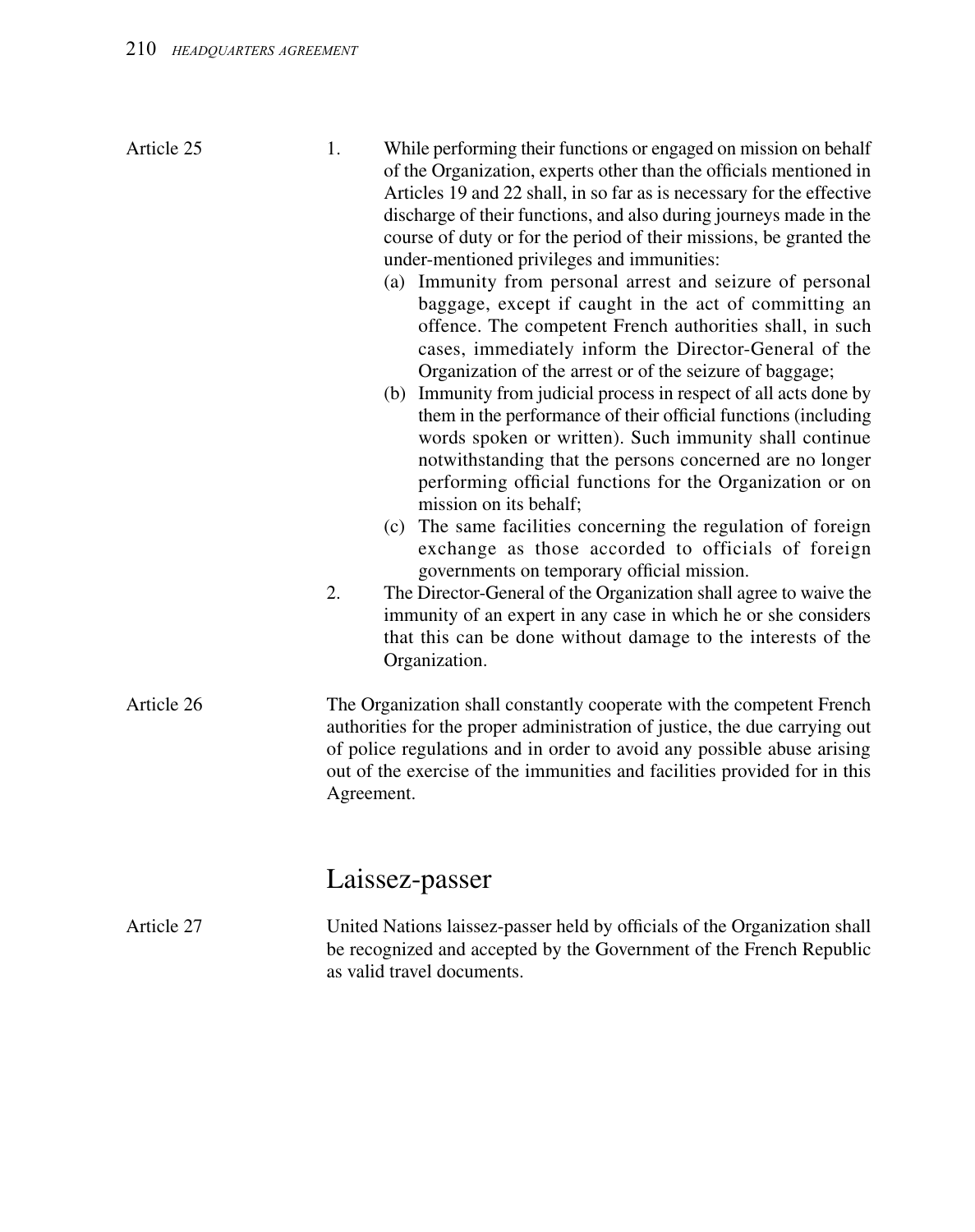# Settlement of disputes

| Article 28 | (a)<br>(b) | The Organization shall make provision for appropriate modes of<br>settlement of:<br>Disputes arising out of contracts or other disputes in private law<br>to which the Organization is party;<br>Disputes involving any official of the Organization who, by<br>reason of his or her official position, enjoys immunity if this<br>immunity has not been waived by the Director-General.                                                                                                                                                                                                                                                                                                                                                                                                                                                                                                                                                                                                                                                                                                                                                                                                                                                     |
|------------|------------|----------------------------------------------------------------------------------------------------------------------------------------------------------------------------------------------------------------------------------------------------------------------------------------------------------------------------------------------------------------------------------------------------------------------------------------------------------------------------------------------------------------------------------------------------------------------------------------------------------------------------------------------------------------------------------------------------------------------------------------------------------------------------------------------------------------------------------------------------------------------------------------------------------------------------------------------------------------------------------------------------------------------------------------------------------------------------------------------------------------------------------------------------------------------------------------------------------------------------------------------|
| Article 29 | 1.<br>2.   | Any dispute between the Organization and the Government of<br>the French Republic concerning the interpretation or application<br>of this Agreement, or any supplementary agreement, if it is not<br>settled by negotiation or any other appropriate method agreed<br>to by the parties, shall be submitted for final decision to an<br>arbitration tribunal composed of three members; one shall be<br>appointed by the Director-General of the Organization, another by<br>the Minister for Foreign Affairs of the Government of the French<br>Republic and the third chosen by these two. If the two arbitrators<br>cannot agree on the choice of the third, the appointment shall be<br>made by the President of the International Court of Justice.<br>The Director-General or the Minister for Foreign Affairs may<br>request the General Conference to ask an advisory opinion of the<br>International Court of Justice on any legal question raised in the<br>course of such proceedings. Pending an opinion of the Court, the<br>two parties shall abide by a provisional decision of the arbitration<br>tribunal. Thereafter, this tribunal shall give a final decision, taking<br>into account the advisory opinion of the Court. |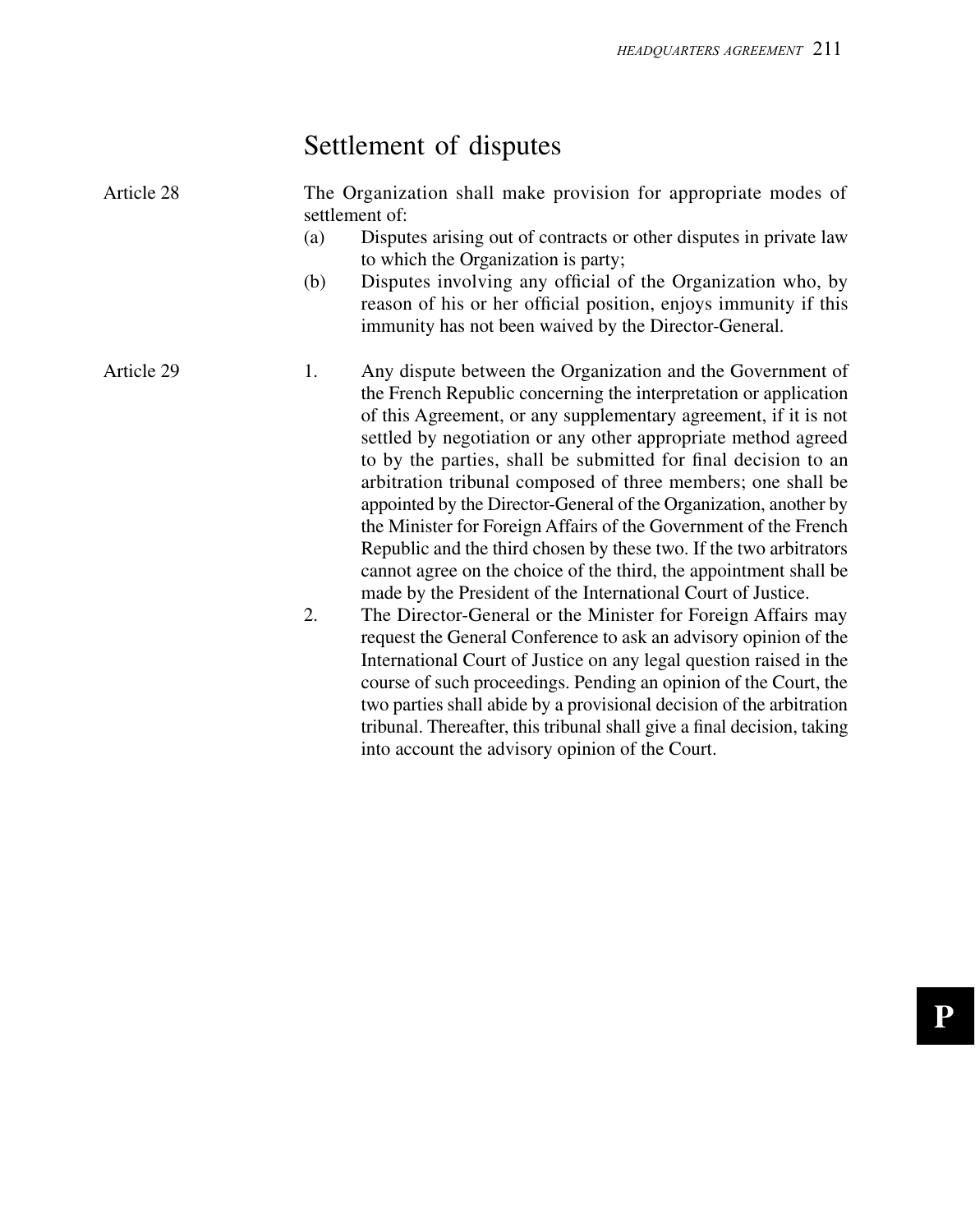# General provisions

| Article 30 | The provisional Agreement of 10 March 1947 between the Government<br>of the French Republic and the Organization shall terminate on the entry<br>into force of this Agreement.                                                                                                                                                                                                                                  |  |
|------------|-----------------------------------------------------------------------------------------------------------------------------------------------------------------------------------------------------------------------------------------------------------------------------------------------------------------------------------------------------------------------------------------------------------------|--|
| Article 31 | 1.<br>This Agreement is made in accordance with the provisions of<br>Section 39 of the Convention on the Privileges and Immunities of<br>the Specialized Agencies, which provides for special agreements<br>between a state and a specialized agency for the carrying out of<br>the provisions of the above-mentioned Convention, taking into<br>account the particular needs of an agency at its headquarters. |  |
|            | 2.<br>The accession of the Government of the French Republic to the<br>Convention on the Privileges and Immunities of the Specialized<br>Agencies shall not be deemed to modify the application of the<br>provisions of this Agreement.                                                                                                                                                                         |  |
|            | 3.<br>It is, however, understood that, should that Convention be revised,<br>the Minister for Foreign Affairs of the Government of the French<br>Republic and the Director-General of the Organization shall<br>confer with a view to deciding what necessary amendments<br>should be made to this Agreement.                                                                                                   |  |
|            | 4.<br>All amendments to the provisions of this Agreement must be<br>submitted to the competent authorities of the Organization and<br>to the Government of the French Republic. No such revision shall<br>come into force save in accordance with the procedure set out in<br>Article 32.                                                                                                                       |  |
| Article 32 | This Agreement and any amendment made thereto shall come into force<br>on the exchange of the instrument of ratification by the Government of<br>the French Republic and the notification of approval by the Organization.<br>Done at Paris on 2 July 1954, in two copies in the French and English<br>languages, both texts being equally authoritative.                                                       |  |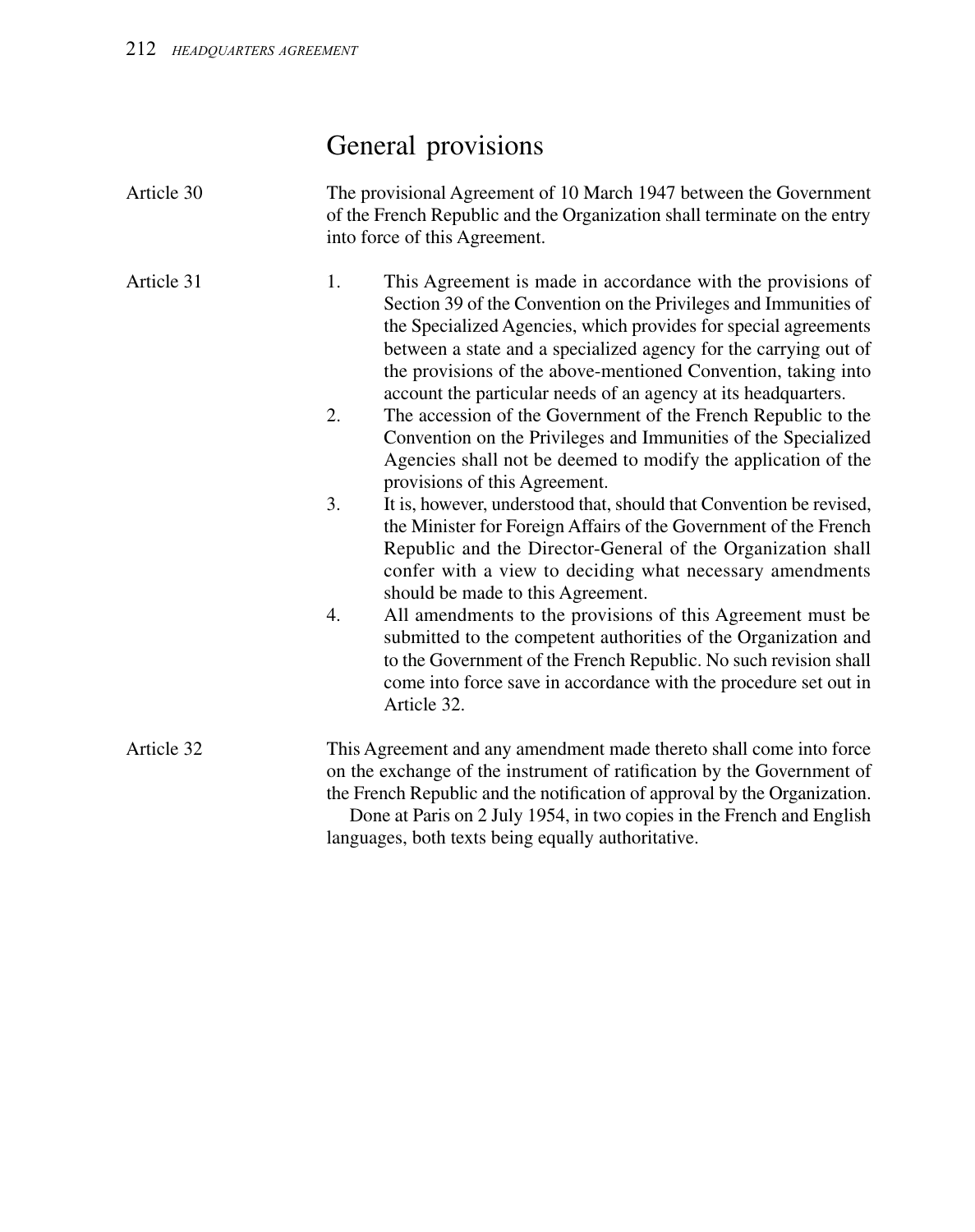#### ANNEX A

The permanent Headquarters of the Organization is established on an area of 30,350 square metres of land, situated in Paris in the seventhth arrondissement, between Place de Fontenoy, Avenue de Saxe, Avenue Ségur, Avenue de Suffren and Avenue de Lowendal. This area was granted to the Department of Foreign Affairs by decree dated 22 December 1952 and let to the Organization by lease dated 25 June 1954 and is designated by the area coloured pink on the plan annexed to the said lease.

#### ANNEX B

The officials of the Organization who shall benefit from the provisions of Article 19, paragraph 2, are, in addition to the directors of departments and heads of services and bureaux, the following:

- (a) Officials in a grade equivalent or superior to grade P-5;
- (b) As a transitional measure, those officials who, under the provisional Headquarters Agreement entered into by the Government of the French Republic and the Organization, enjoyed the privileges and immunities accorded to members of diplomatic missions in France;
- (c) Officials in grades corresponding to the grades of officials of any other intergovernmental institution to whom the Government of the French Republic may grant diplomatic privileges and immunities by a Headquarters Agreement.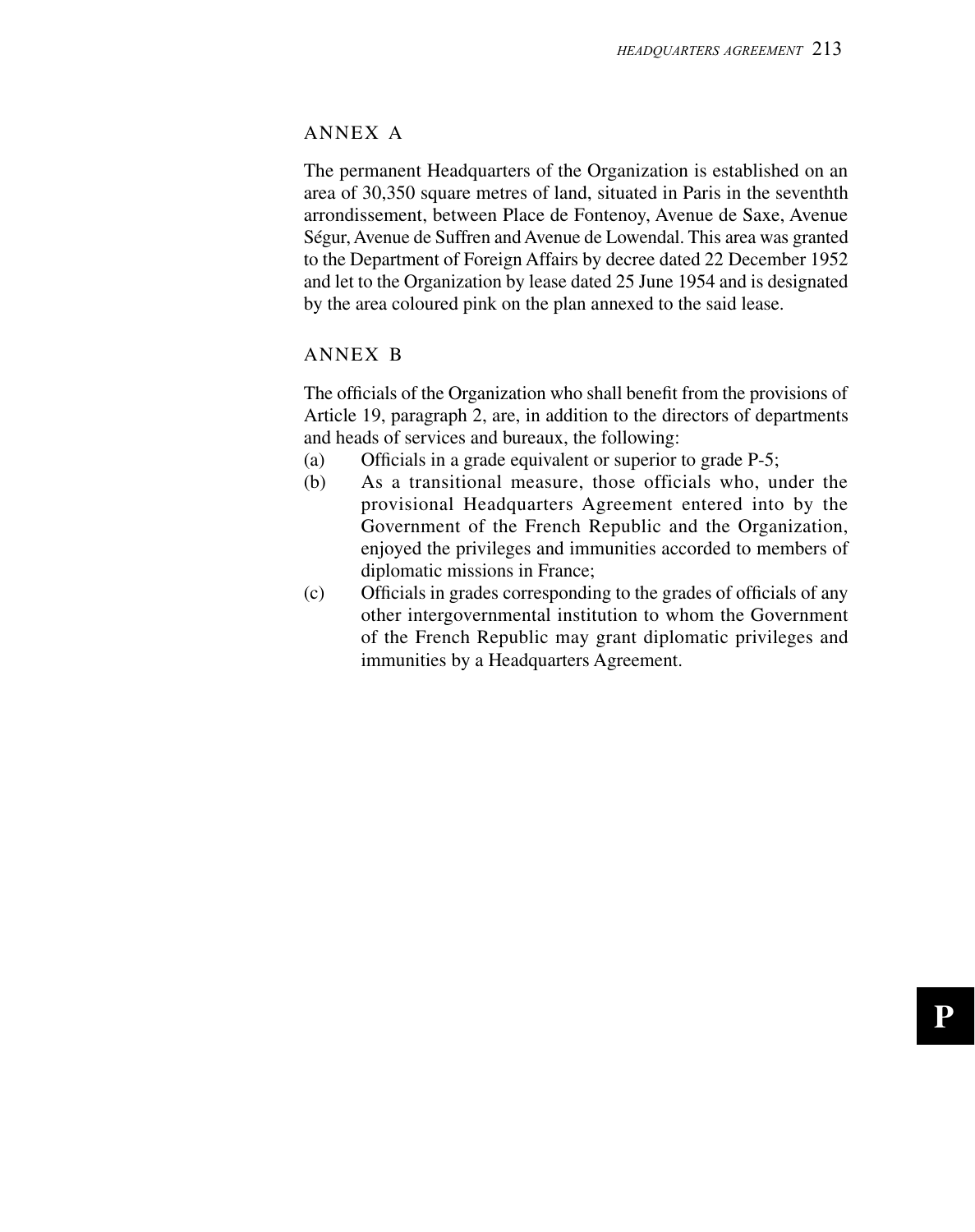# List of Member States and Associate Members of UNESCO at 1 January 2020

#### **Member States**

Afghanistan 4 May 1948 Albania 16 October 1958 Algeria 15 October 1962 Andorra 20 October 1993 Angola 11 March 1977 Antigua and Barbuda 15 July 1982 Argentina 15 September 1948 Armenia 9 June 1992 Australia 4 November 1946 Austria 13 August 1948 Azerbaijan 3 June 1992 Bahamas 23 April 1981 Bahrain 18 January 1972 Bangladesh 27 October 1972 Barbados 24 October 1968 Belarus 12 May 1954 Belgium 29 November 1946 Belize 10 May 1982 Benin 18 October 1960 Bhutan 13 April 1982 Bolivia (Plurinational State of) 13 November 1946 Bosnia and Herzegovina 2 June 1993 Botswana 16 January 1980 Brazil 4 November 1946 Brunei Darussalam 17 March 2005 Bulgaria 17 May 1956 Burkina Faso 14 November 1960 Burundi 16 November 1962 Cabo Verde 15 February 1978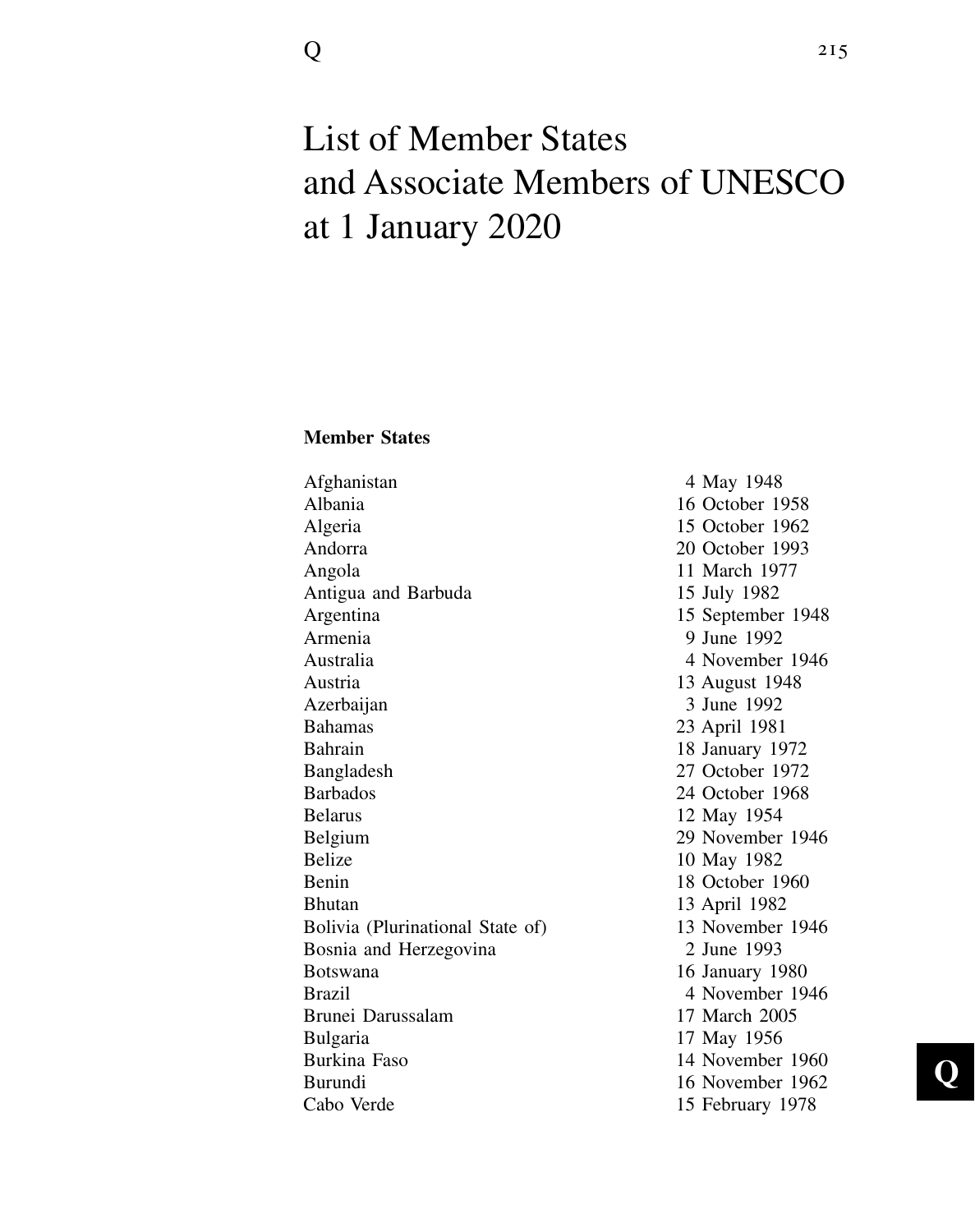Cambodia 3 July 1951 Cameroon 11 November 1960 Canada 4 November 1946 Central African Republic 11 November 1960 Chad 19 December 1960 Chile 7 July 1953 China 4 November 1946 Colombia 31 October 1947 Comoros 22 March 1977 Congo 24 October 1960 Cook Islands 25 October 1989 Costa Rica 19 May 1950 Côte d'Ivoire 27 October 1960 Croatia 1 June 1992 Cuba 29 August 1947 Cyprus 6 February 1961 Czechia 22 February 1993 Democratic People's Republic of Korea 18 October 1974 Democratic Republic of the Congo 25 November 1960 Denmark 4 November 1946 Djibouti 31 August 1989 Dominica 9 January 1979 Dominican Republic 4 November 1946 Ecuador 22 January 1947 Egypt 4 November 1946 El Salvador 28 April 1948 Equatorial Guinea 29 November 1979 Eritrea 2 September 1993 Estonia 14 October 1991 Eswatini 25 January 1978 Ethiopia 1 July 1955 Fiji 14 July 1983 Finland 10 October 1956 France 4 November 1946 Gabon 16 November 1960 Gambia 1 August 1973 Georgia 7 October 1992 Germany 11 July 1951 Ghana 11 April 1958 Greece 4 November 1946 Grenada 17 February 1975 Guatemala 2 January 1950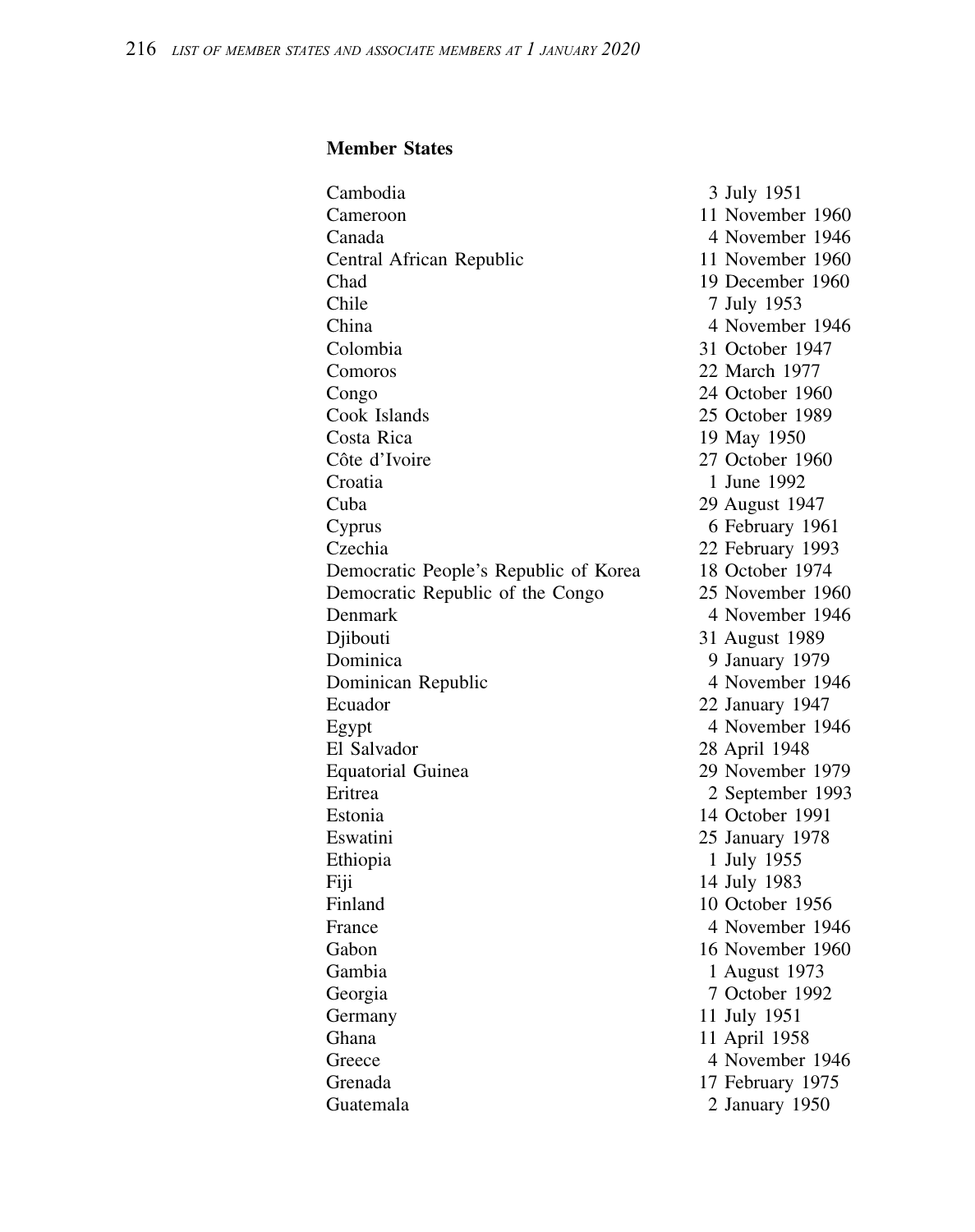Guinea-Bissau 1 November 1974 Guyana 21 March 1967 Haiti 18 November 1946<br>Honduras 16 December 1947 Hungary 14 September 1948 Iceland 8 June 1964 India 4 November 1946 Indonesia 27 May 1950 Iran (Islamic Republic of) 6 September 1948 Iraq 21 October 1948 Ireland 3 October 1961 Italy 27 January 1948 Jamaica 7 November 1962 Japan 2 July 1951 Jordan 14 June 1950 Kazakhstan 22 May 1992 Kenya 7 April 1964 Kiribati 24 October 1989 Kuwait 18 November 1960 Kyrgyzstan 2 June 1992 Lao People's Democratic Republic 9 July 1951 Latvia 14 October 1991 Lebanon 4 November 1946 Lesotho 29 September 1967 Liberia 6 March 1947 Libya 27 June 1953 Lithuania 7 October 1991 Luxembourg 27 October 1947 Madagascar 10 November 1960 Malawi 27 October 1964 Malaysia 16 June 1958 Maldives 18 July 1980 Mali 7 November 1960 Malta 10 February 1965 Marshall Islands 30 June 1995 Mauritania 10 January 1962 Mauritius 25 October 1968 Mexico 4 November 1946 Micronesia (Federated States of) 19 October 1999 Monaco 6 July 1949 Mongolia 1 November 1962

Guinea 2 February 1960 16 December 1947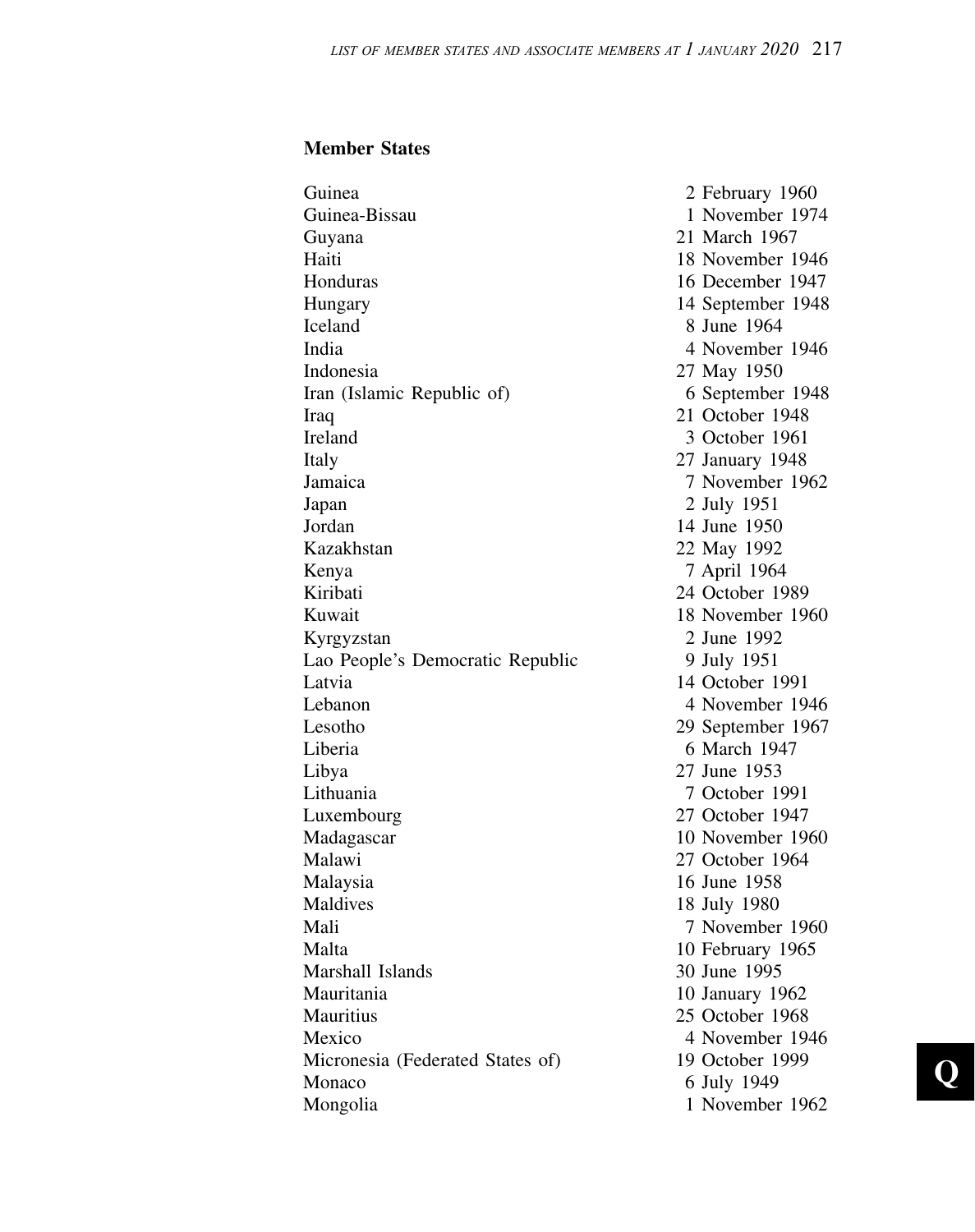Montenegro 1 March 2007 Morocco 7 November 1956 Mozambique 11 October 1976 Myanmar 27 June 1949 Namibia 2 November 1978 Nauru 17 October 1996 Nepal 1 May 1953 Netherlands 1 January 1947 New Zealand 4 November 1946 Nicaragua 22 February 1952 Niger 10 November 1960 Nigeria 14 November 1960 Niue 26 October 1993 North Macedonia 28 June 1993 Norway 4 November 1946 Oman 10 February 1972 Pakistan 14 September 1949 Palau 20 September 1999 Palestine 23 November 2011 Panama 10 January 1950 Papua New Guinea 4 October 1976 Paraguay 20 June 1955 Peru 21 November 1946 Philippines 21 November 1946 Poland 6 November 1946 Portugal 12 March 1965 Qatar 27 January 1972 Republic of Korea 14 June 1950 Republic of Moldova 27 May 1992 Romania 27 July 1956 Russian Federation 21 April 1954 Rwanda 7 November 1962 Saint Kitts and Nevis 26 October 1983 Saint Lucia 6 March 1980 Saint Vincent and the Grenadines 15 February 1983 Samoa 3 April 1981 San Marino 12 November 1974 Sao Tome and Principe 22 January 1980 Saudi Arabia  $4$  November 1946 Senegal 10 November 1960 Serbia 20 December 2000 Seychelles 18 October 1976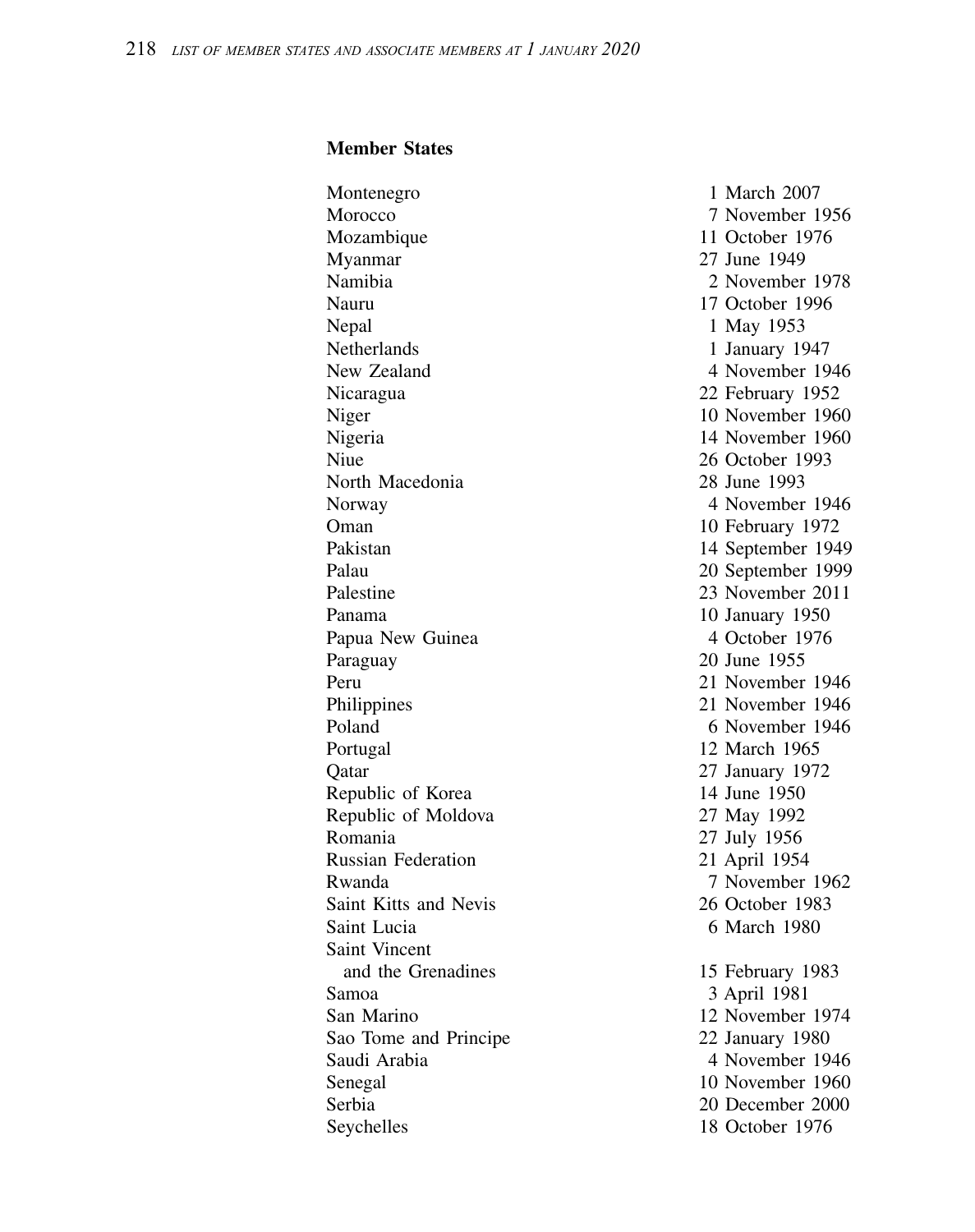Sierra Leone 28 March 1962 Singapore 8 October 2007 Slovakia 9 February 1993 Slovenia 27 May 1992 Somalia 15 November 1960 South Africa 12 December 1994 South Sudan 27 October 2011 Spain 30 January 1953 Sri Lanka 14 November 1949 Sudan 26 November 1956 Suriname 16 July 1976 Sweden 23 January 1950 Switzerland 28 January 1949 Syrian Arab Republic 16 November 1946 Tajikistan 6 April 1993 Thailand 1 January 1949 Timor-Leste 5 June 2003 Togo 17 November 1960 Tonga 29 September 1980 Trinidad and Tobago 2 November 1962 Tunisia 8 November 1956 Turkey 4 November 1946 Turkmenistan 17 August 1993 Tuvalu 21 October 1991 Uganda 9 November 1962 Ukraine 12 May 1954 United Arab Emirates 20 April 1972 United Kingdom of Great Britain and Northern Ireland 1 July 1997 United Republic of Tanzania 6 March 1962 Uruguay 8 November 1947 Uzbekistan 26 October 1993 Vanuatu 10 February 1994 Venezuela (Bolivarian Republic of) 25 November 1946 Viet Nam 6 July 1951 Yemen 2 April 1962 Zambia 9 November 1964

7 September 1993 Zimbabwe 22 September 1980